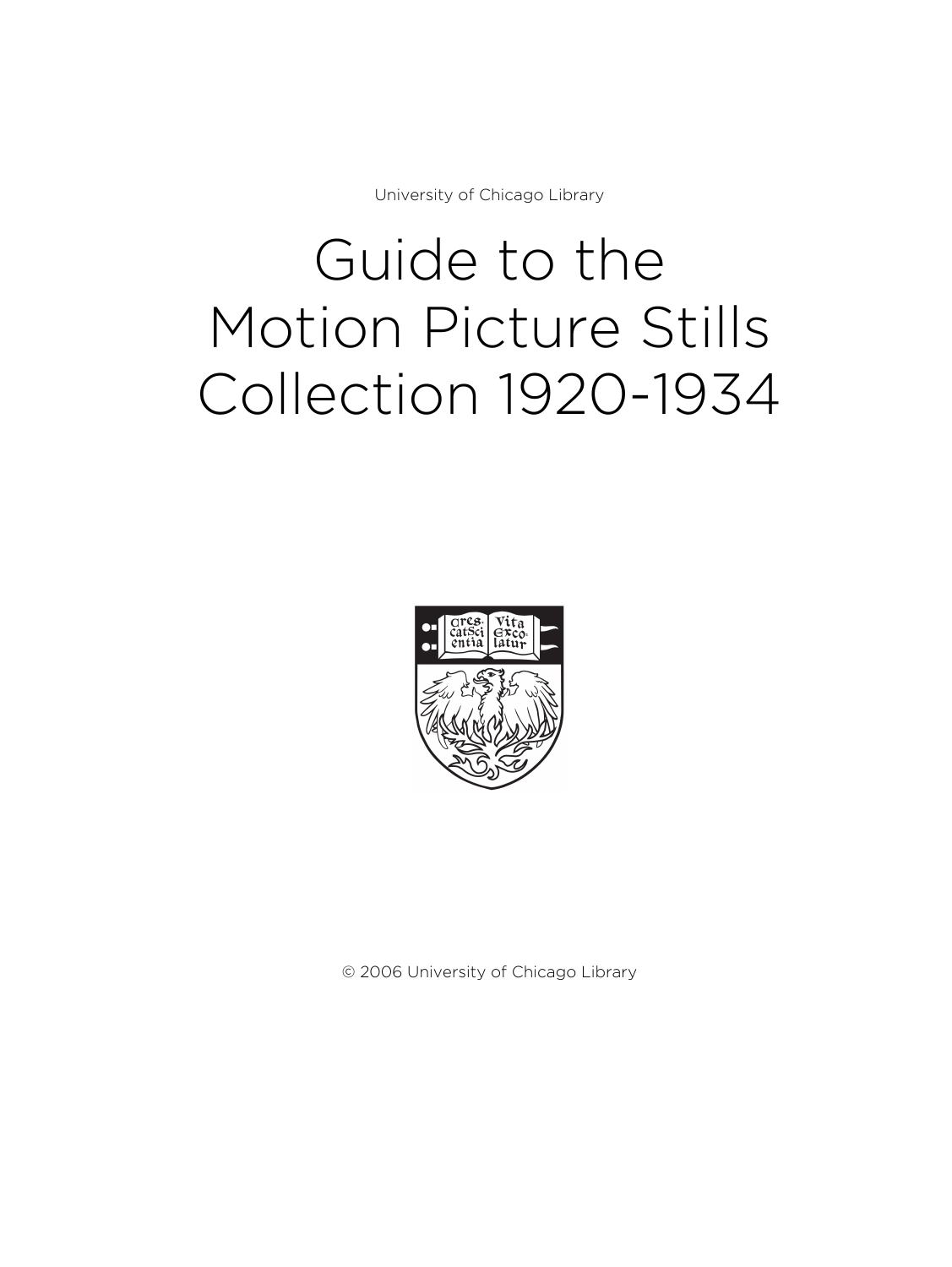# **Table of Contents**

| Descriptive Summary                                      | 3   |
|----------------------------------------------------------|-----|
| Information on Use                                       | 3   |
| Access                                                   | 3   |
| Citation                                                 | 3   |
| Scope Note                                               | 3   |
| <b>Related Resources</b>                                 | 5   |
| Subject Headings                                         | 5   |
| <b>INVENTORY</b>                                         | 6   |
| Series I: Actors and Actresses                           | 6   |
| Series II: Motion Picture Stills                         | 171 |
| Series III: Scrapbooks                                   | 285 |
| Subseries 1: Scrapbooks; Individual Actors and Actresses | 285 |
| Subseries 2: Miscellaneous Scrapbooks                    | 296 |
| Series IV: Vitaphone Stills                              | 297 |
| Series V: Large Film Stills and Marquee Cards            | 300 |
| Series VI: Coming Attractions, Glass Lantern Slides      | 302 |
| Series VII: Duplicate Film Stills                        | 302 |
| Series VIII: Index Cards                                 | 302 |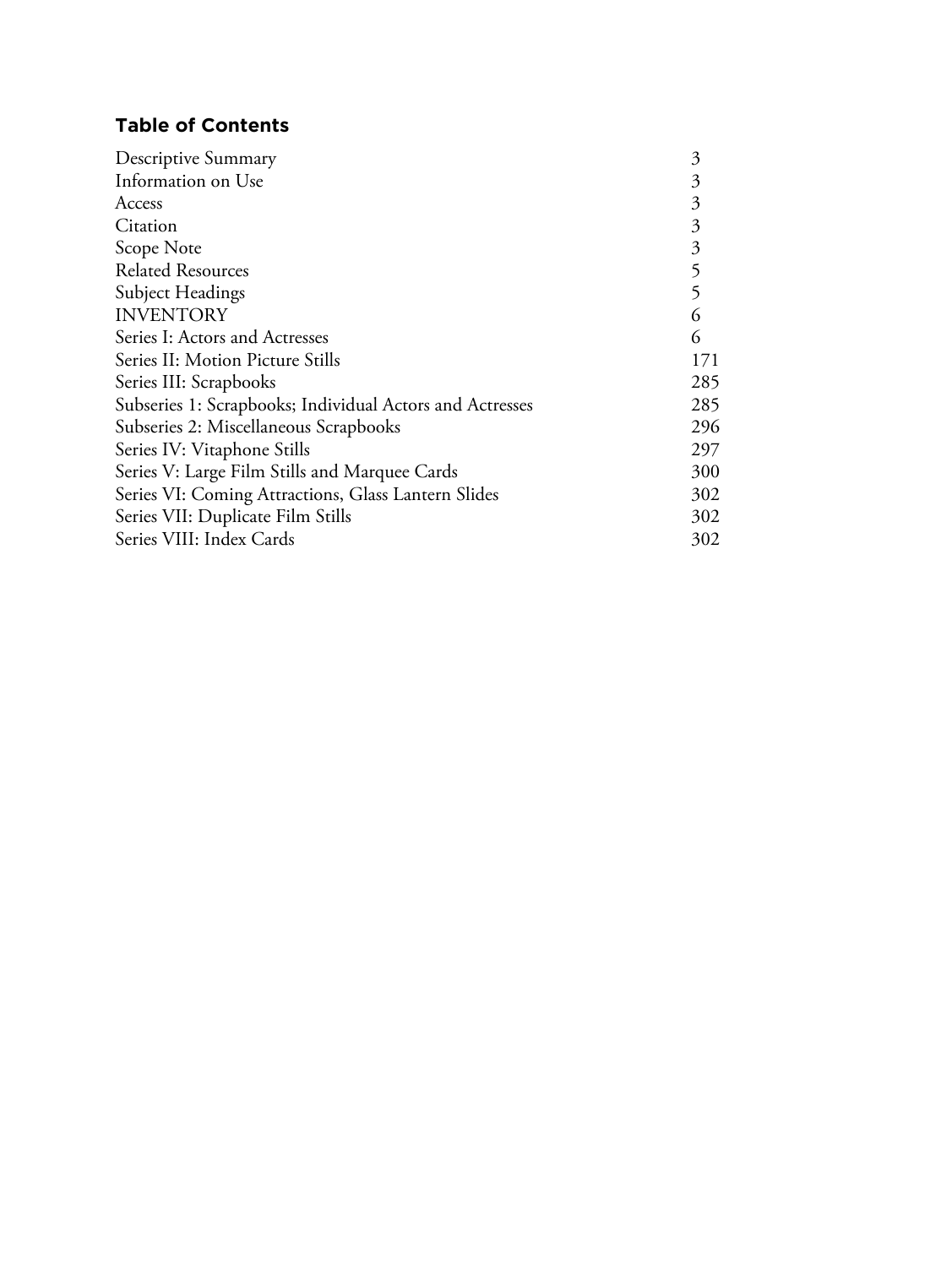#### **Descriptive Summary**

| <b>Identifier</b> | ICU.SPCL.MOTIONPICTURE                                                                                                                                                                                                                                                                                                                 |
|-------------------|----------------------------------------------------------------------------------------------------------------------------------------------------------------------------------------------------------------------------------------------------------------------------------------------------------------------------------------|
| <b>Title</b>      | Motion Picture Stills. Collection                                                                                                                                                                                                                                                                                                      |
| <b>Date</b>       | 1920-1934                                                                                                                                                                                                                                                                                                                              |
| Size              | 87.5 linear feet (139 boxes)                                                                                                                                                                                                                                                                                                           |
| <b>Repository</b> | Special Collections Research Center<br>University of Chicago Library<br>1100 East 57th Street<br>Chicago, Illinois 60637 U.S.A.                                                                                                                                                                                                        |
| <b>Abstract</b>   | Contains approximately 30,000 black and white photographs of movie stills,<br>production shots, and portrait photographs of actors. Includes 8" x 10"<br>photographs, 187 scrapbooks devoted to individual film stars, marquee cards,<br>and glass lantern slides announcing coming attractions from Pathe and other<br>movie studios. |

#### **Information on Use**

#### **Access**

No restrictions.

#### **Citation**

When quoting material from this collection, the preferred citation is: Motion Picture Stills. Collection, [Box #, Folder #], Special Collections Research Center, University of Chicago Library

## **Scope Note**

The Motion Picture Stills Collection features a group of approximately 30,000 black and white photographs of movie stills, production shots, and portrait photographs of actors. The first half of this collection consists of these 8" x 10" photographs. The second half of this collection includes over 180 scrapbooks devoted to individual film stars, a group of marquee cards, and a set of glass lantern slides announcing the "Coming Attractions" from Pathe and other movie studios. These materials are all dated between 1920 and the mid-1930s.

The collection is divided into seven series.

#### SERIES I: ACTORS AND ACTRESSES

This series includes portrait photography for publicity, as well as film stills highlighting approximately 2800 individuals. The majority are professional actors, but they also include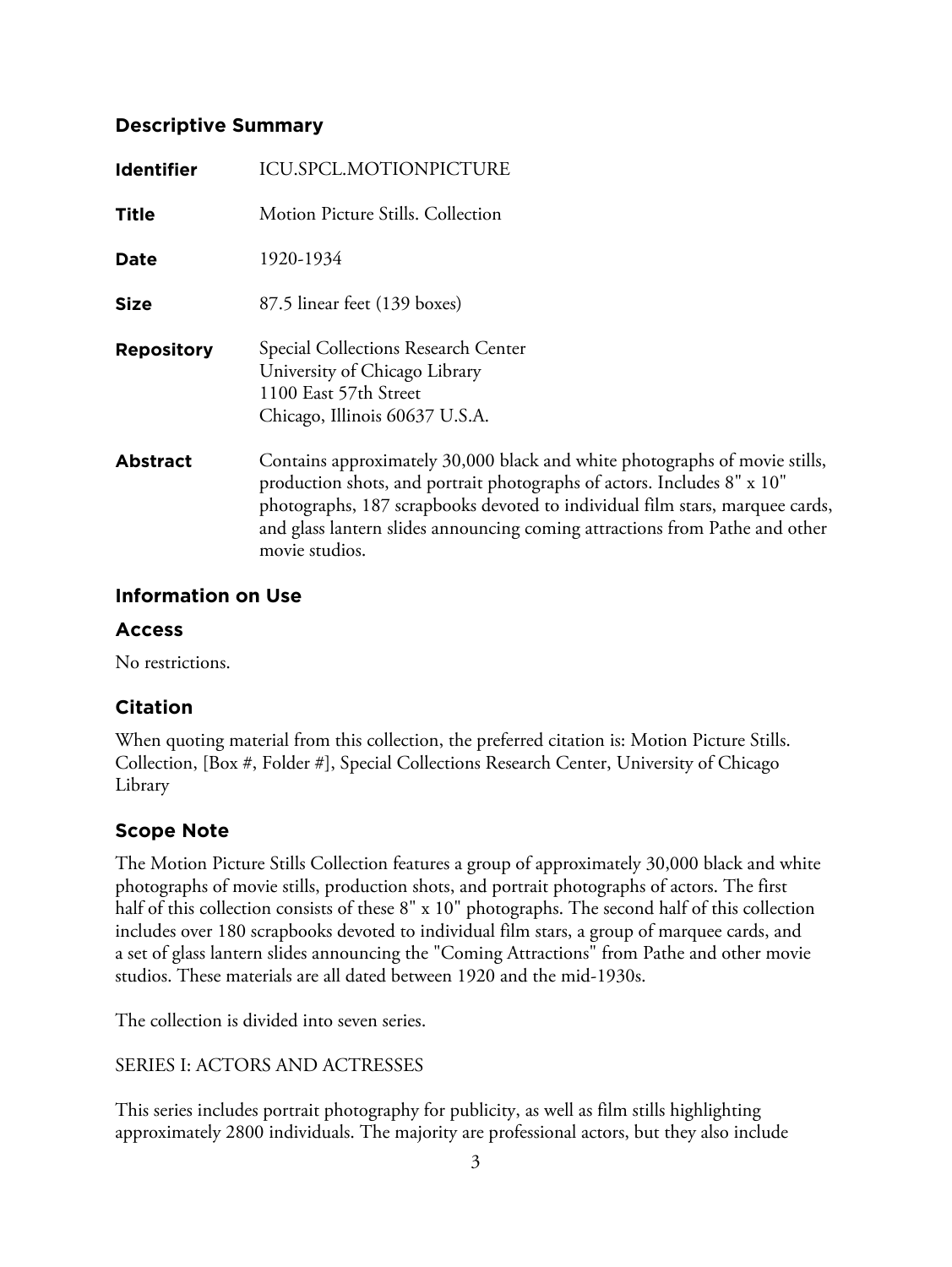performers such as dancers and singers, as well as European aristocracy, American debutants, and other members of formal society. These items date primarily from 1924 to 1934.

Each performer is represented by a separate file. These files contain newspaper and magazine clippings, black and white publicity shots, portrait photographs, and movie stills featuring the actor or actress. An asterisk (\*) at the end of the name indicates that the file contains at least one original film still or studio publicity photograph; some files consist exclusively of clippings. Most major film stars, such as Tallulah Bankhead, Gary Cooper, or Mary Pickford, are represented in this collection, as are many more minor studio actors.

Folders are organized alphabetically according to the individual<sup>8</sup> last name; in the case of groups, the folder is alphabetized under the leader<sup>88</sup>s last name (Tal Henry and his North Carolina Orchestra is filed under "Henry.") Formal titles such as "Princess," "Duke," etc., follow the name in parentheses. In the case of teams (for example, "Gamby and Doug," "Lang and Healy"), the list should be checked under the last names of each actor.

See Index Card Boxes A-D for additional biographical information on each actor.

#### SERIES II: MOTION PICTURE STILLS

This series consists of 8" x 10" black and white photographs taken from the sets of approximately 1700 films made between 1924 and1934. Most films are represented by multiple stills, which are organized alphabetically according to film title.

Information written by the original collector on each folder indicates the director, cast, crew, and studio responsible for the film; in some instances, this notation also includes running time and date of release. Most major studios are represented in this group, including Columbia, Metro-Goldwyn-Mayer (M.G.M.), R.K.O., and Warner Brothers.

See Index Card boxes E-F for additional production information concerning each film.

#### SERIES III: SCRAPBOOKS

This series features 187 scrapbooks, each of which contains black and white portrait photographs and film stills, along with magazine and newspaper articles tipped or pasted in. Most major actresses of the period between 1920-1930 are represented, many by multiple scrapbooks; Clara Bow has three; Betty Compson has four; Corinne Griffith has five; Marion Davies has six; Dorothy Mackail has eight. Only one male actor, Chester Morris, is represented in this group.

This series is divided into two categories-

Subseries 1: Scrapbooks; Individual Actors and Actresses

Scrapbooks dedicated to individual actors. These are arranged alphabetically by last name.

Subseries 2: Scrapbooks; Film Stills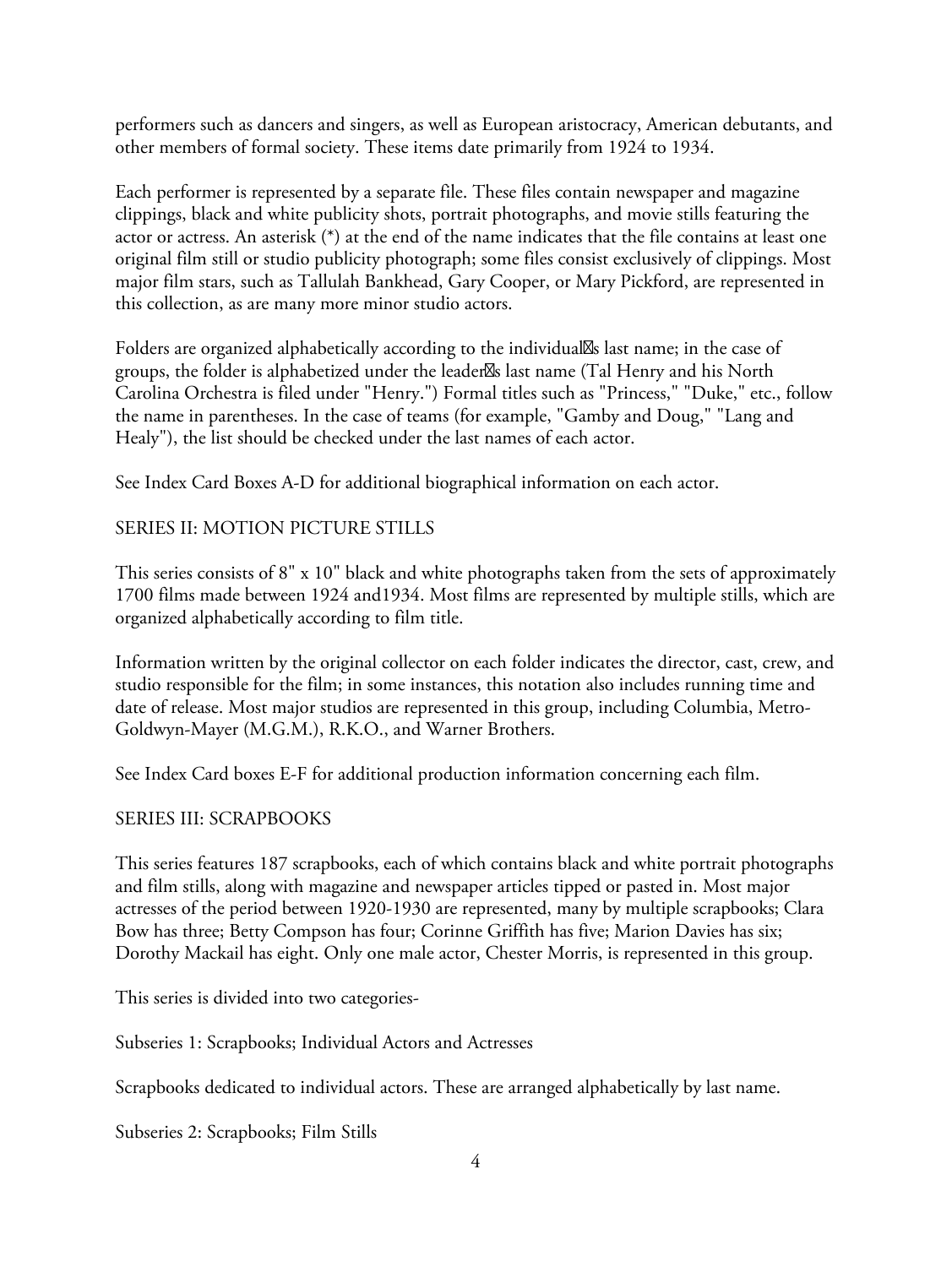Scrapbooks containing miscellaneous actors and various film stills. Due to the mixed content, these are unsorted. Two movies-"Gentlemen Prefer Blondes," and "The Sign of the Cross"-each have a separate scrapbook, and are located at the end of this series.

#### SERIES IV: VITAPHONE STILLS

This section contains 8" x 10" black and white photograph stills from 48 motion pictures produced by the Vitaphone Company, from the mid-1920s-mid 1930s. Each film is represented by multiple stills. See Index Card box D for additional production information concerning individual films .

#### SERIES V: LARGE FILM STILLS AND MARQUEE CARDS

small number of film stills and portrait photographs are 11" x 14" or larger. These include movie stills from American movies as well as stills from three French movies. One item is an oversize scrapbook, "The Desert Song."

group of over 100 11" x 14" marquee cards in color, representing 55 films, are included in this group.

#### SERIES VI: "COMING ATTRACTIONS" GLASS LANTERN SLIDES

A set of approximately 160 glass lantern slides announcing "coming attractions," arranged alphabetically by title. About half of these are comedies produced at Pathe; the rest represent coming attractions from other studios. Some slides are duplicates.

#### SERIES VII: DUPLICATE FILM STILLS

#### SERIES VIII: INDEX CARDS

A set of index card files accompany the collection. The divisions in the card files correspond to the current divisions of the collection, although the correspondence is not exact. These card files appear to have been prepared by the original collector and sometimes include extensive biographical and career information on individual actors.

These boxes have been alphabetically identified as boxes "A" through "F," in order to distinguish them from the regular boxed collection. The index card files are located at the end of the main collection. They are available for consultation upon request.

#### **Related Resources**

The following related resources are located in the Department of Special Collections:

http://www.lib.uchicago.edu/e/spcl/select.html

## **Subject Headings**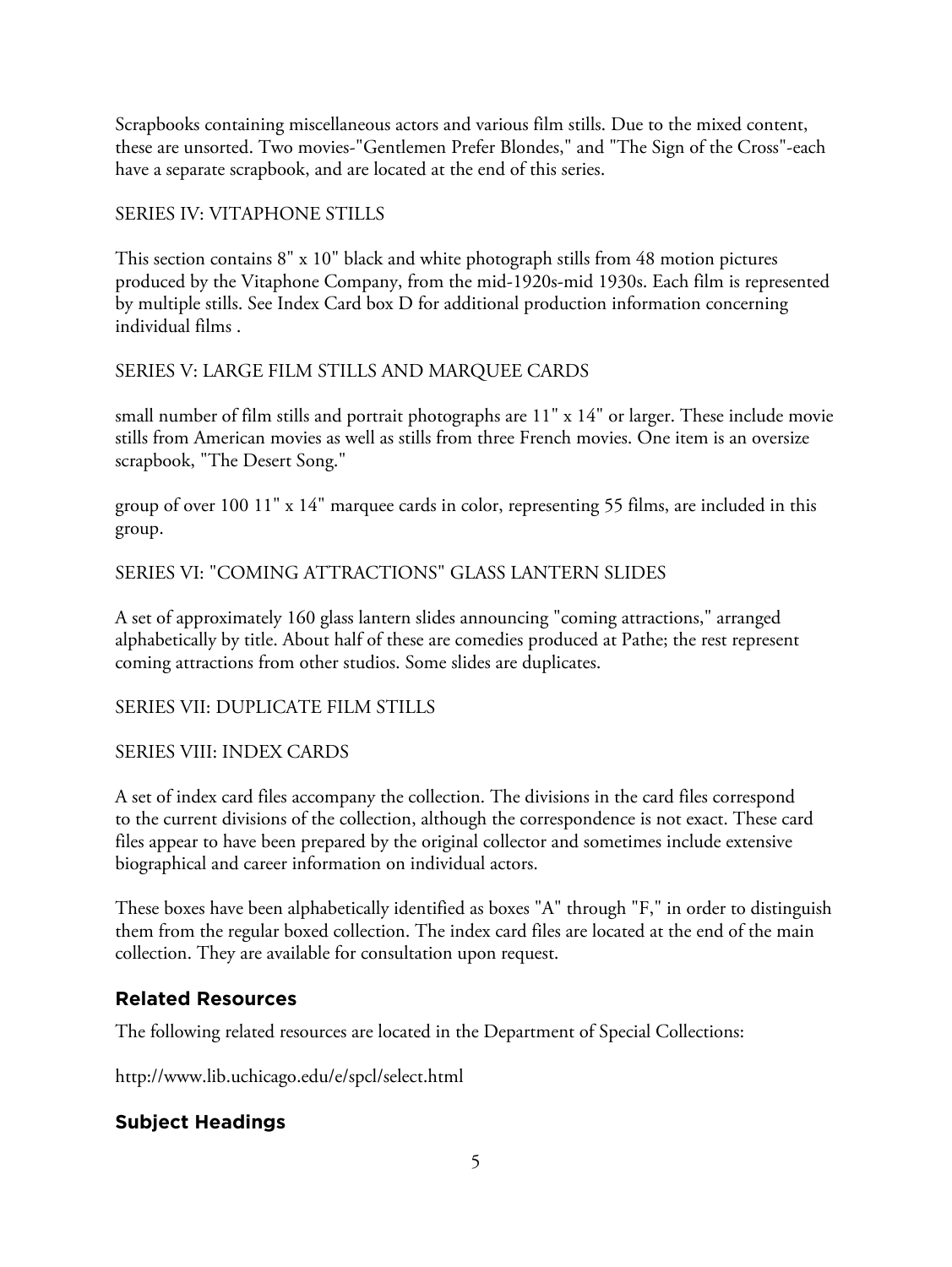- Actresses
- Actors
- Motion picture actors and actresses-United States
- Photographic prints
- Scrapbooks

#### **INVENTORY**

#### **Series I: Actors and Actresses**

```
Box 1
Folder 1
  Aaronsons, Irwing, (and the Commanders)*
Box 1
Folder 2
  Abbet, Ursula (Lady) and daughter Juliet
Box 1
Folder 3
  Abbott, Al*
Box 1
Folder 4
  Abdy (Lady)
Box 1
Folder 5
  Ackerman, Jean
Box 1
Folder 6
  Adair, Alice
Box 1
Folder 7
  Adair, Janet*
Box 1
Folder 8
  Adair, Kathryn
Box 1
Folder 9
  Adams, Claire
Box 1
Folder 10
  Adamson, Victor (Mrs.)
Box 1
Folder 11
  Adoree, Renee*
Box 1
Folder 12
  Agar, Amy (Lady)
Box 1
```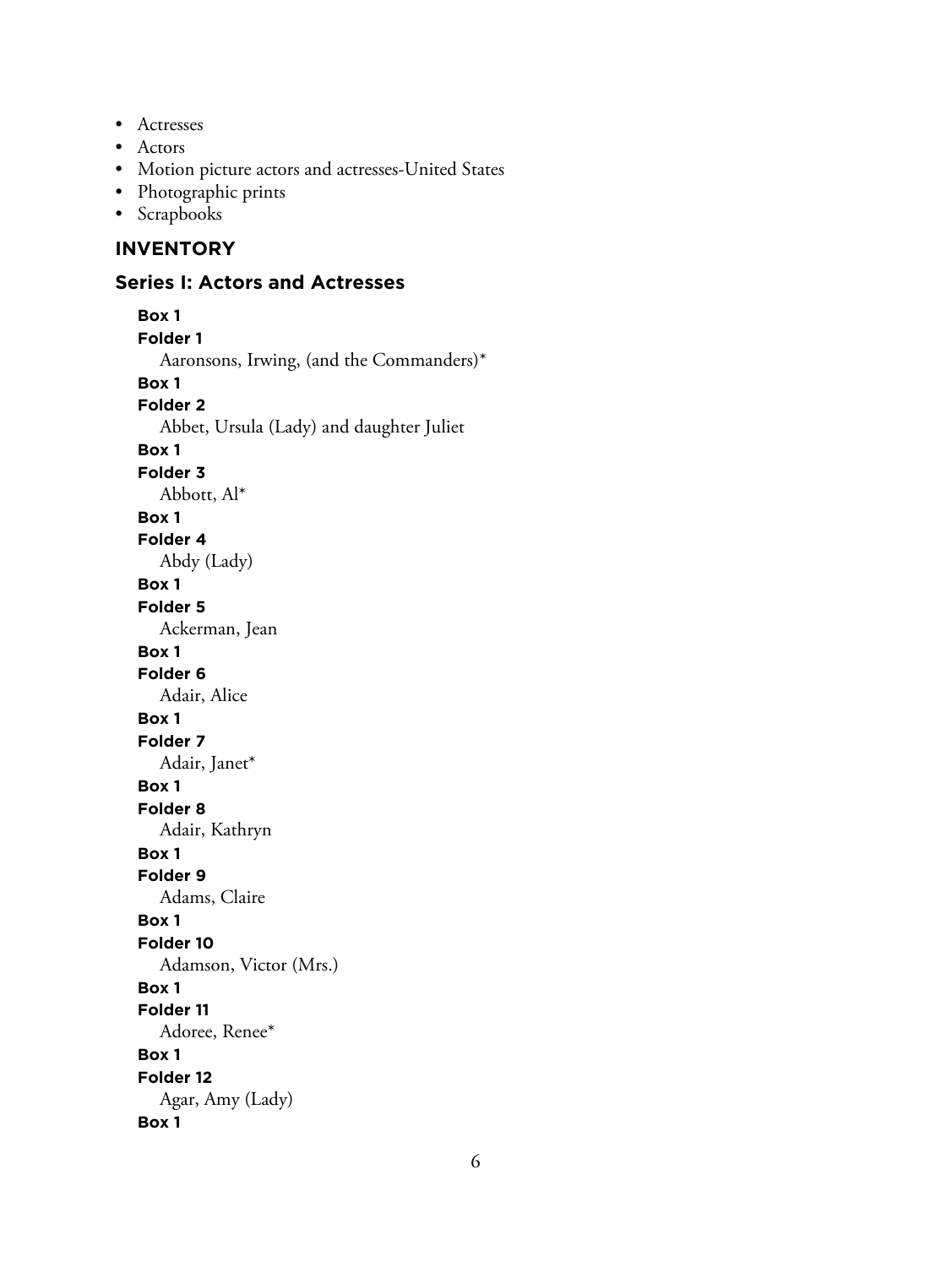**Folder 13** Agnew, Robert **Box 1 Folder 14** Agniel, Marguerite **Box 1 Folder 15** Aherne, Will and Gladys\* **Box 1 Folder 16** Alba, Maria **Box 1 Folder 17** Albertson, Frank\* **Box 1 Folder 18** Albright, "Oklahoma Bob"\* **Box 1 Folder 19** Alcaniz, Luana\* **Box 1 Folder 20** Alcorne, Olive Ann **Box 1 Folder 21** Alcorta, Noëmide **Box 1 Folder 22** Alda, Frances\* **Box 1 Folder 23** Alden, Joan **Box 1 Folder 24** Alden, Mary **Box 1 Folder 25** Alexander, Katherine **Box 1 Folder 26** Alison, Agnes **Box 1 Folder 27** Alison, May **Box 1 Folder 28**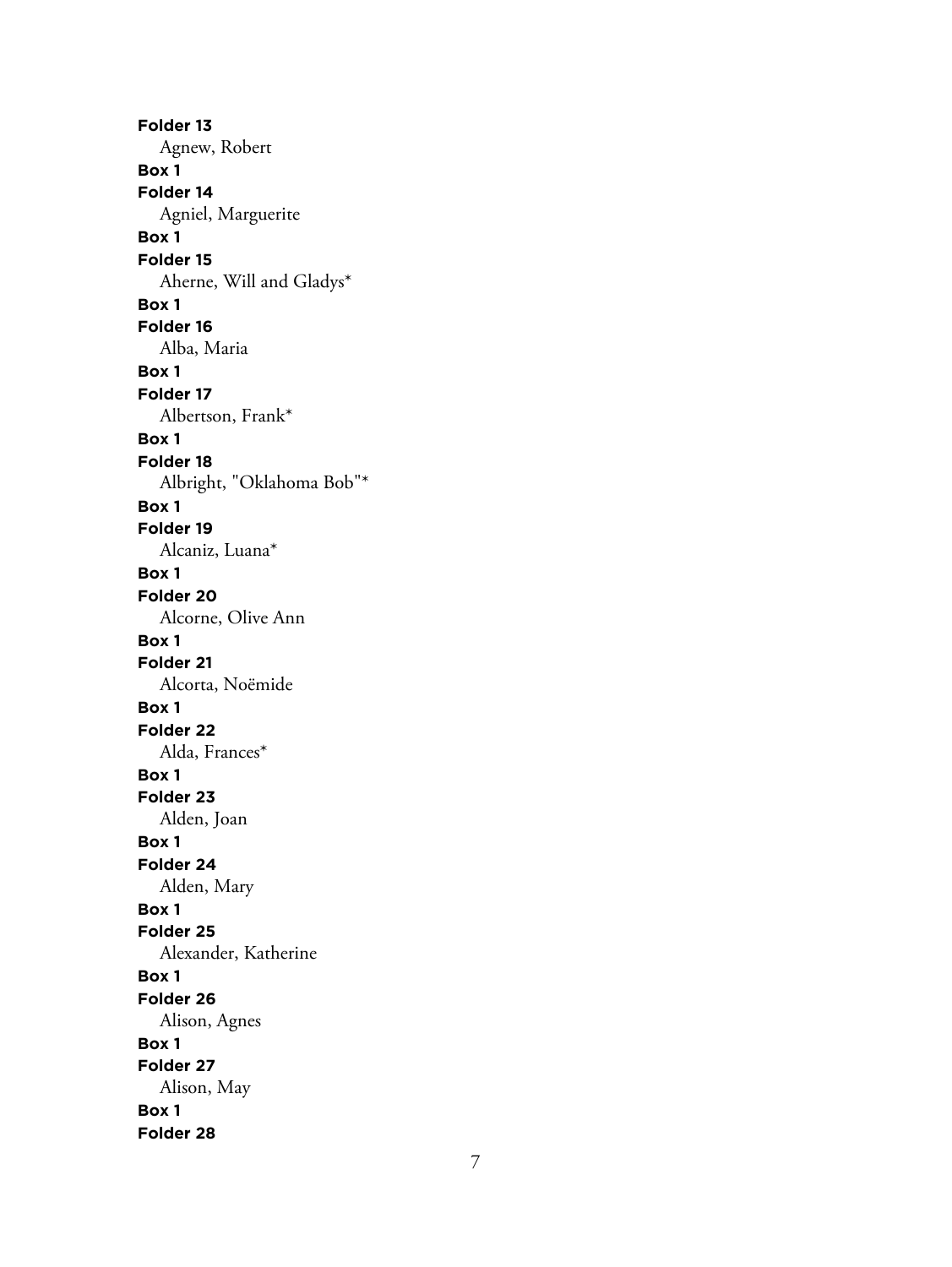Allan, Elizabeth\* **Box 1 Folder 29** Allard, Bee **Box 1 Folder 30** Allen, Adrienne **Box 1 Folder 31** Allen, Betty **Box 1 Folder 32** Allen, Diana **Box 1 Folder 33** Allen, Edith **Box 1 Folder 34** Allen, Fred\* **Box 1 Folder 35** Allen, Martha Bryan **Box 1 Folder 36** Allen, Monica **Box 1 Folder 37** Allen, Sarah **Box 1 Folder 38** Allen, Winifred **Box 1 Folder 39** Aloma **Box 1 Folder 40** Alvarado, Don\* **Box 1 Folder 41** Amato, Pasquale\* **Box 1 Folder 42** Ames, Adrienne\* **Box 1 Folder 43** Ames, Robert\*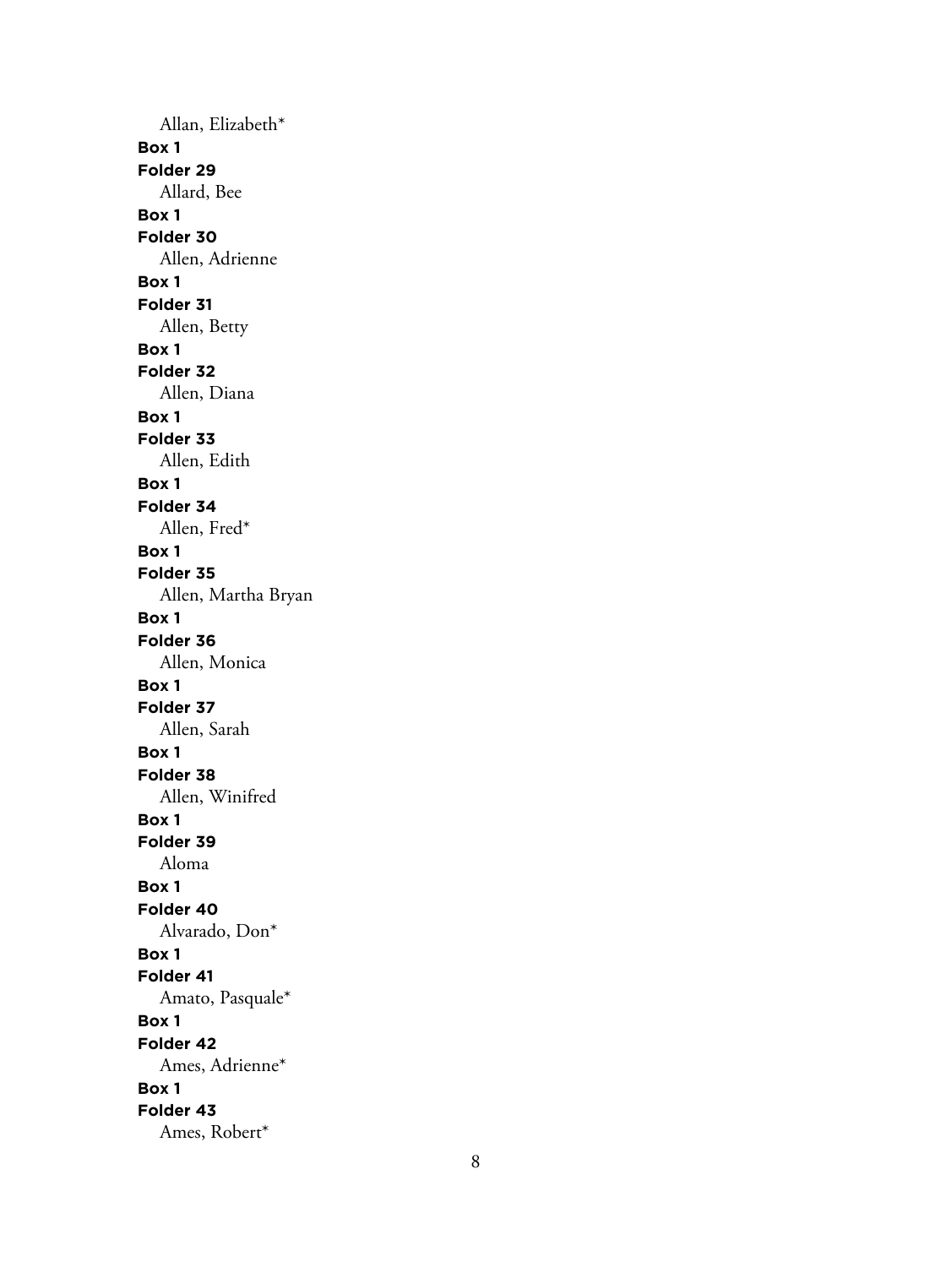**Box 1 Folder 44** Anderson, Judith\* **Box 1 Folder 45** Anderson, Mignon **Box 1 Folder 46** Anderson, Sally **Box 1 Folder 47** Anderson, Violet **Box 1 Folder 48** Andre, Gwili\* **Box 1 Folder 49** Andrus, Marguerite **Box 1 Folder 50** Angel, Heather\* **Box 1 Folder 51** Angus, Mary and Marguerite **Box 1 Folder 52** Aoki, Tsuru **Box 1 Folder 53** Apollon, Dave, (and his Russian Stars)\* **Box 1 Folder 54** Ardath, Fred\* **Box 1 Folder 55** Ardell, Kathleen **Box 1 Folder 56** Ardine\* **Box 1 Folder 57** La Argentinita **Box 1 Folder 58** Arlen, Betty **Box 1**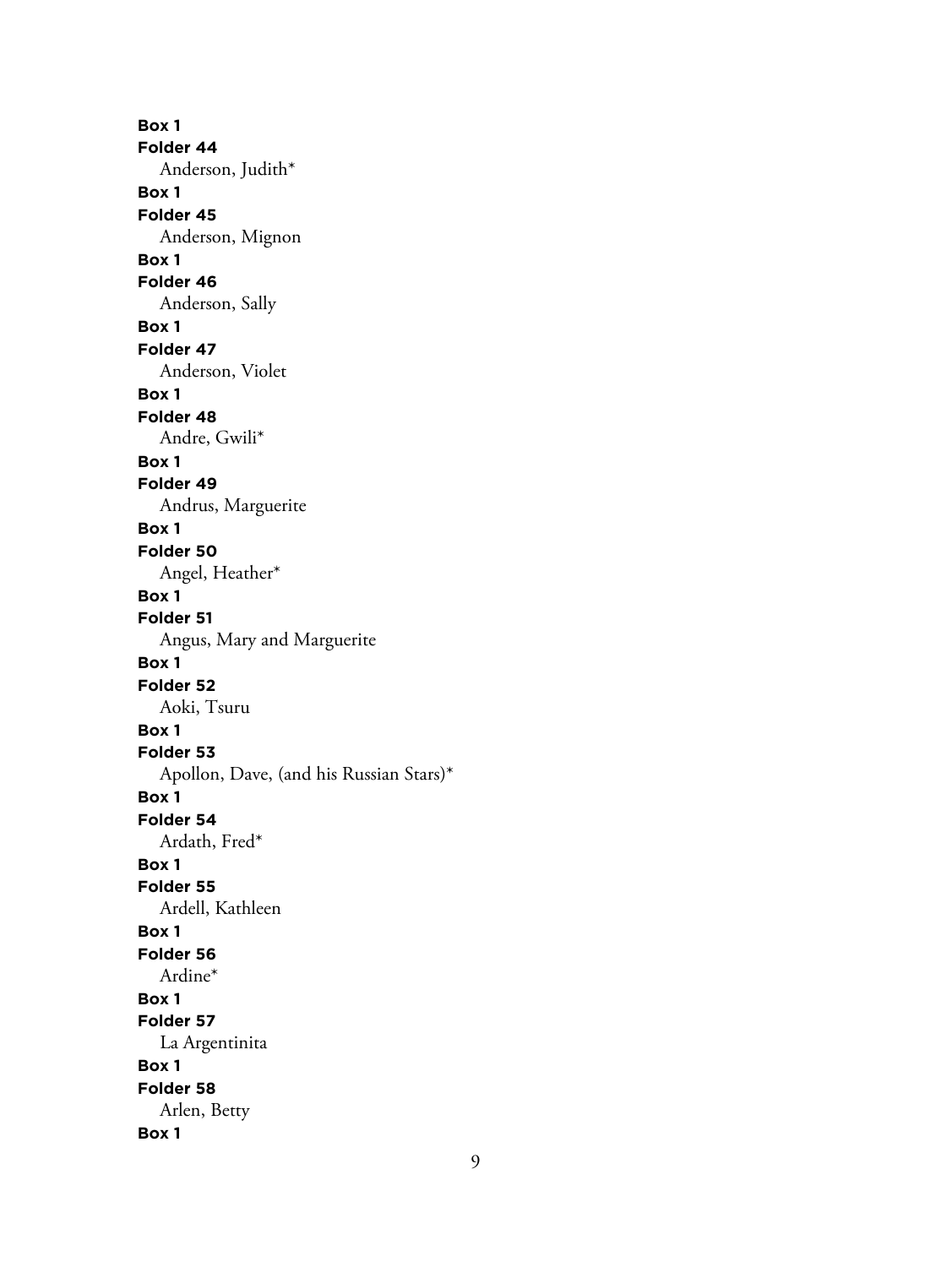**Folder 59** Arlen, Richard **Box 1 Folder 60** Arliss, George **Box 1 Folder 61** Armstrong, Robert\* **Box 1 Folder 62** Armida **Box 1 Folder 63** Arenette, Lucille **Box 1 Folder 64** Arnaud, Yvonne **Box 1 Folder 65** Arnheim, Gus\* **Box 1 Folder 66** Arnold, Dorothy **Box 1 Folder 67** Arnold, Erik **Box 1 Folder 68** Arnold, Lucille **Box 1 Folder 69** Arnst, Bobbe\* **Box 1 Folder 70** Arthur, George **Box 1 Folder 71** Arthur, Jean\* **Box 1 Folder 72** Arthur, Johnny\* **Box 1 Folder 73** Arthur, Mary **Box 1 Folder 74**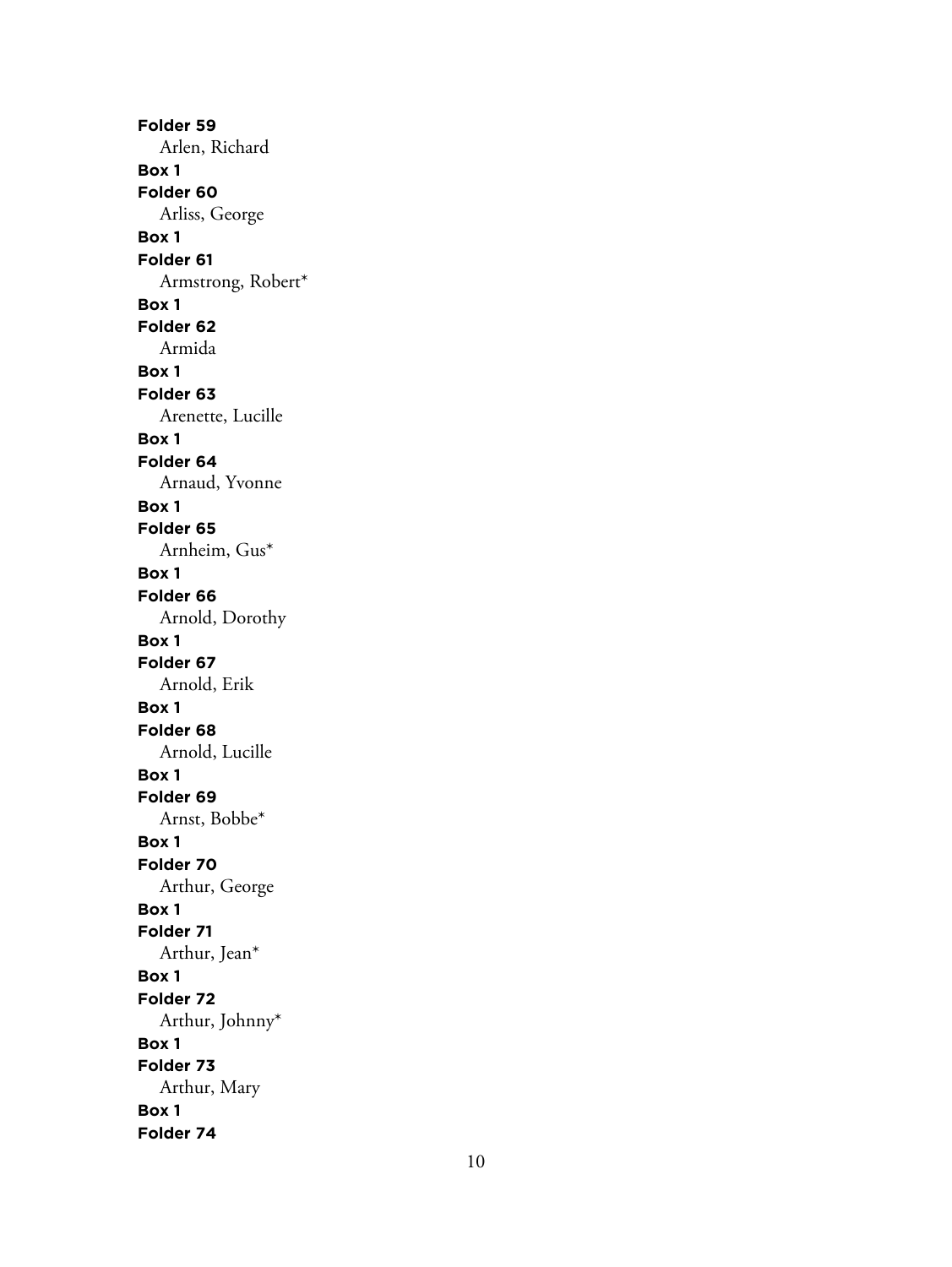Arundale, Sybil **Box 1 Folder 75** Arundel, Jean **Box 1 Folder 76** Ashley (Lady) **Box 1 Folder 77** Ashley, Mary **Box 1 Folder 78** Ashley-Cooper, Mary (Lady) **Box 1 Folder 79** Aston, Dolly **Box 1 Folder 80** Ashton, Iris **Box 1 Folder 81** Askam, Perry\* **Box 1 Folder 82** Astair, Adele **Box 1 Folder 83** Astair, Fred **Box 1 Folder 84** Asther, Nils\* **Box 1 Folder 85** Astor, Gertrude\* **Box 1 Folder 86** Astor, Mary\* **Box 1 Folder 87** Asquith, Elizabeth **Box 1 Folder 88** Ates, Roscoe\* **Box 1 Folder 89** Atwill, Lionel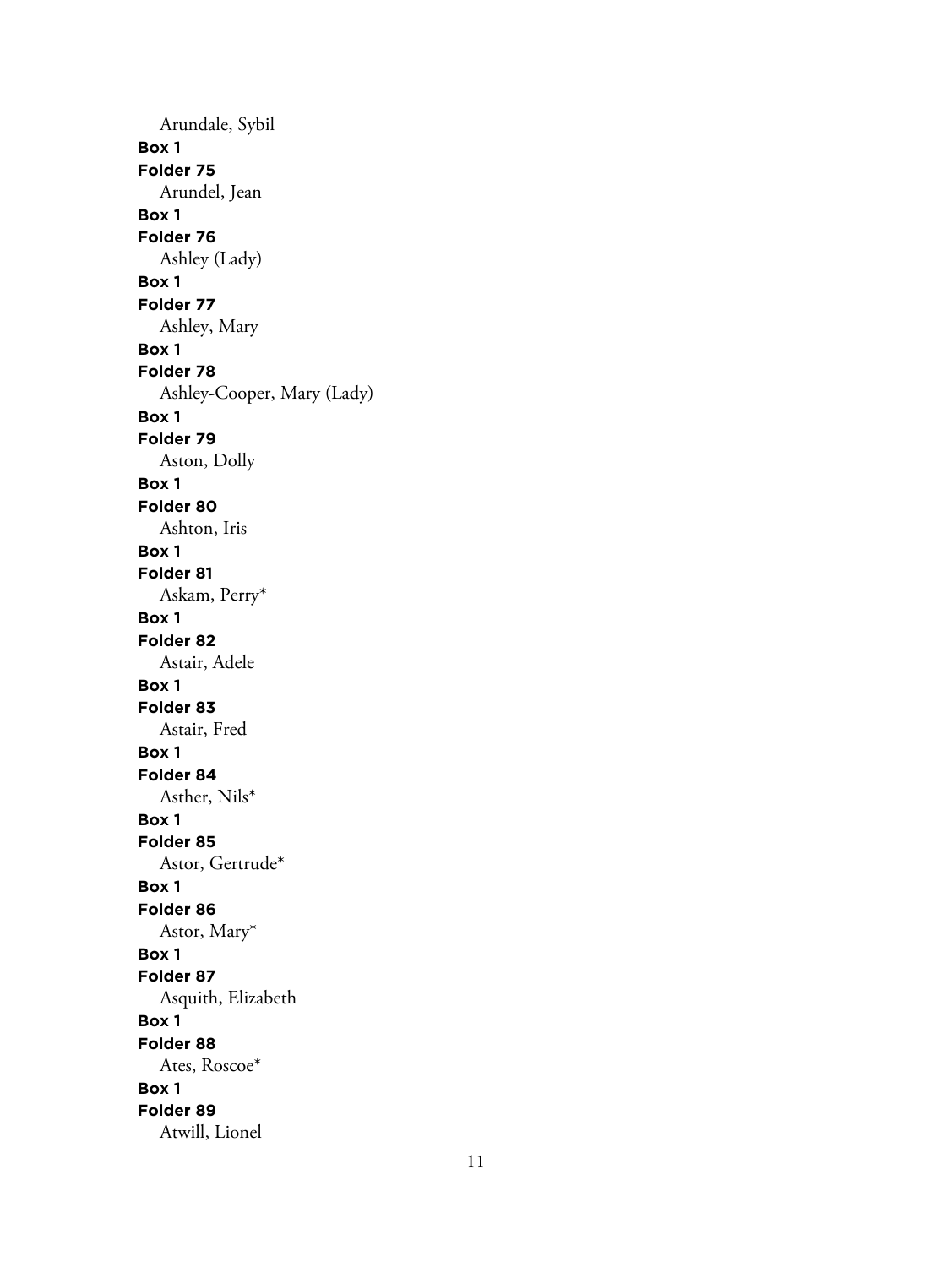**Box 1 Folder 90** Aubrey, William\* **Box 1 Folder 91** Audree, Jean **Box 1 Folder 92** Aussem, Cilly **Box 1 Folder 93** Austin, Frank **Box 1 Folder 94** Avery, Patricia **Box 1 Folder 95** Aye, Maryan **Box 1 Folder 96** Ayers, Agnes **Box 1 Folder 97** Ayers, Leon\* **Box 1 Folder 98** Ayres, Nat\* **Box 2 Folder 1** Baby Peggy **Box 2 Folder 2** Baclanova, Olga\* **Box 2 Folder 3** Baddeley, Angela **Box 2 Folder 4** Baddeley, Hermione **Box 2 Folder 5** Bade, Annette **Box 2 Folder 6** Bailey and Barnum\* **Box 2**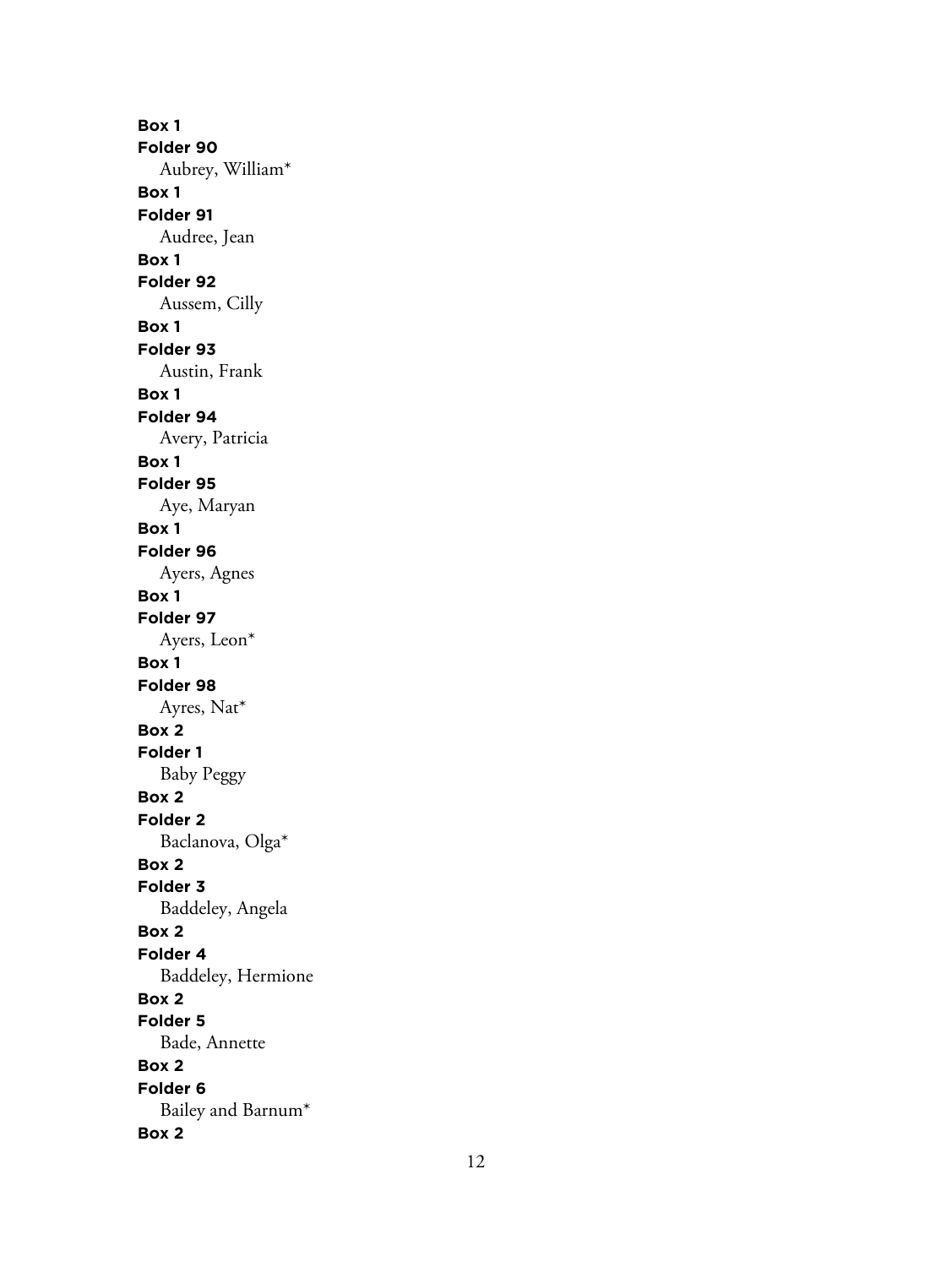**Folder 7** Bainter, Fay **Box 2 Folder 8** Baird, Leah **Box 2 Folder 9** Baird, Nan **Box 2 Folder 10** Baker, Belle **Box 2 Folder 11** Baker, Betty **Box 2 Folder 12** Baker, Edythe **Box 2 Folder 13** Baker, Josephine **Box 2 Folder 14** Baker, Mary Landon **Box 2 Folder 15** Baker, Phil\* **Box 2 Folder 16** Bakewell, William **Box 2 Folder 17** Balfour, Betty **Box 2 Folder 18** Ballantyne, Lucille **Box 2 Folder 19** Ballin, Mabel **Box 2 Folder 20** Bancroft, George\* **Box 2 Folder 21** Bankhead, Tallulah\* **Box 2 Folder 22**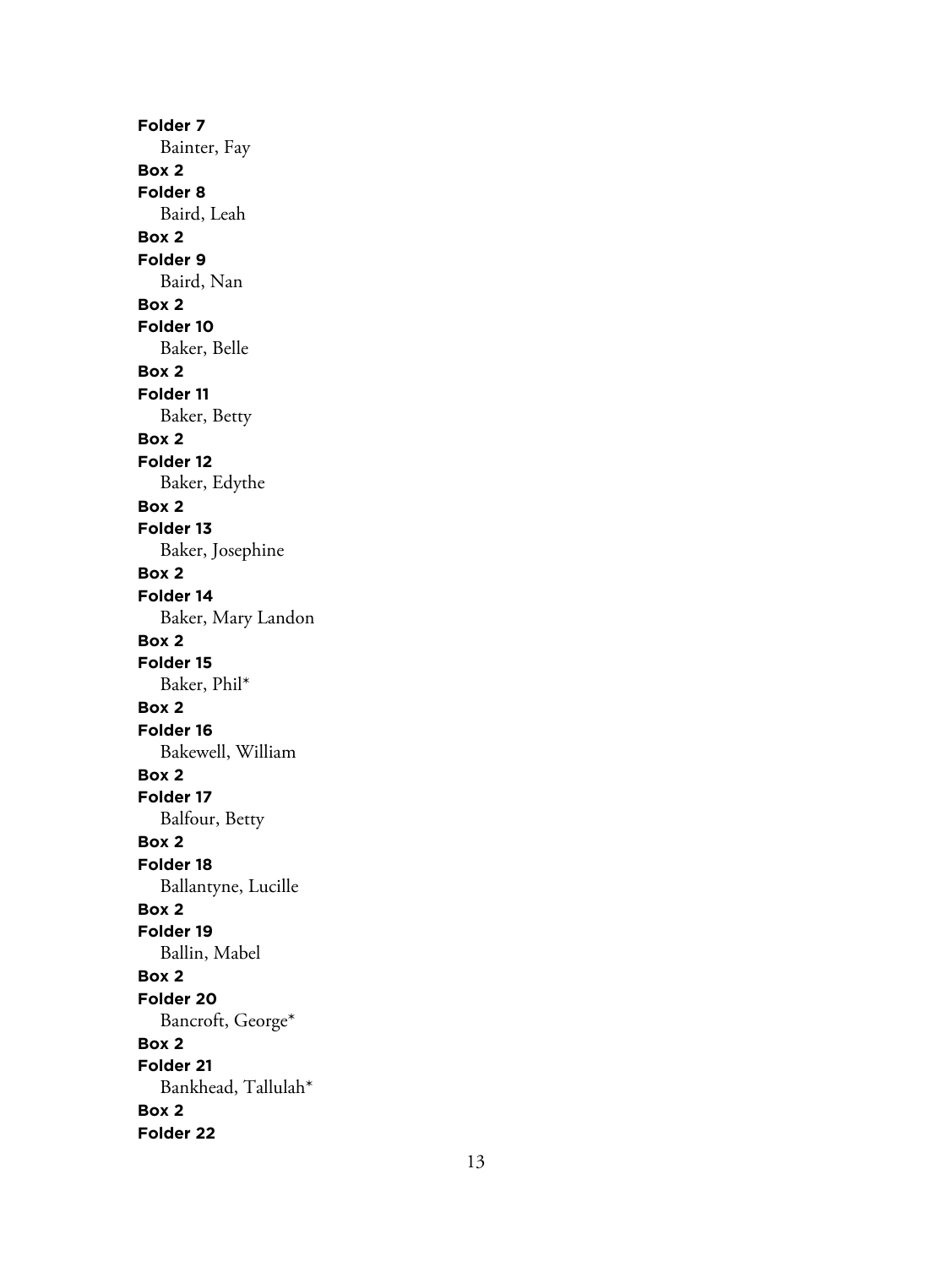Banks, Monty **Box 2 Folder 23** Bannerman, Margaret **Box 2 Folder 24** Bara, Theda **Box 2 Folder 25** Barberova, Thalia **Box 2 Folder 26** Barbier, George\* **Box 2 Folder 27** Barbour, Joyce **Box 2 Folder 28** Barclay, John\* **Box 2 Folder 29** Bard, Ben\* **Box 2 Folder 30** Baring, Norah\* **Box 2 Folder 31** Barker, Corinne **Box 2 Folder 32** Barrache, Natalie **Box 2 Folder 33** Barrie, Judith\* **Box 2 Folder 34** Barries, Julia **Box 2 Folder 35** Barrios, Jean\* **Box 2 Folder 36** Barriscale, Bessie **Box 2 Folder 37** Barry, Jean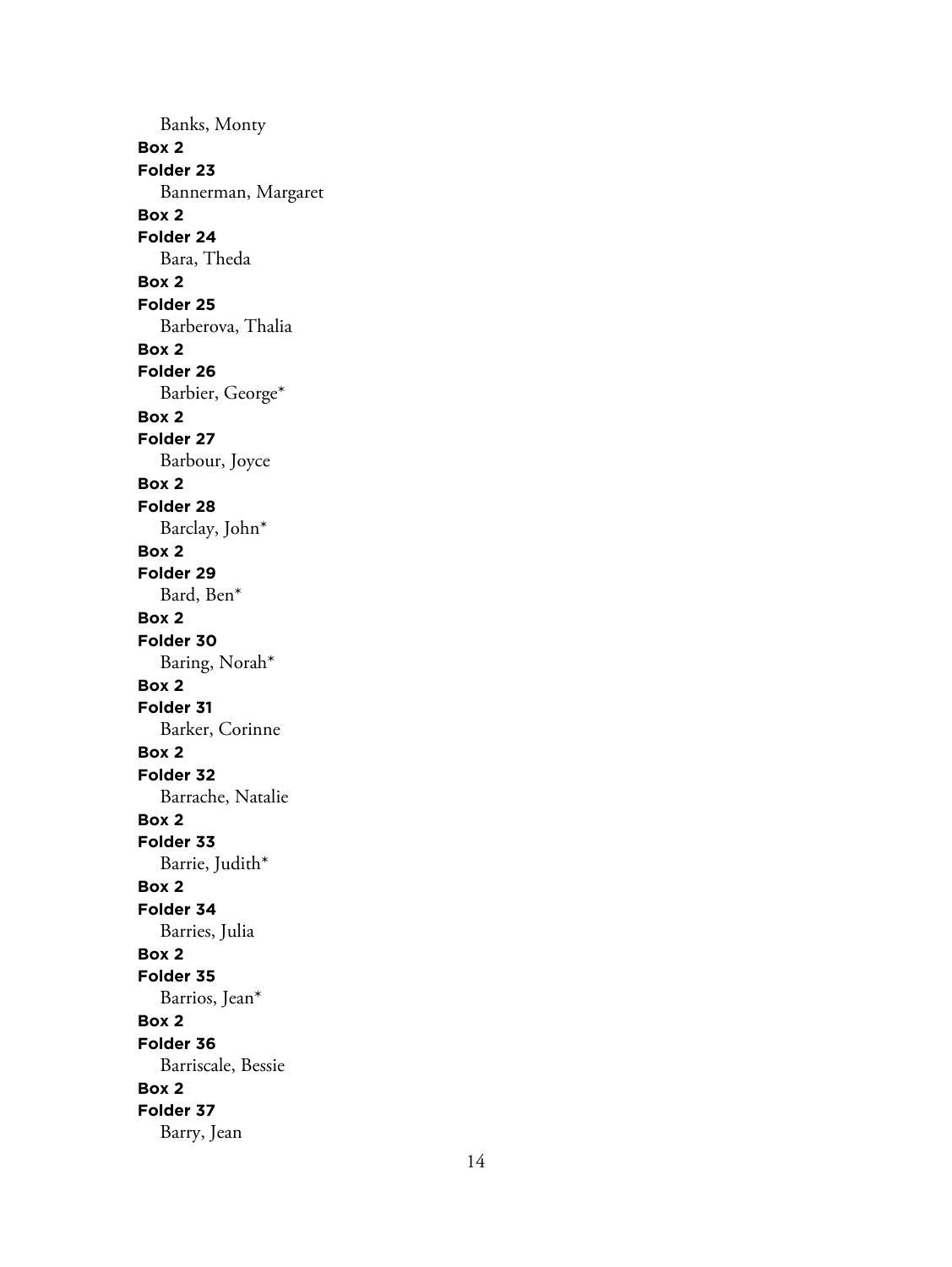**Box 2 Folder 38** Barry, Wesley **Box 2 Folder 39** Barrymore, John\* **Box 2 Folder 40** Barrymore, Lionel\* **Box 2 Folder 41** Bartels, Louis\* **Box 2 Folder 42** Barthelmess, Richard\* **Box 2 Folder 43** Bartlett, Elise **Box 2 Folder 44** Basquette, Lina\* **Box 2 Folder 45** Bates, Blanche **Box 2 Folder 46** Battista, Miriam **Box 2 Folder 47** Bayes, Nora **Box 2 Folder 48** Bayley, Andre **Box 2 Folder 49** Bayne, Beverly\* **Box 2 Folder 50** Baxley, Jack\* **Box 2 Folder 51** Baxter, Warner\* **Box 2 Folder 52** Beale, Dotty **Box 2**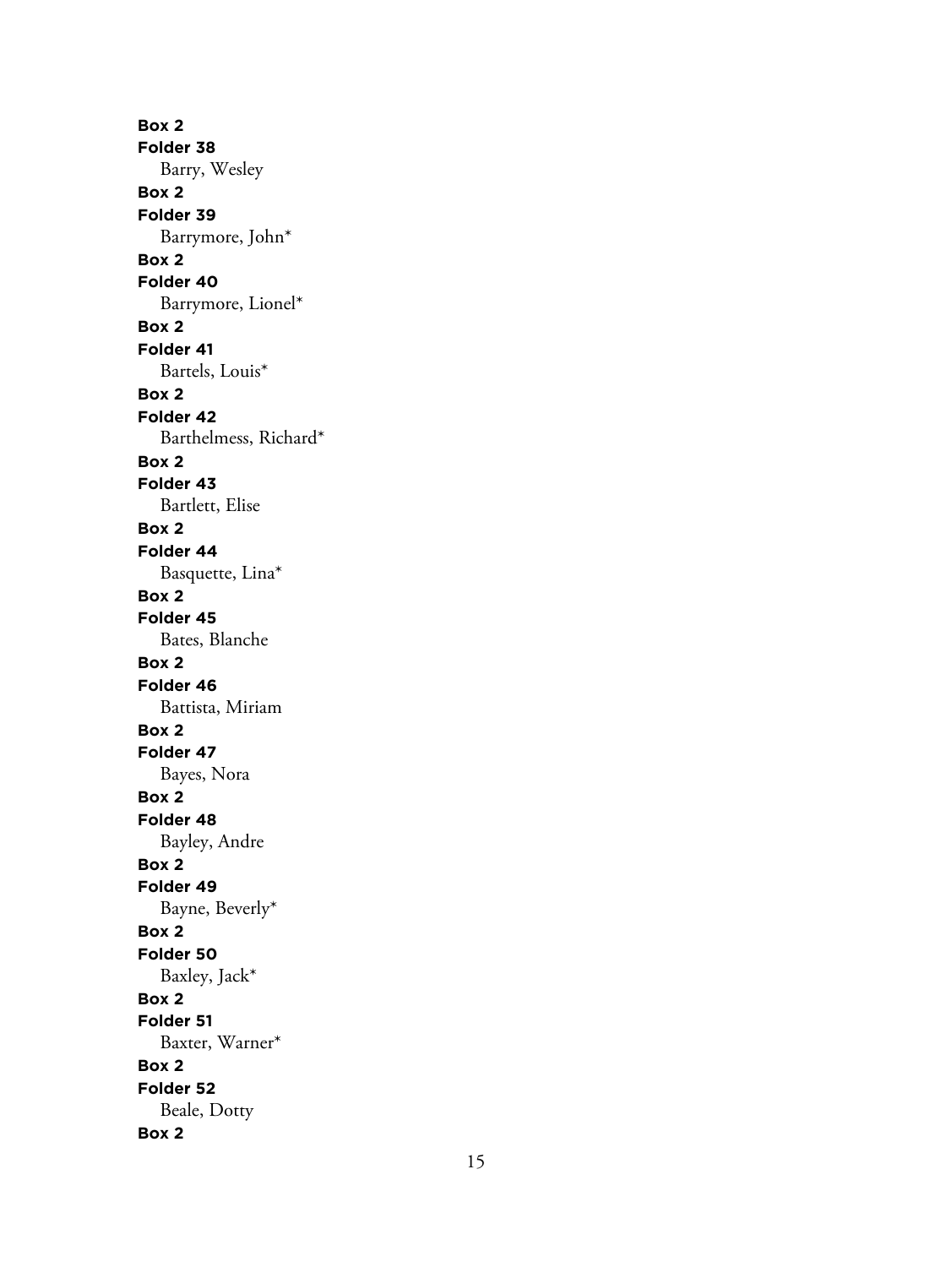**Folder 53** Beaton, Baba **Box 2 Folder 54** Beban, George\* **Box 2 Folder 55** Beck, May **Box 2 Folder 56** Bedells, Phyllis **Box 2 Folder 57** Bedford, Barbara\* **Box 2 Folder 58** Beebe, Marjorie\* **Box 2 Folder 59** Beecher, Janet **Box 2 Folder 60** Beecher, Sylvia **Box 2 Folder 61** Beery, Noah\* **Box 2 Folder 62** Beery, Wallace\* **Box 2 Folder 63** Belasco, David **Box 2 Folder 64** Beldon, Eileen **Box 2 Folder 65** Bell, Harold\* **Box 2 Folder 66** Bell, Maisie **Box 2 Folder 67** Bell, Rex **Box 2 Folder 68**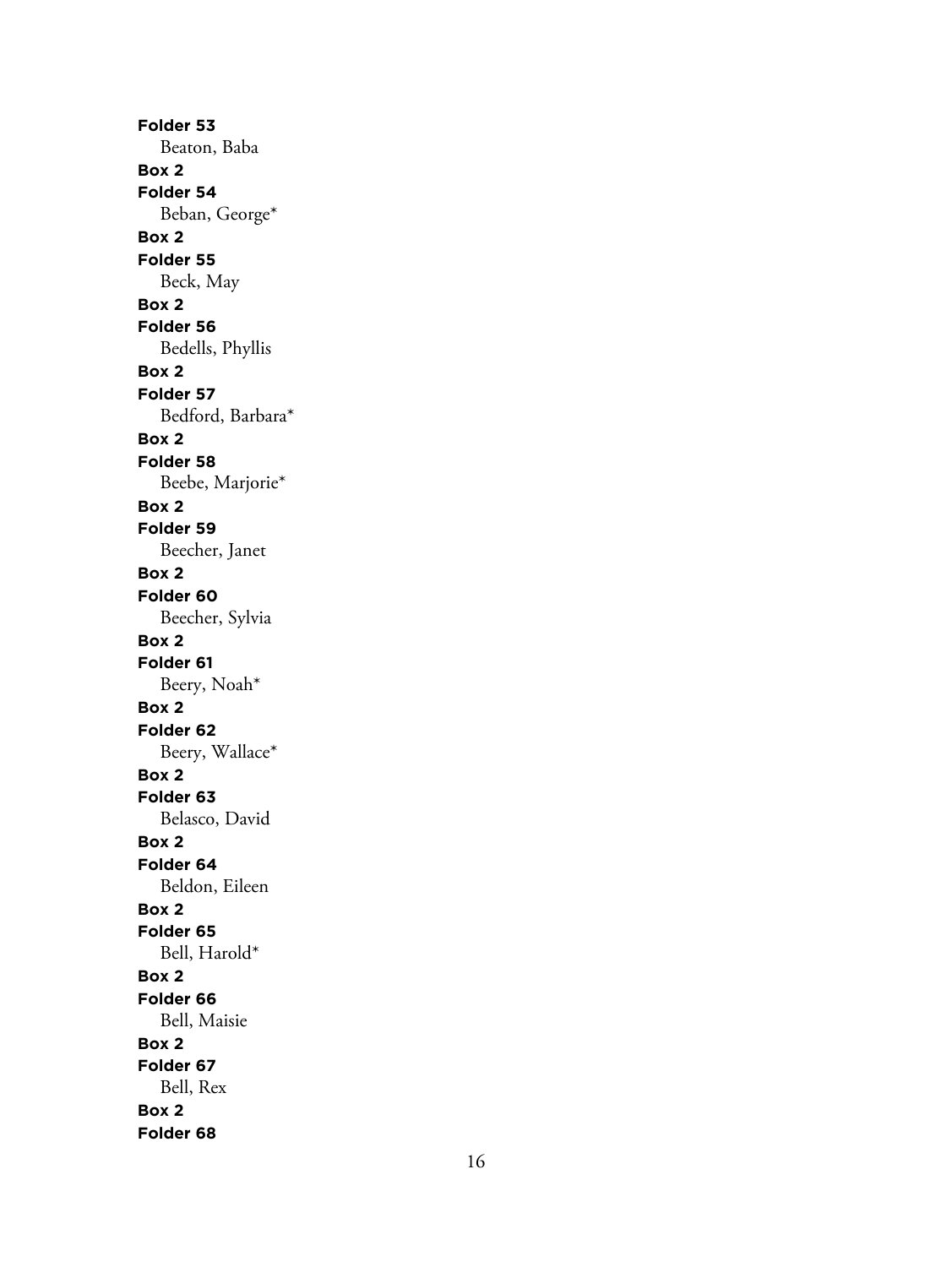Bell, Virginia **Box 2 Folder 69** Bellamy, Madge **Box 2 Folder 70** Ma Belle **Box 2 Folder 71** Bender, Belle **Box 2 Folder 72** Bendix, C.A. (Mrs.) **Box 2 Folder 73** Bennett, Alma **Box 2 Folder 74** Bennett, Belle\* **Box 2 Folder 75** Bennett, Constance\* **Box 2 Folder 76** Bennett, Eileen **Box 2 Folder 77** Bennett, Enid **Box 2 Folder 78** Bennett, Florence\* **Box 2 Folder 79** Bennett, Joan\* **Box 2 Folder 80** Bennett, Richard **Box 2 Folder 81** Bennett, Wilda **Box 2 Folder 82** Benton, Jean **Box 2 Folder 83** Bergen, Nella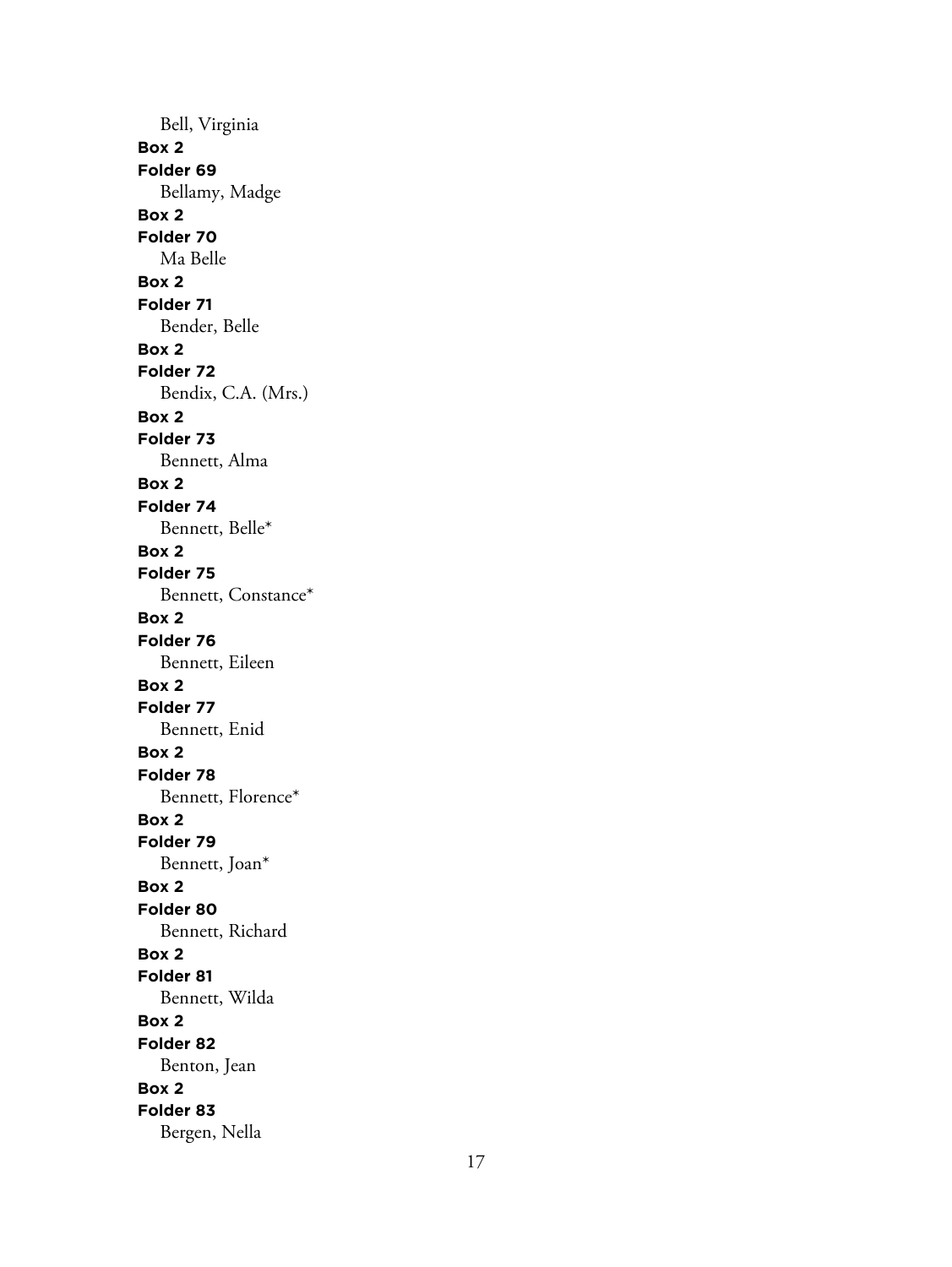**Box 2 Folder 84** Bergner, Elizabeth **Box 2 Folder 85** Beri, Beth **Box 2 Folder 86** Berkhoff, Louis and Freida **Box 2 Folder 87** Berlin, Irving (Mrs.) **Box 2 Folder 88** Bernard and Henrie\* **Box 2 Folder 89** Bernatzki (Madame) **Box 2 Folder 90** Bernhardt, Sarah **Box 2 Folder 91** Bernie, Dave, (and his Orchestra)\* **Box 2 Folder 92** Best, Edna\* **Box 2 Folder 93** Bethel, Adrian (Mrs.) **Box 2 Folder 94** Betz, Mathew\* **Box 2 Folder 95** Bevan, Billy **Box 2 Folder 96** Bibesco, Antoine (Princess) **Box 2 Folder 96** Billings, Florence **Box 2 Folder 97** The Biltmore Trio\* **Box 2**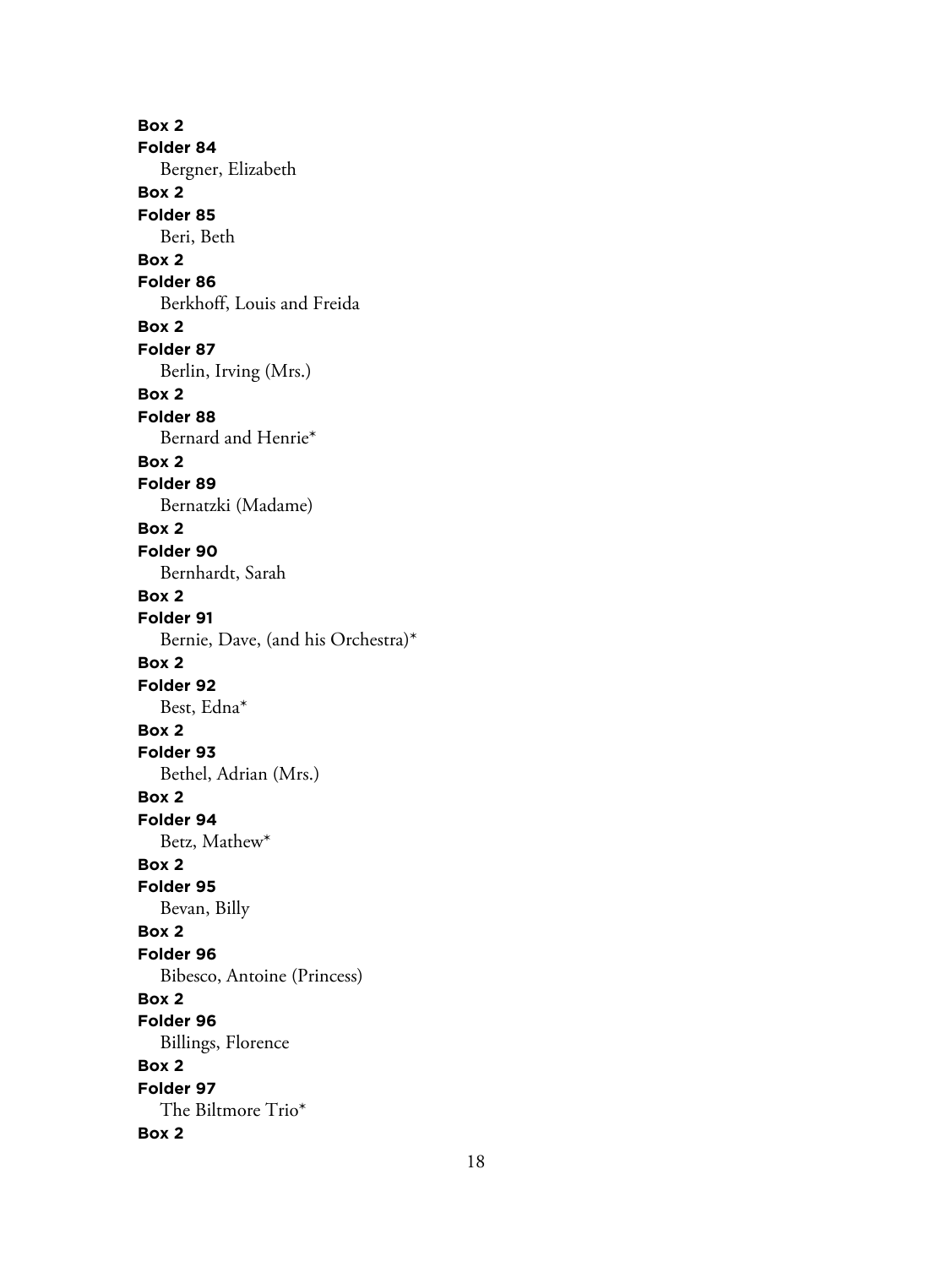**Folder 98** Binney, Constance **Box 2 Folder 99** Binney, Faire **Box 2 Folder 100** Birell, Tala\* **Box 2 Folder 101** Bizet (Miss) **Box 2 Folder 102** Black, Eleanor **Box 2 Folder 103** Blackath, Clara **Box 2 Folder 104** Blackmer, Sidney **Box 2 Folder 105** Blackwell, Carlyle **Box 2 Folder 106** Blair, Ruth **Box 2 Folder 107** Blane, Ruby **Box 2 Folder 108** Blane, Sally\* **Box 2 Folder 109** Blinn, Holbrook **Box 2 Folder 110** Blondell, Joan\* **Box 2 Folder 111** Blore, Eric\* **Box 3 Folder 1** Blossom, Rose **Box 3 Folder 2**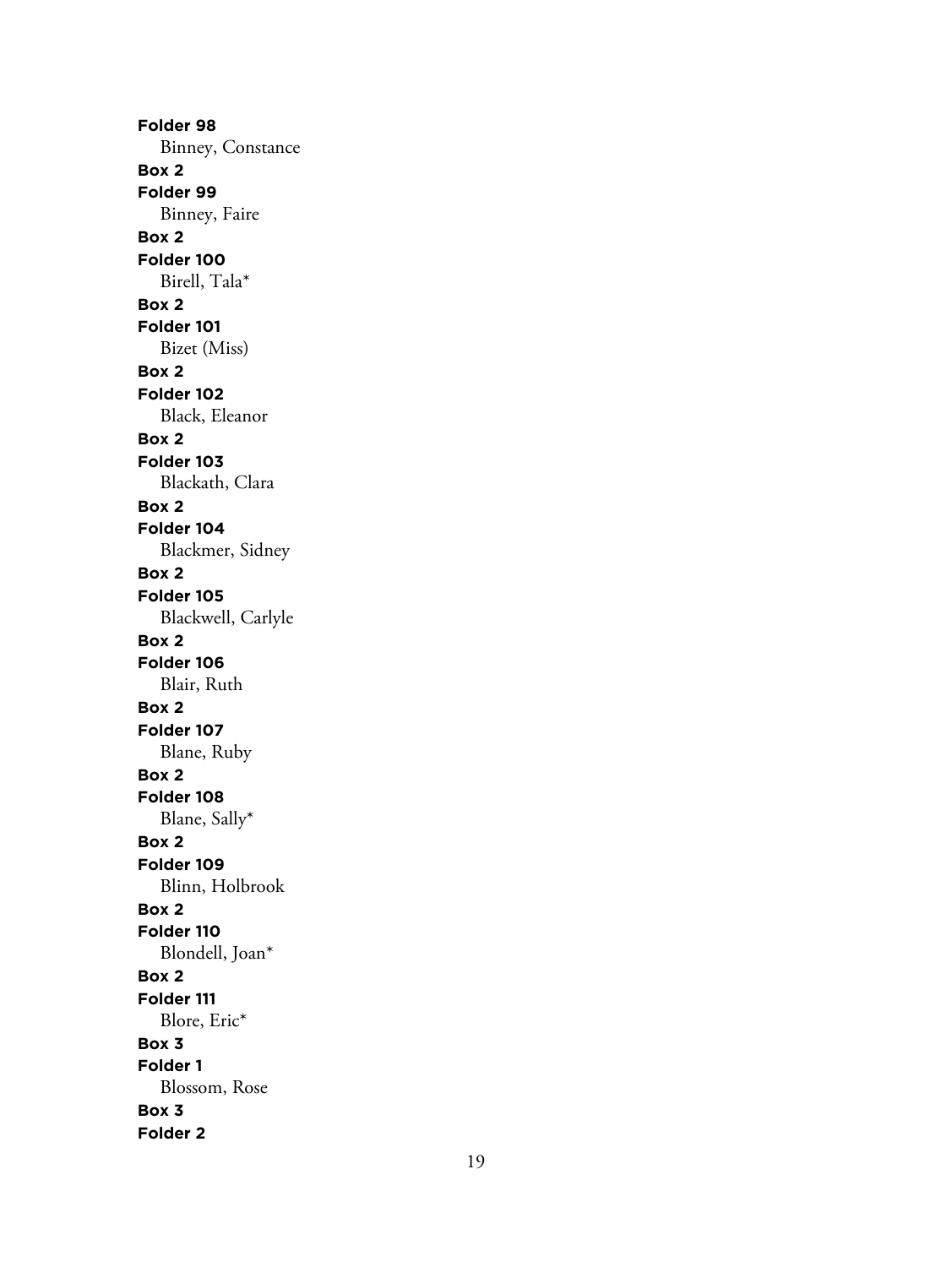Blue, Monte\* **Box 3 Folder 3** The Blue Ridgers\* **Box 3 Folder 4** Blythe, Betty **Box 3 Folder 5** Boardman, Eleanor **Box 3 Folder 6** Bobadilla, Pepita **Box 3 Folder 7** Boland, Mary\* **Box 3 Folder 8** Bolardo, Marguerita\* **Box 3 Folder 9** Boles, John **Box 3 Folder 10** Bolton, Zorline **Box 3 Folder 11** Bond, Lillian\* **Box 3 Folder 12** Bonner, Priscilla **Box 3 Folder 13** Booth, Edwina\* **Box 3 Folder 14** Borden, Olive\* **Box 3 Folder 15** Bordoni, Irene\* **Box 3 Folder 16** Boreo, Emile\* **Box 3 Folder 17** Bori, Lucrezia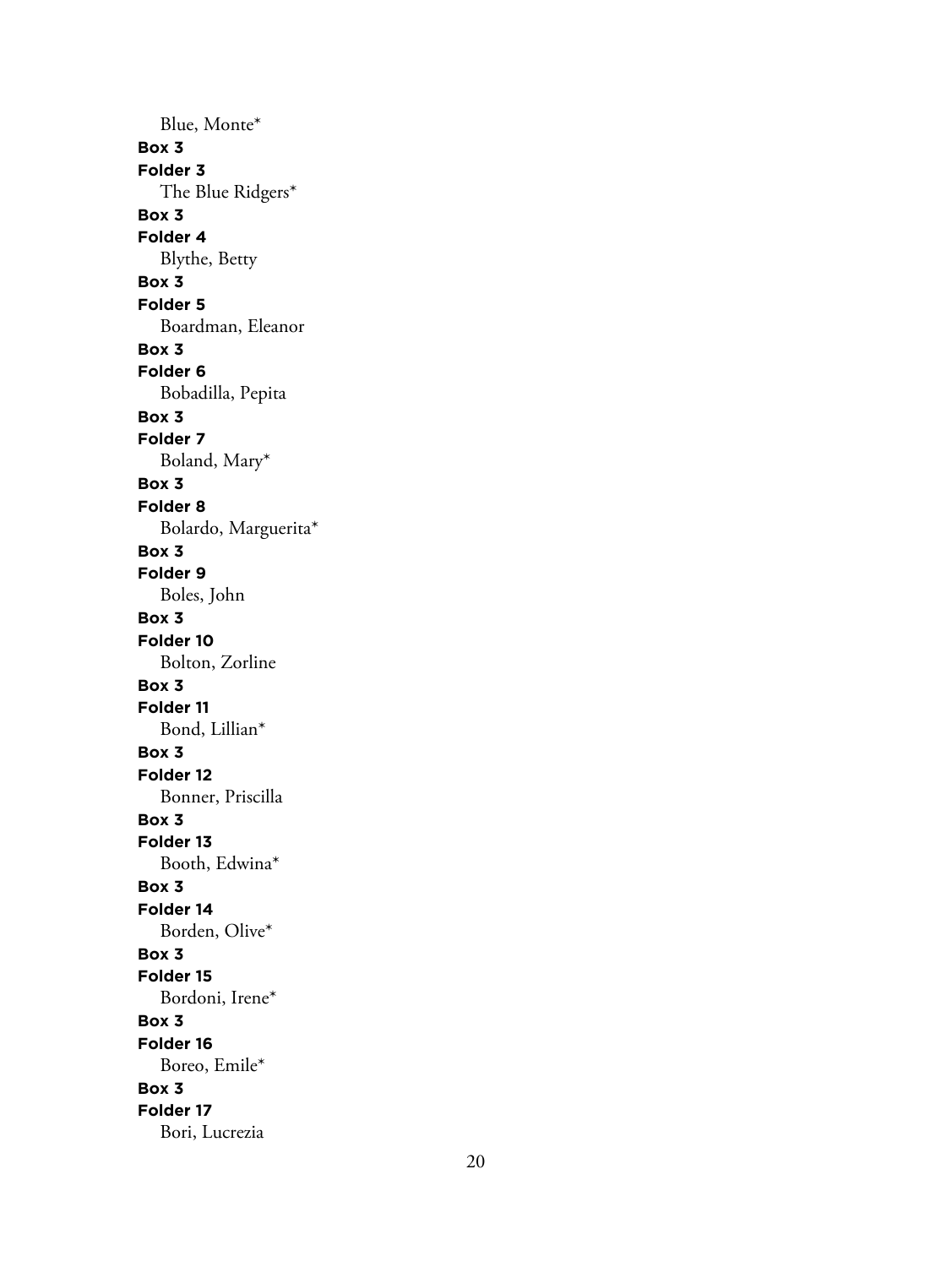**Box 3 Folder 18** Borio, Josephine **Box 3 Folder 19** Born and Lawrence\* **Box 3 Folder 20** Bosworth, Hobart\* **Box 3 Folder 21** Boucher, Chili **Box 3 Folder 22** Boulden, Alice **Box 3 Folder 23** Boulton, Matthew **Box 3 Folder 24** Bourdelle, Joan **Box 3 Folder 25** Bouton, Betty **Box 3 Folder 26** Bow, Clara **Box 3 Folder 27** Bowers, Bruce\* **Box 3 Folder 28** Bowers, Charles **Box 3 Folder 29** Bowers, John\* **Box 3 Folder 30** Boyd, Betty **Box 3 Folder 31** Boyd, Dorothy **Box 3 Folder 32** Boyd, Lois **Box 3**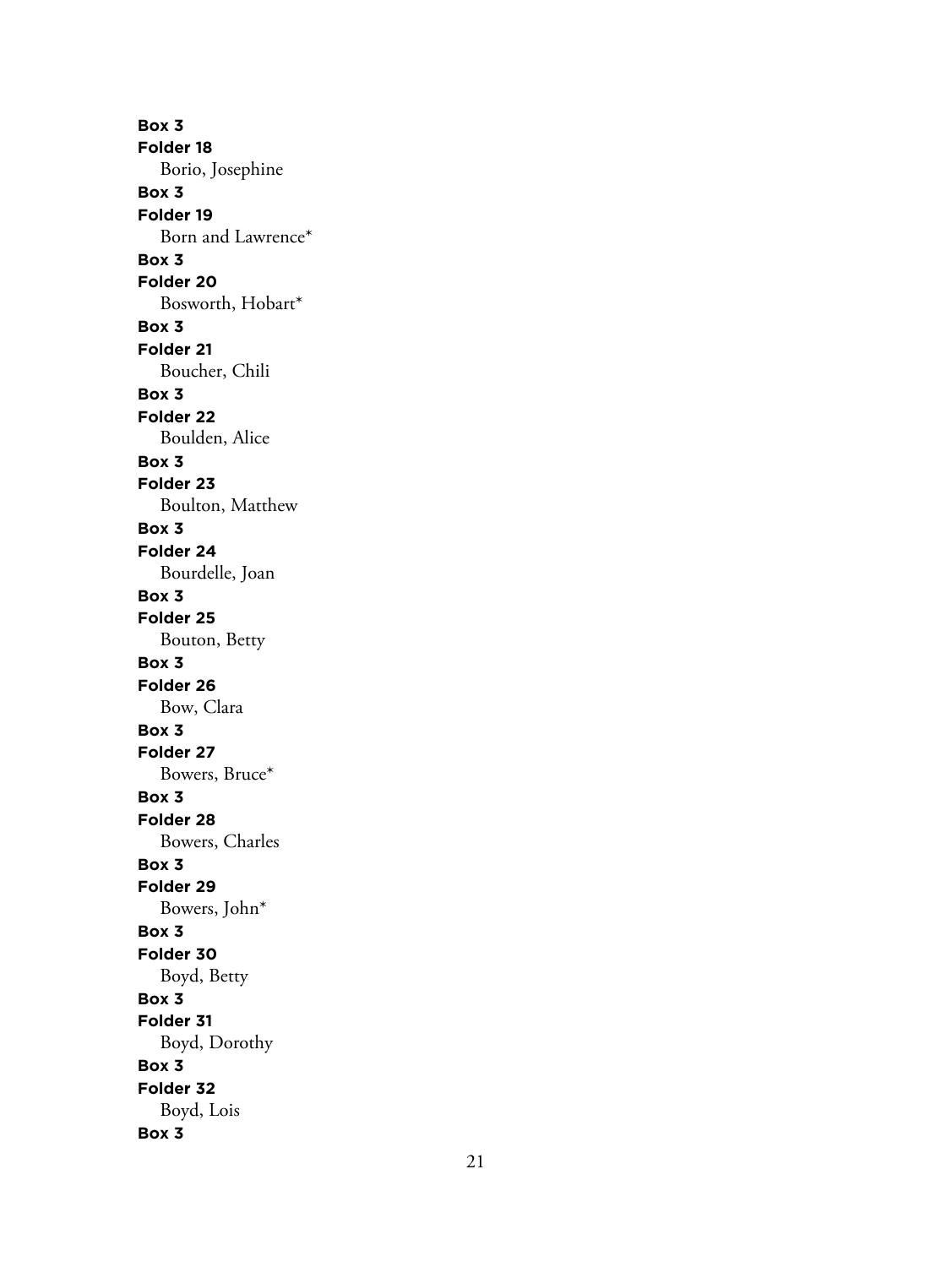**Folder 33** Boyd, William\* **Box 3 Folder 34** Bradford, Virginia **Box 3 Folder 35** Bradley, Estelle **Box 3 Folder 36** Brady, Alice\* **Box 3 Folder 37** Brady, Florence\* **Box 3 Folder 38** Brandon-Thomas, Amy **Box 3 Folder 39** Brandt, Pheobe **Box 3 Folder 40** Bransgrove, Doris **Box 3 Folder 41** Brantley, Nell **Box 3 Folder 42** Breen, Nellie **Box 3 Folder 43** Brendel, El\* **Box 3 Folder 44** Brennen, Jay\* **Box 3 Folder 45** Brent, Evelyn\* **Box 3 Folder 46** Brent, Romney\* **Box 3 Folder 47** Brett, Angela Mariel Baliol **Box 3 Folder 48**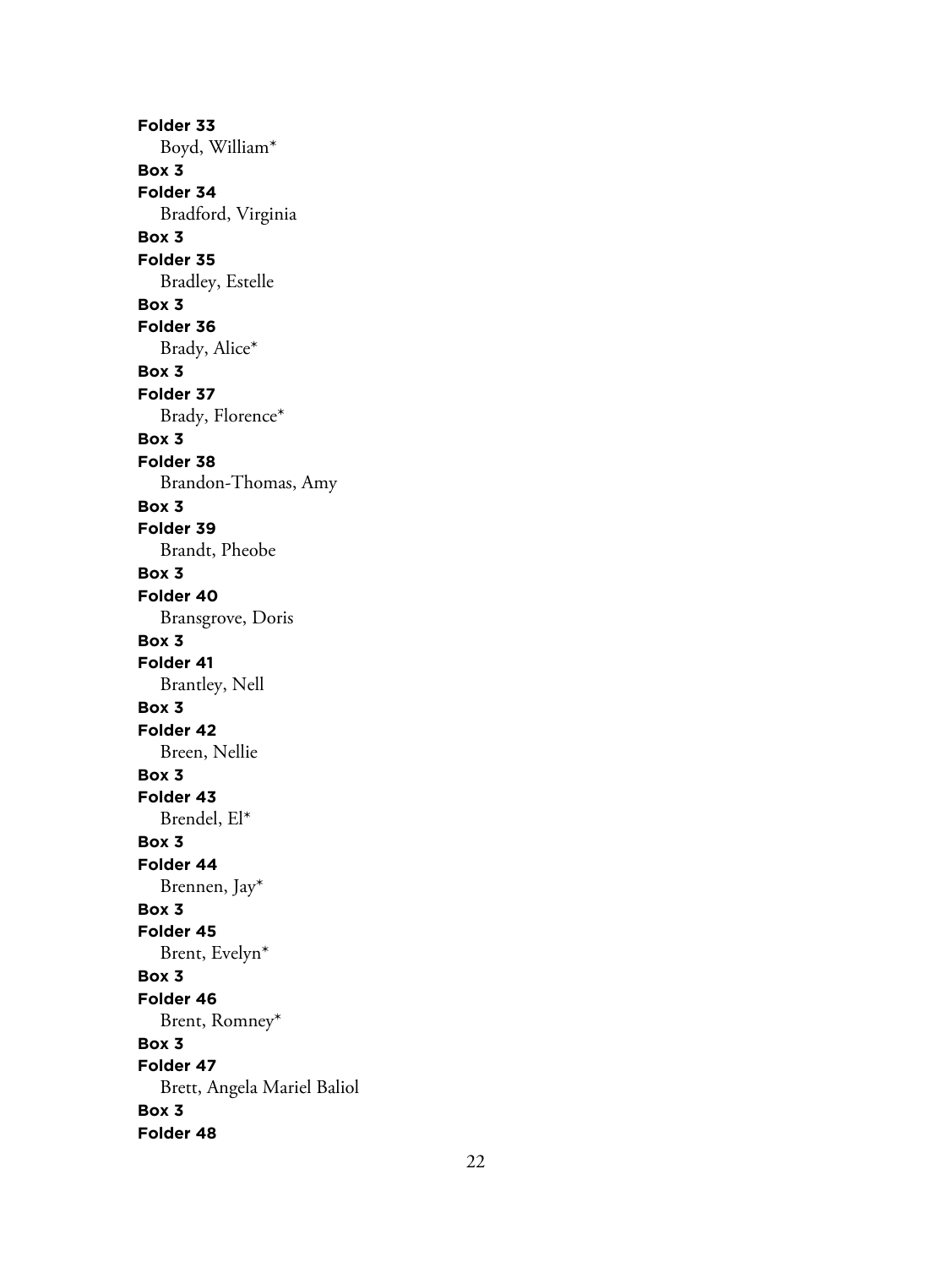Brian, Donald\* **Box 3 Folder 49** Brian, Mary\* **Box 3 Folder 50** Brice, Fannie\* **Box 3 Folder 51** Brinkley, Grace **Box 3 Folder 52** Brinkman, Dolores **Box 3 Folder 53** Broadhurst, George\* **Box 3 Folder 54** Brockwell, Gladys\* **Box 3 Folder 55** Brody, Estelle **Box 3 Folder 56** Broneau, Helen **Box 3 Folder 57** Bronson, Betty\* **Box 3 Folder 58** Brook, Clive **Box 3 Folder 59** Brooks, Flo **Box 3 Folder 60** Brooks, Louise\* **Box 3 Folder 61** Broones, Martin **Box 3 Folder 62** Brown, Betty **Box 3 Folder 63** Brown Brothers\*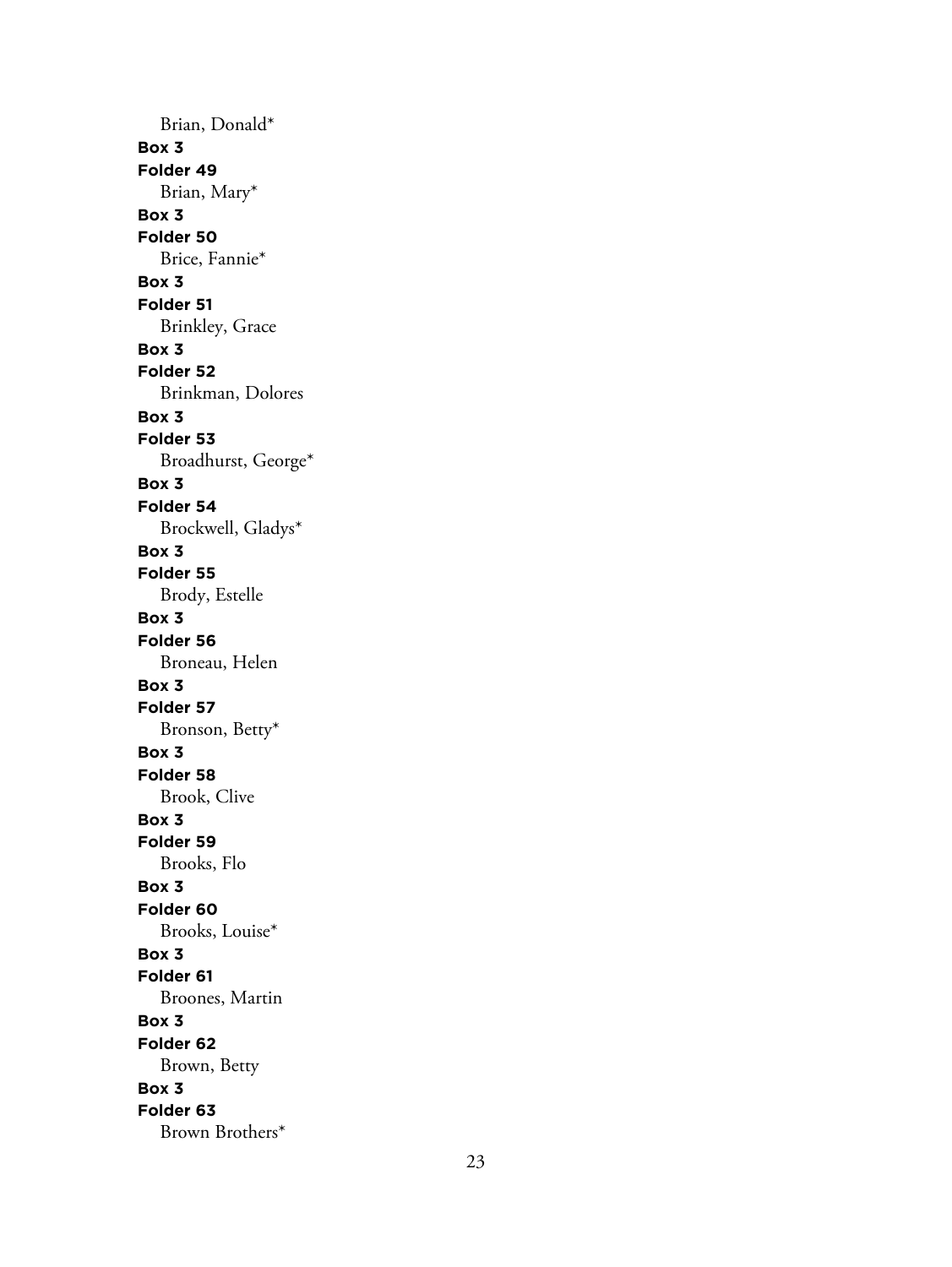**Box 3 Folder 64** Brown, Charlotte **Box 3 Folder 65** Brown, Elizabeth **Box 3 Folder 66** Brown, Helen **Box 3 Folder 67** Brown, Honey **Box 3 Folder 68** Brown, Joe E.\* **Box 3 Folder 69** Brown, Louise **Box 3 Folder 70** Brown, John Mack\* **Box 3 Folder 71** Browne, Lucille\* **Box 3 Folder 72** Brown and Whitaker\* **Box 3 Folder 73** Browne and LaVelle\* **Box 3 Folder 74** Browning, Joe\* **Box 3 Folder 75** Brox Sisters\* **Box 3 Folder 76** Bruce, Virginia\* **Box 3 Folder 77** Bryan, Gertrude **Box 3 Folder 78** Bryant, Isabel **Box 3**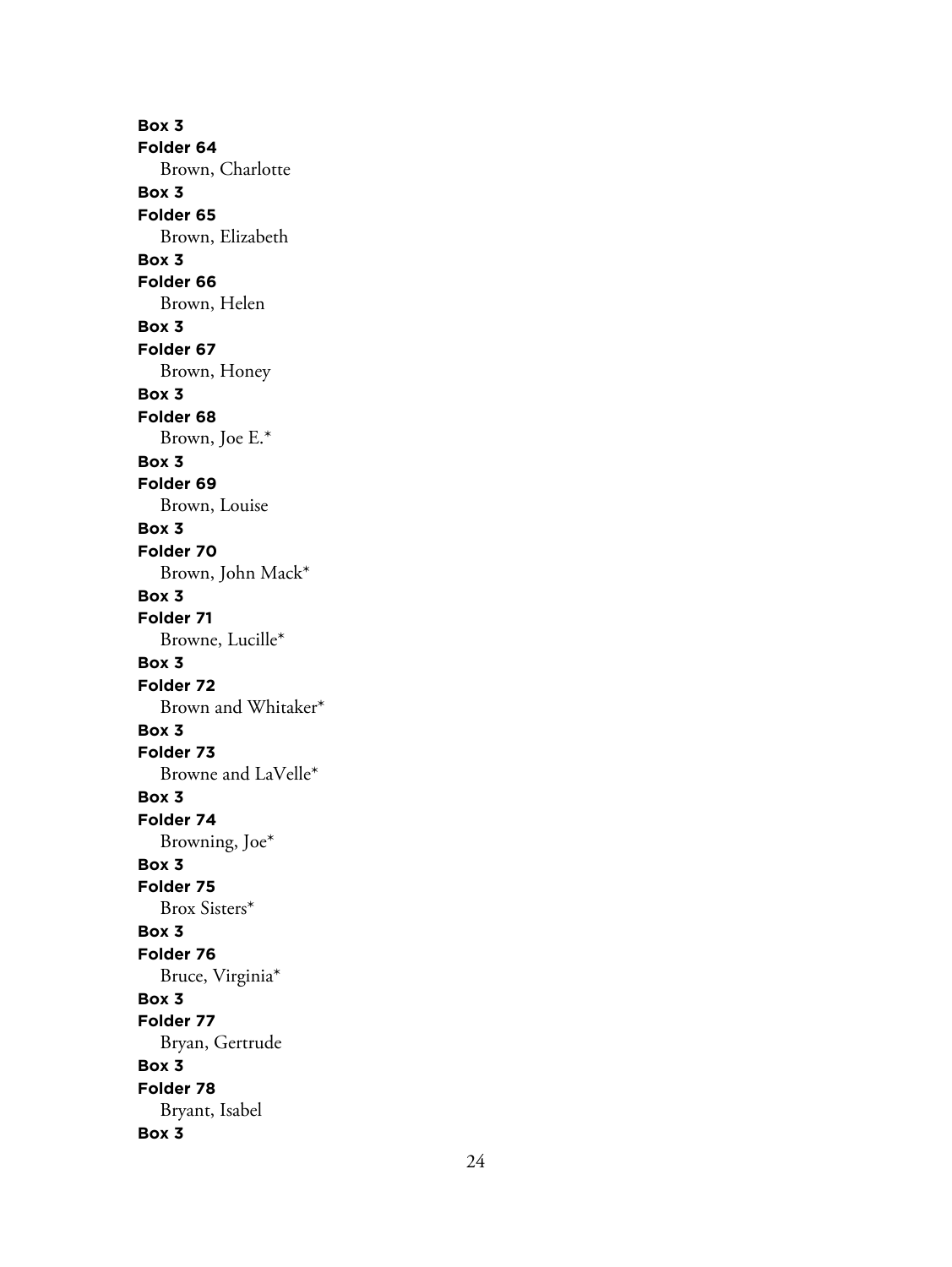**Folder 79** Bryant, Louise **Box 3 Folder 80** Buckley, Anna **Box 3 Folder 81** Buell, Tala\* **Box 3 Folder 82** Bujee, Gloria **Box 3 Folder 83** Burgess, Dorothy\* **Box 3 Folder 84** Burke and Durkin\* **Box 3 Folder 85** Burke, Billie **Box 3 Folder 86** Burke, Katherine **Box 3 Folder 87** Burke, Kathleen\* **Box 3 Folder 88** Burkett, Bartine **Box 3 Folder 89** Burnett, Alma\* **Box 3 Folder 90** Burnham, Beatrice **Box 3 Folder 91** Burnham, Frances **Box 3 Folder 92** Burns, Cynthia **Box 3 Folder 93** Burns, Mae **Box 3 Folder 94**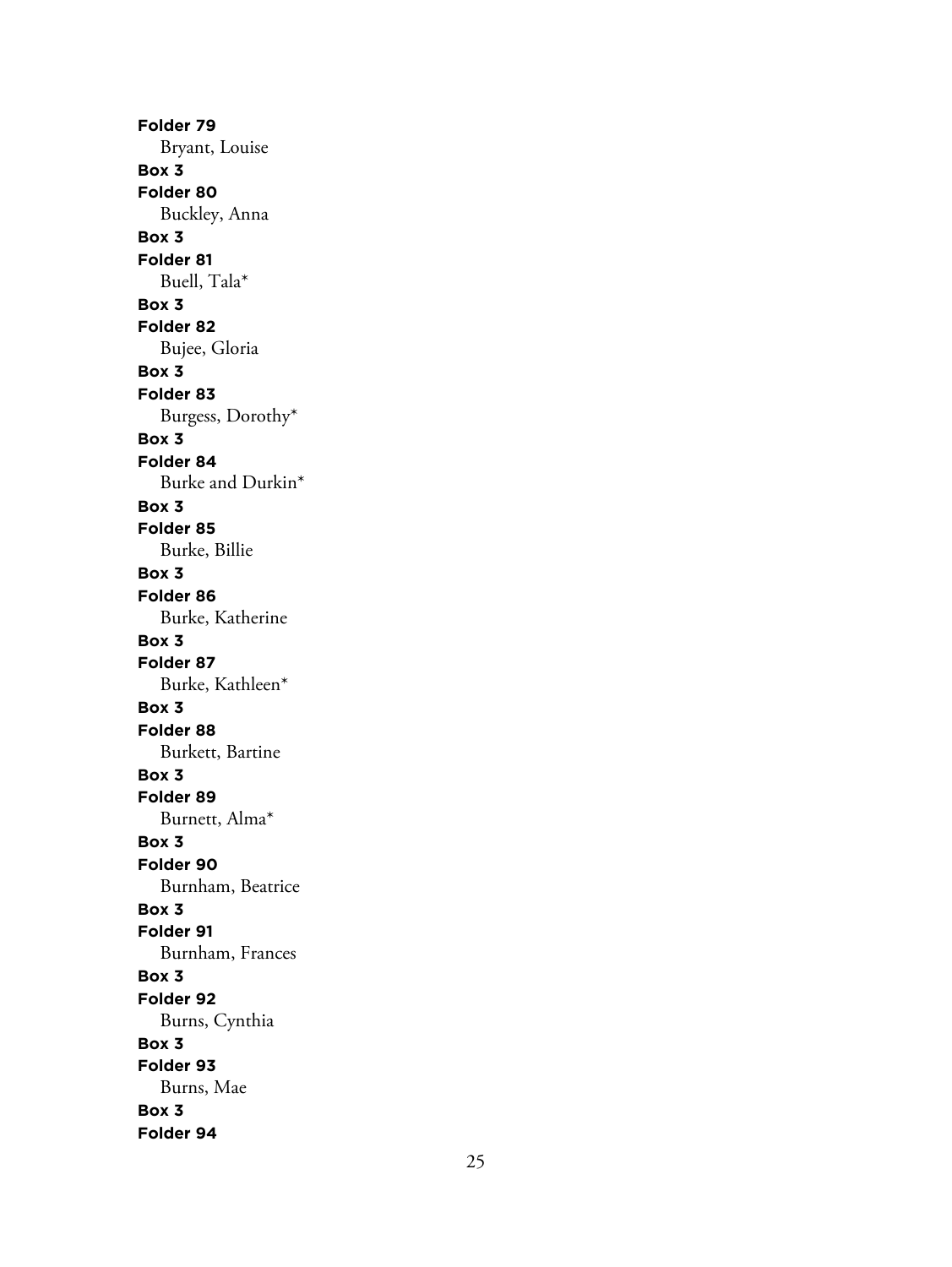Burtnett, Earl\* **Box 3 Folder 95** Burns and Kissens\* **Box 3 Folder 96** Bushman, Francis X. **Box 3 Folder 97** Bushman, Francis X., Jr\* **Box 3 Folder 98** Butler, Ann\* **Box 3 Folder 99** Butterworth, Charles\* **Box 3 Folder 100** Byrd, Violet **Box 3 Folder 101** Byron, Arthur\* **Box 3 Folder 102** Byron, Marion\* **Box 3 Folder 103** Byron, Walter\* **Box 4 Folder 1** Cagney, James\* **Box 4 Folder 2** Caldwell, Betty **Box 4 Folder 3** Calhoun, Alice\* **Box 4 Folder 4** Callahan, Marie **Box 4 Folder 5** Calvert, Catherine **Box 4 Folder 6** Camarys (Mlle.)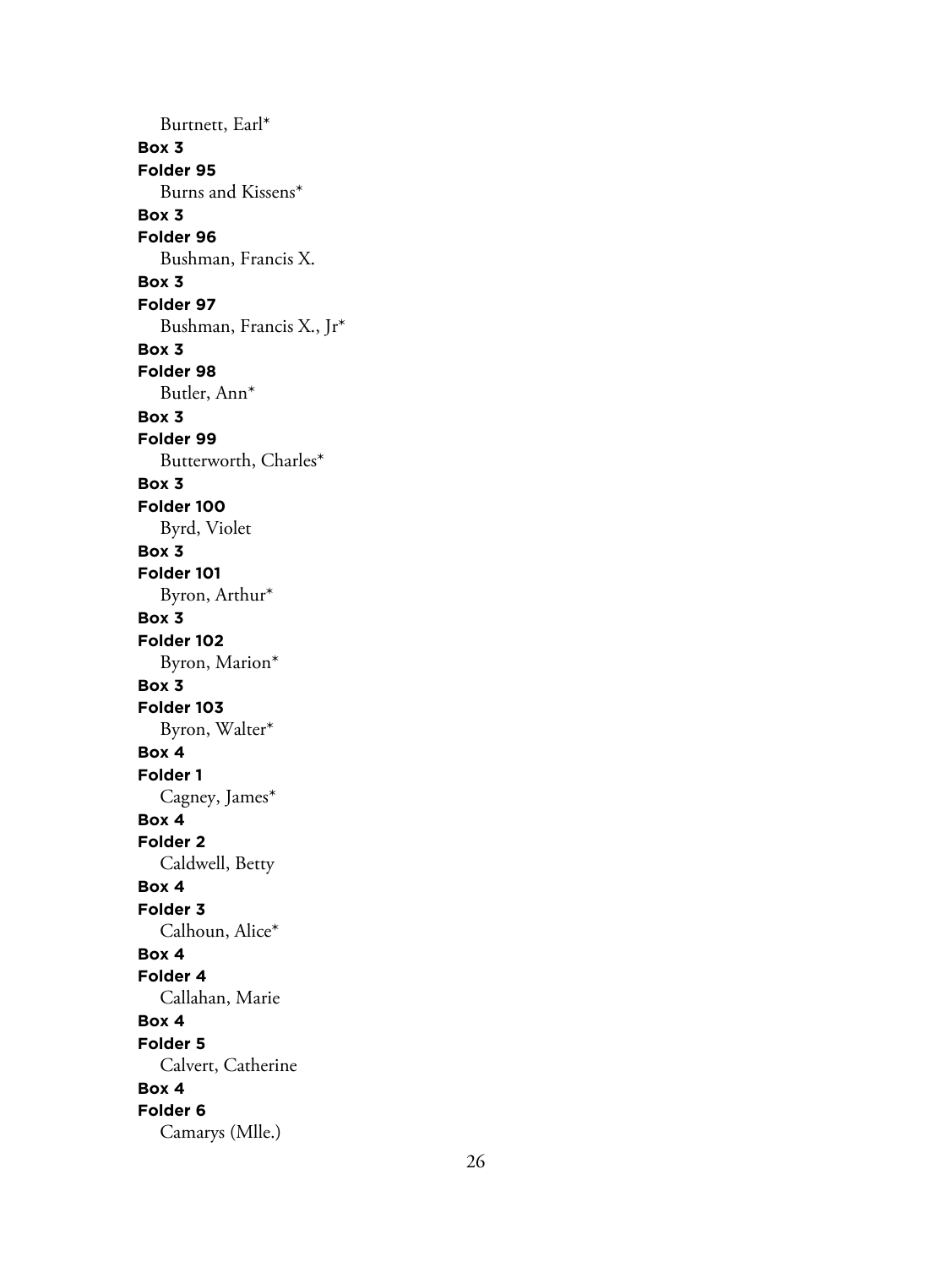**Box 4 Folder 7** Cameron, Hugh\* **Box 4 Folder 8** Cameron, Madeline **Box 4 Folder 9** Camier, Regina **Box 4 Folder 10** Campbell, Archie (Mrs.) **Box 4 Folder 11** Campbell, Craig\* **Box 4 Folder 12** Campbell, Lila Sue **Box 4 Folder 13** Campbell, Evelyn **Box 4 Folder 14** Campbell, Margaret **Box 4 Folder 15** Cantor, Eddie **Box 4 Folder 16** Caprice, June\* **Box 4 Folder 17** Carew, James **Box 4 Folder 18** Carew, Ora **Box 4 Folder 19** Carewe, Arthur E. **Box 4 Folder 20** Carisbrooke (Marchioness of) **Box 4 Folder 21** Carle, Edith **Box 4**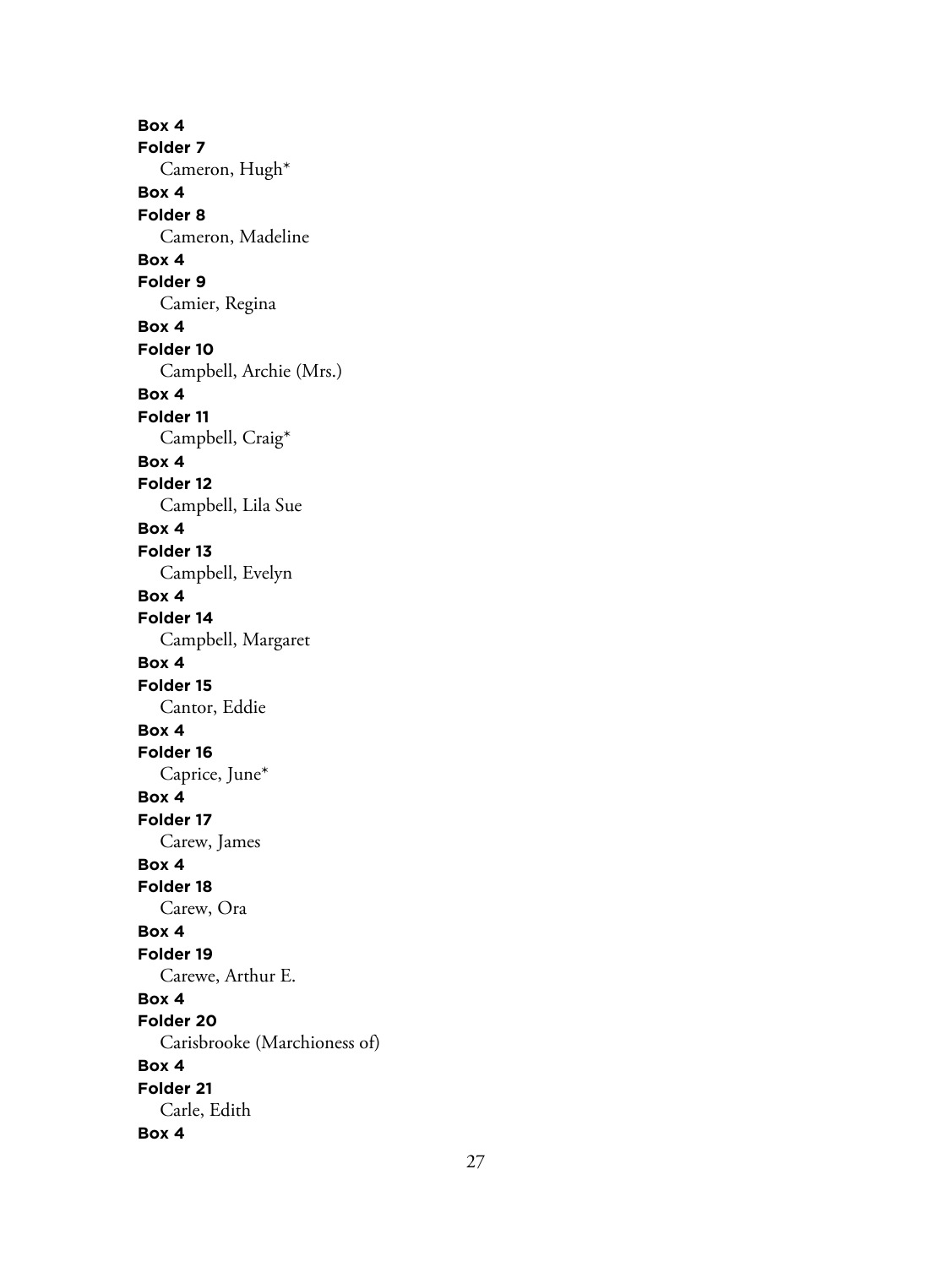**Folder 22** Carlo and Noma **Box 4 Folder 23** Carlworth, Louise **Box 4 Folder 24** Carillo, Leo\* **Box 4 Folder 25** Carlisle, Kitty\* **Box 4 Folder 26** Carlisle, Lucille **Box 4 Folder 27** Carlisle, Mary\* **Box 4 Folder 28** Carroll, Nancy\* **Box 4 Folder 29** Carol, Sue\* **Box 4 Folder 30** Carme (Miss) **Box 4 Folder 31** Carmody, Vivian **Box 4 Folder 32** Carney, Mary **Box 4 Folder 33** Carpenger, Ann **Box 4 Folder 34** Carpentier, Georges **Box 4 Folder 35** Carpentier (Mlle.) **Box 4 Folder 36** Carr, Lorena\* **Box 4 Folder 37**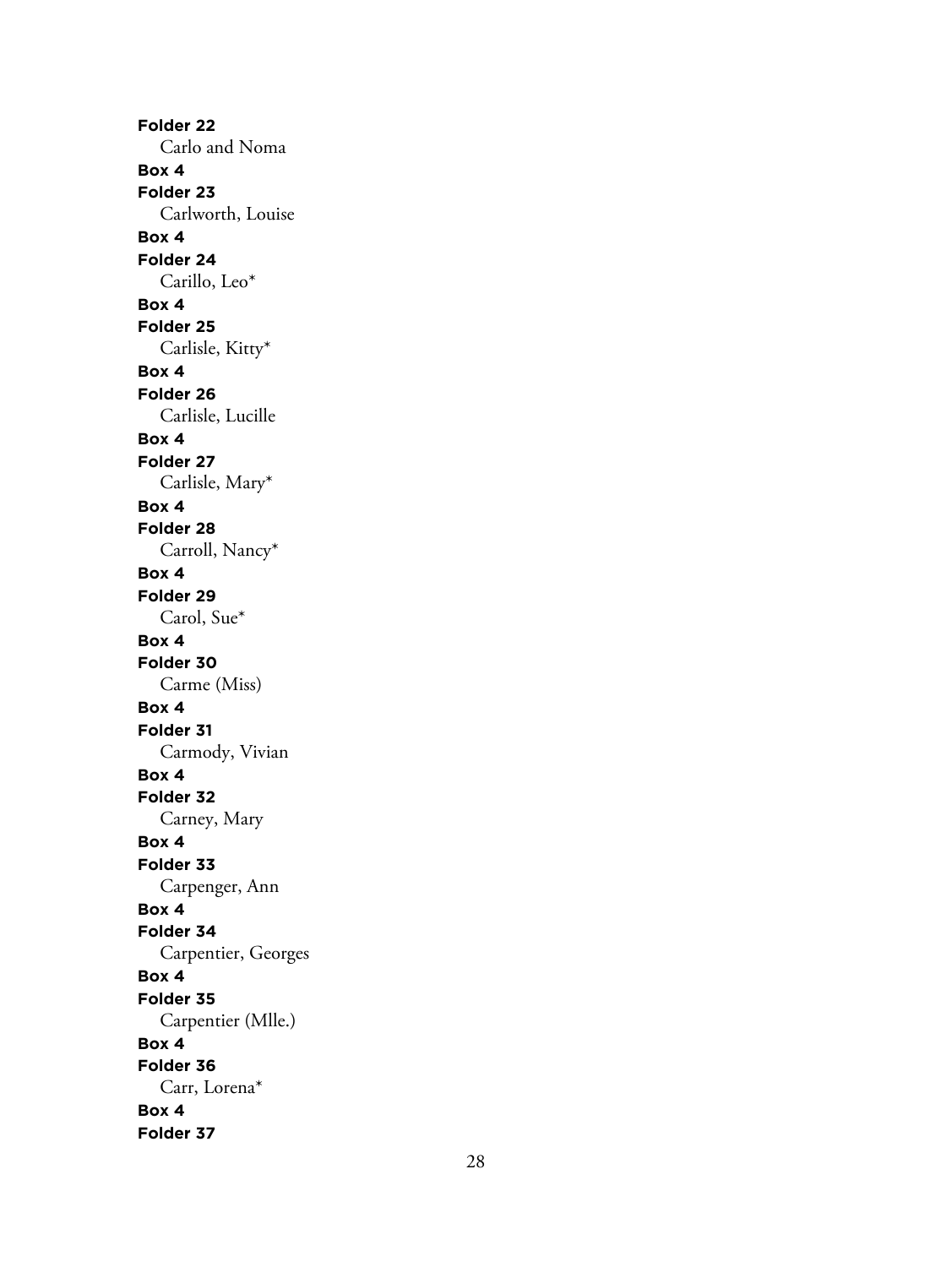Carroll, Madeline **Box 4 Folder 38** Carson, Charles **Box 4 Folder 39** Carson, Frances **Box 4 Folder 40** Carson, James B.\* **Box 4 Folder 41** Cartouche, Louise **Box 4 Folder 42** Carter, Zillah **Box 4 Folder 43** Carver, Kathryn\* **Box 4 Folder 44** Casajuana, Maria **Box 4 Folder 45** Casartelli, Gabrielle **Box 4 Folder 46** Cassinelli, Dolores **Box 4 Folder 47** Castle, Irene **Box 4 Folder 48** Catlett, Walter\* **Box 4 Folder 49** Cavalier, Nita **Box 4 Folder 50** Cavallini **Box 4 Folder 51** Cavanaugh, Lucille **Box 4 Folder 52** Cavanagh, Paul\*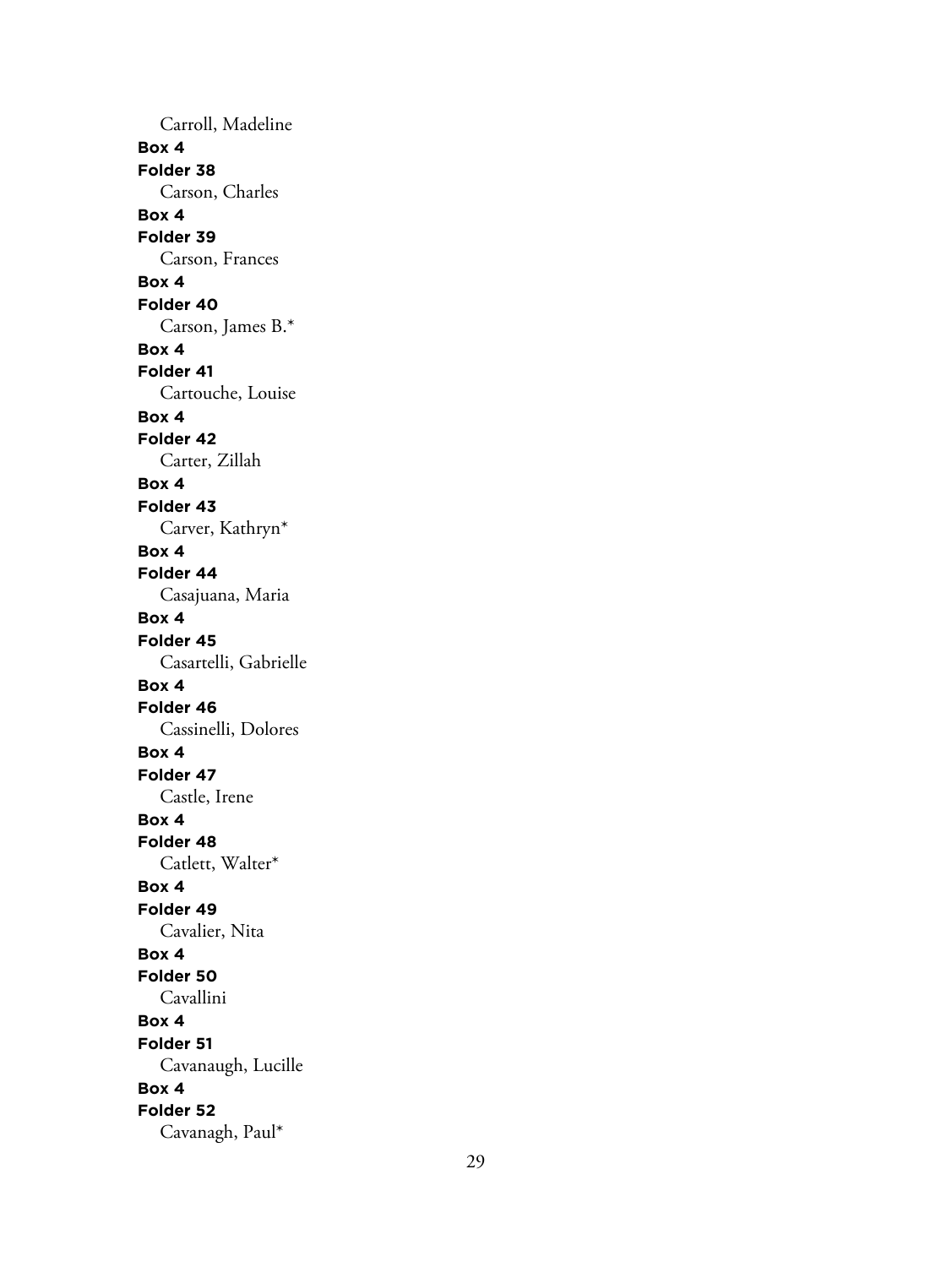**Box 4 Folder 53** The Cave Club\* **Box 4 Folder 54** Ceballos, Larry\* **Box 4 Folder 55** Cecil, John Francis Amherst (Mrs.) **Box 4 Folder 56** Celeste, Fay **Box 4 Folder 57** Chadwick, Helene\* **Box 4 Folder 58** Chadwick, Cyril **Box 4 Folder 59** Chandler, Anna\* **Box 4 Folder 60** Chandler, Helen\* **Box 4 Folder 61** Chaney, Lon\* **Box 4 Folder 62** Chaplin, Charlie\* **Box 4 Folder 63** Chaplin, Mildred Harris **Box 4 Folder 64** Chaplin, Sydney **Box 4 Folder 65** Chase, Chaz\* **Box 4 Folder 66** Chase, Ilka **Box 4 Folder 67** Chase, Pauline **Box 4**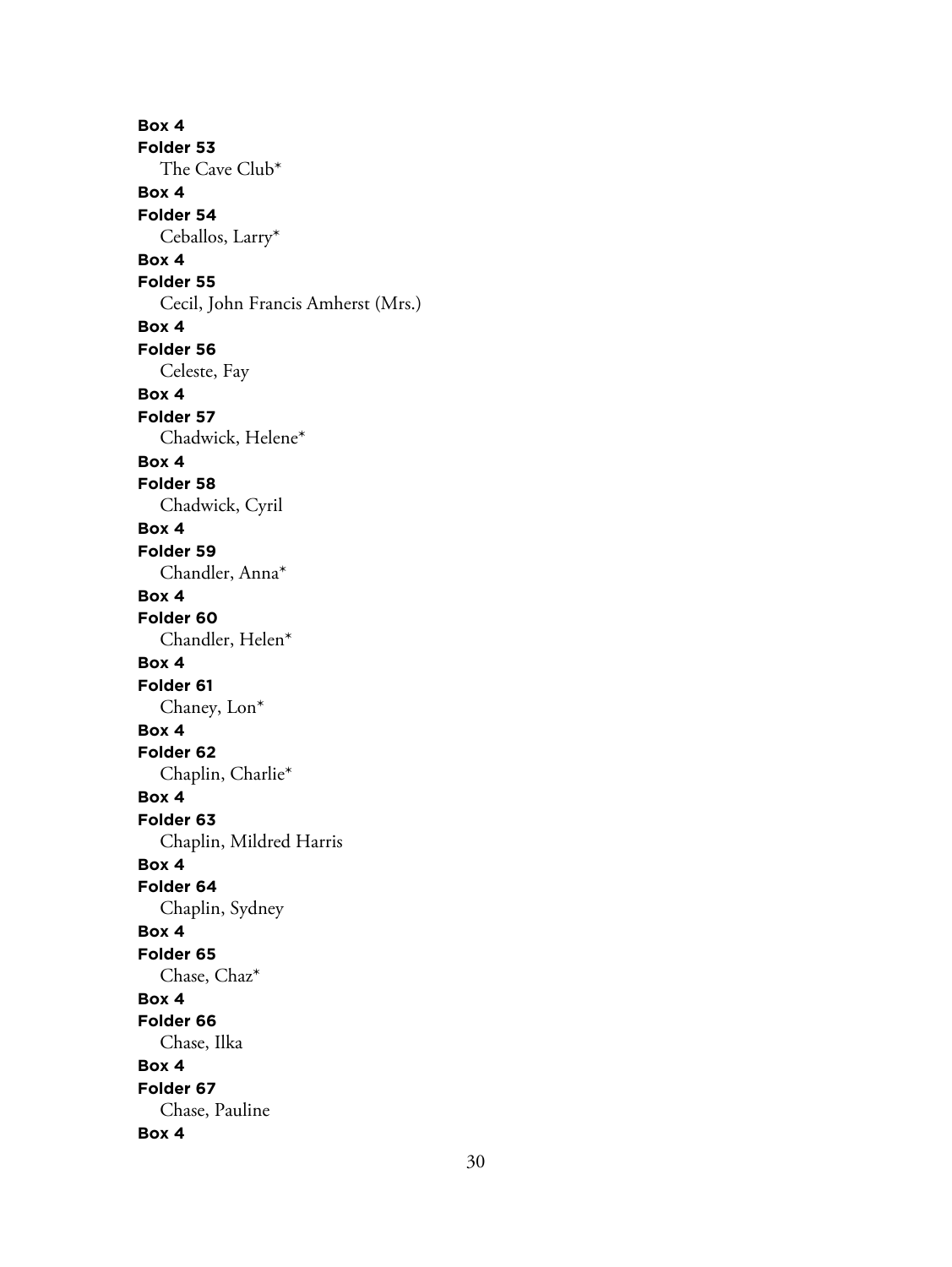**Folder 68** Charante, Yvette **Box 4 Folder 69** Chatterton, Ruth\* **Box 4 Folder 70** Cherrill, Virginia\* **Box 4 Folder 71** Cherrington, Ruth\* **Box 4 Folder 72** Cherryman, Rex **Box 4 Folder 73** Chevalier, Maurice\* **Box 4 Folder 74** Chetwynd, Harriet **Box 4 Folder 75** Chevret, Lita **Box 4 Folder 76** Chisolm, Robert\* **Box 4 Folder 77** Christians, Mady **Box 4 Folder 78** Christie, Grace **Box 4 Folder 79** Christie, Dorothy\* **Box 4 Folder 80** Churchill, Berton **Box 4 Folder 81** Churchill, Marguerite\* **Box 4 Folder 82** Cicciolini and Zardo\* **Box 4 Folder 83**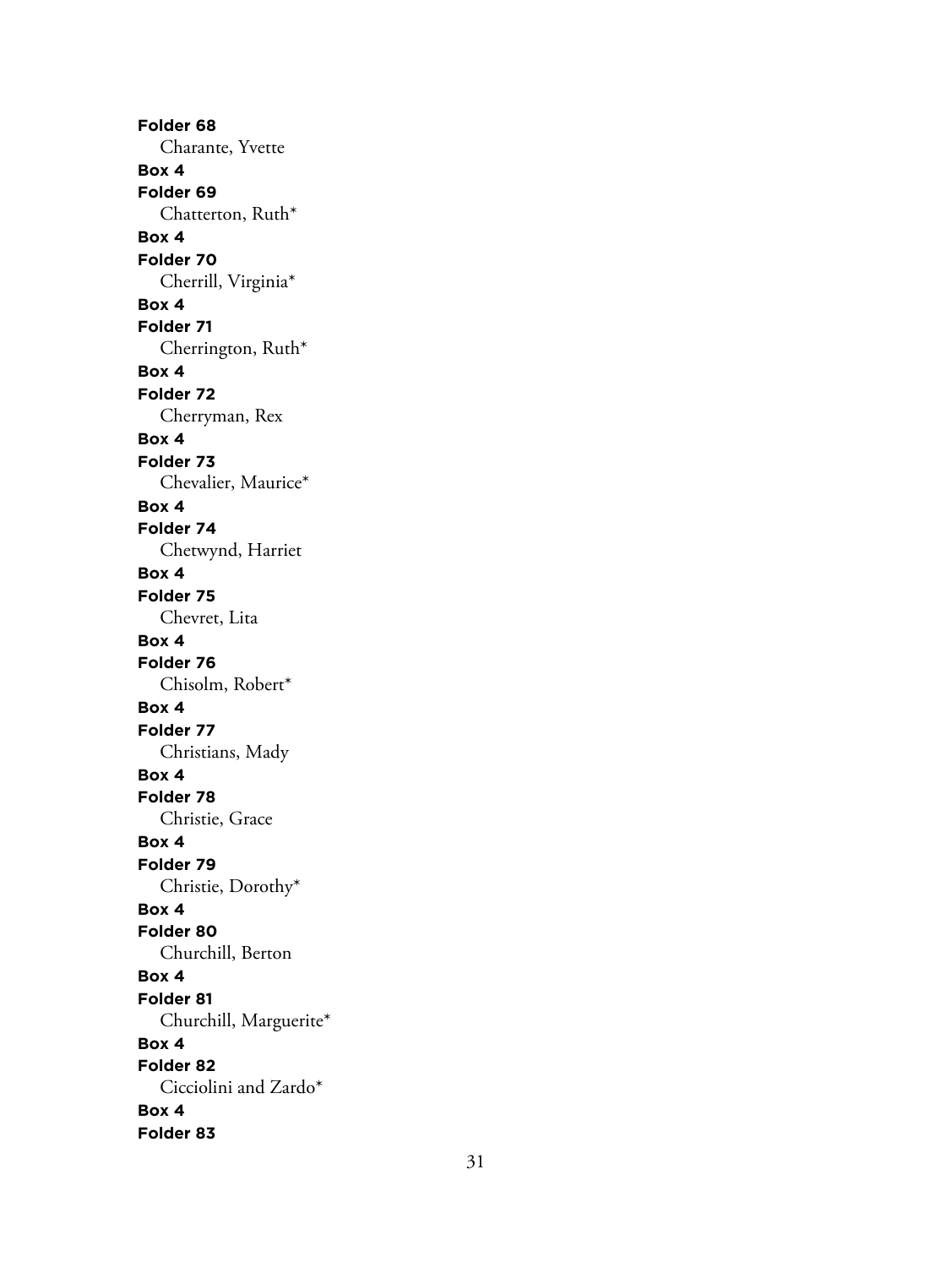Clair, Wyn **Box 4 Folder 84** Claire, Berenice\* **Box 4 Folder 85** Claire, Ethelyne **Box 4 Folder 86** Claire, Ina **Box 4 Folder 87** Claire, Mary **Box 4 Folder 88** Clare, Mary **Box 4 Folder 89** Clark, Betty Ross **Box 4 Folder 90** Clark, Estelle **Box 4 Folder 91** Clark, Marguerite **Box 5 Folder 1** Clark, Minerva\* **Box 5 Folder 2** Clark, Trilby **Box 5 Folder 3** Clarke, Jane (Lady Stewart) **Box 5 Folder 4** Clarke, Mae\* **Box 5 Folder 5** Clayton, Ethel **Box 5 Folder 6** Clement, Joan **Box 5 Folder 7** Clemons, Jimmy\*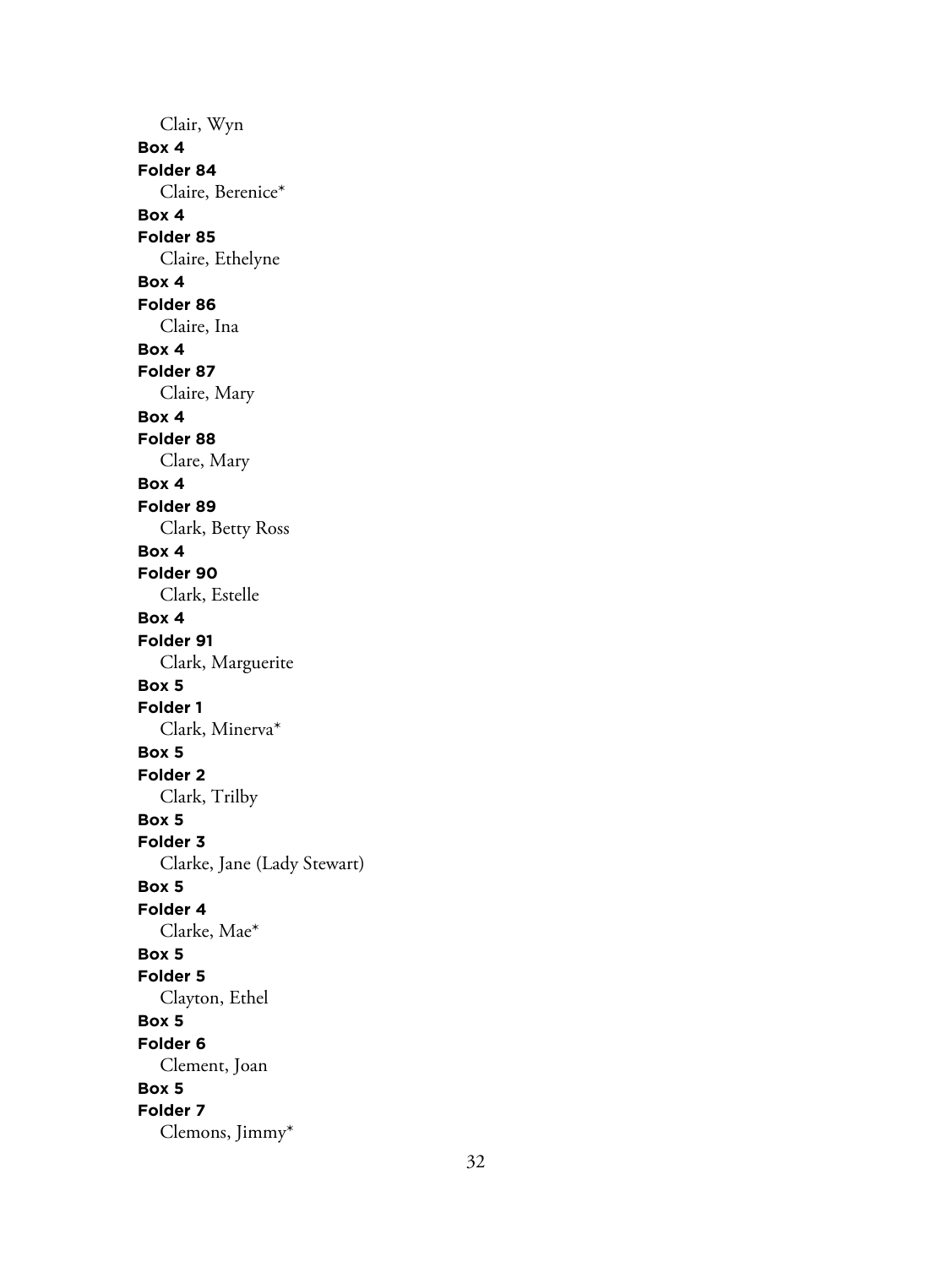**Box 5 Folder 8** Clifford and Marion\* **Box 5 Folder 9** Clifford, Kathleen **Box 5 Folder 10** Clifford, Ruth **Box 5 Folder 11** Cloud, Margaret **Box 5 Folder 12** Clyde, June\* **Box 5 Folder 13** Coad, Joyce **Box 5 Folder 14** Coakley, Marion **Box 5 Folder 15** Coates, Fred\* **Box 5 Folder 16** Coats, Dudley (Mrs.) **Box 5 Folder 17** Coburn, Charles **Box 5 Folder 18** Cochran, Jean **Box 5 Folder 19** Code, Violet **Box 5 Folder 20** Codee, Ann\* **Box 5 Folder 21** Cody, Lew\* **Box 5 Folder 22** Cohan, Helen\* **Box 5**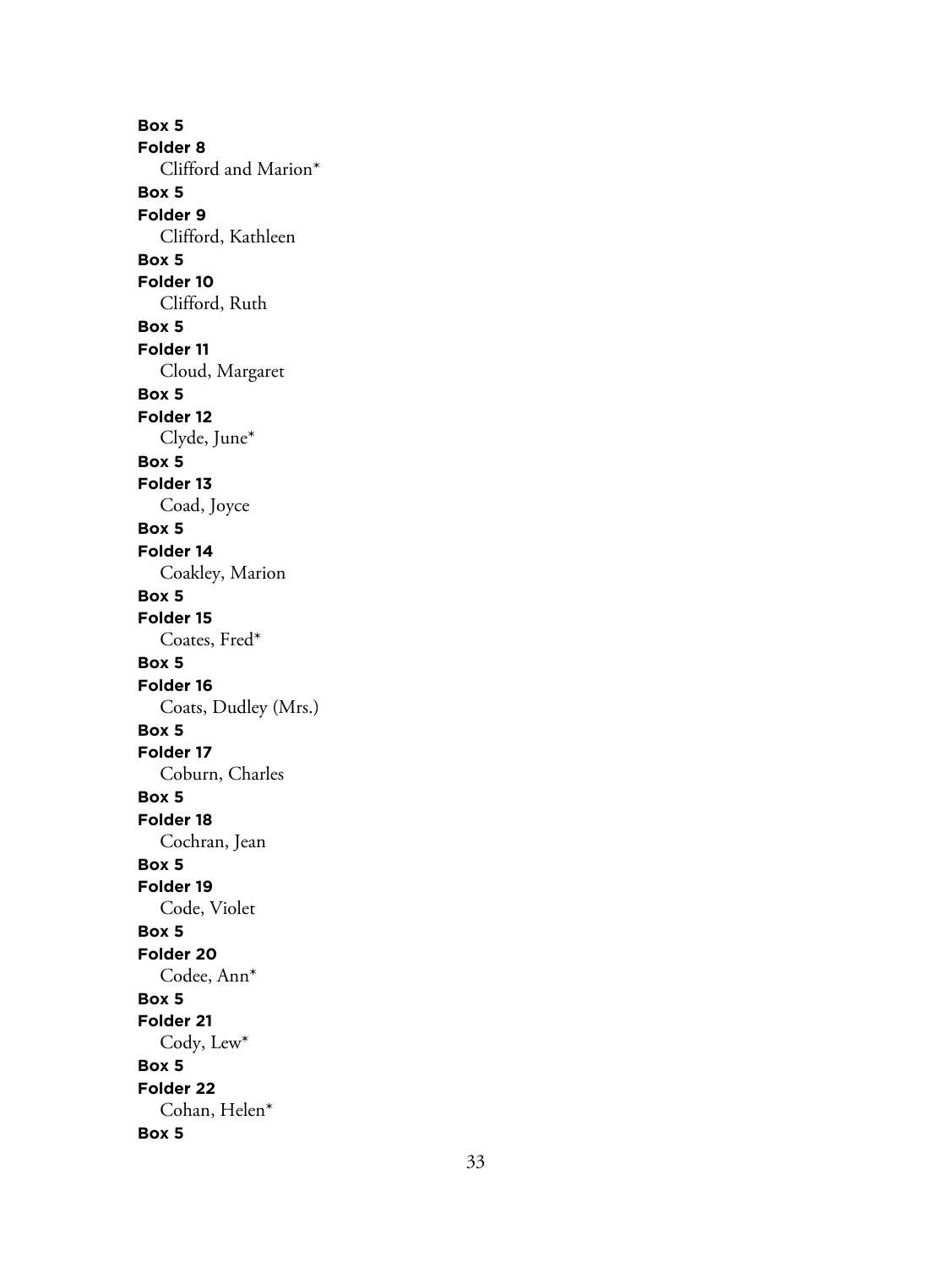**Folder 23** Cohen, Sammy\* **Box 5 Folder 24** Colbert, Claudette\* **Box 5 Folder 25** Coleman, Claudia\* **Box 5 Folder 26** The Collegiate Four\* **Box 5 Folder 27** Collier, Constance **Box 5 Folder 28** Collier, William, Jr.\* **Box 5 Folder 29** Collins, José **Box 5 Folder 30** Collins, Kathleen **Box 5 Folder 31** Collins, May **Box 5 Folder 32** Collyer, June\* **Box 5 Folder 33** Colman, Ronald\* **Box 5 Folder 34** Combe, Moira (Lady) **Box 5 Folder 35** Compson, Betty\* **Box 5 Folder 36** Compton, Betty\* **Box 5 Folder 37** Compton, Fay **Box 5 Folder 38**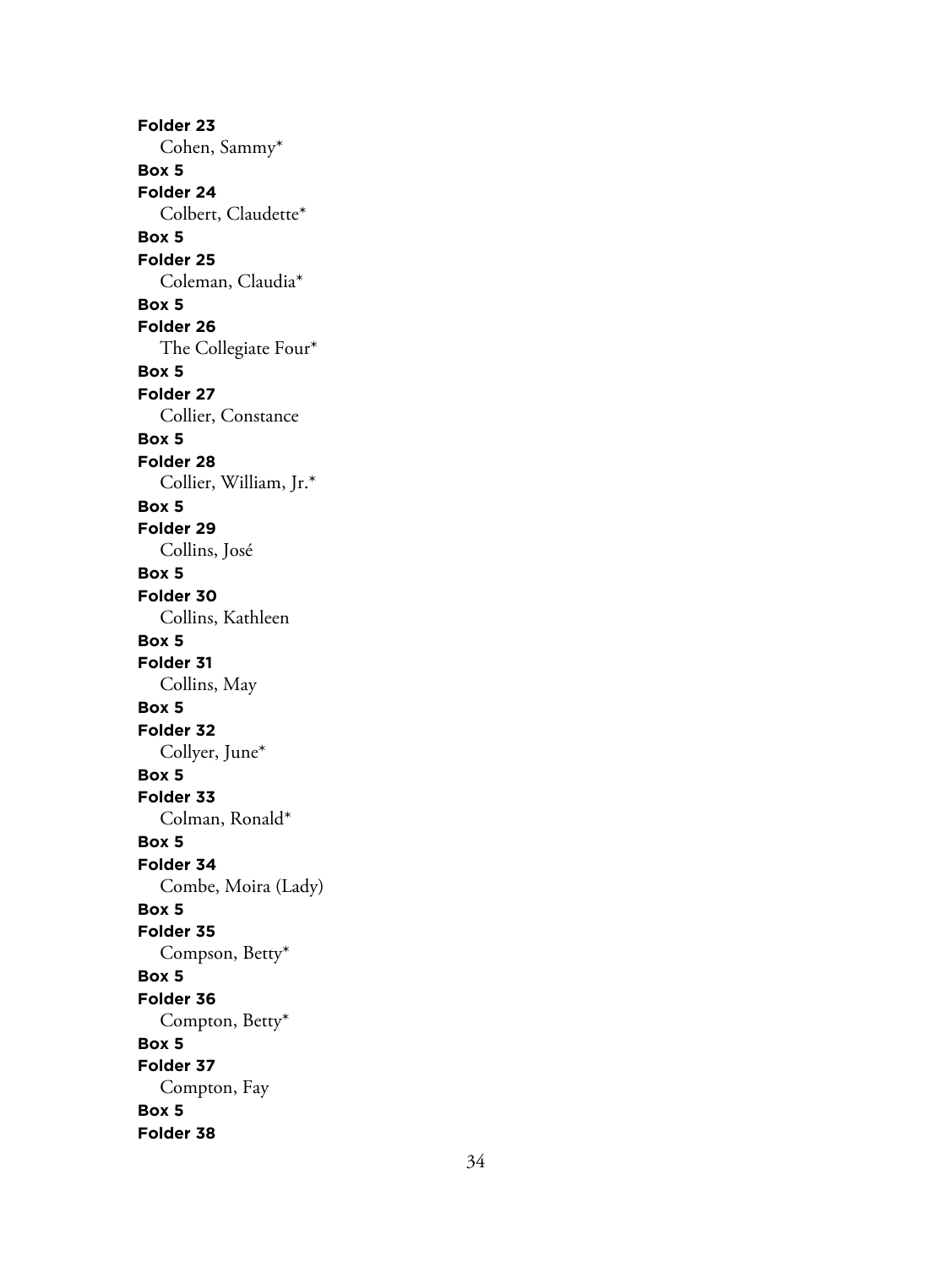Compton, Joyce\* **Box 5 Folder 39** Compton, Juliette\* **Box 5 Folder 40** Conklin, Chester\* **Box 5 Folder 41** Conklin, Heine\* **Box 5 Folder 42** Conley, Harry\* **Box 5 Folder 43** Conlin and Glass\* **Box 5 Folder 44** Connolly, Dolly\* **Box 5 Folder 45** Connor, Thelma and Velma\* **Box 5 Folder 46** Converse, Thelma **Box 5 Folder 47** Conway, Gordon **Box 5 Folder 48** Cook, Clyde\* **Box 5 Folder 49** Cook, Donald\* **Box 5 Folder 50** Cook, Elisha\* **Box 5 Folder 51** Cook, Joe\* **Box 5 Folder 52** Cooper, Courtney **Box 5 Folder 53** Cooper, Diana (Lady)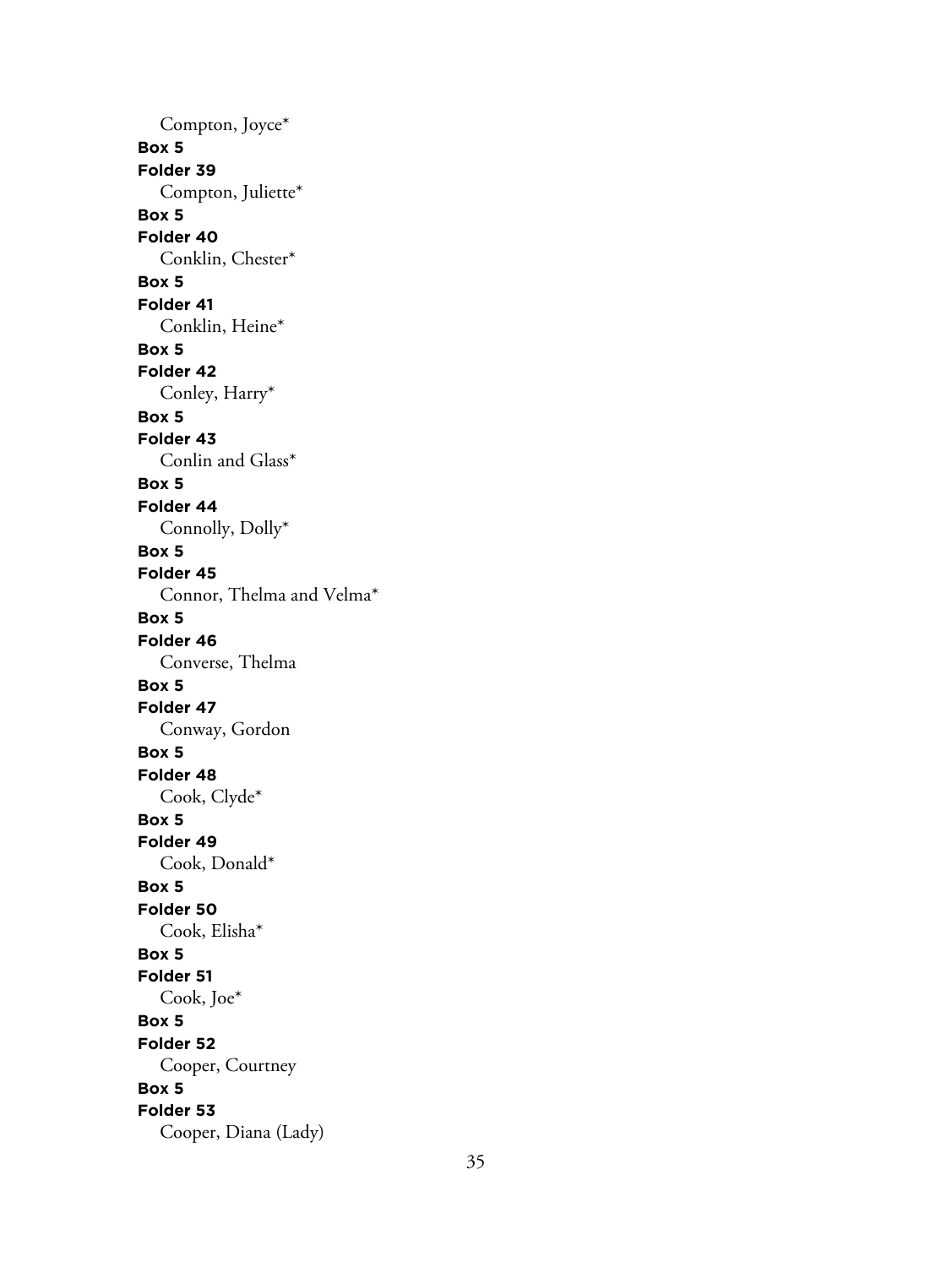**Box 5 Folder 54** Cooper, Gary\* **Box 5 Folder 55** Cooper, Gladys **Box 5 Folder 56** Cooper, Jackie **Box 5 Folder 57** Cooper, Miriam **Box 5 Folder 58** Copeland, Billie **Box 5 Folder 59** Corbett, James\* **Box 5 Folder 60** Corbin, Virginia\* **Box 5 Folder 61** Cocoran, Red\* **Box 5 Folder 62** Corda, Maria\* **Box 5 Folder 63** Corday, Janise **Box 5 Folder 64** Corday, Mary **Box 5 Folder 65** Corey, Arthur **Box 5 Folder 66** Corinne **Box 5 Folder 67** Cornell, Katherin **Box 5 Folder 68** Cornwall, Anne\* **Box 5**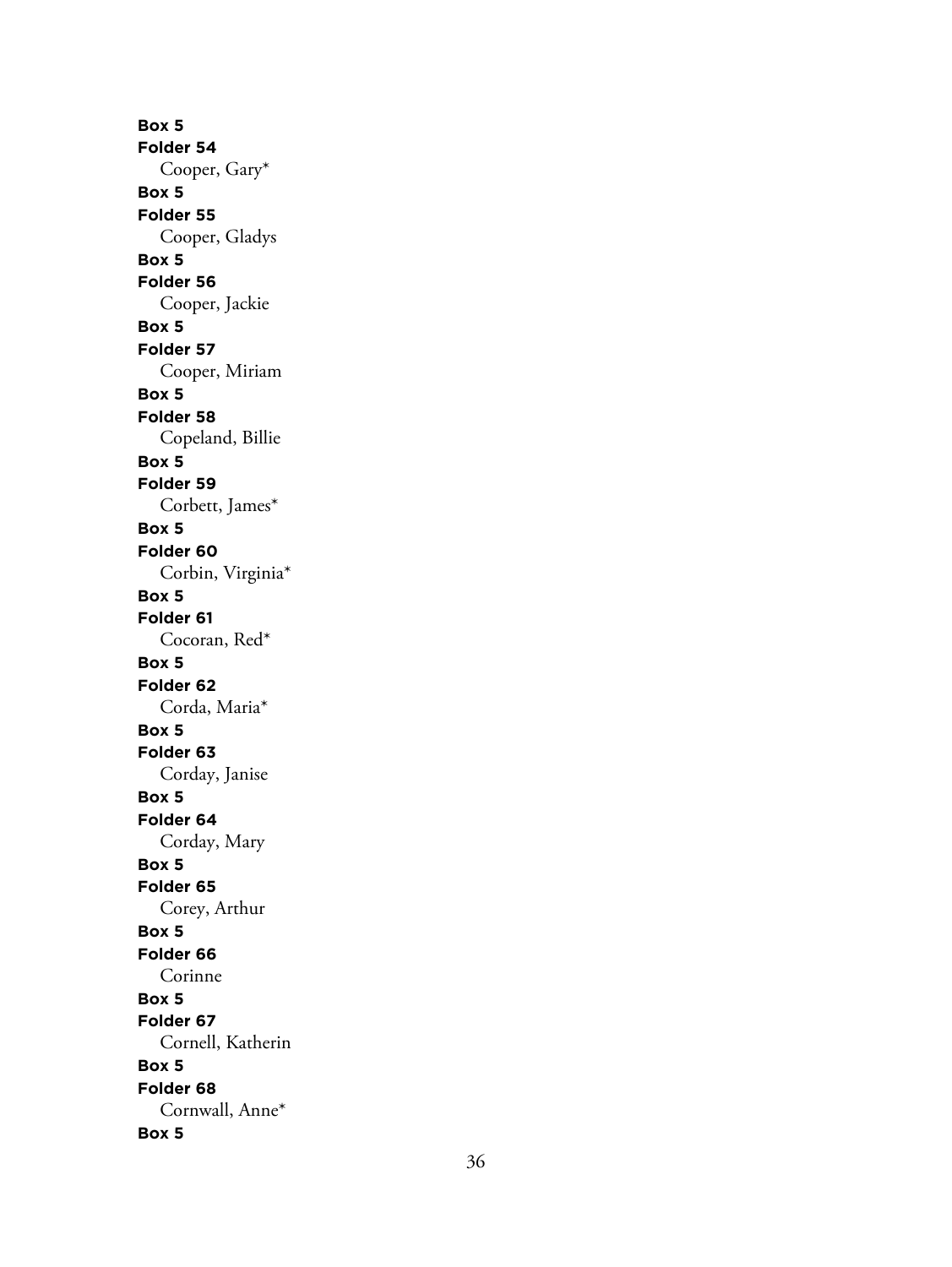**Folder 69** Cortez, Ricardo\* **Box 5 Folder 70** Cory-Wright, Felicity **Box 5 Folder 71** Costello, Dolores\* **Box 5 Folder 72** Costello, Helene **Box 5 Folder 73** Coslow, Sam\* **Box 5 Folder 74** Courneidge, Cicely **Box 5 Folder 75** Courtney, Inez\* **Box 5 Folder 76** Courtney, Marian **Box 5 Folder 77** Courtot, Marguerite **Box 5 Folder 78** Cotton, Lucy **Box 5 Folder 79** Cowan, Lynn\* **Box 5 Folder 80** Cowie, Laura **Box 5 Folder 81** Cowl, Jane **Box 5 Folder 82** Coyle, Mary **Box 5 Folder 83** Crane, Phyllis\* **Box 5 Folder 84**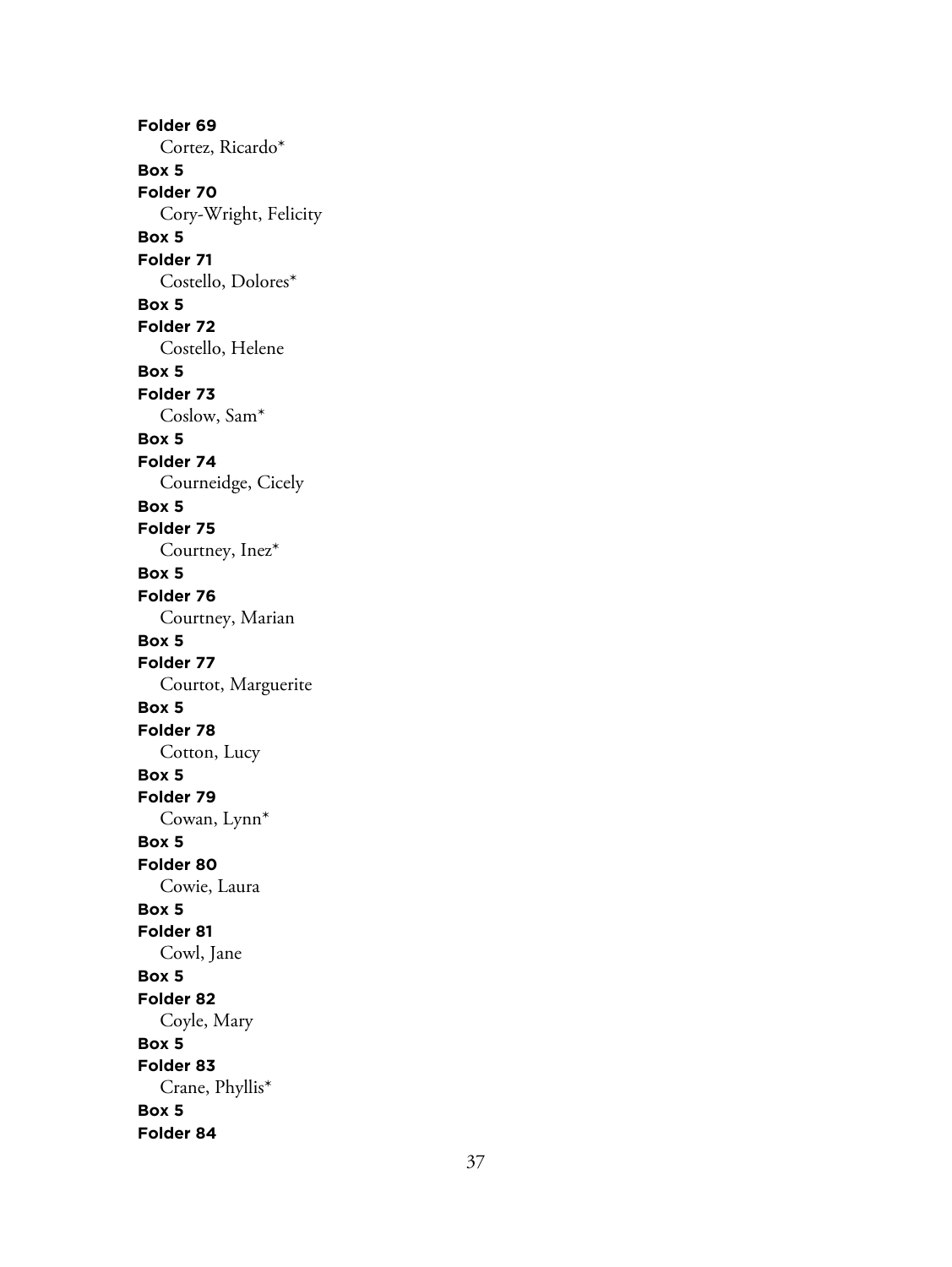Crandall, Catherine **Box 5 Folder 85** Craig, Lucretia **Box 6 Folder 1** Crane, Virginia **Box 6 Folder 2** Craven (Countess of) **Box 6 Folder 3** Craven, Frank\* **Box 6 Folder 4** Crawford, Joan\* **Box 6 Folder 5** Crawford, Kathryn\* **Box 6 Folder 6** Crawford, Mimi **Box 6 Folder 7** Creighton, Sue **Box 6 Folder 8** Cromwell, Richard\* **Box 6 Folder 9** The Croonaders\* **Box 6 Folder 10** (Crown Princess of Belgium) **Box 6 Folder 11** Crumit, Frank\* **Box 6 Folder 12** Cruze, James **Box 6 Folder 13** Crystal Cave Revue\* **Box 6 Folder 14** Cummins, Bernie, (and his Biltmore Orchestra)\*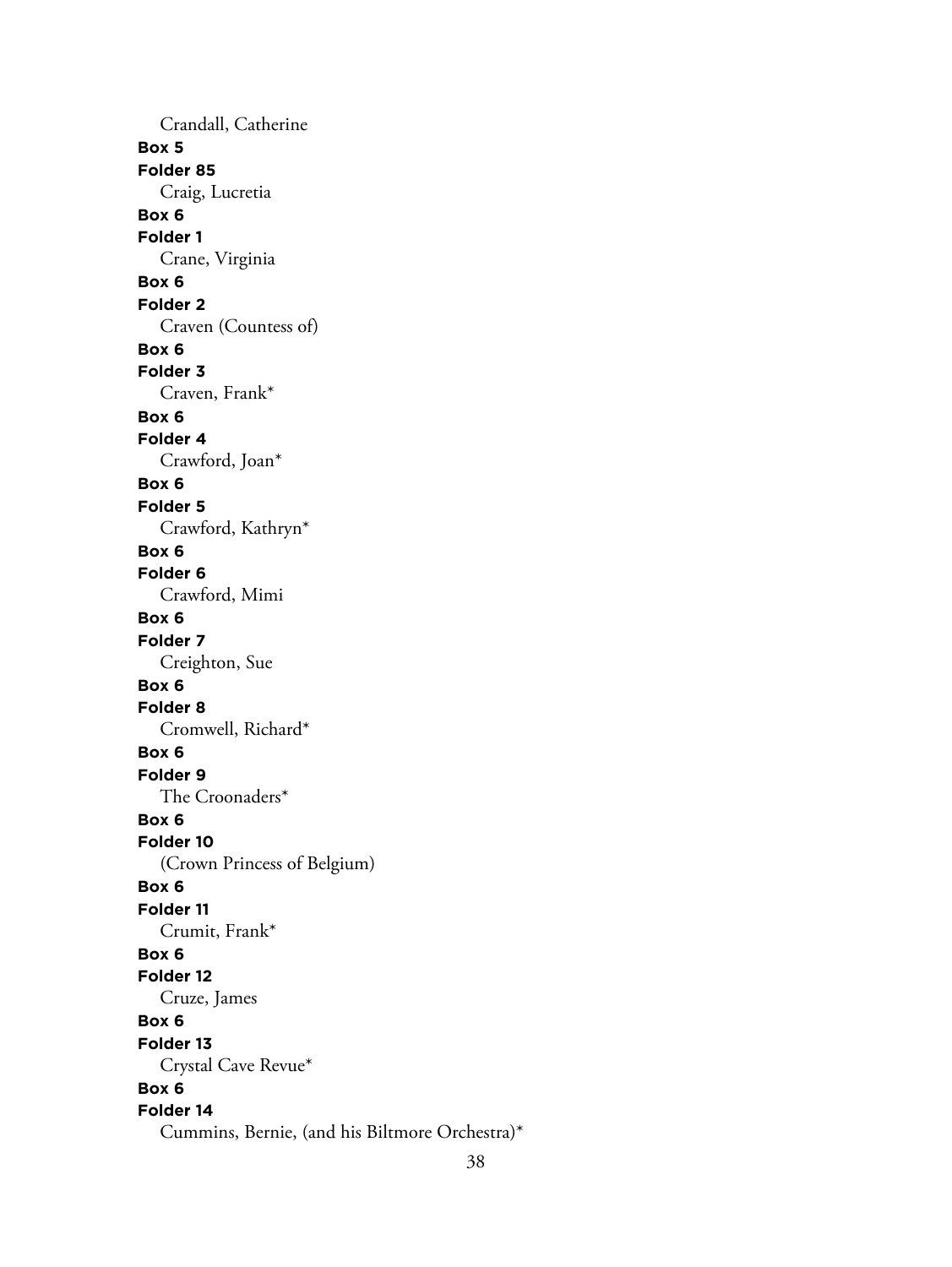**Box 6 Folder 15** Cummings, Constance\* **Box 6 Folder 16** Cummings, Dorothy **Box 6 Folder 17** Cunard, Grace **Box 6 Folder 18** Cunningham, Paul\* **Box 6 Folder 19** Curie (Mile.) **Box 6 Folder 20** Curzon, Georgiana **Box 6 Folder 21** Curzon (Marchioness) **Box 6 Folder 22** Curzon (Viscountess) **Box 6 Folder 23** Dade, Francis\* **Box 6 Folder 24** Dagover, Lil\* **Box 6 Folder 25** Dahm, Dorothy **Box 6 Folder 26** Dale, Audray\* **Box 6 Folder 27** Dale, Ethel **Box 6 Folder 28** Dale, Maryon **Box 6 Folder 29** D'Algy, Helena **Box 6**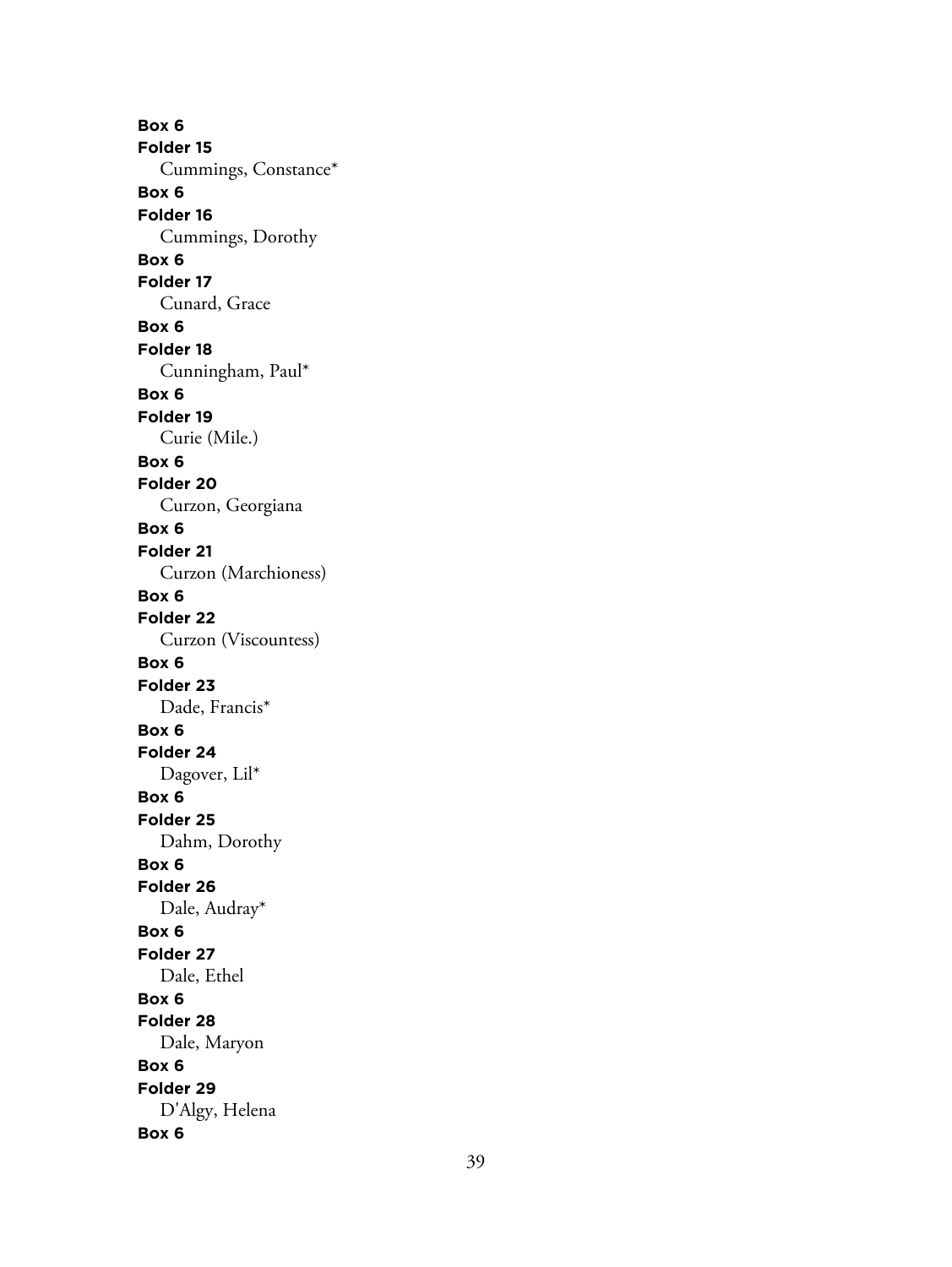**Folder 30** Dalton, Dorothy\* **Box 6 Folder 31** Dalton, Irene **Box 6 Folder 32** D'Alvarez, Marguerite **Box 6 Folder 33** Daly, Jane\* **Box 6 Folder 34** Daly, Marcella **Box 6 Folder 35** Damita, Lili\* **Box 6 Folder 36** Dana, Viola\* **Box 6 Folder 37** Dane, Karl **Box 6 Folder 38** Daniel, Viora **Box 6 Folder 39** Daniels, Bebe\* **Box 6 Folder 40** Daniels, Micky **Box 6 Folder 41** Darby, Rhy **Box 6 Folder 42** Darcy, Lynn **Box 6 Folder 43** D'Arcy, Gloria **Box 6 Folder 44** Dare, Phyllis **Box 6 Folder 45**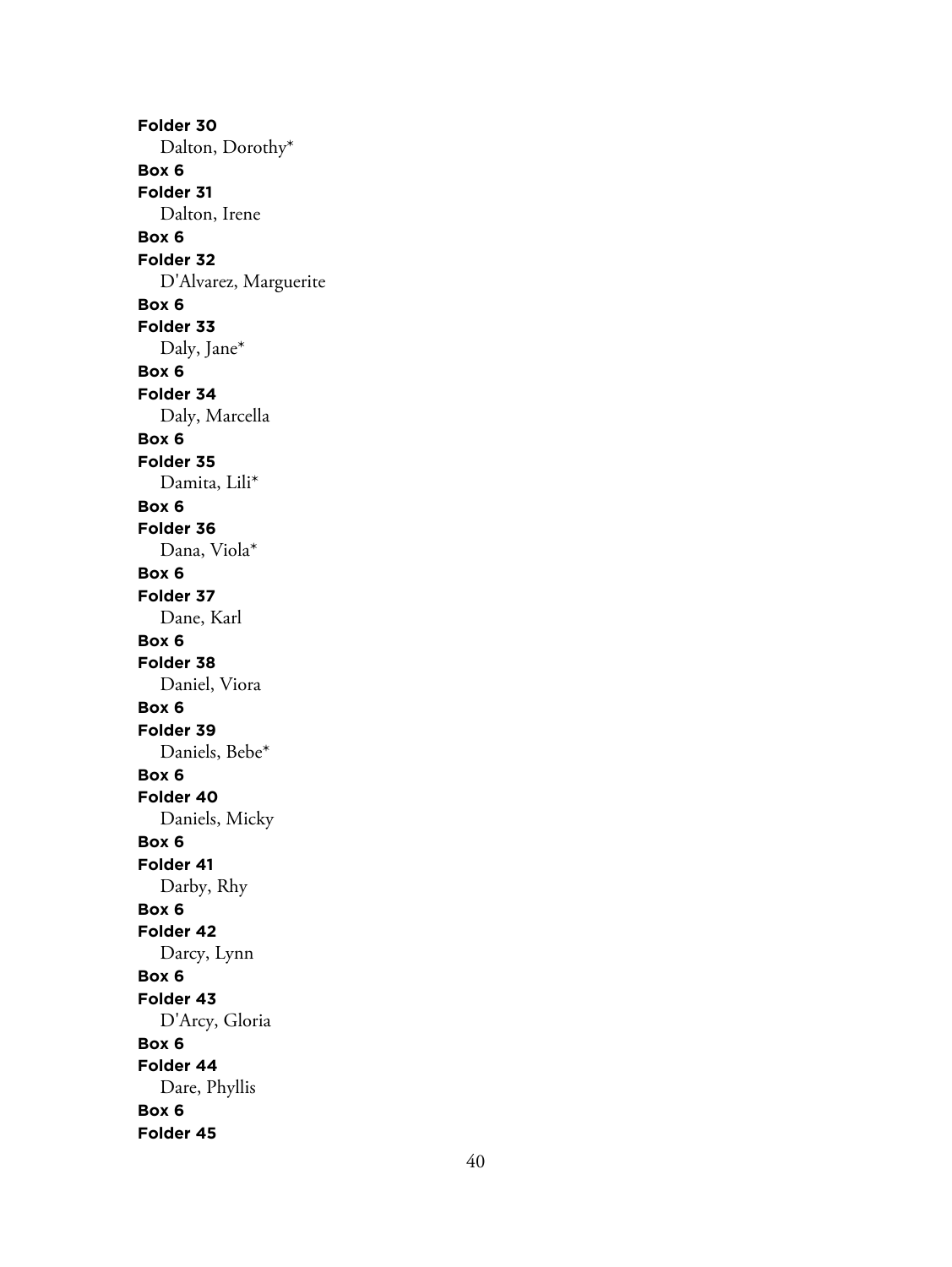D'Arle, Yvonne **Box 6 Folder 46** Darling, Grace **Box 6 Folder 47** Darmond, Grace **Box 6 Folder 48** Davenport, Dorthy **Box 6 Folder 49** Davies, Gwen **Box 6 Folder 50** Davies, Lillian **Box 6 Folder 51** Davies, Marion\* **Box 6 Folder 52** Davis, Bette\* **Box 6 Folder 53** Davis, Doley **Box 6 Folder 54** Davis, Mildred **Box 6 Folder 55** Davison, Grace **Box 6 Folder 56** D'Avril, Yola **Box 6 Folder 57** Daw, Marjorie **Box 6 Folder 58** Daw, Virginia **Box 6 Folder 59** Dawn, Connie **Box 6 Folder 60** Dawn, Hazel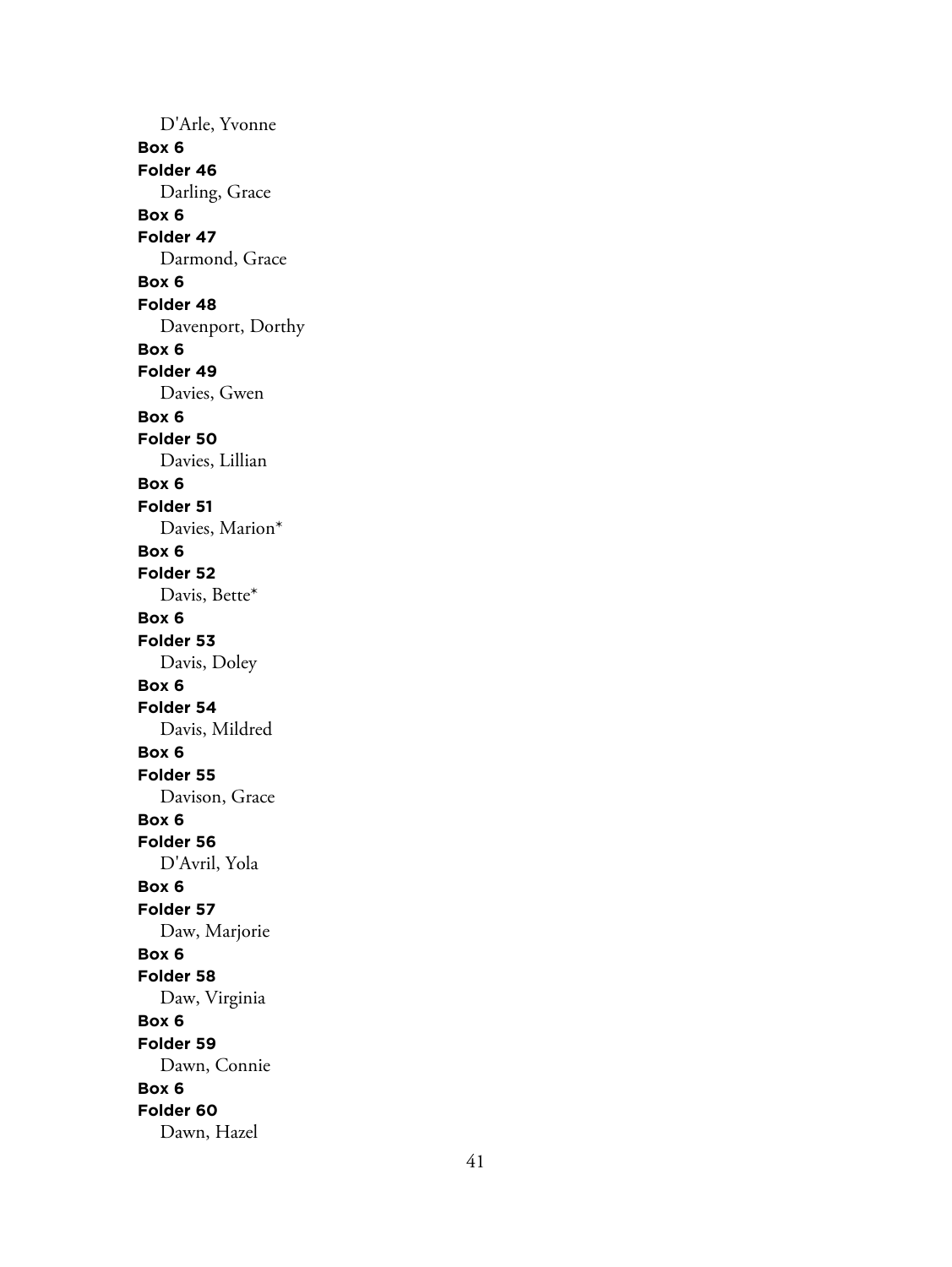**Box 6 Folder 61** Dawson, Doris\* **Box 6 Folder 62** Day, Alice\* **Box 6 Folder 63** Day, Edith **Box 6 Folder 64** Day, Marceline\* **Box 6 Folder 65** Day, Shannon **Box 6 Folder 66** De Alvarez, Lili **Box 6 Folder 67** De Acosta, Natica **Box 6 Folder 68** Dean, Barbara **Box 6 Folder 69** Dean, Priscilla\* **Box 6 Folder 70** Dean, Ray and Dot\* **Box 7 Folder 1** Deane, Hazel **Box 7 Folder 2** De Bussy, Agatha **Box 7 Folder 3** DeCasalis, Jeanne **Box 7 Folder 4** De Cartier de Marchienne (Baroness) **Box 7 Folder 5** De Cramayel (Countess) **Box 7**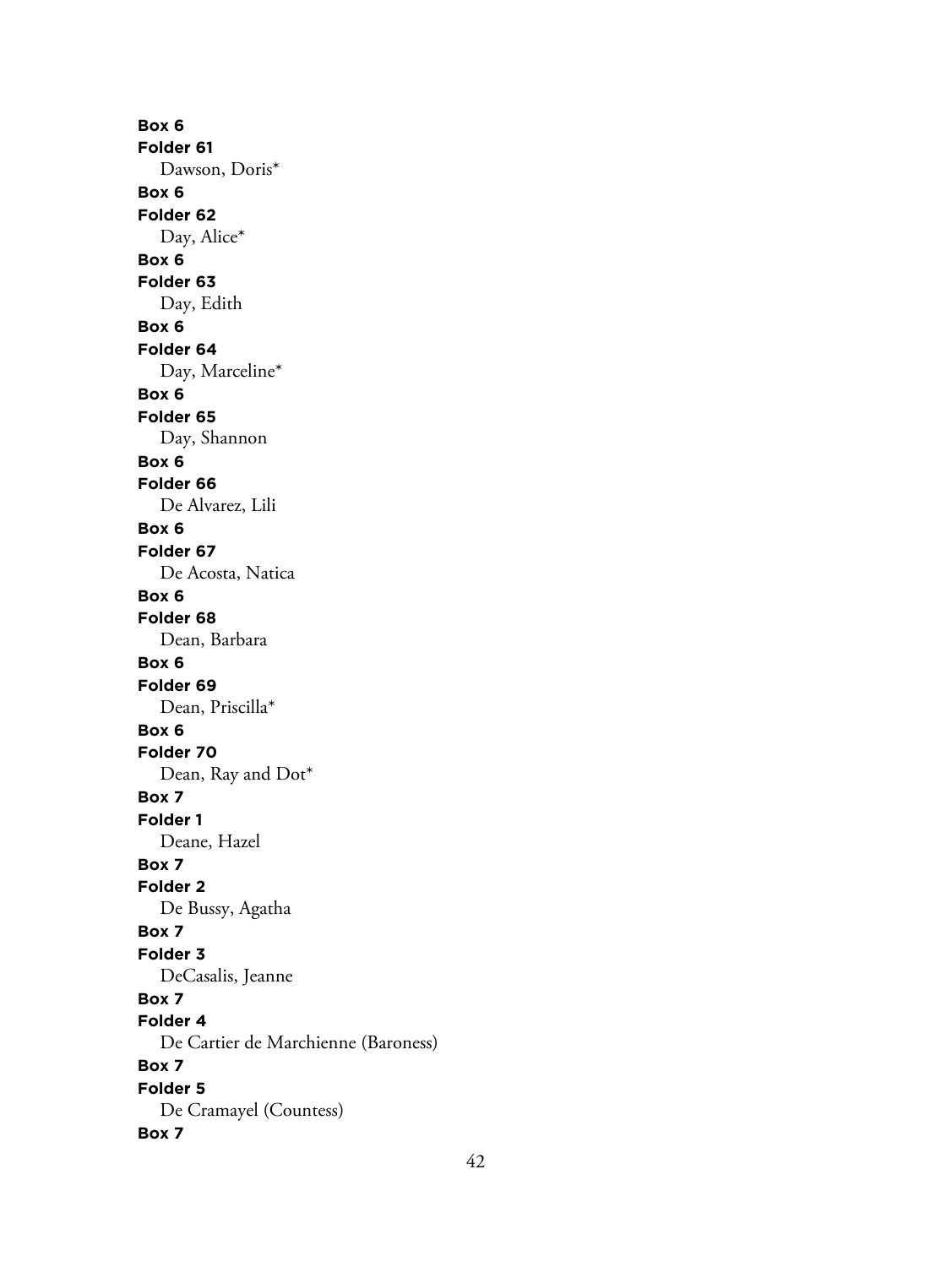**Folder 6** Dee, Frances\* **Box 7 Folder 7** De Forest, Muriel **Box 7 Folder 8** De Jari, Muke **Box 7 Folder 9** De Kerekjarto, Duci\* **Box 7 Folder 10** De Lacy, Philippe **Box 7 Folder 11** De La Motte, Marguerite\* **Box 7 Folder 12** De La Plaza\* **Box 7 Folder 13** Delaney, Charles **Box 7 Folder 14** Delf, Harry\* **Box 7 Folder 15** Dell, Claudia\* **Box 7 Folder 16** Delorez, Claire **Box 7 Folder 17** Del Rio, Dolores\* **Box 7 Folder 18** Delroy, Irene\* **Box 7 Folder 19** Delta, Monna **Box 7 Folder 20** Delysia, Alice **Box 7 Folder 21**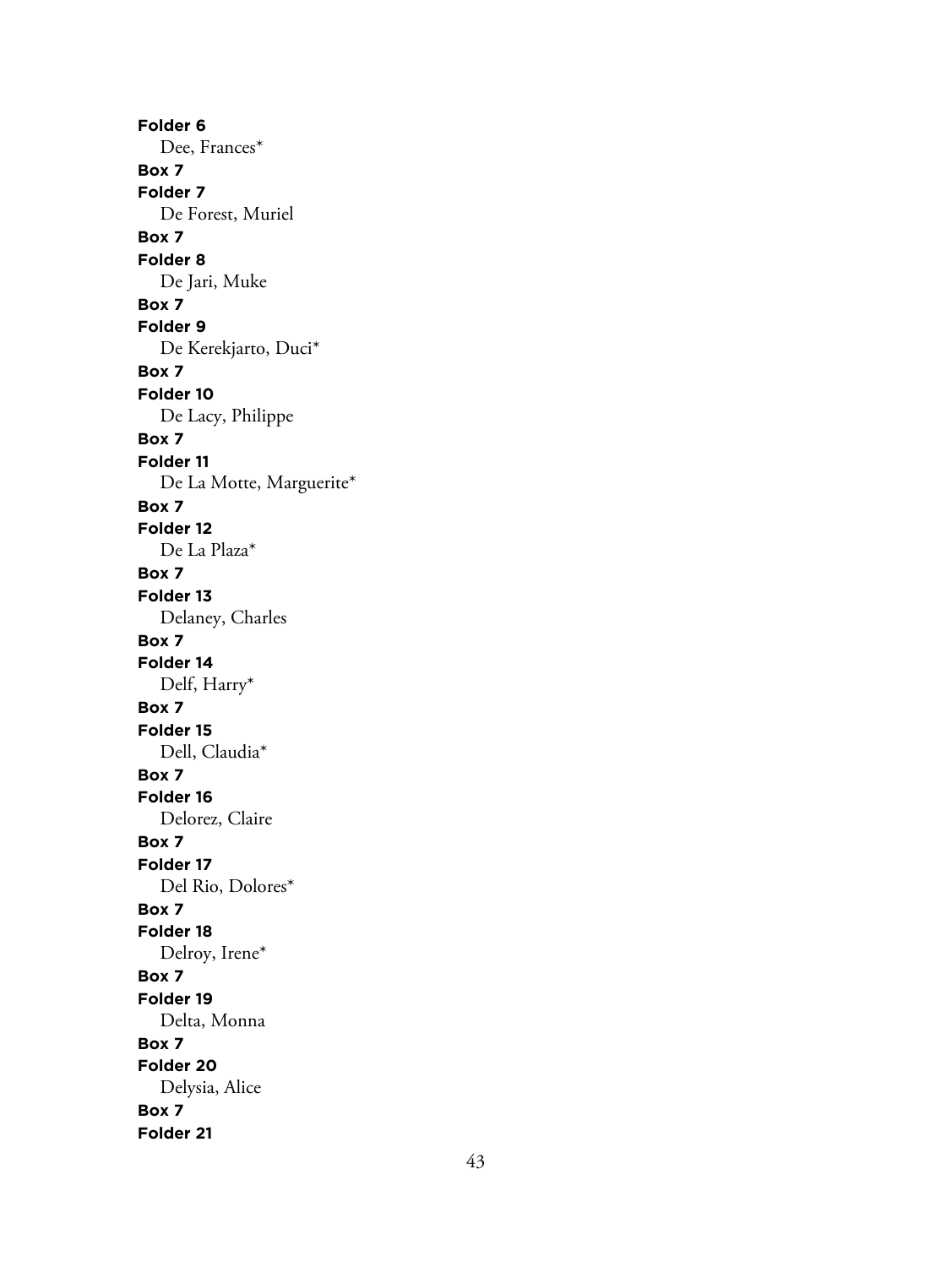DeLusa, Giuseppe\* **Box 7 Folder 22** Demarest, William **Box 7 Folder 23** De Marlo (Mlle) **Box 7 Folder 24** De Mille, Cecil **Box 7 Folder 25** De Mille, Cecil (Mrs.) **Box 7 Folder 26** Dempster, Carol\* **Box 7 Folder 27** Denizon, Helene **Box 7 Folder 28** Denny, Reginald\* **Box 7 Folder 29** De Pace, Bernardo\* **Box 7 Folder 30** De Polignac, Jean (Countess) **Box 7 Folder 31** De Putti, Lya\* **Box 7 Folder 32** Derickson, Charles\* **Box 7 Folder 33** Derio, Guido\* **Box 7 Folder 34** Derkas **Box 7 Folder 35** D'Erlanger, Robin **Box 7 Folder 36** Deshon, Florence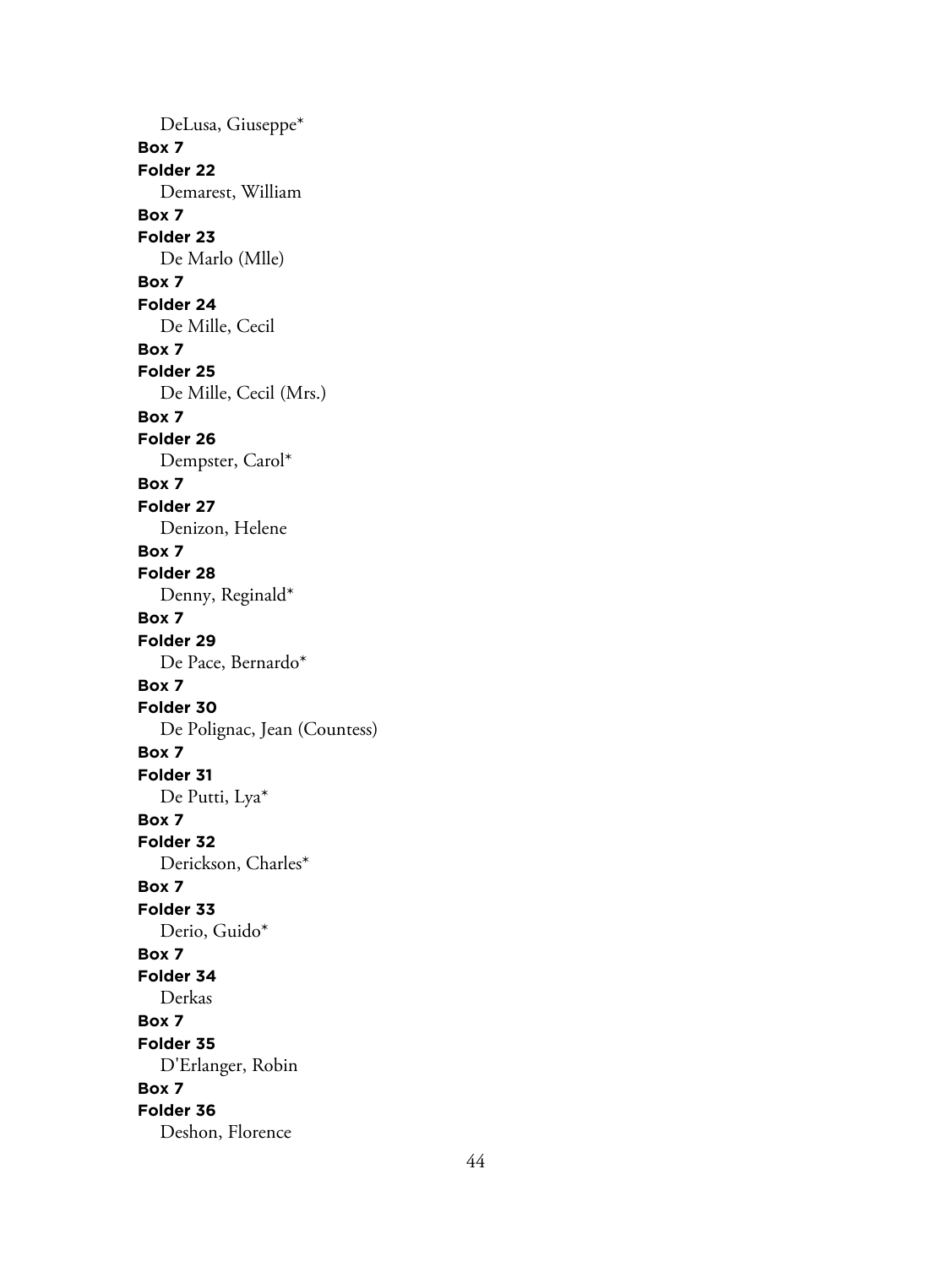**Box 7 Folder 37** Deslys, Gaby **Box 7 Folder 38** Desni, Xenia **Box 7 Folder 39** De Remer, Ruby **Box 7 Folder 40** De Souiny, Leonie **Box 7 Folder 41** Devore, Dorothy\* **Box 7 Folder 42** Dexter, Elliott **Box 7 Folder 43** Diamond, Carlena\* **Box 7 Folder 44** Diana **Box 7 Folder 45** Dickson, Dorothy **Box 7 Folder 46** Dickinson, Homer\* **Box 7 Folder 47** Dietrich, Marlene\* **Box 7 Folder 48** Dilley, Dorothy **Box 7 Folder 49** Dinely, Irene **Box 7 Folder 50** Dix, Dorothy **Box 7 Folder 51** Dix, Richard\* **Box 7**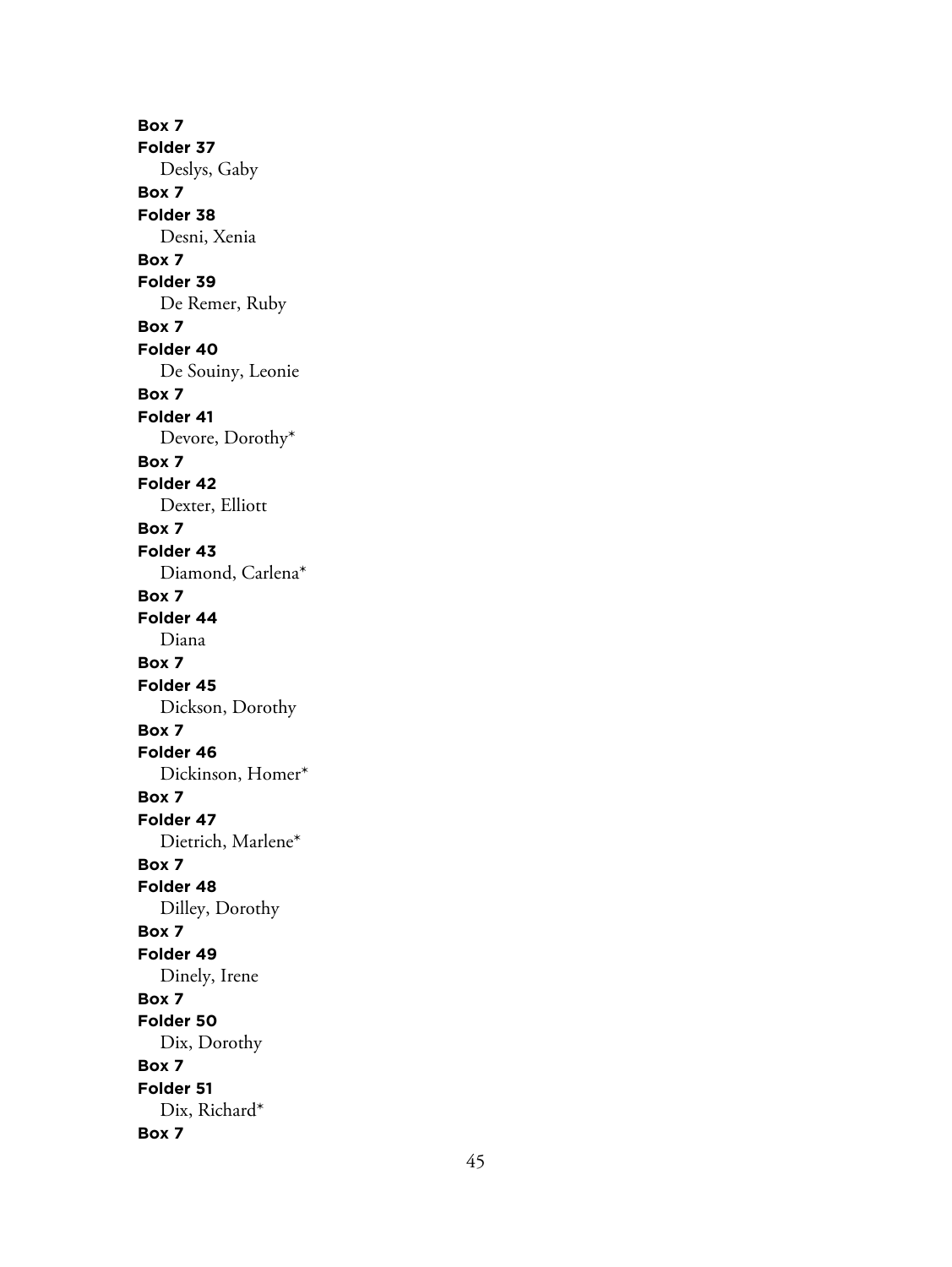**Folder 52** Dixon, Virginia **Box 7 Folder 53** Doble, Frances **Box 7 Folder 54** Doble, Georgia **Box 7 Folder 55** Dodd, Claire\* **Box 7 Folder 56** The Dodge Sisters **Box 7 Folder 57** Doerr, Clyde\* **Box 7 Folder 58** The Dolly Sisters **Box 7 Folder 59** Doner, Kitty\* **Box 7 Folder 60** Dominguez, Beatrice **Box 7 Folder 61** Doner, Ted\* **Box 7 Folder 62** Donnelly, Ruth\* **Box 7 Folder 63** Donohue, Red\* **Box 7 Folder 64** Dooley, Billy **Box 7 Folder 65** Dooley and Sales\* **Box 7 Folder 66** Doraldina **Box 7 Folder 67**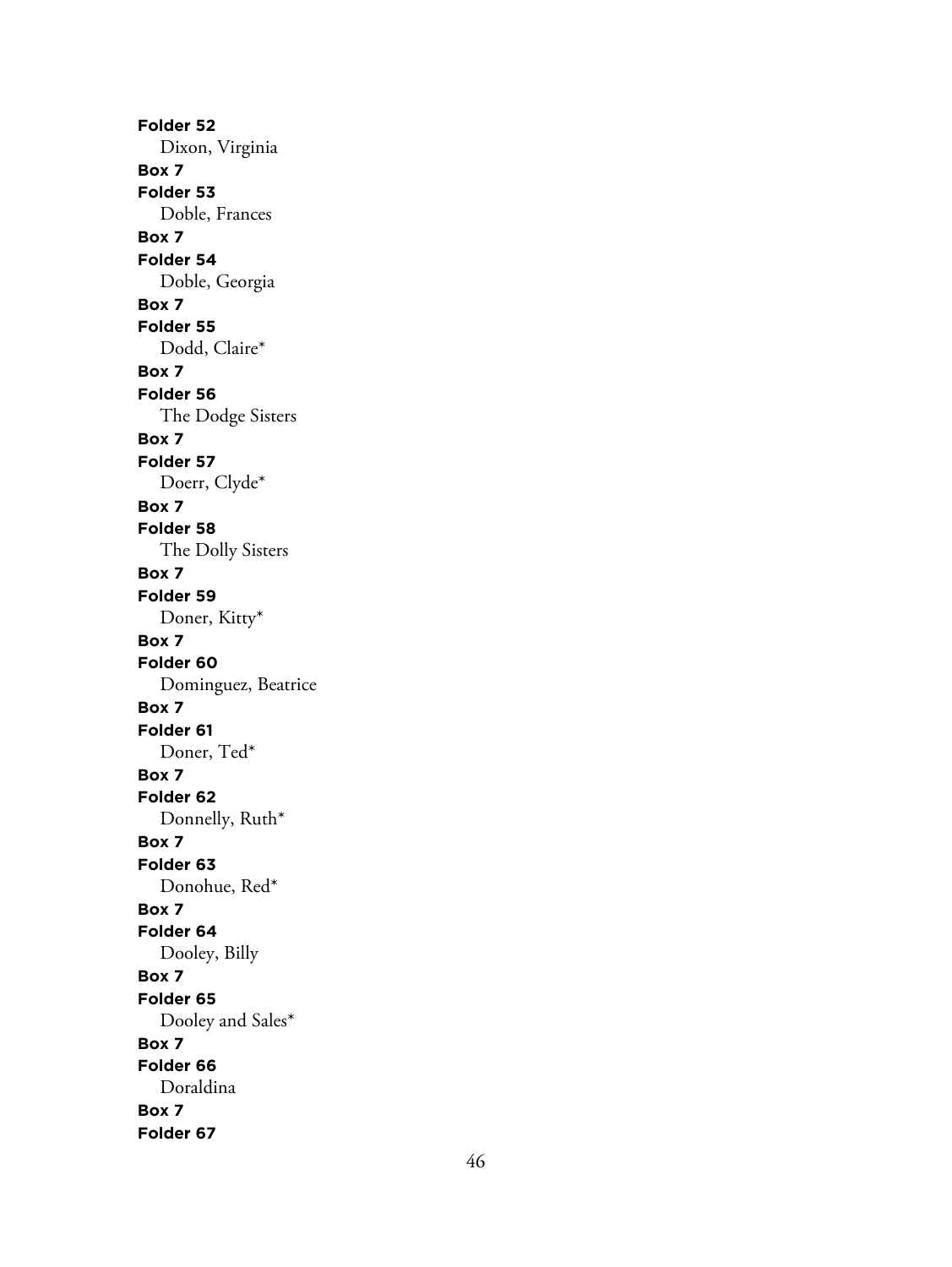Doraine, Lucy **Box 7 Folder 68** Doran, Mary\* **Box 7 Folder 69** Doran, Pauline **Box 7 Folder 70** Dore, Adrienne **Box 7 Folder 71** Dorman, Shirley **Box 7 Folder 72** Doro, Marie **Box 7 Folder 73** Dorothea\* **Box 7 Folder 74** Dorothy (of "Gertrude Hoffman Girls" **Box 7 Folder 75** D'Orsay, Fifi\* **Box 7 Folder 76** Doug and Gamby\* **Box 7 Folder 77** Douglas, Ann **Box 7 Folder 78** Douglas, Blanche (Lady) **Box 7 Folder 79** Douglas, Sholto (Lady) **Box 7 Folder 80** Douglas, Tom\* **Box 7 Folder 81** Dove, Billie **Box 7 Folder 82** Dowling, Eddie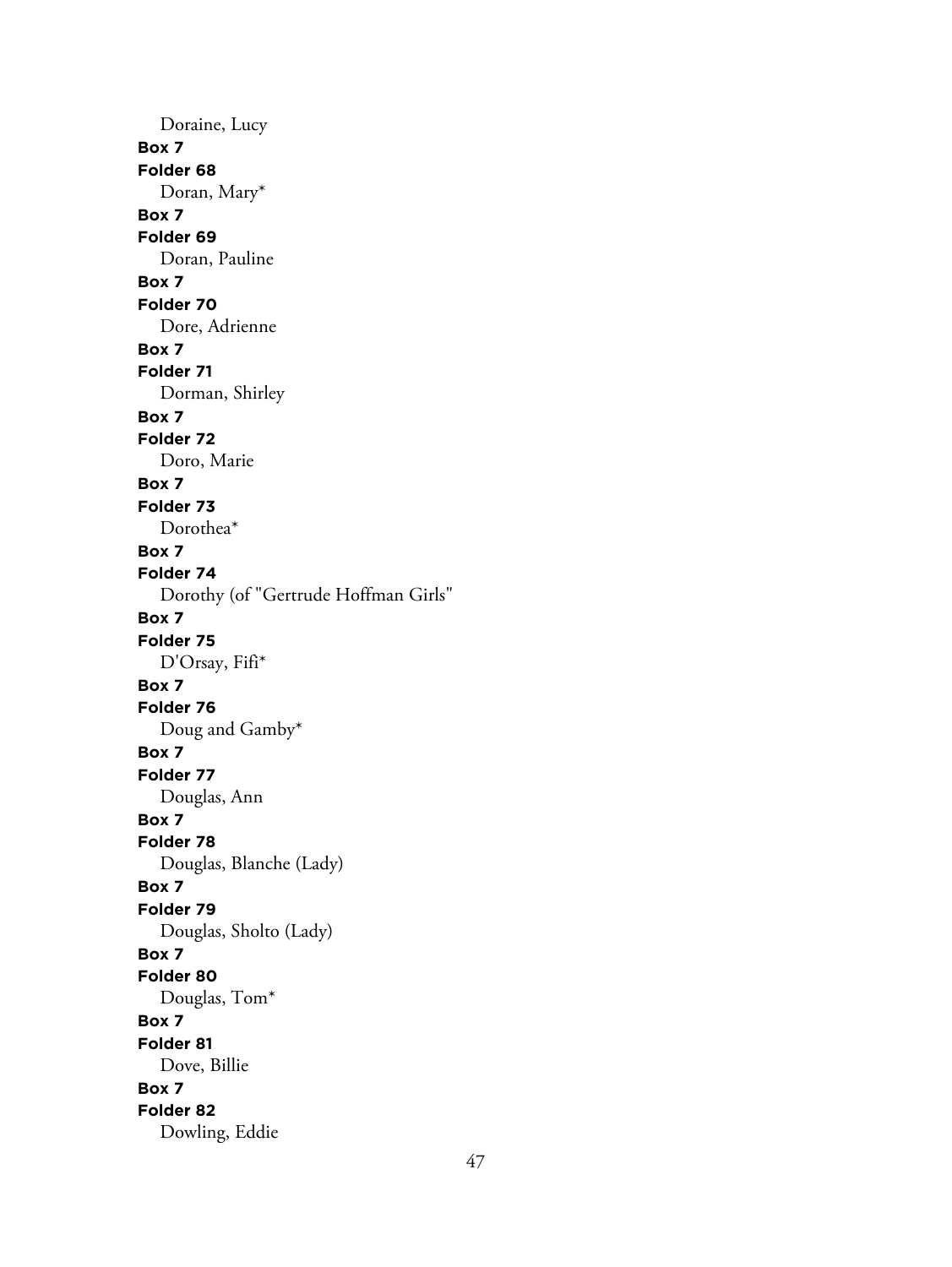**Box 7 Folder 83** Doyle, Miriam **Box 7 Folder 84** Drange, Alma **Box 7 Folder 85** Draper, Ruth **Box 7 Folder 86** Dresser, Louise\* **Box 7 Folder 87** Dressler, Eric\* **Box 7 Folder 88** Dressler, Marie\* **Box 7 Folder 89** Drexel, Nancy\* **Box 7 Folder 90** Dreyer, Dave\* **Box 7 Folder 91** Drown, Hope **Box 7 Folder 92** Duby, Dora **Box 7 Folder 93** Duff, Veronica **Box 7 Folder 94** Duffy, Jimmy\* **Box 7 Folder 95** Duflos, Huguette **Box 7 Folder 96** Dugan, Tommy\* **Box 7 Folder 97** Dunbar, Dorothy\* **Box 8**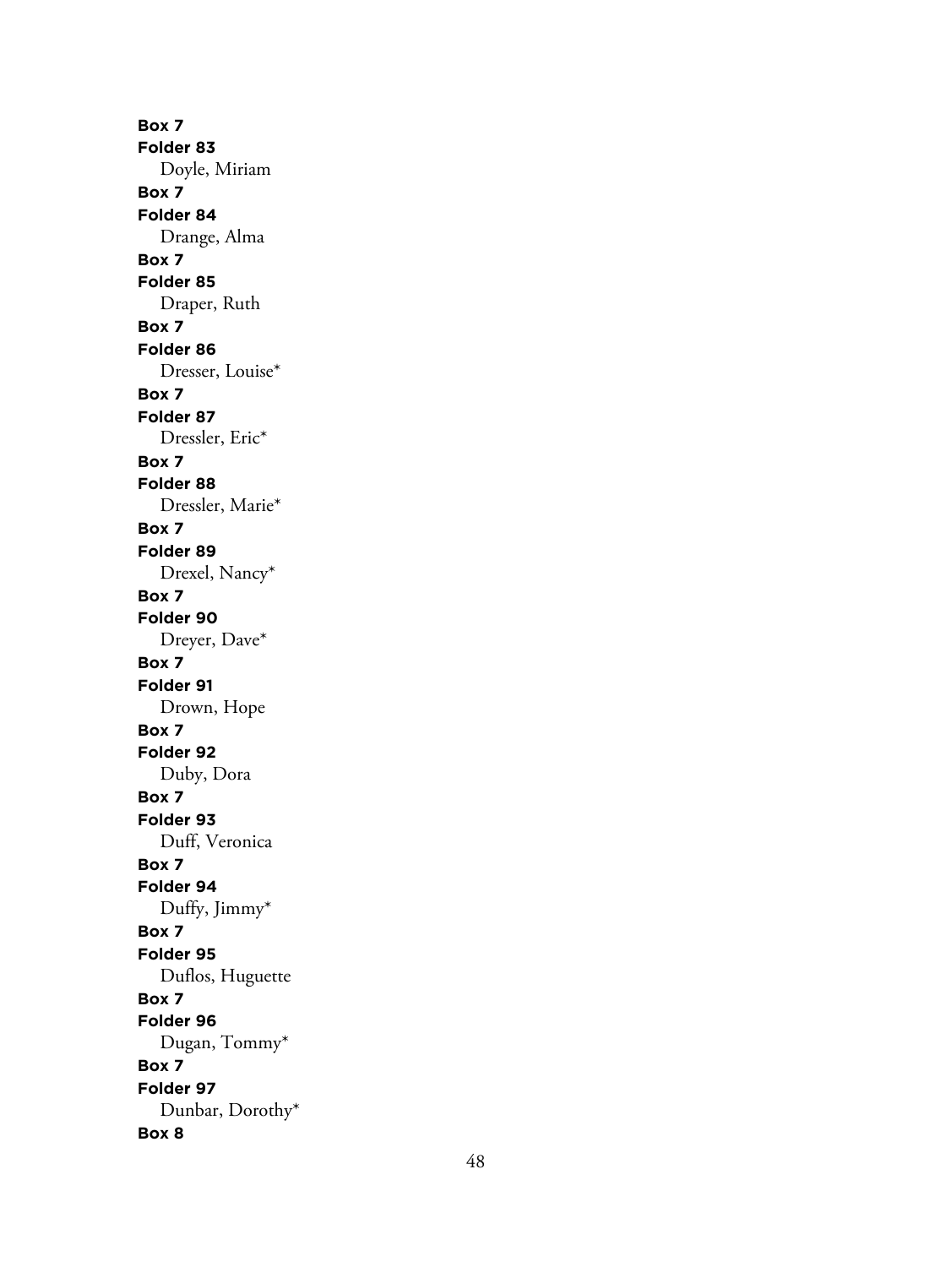**Folder 1** Duncan Sisters\* **Box 8 Folder 2** Duncan, Anna **Box 8 Folder 3** Duncan, Mary\* **Box 8 Folder 4** Duncombe, Diana (Lady) **Box 8 Folder 5** Dunkinson, Harry **Box 8 Folder 6** Dunn, Josephine\* **Box 8 Folder 7** Dunn, Violet **Box 8 Folder 8** Dunn, Violet Mary **Box 8 Folder 9** Dunn, Irene\* **Box 8 Folder 10** Duplessy, Nilda **Box 8 Folder 11** Durante, Jimmy\* **Box 8 Folder 12** Duval, Josephine **Box 8 Folder 13** Duval, Paulette **Box 8 Folder 14** Dvorak, Ann\* **Box 8 Folder 15** Dwan, Dorothy **Box 8 Folder 16**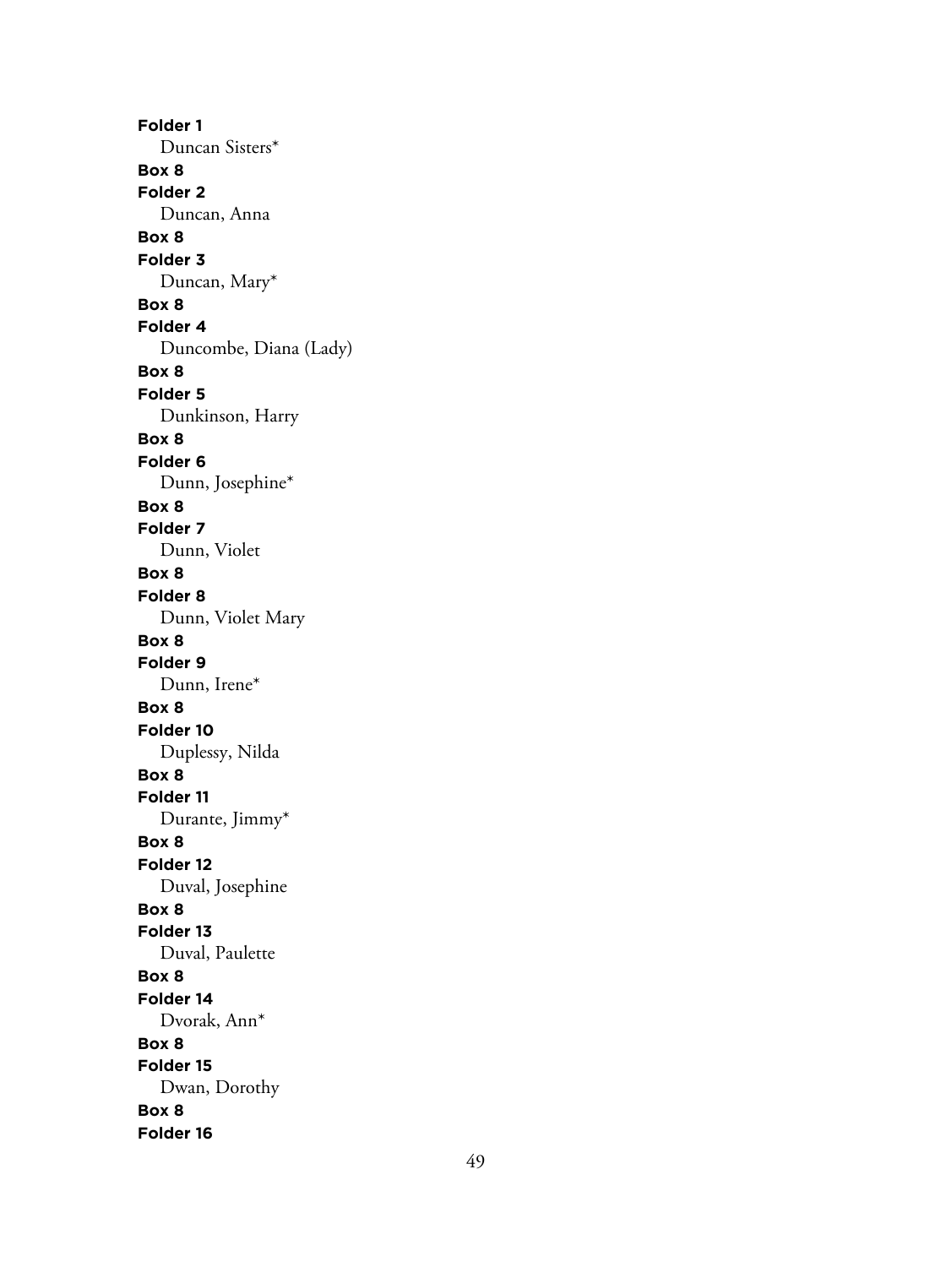Dydiane, Andree **Box 8 Folder 17** Eagles, Jeanne\* **Box 8 Folder 18** Eames, Clare **Box 8 Folder 19** Earl and Bell **Box 8 Folder 20** Earle, Edward **Box 8 Folder 21** Earles, Harry\* **Box 8 Folder 22** Eaton, Mary\* **Box 8 Folder 23** Eaton, Pearl **Box 8 Folder 24** Eddy, Lorraine **Box 8 Folder 25** Edeson, Robert\* **Box 8 Folder 26** Edison, Bill\* **Box 8 Folder 27** Edward (Prince of Wales) **Box 8 Folder 28** Edwards, Cliff\* **Box 8 Folder 29** Edwards, Gus\* **Box 8 Folder 30** Edwards, Neely **Box 8 Folder 31** Ega, Jack\*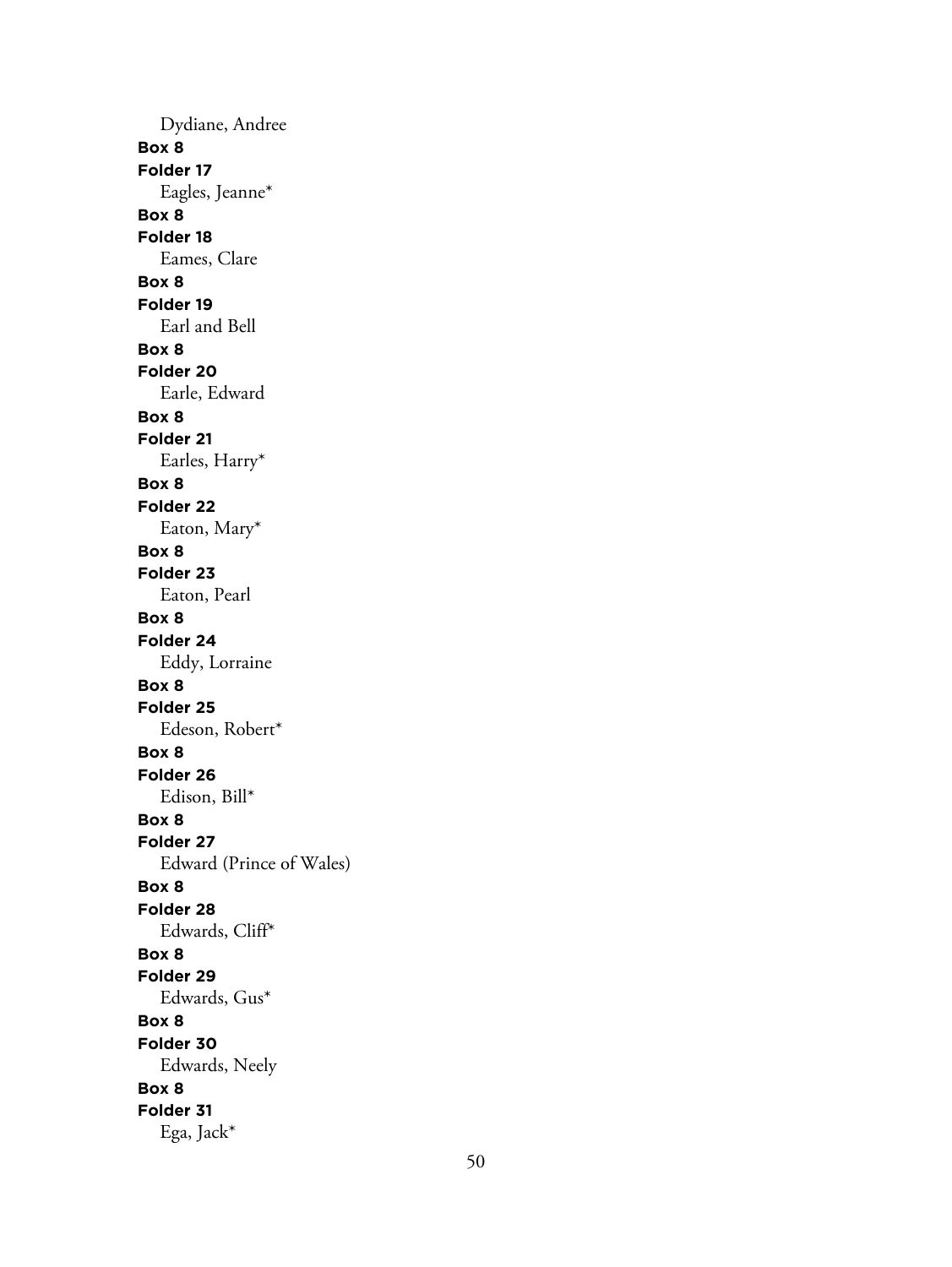**Box 8 Folder 32** Eight Victor Artists\* **Box 8 Folder 33** Eilers, Sally\* **Box 8 Folder 34** Eldridge, Florence\* **Box 8 Folder 35** Elder, Ruth **Box 8 Folder 36** Elizabeth (Princess of York) **Box 8 Folder 37** Elliott-Lynn (Mrs.) **Box 8 Folder 38** Ellis, Diane **Box 8 Folder 39** Ellis, Doris\* **Box 8 Folder 40** Ellis, Peggy\* **Box 8 Folder 41** Ellis, Segar\* **Box 8 Folder 42** Ellis, Robert **Box 8 Folder 43** Elsie, Lily **Box 8 Folder 44** Elsom, Isobel **Box 8 Folder 45** Eltinge, Julian **Box 8 Folder 46** Emery, Gilbert\* **Box 8**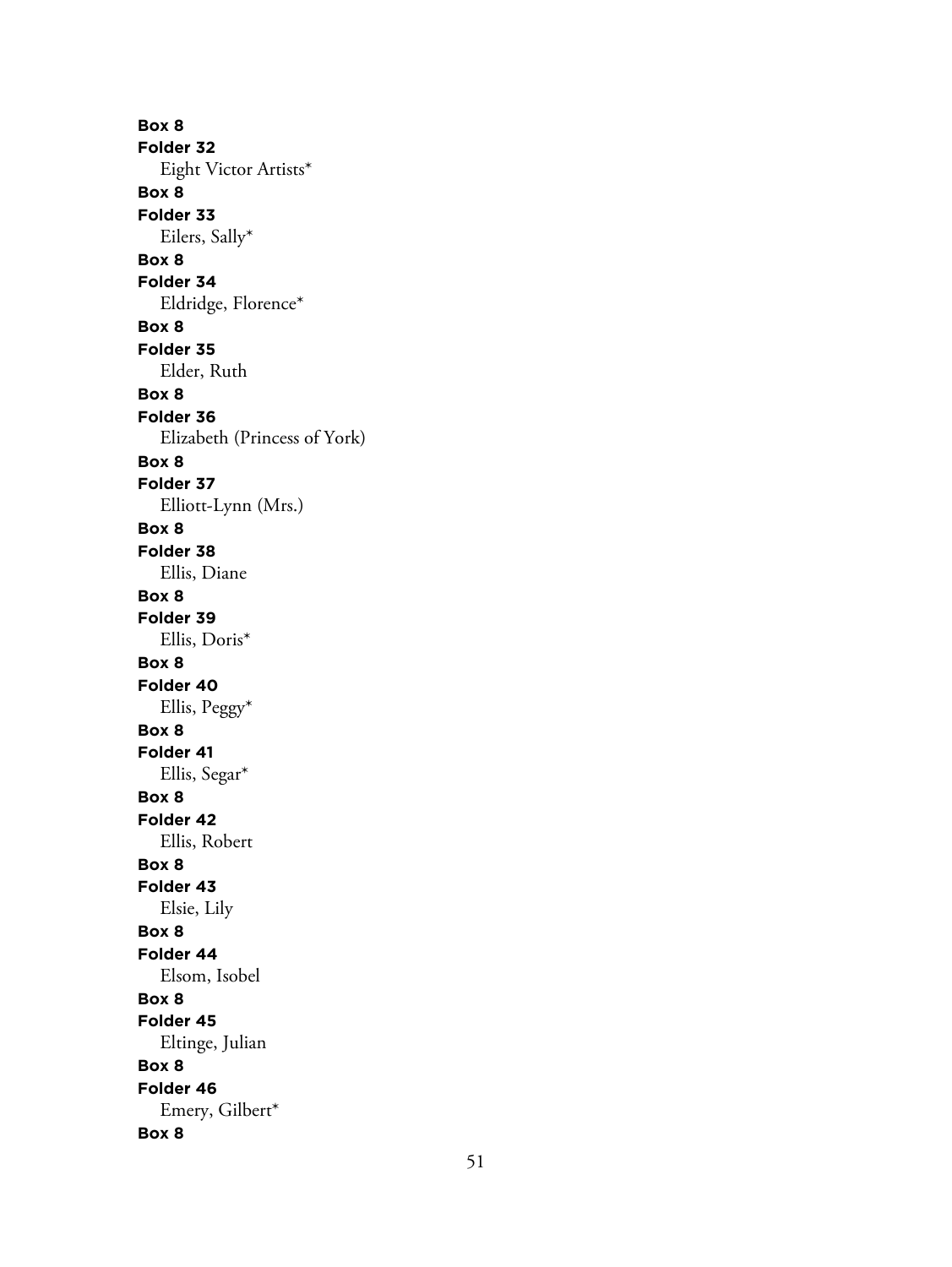**Folder 47** Emmy, Carl\* **Box 8 Folder 48** Enters, Angna **Box 8 Folder 49** Errol, Leon\* **Box 8 Folder 50** Ersi, Elsa\* **Box 8 Folder 51** Erwin, Ruby **Box 8 Folder 52** Erwin, Stuart\* **Box 8 Folder 53** Etting, Ruth\* **Box 8 Folder 54** Evans, Cecile **Box 8 Folder 55** Evans, Edith **Box 8 Folder 56** Evans, Madge\* **Box 8 Folder 57** Evans, Roy\* **Box 8 Folder 58** Everest, Barbara **Box 8 Folder 59** Fanchon **Box 8 Folder 60** Fair, Elinor **Box 8 Folder 61** Fairbank Twins\* **Box 8 Folder 62**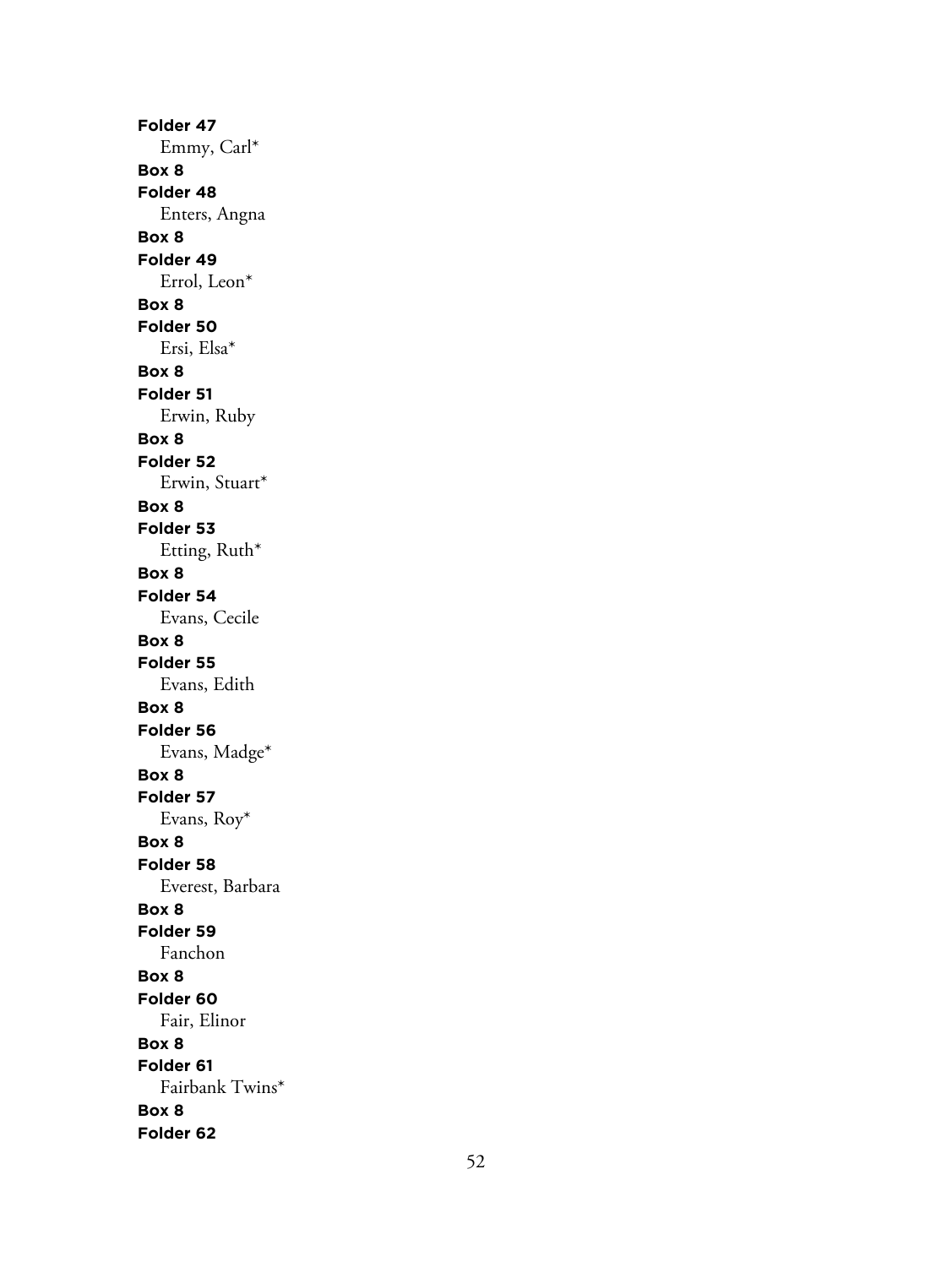Fairbanks, Douglas **Box 8 Folder 63** Fairbanks, Douglas, Jr. **Box 8 Folder 64** Fairbanks, Flobelle **Box 8 Folder 65** Fairbanks, Madelaine **Box 8 Folder 65** Fairbanks, William\* **Box 8 Folder 66** Faire, Jimmie **Box 8 Folder 67** Faire, Virginia Browne\* **Box 8 Folder 68** Fairweather, Helen **Box 8 Folder 69** Farina, Betty **Box 8 Folder 70** Farley, Dot **Box 8 Folder 71** Farnum, William **Box 8 Folder 72** Farra, Sunny **Box 8 Folder 73** Farrar, Geraldine **Box 8 Folder 74** Farrar, Gwen **Box 8 Folder 75** Farrell, Charles\* **Box 8 Folder 76** Fascina, Felicia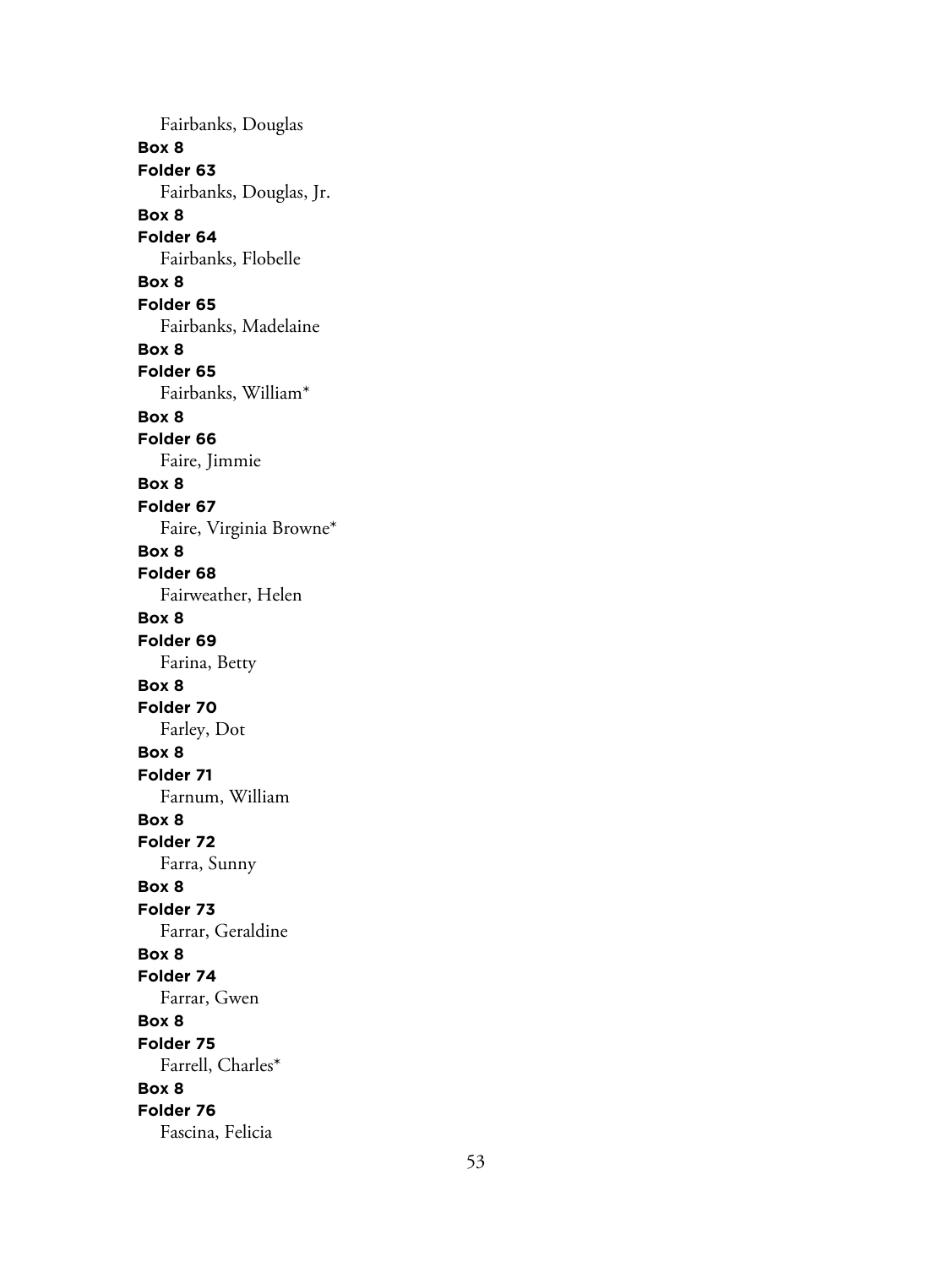**Box 8 Folder 77** Faust, Lotta **Box 8 Folder 78** Fawcett, George\* **Box 8 Folder 79** Fawcus, Arthur (Mrs.) **Box 8 Folder 80** Fay, Frank\* **Box 8 Folder 81** Faye, Julia\* **Box 8 Folder 82** Fayne, Greta **Box 8 Folder 83** Fazenda, Louise\* **Box 8 Folder 84** Fealy, Maude **Box 8 Folder 85** Fedorova **Box 8 Folder 86** Fehl, Walter\* **Box 8 Folder 87** Fellowes, Diana **Box 8 Folder 88** Fenton, Leslie **Box 8 Folder 89** Ferguson, Dave\* **Box 8 Folder 90** Ferguson, Elsie\* **Box 8 Folder 91** Ferguson, Helen\* **Box 8**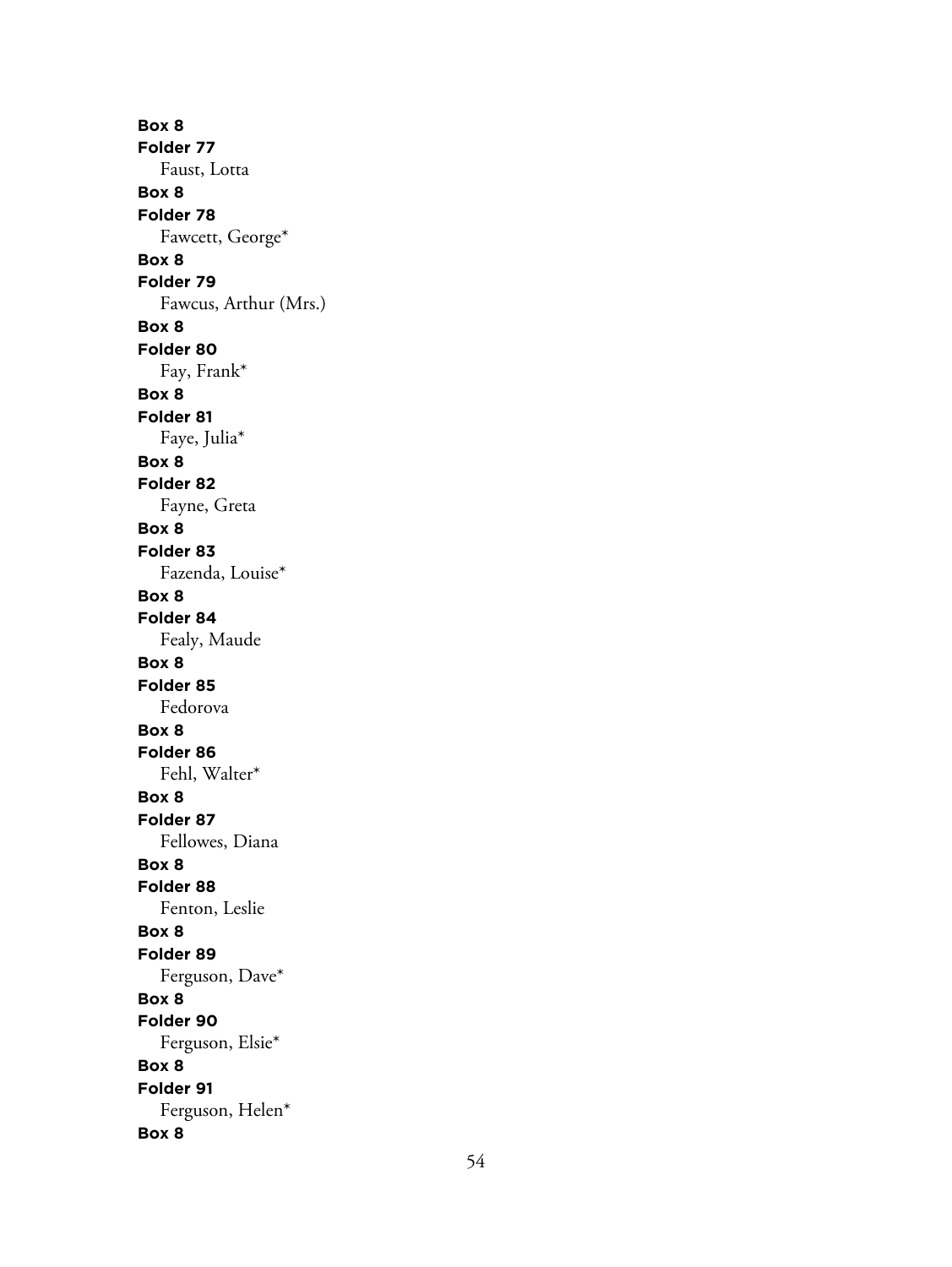**Folder 92** Ferguson, Hilda **Box 8 Folder 93** Ferriss, Audrey\* **Box 8 Folder 94** Fields and Johnston\* **Box 9 Folder 1** Fields, W.C.\* **Box 9 Folder 2** Fields, Eleanor **Box 9 Folder 3** Fields, Lew\* **Box 9 Folder 4** Fields, Sylvia **Box 9 Folder 5** Filmer-Sankey, Ursula (Lady) **Box 9 Folder 6** Finley, Morrel **Box 9 Folder 7** Fischer, Margarita **Box 9 Folder 8** Fischer, George\* **Box 9 Folder 9** Fischer, Lola **Box 9 Folder 10** Fitzgerald, Cissy **Box 9 Folder 11** Fiske (Mrs.) **Box 9 Folder 12** Fitzwilliam, Helena (Lady) **Box 9 Folder 13**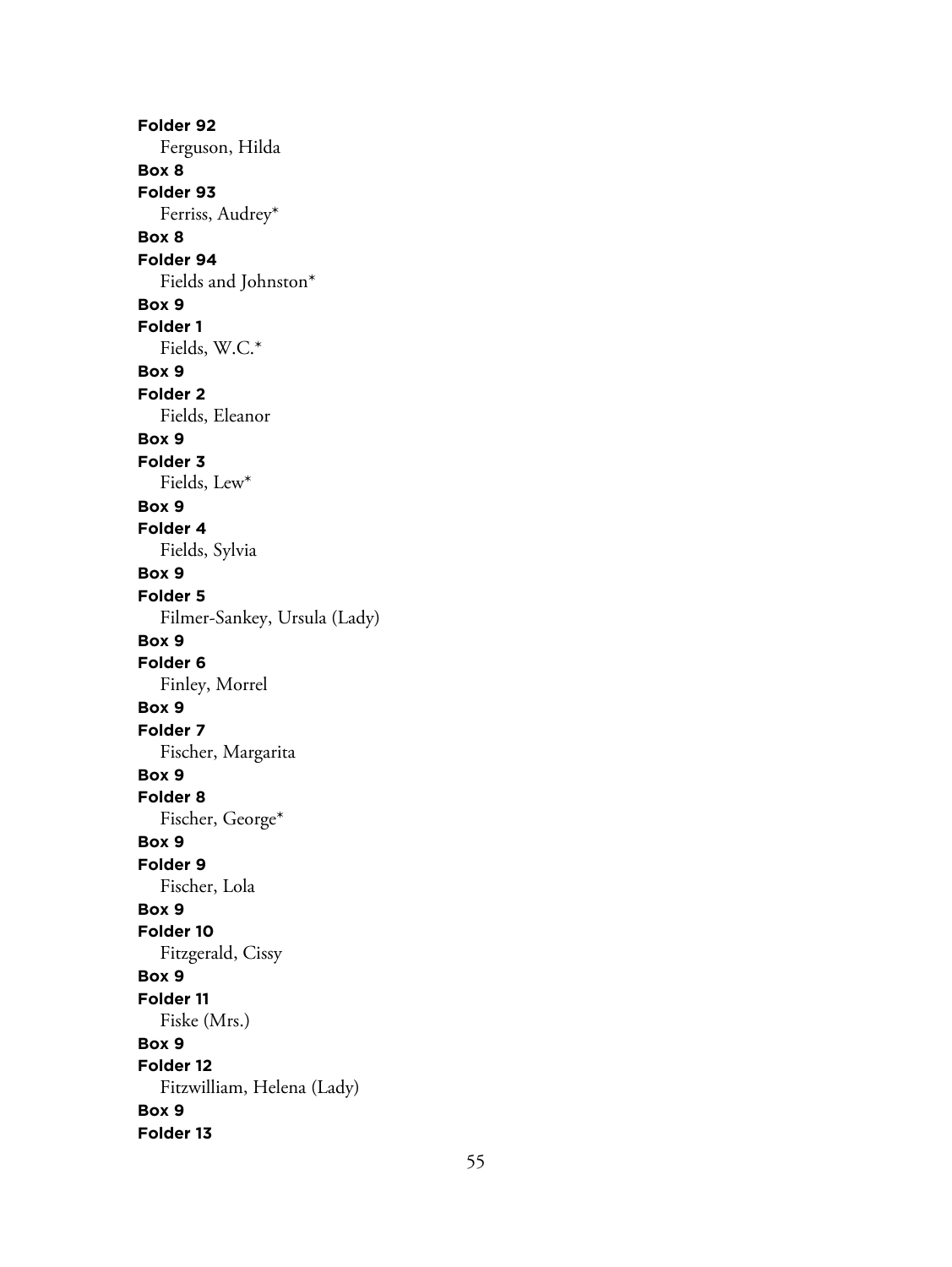Fleming, Susan\* **Box 9 Folder 14** Flonzaley Quartet\* **Box 9 Folder 15** Flower, Carol **Box 9 Folder 16** Flowers, Hazel **Box 9 Folder 17** Flynn, Kitty **Box 9 Folder 18** Fokina **Box 9 Folder 19** Flynn, Rita **Box 9 Folder 20** Fokine, Michael **Box 9 Folder 21** Folsom, Bobby\* **Box 9 Folder 22** Fontana, Georges **Box 9 Folder 23** Fontanne, Lynn\* **Box 9 Folder 24** "Footnotes"\* **Box 9 Folder 25** Forbes, Hazel **Box 9 Folder 26** Forbes, Rosita **Box 9 Folder 27** Forbes, Ralph **Box 9 Folder 28** Forbes-Robertson, Jean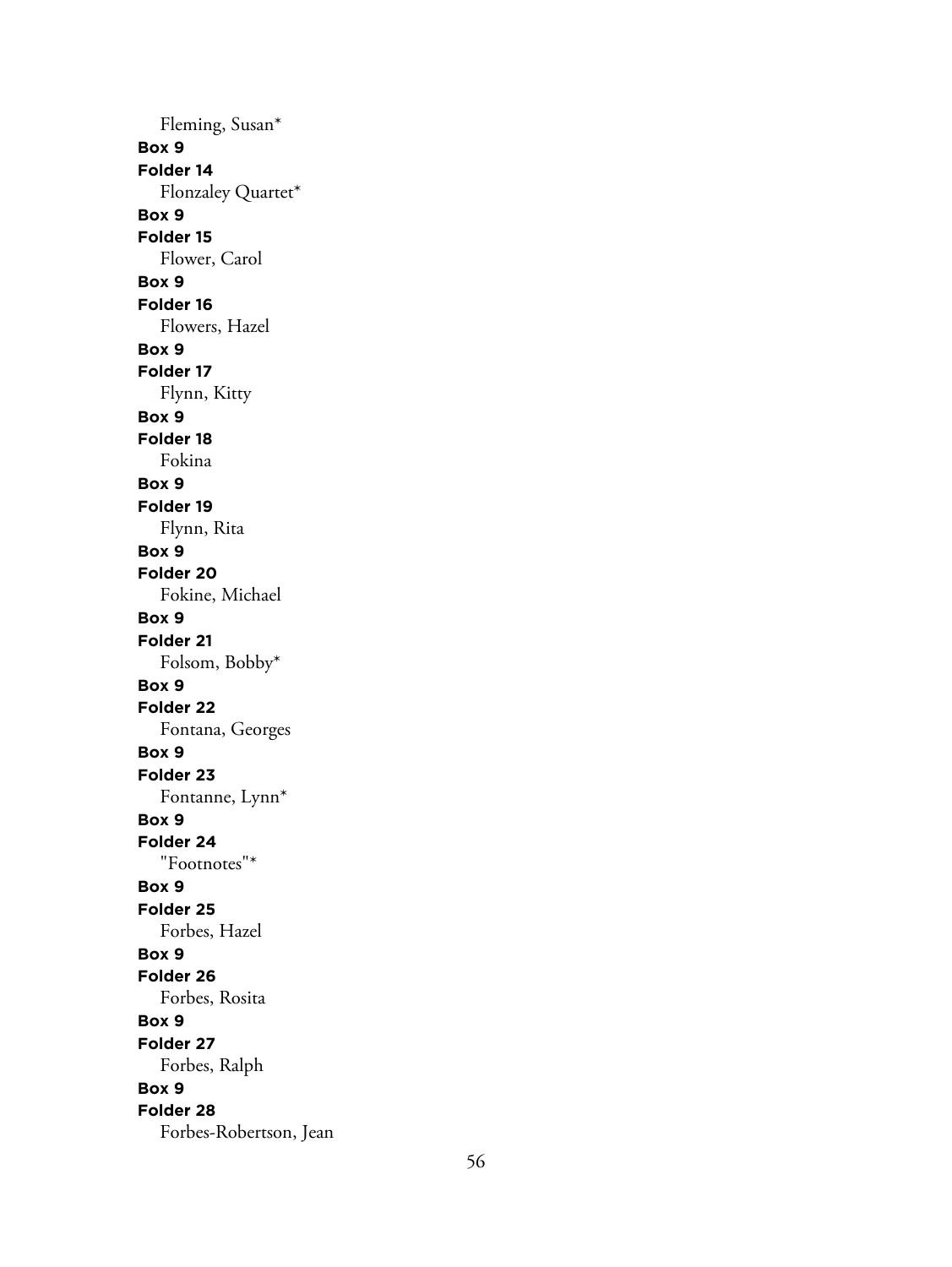**Box 9 Folder 29** Ford, Gary **Box 9 Folder 30** Ford, Harrison\* **Box 9 Folder 31** Ford, Helen **Box 9 Folder 32** Ford, Senator **Box 9 Folder 33** Ford, Victoria **Box 9 Folder 34** Ford, Wallace **Box 9 Folder 35** Forde, Victoria **Box 9 Folder 36** Fordred, Dorice **Box 9 Folder 37** Forrest, Alan **Box 9 Folder 38** Forrest, Ann **Box 9 Folder 39** Foster, Clairborne **Box 9 Folder 40** Foster, Lillian **Box 9 Folder 41** Foster, Norman\* **Box 9 Folder 42** Foster, Phoebe\* **Box 9 Folder 43** Foster, Preston\* **Box 9**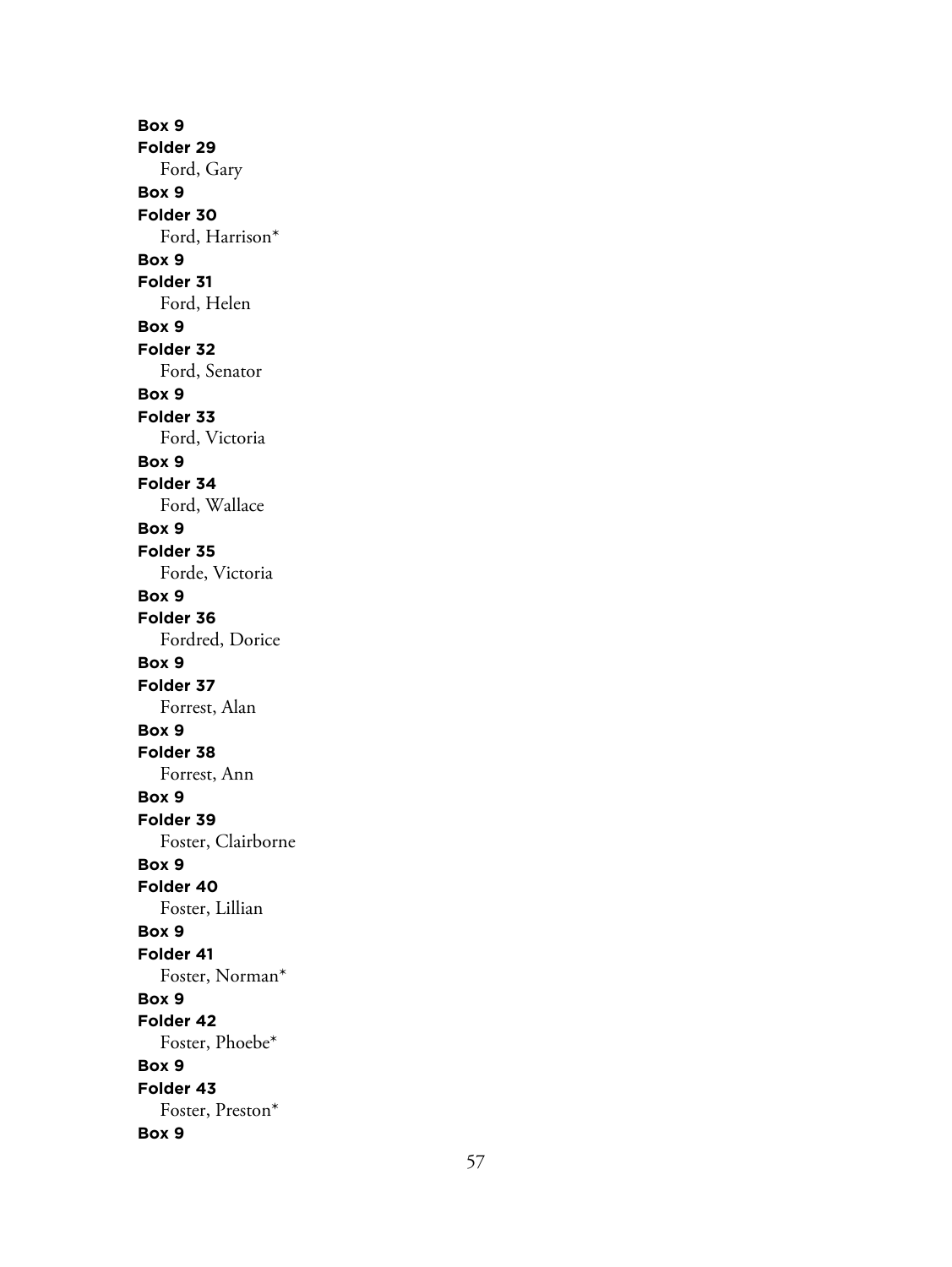**Folder 44** Fothergill, Rosemary **Box 9 Folder 45** Fotsom, Bobby **Box 9 Folder 46** Four Synco Pets\* **Box 9 Folder 47** Fox, Harry\* **Box 9 Folder 48** Fox, Lucy **Box 9 Folder 49** Fox, Roy\* **Box 9 Folder 50** Fox, Sidney\* **Box 9 Folder 51** Fox, Eddie, Jr.\* **Box 9 Folder 52** The Foy Family\* **Box 9 Folder 53** Foy, Gloria **Box 9 Folder 54** Francis, Alec B.\* **Box 9 Folder 55** Francis, Evonne **Box 9 Folder 56** Frances, Helen **Box 9 Folder 57** Francis, Noel\* **Box 9 Folder 58** Fransisco, Betty **Box 9 Folder 59**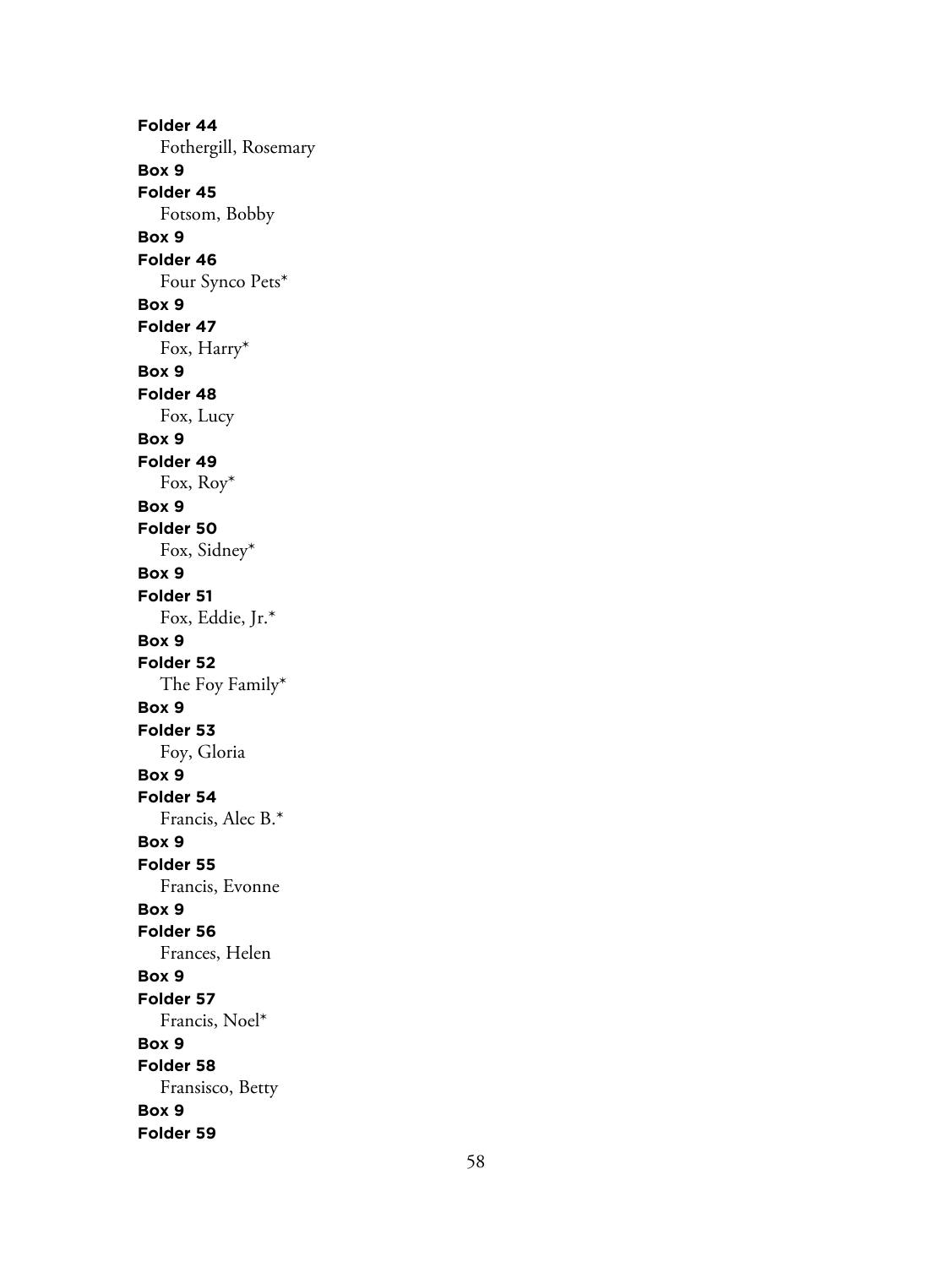Fransisco Sisters **Box 9 Folder 60** Franey, Agnes **Box 9 Folder 61** Francis, Kay\* **Box 9 Folder 62** Franklin, Irene\* **Box 9 Folder 63** Frazer, Robert **Box 9 Folder 64** Frazin, Gladys **Box 9 Folder 65** Freda and Palace\* **Box 9 Folder 66** Frears, Peggy **Box 9 Folder 67** Frederick, Pauline\* **Box 9 Folder 68** Freeman, Doris **Box 9 Folder 69** Freeman-Thomas (Mrs.) **Box 9 Folder 70** French and Coyne **Box 9 Folder 71** French and Essex **Box 9 Folder 72** French, Irene **Box 9 Folder 73** French, Valerie **Box 9 Folder 74** Friganza, Trixie\*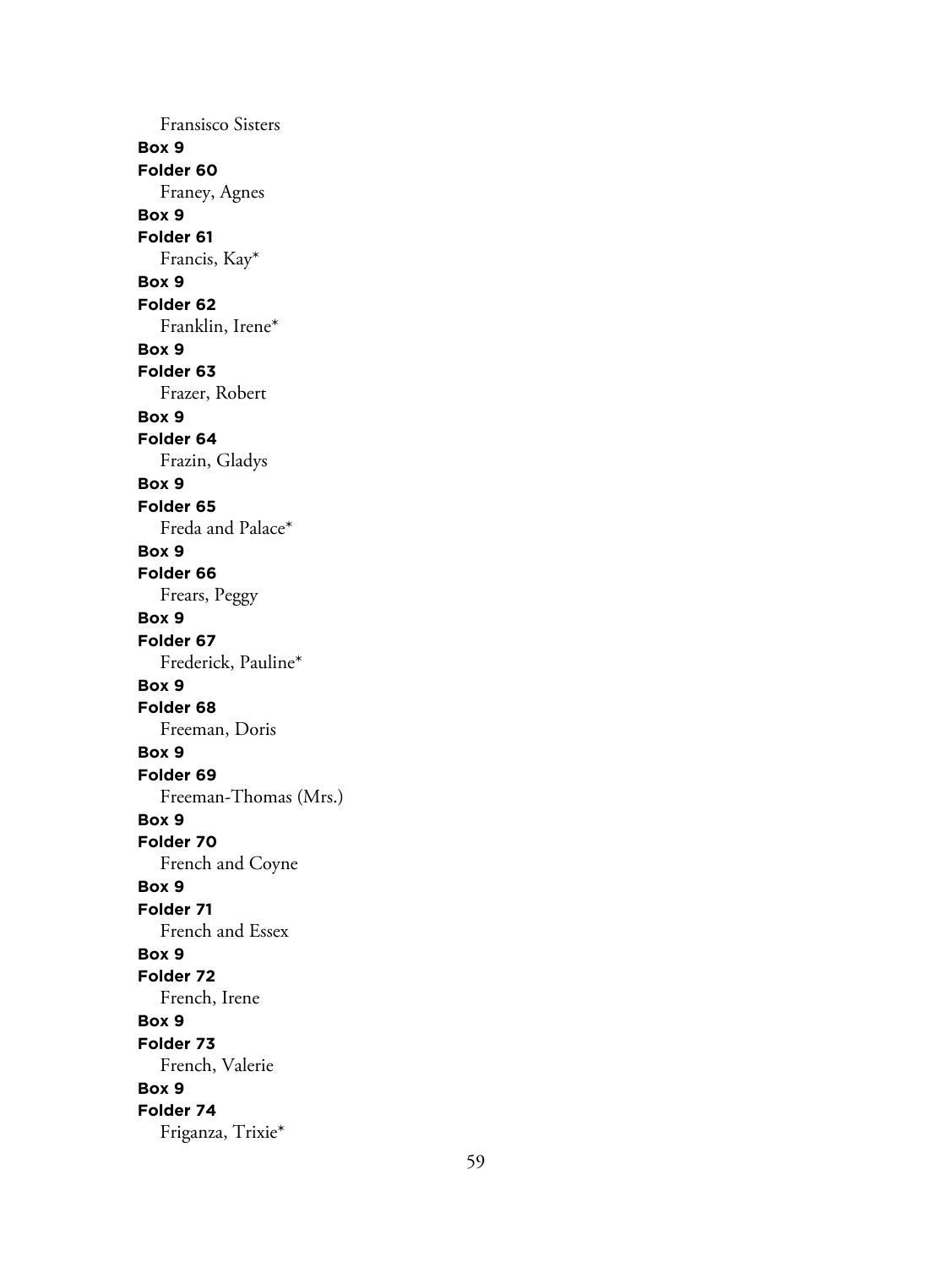**Box 9 Folder 75** Furness (Lady) **Box 9 Folder 76** Furnivall (Baroness) **Box 9 Folder 77** Gable, Clark\* **Box 9 Folder 78** Gaby, Frank\* **Box 9 Folder 79** Gadsen, Jackie **Box 9 Folder 80** Gaertner, Lillian **Box 9 Folder 81** Gahagan, Helen **Box 9 Folder 82** Galli-Curci, Amelita **Box 9 Folder 83** Galli, Rosina **Box 9 Folder 84** Gambarelli, Maria **Box 9 Folder 85** Gamby and Doug\* **Box 9 Folder 86** Garber, Jan, and Orchestra\* **Box 9 Folder 87** Garbo, Greta **Box 9 Folder 88** Gardelle, Yvonne **Box 9 Folder 89** Garden, Mary **Box 9**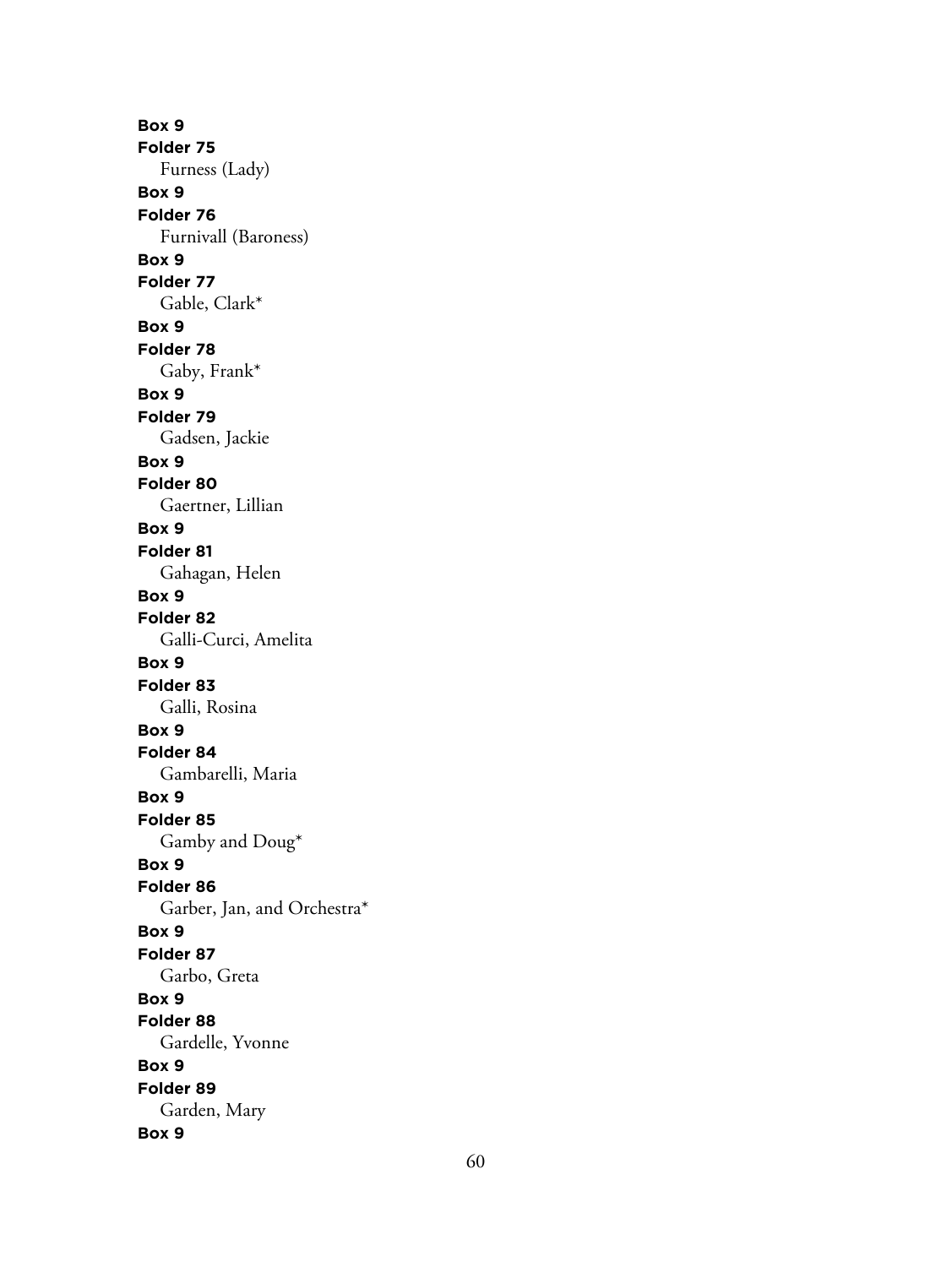**Folder 90** Garnsey (Lady) **Box 9 Folder 91** Garon, Pauline\* **Box 9 Folder 92** Garrett, Naomi **Box 9 Folder 93** Garrick, John\* **Box 9 Folder 94** Garvin, Anita **Box 9 Folder 95** Gateson, Marjorie **Box 9 Folder 96** Gay, Alden **Box 9 Folder 97** Gaynor, Janet\* **Box 10 Folder 1** Gear, Luella **Box 10 Folder 2** Gentle, Alice\* **Box 10 Folder 3** George, David Lloyd **Box 10 Folder 4** George, Grace **Box 10 Folder 5** George (Prince of England) **Box 10 Folder 6** George, Yvonne **Box 10 Folder 7** Geraghty, Carmelita\* **Box 10 Folder 8**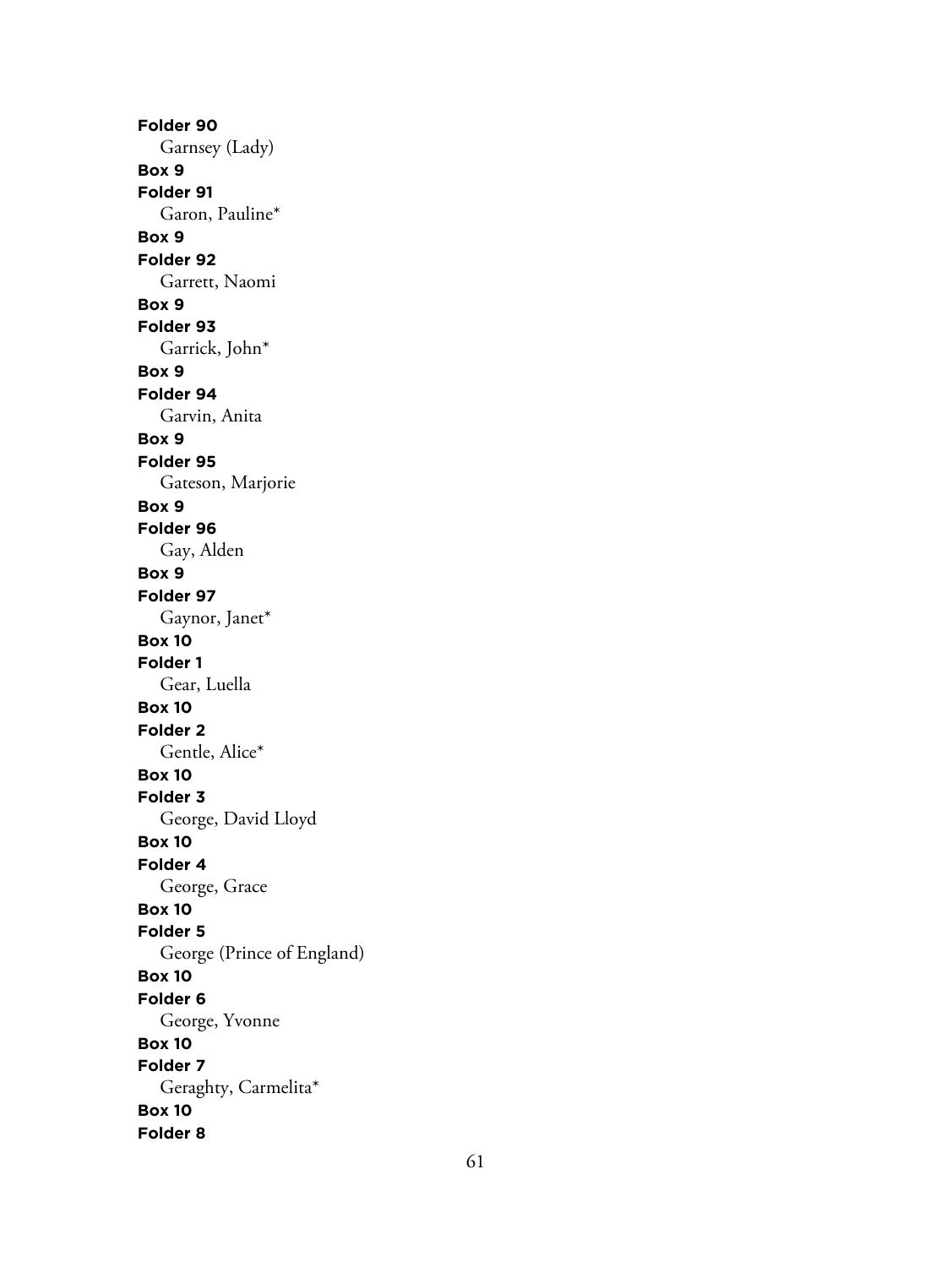Gerard, Jean **Box 10 Folder 9** Gerard, Julian (Mrs.) **Box 10 Folder 10** Gerard, Teddie **Box 10 Folder 11** Geva, Tamara **Box 10 Folder 12** Gibbs, Phyllis **Box 10 Folder 13** Gibson, Helen **Box 10 Folder 14** Gibson, Hoot **Box 10 Folder 15** Gibson, Lydia **Box 10 Folder 16** Gibson, Wynne\* **Box 10 Folder 17** Gilbert, Billy\* **Box 10 Folder 18** Gilbert, Eugenia **Box 10 Folder 19** Gilbert, Florence **Box 10 Folder 20** Gilbert, John\* **Box 10 Folder 21** Gilbert and Sullivan Ensemble\* **Box 10 Folder 22** Gill, Marguerite **Box 10 Folder 23** Gillette, Bobby\*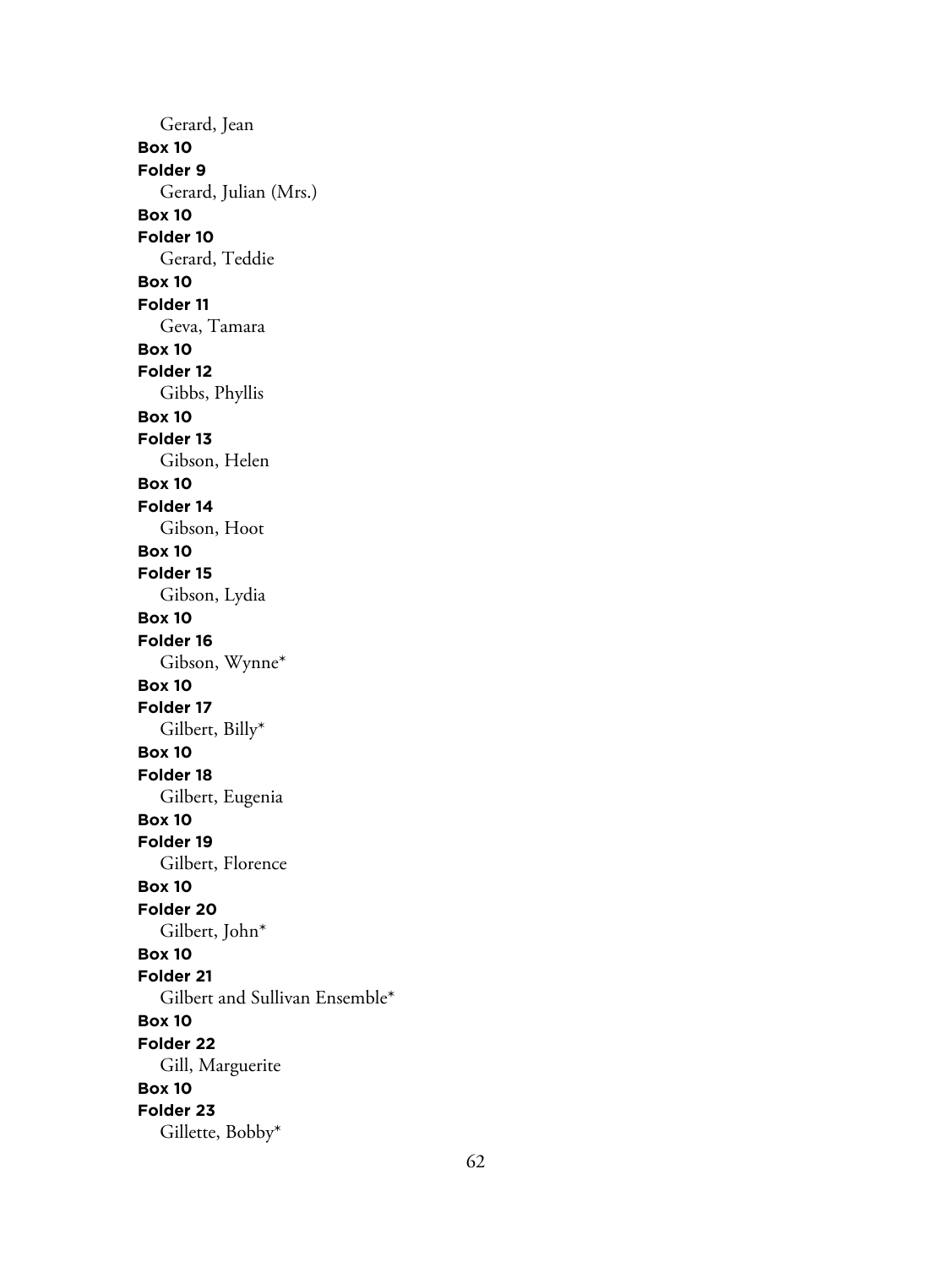**Box 10 Folder 24** Gilliland, Helen **Box 10 Folder 25** Gillingwater, Claude **Box 10 Folder 26** Gillmore, Margalo **Box 10 Folder 27** Gilmore, Douglas **Box 10 Folder 28** Gimore, Jeanette **Box 10 Folder 29** Gimore, Lillian\* **Box 10 Folder 30** Girard, Joseph\* **Box 10 Folder 31** Gish, Dorothy **Box 10 Folder 32** Gish, Lillian **Box 10 Folder 33** Gishner, Gisella **Box 10 Folder 34** Gigli, B.\* **Box 10 Folder 35** Glas, Gladys **Box 10 Folder 36** Glanville, Ruth\* **Box 10 Folder 37** Glass, Gaston **Box 10 Folder 38** Glaum, Louise **Box 10**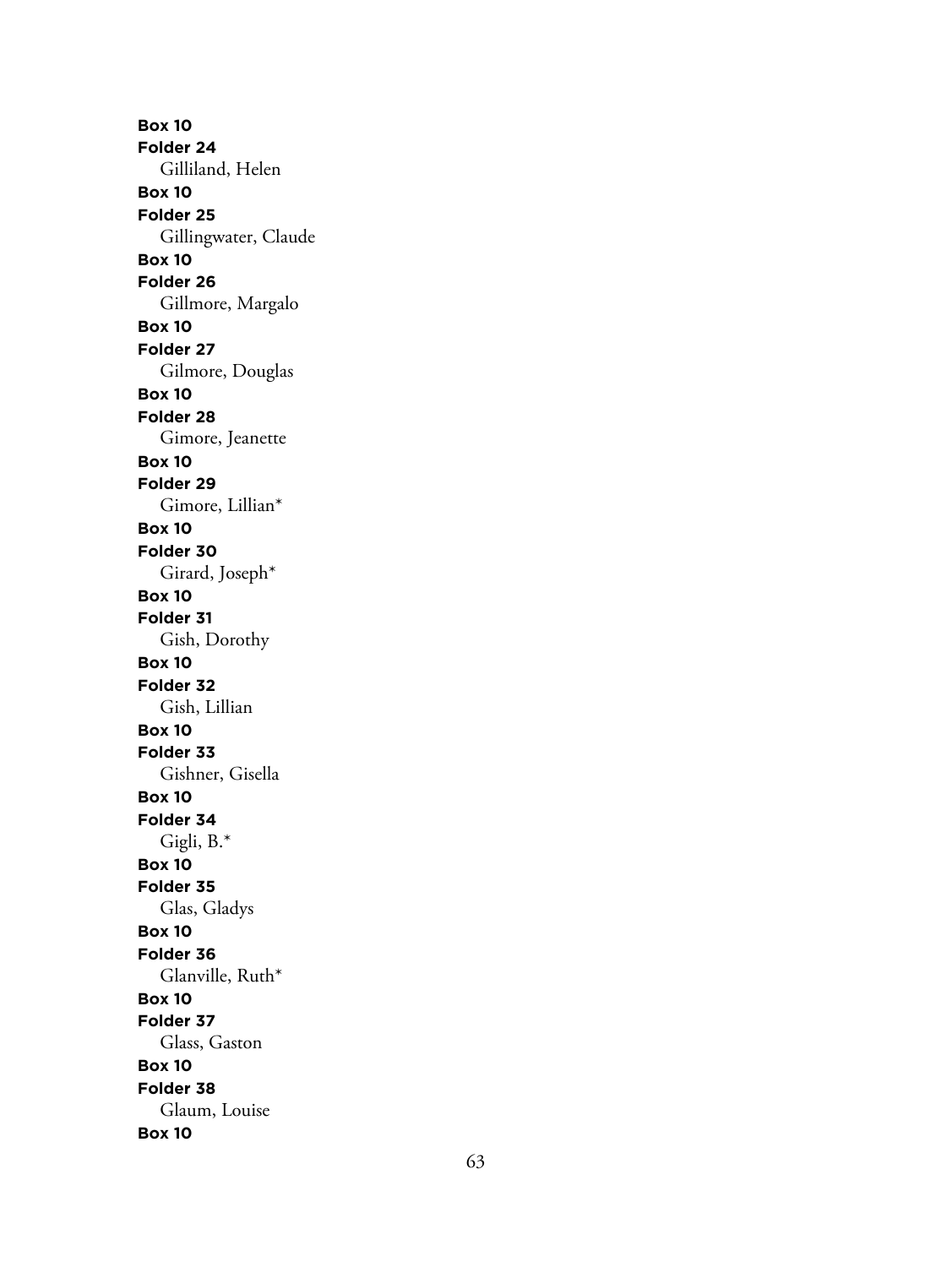**Folder 39** Gleason, Helen\* **Box 10 Folder 40** Gleason, Jimmy\* **Box 10 Folder 41** Glen, R.R. (Mrs.) **Box 10 Folder 42** Godowsky, Dagmar **Box 10 Folder 43** Goeley, Robert (Mrs.) **Box 10 Folder 44** Goldie, Jack\* **Box 10 Folder 45** Gombill, Minna\* **Box 10 Folder 46** Gonzales, Myrtle **Box 10 Folder 47** Goodrich, Edna **Box 10 Folder 48** Gordon and Squires\* **Box 10 Folder 49** Gordon, Eva **Box 10 Folder 50** Gordon, Gavin\* **Box 10 Folder 51** Gordon, Jeanne **Box 10 Folder 52** Gordon, Kitty **Box 10 Folder 53** Gordon, Marjorie **Box 10 Folder 54**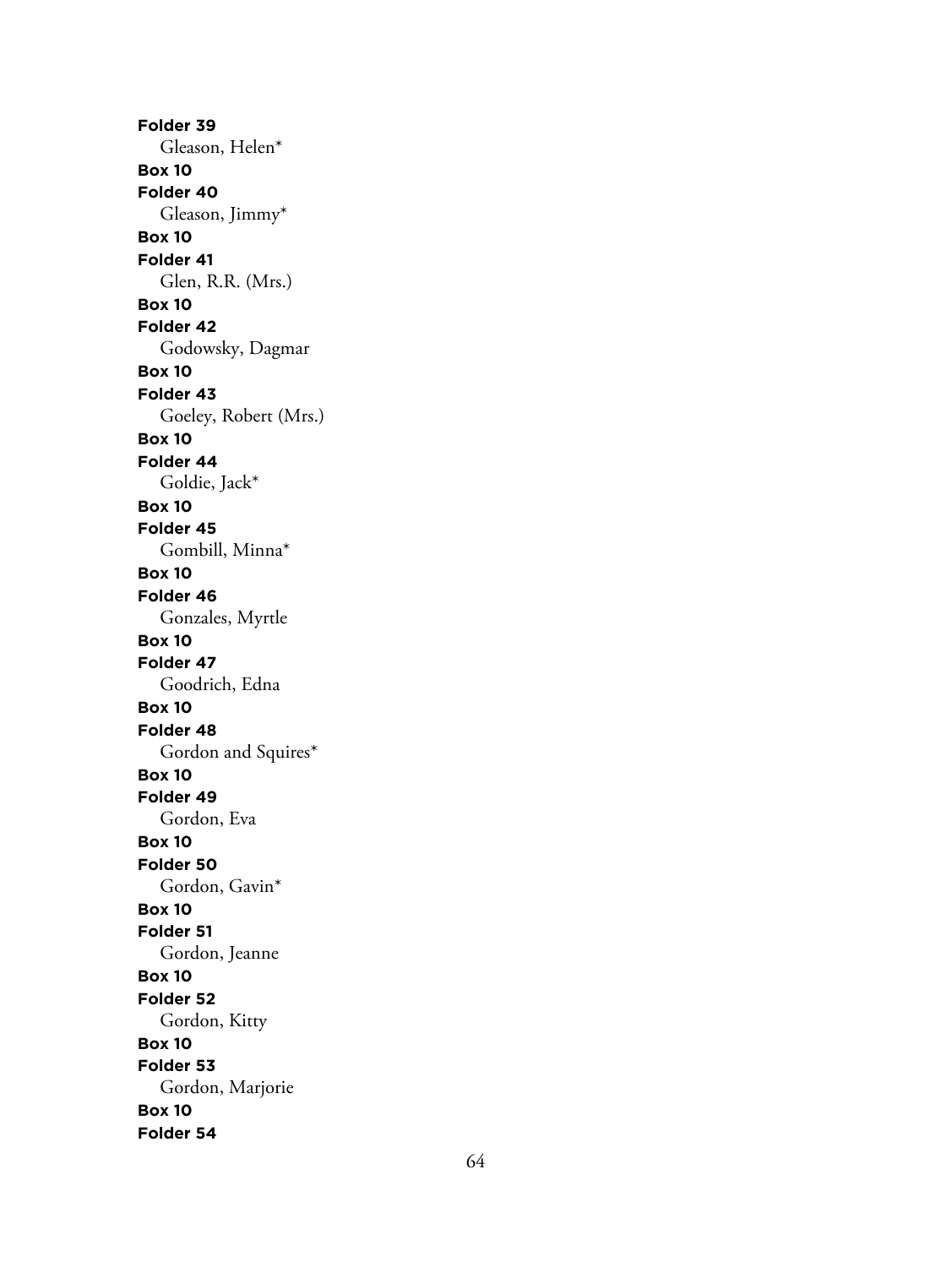Gordon, Robert **Box 10 Folder 55** Gordon, Ruth **Box 10 Folder 56** Gore, Dorothy Holmes **Box 10 Folder 57** Gotham Rhythm Boys\* **Box 10 Folder 58** Gottler, Archie\* **Box 10 Folder 59** Goudal, Jetta\* **Box 10 Folder 60** Gould, Venita\* **Box 10 Folder 61** Gourley, Irene **Box 10 Folder 62** Goya, Carola **Box 10 Folder 63** Grace, Lilian **Box 10 Folder 64** Grafton, Portia **Box 10 Folder 65** Grahl, Lola **Box 10 Folder 66** Granstedt, Gretta\* **Box 10 Folder 67** Grant, Katherine **Box 10 Folder 68** Gratz, Rebecca **Box 10 Folder 69** Graves, Georgia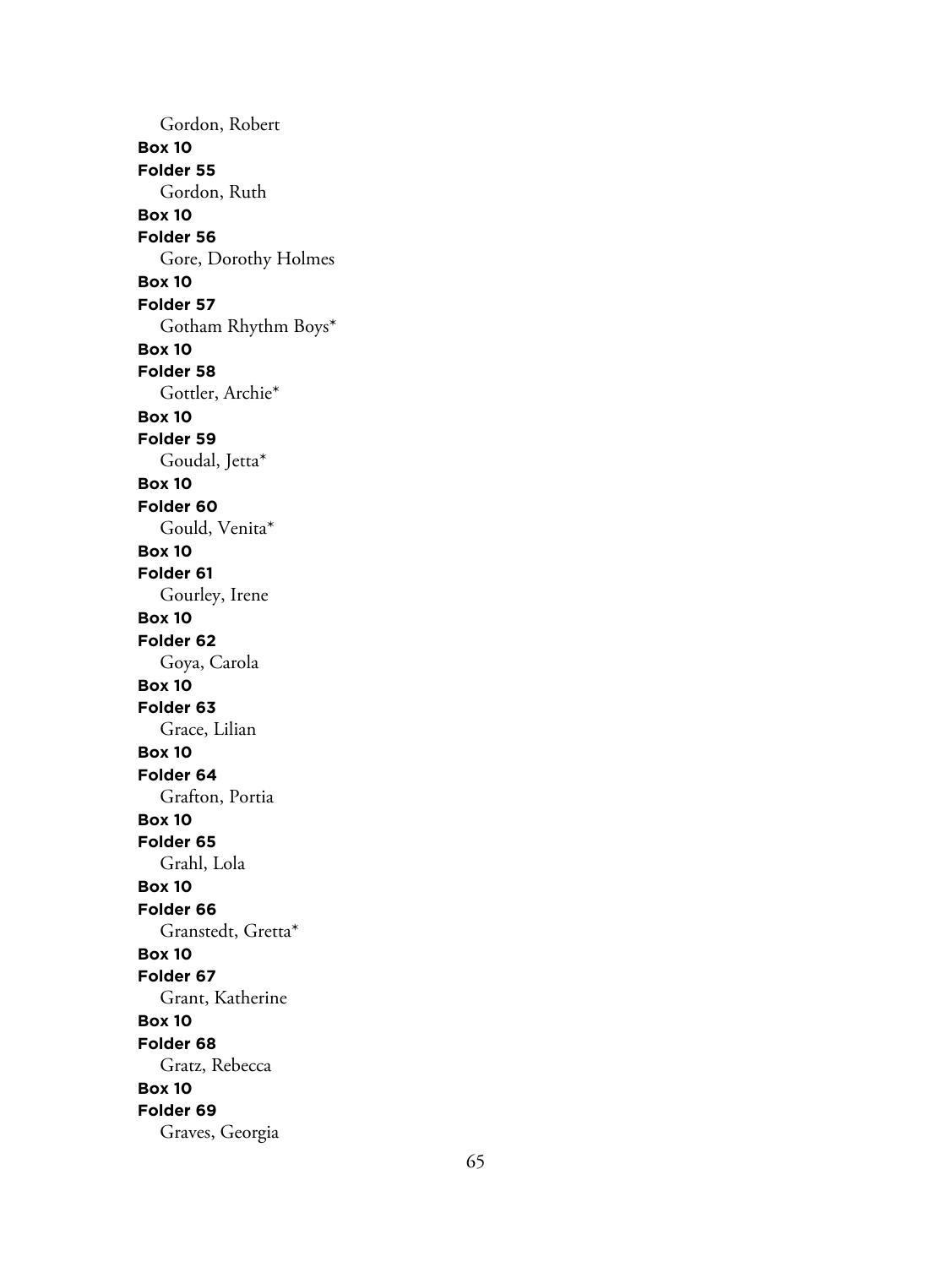**Box 10 Folder 70** Graves, Ralph **Box 10 Folder 71** Gray, Eden **Box 10 Folder 72** Gray, Eve **Box 10 Folder 73** Gray, Gilda\* **Box 10 Folder 74** Gray, Lawrence\* **Box 10 Folder 75** Gray, Muriel **Box 10 Folder 76** Gray, Yvonne **Box 10 Folder 77** Green, Cora\* **Box 10 Folder 78** Green, Dorothy **Box 10 Folder 79** Green, Eddie and Co.\* **Box 10 Folder 80** Greeley, Evelyn **Box 10 Folder 81** Green, Harry **Box 10 Folder 82** Green, Jane\* **Box 10 Folder 83** Green, Mitzi\* **Box 10 Folder 84** Green's Flapperettes\* **Box 10**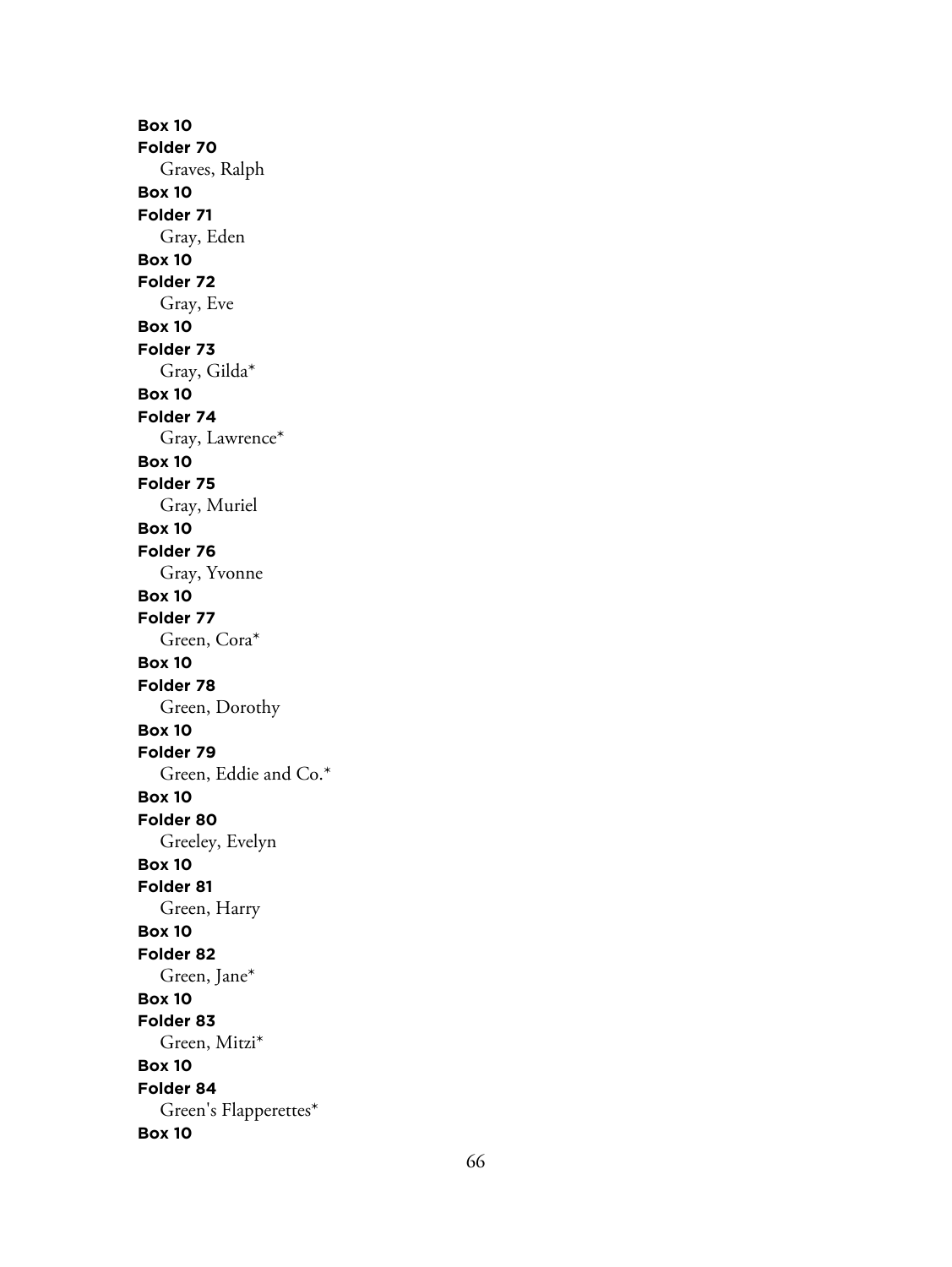**Folder 85** Greenway, Anna\* **Box 10 Folder 86** Greenwood, Charlotte\* **Box 10 Folder 87** Gregory, Ena **Box 10 Folder 88** Gregory, Toots **Box 10 Folder 89** Greville, Margot **Box 10 Folder 90** Grey, Gloria **Box 10 Folder 91** Grey, Jane **Box 10 Folder 92** Grey, Lawrence **Box 10 Folder 93** Grey, Lita (Mrs. Charles Chaplin) **Box 10 Folder 94** Grey, Shirley\* **Box 10 Folder 95** Gribbon, Harry\* **Box 10 Folder 96** Gribbons, Eddie\* **Box 10 Folder 97** Griffin, Elsie **Box 10 Folder 98** Griffith, Camille **Box 10 Folder 99** Griffith, Corinne **Box 10 Folder 100**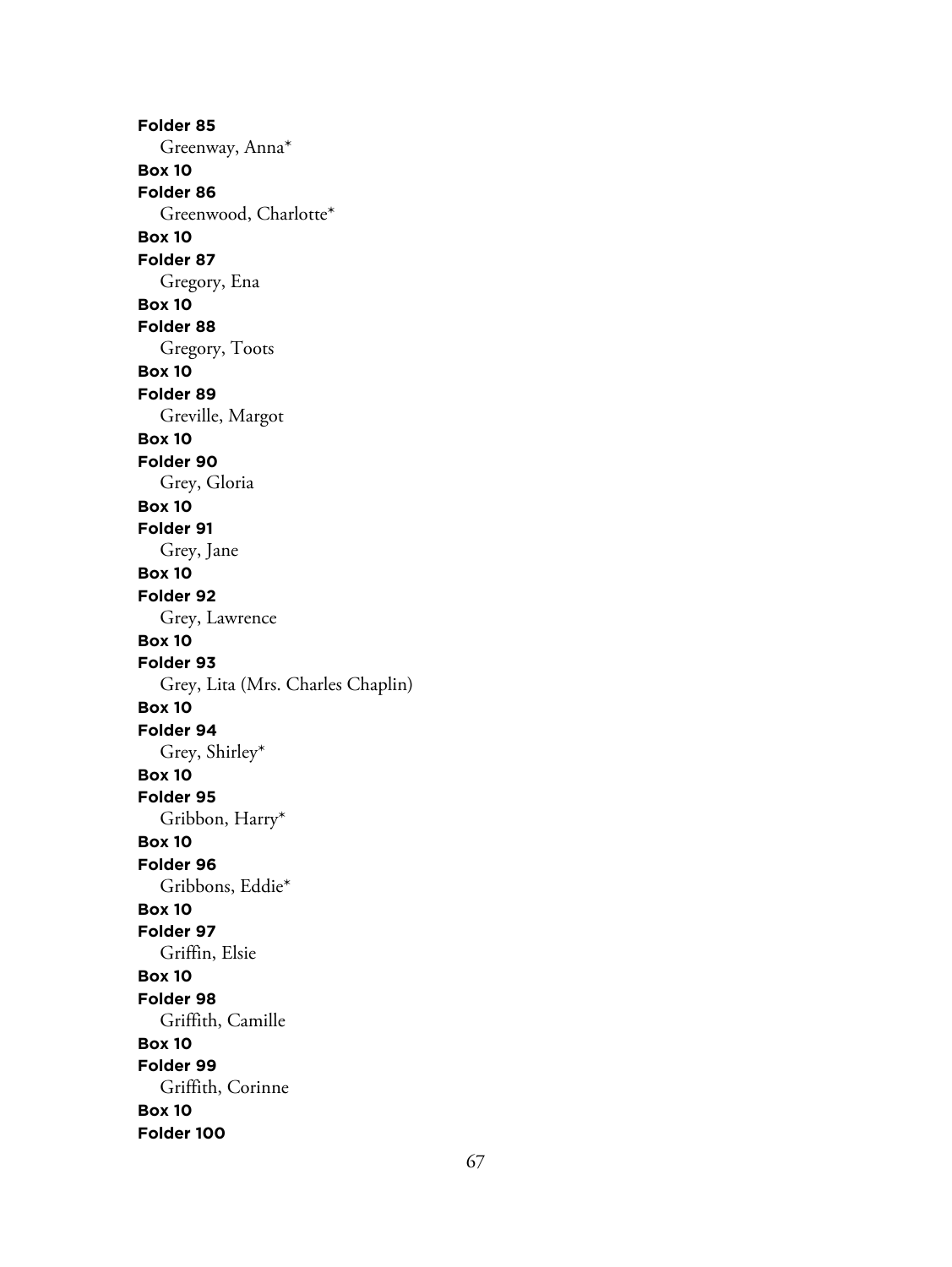Griffith, Eleanor **Box 10 Folder 101** Griffith, Raymond **Box 10 Folder 102** Grist, Kathleen **Box 10 Folder 103** Groody, Louise **Box 10 Folder 104** Grosvernor, Ursula (Lady) **Box 10 Folder 105** Guest, Rosemary **Box 10 Folder 106** Gugliemi, Maria **Box 10 Folder 107** Guitry, M. Sacha **Box 10 Folder 108** Gulliver, Dorothy\* **Box 10 Folder 109** Hackathorne, George **Box 10 Folder 110** Hackett, Charles\* **Box 10 Folder 111** Hackett, Raymond\* **Box 10 Folder 112** Haddington (Countess of) **Box 10 Folder 113** Haid, Liane **Box 10 Folder 114** Haig, Alexandria (Lady) **Box 10 Folder 115** Haines, William\*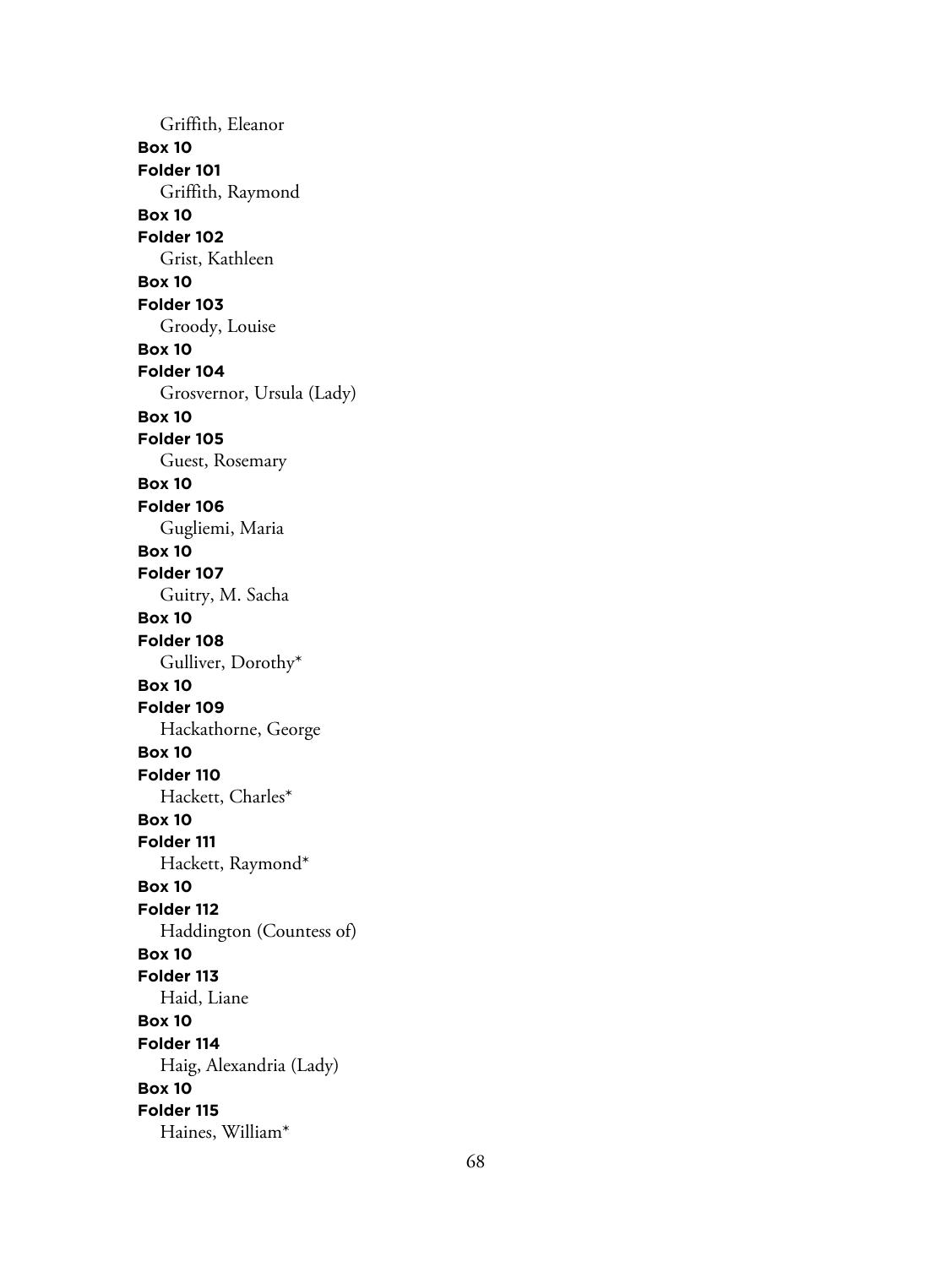**Box 10 Folder 116** Hajos, Mitzi **Box 10 Folder 117** Hale, Alan **Box 10 Folder 118** Hale, Binnie **Box 10 Folder 119** Hale, Georgia **Box 11 Folder 1** Hall, Billy "Swede" (and Company)\* **Box 11 Folder 2** Hall, Pauline **Box 11 Folder 3** Hall, Dorothy **Box 11 Folder 4** Hall, James **Box 11 Folder 5** Hall, Ruth\* **Box 11 Folder 6** Halliday, John\* **Box 11 Folder 7** Hallett, Mal\* **Box 11 Folder 8** Halton, Charles\* **Box 11 Folder 9** Halstead Orchestra\* **Box 11 Folder 10** Halligan, Bill\* **Box 11 Folder 11** Hamilton, Cosmo (Mrs.) **Box 11**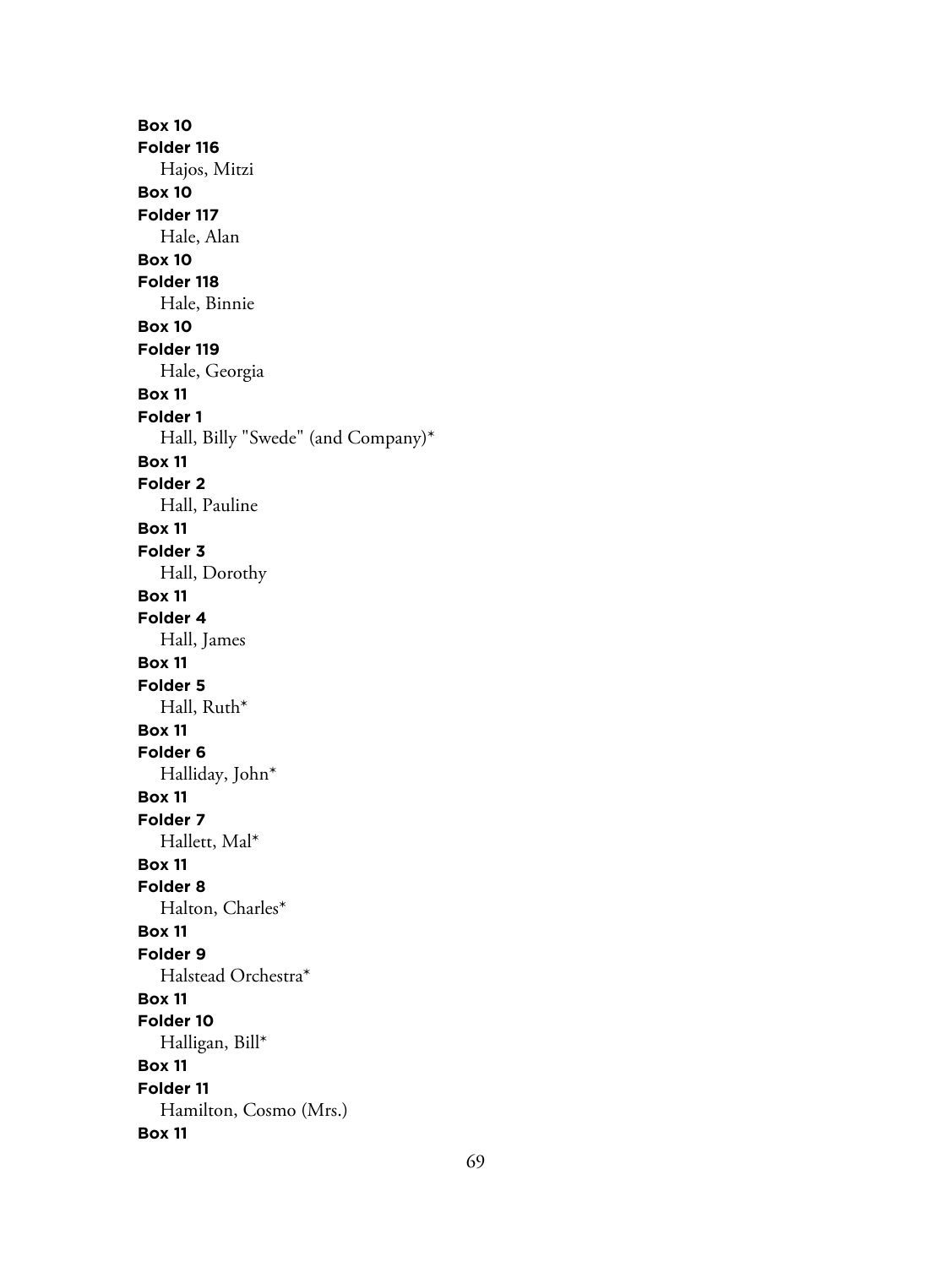**Folder 12** Hamilton, Frances **Box 11 Folder 13** Hamilton, Hazel **Box 11 Folder 14** Hamilton, Lillian **Box 11 Folder 15** Hamilton, Lloyd\* **Box 11 Folder 16** Hamilton, Mahlon **Box 11 Folder 17** Hamilton, Neil\* **Box 11 Folder 18** Hampton, Hope\* **Box 11 Folder 19** Hammond, Adele S. **Box 11 Folder 20** Hammerstein, Elaine **Box 11 Folder 21** Hammond, Harriet **Box 11 Folder 22** Holmes, Ion **Box 11 Folder 23** Hampton, Margaret **Box 11 Folder 24** Hansen, Juanita **Box 11 Folder 25** Hansen, Einer **Box 11 Folder 26** Hanson, Lars **Box 11 Folder 27**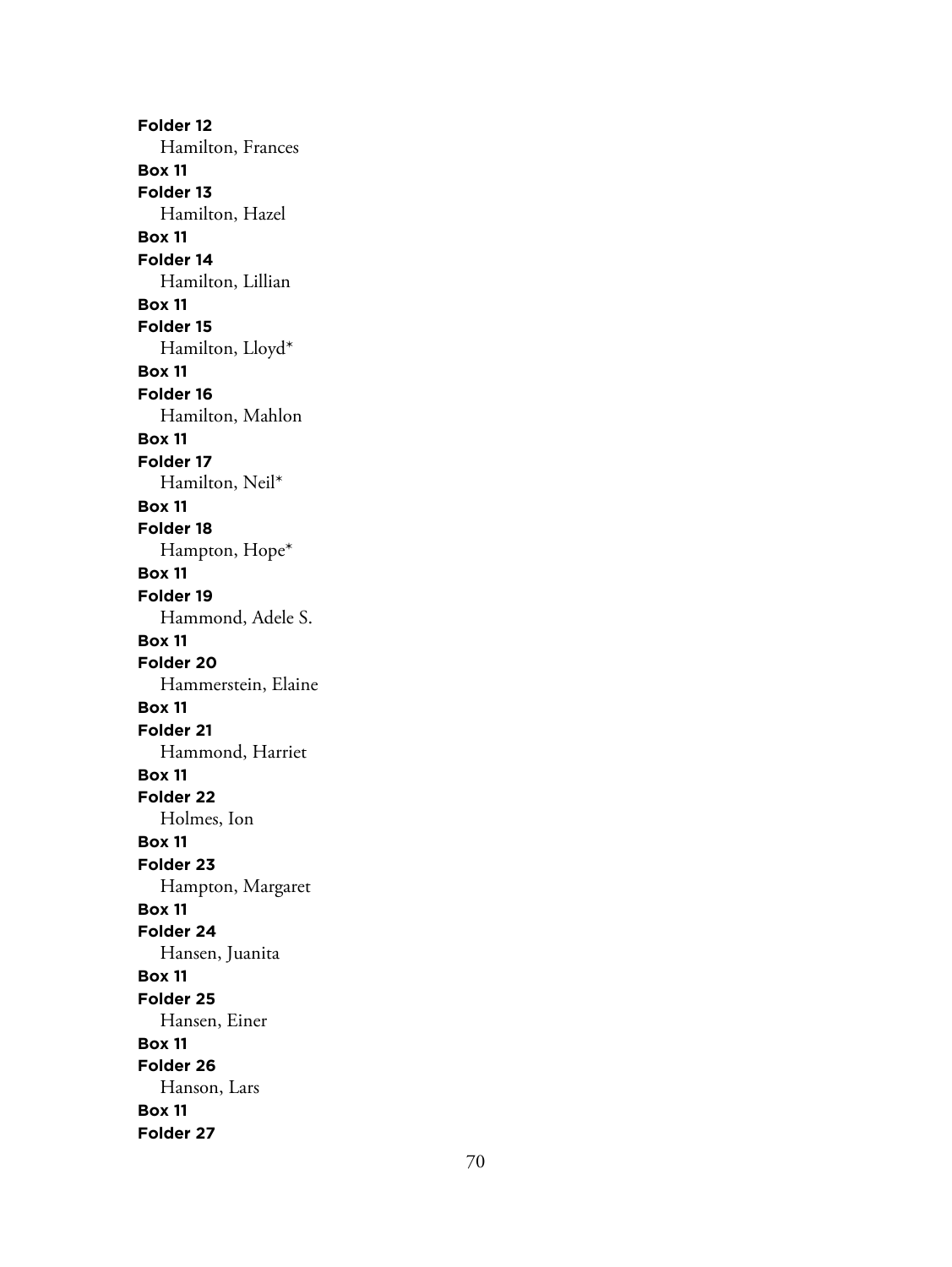Hanson, Ruth **Box 11 Folder 28** Hardie, Marcella **Box 11 Folder 29** Hardie, Russell\* **Box 11 Folder 30** Harding, Alice Moore **Box 11 Folder 31** Harding, Ann\* **Box 11 Folder 32** Hardwicke, Cedric **Box 11 Folder 33** Hardy, Sam\* **Box 11 Folder 34** Harlan, Kenneth\* **Box 11 Folder 35** Harlow, Jean\* **Box 11 Folder 36** Harlan, Marion **Box 11 Folder 37** Harmon, Josephine\* **Box 11 Folder 38** Harmon, Lucille **Box 11 Folder 39** Harmsworth, Esmond (Mrs.) **Box 11 Folder 40** Haroldi, Kasha **Box 11 Folder 41** Harrington, John **Box 11 Folder 42** Harris, Ann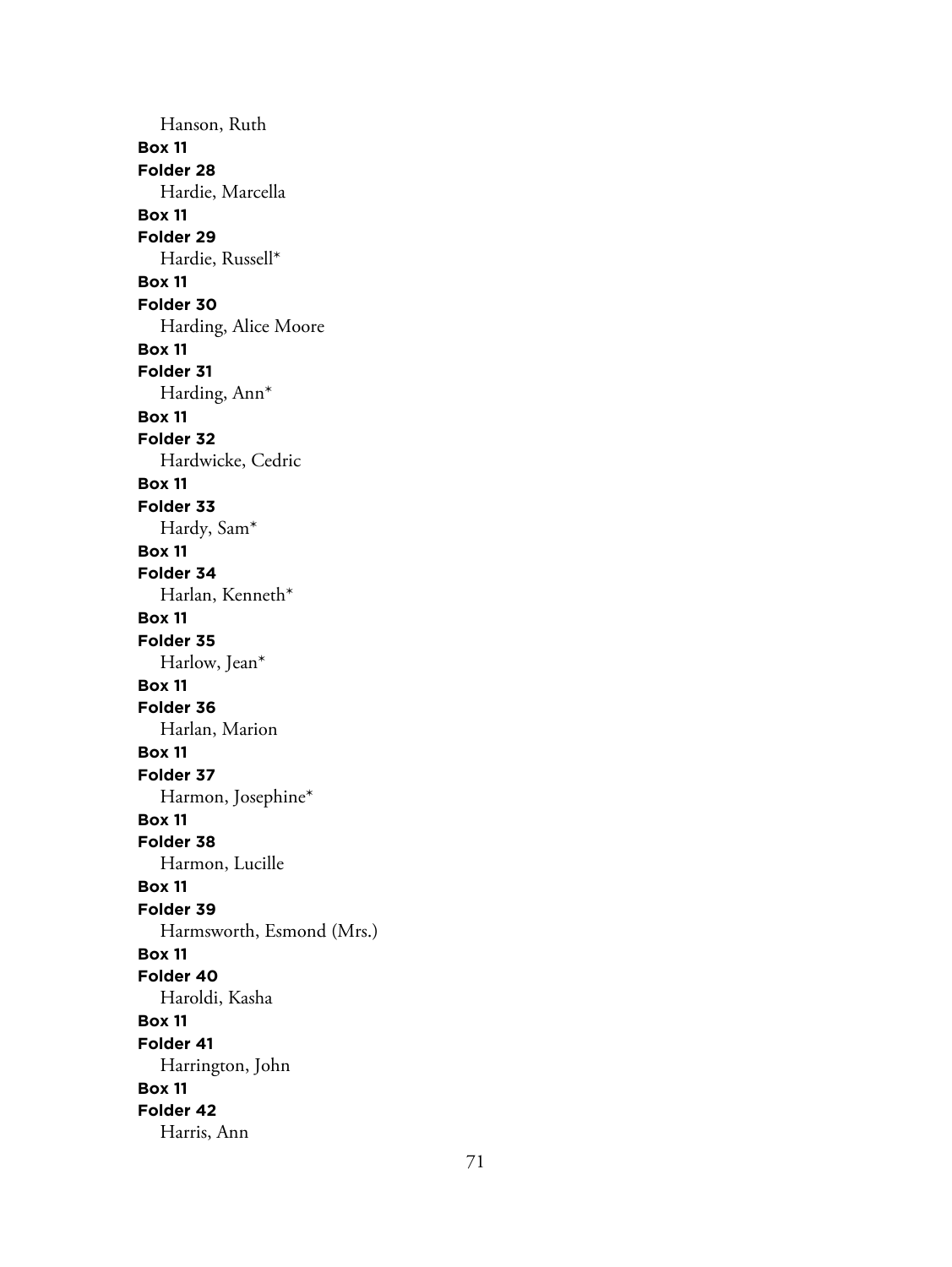**Box 11 Folder 43** Harrigan, William\* **Box 11 Folder 44** Harris, Bud\* **Box 11 Folder 45** Harris, Marion\* **Box 11 Folder 46** Harris, Ivy **Box 11 Folder 47** Harris, Mildred **Box 11 Folder 48** Harris, Val\* **Box 11 Folder 49** Harrison, Bella **Box 11 Folder 50** Harron, Johnny **Box 11 Folder 51** Hart, Vivien **Box 11 Folder 52** Hart, William S. **Box 11 Folder 53** Harter, Gwen **Box 11 Folder 54** Hartman, Violet **Box 11 Folder 55** Hatrz, Harry\* **Box 11 Folder 56** Harvey, Jerry **Box 11 Folder 57** Harvey, Lillian\* **Box 11**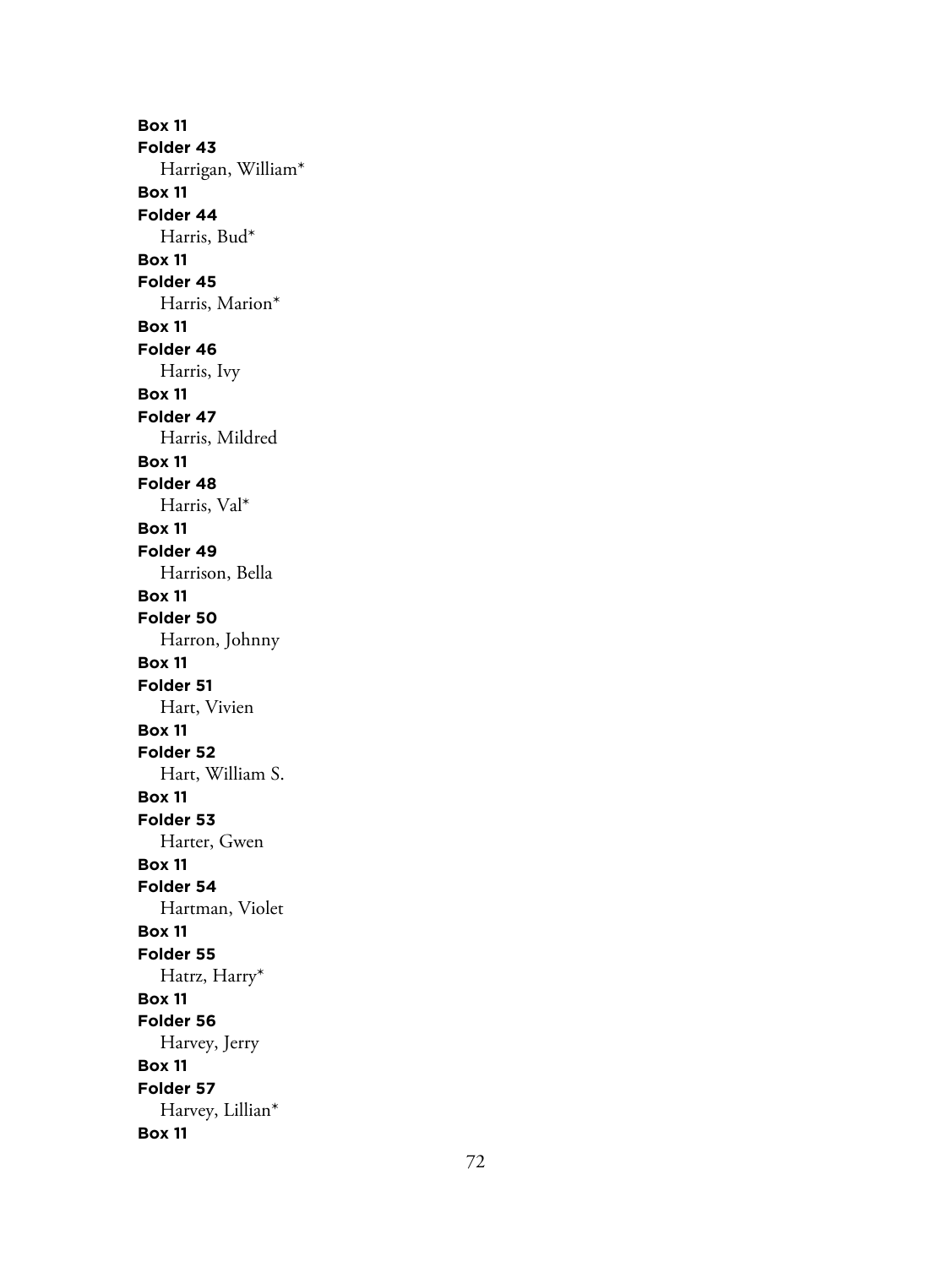**Folder 58** Haskell, Jean **Box 11 Folder 59** Hasoutra **Box 11 Folder 60** Hastings, Patty **Box 11 Folder 61** Hastings (Viscountess) **Box 11 Folder 62** Hatch, Olive **Box 11 Folder 63** Hathaway, Dorothy **Box 11 Folder 64** Hatton, Raymond\* **Box 11 Folder 65** Havel, Arthur and Morton\* **Box 11 Folder 66** Haver, Phyllis\* **Box 11 Folder 67** Hawaiians\* **Box 11 Folder 68** Hawkes, Sybil **Box 11 Folder 69** Hawley, Wanda **Box 11 Folder 70** Hayakawa, Sessue\* **Box 11 Folder 71** Hay, Mary **Box 11 Folder 72** Hayes, Grace\* **Box 11 Folder 73**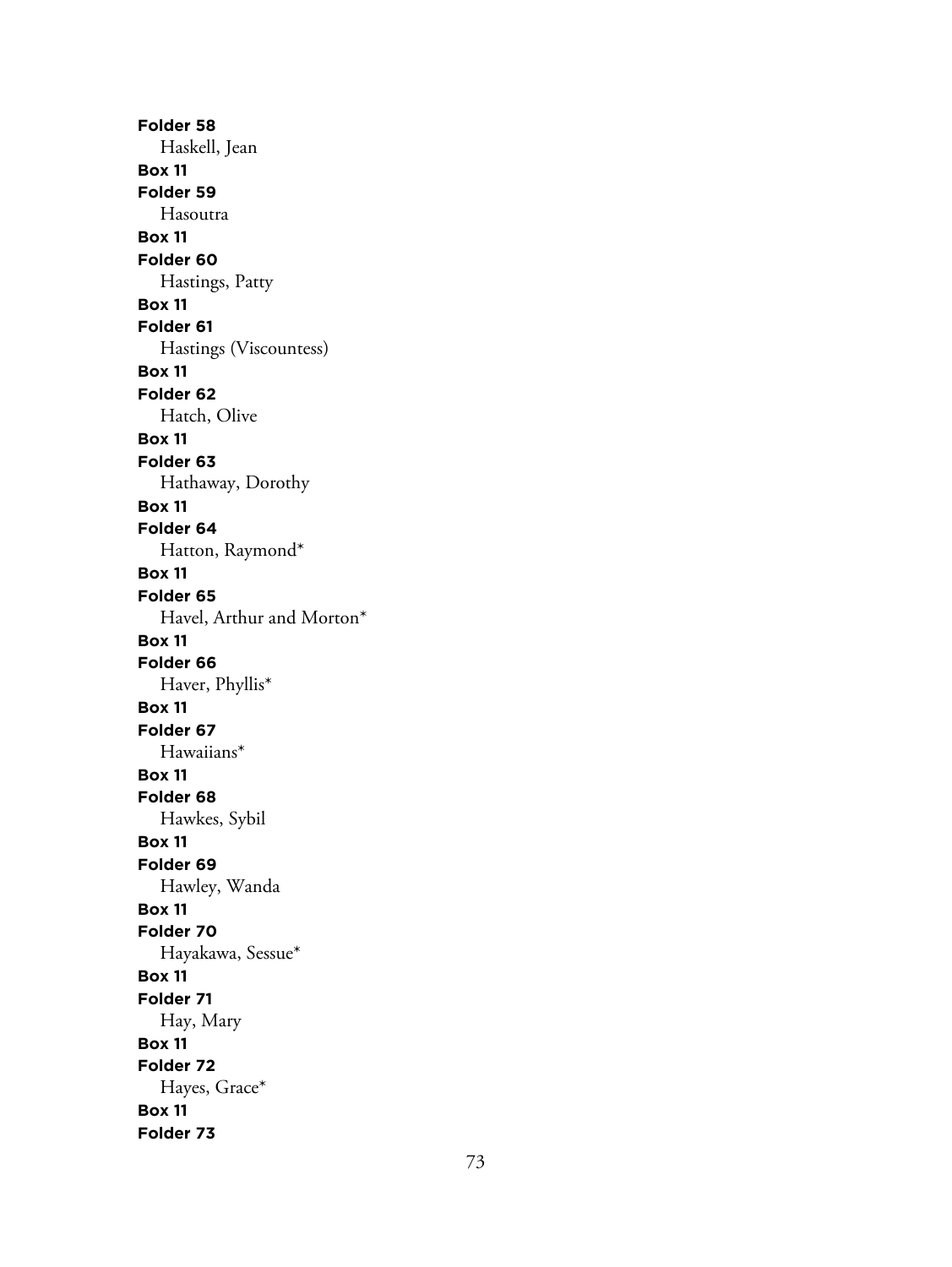Hayes, Helen\* **Box 11 Folder 74** Hayes, Mariposa **Box 11 Folder 75** Haynes, Mary\* **Box 11 Folder 76** Hazzard, Jack\* **Box 11 Folder 77** Head, Josphine **Box 11 Folder 78** Healy, Agnes **Box 11 Folder 79** Hearn, Edward\* **Box 11 Folder 80** Hearn, Lew\* **Box 11 Folder 81** Heather, Josie\* **Box 11 Folder 82** Heckman, Helen **Box 11 Folder 83** Heidt, Horace (and his Californians)\* **Box 11 Folder 84** Helbling, Jeanne **Box 11 Folder 85** Held, Dene **Box 11 Folder 86** Heldy, Fanny **Box 11 Folder 87** Helika, Sarah Jane **Box 11 Folder 88** Helliwell, Ethel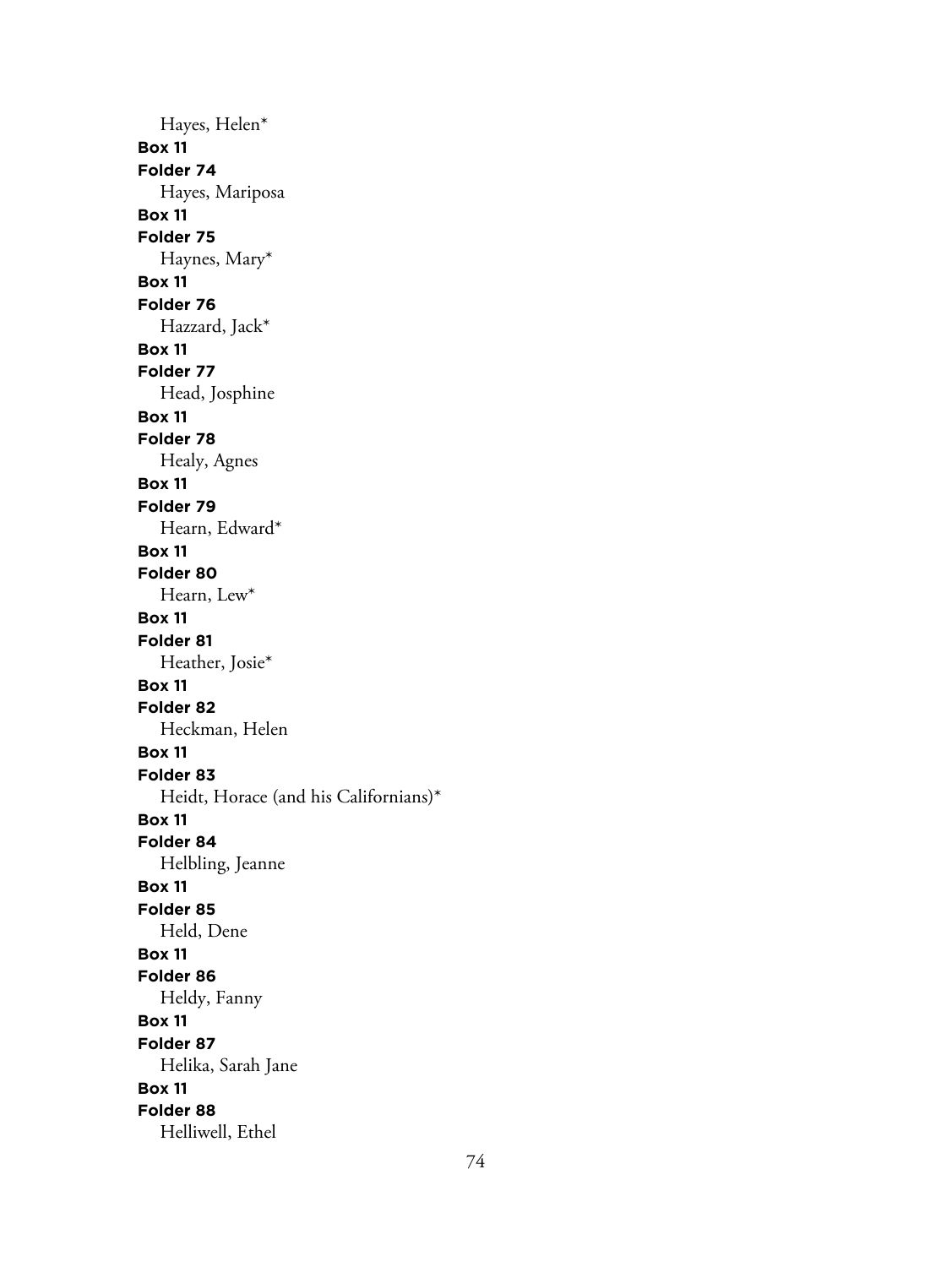**Box 11 Folder 89** Helm, Brigitte **Box 11 Folder 90** Heming, Violet **Box 11 Folder 91** Hempel, Freida **Box 11 Folder 92** Henderson, Dick\* **Box 11 Folder 93** Henderson, Helen **Box 11 Folder 94** Henrie\* **Box 11 Folder 95** Henry, Charlotte\* **Box 11 Folder 96** Henry, Tal, (and his North Carolina Orchestra)\* **Box 11 Folder 97** Henson, Leslie **Box 11 Folder 98** Hepburn, Katherine **Box 11 Folder 99** Herbert, Holmes\* **Box 11 Folder 100** Herbert, Evelyn **Box 11 Folder 101** Herbert, Hugh\* **Box 11 Folder 102** Herenden, Clare **Box 11 Folder 103** Herman, Al\* **Box 11**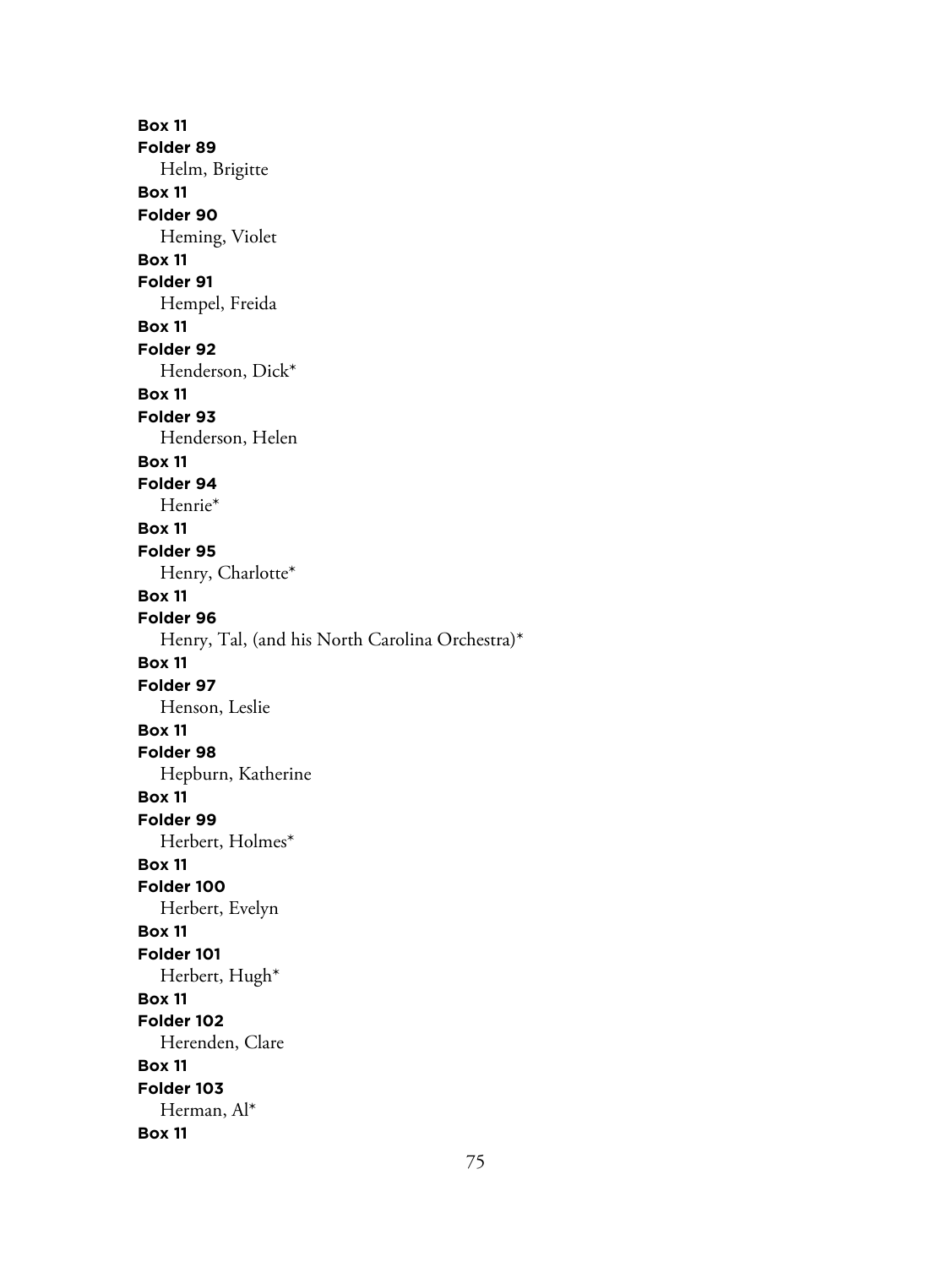**Folder 104** Herne, Crystal **Box 11 Folder 105** Hersholt, Jean\* **Box 11 Folder 106** Hesbling, Jeanne **Box 11 Folder 107** Hibbard, Edna **Box 11 Folder 108** Hilburn, Betty **Box 11 Folder 109** Hiers, Walter **Box 11 Folder 110** Hill, Betty **Box 11 Folder 111** Hill, Doris\* **Box 11 Folder 112** Hill, Josephine **Box 11 Folder 113** Hill, Kathryn **Box 11 Folder 114** The Hillbillies\* **Box 11 Folder 115** Himes, Margie **Box 11 Folder 116** Hines, Elizabeth **Box 11 Folder 117** Hines, Johnny\* **Box 11 Folder 118** Hitchcock, Raymond\* **Box 11 Folder 119**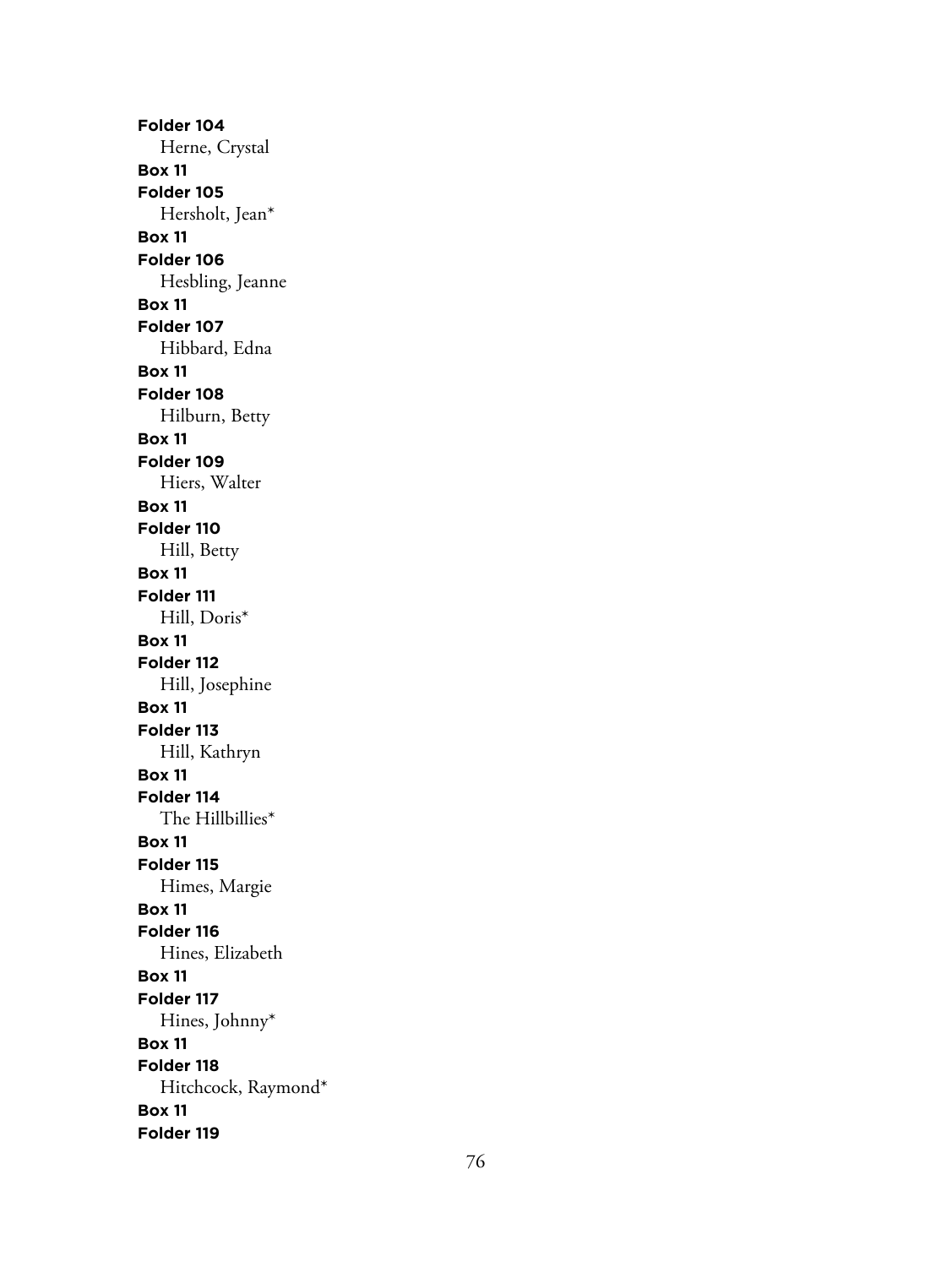Hoane, Camilla\* **Box 11 Folder 120** Hobart, Rose\* **Box 11 Folder 121** Hoey, Iris **Box 11 Folder 122** Hoff, Vanda **Box 11 Folder 123** Hoffman, Otto\* **Box 11 Folder 124** Holloway, Carol **Box 11 Folder 125** Holland, John\* **Box 11 Folder 126** Holman, Harry\* **Box 12 Folder 1** Holmes, Philip\* **Box 12 Folder 2** Holmquist, Sigrid **Box 12 Folder 3** Holt, Jack **Box 12 Folder 4** Hood, Eileen (Hon.) **Box 12 Folder 5** Hope, Dorothy **Box 12 Folder 6** Hope, Frances **Box 12 Folder 7** Hopkins, Al\* **Box 12 Folder 8** Hopkins, Miriam\*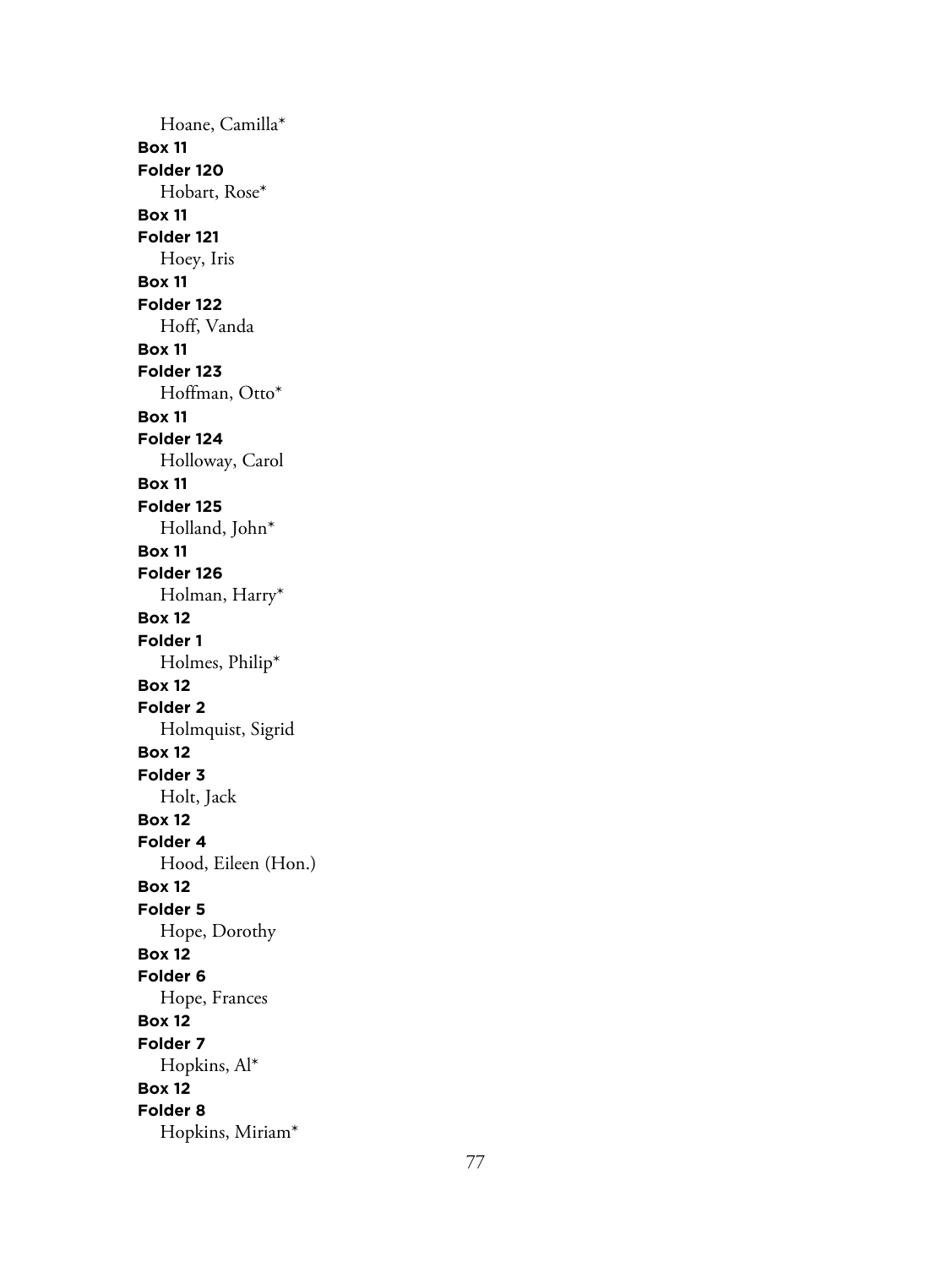**Box 12 Folder 9** Hopkins, Peggy **Box 12 Folder 10** Hopper, De Wolf\* **Box 12 Folder 11** Hopper, Edna Wallace **Box 12 Folder 12** Hopper, Hedda\* **Box 12 Folder 13** Horlick, Harry\* **Box 12 Folder 14** Horn, Camilla\* **Box 12 Folder 15** Horton, Clara **Box 12 Folder 16** Horvath, Mary **Box 12 Folder 17** Houston, Stewart **Box 12 Folder 18** Howard, Constance\* **Box 12 Folder 19** Howard, Leslie\* **Box 12 Folder 20** Howard, Sydney **Box 12 Folder 21** Howard, Willie and Eugene\* **Box 12 Folder 22** Howell, Lottice\* **Box 12 Folder 23** Howell, Maudet **Box 12**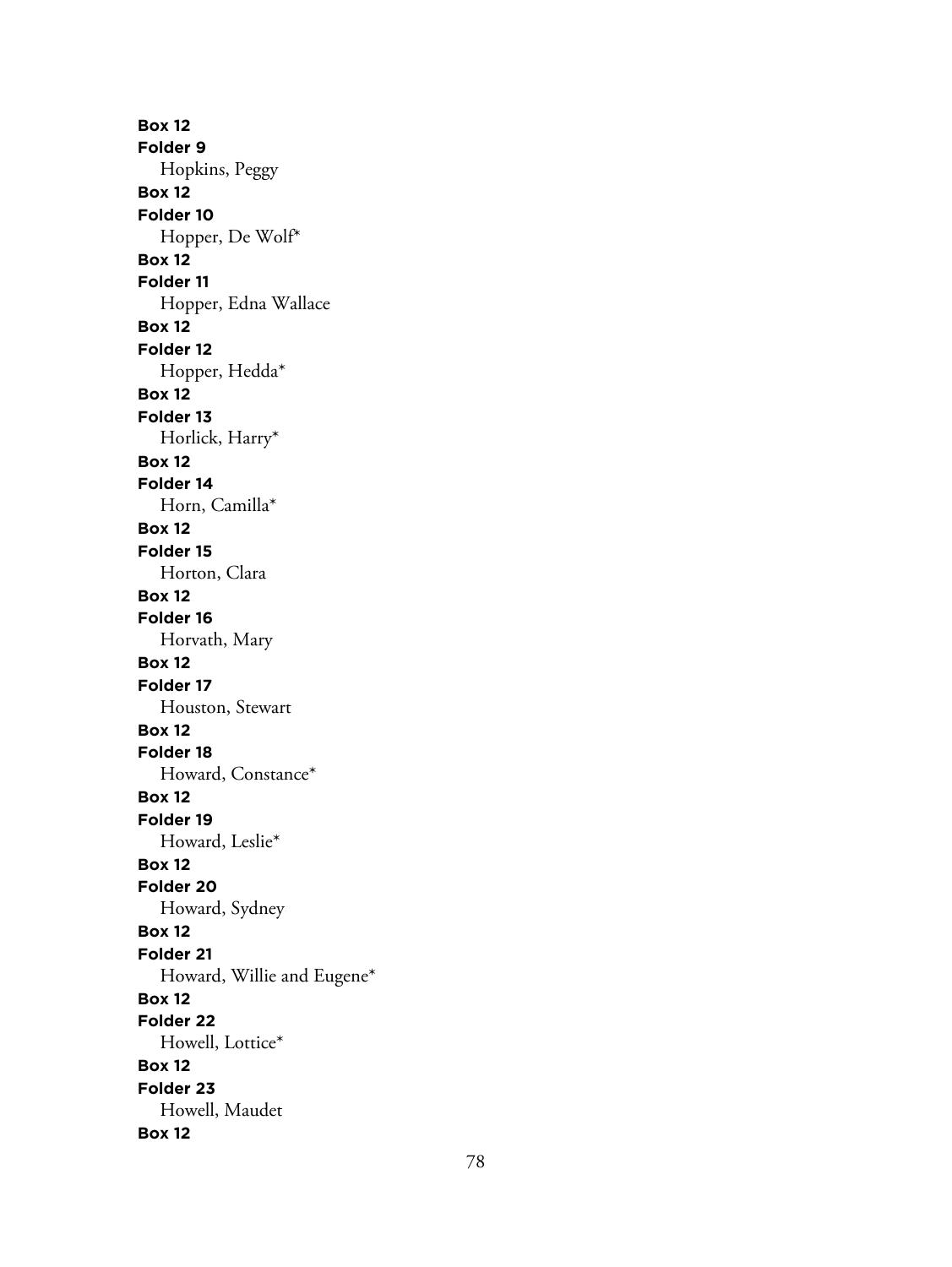**Folder 24** Hoyt, Julia **Box 12 Folder 25** Hoyt, Lydig (Mrs.) **Box 12 Folder 26** Huff, Louise **Box 12 Folder 27** Hughes, Dorothy **Box 12 Folder 28** Hughes, Lloyd\* **Box 12 Folder 29** Hughes, Leonora **Box 12 Folder 30** Hughes, Ray\* **Box 12 Folder 31** Hughes, Susan **Box 12 Folder 32** Hull, Henry\* **Box 12 Folder 33** Hulette, Gladys **Box 12 Folder 34** Hume, Benita\* **Box 12 Folder 35** Humphrey, Doris **Box 12 Folder 36** Hunt, Jewell **Box 12 Folder 37** Hunter, Glenn\* **Box 12 Folder 38** Hunter, Louise **Box 12 Folder 39**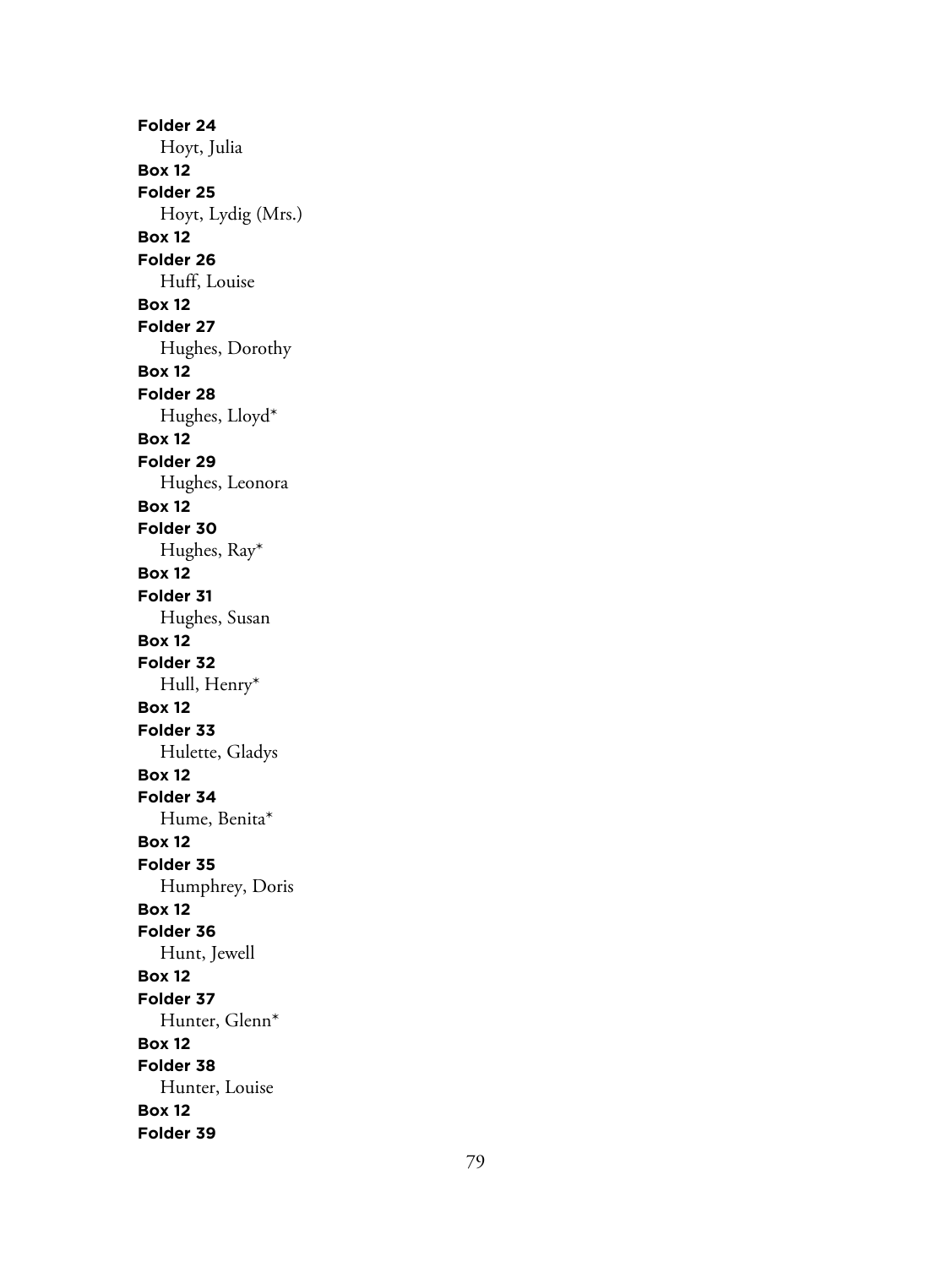Huntington, Ethel **Box 12 Folder 40** Huntington, Louise\* **Box 12 Folder 41** Hurst, Brandon **Box 12 Folder 42** Hurlock, Madeline **Box 12 Folder 43** Hurban, Vladimir (Captain) **Box 12 Folder 44** Hurst, Honey\* **Box 12 Folder 45** Hurst, Fannie **Box 12 Folder 46** Hurt Sisters **Box 12 Folder 47** Huston, Walter\* **Box 12 Folder 48** Hussey, Jimmy\* **Box 12 Folder 49** Hutton, Luvcille **Box 12 Folder 50** Hutchinson, Natalie **Box 12 Folder 51** Hyams, Leila\* **Box 12 Folder 52** Hyams and McIntyre\* **Box 12 Folder 53** Hyland, Peggy **Box 12 Folder 54** Ibsen, Lillebel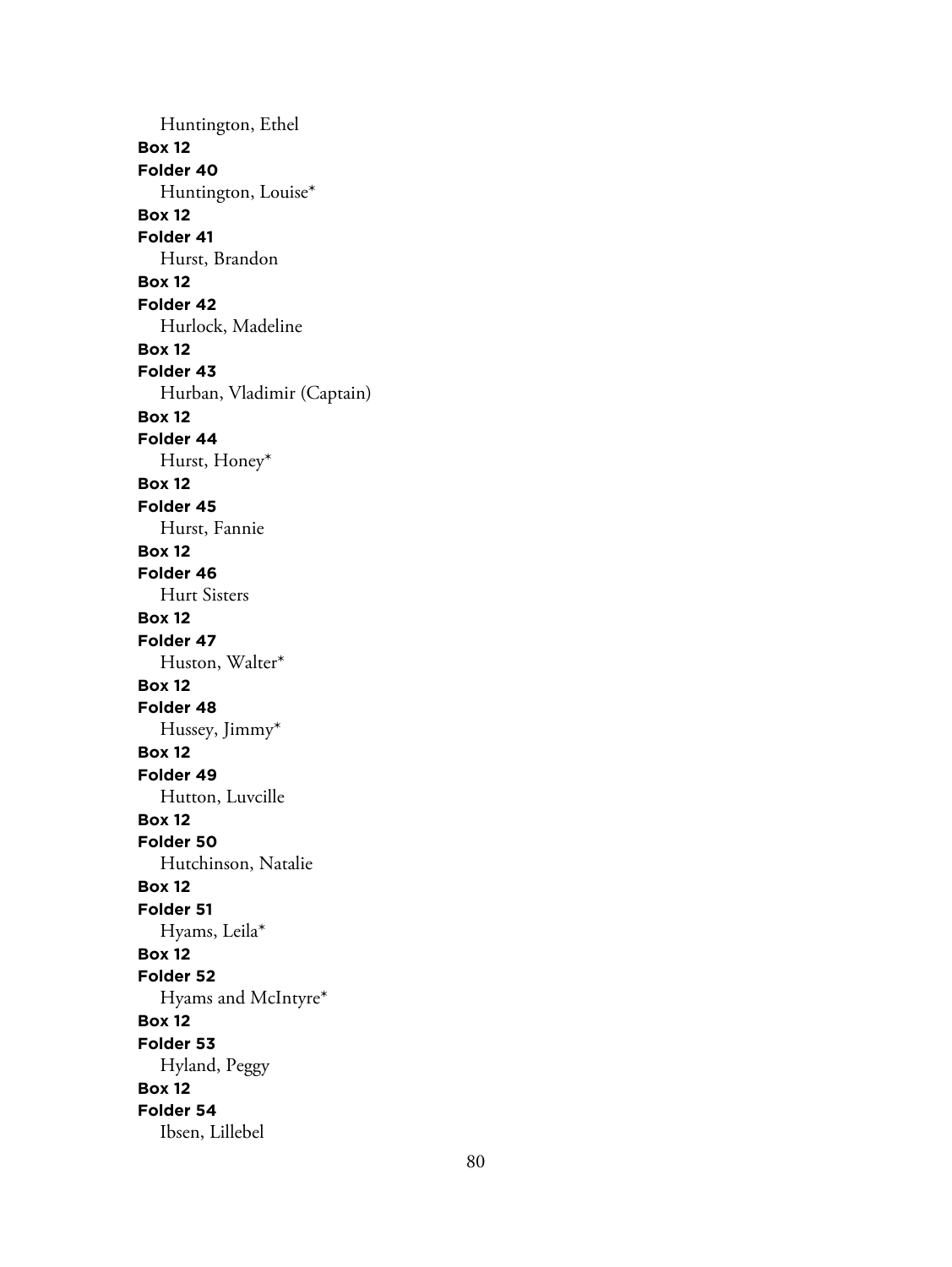**Box 12 Folder 55** Ileana (Princess) **Box 12 Folder 56** Ince, Ralph\* **Box 12 Folder 57** Inescourt, Frieda **Box 12 Folder 58** Ingraham, Lloyd **Box 12 Folder 59** Irving, Dorothy **Box 12 Folder 60** Ingrid (Princess of Sweden) **Box 12 Folder 61** Irving, Margaret **Box 12 Folder 62** Irwin, Charles\* **Box 12 Folder 63** Isham, Ralph (Mrs.) **Box 12 Folder 64** Ito, Michio **Box 12 Folder 65** Ivanovitch, Fyodor **Box 12 Folder 66** Jackson, Ethel **Box 12 Folder 67** Jackson, Mary Ann **Box 12 Folder 68** James, Julia **Box 12 Folder 69** Jaquet (Madame) **Box 12**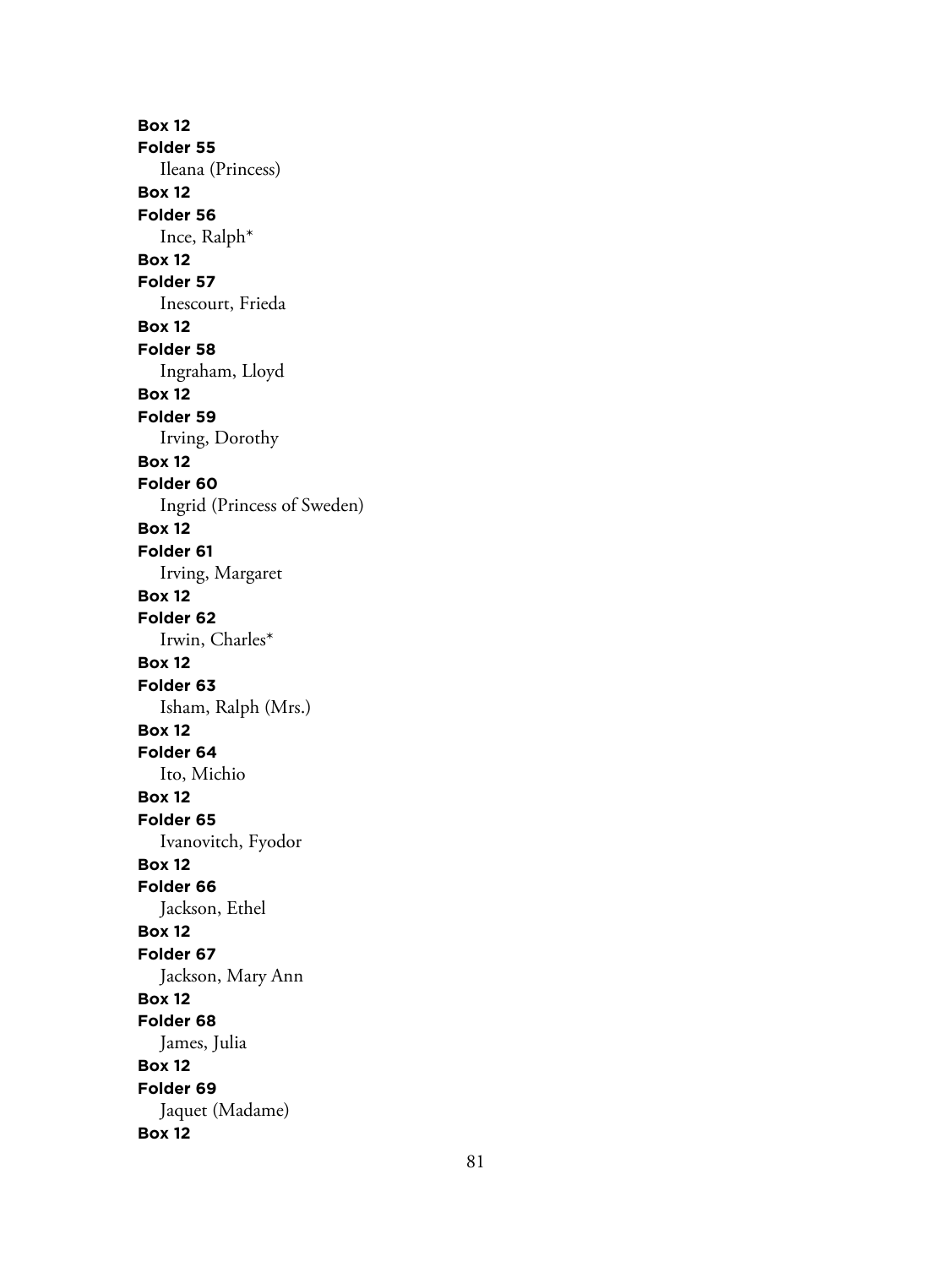**Folder 70** Jane, Sybil\* **Box 12 Folder 71** Janis, Dorothy **Box 12 Folder 72** Janis, Elsie\* **Box 12 Folder 73** Jannings, Emil\* **Box 12 Folder 74** Jans and Whalen\* **Box 12 Folder 75** Janson, Tove **Box 12 Folder 76** Jeans, Isabel **Box 12 Folder 77** Jeans, Ursula **Box 12 Folder 78** Jemima (Aunt)\* **Box 12 Folder 79** Jensen, Eulalie **Box 12 Folder 80** Jeritza, Maria **Box 12 Folder 81** Jewel, Betty **Box 12 Folder 82** Jocelyne (Mlle.) **Box 12 Folder 83** Joel, Clara **Box 12 Folder 84** Johann, Zita\* **Box 12 Folder 85**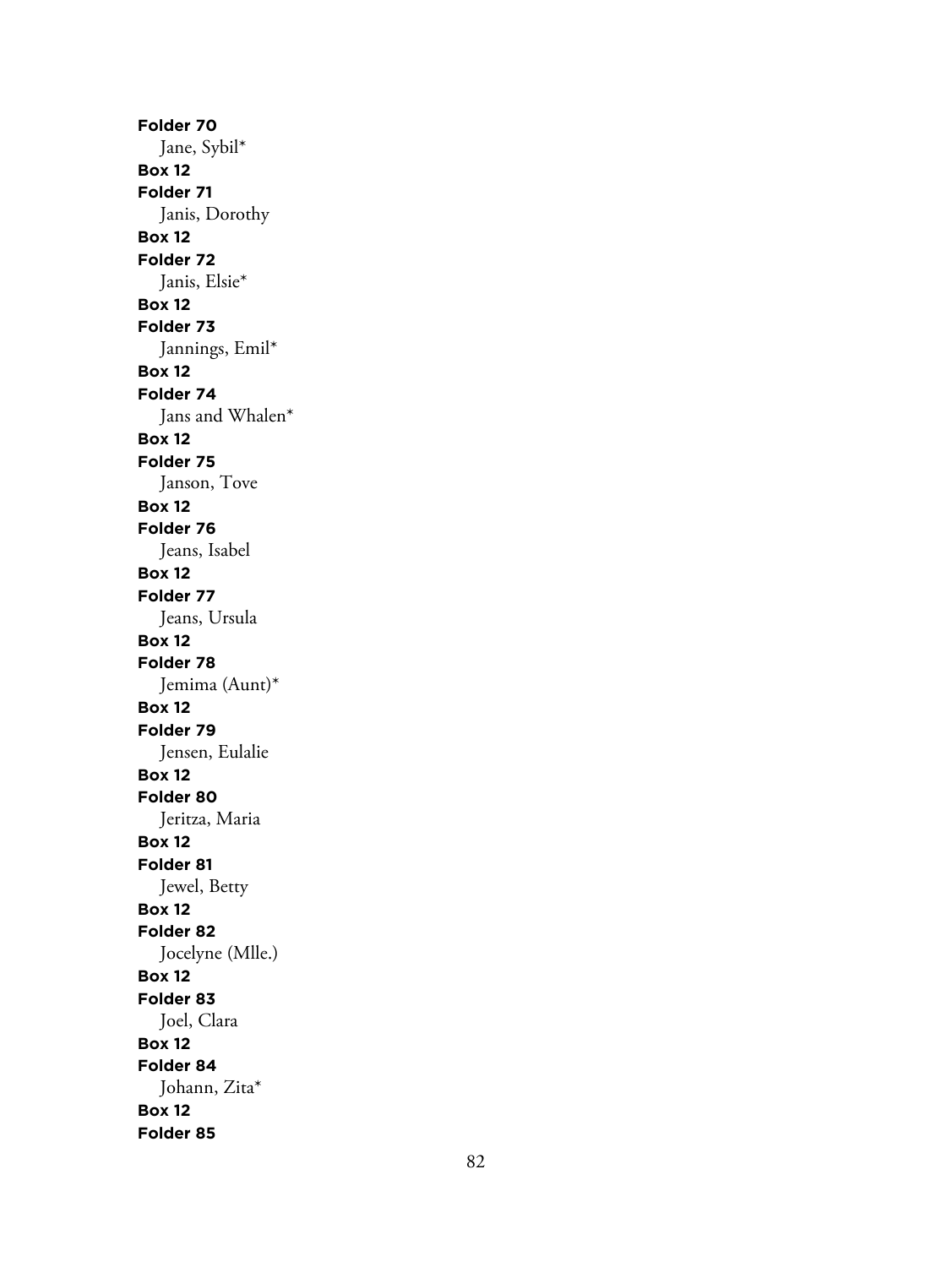Johnson, Aymar (Mrs.) **Box 12 Folder 86** Johnson, Kay\* **Box 12 Folder 87** Johnson, Martin\* **Box 12 Folder 88** Johnson, Martin (Mrs.)\* **Box 12 Folder 89** Johnson, Naomi **Box 12 Folder 90** Johnson, Natalie **Box 12 Folder 91** Johnston, Johnny **Box 12 Folder 92** Johnston, Julanne **Box 12 Folder 93** Johnstone, Justine **Box 12 Folder 94** Jolson, Al\* **Box 12 Folder 95** Jones, Billy and Ernie Hare\* **Box 12 Folder 96** Jones, Buck **Box 12 Folder 97** Jones, Ruth **Box 12 Folder 98** Jordan, Charles\* **Box 12 Folder 99** Jordan, Dorothy\* **Box 12 Folder 100** Jordan, Miriam\*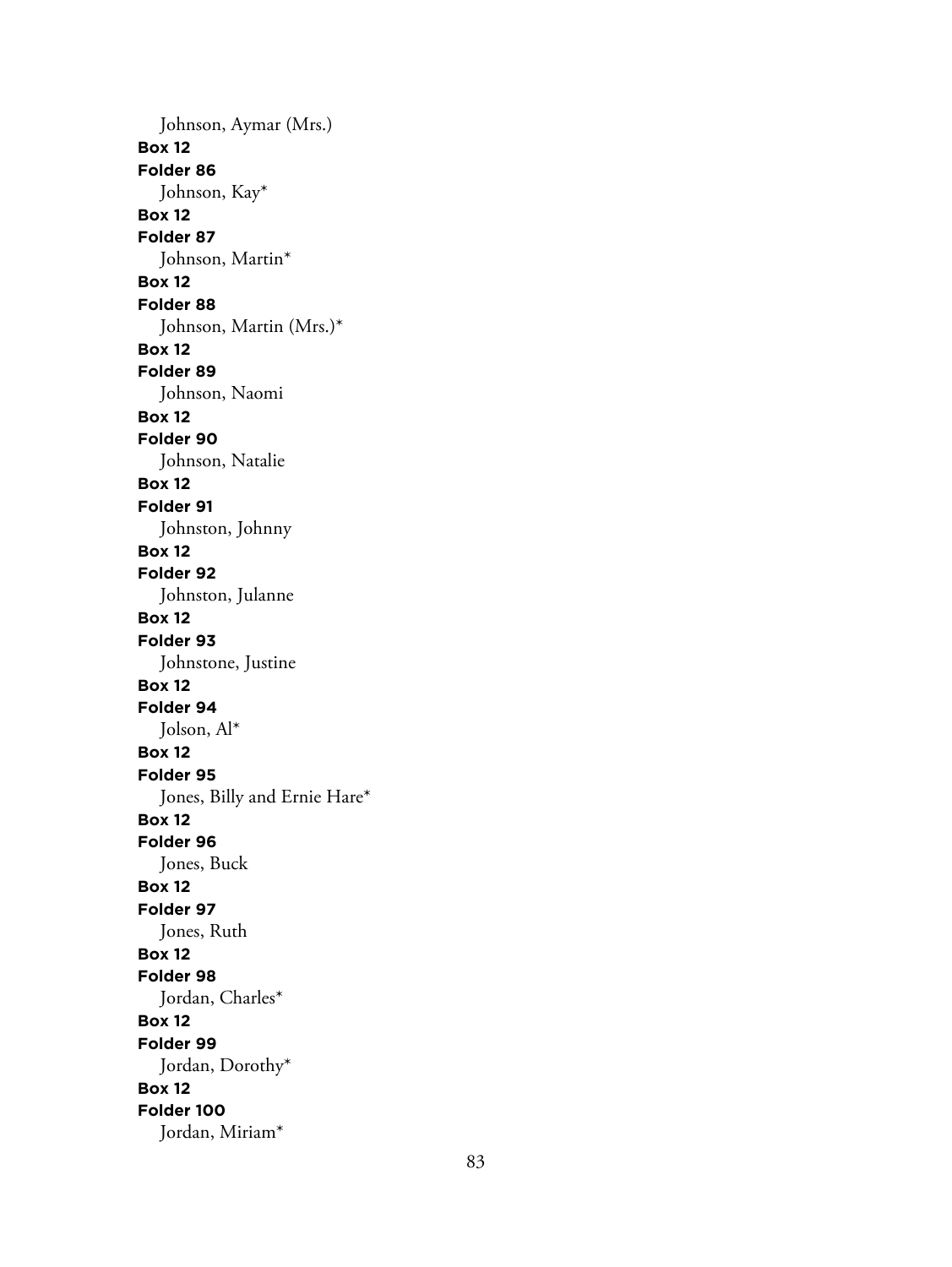**Box 13 Folder 1** Jordan, Mimi **Box 13 Folder 2** Joue, Colette **Box 13 Folder 3** Joy, Leatrice **Box 13 Folder 4** Joyce, Alice\* **Box 13 Folder 5** Joyce, Jennie **Box 13 Folder 6** Joyce, Natalie **Box 13 Folder 7** Joyce, Penny Hopkins\* **Box 13 Folder 8** Joyner, Gladys **Box 13 Folder 9** Judge, Arlene\* **Box 13 Folder 10** June **Box 13 Folder 11** June, Mildred **Box 13 Folder 12** Jungman, Teresa **Box 13 Folder 13** Juslin, Ida May **Box 13 Folder 14** Kaliz, Armand\* **Box 13 Folder 15** Kane, Diana **Box 13**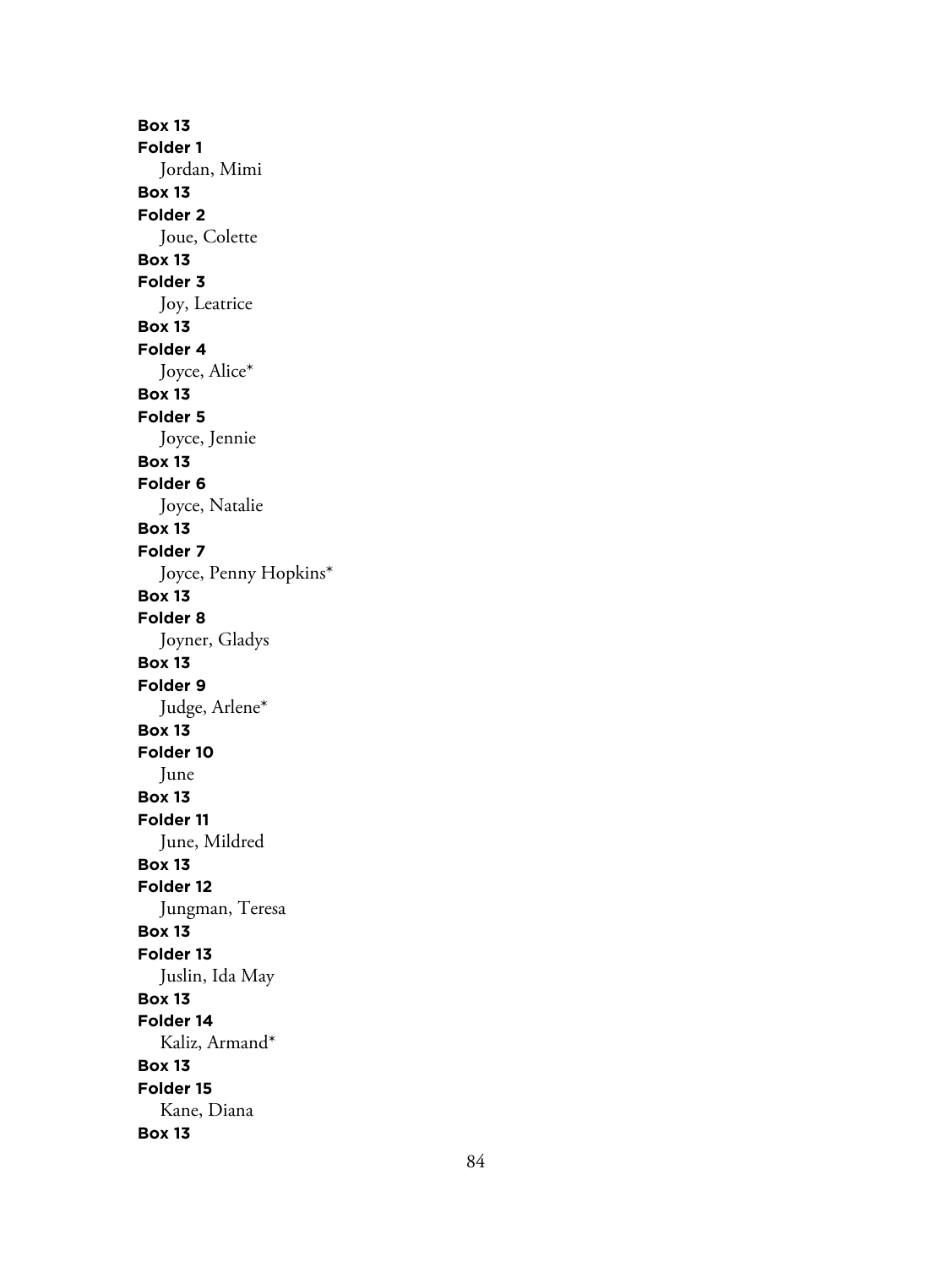**Folder 16** Kane, Gail **Box 13 Folder 17** Kane, Gola **Box 13 Folder 18** Kane, Helen\* **Box 13 Folder 19** Kane, Margie\* **Box 13 Folder 20** Karlyn, Leo\* **Box 13 Folder 21** Karolewna, Iris **Box 13 Folder 22** Karr, Joan **Box 13 Folder 23** Kean, Mildred **Box 13 Folder 24** Keane, Doris **Box 13 Folder 25** Keane, Robert Emmett\* **Box 13 Folder 26** Keating, Fred\* **Box 13 Folder 27** Keaton, Buster\* **Box 13 Folder 28** Keaton, Joseph Francis, Jr.\* **Box 13 Folder 29** Keefe, Zena **Box 13 Folder 30** Keeler, Ruby **Box 13 Folder 31**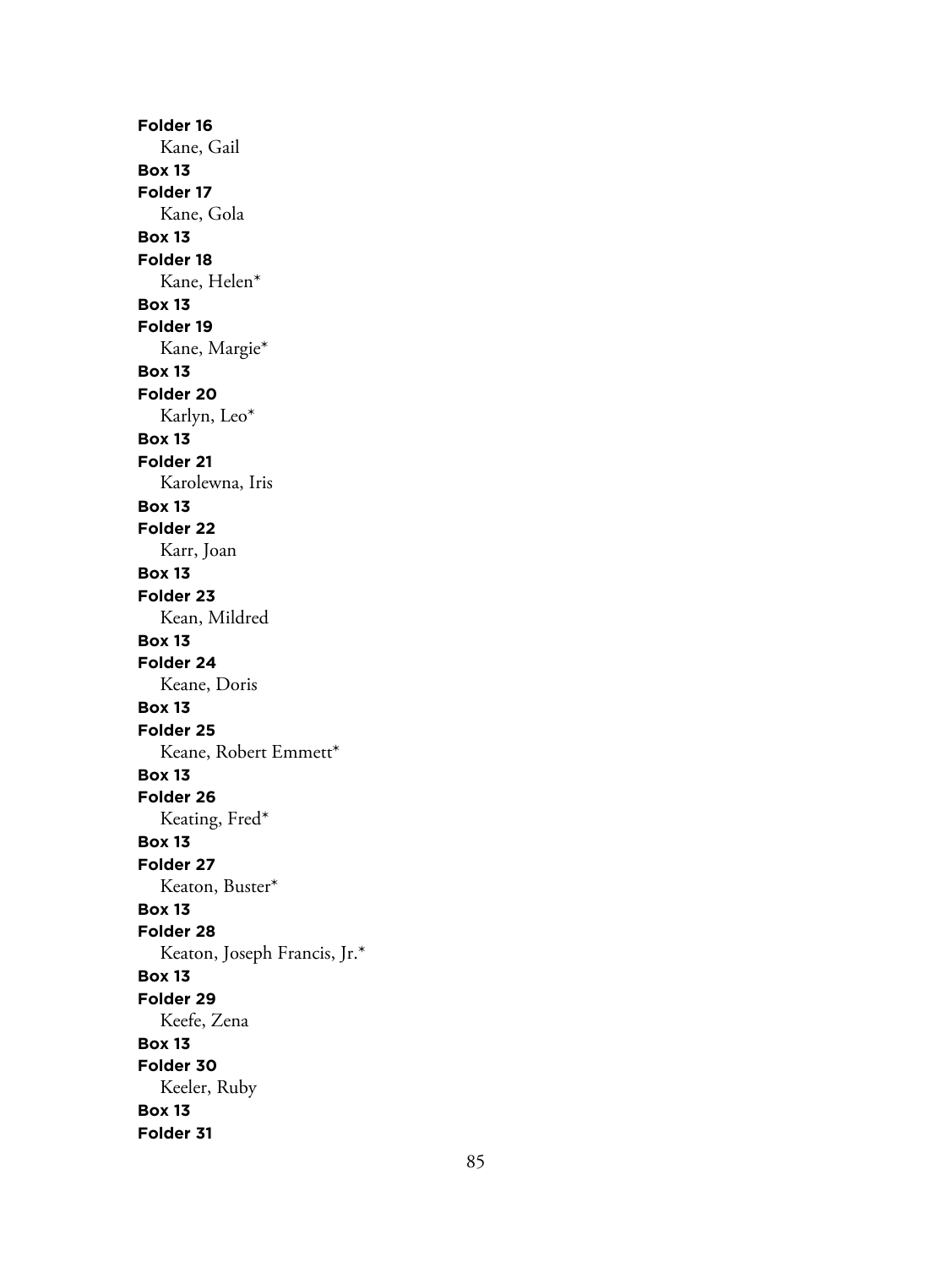Keene Twins **Box 13 Folder 32** Keener, Hazel **Box 13 Folder 33** Keener, Suzanne **Box 13 Folder 34** Keith, Ian **Box 13 Folder 35** Keller Sisters\* **Box 13 Folder 36** Kellerman, Annette **Box 13 Folder 37** Kirkland, Alexander\* **Box 13 Folder 38** Kirkwood, James\* **Box 13 Folder 39** Kitchen, Dorothy **Box 13 Folder 40** Kjerulf's Mayflower Quintet\* **Box 13 Folder 41** Klaer, Adele **Box 13 Folder 42** Klaw, Mildred **Box 13 Folder 43** Klee, Mel\* **Box 13 Folder 44** Klein Brothers\* **Box 13 Folder 45** Klewer, Dorothy **Box 13 Folder 46** Knapp, Dorothy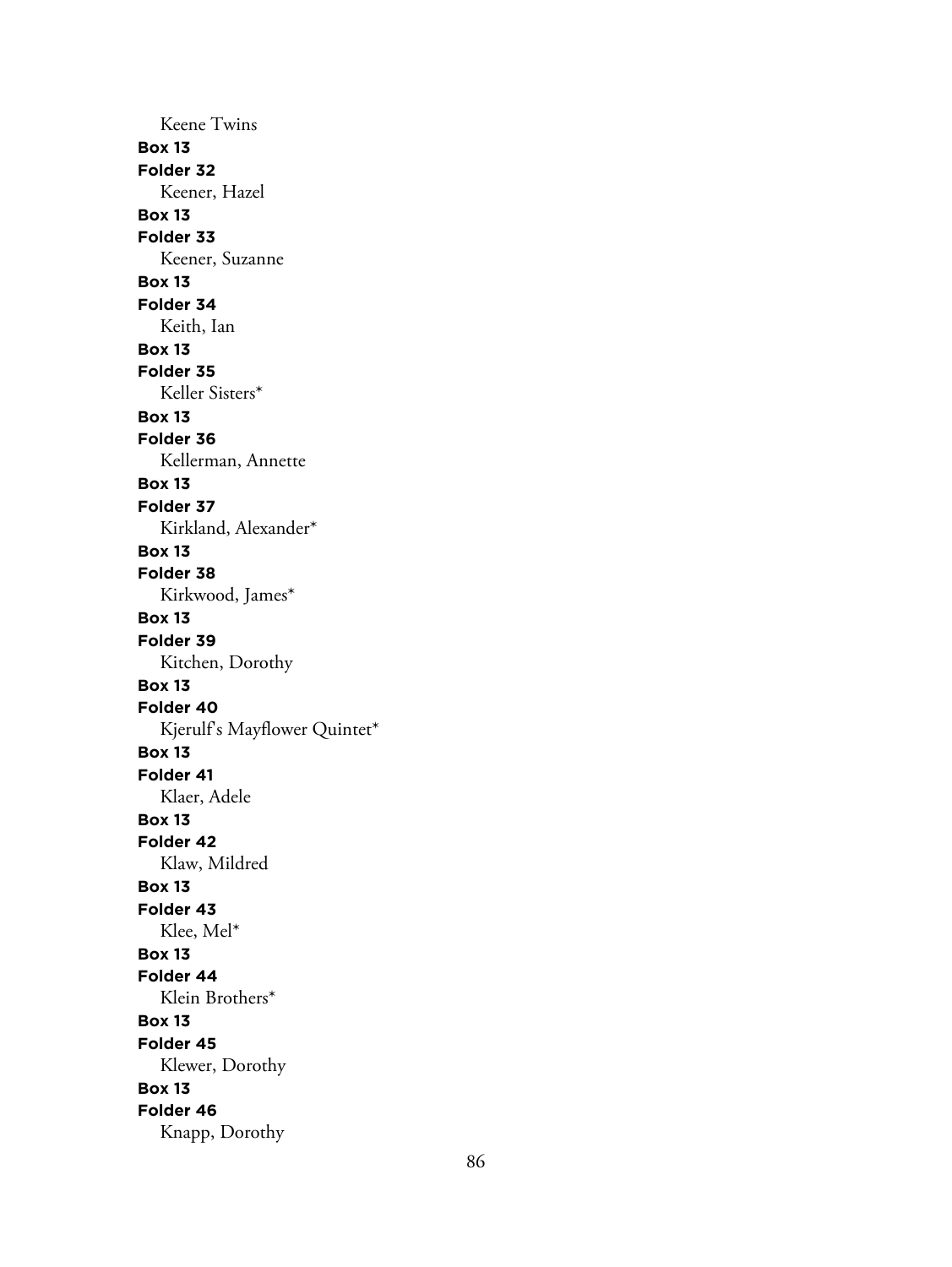**Box 13 Folder 47** Knight, Fuzzy\* **Box 13 Folder 48** Knight, June **Box 13 Folder 49** Knight, Lillian **Box 13 Folder 50** Kohler, Fred **Box 13 Folder 51** Korff, Arnold\* **Box 13 Folder 52** Kornman, Mary\* **Box 13 Folder 53** Koski, Helenya **Box 13 Folder 54** Kouns Sisters (Helen and Nellie)\* **Box 13 Folder 55** Kouns, Sara **Box 13 Folder 56** Kountze, Martha **Box 13 Folder 57** Kraft and Lamont\* **Box 13 Folder 58** Krauth, Harriet **Box 13 Folder 59** Kramer and Boyle\* **Box 13 Folder 60** Kruger, Otto\* **Box 13 Folder 61** Kremer, Isa\* **Box 13**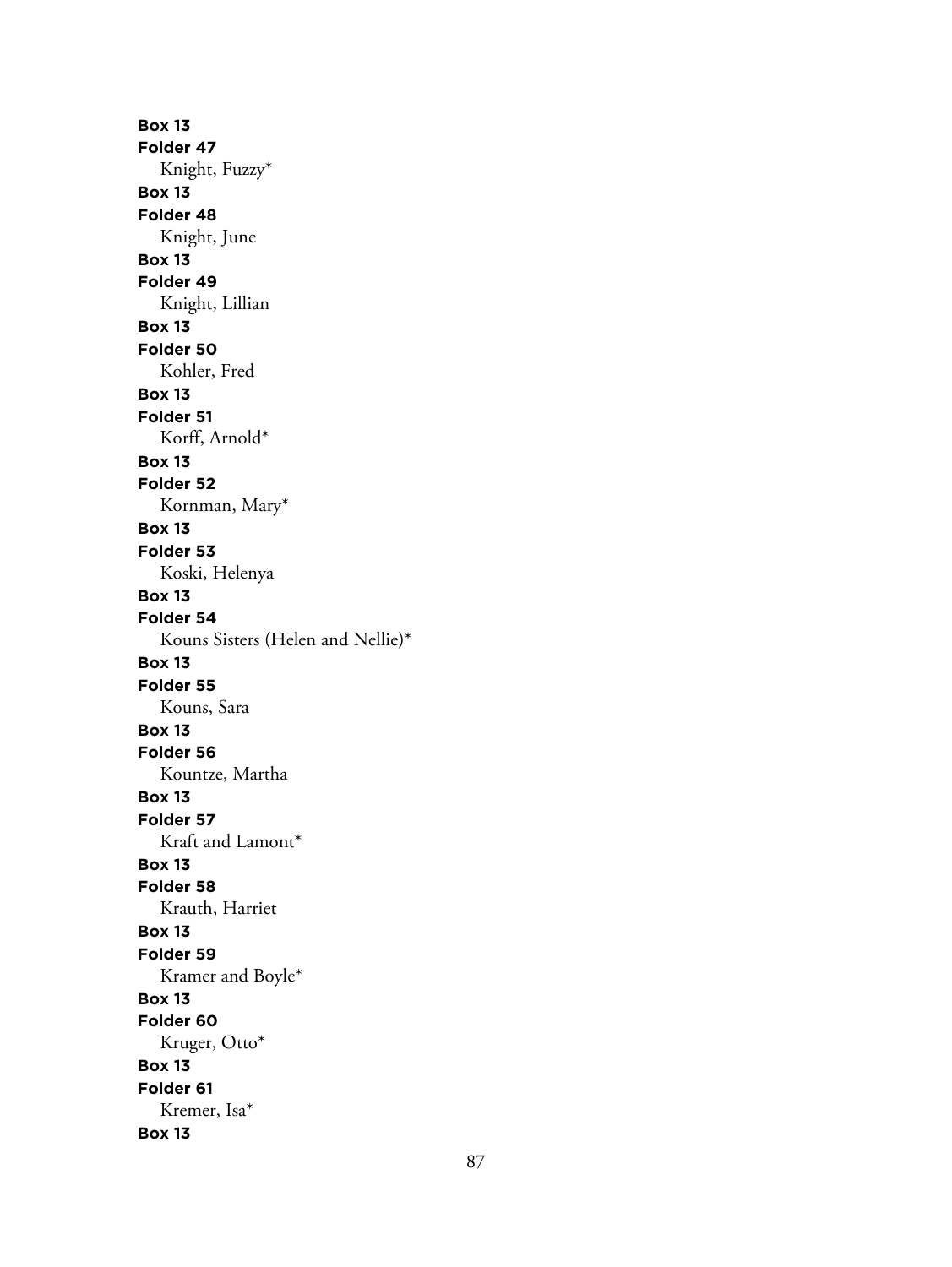**Folder 62** Kurenko, Maria (Madame)\* **Box 13 Folder 63** Kunznetzof and Nicolina\* **Box 13 Folder 64** Kurton, Peggy **Box 13 Folder 65** Knapp, Evalyn\* **Box 13 Folder 66** Kelley, Ann **Box 13 Folder 67** Kelly, Margot **Box 13 Folder 68** Kelly, Walter C.\* **Box 13 Folder 69** Kennedy, Flo **Box 13 Folder 70** Kennedy, Madge **Box 13 Folder 71** Kennedy, Merna\* **Box 13 Folder 72** Kent, Barbara\* **Box 13 Folder 73** Kent, Joan **Box 13 Folder 74** Kent, Larry **Box 13 Folder 75** Kenyon, Doris\* **Box 13 Folder 76** Kenyon, Ethel\* **Box 13 Folder 77**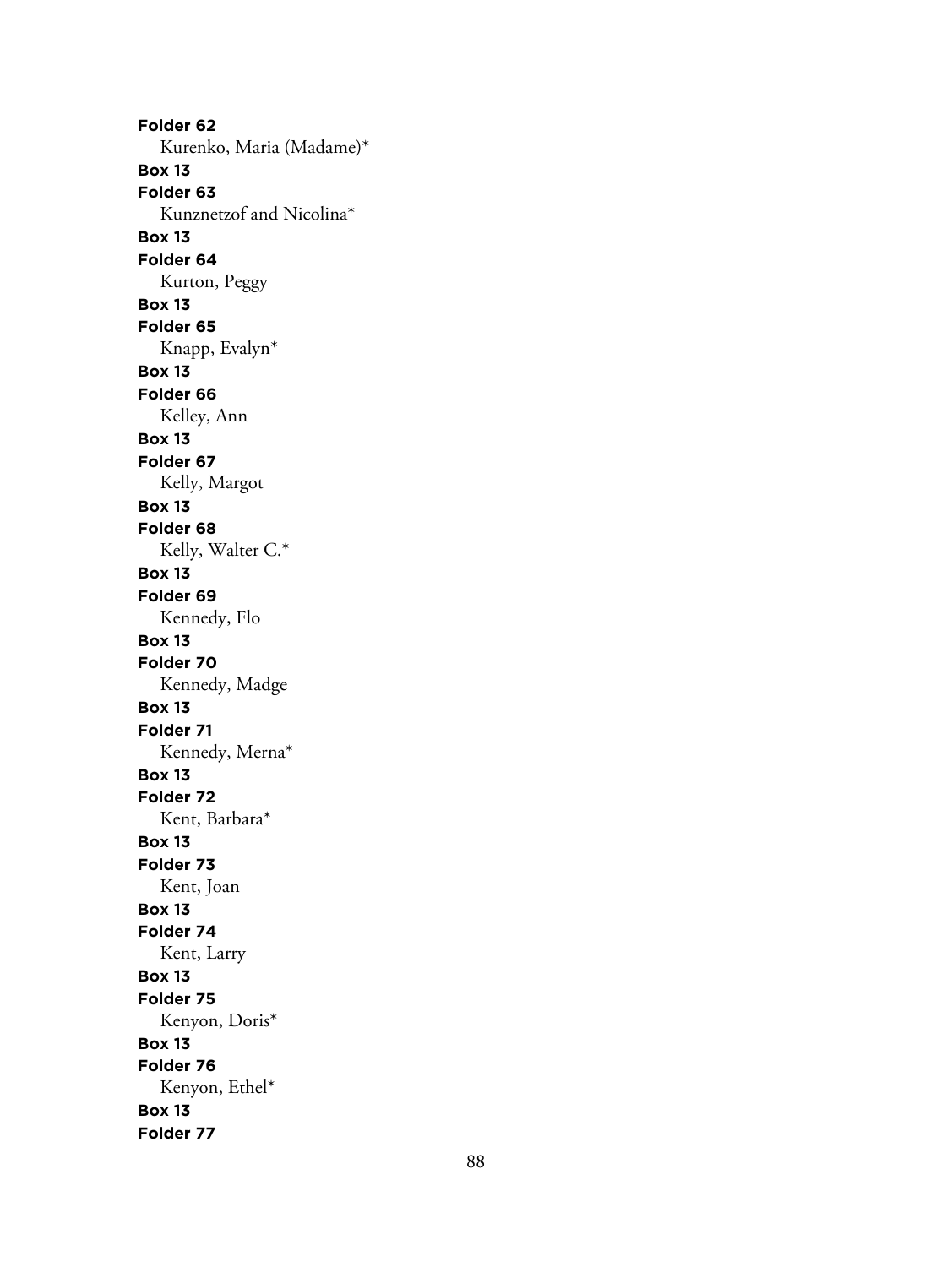Kern, Grace **Box 13 Folder 78** Kerr, Molly **Box 13 Folder 79** Kerry, Norman **Box 13 Folder 80** Kibbee, Guy\* **Box 13 Folder 81** Key, Kathleen\* **Box 13 Folder 82** Kiepura, Jan **Box 13 Folder 83** Killeen, Madelyn **Box 13 Folder 84** Kimbley, Florence Parks **Box 13 Folder 85** King, Allyn **Box 13 Folder 86** King, Alta **Box 13 Folder 87** King, Anita **Box 13 Folder 88** King, Dennis\* **Box 13 Folder 89** King, Jack\* **Box 13 Folder 90** King, Margie\* **Box 13 Folder 91** King, Mollie **Box 13 Folder 92** Kingsley, Mona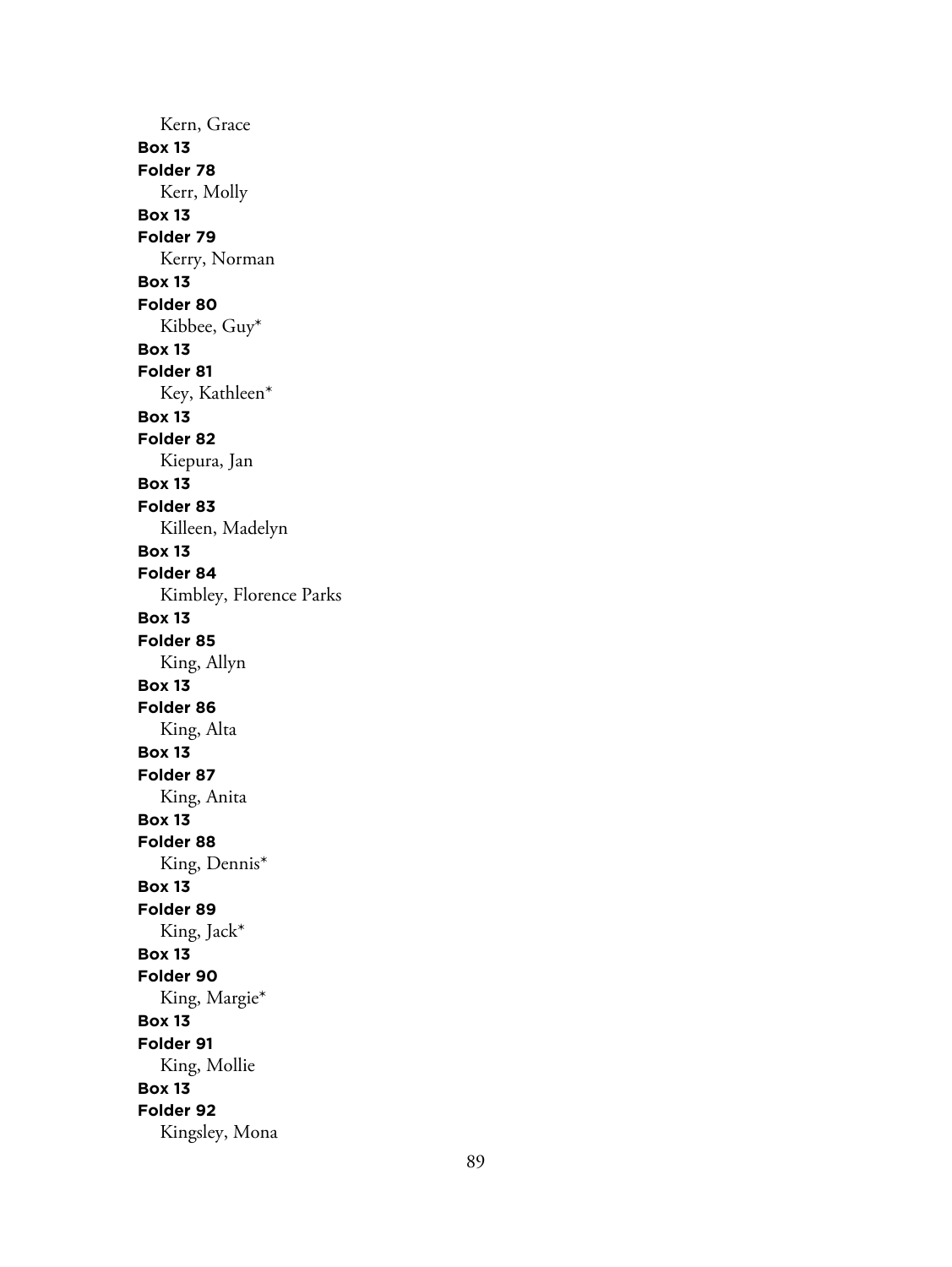**Box 13 Folder 93** Kingston, Eleanor **Box 13 Folder 94** Kingsmill, Diana **Box 13 Folder 95** Kingston, Natalie\* **Box 13 Folder 96** King-Tenison, Bridget (Lady) **Box 13 Folder 97** Kinloch, Kitty **Box 13 Folder 98** Kip, Carola **Box 13 Folder 99** Lafayette, Andree **Box 13 Folder 100** Lagrange, Louise **Box 13 Folder 101** Lahr, Burr\* **Box 13 Folder 102** La Jana **Box 13 Folder 103** Lake, Alice\* **Box 13 Folder 104** Lake, Arthur\* **Box 13 Folder 105** Lake, Harriet\* **Box 13 Folder 106** La Marr, Barbara **Box 13 Folder 107** Lambert, Eddie\* **Box 13**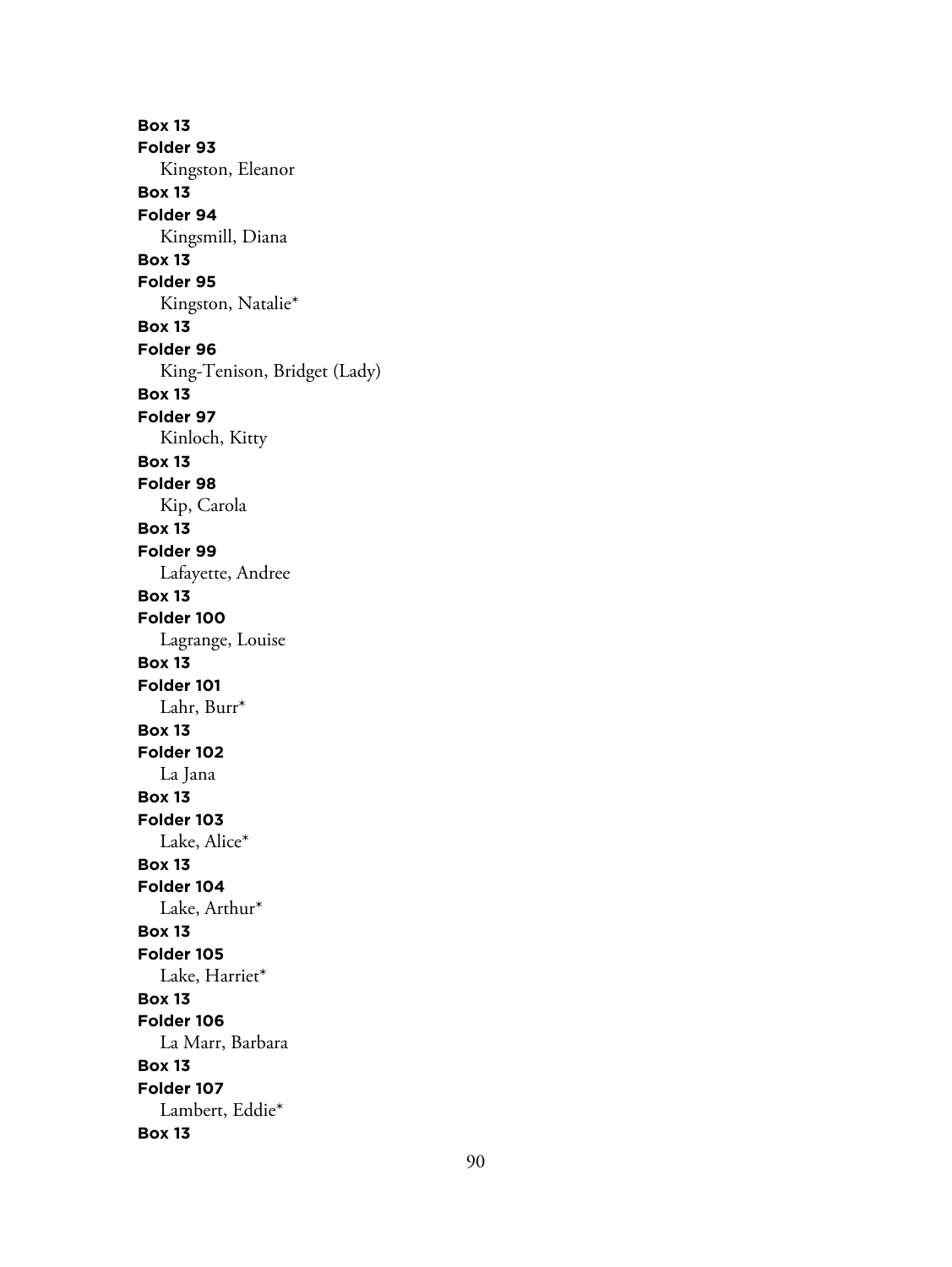**Folder 108** Lamont, Charles **Box 13 Folder 109** Landi, Elissa\* **Box 14 Folder 1** Landis, Bessie **Box 14 Folder 2** Lane, Leona **Box 14 Folder 3** Lane, Lola\* **Box 14 Folder 4** Lane, Lupino **Box 14 Folder 5** Lane, Nora\* **Box 14 Folder 6** Lang and Healy\* **Box 14 Folder 7** Langdon, Harry **Box 14 Folder 8** Langhorne, Margaret **Box 14 Folder 9** Lanphier, Fay **Box 14 Folder 10** Lansing, Charlotte **Box 14 Folder 11** Langtry, Lilly **Box 14 Folder 12** La Palina (Miss) **Box 14 Folder 13** La Plante, Laura **Box 14 Folder 14**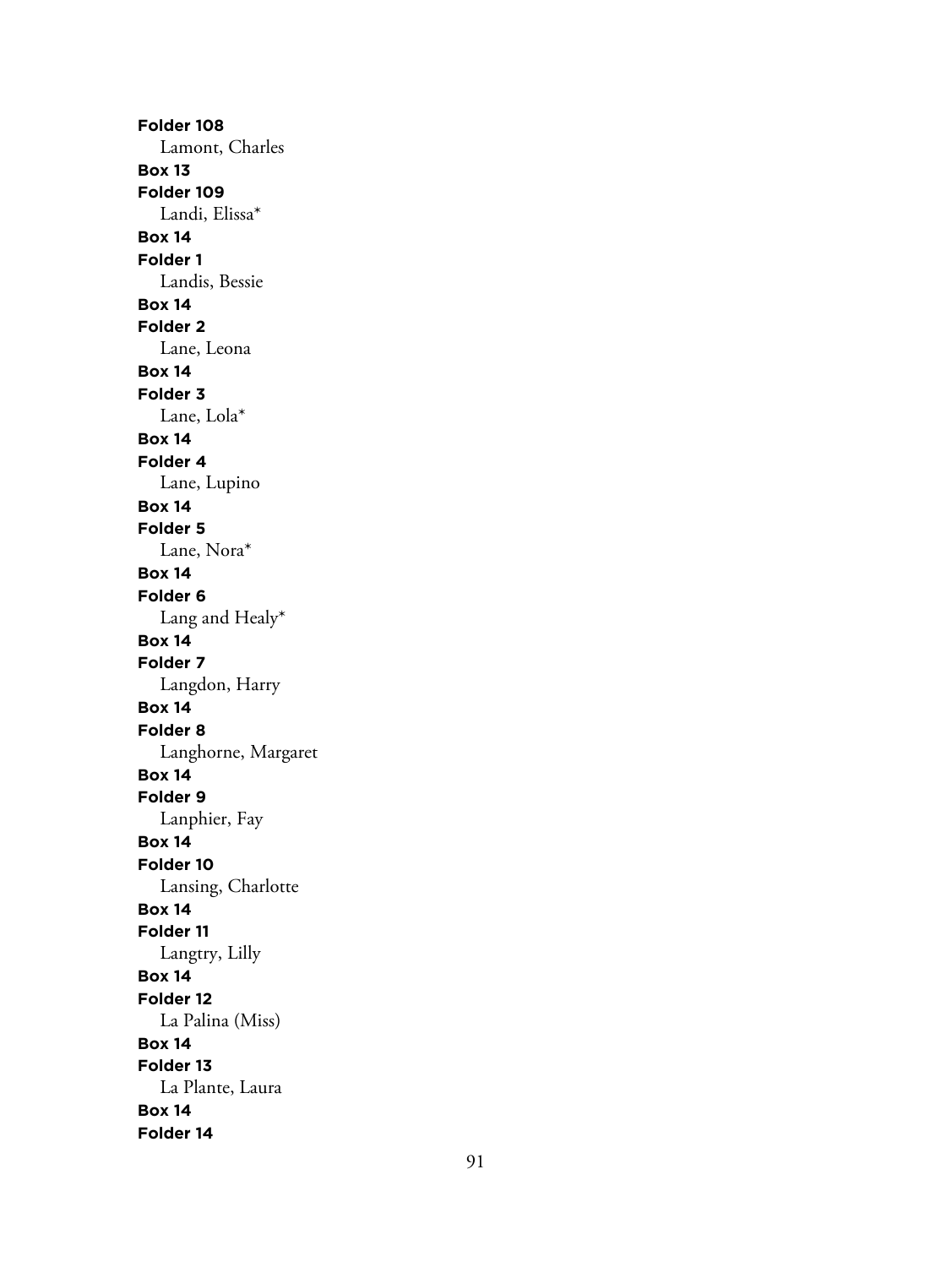Larrimore, Francine **Box 14 Folder 15** Larrimore, Linda\* **Box 14 Folder 16** La Rocque, Rod\* **Box 14 Folder 17** La Rue, Fontaine **Box 14 Folder 18** La Rue, Grace\* **Box 14 Folder 19** Latimer, Billy **Box 14 Folder 20** Lauder, Josephine (Mrs. Gene Tunney) **Box 14 Folder 21** Laughton, Charles **Box 14 Folder 22** Laurel, Stan **Box 14 Folder 23** The La Valles\* **Box 14 Folder 24** La Verne, Lucille\* **Box 14 Folder 25** Lavison, Louise **Box 14 Folder 26** Lawford, Betty\* **Box 14 Folder 27** Lawlor, Mary\* **Box 14 Folder 28** Lawrence\* **Box 14 Folder 29** Lawrence, Gertrude\*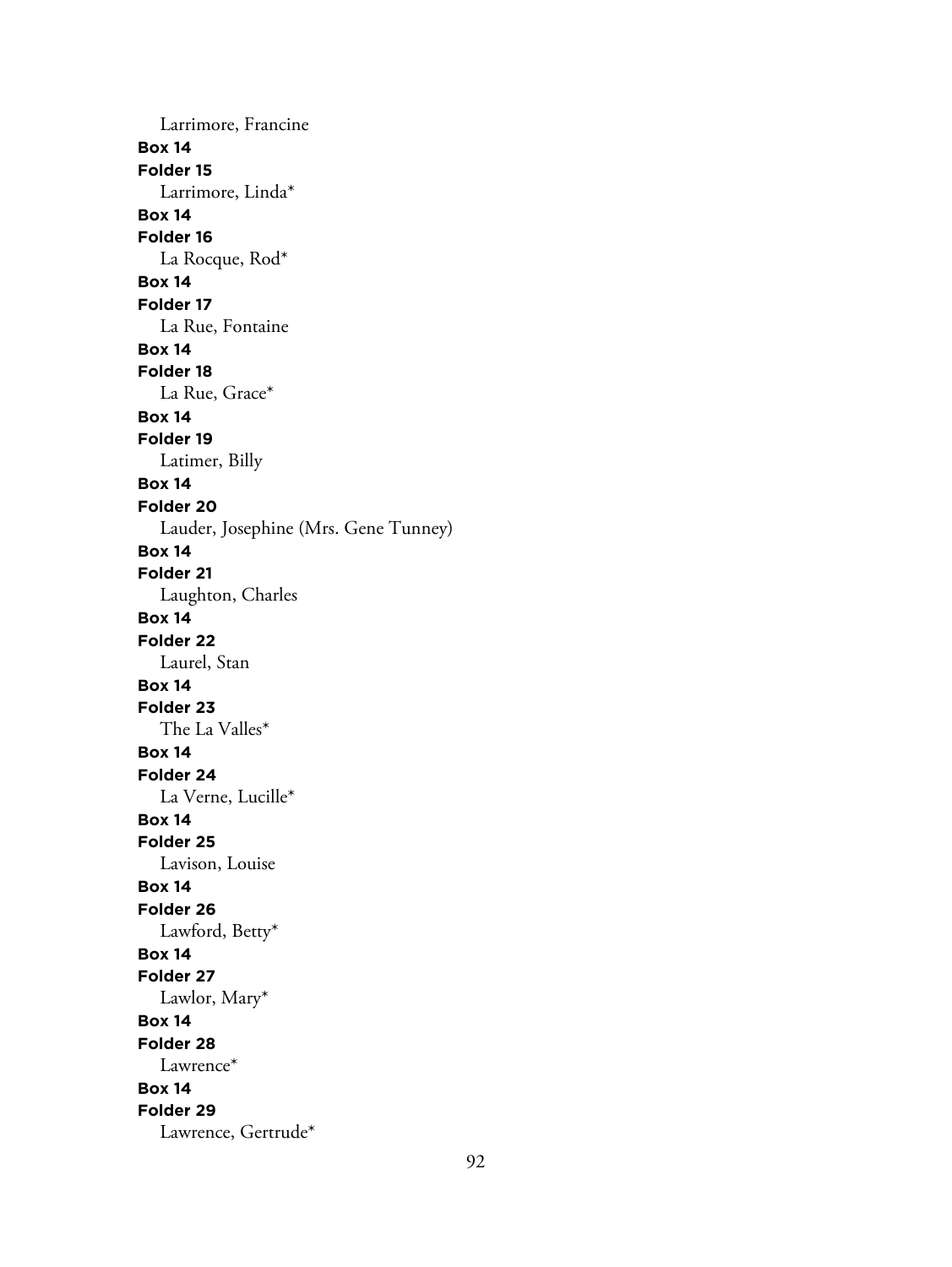**Box 14 Folder 30** Lawrence, Trudy **Box 14 Folder 31** Lawson, Elsie **Box 14 Folder 32** Lawson, Winifred **Box 14 Folder 33** Laye, Evelyn\* **Box 14 Folder 34** Lean, Cecil and Cleo Mayfield\* **Box 14 Folder 35** Leahy, Margaret **Box 14 Folder 36** Lease, Rex **Box 14 Folder 37** Le Breton, Flora **Box 14 Folder 38** Lee (of Shaw and Lee)\* **Box 14 Folder 39** Lee, Davy **Box 14 Folder 40** Lee, Dixie\* **Box 14 Folder 41** Lee, Dorothy\* **Box 14 Folder 42** Lee, Flora **Box 14 Folder 43** Lee, Frances **Box 14 Folder 44** Lee, Gwen\* **Box 14**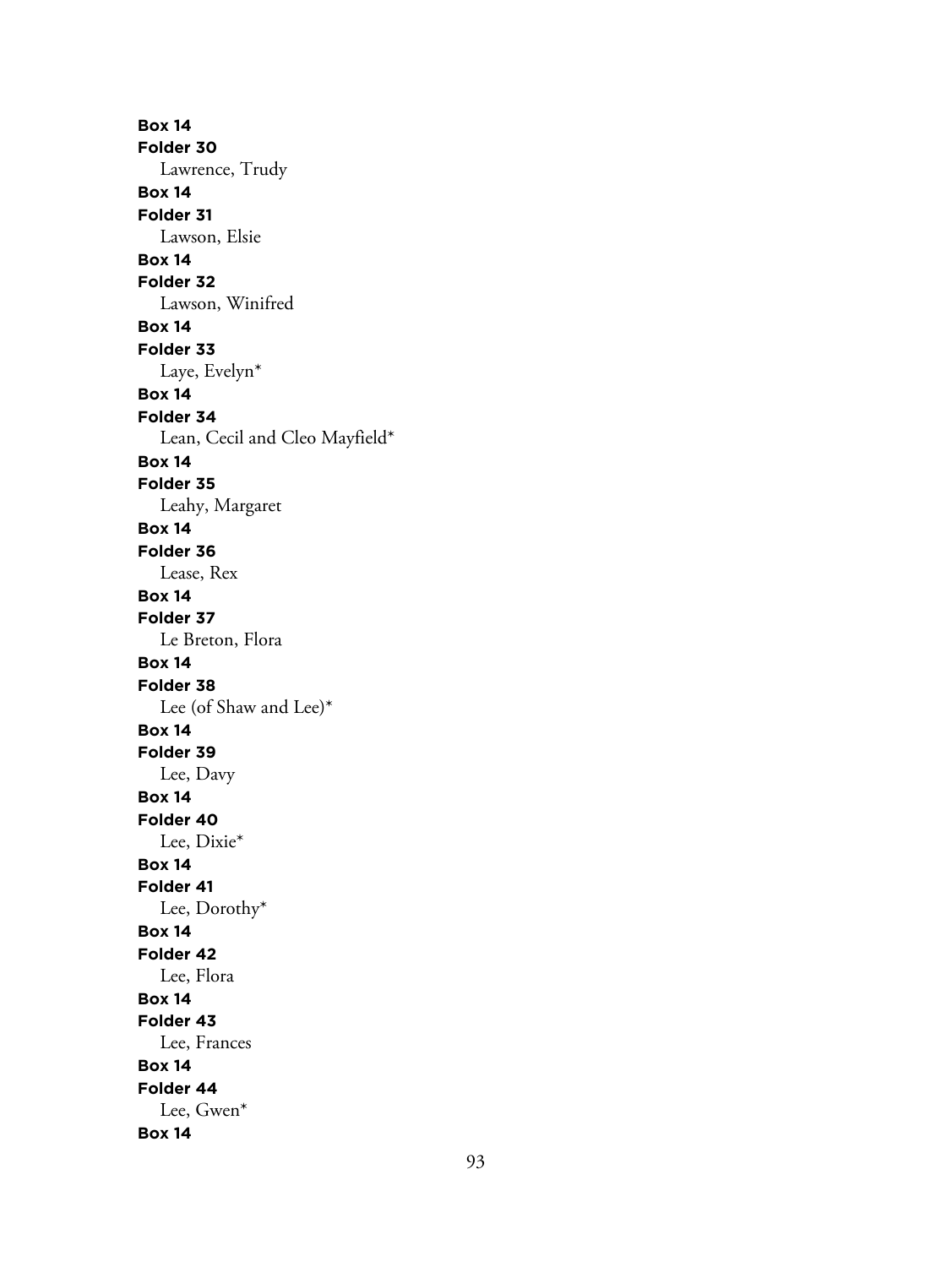**Folder 45** Lee, Harriet\* **Box 14 Folder 46** Lee, Jocelyn **Box 14 Folder 47** Lee, Lila\* **Box 14 Folder 48** Lee, Kendall **Box 14 Folder 49** Lee, Laura\* **Box 14 Folder 50** Lee, Lois **Box 14 Folder 51** Le Galienne, Eva **Box 14 Folder 52** Leedon, Edna **Box 14 Folder 53** Lehman, Beatrix **Box 14 Folder 54** Leich, Georgia **Box 14 Folder 55** Leigh, Cynthia **Box 14 Folder 56** Leland, Pauline **Box 14 Folder 57** Le Maire, Charlotte **Box 14 Folder 58** Lena, Liby **Box 14 Folder 59** Lenglen, Paula\* **Box 14 Folder 60**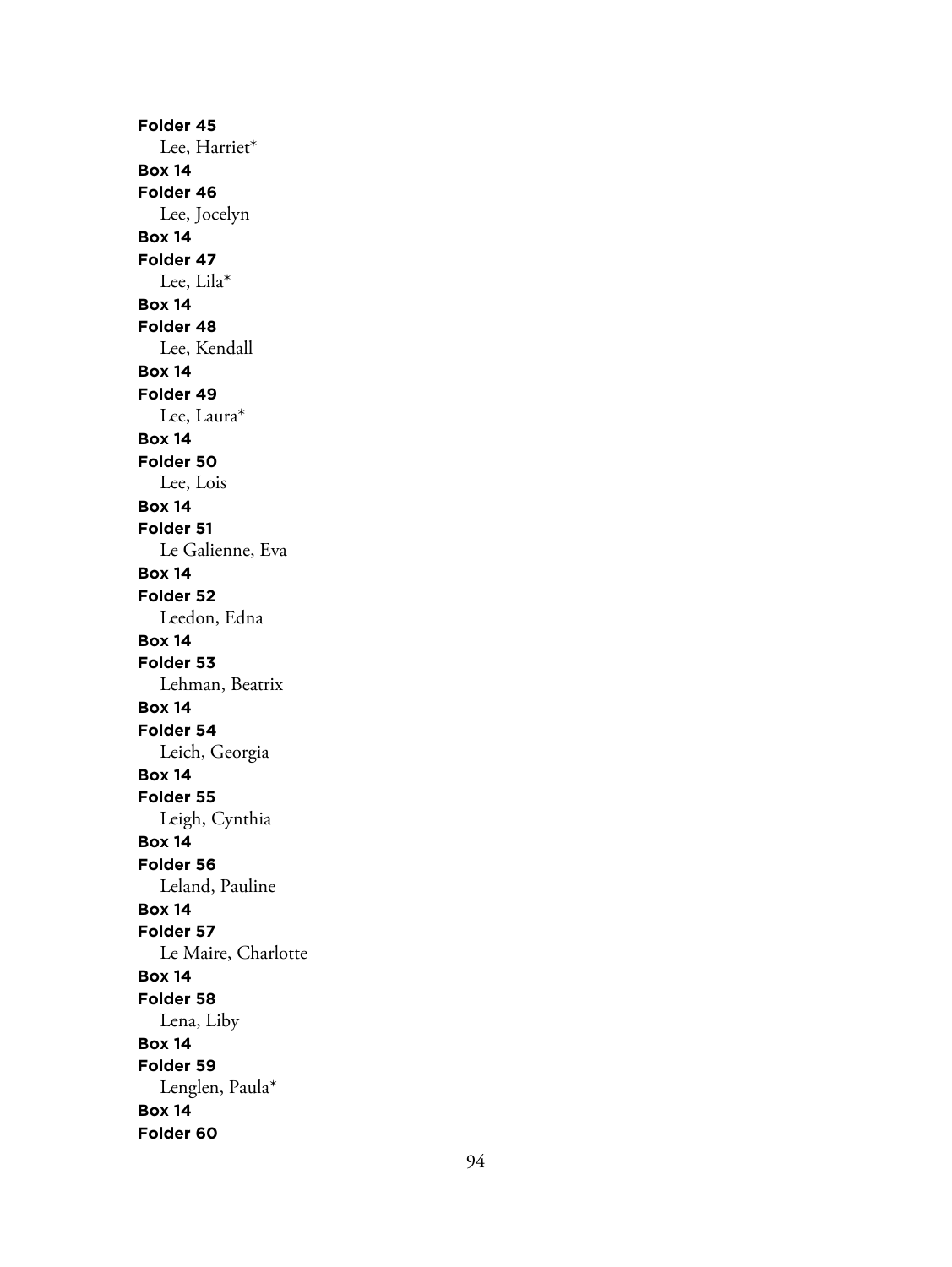Lenglen, Suzanne **Box 14 Folder 61** Leonard, Barbara\* **Box 14 Folder 62** Leonard, Robert Z.\* **Box 14 Folder 63** Leonhard, Lily **Box 14 Folder 64** Leoni, Eva **Box 14 Folder 65** Lerch, Georgia **Box 14 Folder 66** Lerdo's Mexican Orchestra\* **Box 14 Folder 67** Le Roy, Rita\* **Box 14 Folder 68** Leslie, Gladys **Box 14 Folder 69** Lessing, Marion\* **Box 14 Folder 70** Le Vere and Handman\* **Box 14 Folder 71** Lewis, Bert\* **Box 14 Folder 72** Lewis, Flo\* **Box 14 Folder 73** Lewis, George\* **Box 14 Folder 74** Lewis, Gwendolyn **Box 14 Folder 75** Lewis, Joe\*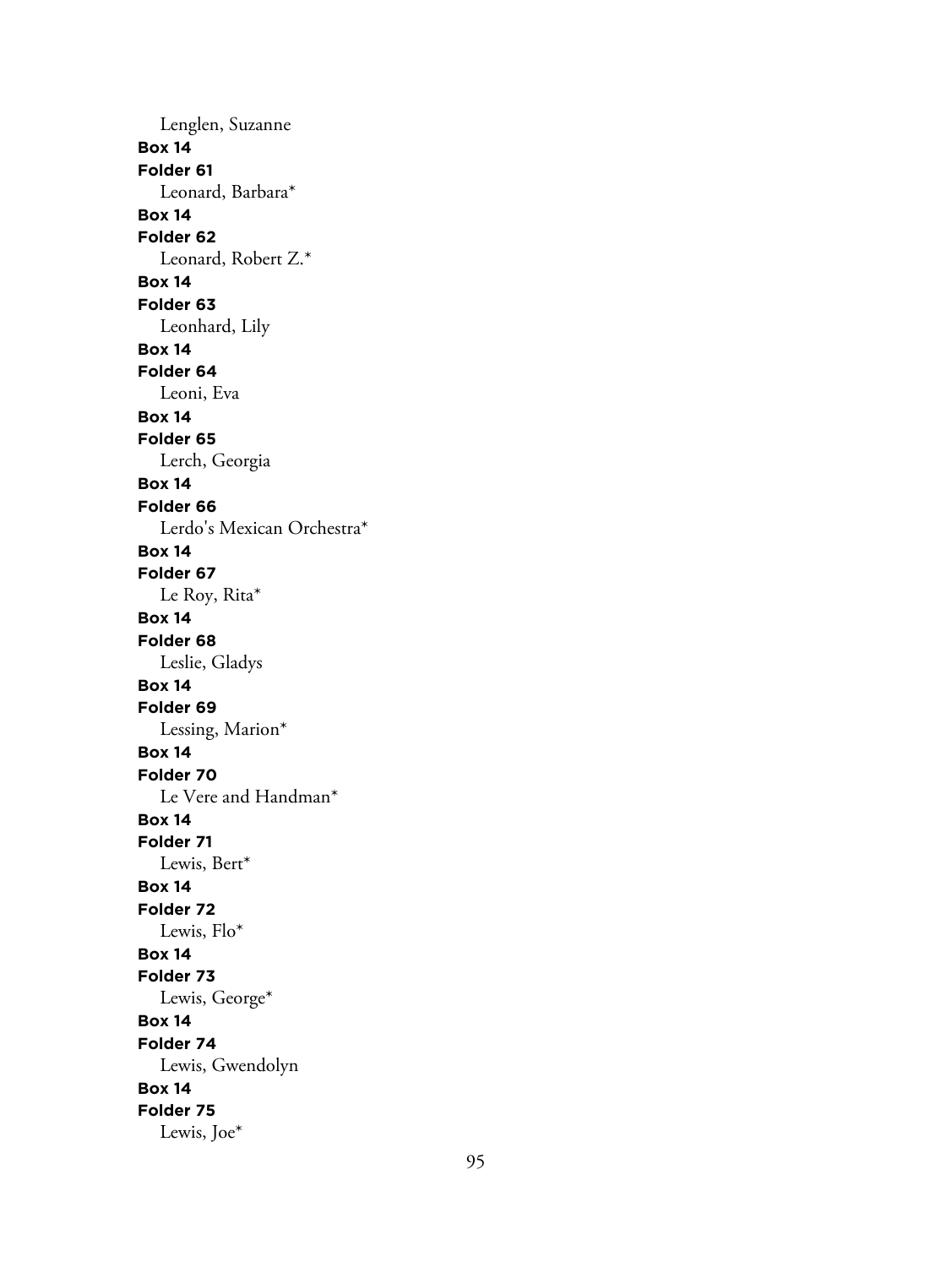**Box 14 Folder 76** Lewis, Mary\* **Box 14 Folder 77** Levine, Renee **Box 14 Folder 78** Ley, Maria **Box 14 Folder 79** Lichenor, Billy **Box 14 Folder 80** Lightner, Winnie\* **Box 14 Folder 81** Lillie, Beatrice\* **Box 14 Folder 82** Lincoln, E.K. **Box 14 Folder 83** Linden, Eric\* **Box 14 Folder 84** Lindsay, Margaret\* **Box 14 Folder 85** Lions, Jimmy\* **Box 14 Folder 86** Lipson, Jack\* **Box 14 Folder 87** Little, Billee\* **Box 14 Folder 88** Livingston, Margaret\* **Box 14 Folder 89** Lloyd, Doris\* **Box 14 Folder 90** Lloyd, Gladys **Box 14**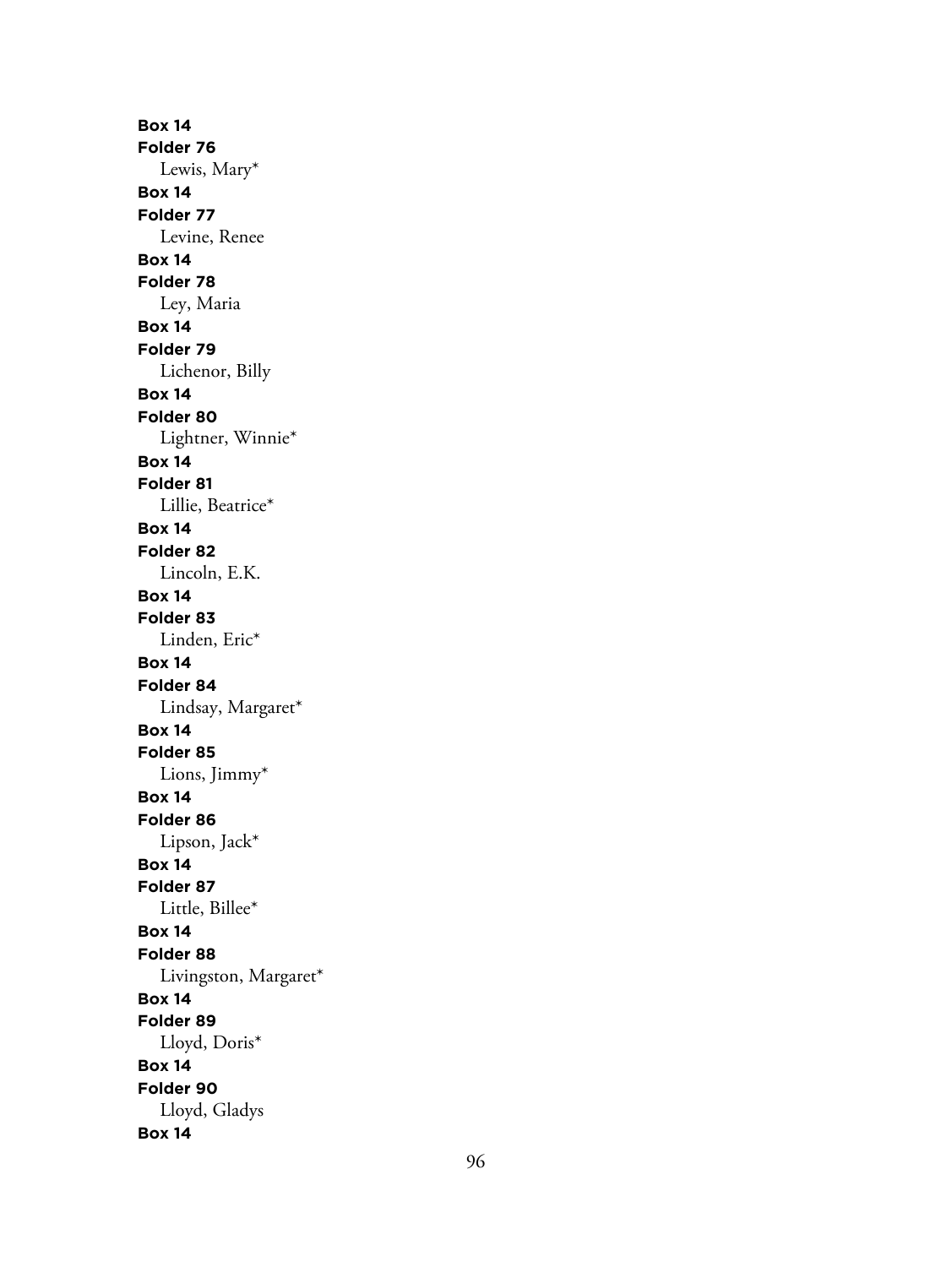**Folder 91** Lloyd, Harold **Box 14 Folder 92** Lockwood, Harold **Box 14 Folder 93** Locust Sisters\* **Box 14 Folder 94** Loder, John\* **Box 14 Folder 95** Loder, Lotti\* **Box 14 Folder 96** Loff, Jeanette\* **Box 14 Folder 97** Loftus, Cissie\* **Box 15 Folder 1** Logan, Jaqueline\* **Box 15 Folder 2** Lombard, Carole\* **Box 15 Folder 3** Long, Jean\* **Box 15 Folder 4** Long, Sally **Box 15 Folder 5** Longworth, Nicholas (Mrs.) **Box 15 Folder 6** Lopez, Vincent\* **Box 15 Folder 7** Lorber, Martha **Box 15 Folder 8** Lorraine, Hattie **Box 15 Folder 9**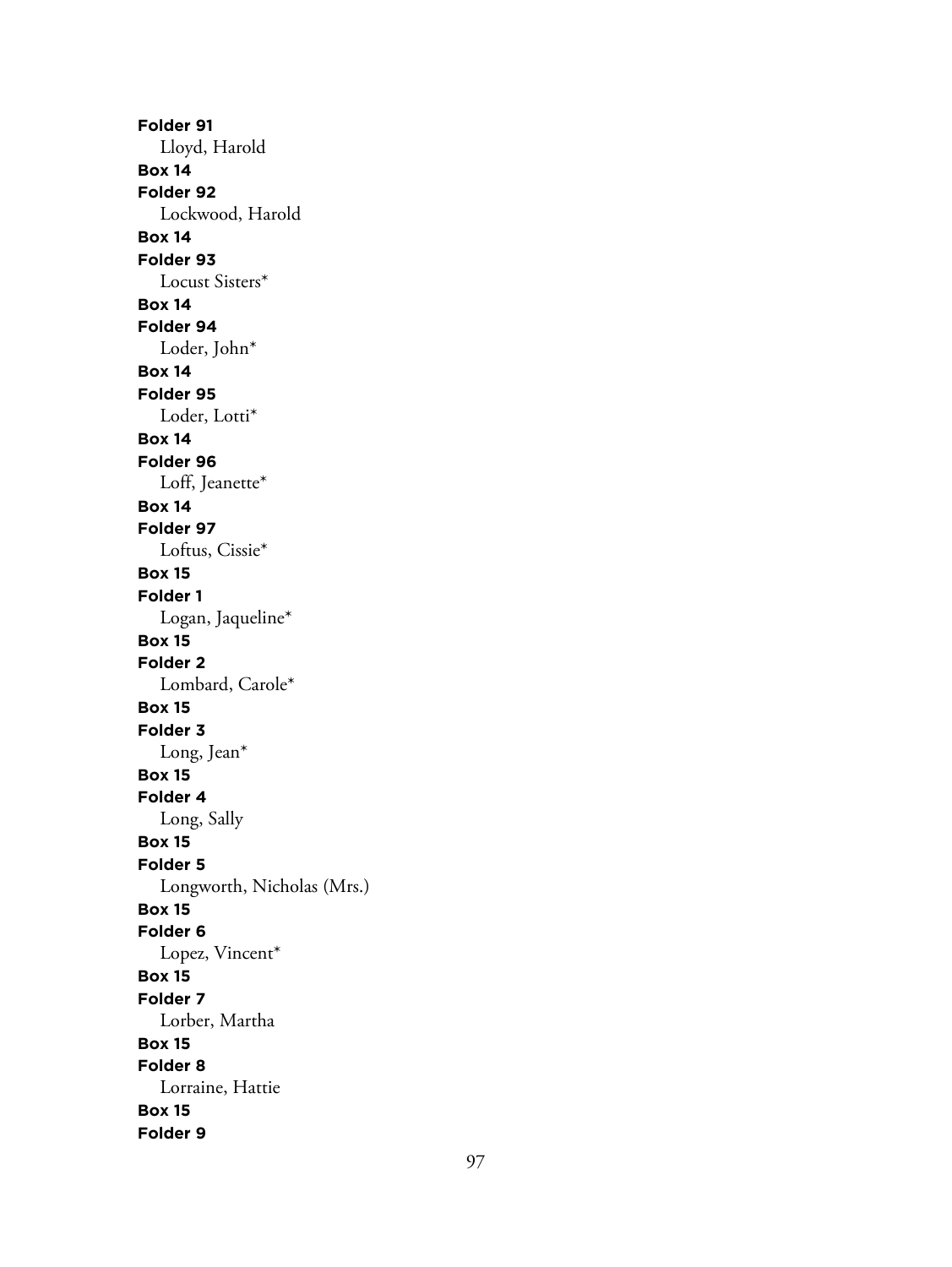Lorraine, Louise\* **Box 15 Folder 10** Loubovska **Box 15 Folder 11** Louise, Anita\* **Box 15 Folder 12** Louise, Ruth Harriet **Box 15 Folder 13** Love, Bessie\* **Box 15 Folder 14** Love, Montague\* **Box 15 Folder 15** Lovely, Louise **Box 15 Folder 16** Low, Rosa\* **Box 15 Folder 17** Lowe, Edmond\* **Box 15 Folder 18** Lowry, Ed\* **Box 15 Folder 19** Loy, Myrna\* **Box 15 Folder 20** Lucas, Wilfred **Box 15 Folder 21** Lucchese, Josephine **Box 15 Folder 22** Luce, Clare\* **Box 15 Folder 23** Ludmilla, Anna **Box 15 Folder 24** Lugosi, Bela\*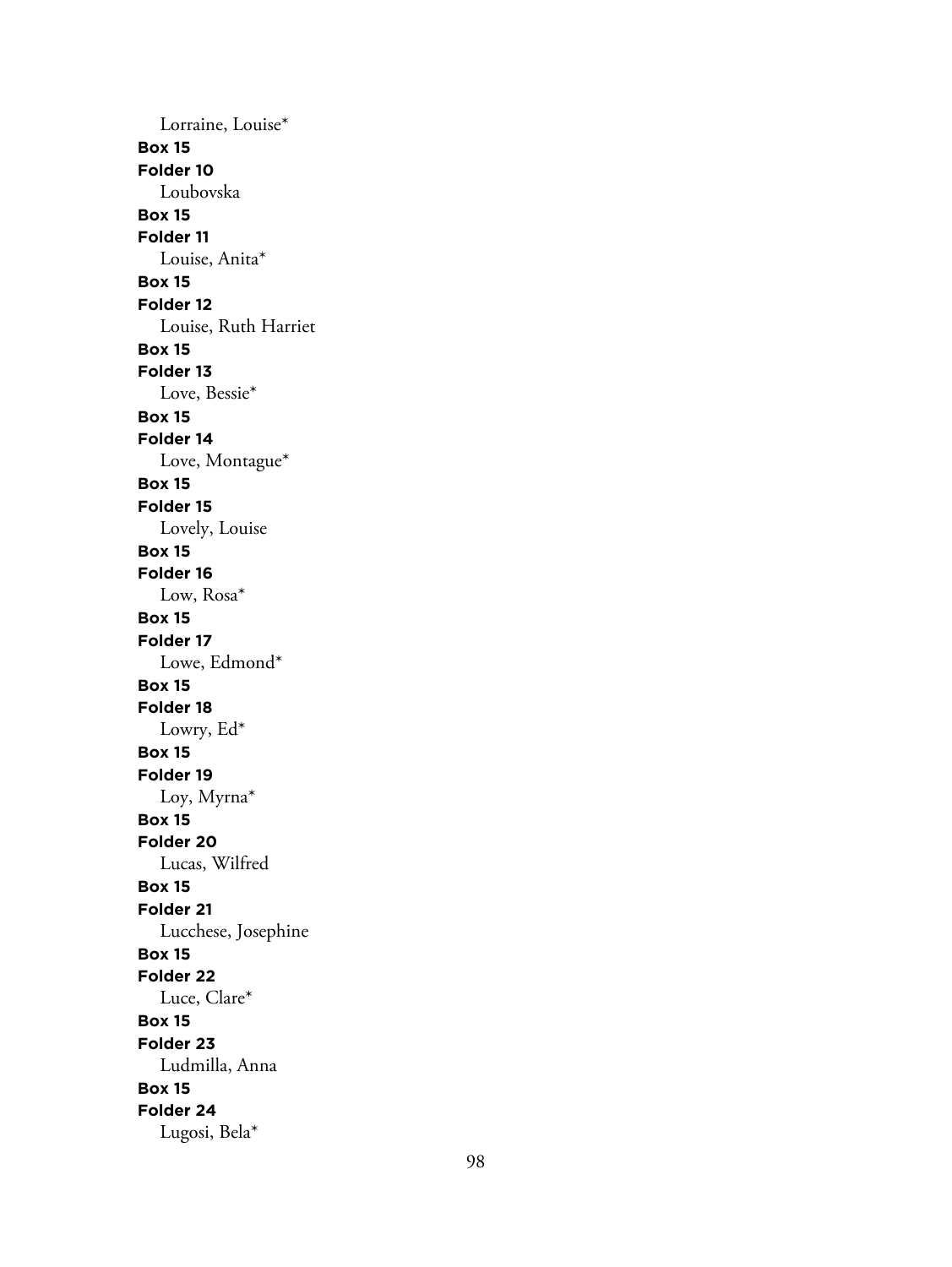**Box 15 Folder 25** Lukas, Paul\* **Box 15 Folder 26** Lunt, Alfred\* **Box 15 Folder 27** Lupino, Ida **Box 15 Folder 28** Luther, Anne **Box 15 Folder 29** Lydell, Al\* **Box 15 Folder 30** Lygon, Lettice (Lady) **Box 15 Folder 31** Lyles [of Miller and Lyles]\* **Box 15 Folder 32** Lyman, Abe\* **Box 15 Folder 33** Lynn, Sharon\* **Box 15 Folder 34** Lyon, Ben\* **Box 15 Folder 35** Lyons, Al, ( and his Four Horsemen)\* **Box 15 Folder 36** Lyons, George\* **Box 15 Folder 37** Lyons, Madeline **Box 15 Folder 38** Lytell, Bert **Box 15 Folder 39** Mack, Helen\* **Box 15**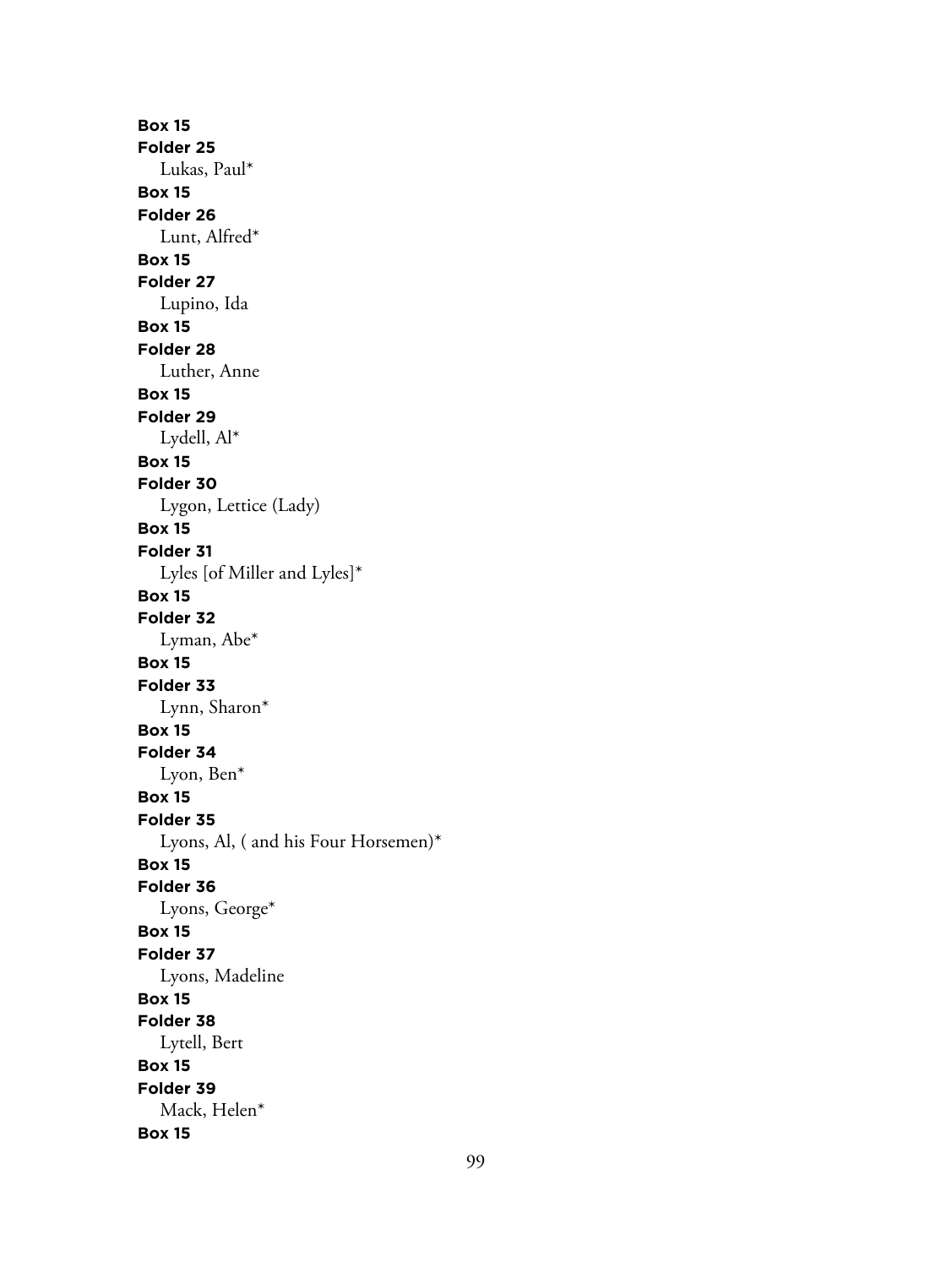**Folder 40** Mack, Wilbur\* **Box 15 Folder 41** Mackail, Dorothy\* **Box 15 Folder 42** Madison, Cleo **Box 15 Folder 43** Madison, Mae\* **Box 15 Folder 44** Mae, Zita **Box 15 Folder 45** Magana, Delia **Box 15 Folder 46** Magee, Virginia **Box 15 Folder 47** Maguire, Byrd **Box 15 Folder 48** Mahafeey, Blanche **Box 15 Folder 49** Maidstone (Viscountess) **Box 15 Folder 50** Mainwaring (Lady) **Box 15 Folder 51** Maison, Alice **Box 15 Folder 52** Malena, Lena\* **Box 15 Folder 53** Mallet, Dita **Box 15 Folder 54** Mallory, Boots\* **Box 15 Folder 55**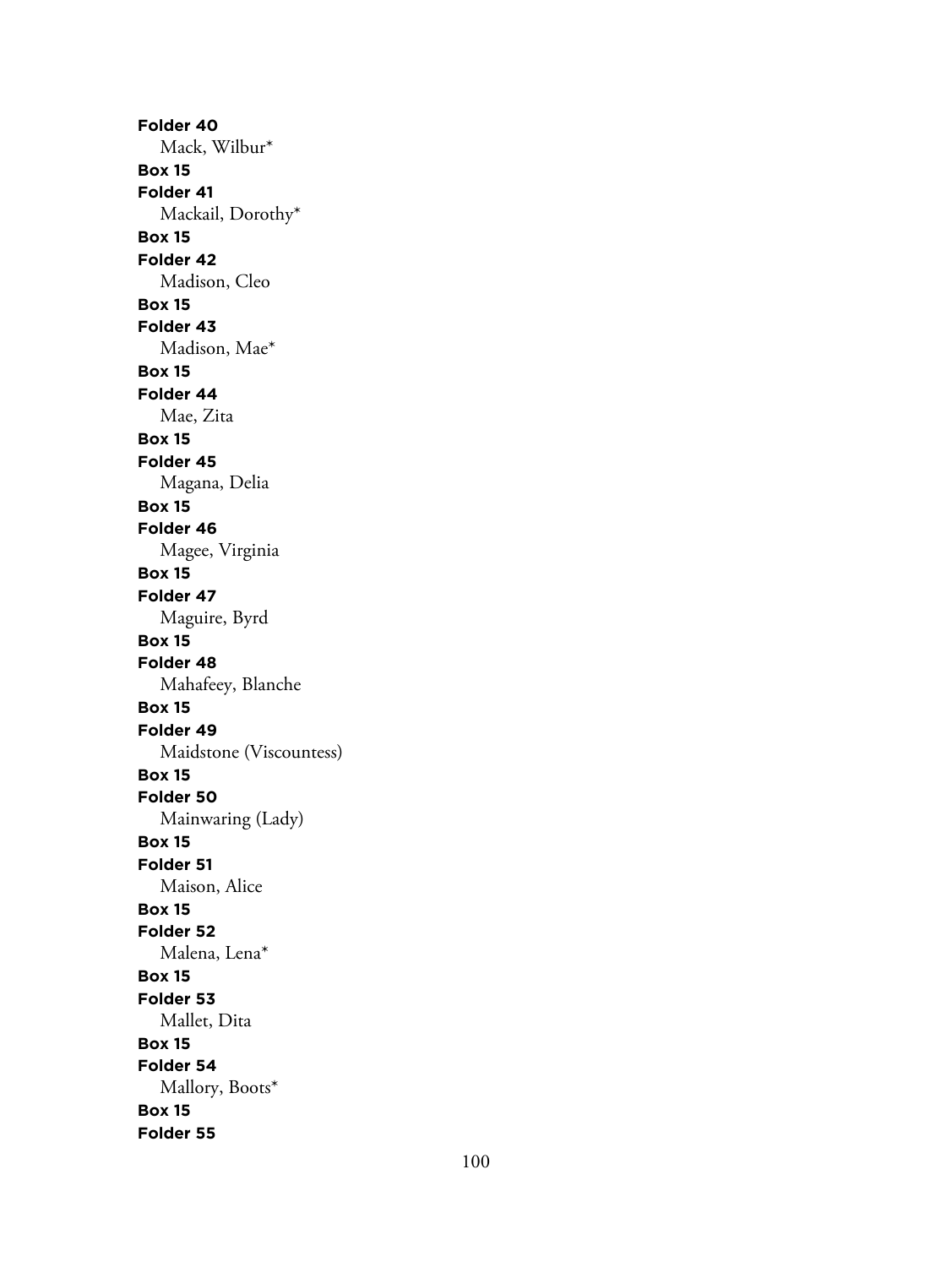Malone, Molly **Box 15 Folder 56** Mamor, Melle **Box 15 Folder 57** Mann, Alice **Box 15 Folder 58** Mann, Margaret **Box 15 Folder 59** Manners, Diana (Lady) **Box 15 Folder 60** Manning, Aileen **Box 15 Folder 61** Manning, Maybelle **Box 15 Folder 62** Manning, Mildred **Box 15 Folder 63** Manning, Ruth\* **Box 15 Folder 64** Mansfield, Martha\* **Box 15 Folder 65** Manon, Marcia\* **Box 15 Folder 66** Manville, Lorraine **Box 15 Folder 67** Mara, Lya\* **Box 15 Folder 68** Marbe, Fay\* **Box 15 Folder 69** Maris, Mona\* **Box 15 Folder 70** Maritza, Sari\*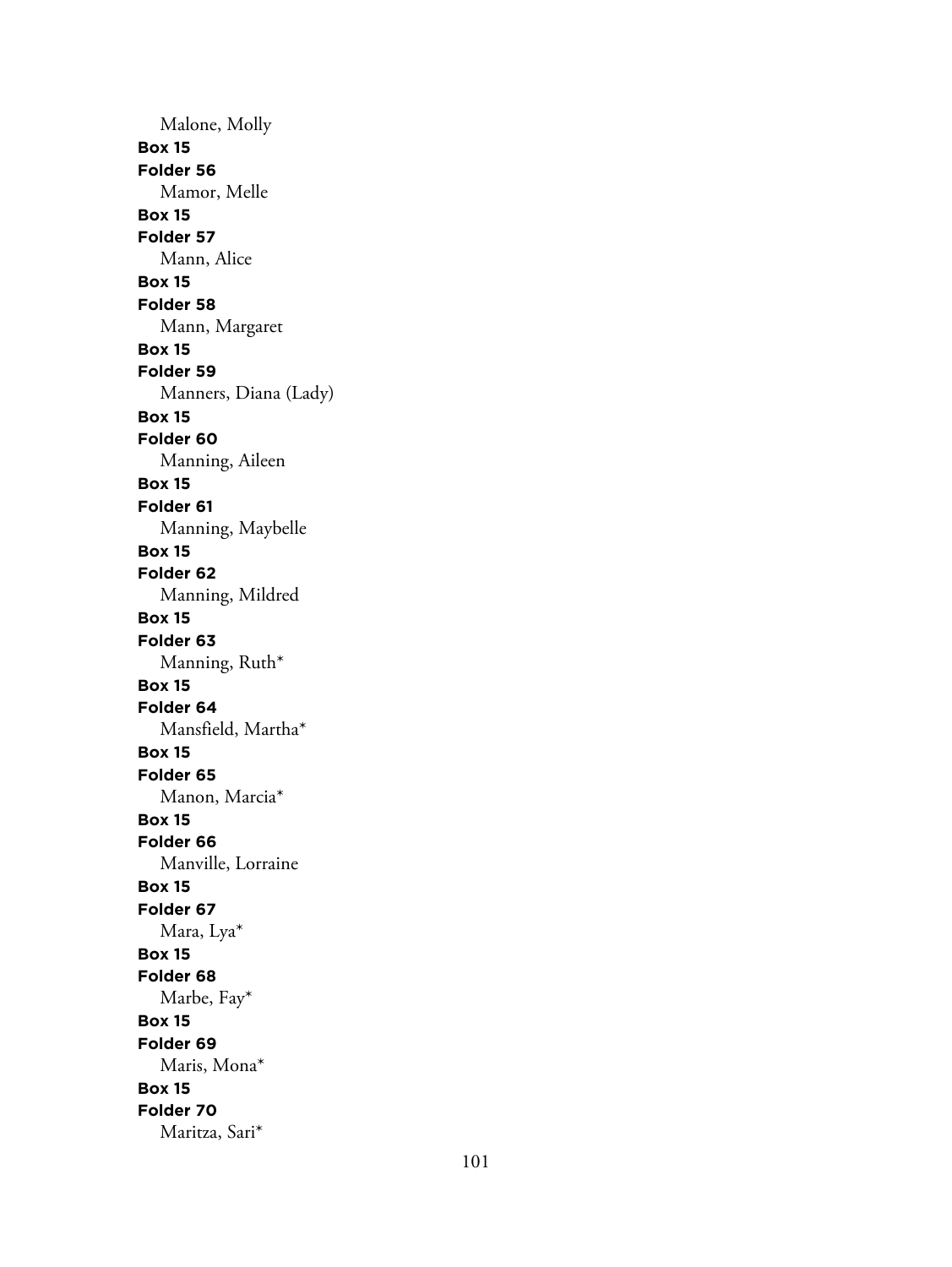**Box 15 Folder 71** Marlowe, Julia **Box 15 Folder 72** Marlowe, June **Box 15 Folder 73** Marlowe, Mary\* **Box 15 Folder 74** Marmont, Percy **Box 15 Folder 75** Marquis, Joan **Box 15 Folder 76** Marracci, Livia\* **Box 15 Folder 77** Mars, Marjorie **Box 15 Folder 78** Marre, Jaen **Box 15 Folder 79** Marsh, Joan\* **Box 15 Folder 80** Marsh, Mae **Box 15 Folder 81** Marsh, Marguerite **Box 15 Folder 82** Marsh, Marian\* **Box 15 Folder 83** Marshall, Herbert\* **Box 15 Folder 84** Marshall, Irby **Box 15 Folder 50** Marconi (Mlle.) **Box 15**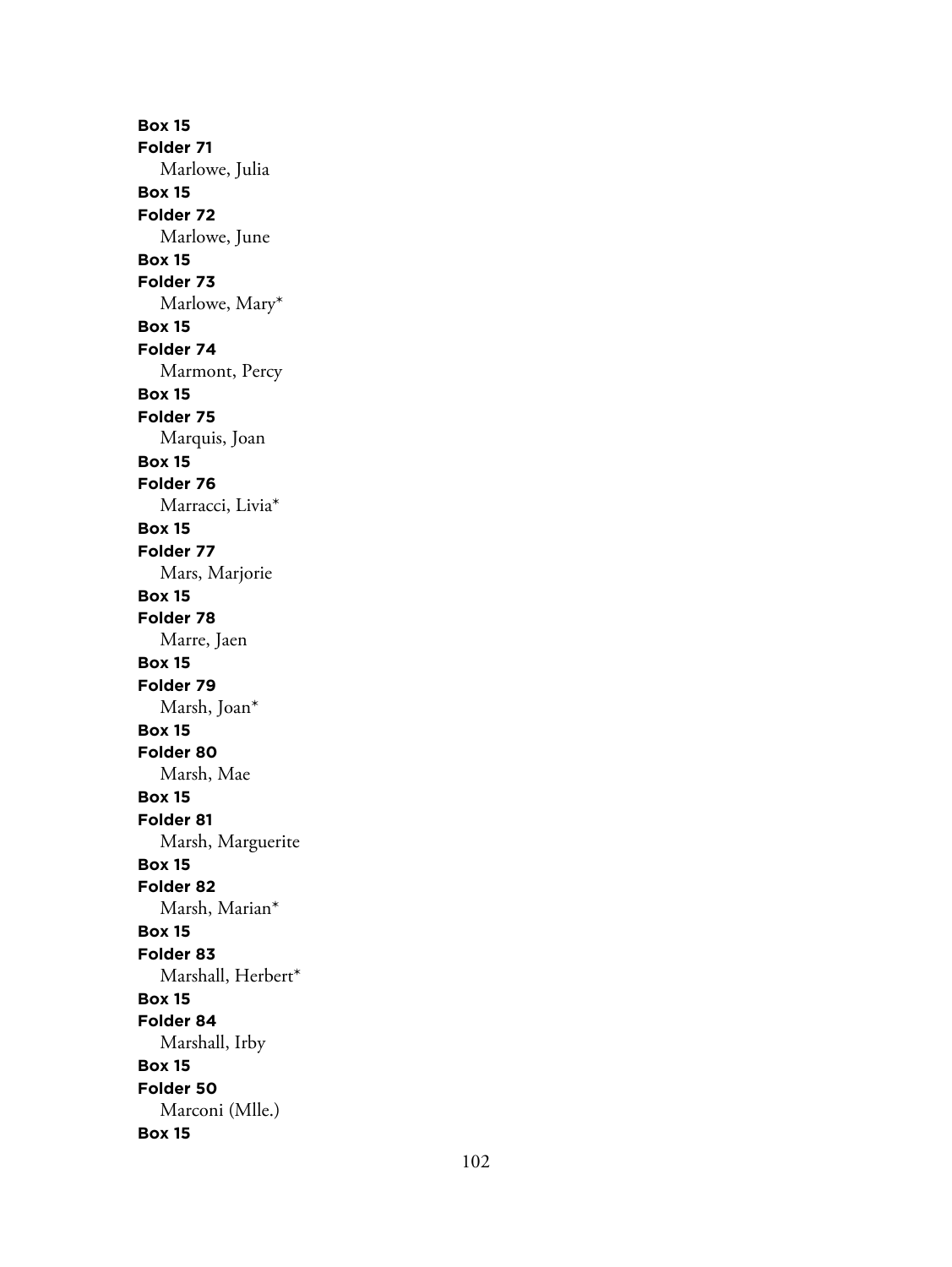**Folder 51** Marge (Mlle.) **Box 15 Folder 52** Margot **Box 15 Folder 53** Marguerite (Mlle.) **Box 15 Folder 54** Marian (Marion), Edna **Box 15 Folder 55** Marie (Queen of Rumania) **Box 15 Folder 56** Marie-José (Princess of Belgium) **Box 15 Folder 57** Marinoff (Miss) **Box 15 Folder 58** Marion, George\* **Box 15 Folder 59** Mazzarino, Donna Vivina **Box 15 Folder 60** Meacham, Malcolm (Mrs.) **Box 15 Folder 61** Meadows, Marjorie **Box 15 Folder 62** Meeker, Ruth Bryan **Box 15 Folder 63** Mehaffey, Blanche\* **Box 15 Folder 64** Meighan, Thomas **Box 15 Folder 65** Meiser, Edith **Box 15 Folder 66**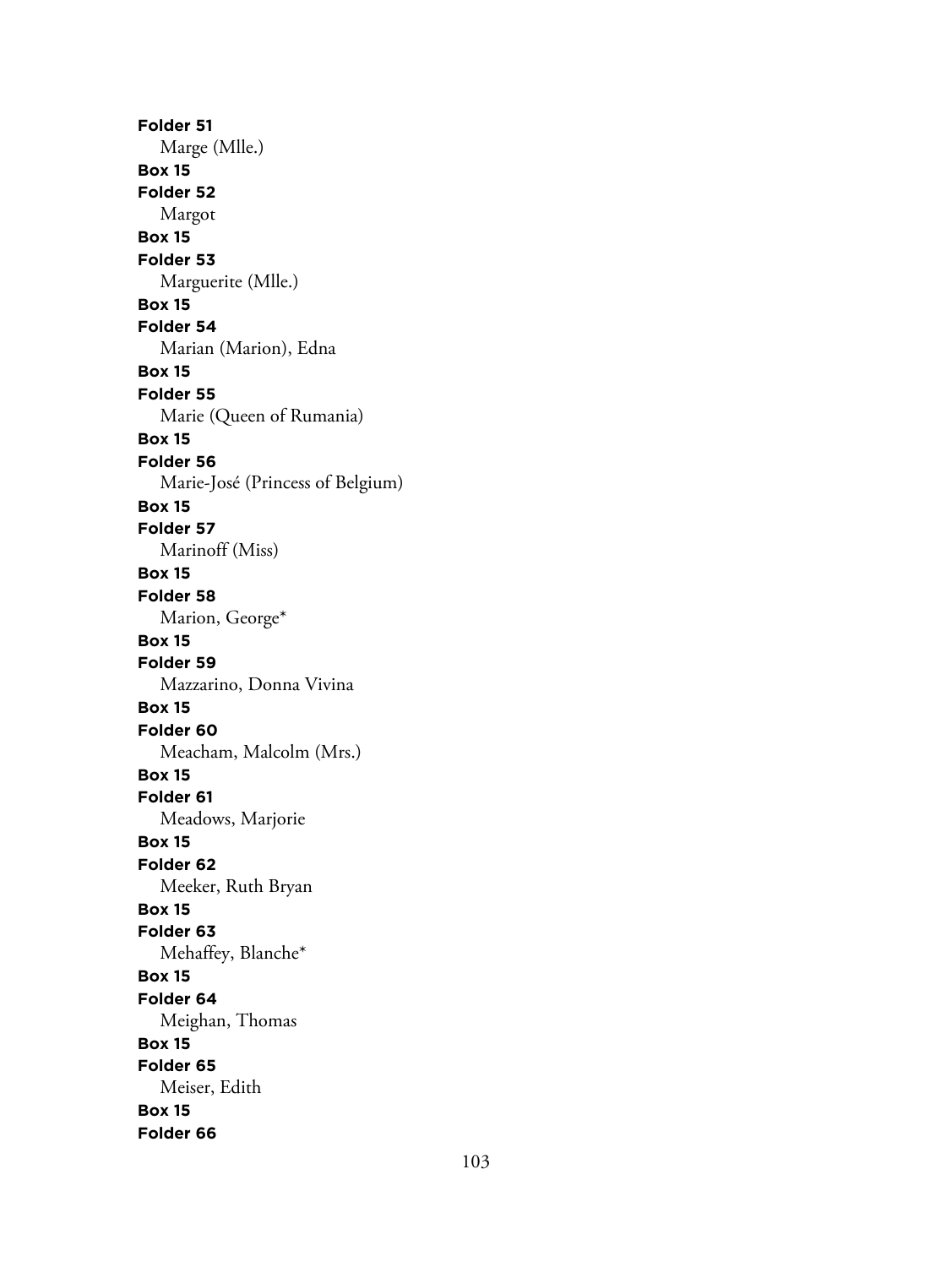Mele, Louise **Box 15 Folder 67** Meller, Raquel **Box 15 Folder 68** Mendez, Lucilla **Box 15 Folder 69** Melville, Winnie **Box 15 Folder 70** Menjou, Adolphe\* **Box 15 Folder 71** Mendl, Elsie (Lady) **Box 15 Folder 72** Meredith, Joan **Box 15 Folder 73** Menken, Helen **Box 15 Folder 74** Menzeli, Lola **Box 15 Folder 75** Meredith, Lois **Box 15 Folder 76** Merriam, Charlotte **Box 15 Folder 77** Merrill, Beth **Box 15 Folder 78** Mersereau, Violet **Box 15 Folder 79** Messinger, Gertie\* **Box 15 Folder 80** Merkel, Una\* **Box 15 Folder 81** Methot, Mayo\*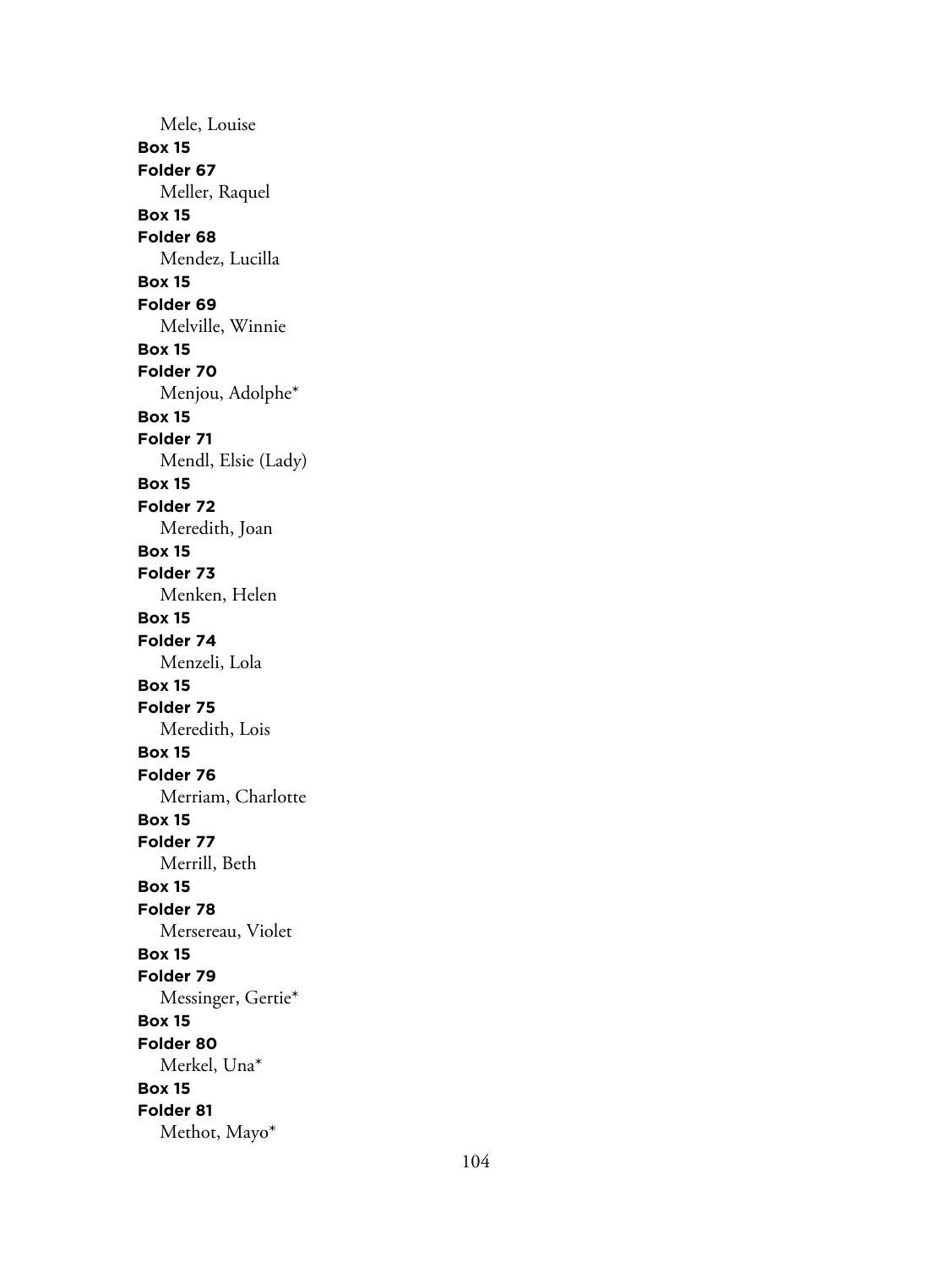**Box 15 Folder 92** Metlock, Spike\* **Box 15 Folder 93** Meux (Lady) **Box 15 Folder 94** Mexican Tipica Orchestra\* **Box 15 Folder 95** Meyers, Ernestine **Box 15 Folder 96** Meyer, Kathleen **Box 15 Folder 97** Michael, Gertrude **Box 15 Folder 98** Mijinska, Andrea **Box 15 Folder 99** Miles, Lillian\* **Box 15 Folder 100** Milford, Mary **Box 15 Folder 101** Miljan, John\* **Box 15 Folder 102** Millar, Gertie **Box 15 Folder 103** Millard, Helene\* **Box 15 Folder 104** Miller, Diana **Box 15 Folder 105** Miller, Ernie and Lou\* **Box 16 Folder 1** Marshall, Martha **Box 16**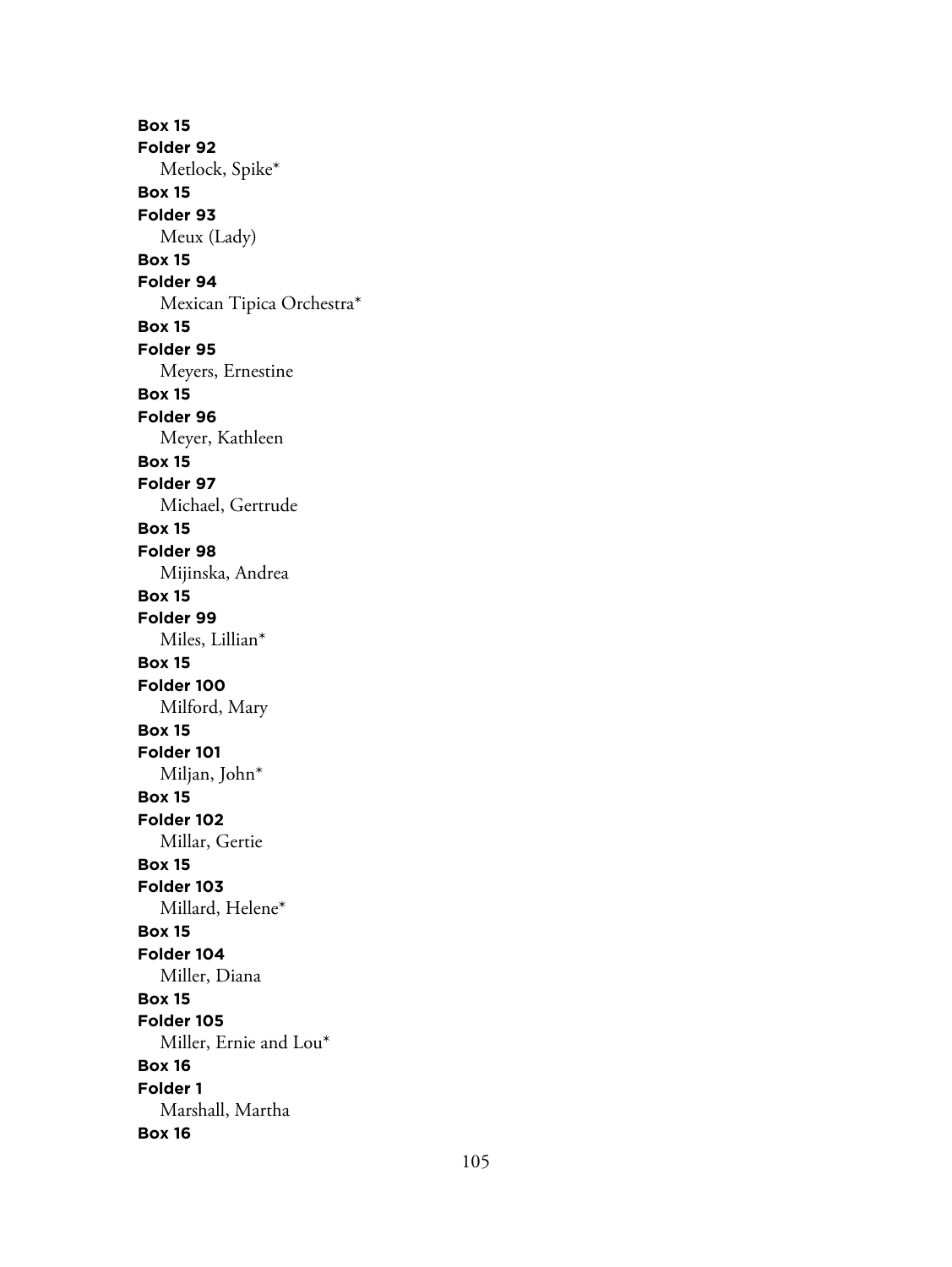**Folder 2** Marshall, Virginia **Box 16 Folder 3** Martan, Nita **Box 16 Folder 4** Martin, Kathlyn **Box 16 Folder 5** Martin, Vivian **Box 16 Folder 6** Martindale, Edward\* **Box 16 Folder 7** Martinelli, Giovanni\* **Box 16 Folder 8** Martyn, Kathlene **Box 16 Folder 9** Marvenga, Ilse **Box 16 Folder 10** Marwicke, Irma **Box 16 Folder 11** Marvin, Grace **Box 16 Folder 12** Marvin, Johnny\* **Box 16 Folder 13** Marx Brothers\* **Box 16 Folder 14** Mary Jane **Box 16 Folder 15** Mason, Ann **Box 16 Folder 16** Mason, Eva **Box 16 Folder 17**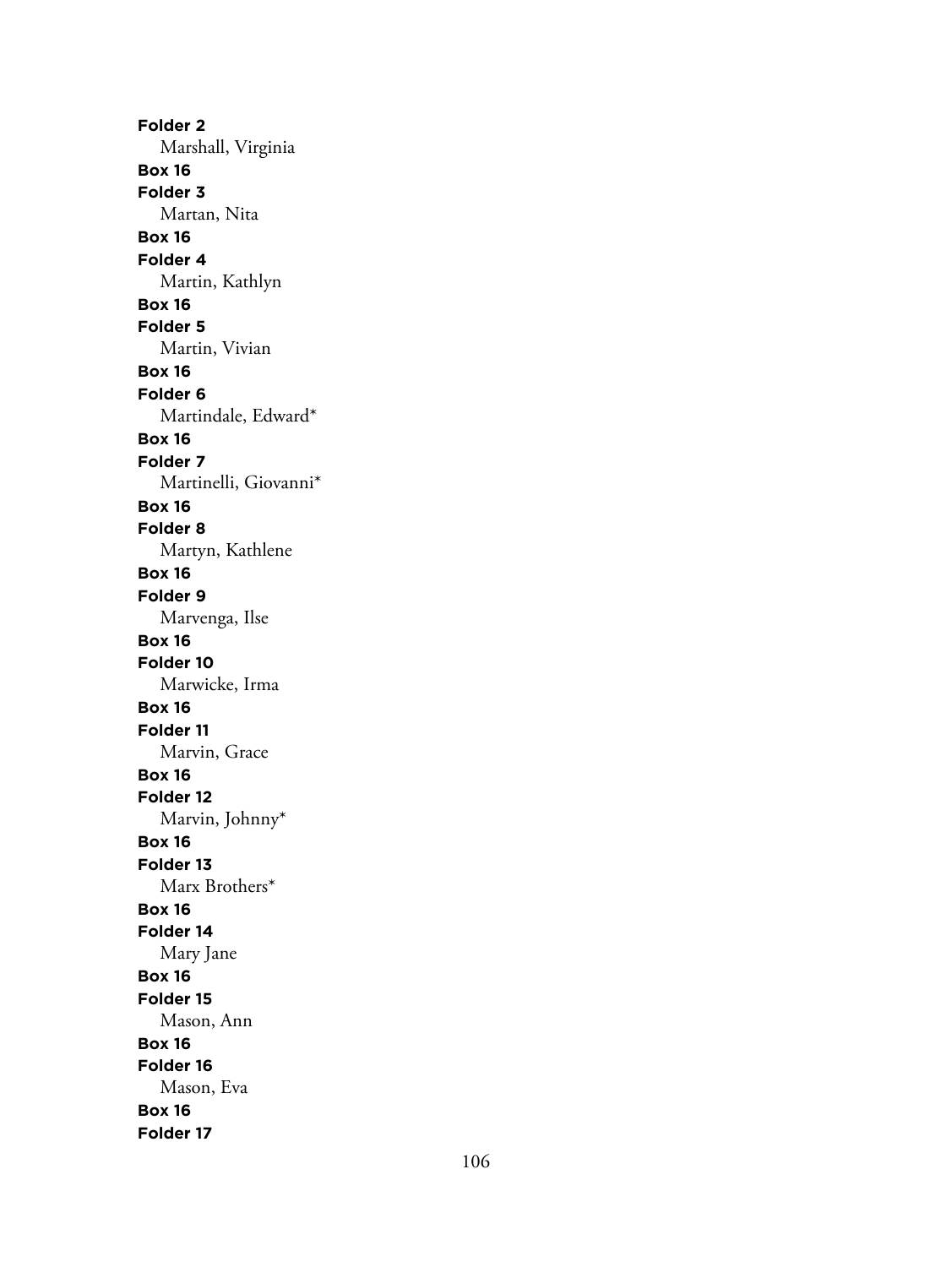Mason, Shirley\* **Box 16 Folder 18** Matchabelli (Princess) **Box 16 Folder 19** Mathews, Jessie **Box 16 Folder 20** Matteson, Josphine **Box 16 Folder 21** Mattingly, Nell\* **Box 16 Folder 22** Maughan, Dora\* **Box 16 Folder 23** Maury (Marquis de Casa) **Box 16 Folder 24** Mavis, Madge **Box 16 Folder 25** Maxwell, John\* **Box 16 Folder 26** May, Ada **Box 16 Folder 27** May, Ann **Box 16 Folder 28** May, Doris **Box 16 Folder 29** May, Edna **Box 16 Folder 30** May, Martin\* **Box 16 Folder 31** May, Peggy **Box 16 Folder 32** Mayberry, Cordelia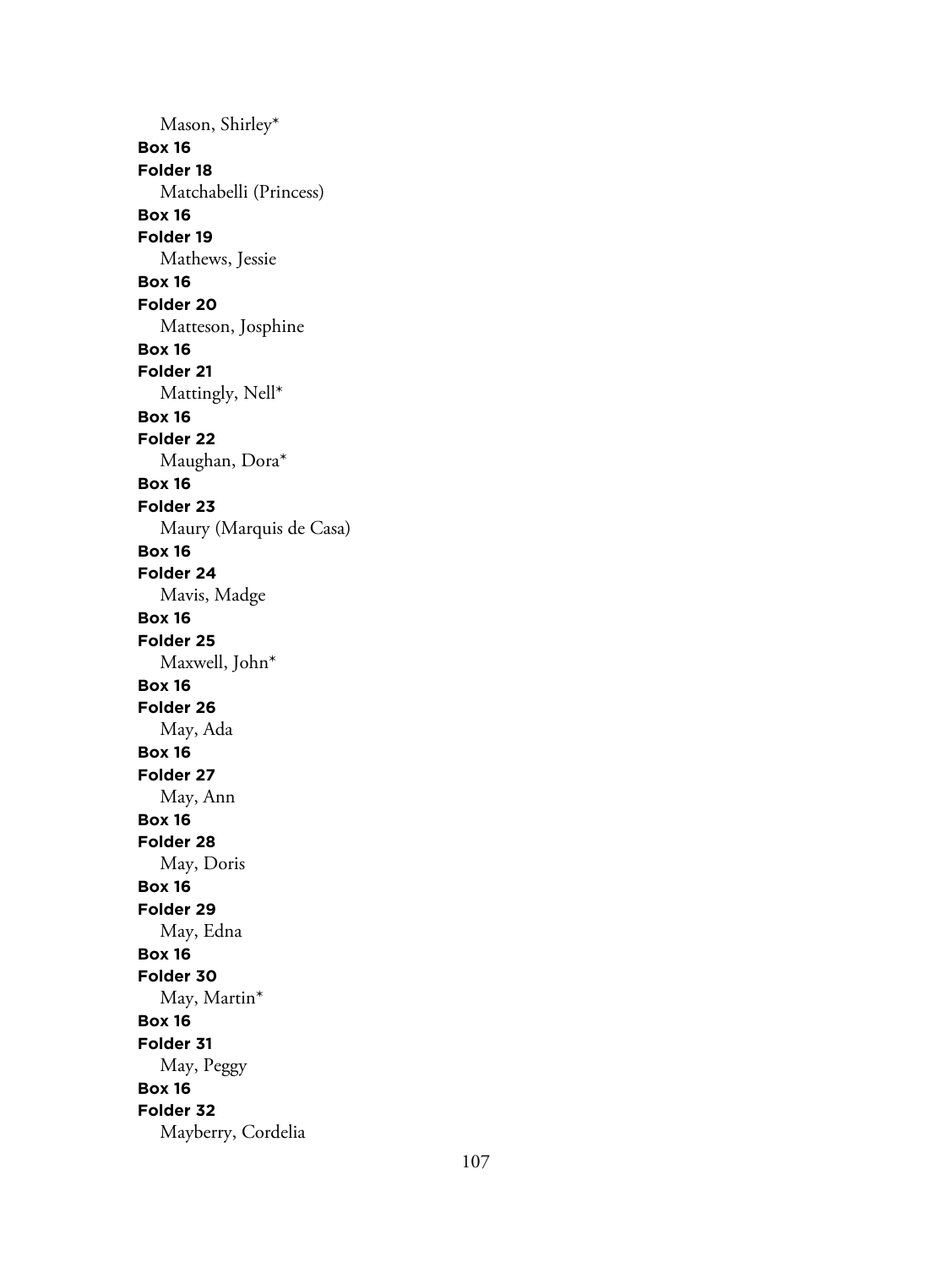**Box 16 Folder 33** Mayer and Evans\* **Box 16 Folder 34** Mayfield, Cleo\* **Box 16 Folder 35** Mayhew, Stella\* **Box 16 Folder 36** Maynard, Dorothy **Box 16 Folder 37** Maynard, Ken\* **Box 16 Folder 38** Mayne, Clarice **Box 16 Folder 39** Mayo, Christine **Box 16 Folder 40** Mayo, Dagmar Godowsky **Box 16 Folder 41** Mayo, Edna **Box 16 Folder 42** Mayo, Frank **Box 16 Folder 43** Mabery, Mary **Box 16 Folder 44** Marceline, Marie **Box 16 Folder 45** Marbery, Mary **Box 16 Folder 46** Marcelle (Miss)\* **Box 16 Folder 47** Marcellus, Irene **Box 16**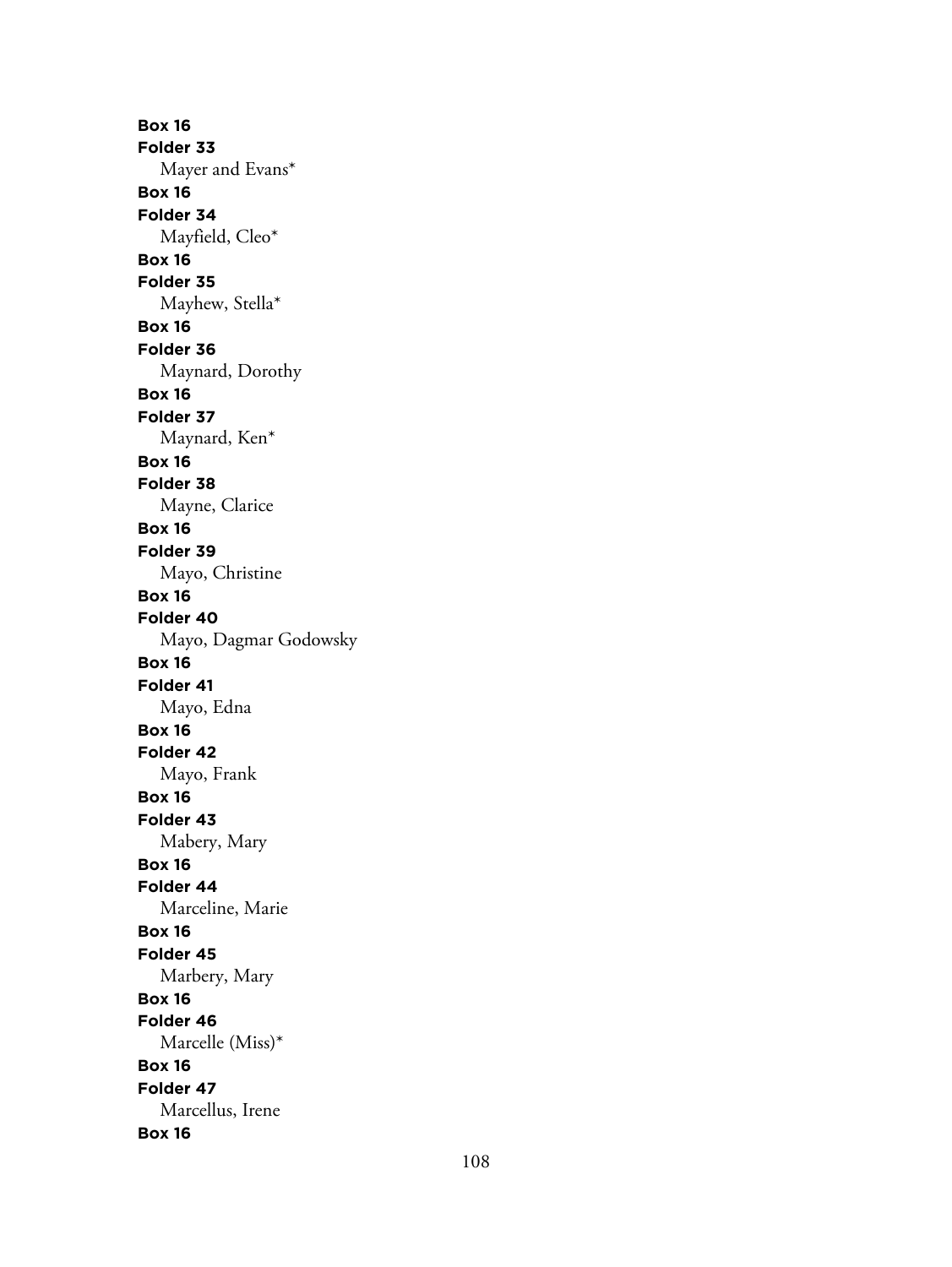**Folder 48** Marchal, Arlette **Box 16 Folder 49** Marchant, Frances **Box 16 Folder 106** Miller, Marilyn\* **Box 16 Folder 107** Miller, Midgie **Box 16 Folder 108** Miller, Patsy Ruth\* **Box 16 Folder 109** Miller, Ruby **Box 16 Folder 110** Miller and Lyles\* **Box 16 Folder 111** Millish, Fuller\* **Box 16 Folder 112** Millman, Bird **Box 16 Folder 113** Millner, Marietta **Box 16 Folder 114** Mills, Alyce **Box 16 Folder 115** Mills, Edwin **Box 16 Folder 116** Mills, Florence **Box 16 Folder 117** Miner, Marie **Box 16 Folder 118** Minter, Dorothy **Box 16 Folder 119**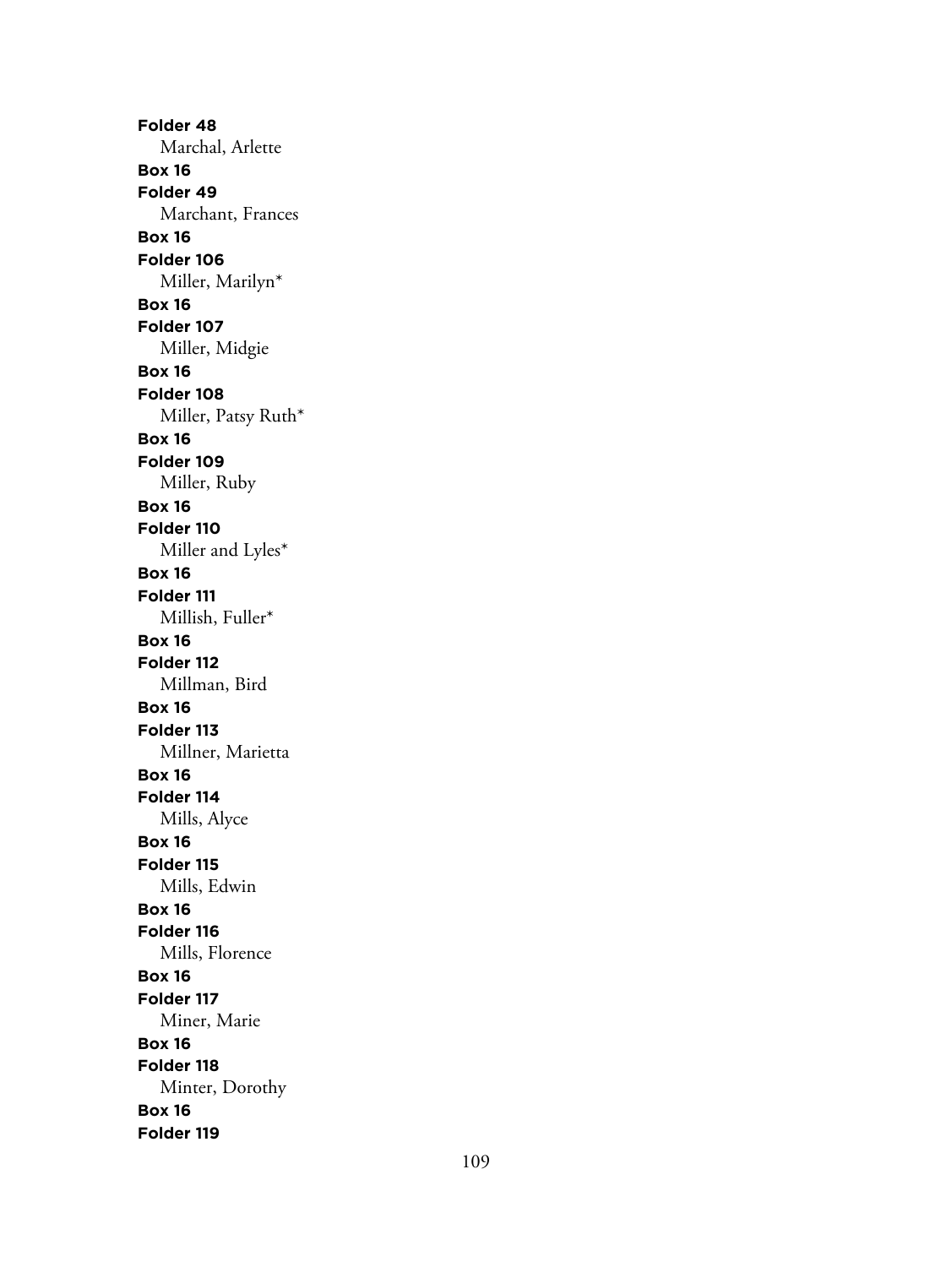Minter, Mary Miles **Box 16 Folder 120** Miscellaneous **Box 16 Folder 121** Mistinguette (Mlle.) **Box 16 Folder 122** Mitchell, Frances Kearsley **Box 16 Folder 123** Mitchelle, Lillian **Box 16 Folder 124** Mitchell, Marion **Box 16 Folder 125** Mitchell, Rhea **Box 16 Folder 126** Mitty, Germaine **Box 16 Folder 127** Mitzi **Box 16 Folder 128** Mix, Tom **Box 17 Folder 1** Moissi, Alexander **Box 17 Folder 2** Molyneux, Eileen **Box 17 Folder 3** Mona Lisa **Box 17 Folder 4** Monkman, Phyllis **Box 17 Folder 5** Monroe, Lucy **Box 17 Folder 6** Montana, Bull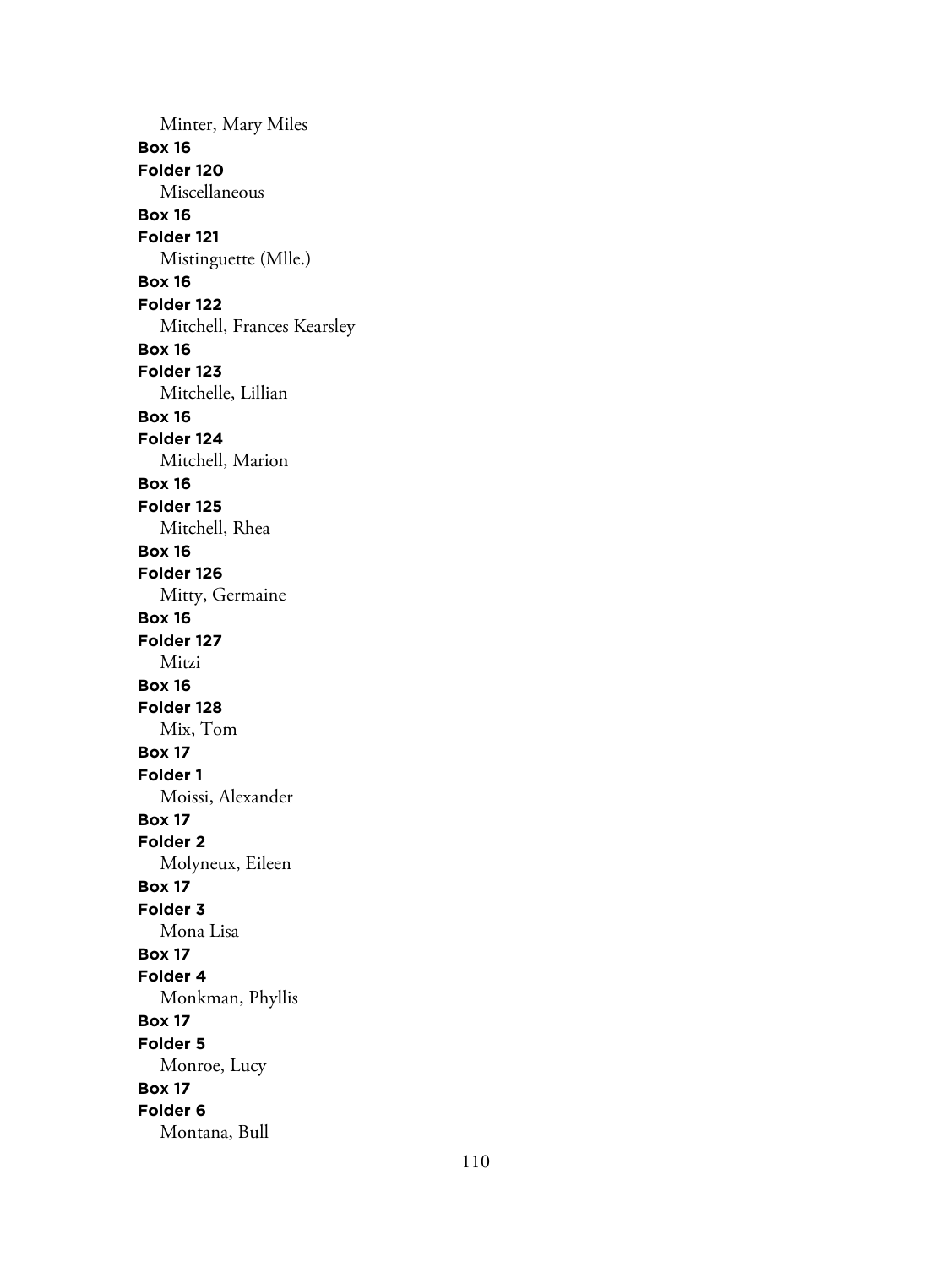**Box 17 Folder 7** Montenegro, Conchita\* **Box 17 Folder 8** Monterey, Carlotta **Box 17 Folder 9** Montgomery, Robert\* **Box 17 Folder 10** Moore, Betty **Box 17 Folder 11** Moore, Coleen\* **Box 17 Folder 12** Moore, Florence **Box 17 Folder 13** Moore, Grace\* **Box 17 Folder 14** Moore, Jill Esmond **Box 17 Folder 15** Moore, Matt **Box 17 Folder 16** Moore, Mildred **Box 17 Folder 17** Moore, Tom\* **Box 17 Folder 18** Moore, Victor\* **Box 17 Folder 19** Moore, Virginia **Box 17 Folder 20** Moorhead, Natalie\* **Box 17 Folder 21** Moran, Eddie\* **Box 17**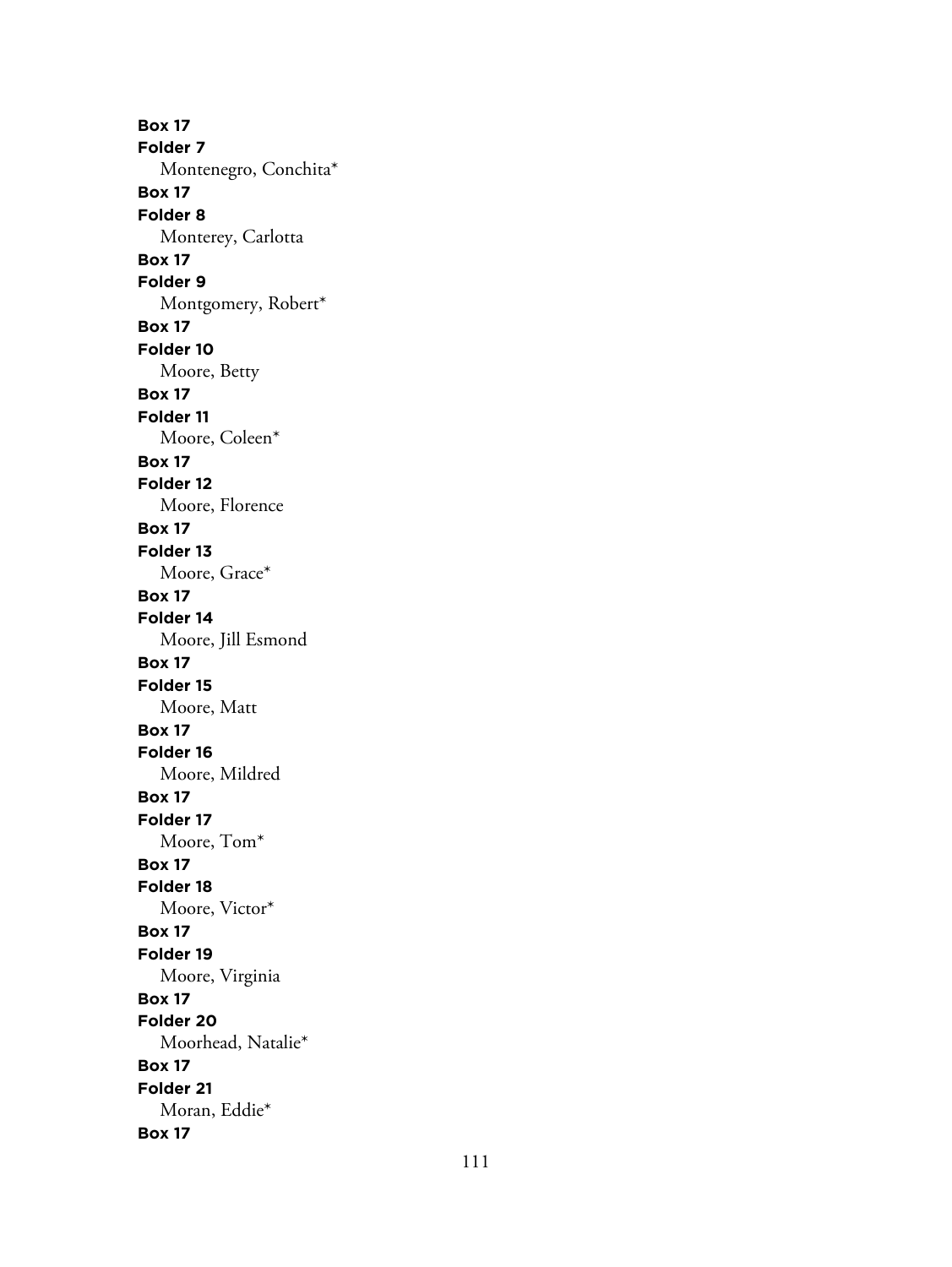**Folder 22** Moran, Lee\* **Box 17 Folder 23** Moran Loist\* **Box 17 Folder 24** Moran and Mack **Box 17 Folder 25** Moran, Polly\* **Box 17 Folder 26** Moran, Priscilla **Box 17 Folder 27** Morava, Harold\* **Box 17 Folder 28** Moreno, Antonio\* **Box 17 Folder 29** Moreno, Rosita\* **Box 17 Folder 30** Morgan, Helen\* **Box 17 Folder 31** Morgan, Jeanne **Box 17 Folder 32** Morgan, Gene, (Orchestra)\* **Box 17 Folder 33** Morgan, Jim and Betty\* **Box 17 Folder 34** Morgan, Joan **Box 17 Folder 35** Morgan, Leone **Box 17 Folder 36** Morgan, Ralph\* **Box 17 Folder 37**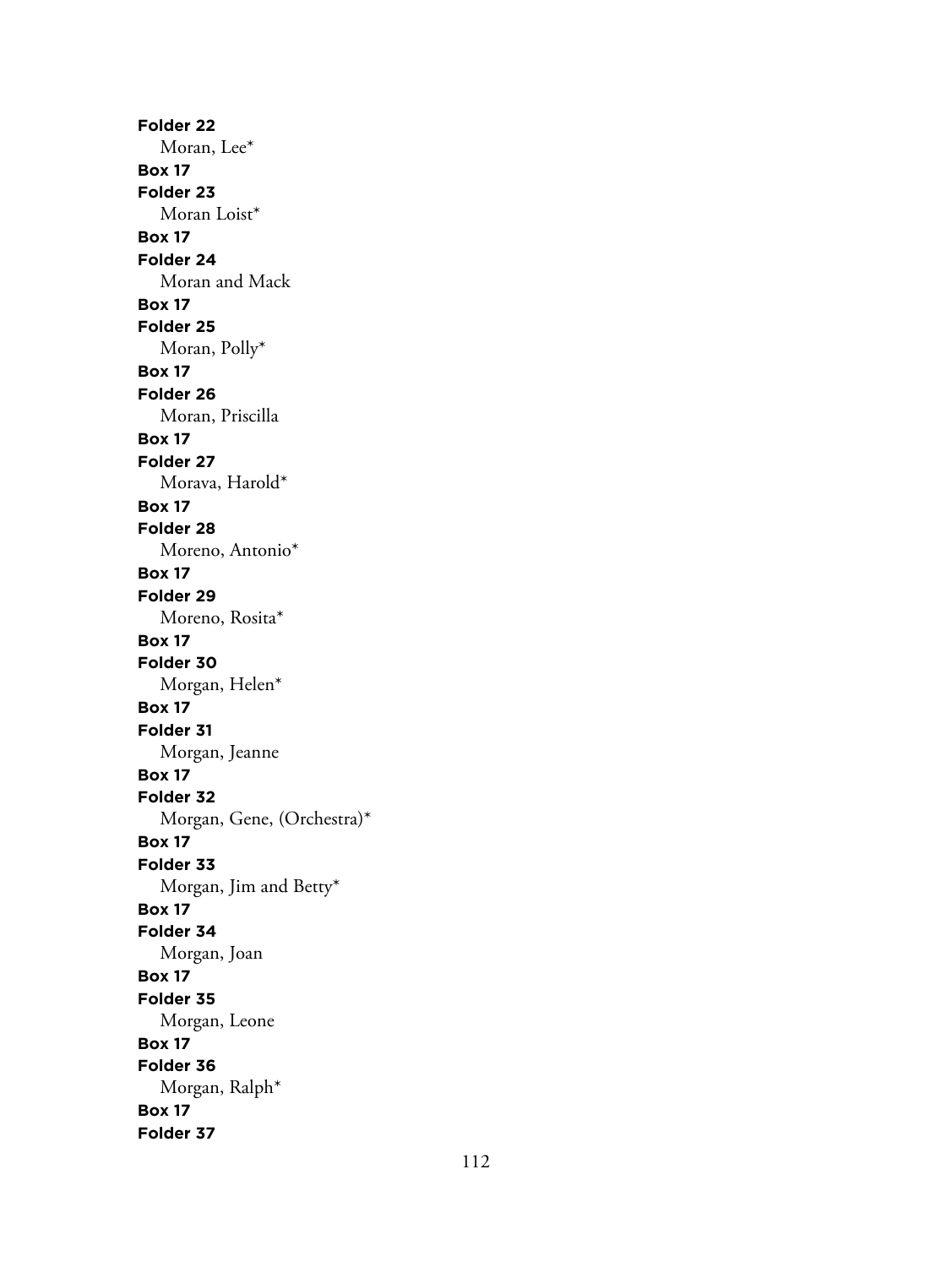Mori, Toshia\* **Box 17 Folder 38** Morini, Erika **Box 17 Folder 39** Morlay, Gaby **Box 17 Folder 40** Morley, Karen\* **Box 17 Folder 41** Morley, Vernoica **Box 17 Folder 42** Morris, Chester\* **Box 17 Folder 43** Morris, Margaret **Box 17 Folder 44** Morrissey, Madlyn **Box 17 Folder 45** Morrissey and Miller Revue\* **Box 17 Folder 46** Morrison, Alex\* **Box 17 Folder 47** Morton, Charles\* **Box 17 Folder 48** Morse, Lee\* **Box 17 Folder 49** Mosjourkine, Ivan\* **Box 17 Folder 50** Mosquini, Marie **Box 17 Folder 51** Moss, Marjorie **Box 17 Folder 52** Moulton, Zita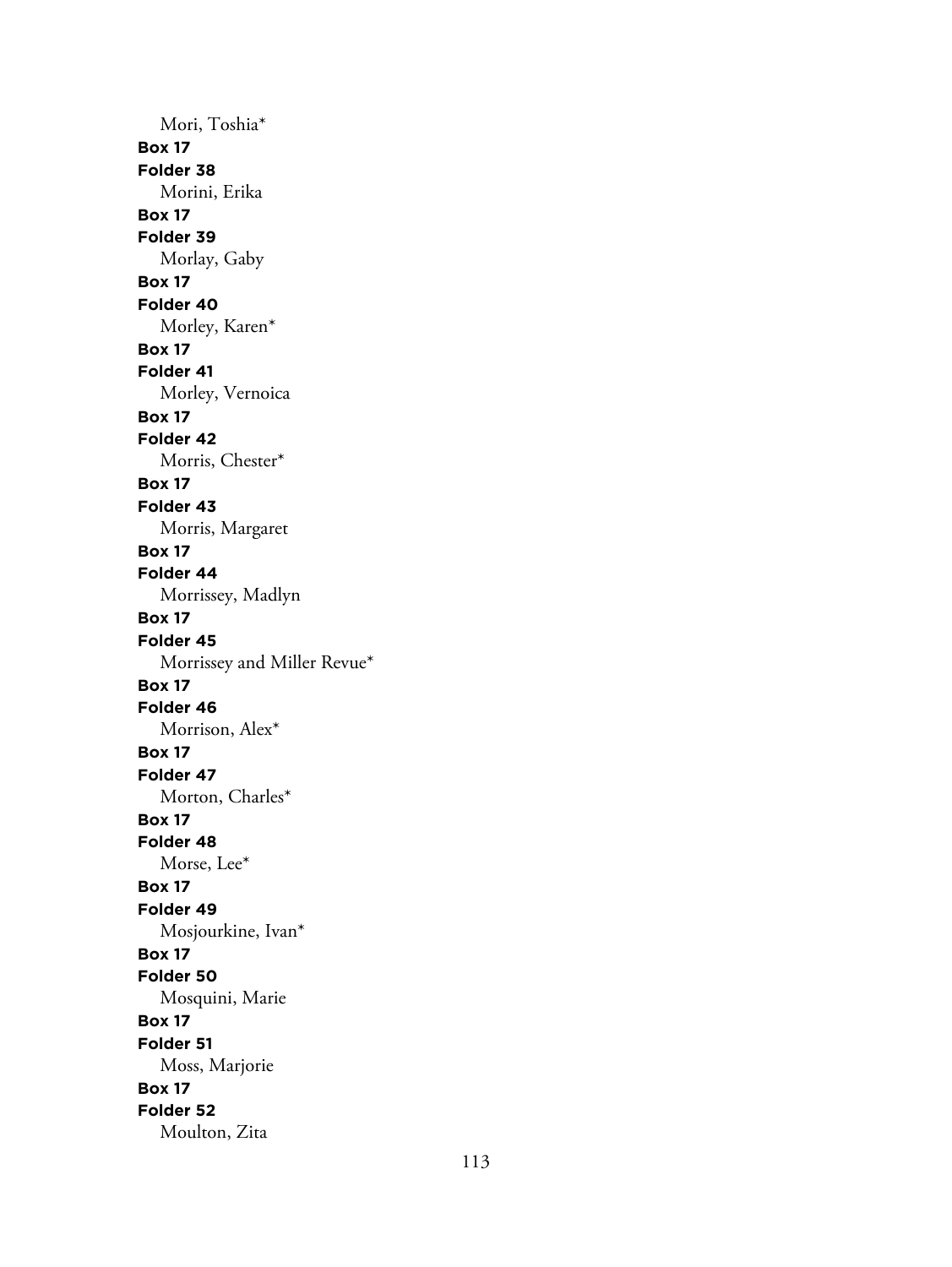**Box 17 Folder 53** Mountbatten, Louis (Lady) **Box 17 Folder 54** Mower, James\* **Box 17 Folder 55** Mower, Margaret **Box 17 Folder 56** Muir, Esther\* **Box 17 Folder 57** Mulder, Sophie\* **Box 17 Folder 58** Mulhall, Jack **Box 17 Folder 59** Mulholland, John (Mrs.) **Box 17 Folder 60** Mullen, Sadie **Box 17 Folder 61** Mullen, Sara **Box 17 Folder 62** Munro, Mabel **Box 17 Folder 63** Munson, Ona\* **Box 17 Folder 64** Mura (Mlle.) **Box 17 Folder 65** Murat, Achille (Princess) **Box 17 Folder 66** Murphy, Edna\* **Box 17 Folder 67** Murray, Charlie **Box 17**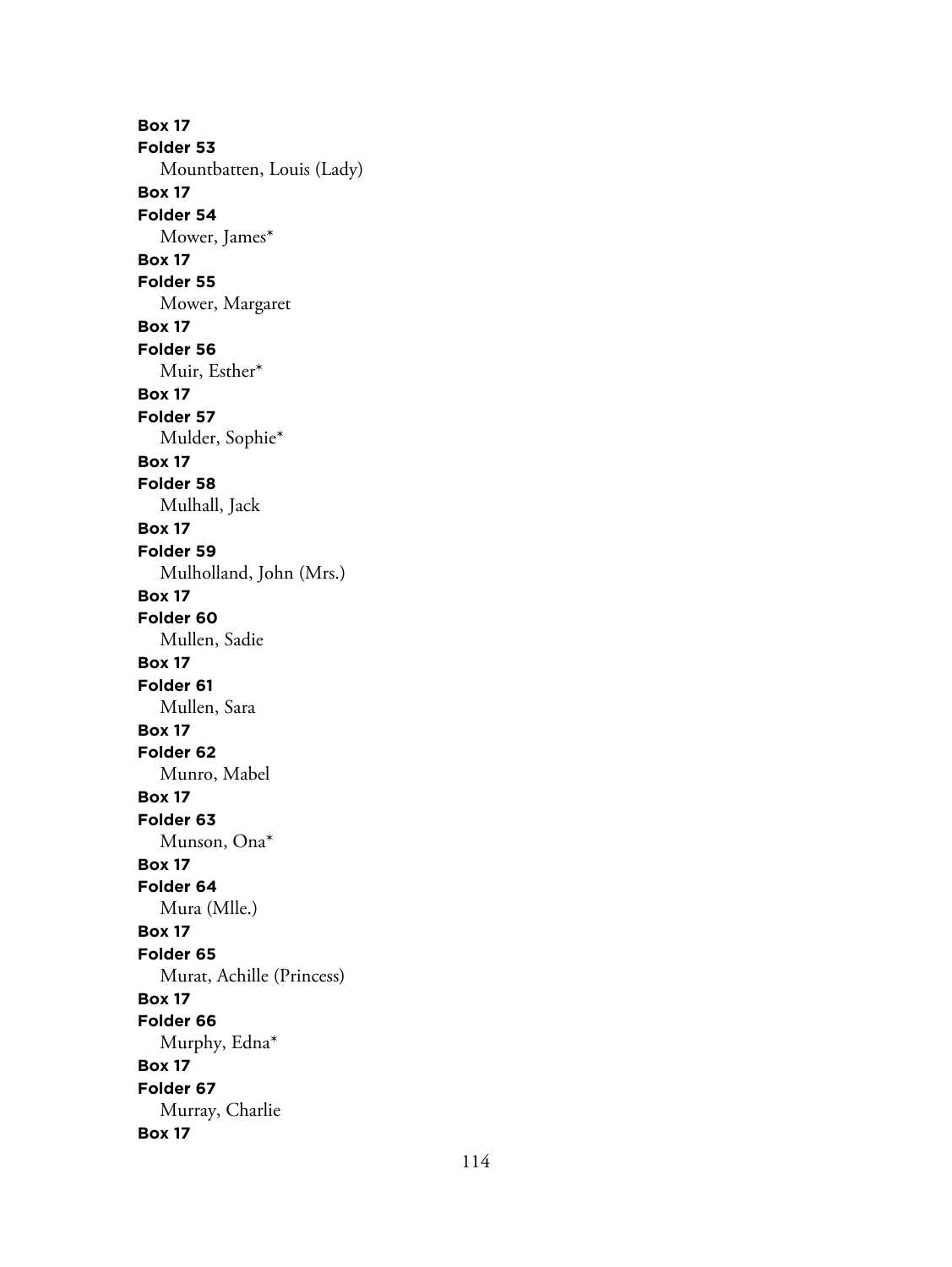**Folder 68** Murray, James\* **Box 17 Folder 69** Murray, Jeannine **Box 17 Folder 70** Murray, John T. **Box 17 Folder 71** Murray, Mae **Box 17 Folder 72** Mussell, Marie **Box 17 Folder 73** Muzio, Claudia **Box 17 Folder 74** Myers, Carmel\* **Box 17 Folder 75** Myers, Ernstine **Box 17 Folder 76** Myers, Kathleen **Box 17 Folder 77** Myrt\* **Box 17 Folder 78** Myrtil, Odette\* **Box 18 Folder 1** McAllister, Mary **Box 18 Folder 2** McAllister, Paul\* **Box 18 Folder 3** McAvoy, May\* **Box 18 Folder 4** MacBeth, Florence **Box 18 Folder 5**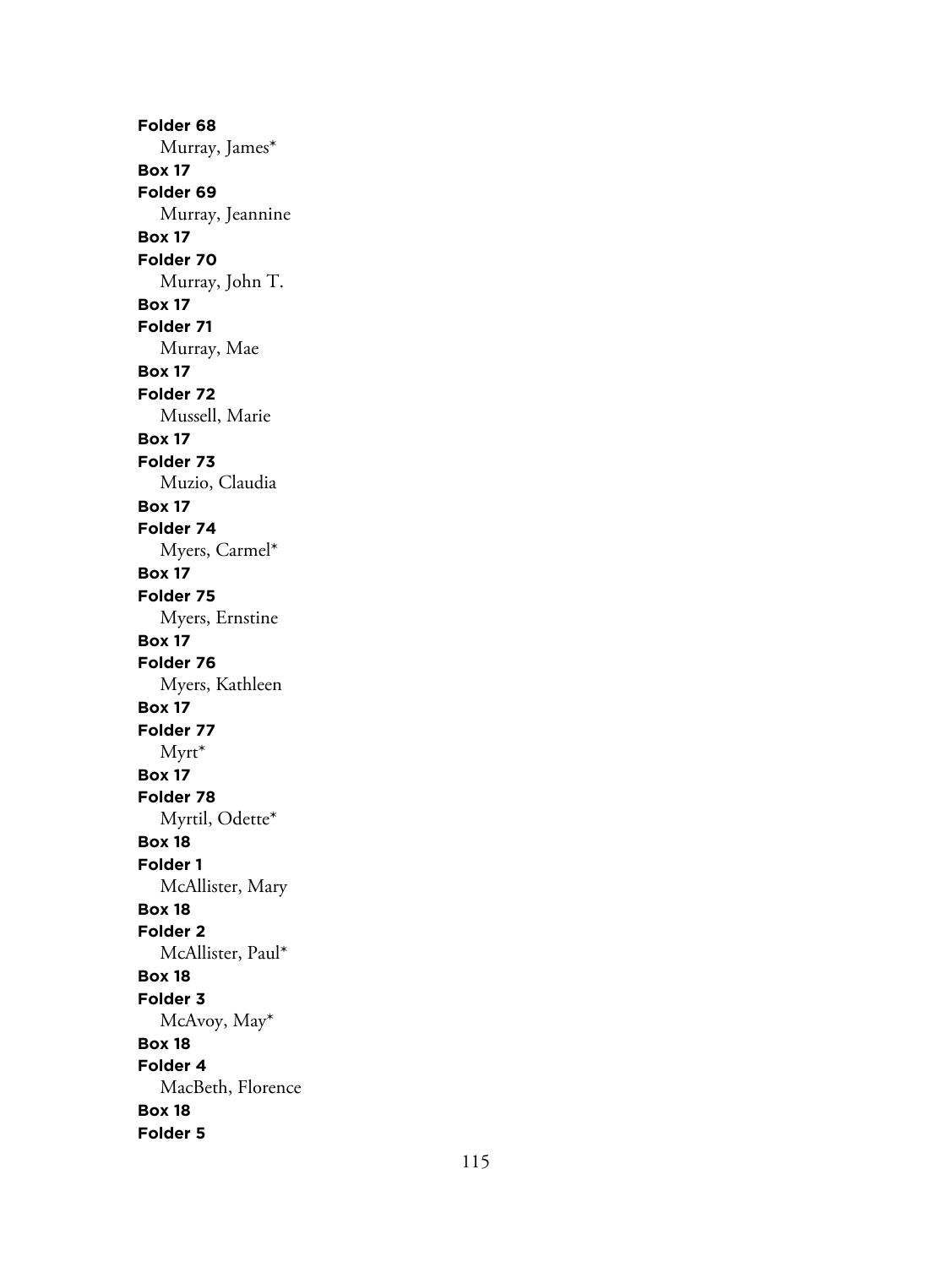McClure, Olive **Box 18 Folder 6** McComas, Carol **Box 18 Folder 7** McConnell, Gladys\* **Box 18 Folder 8** McCord, Mildred **Box 18 Folder 9** McCormick, Alyce\* **Box 18 Folder 10** McCormick, Medill (Mrs.) **Box 18 Folder 11** McCorquodale, Barbara **Box 18 Folder 12** McCoy, Ruby **Box 18 Folder 13** McCrea, Joel\* **Box 18 Folder 14** MacDonald, Gertrude **Box 18 Folder 15** McDonald, Francis **Box 18 Folder 16** McDonald, Helen **Box 18 Folder 17** MacDonald, Jeanette\* **Box 18 Folder 18** MacDonald, Katherine\* **Box 18 Folder 19** MacDonald, Marion **Box 18 Folder 20** MacFadden, Helen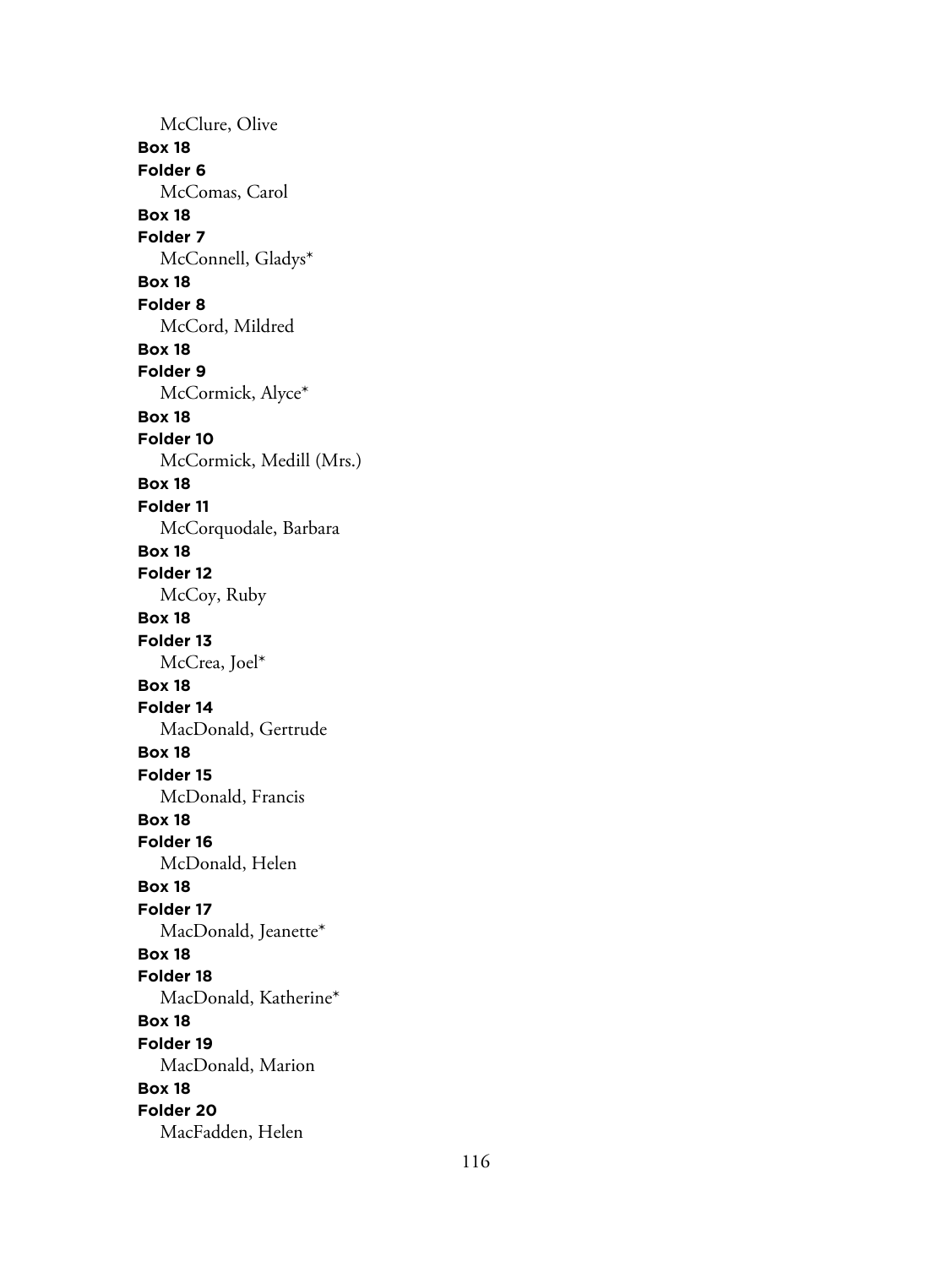**Box 18 Folder 21** MacGowan, Mollie **Box 18 Folder 22** McGill, Aline **Box 18 Folder 23** McGinty, Blanche **Box 18 Folder 24** McGrail, Walter **Box 18 Folder 25** McGuire, Kathryn **Box 18 Folder 26** MacFarlane, Elsa **Box 18 Folder 27** McIntosh, Burr\* **Box 18 Folder 28** McIntyre [of Hyams and McIntyre]\* **Box 18 Folder 29** McKay [of McKay and Ardine]\* **Box 18 Folder 30** McKay, Elsie **Box 18 Folder 31** McKee, Margaret\* **Box 18 Folder 32** McKee, Mickey\* **Box 18 Folder 33** MacKellar, Helen **Box 18 Folder 34** MacKenna, Kenneth\* **Box 18 Folder 35** McKern, Frances **Box 18**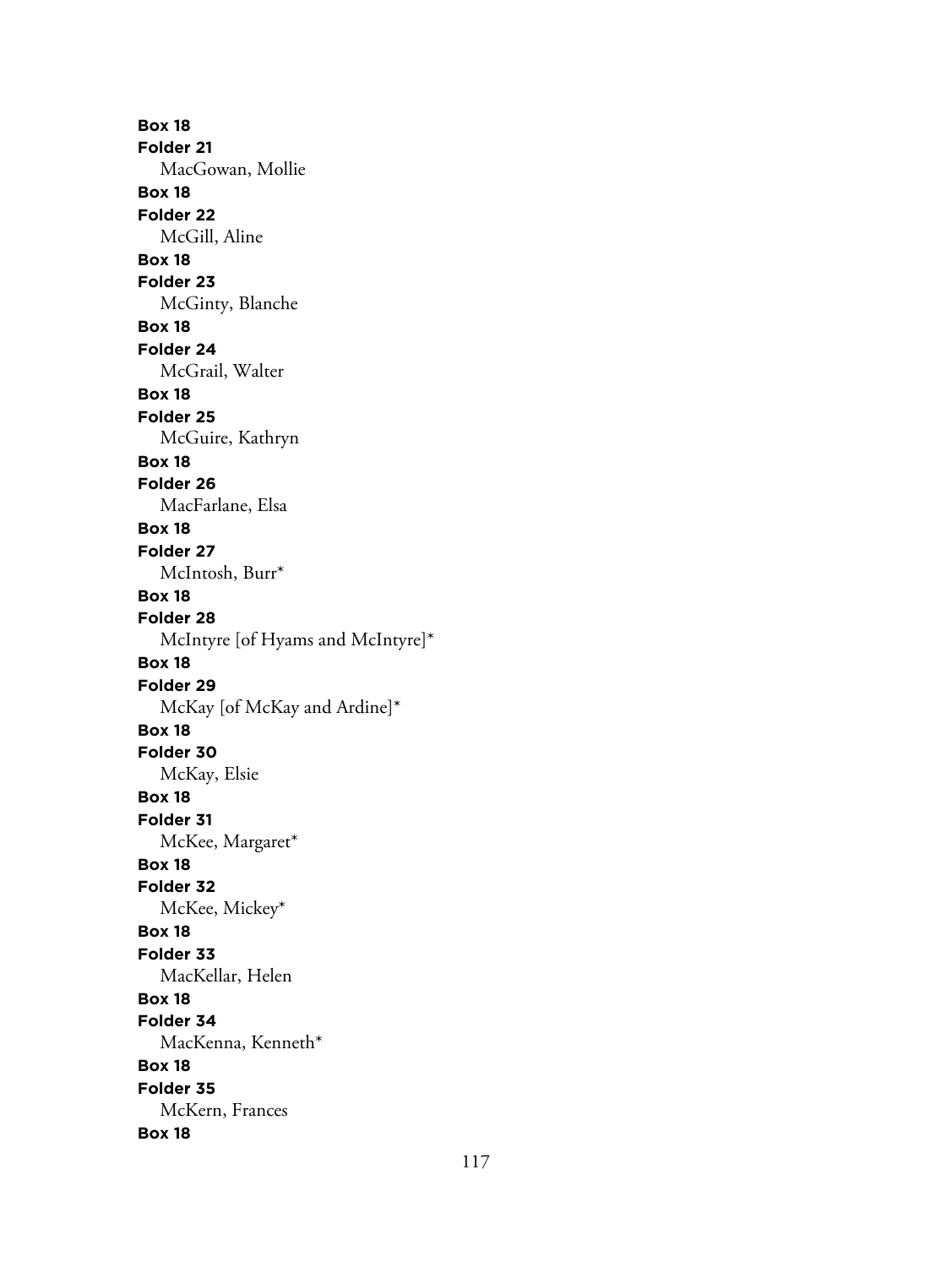**Folder 36** McLagen, Victor\* **Box 18 Folder 37** McLain (Miss) **Box 18 Folder 38** McLaren, Mary **Box 18 Folder 39** McLean, Douglas **Box 18 Folder 40** MacLean, Joan **Box 18 Folder 41** McLean, Josephine **Box 18 Folder 42** McLennen, John Stewart (Mrs.) **Box 18 Folder 43** McMahon, Alice\* **Box 18 Folder 44** Macleod, Mildred **Box 18 Folder 45** McPhail, Addie **Box 18 Folder 46** McNulty, Dorothy\* **Box 18 Folder 47** McRoy's Harmonica Band\* **Box 18 Folder 48** McWilliams, Jim\* **Box 18 Folder 49** Nadina, Sylvia **Box 18 Folder 50** Naess (Madame) **Box 18 Folder 51**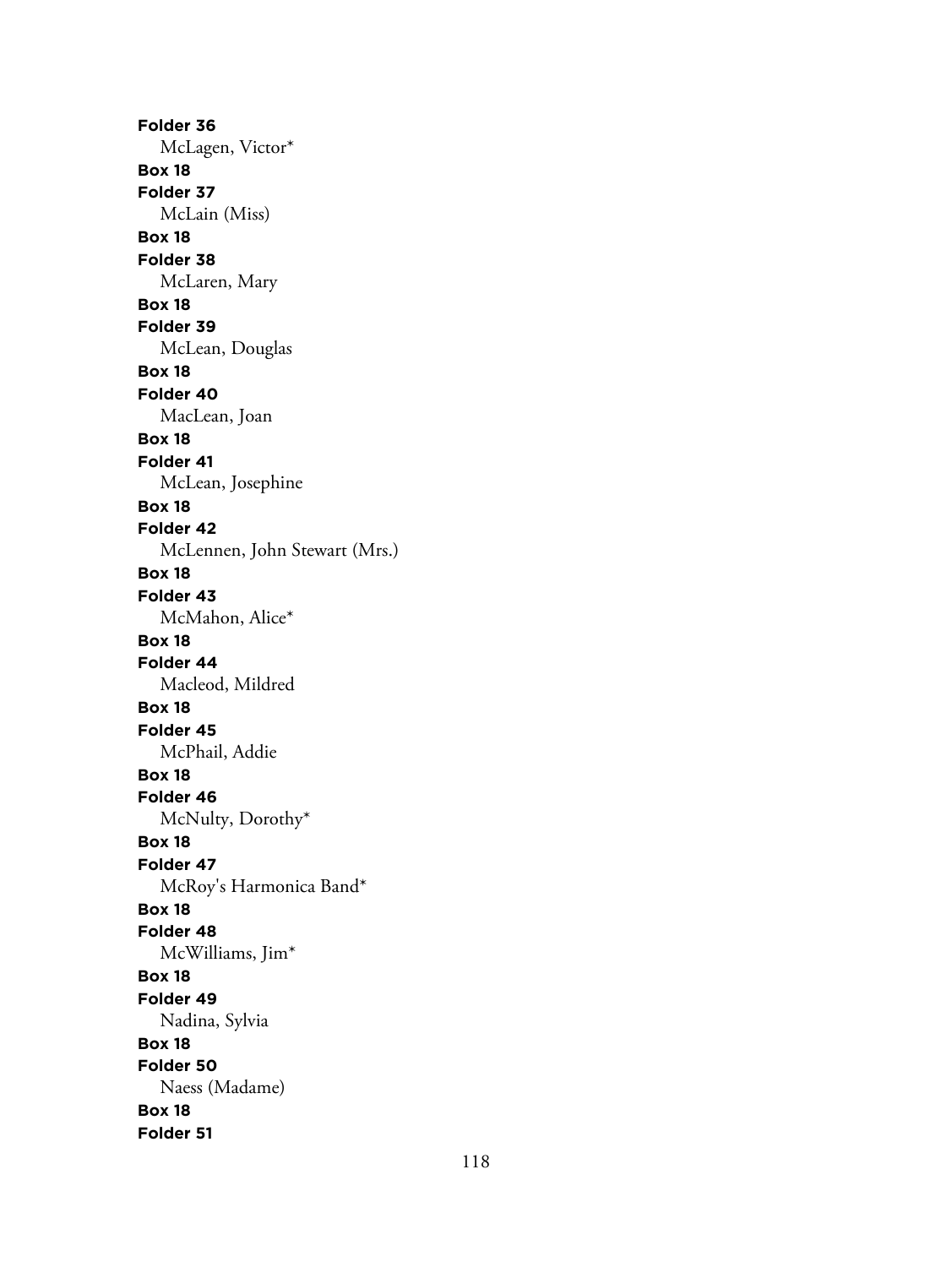Nagel, Conrad\* **Box 18 Folder 52** Naldi, Nita **Box 18 Folder 53** Namara, Marguerite **Box 18 Folder 54** Napierkowska, Stacia **Box 18 Folder 55** Nash, Mary **Box 18 Folder 56** Nash, Nancy **Box 18 Folder 57** Natalie **Box 18 Folder 58** Natheaux, Louis **Box 18 Folder 59** Nattova, Natacha **Box 18 Folder 60** Nazar (Mlle.) **Box 18 Folder 61** Nazimova, Alla **Box 18 Folder 62** Neal Sisters\* **Box 18 Folder 63** Nedell, Bernard J. **Box 18 Folder 64** Neilson-Terry, Phyllis **Box 18 Folder 65** Nelson, Bob\* **Box 18 Folder 66** Nelson, Dolly\*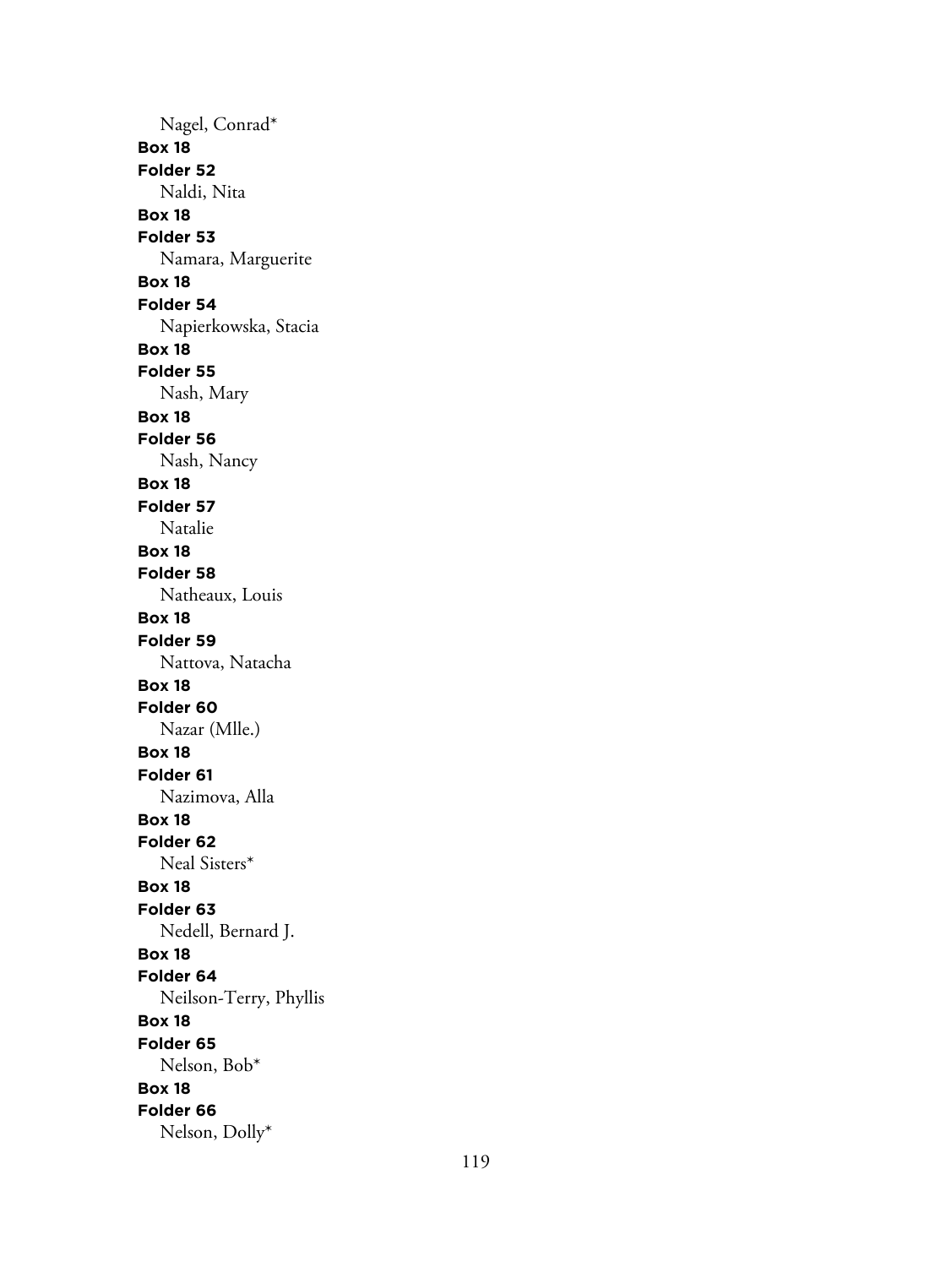**Box 18 Folder 67** Nelson, Eddy\* **Box 18 Folder 68** Nemchinova, Vera **Box 18 Folder 69** Nesbit, Evelyn **Box 18 Folder 70** Nesbitt, Cathleen **Box 18 Folder 71** Neva, Maria **Box 18 Folder 72** Newberry, Barbara **Box 18 Folder 73** Newcomb, Mary **Box 18 Folder 74** Newell, Billy and Elsa\* **Box 18 Folder 75** Newhoff, Irving\* **Box 18 Folder 76** Newland (Lady) **Box 18 Folder 77** Nichols, Evelyn **Box 18 Folder 78** Nichols, Hazel **Box 18 Folder 79** Newton, Florence **Box 18 Folder 80** Nichols, Norma **Box 18 Folder 81** Nikolas, Lucille **Box 18**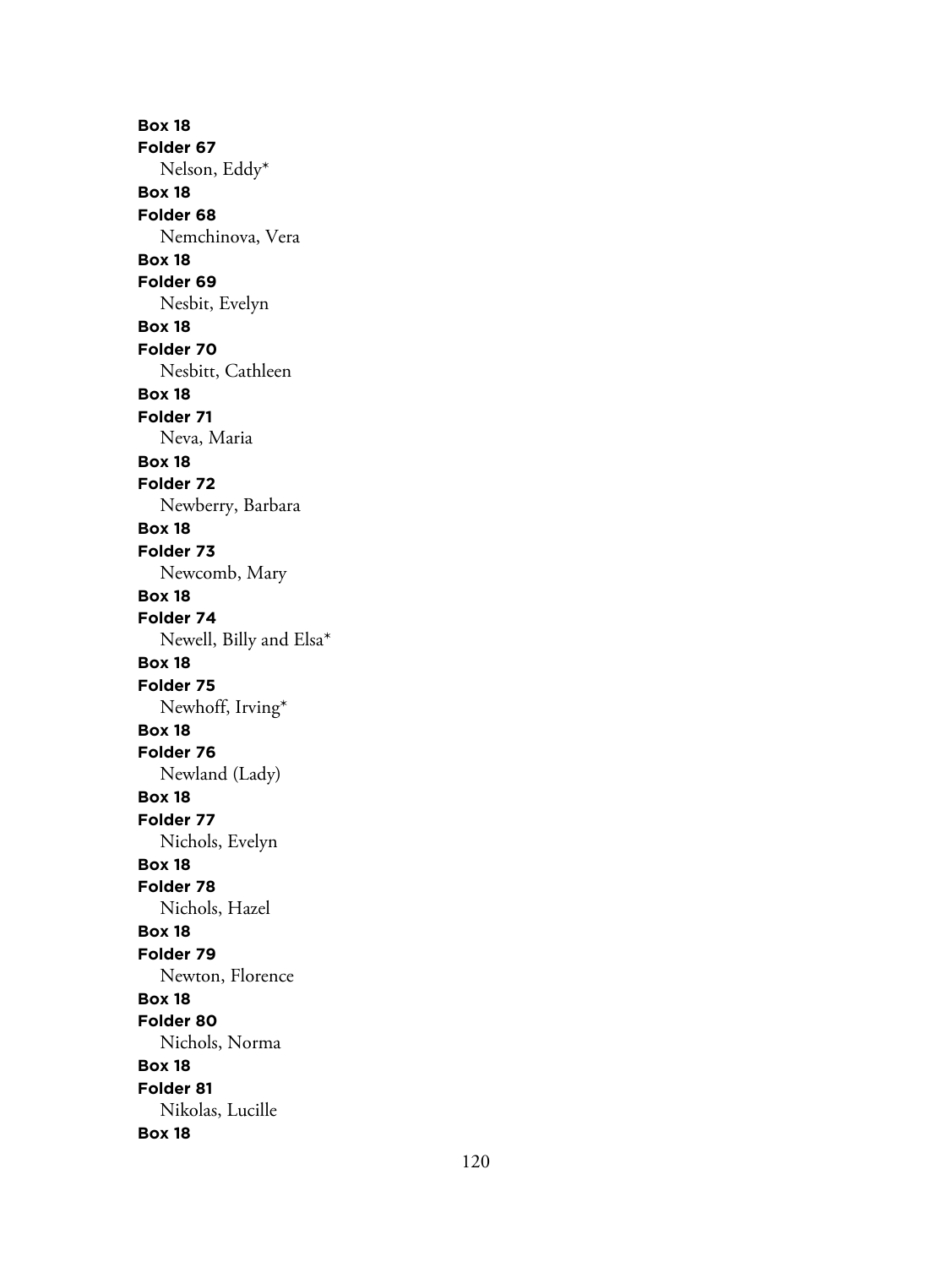**Folder 82** Nikitina, Alice **Box 18 Folder 83** Nilsson, Anna Q. **Box 18 Folder 84** Niles, Doris **Box 18 Folder 85** Nissen, Greta\* **Box 18 Folder 86** Nixon, Marion\* **Box 18 Folder 87** Nolan, Mary **Box 18 Folder 88** Norealious, Martha **Box 18 Folder 89** Norman, Christine **Box 18 Folder 90** Norman, Karyl\* **Box 18 Folder 91** Normand, Mabel **Box 18 Folder 92** Norris, Emma **Box 18 Folder 93** North, Jack\* **Box 18 Folder 94** North, Madge **Box 18 Folder 95** Northern Patrol\* **Box 18 Folder 96** Northumberland (Duchess of) **Box 18 Folder 97**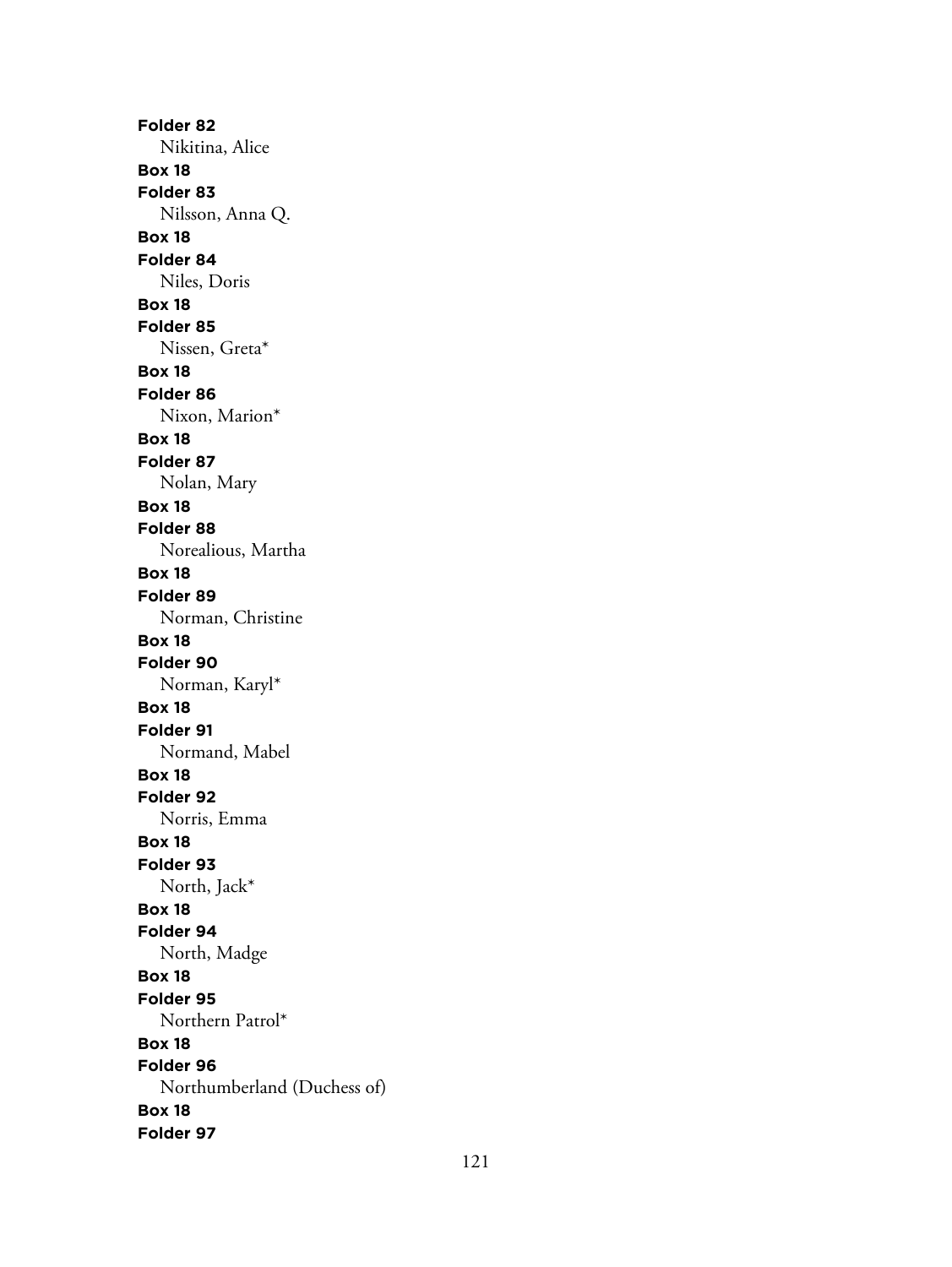Norton, Barry **Box 18 Folder 98** Norton, Jean **Box 18 Folder 99** Norton, Katharine **Box 18 Folder 100** Norworth, Jack\* **Box 18 Folder 101** Nova, Hedda **Box 18 Folder 102** Novak, Eva **Box 18 Folder 103** Novak, Jane **Box 18 Folder 104** Novarro, Ramon\* **Box 18 Folder 105** Nugent, Edward\* **Box 18 Folder 106** Nugent, Elliott\* **Box 18 Folder 107** Nugent, J.C.\* **Box 18 Folder 108** Nurick, Joan **Box 18 Folder 109** Nuthall, Betty **Box 18 Folder 110** Oakie, Jack\* **Box 19 Folder 1** Oakland, Dagmar\* **Box 19 Folder 2** Oakland, Vivian\*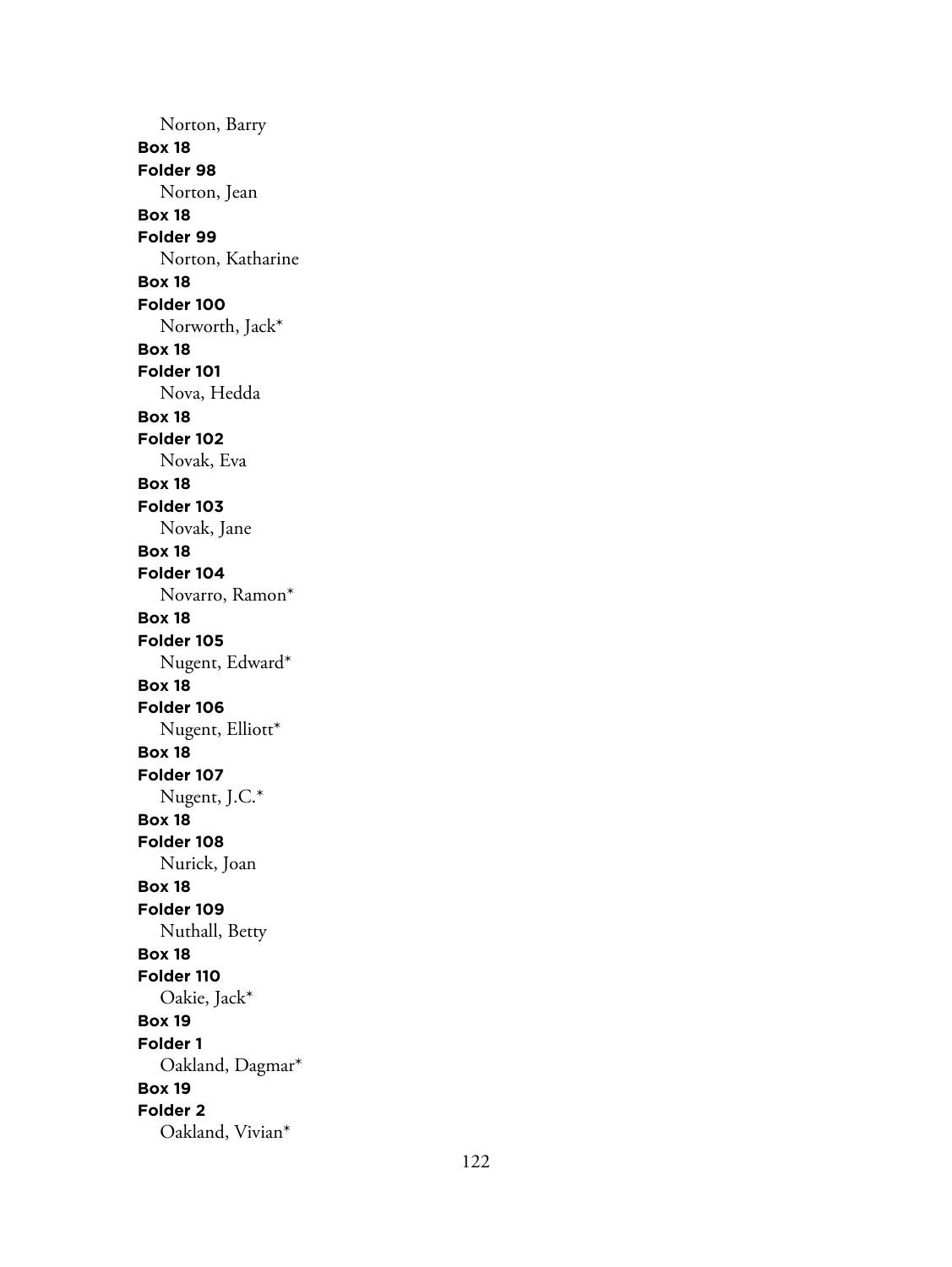**Box 19 Folder 3** Ober, Roger\* **Box 19 Folder 4** O'Brien, Eugene **Box 19 Folder 5** O'Brien, George\* **Box 19 Folder 6** O'Brien, Gipsy **Box 19 Folder 7** O'Brien, Virginia **Box 19 Folder 8** O'Connell, Hugh\* **Box 19 Folder 9** O'Connor, Kathleen **Box 19 Folder 10** O'Dare, Peggy **Box 19 Folder 11** O'Day, Molly\* **Box 19 Folder 12** O'Day, Peggy **Box 19 Folder 13** O'Denishaw, Florence **Box 19 Folder 14** Oelrichs, Hildegard **Box 19 Folder 15** O'Hara, Shirley **Box 19 Folder 16** O'Keefe, Mildred **Box 19 Folder 17** Oland, Warner\* **Box 19**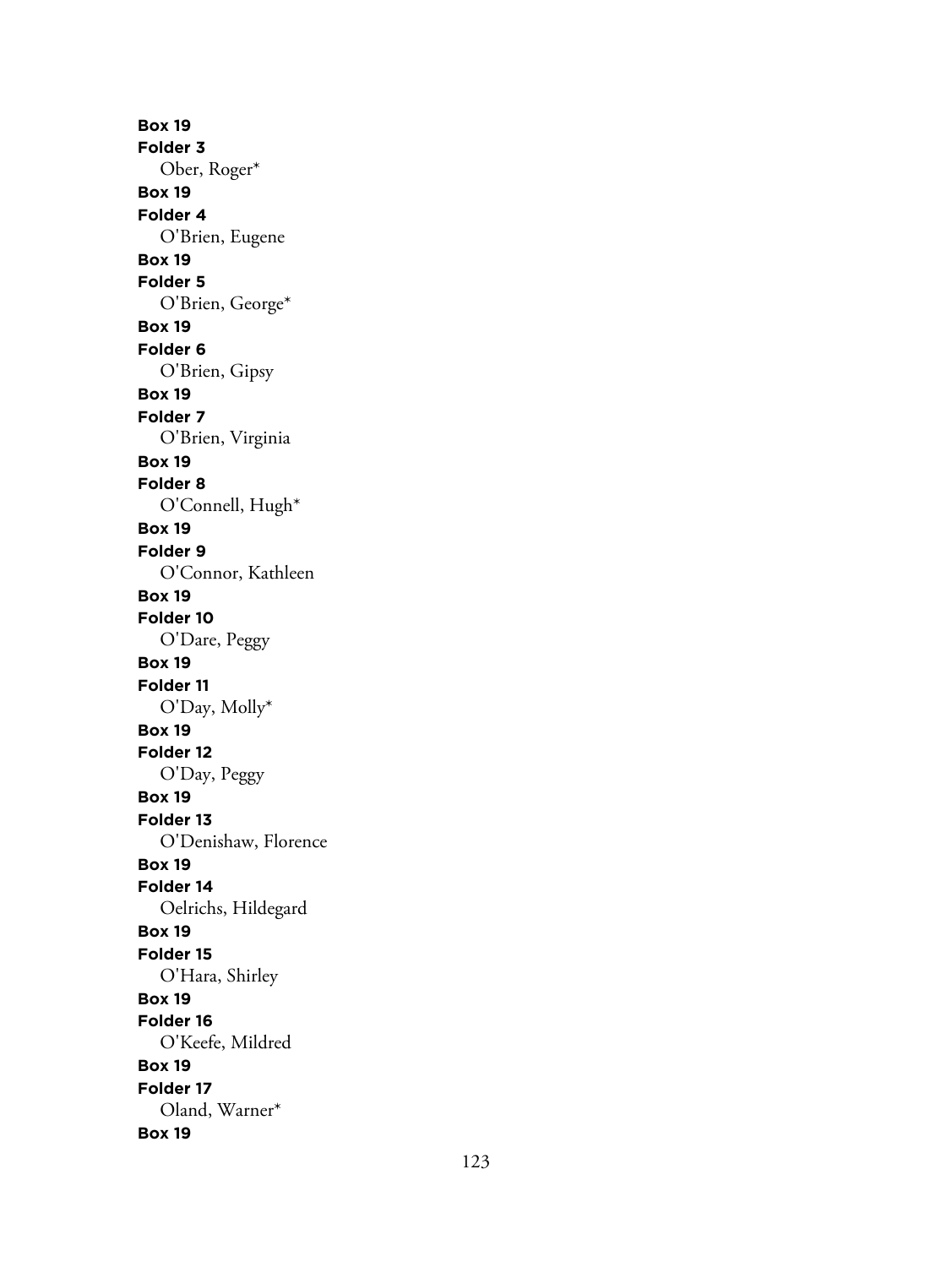**Folder 18** Olga **Box 19 Folder 19** Oliver, Edna Mae\* **Box 19 Folder 20** Oliver, Margaret **Box 19 Folder 21** Olmstead, Gertrude\* **Box 19 Folder 22** O'Loughlin, Agnes **Box 19 Folder 23** Olson and Johnson\* **Box 19 Folder 24** O'Mally, Pat\* **Box 19 Folder 25** O'Neil, Dixie **Box 19 Folder 26** O'Neil, Nance\* **Box 19 Folder 27** O'Neil, Peggy **Box 19 Folder 28** O'Neil, Sally\* **Box 19 Folder 29** O'Neil, William **Box 19 Folder 30** O'Neil and Vermont\* **Box 19 Folder 31** O'Nolan, Bunty **Box 19 Folder 32** Opperman, Jane **Box 19 Folder 33**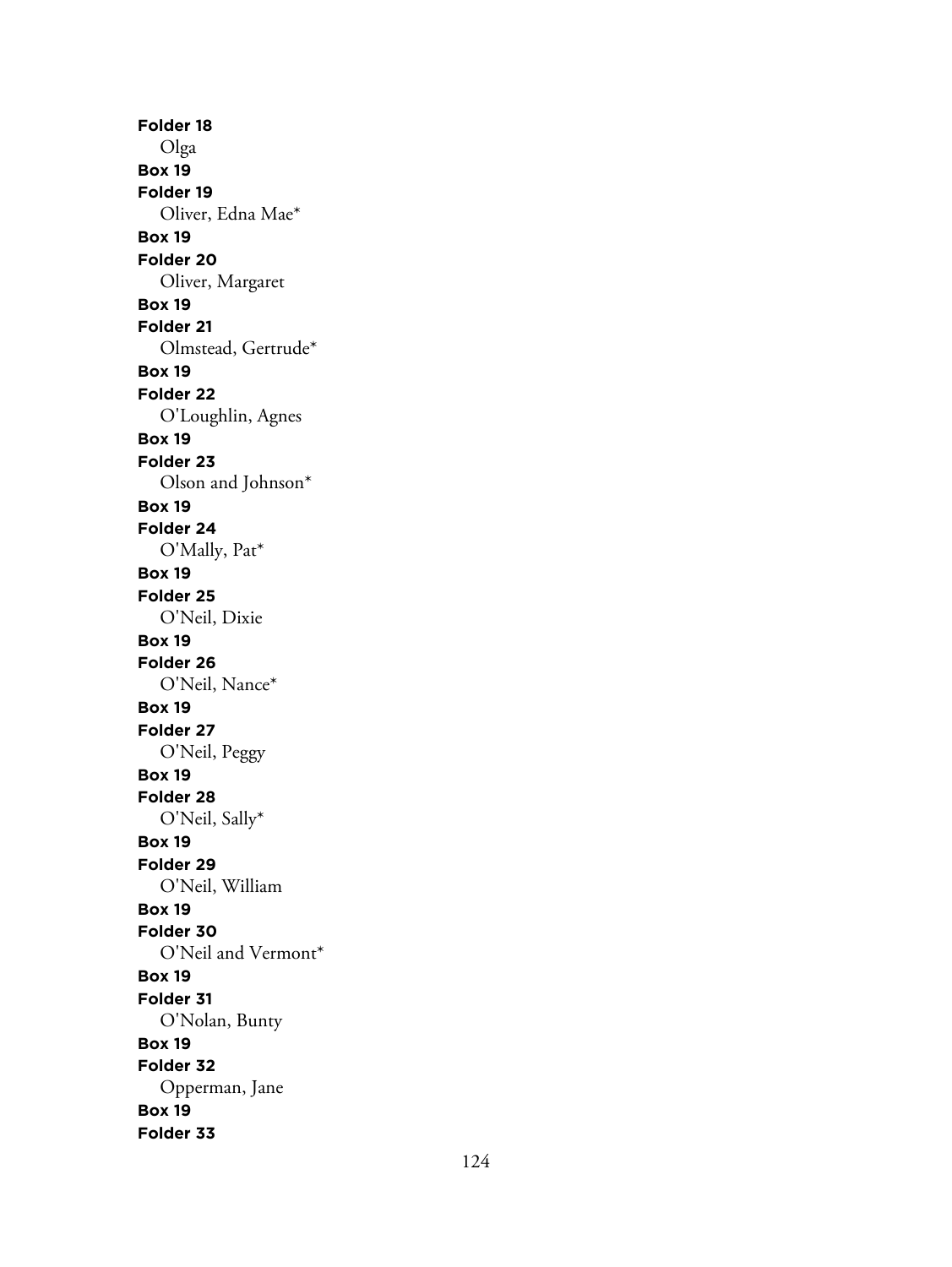O'Regan, Kathleen **Box 19 Folder 34** Origo (Marchesa) **Box 19 Folder 35** Orth, Frank\* **Box 19 Folder 36** Osborne, Vivienne\* **Box 19 Folder 37** O'Shann, Mollie **Box 19 Folder 38** Osorio, Lolita **Box 19 Folder 39** O'Sullivan, Maureen\* **Box 19 Folder 40** Oumansky, Alexander **Box 19 Folder 41** Owen, Catherine Dale\* **Box 19 Folder 42** Owen, Seena **Box 19 Folder 43** Owsley, Monroe\* **Box 19 Folder 44** Paas, Emily **Box 19 Folder 45** Padden, Sarah\* **Box 19 Folder 46** Page, Anita\* **Box 19 Folder 47** Page, Rita **Box 19 Folder 48** Paget, Victor (Lady)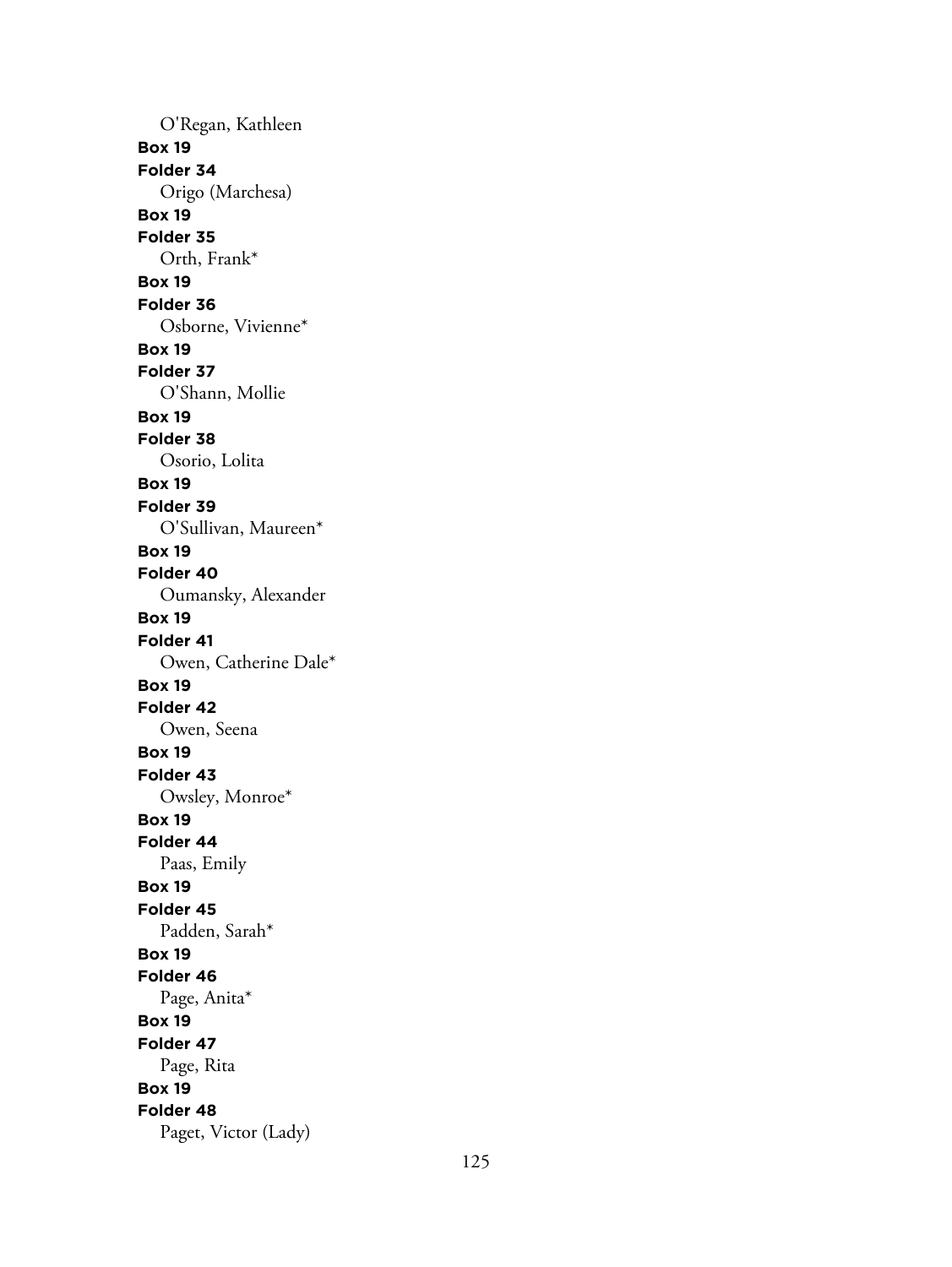**Box 19 Folder 49** Paige, Joan **Box 19 Folder 50** Painter, Eleanor\* **Box 19 Folder 51** Paiva, Mona **Box 19 Folder 52** Palace\* **Box 19 Folder 53** Palerme, Gina **Box 19 Folder 54** Pallette, Eugene\* **Box 19 Folder 55** Palm Beach Four\* **Box 19 Folder 56** Palmer, Corliss **Box 19 Folder 57** Palmer, Olive\* **Box 19 Folder 58** Palmer, Prior (Mrs.) **Box 19 Folder 59** Palmeri, Mimi **Box 19 Folder 60** Pangborn, Clyde\* **Box 19 Folder 61** Park, Darragh (Mrs.) **Box 19 Folder 62** Parker, Cecilia\* **Box 19 Folder 63** Parker, Jean\* **Box 19**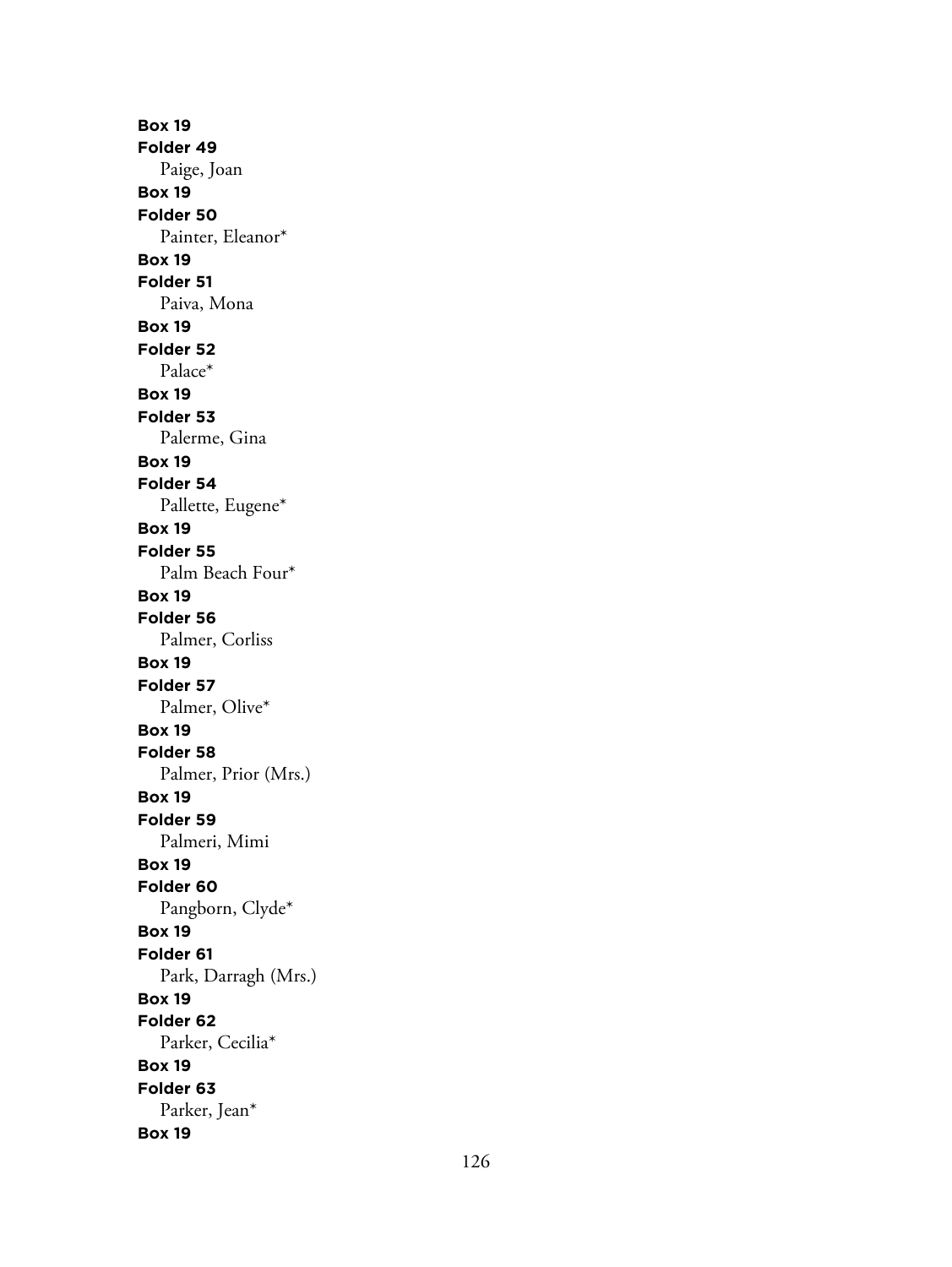**Folder 64** Parr, Thelma **Box 19 Folder 65** Parysis, Marcelle **Box 19 Folder 66** [Patou, Jean, (House of)] **Box 19 Folder 67** Patrick, Gail\* **Box 19 Folder 68** Patterson, Dial **Box 19 Folder 69** Pawn, Doris **Box 19 Folder 70** Payne, Georgia\* **Box 19 Folder 71** Payne, Marjorie **Box 19 Folder 72** Payne, Nina **Box 19 Folder 74** Peabody, Eddie\* **Box 19 Folder 75** Peabody, Genevieve **Box 19 Folder 76** Peake, Joan **Box 19 Folder 77** Pearson, Virginia **Box 19 Folder 78** Pechy, Erzsi **Box 19 Folder 79** Peers, Joan\* **Box 19 Folder 80**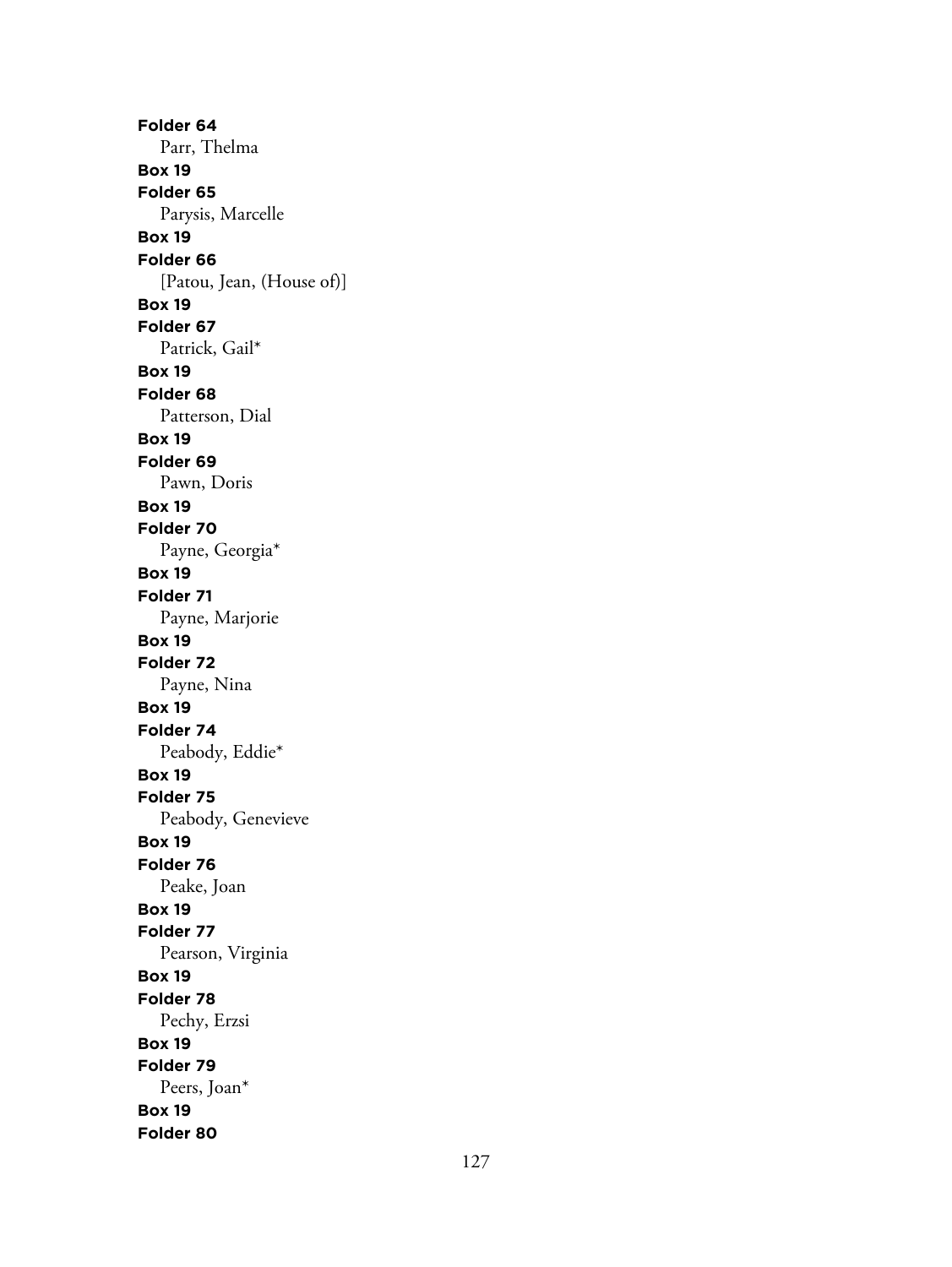Penner, Joe\* **Box 19 Folder 81** Pennington, Ann **Box 19 Folder 82** Pepprel, Ethel **Box 19 Folder 83** Percy, Eileen **Box 19 Folder 84** Perdue, Derlys **Box 19 Folder 85** Pergair, Cleo **Box 19 Folder 86** Perrine, Ruth **Box 19 Folder 87** Perry, Catherine **Box 19 Folder 88** Perry, Margaret\* **Box 19 Folder 89** Peters, House **Box 19 Folder 90** Peters, Janice **Box 19 Folder 91** Peterson, Charles C.\* **Box 19 Folder 92** Peterson, Della **Box 19 Folder 93** Peterson, Dorothy\* **Box 19 Folder 94** Peterson, Elsa **Box 19 Folder 95** Peterson, Karen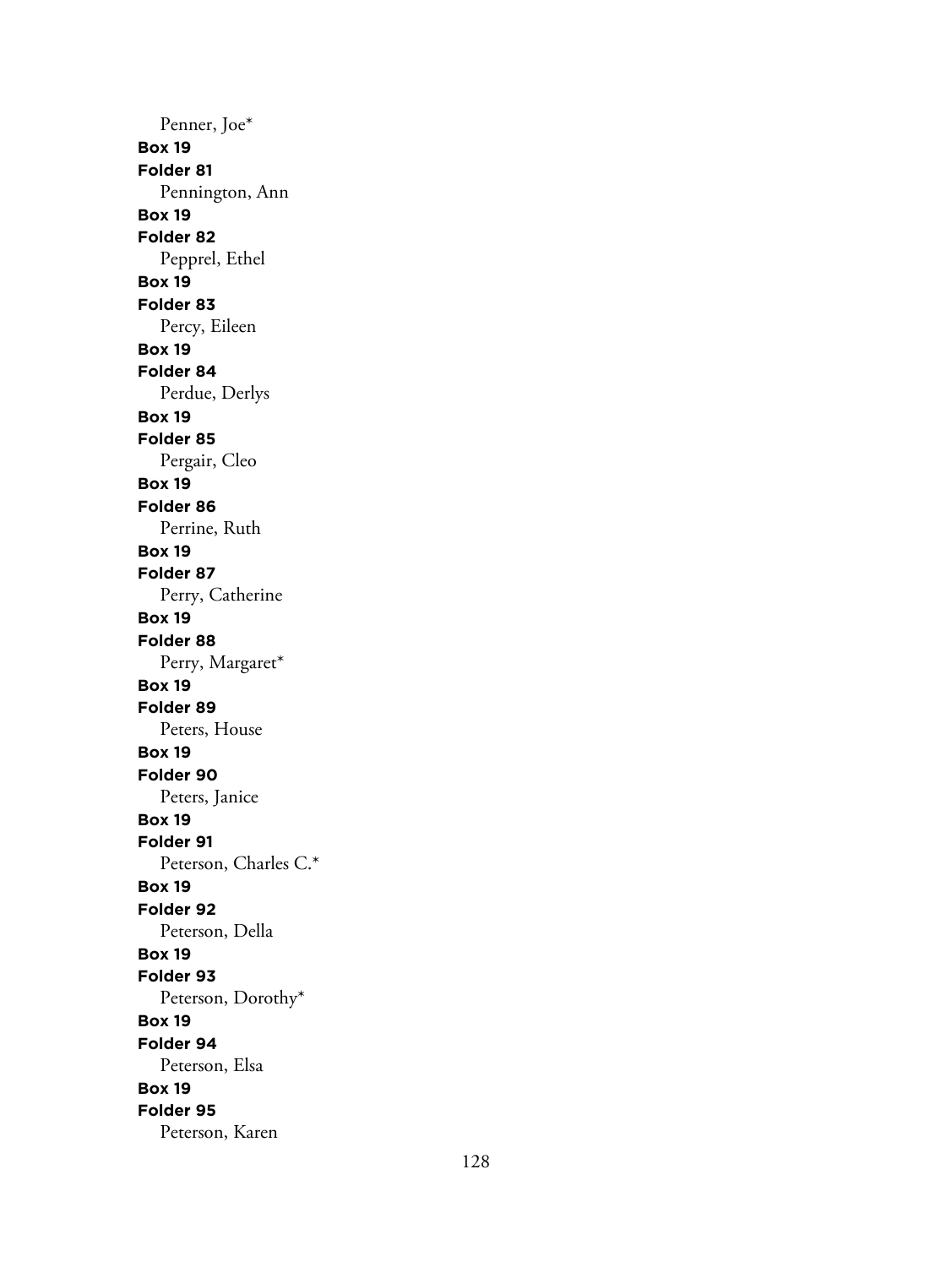**Box 19 Folder 96** Peterson, Marj orie **Box 19 Folder 97** Petrovna, Olga **Box 19 Folder 98** Phelps, Kitty\* **Box 19 Folder 99** Philbin, Mary\* **Box 19 Folder 100** Phillips, Dorothy **Box 19 Folder 101** Phillips, Marcy **Box 19 Folder 102** Phillips, Norman\* **Box 19 Folder 103** Phillips, Norman, Jr.\* **Box 19 Folder 104** Phipps, Sally **Box 19 Folder 105** Pichel, Irving\* **Box 19 Folder 106** Pickford, Jack **Box 19 Folder 107** Pickford, Mary\* **Box 20 Folder 1** Picon, Molly\* **Box 20 Folder 2** Pidgeon, Walter\* **Box 20 Folder 3** Pierce, Evelyn\* **Box 20**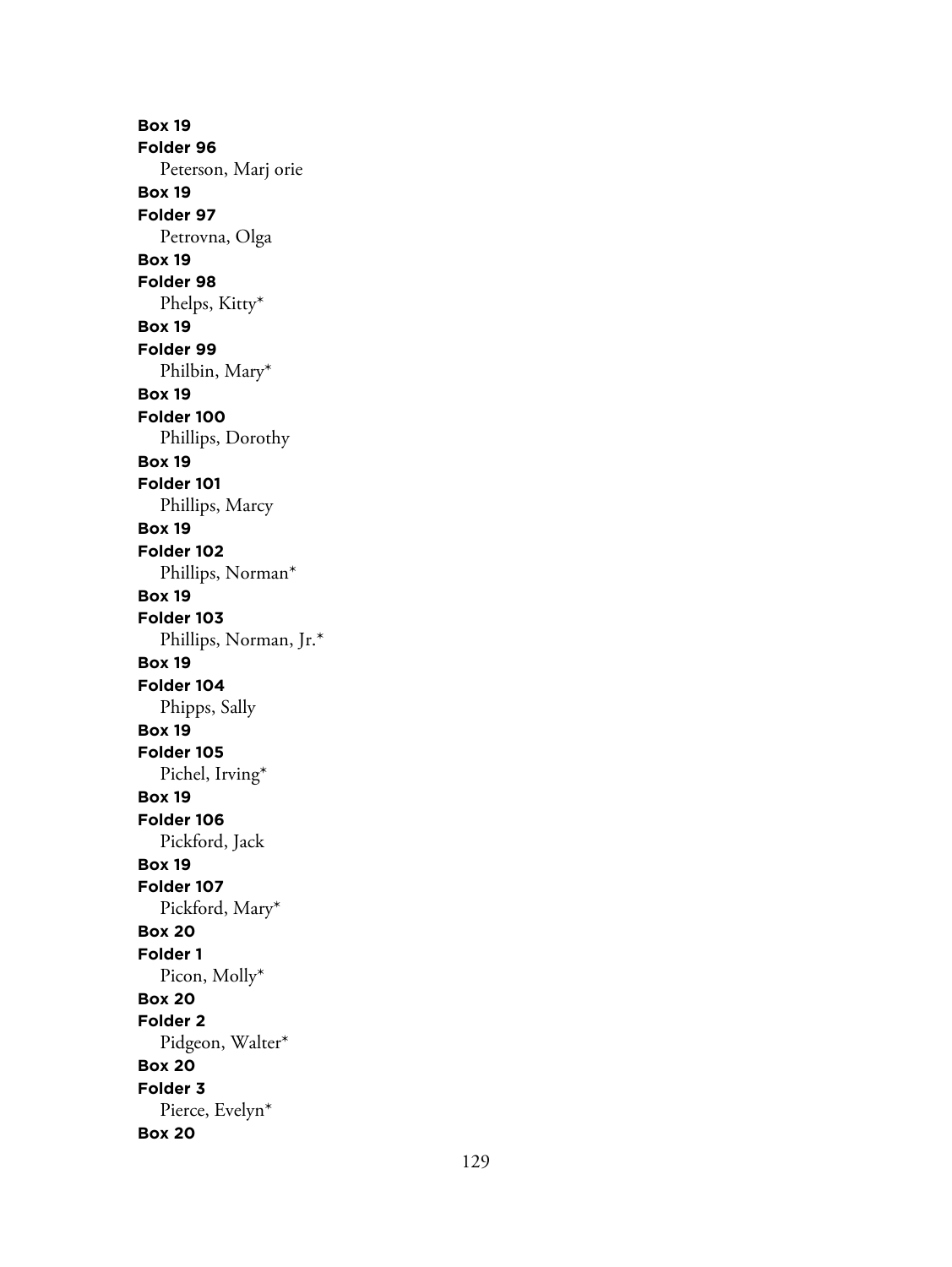**Folder 4** Pinson, Lucille **Box 20 Folder 5** Pinchot, Rosamond **Box 20 Folder 6** Pitoeff, Ludmilla **Box 20 Folder 7** Piquee, Conchita **Box 20 Folder 8** Pitts, Zazu\* **Box 20 Folder 9** Plantation Trio\* **Box 20 Folder 10** Platt, Polly **Box 20 Folder 11** Plunkett, Eileen **Box 20 Folder 12** Poggi, Grace\* **Box 20 Folder 13** Pollack, Ben, (and his Park Central Orchestra)\* **Box 20 Folder 14** Pollard, Daphne\* **Box 20 Folder 15** Polo, Eddie **Box 20 Folder 16** Pomfret, Elva **Box 20 Folder 17** Ponce, Ethel and Dorothea\* **Box 20 Folder 18** Pons, Lily\* **Box 20 Folder 19**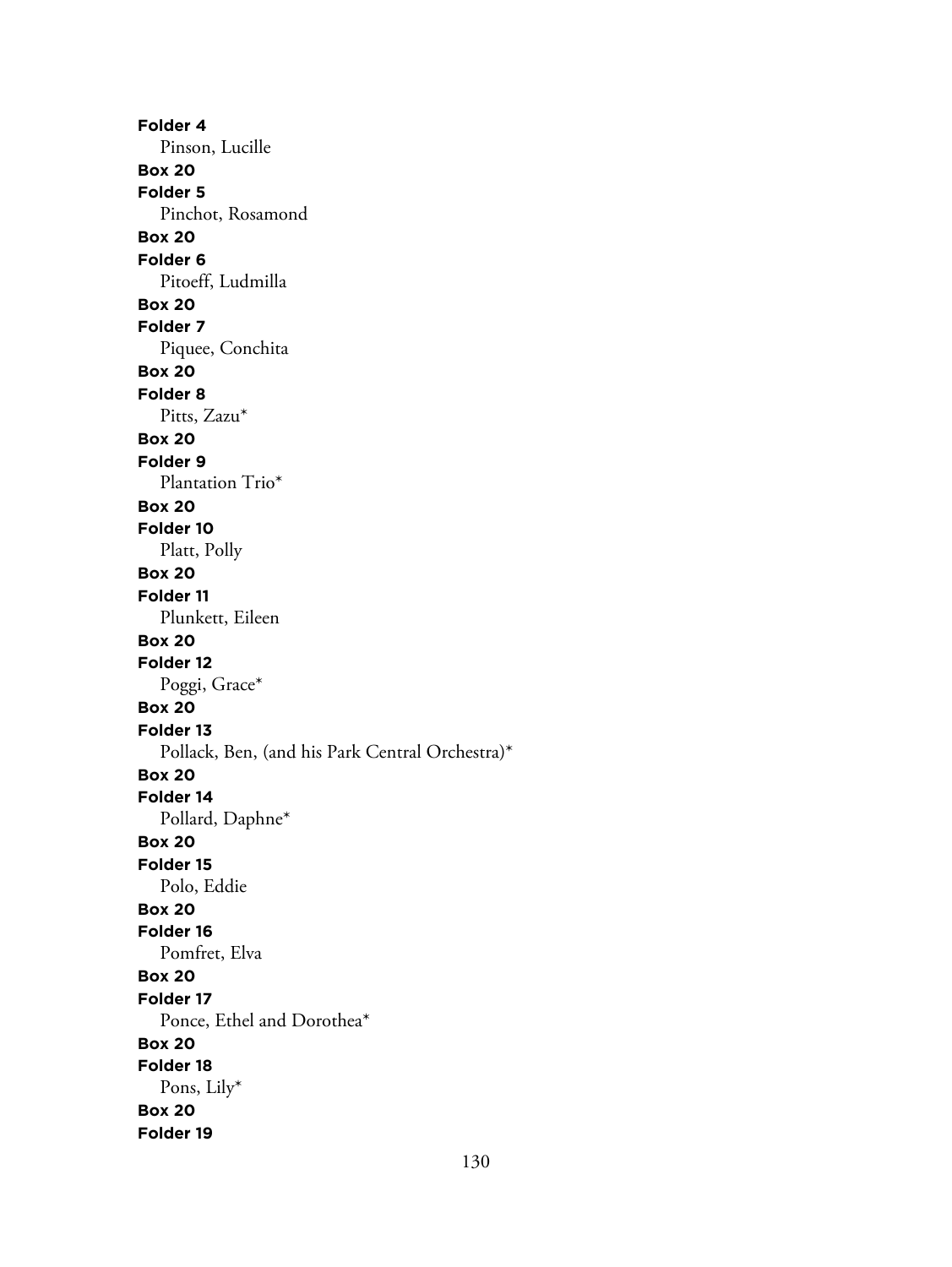Porter, Ethel **Box 20 Folder 20** Porter, Flo **Box 20 Folder 21** Post, Guy Bates **Box 20 Folder 22** Poulton, Mabel **Box 20 Folder 23** Pounds, Toots **Box 20 Folder 24** Povah, Phyllis **Box 20 Folder 25** Powell, David **Box 20 Folder 26** Powell, Lillian **Box 20 Folder 27** Powell, William\* **Box 20 Folder 28** Power, Tyrone **Box 20 Folder 29** Powers, James T. **Box 20 Folder 30** Powers, Lucille\* **Box 20 Folder 31** Powers, Margaret **Box 20 Folder 32** Pratt, Purnell\* **Box 20 Folder 33** Pretty, Arline **Box 20 Folder 34** Prevost, Marie\*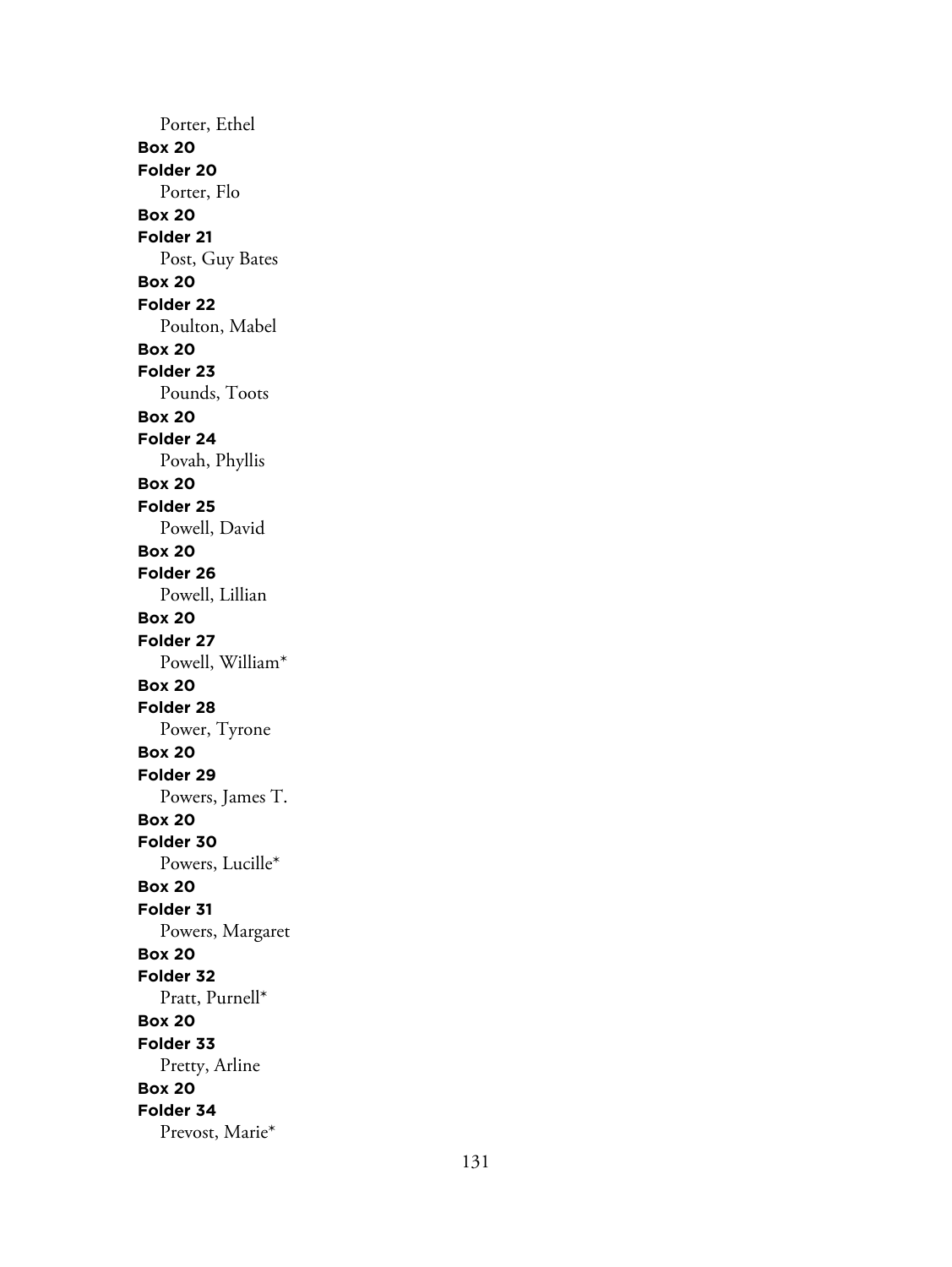**Box 20 Folder 35** Price, Georgie\* **Box 20 Folder 36** Price, Nancy\* **Box 20 Folder 37** Pringle, Aileen\* **Box 20 Folder 38** Printemps, Yvonne **Box 20 Folder 39** Puck, Eva **Box 20 Folder 40** Pudakota (Ranee of) **Box 20 Folder 41** Pullman Porters\* **Box 20 Folder 42** Purcell, Irene\* **Box 20 Folder 43** Purdy, Gertrude\* **Box 20 Folder 44** Purviance, Edna **Box 20 Folder 45** Putnam, Caroline **Box 20 Folder 46** Putnam, Eleanor Louise **Box 20 Folder 47** Quaile, Mary **Box 20 Folder 48** Quartaro, Nina\* **Box 20 Folder 49** Queensberry (Lady) **Box 20**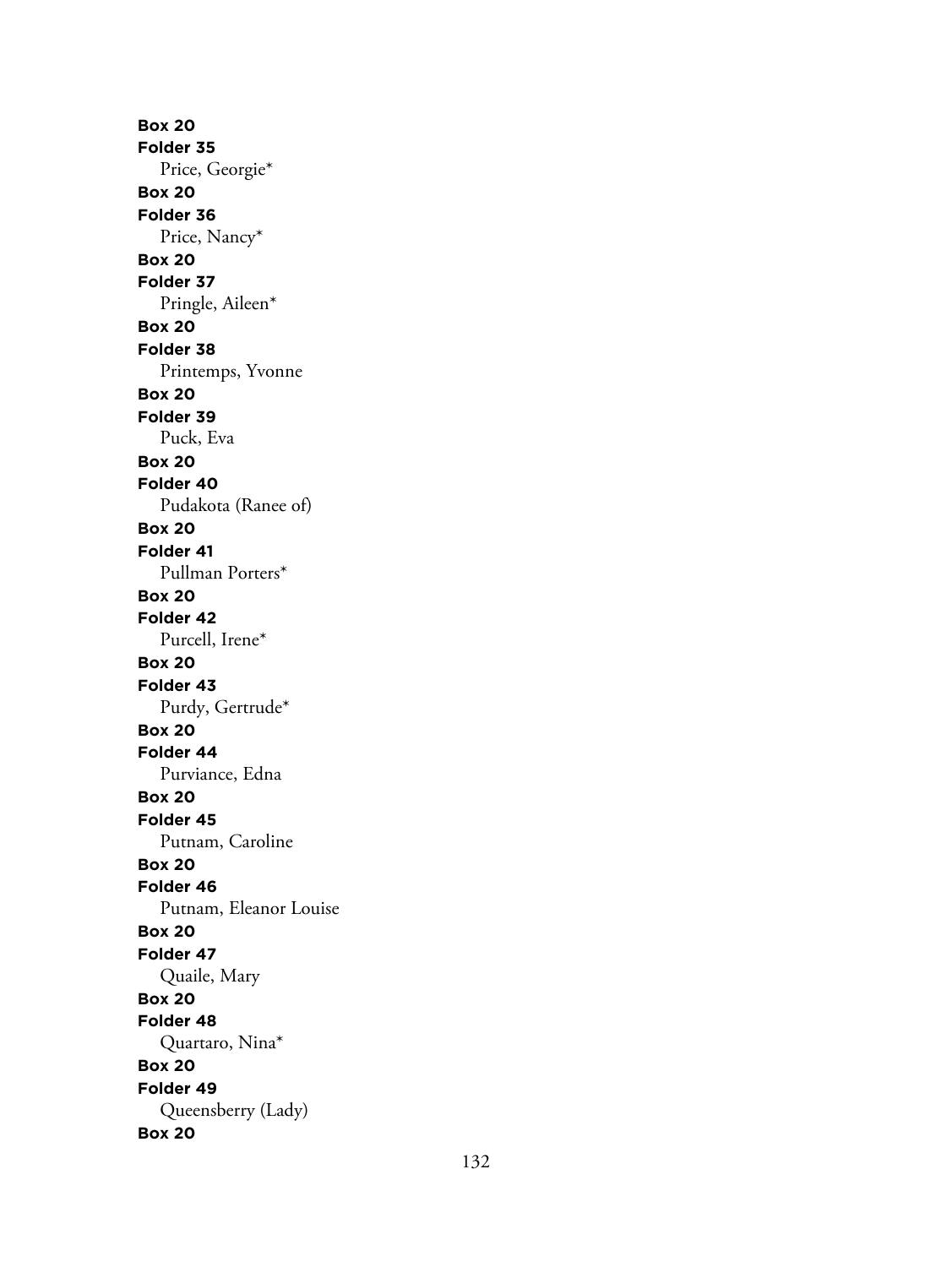**Folder 50** Quedeus, Eunice\* **Box 20 Folder 51** Quillan, Eddie\* **Box 20 Folder 52** Quimby, Margaret **Box 20 Folder 53** Raines, Netty **Box 20 Folder 54** Raisa, Rosa\* **Box 20 Folder 55** Raleigh, Evangeline **Box 20 Folder 56** Ralston, Esther\* **Box 20 Folder 57** Ralston, Joyna\* **Box 20 Folder 58** Rambeau, Marjorie\* **Box 20 Folder 59** Ramboua, Natacha **Box 20 Folder 60** Ramos, Trinidad **Box 20 Folder 61** Rand, Sally **Box 20 Folder 62** Rathbone, Basil\* **Box 20 Folder 63** Ratoff, Gregory\* **Box 20 Folder 64** Rawlinson, Herbert\* **Box 20 Folder 65**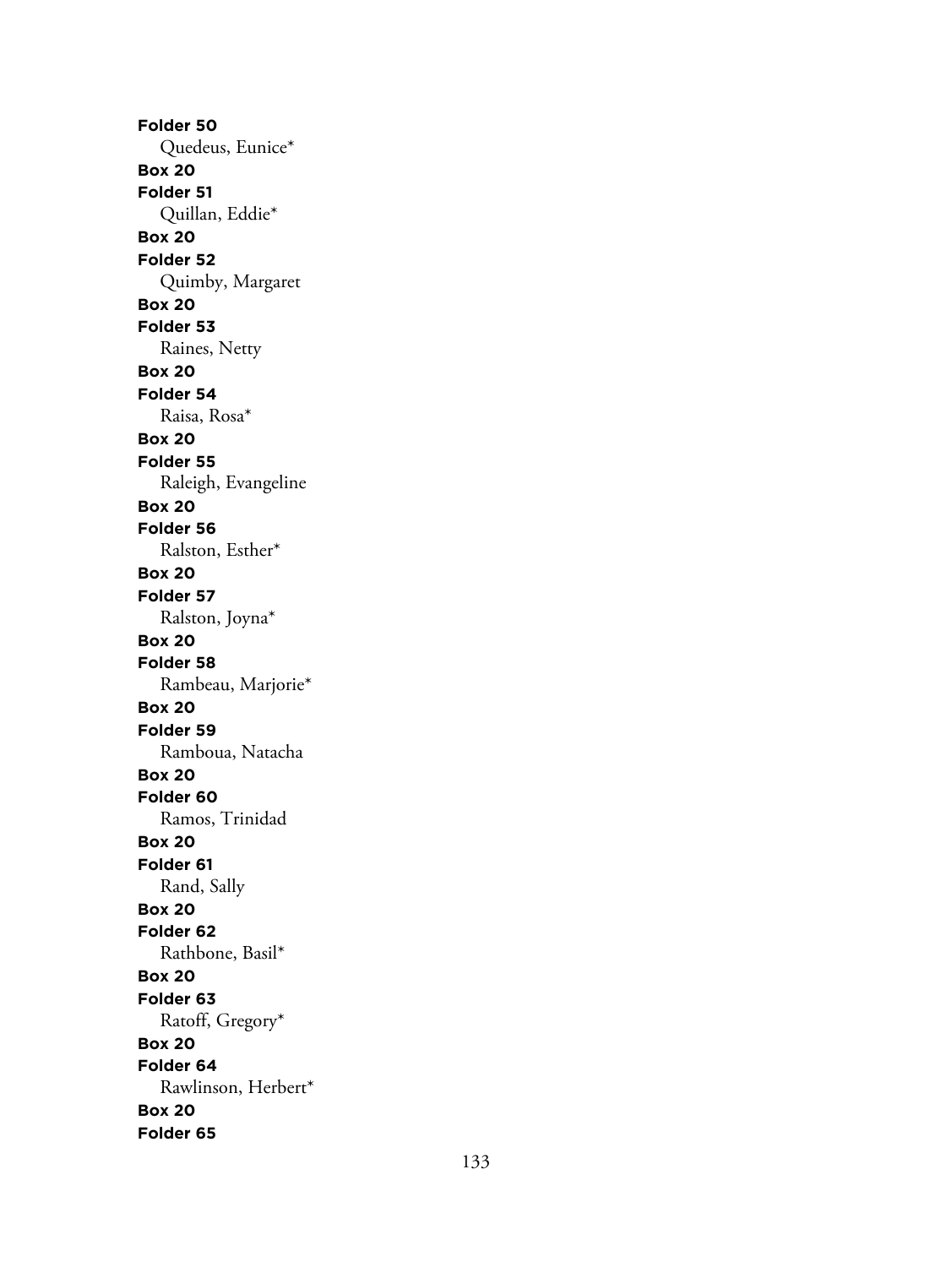Ray, Allene **Box 20 Folder 66** Ray, Catherine **Box 20 Folder 67** Ray, Charles **Box 20 Folder 68** Ray, June **Box 20 Folder 69** Ray, Mabel **Box 20 Folder 70** Raymone, Ruth **Box 20 Folder 71** Redmond and Wells\* **Box 20 Folder 72** Reed, Donald **Box 20 Folder 73** Reid, Wally **Box 20 Folder 74** Reese, Betty **Box 20 Folder 75** Regan, Joseph\* **Box 20 Folder 76** Reid-Thomas, Edith Joan **Box 20 Folder 77** Reilly, Anastasia **Box 20 Folder 78** Reisman, Leo\* **Box 20 Folder 79** Renick, Ruth\* **Box 20 Folder 80** Rennie, James\*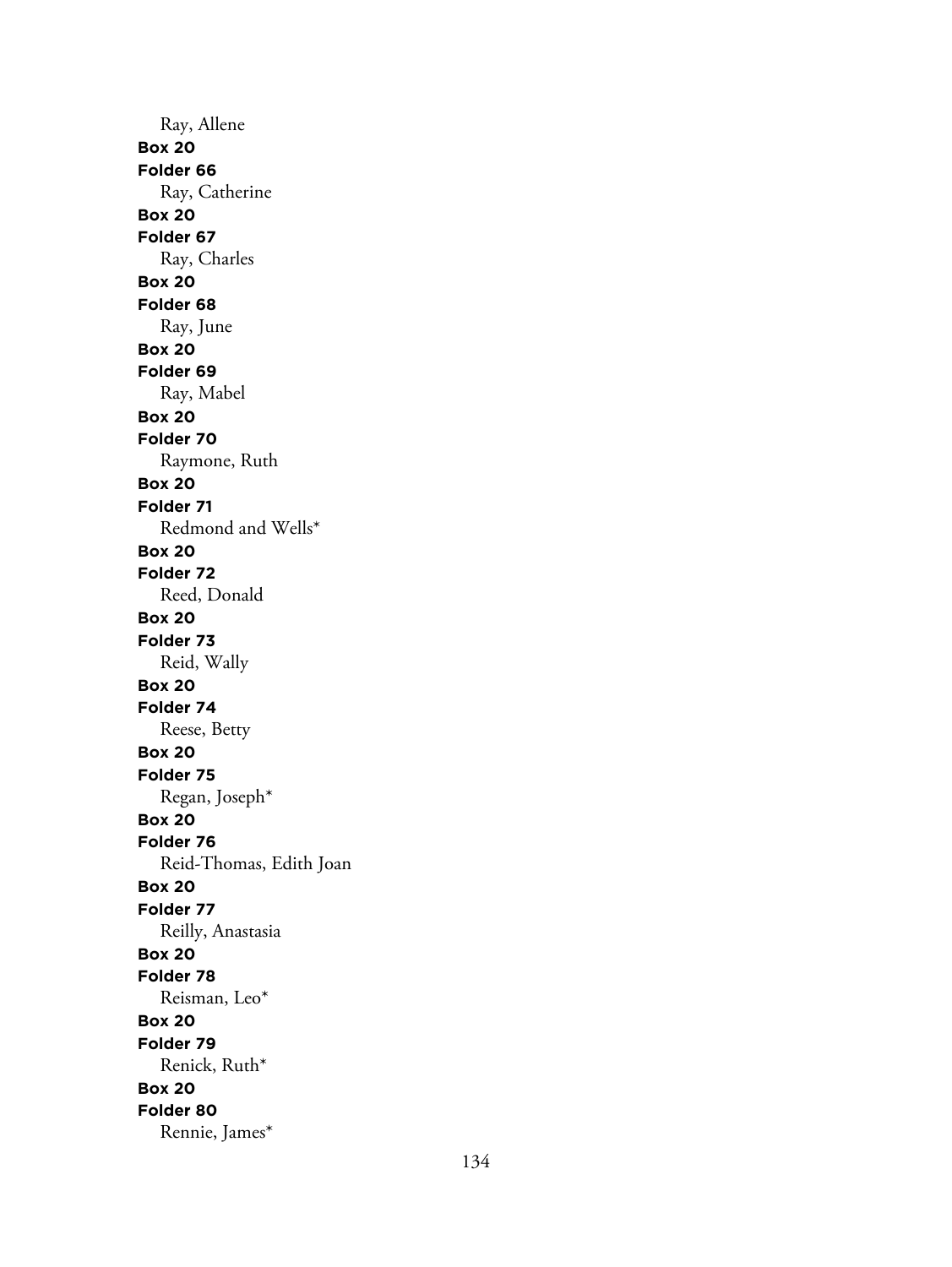**Box 20 Folder 81** Repolsky, Eugenie **Box 20 Folder 82** Rethberg, Elizabeth **Box 20 Folder 83** Revelle, Hamilton **Box 20 Folder 84** The Revellers\* **Box 20 Folder 85** Revier, Dorothy\* **Box 20 Folder 86** Reynolds Sisters\* **Box 20 Folder 87** Rhoads, June **Box 20 Folder 88** Rice, Marion **Box 20 Folder 89** Rich, Irene\* **Box 20 Folder 90** Rich, Lillian **Box 20 Folder 91** Richardson, Constance (Lady) **Box 20 Folder 92** Richardson, Jack **Box 20 Folder 93** Richman, Warner\* **Box 20 Folder 94** Rickson, Lucille **Box 20 Folder 95** Ridgeway, Fritzi\* **Box 20**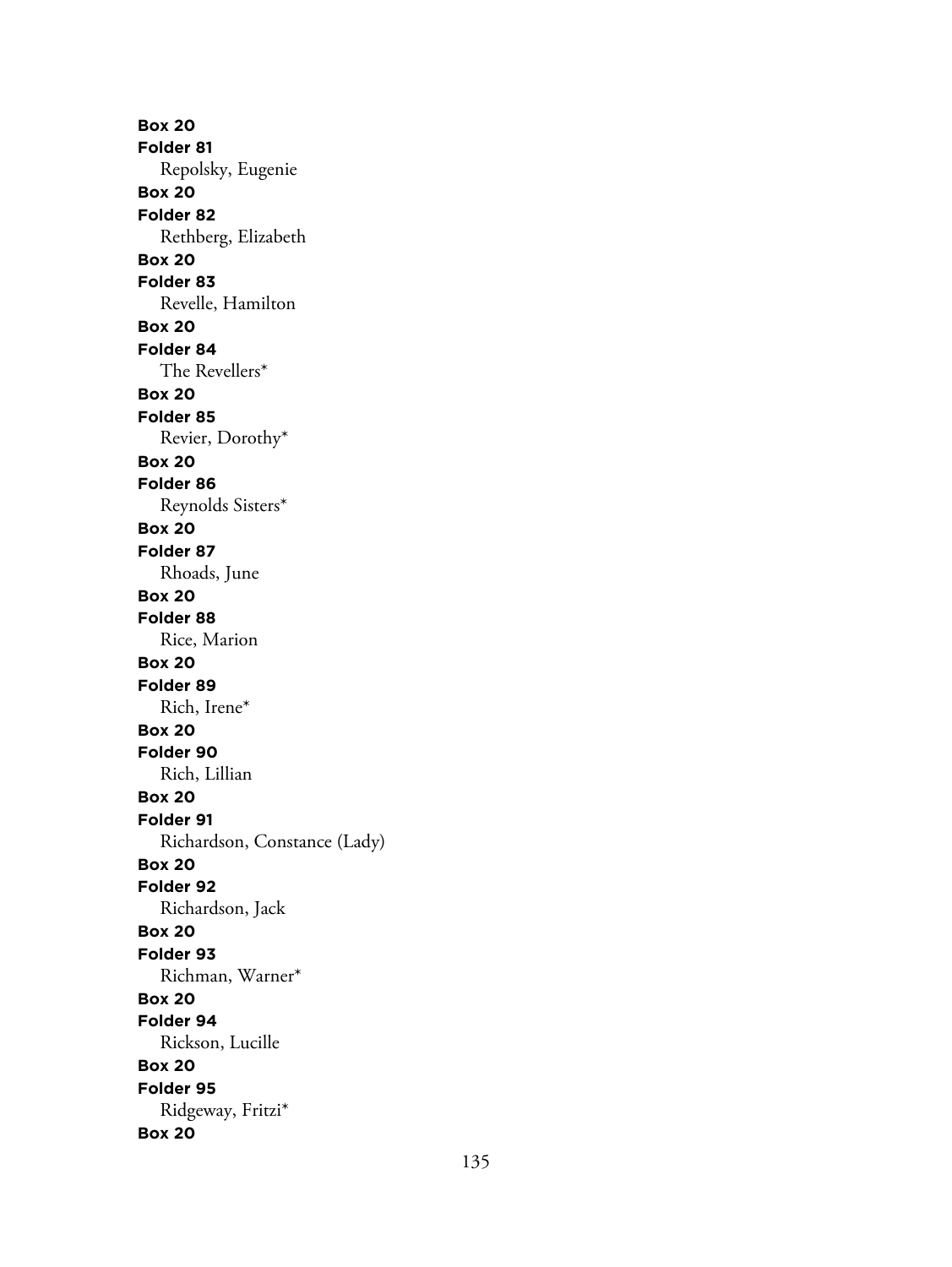**Folder 96** Riesner, Chuck\* **Box 20 Folder 97** Rimini, G.\* **Box 20 Folder 98** Rivers, Ann **Box 20 Folder 99** Roach, Bert\* **Box 20 Folder 100** Roach, Virginia **Box 20 Folder 101** Robards, Jason\* **Box 20 Folder 102** Roberti, Lyda\* **Box 20 Folder 103** Roberts, Beatrice **Box 20 Folder 104** Roberts, Edith **Box 20 Folder 105** Robertson, Guy\* **Box 20 Folder 106** Robeson, Paul **Box 20 Folder 107** Robins, Ed\* **Box 20 Folder 108** Robinson, Edward G.\* **Box 20 Folder 109** Robson, Eleanor **Box 20 Folder 110** Robson, May **Box 20 Folder 111**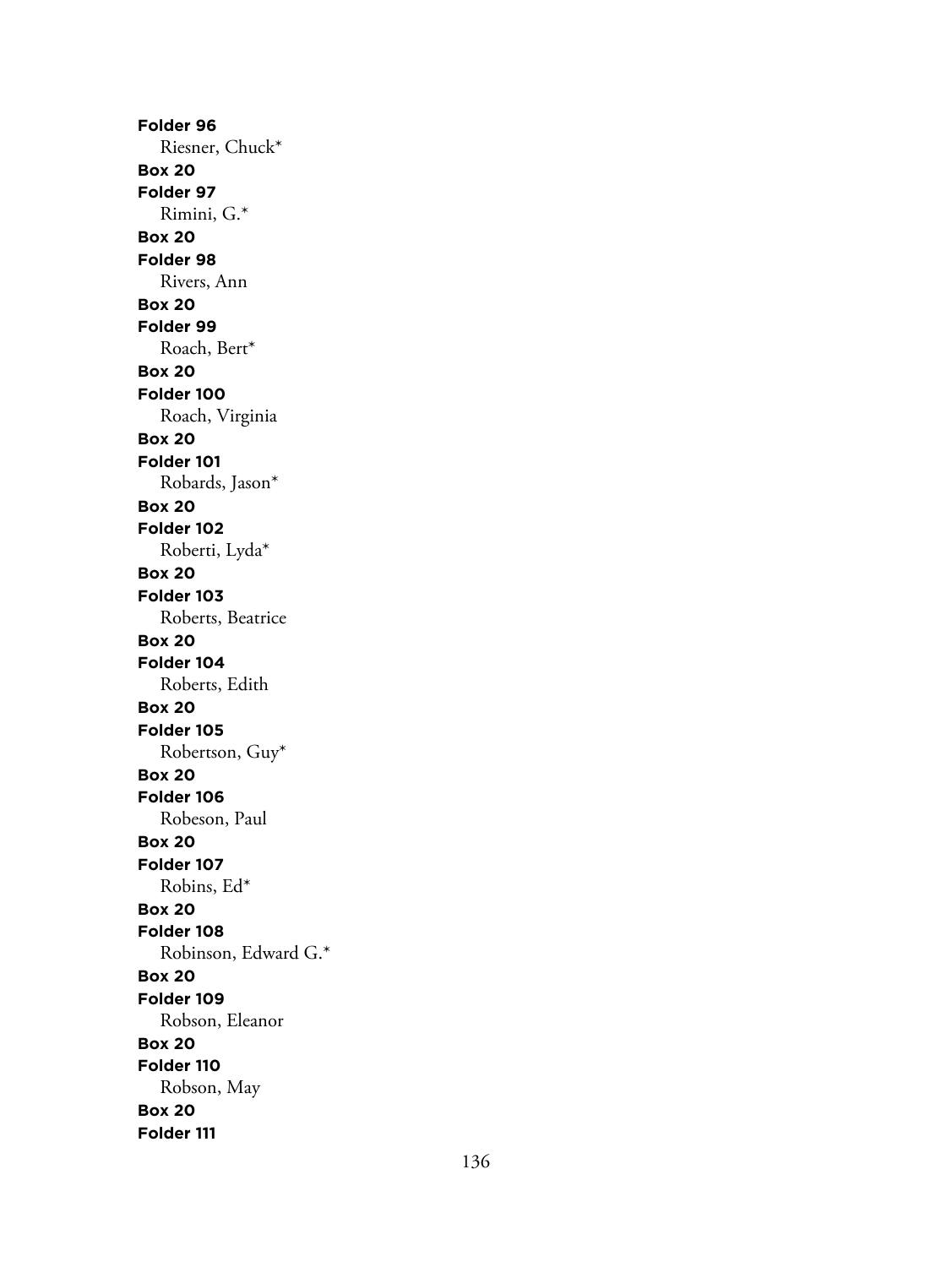Roche, Madge **Box 20 Folder 112** Roesner, Walt\* **Box 20 Folder 113** Rogers, Charles\* **Box 21 Folder 1** Rogers, Ginger\* **Box 21 Folder 2** Rogers, Grace\* **Box 21 Folder 3** Rogers, Will **Box 21 Folder 4** Roland, Gilbert\* **Box 21 Folder 5** Roland, Ruth\* **Box 21 Folder 6** Rolanda, Rose **Box 21 Folder 7** Rollins, Peggy\* **Box 21 Folder 8** Ronceroy (Mile.) **Box 21 Folder 9** Rosen, Phil **Box 21 Folder 10** Rosener, George\* **Box 21 Folder 11** Rosenthal, Larry\* **Box 21 Folder 12** Rose and Taylor Orchestra\* **Box 21 Folder 13** Roshanara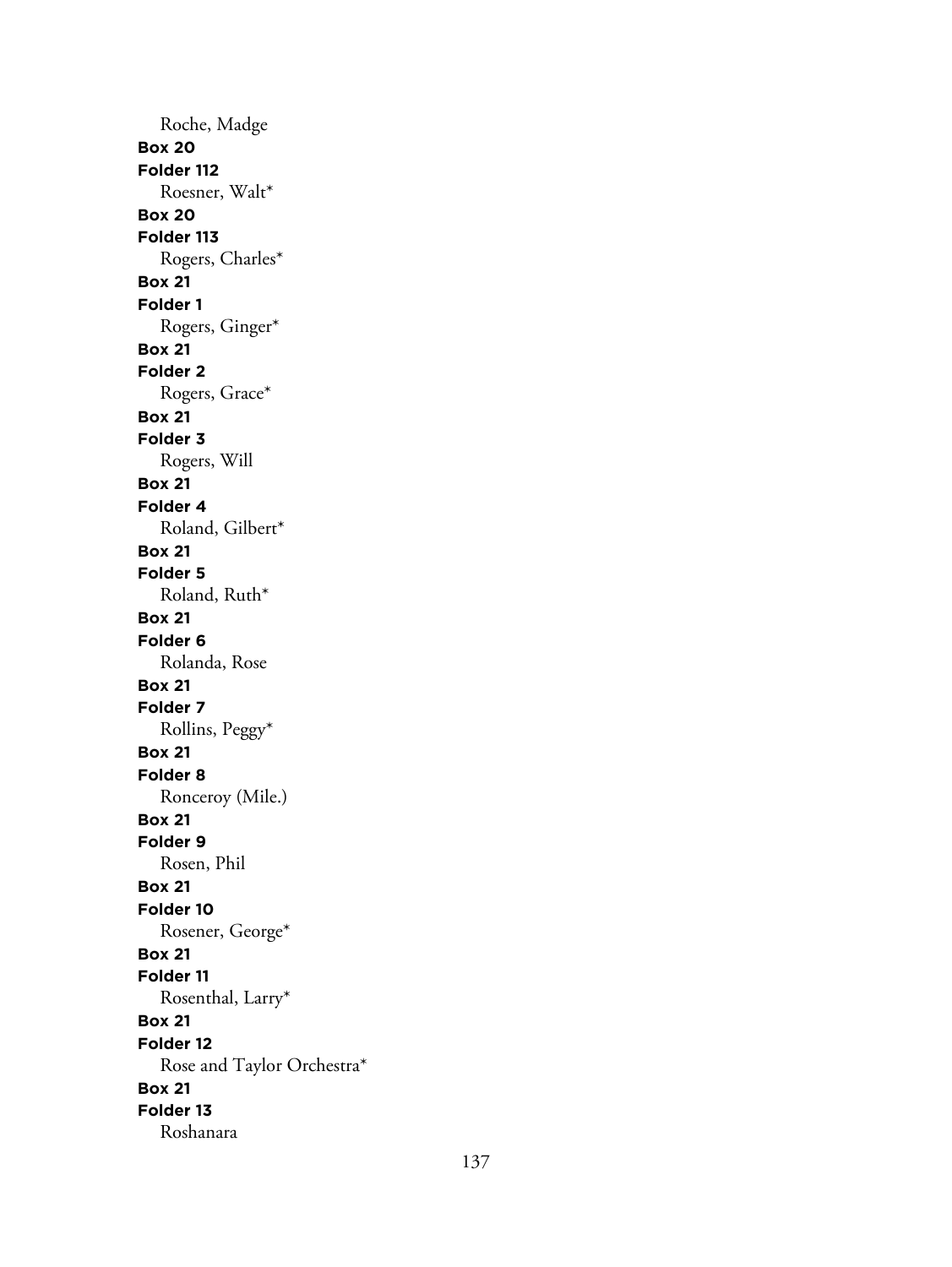**Box 21 Folder 14** Roth, Lillian\* **Box 21 Folder 15** Rousel, Jeanne **Box 21 Folder 16** Rousse, Dolores **Box 21 Folder 17** Roy, Rosalie\* **Box 21 Folder 18** Rubens, Alma\* **Box 21 Folder 19** Rubin, Benny\* **Box 21 Folder 20** Rubini, Jan\* **Box 21 Folder 21** Rubinstein, Ida **Box 21 Folder 22** Ruby, Dorothy **Box 21 Folder 23** Rubye **Box 21 Folder 24** Rucker, Joseph T. \* **Box 21 Folder 25** Rudd, Dolores **Box 21 Folder 26** Ruffo, Titta\* **Box 21 Folder 27** Rugel, Yvette\* **Box 21 Folder 28** Ruggles, Charles\* **Box 21**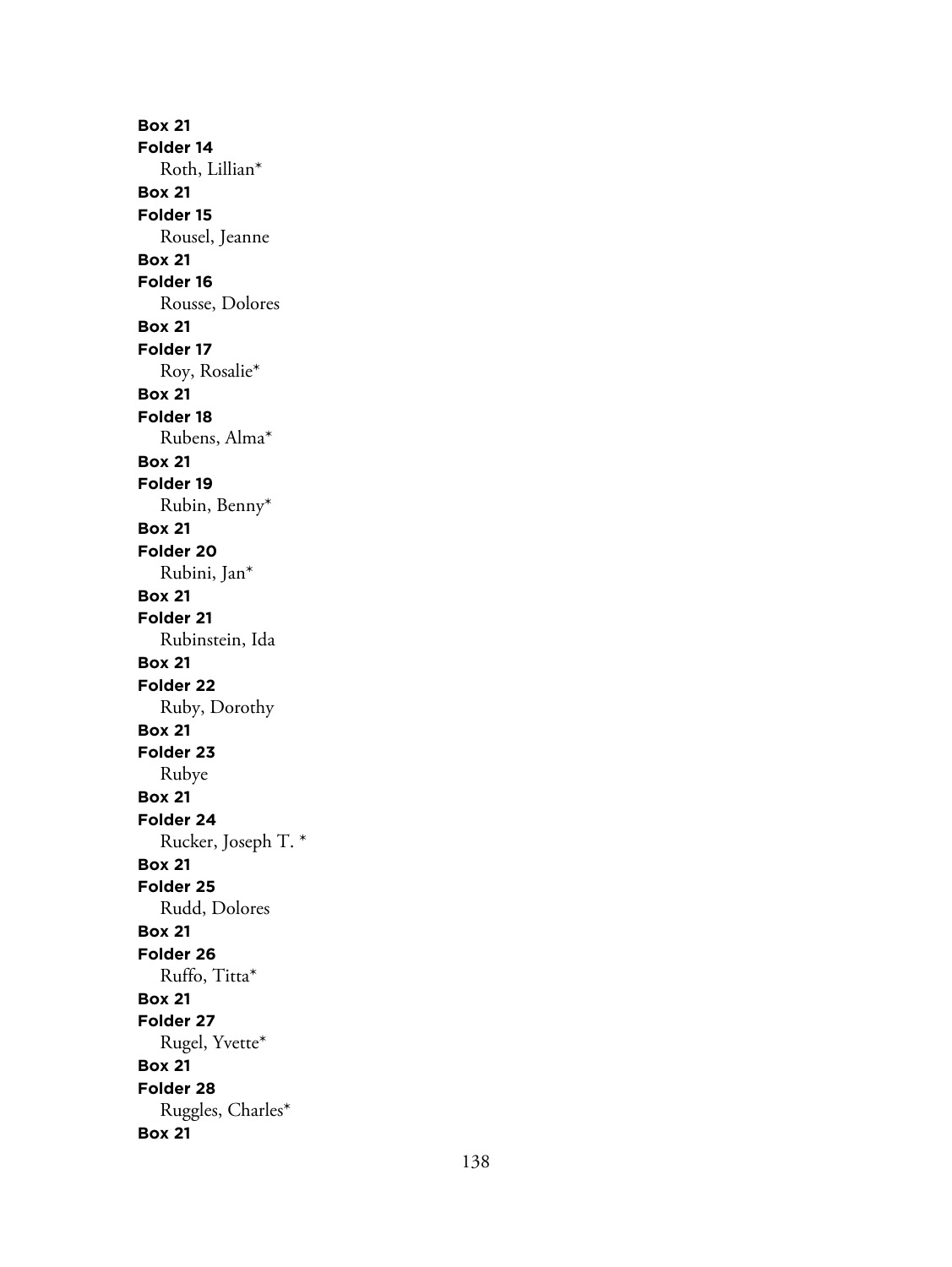**Folder 29** Rush, Loretta **Box 21 Folder 30** Russell, Lillian **Box 21 Folder 31** Russell, Rosalind\* **Box 21 Folder 32** Ryan, Ben\* **Box 21 Folder 33** Ryan, Colletta\* **Box 21 Folder 34** Ryan, Dorothy and Rosetta\* **Box 21 Folder 35** Ryan, Mildred **Box 21 Folder 36** Ryan, Nancy **Box 21 Folder 37** Sakharoff (Mlle.) **Box 21 Folder 38** Sales [of Dooley and Sales]\* **Box 21 Folder 39** Salmond (Lady) **Box 21 Folder 40** Sampson, Teddy **Box 21 Folder 41** Sand, Jillian **Box 21 Folder 42** Sande, Earl\* **Box 21 Folder 43** Sanderson, Julia **Box 21 Folder 44**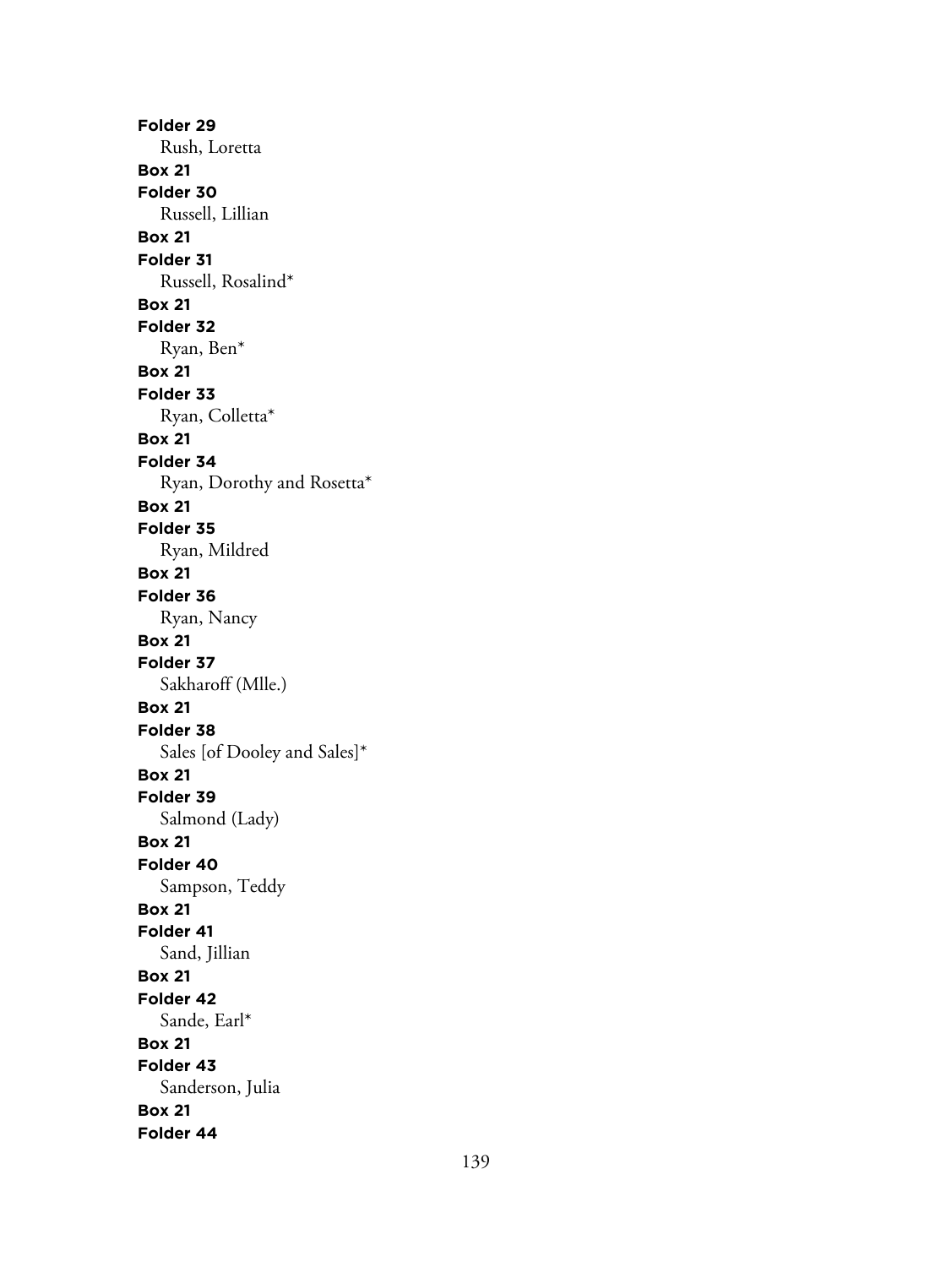Santley, Zelda\* **Box 21 Folder 45** Sargent, Margery **Box 21 Folder 46** Satchel, Blanche **Box 21 Folder 47** Saunders, Jackie **Box 21 Folder 48** Saunders, Madge **Box 21 Folder 49** Savage, Beatrice **Box 21 Folder 50** Sawyer, Dorie **Box 21 Folder 51** Sawyer, Ivy **Box 21 Folder 52** Saxon, Marie\* **Box 21 Folder 53** Sayers, Loretta\* **Box 21 Folder 54** Scandina, Blanche **Box 21 Folder 55** Scanlon, Mary **Box 21 Folder 56** Scade, Betty **Box 21 Folder 57** Schenk, Joseph\* **Box 21 Folder 58** Schildkraut, Joseph\* **Box 21 Folder 59** Schildkraut, Roy\*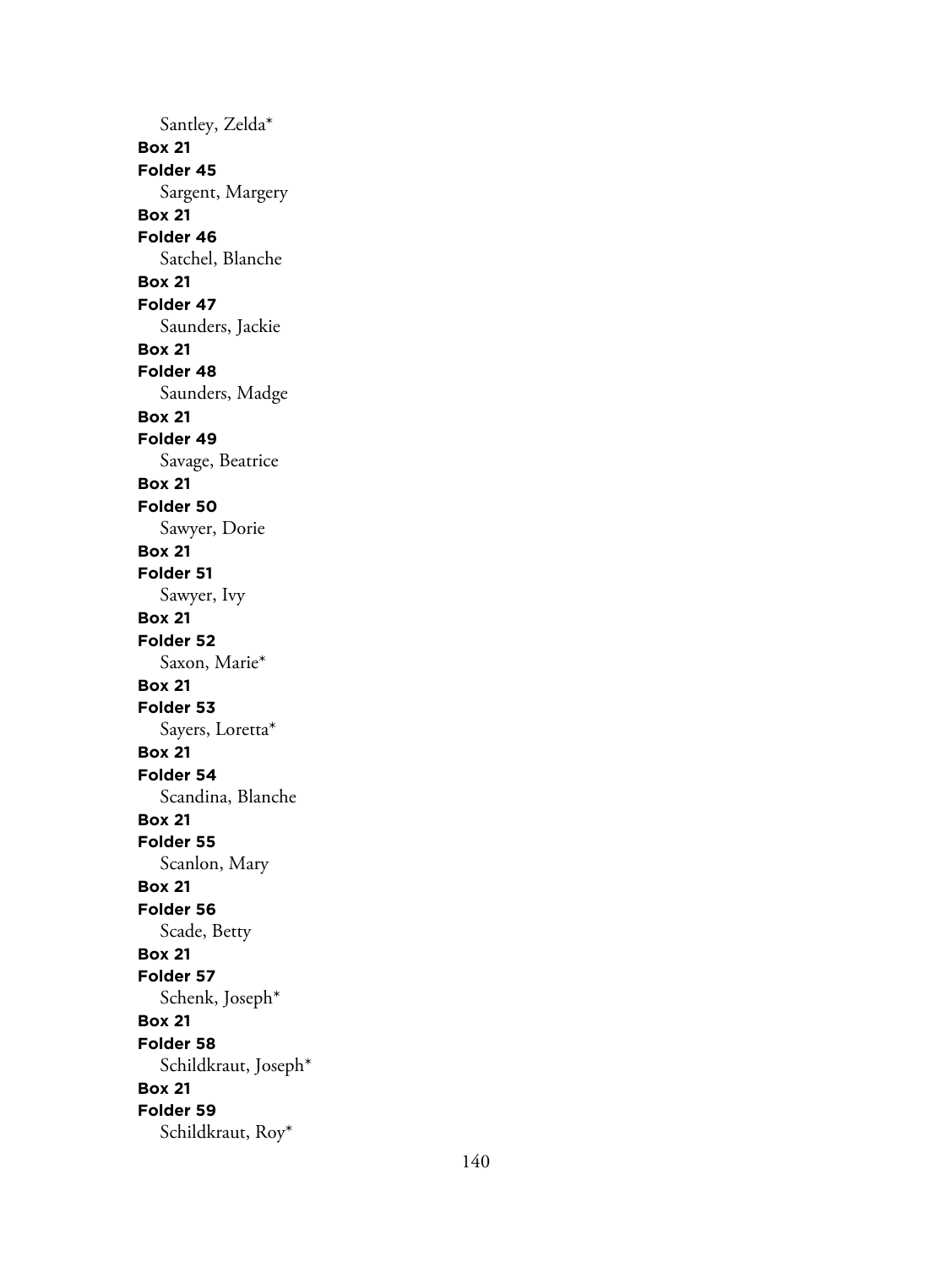**Box 21 Folder 60** Schmelling, Max\* **Box 21 Folder 61** Schneider, Magda\* **Box 21 Folder 62** Schumann-Heink\* **Box 21 Folder 63** Schuster, Betty **Box 21 Folder 64** Scott, Mabel Julienne **Box 21 Folder 65** Scott, Mary (Lady) **Box 21 Folder 66** Scott, Randolph\* **Box 21 Folder 67** Seacombe, Dorothy **Box 21 Folder 68** Seastrom, Dorothy **Box 21 Folder 69** Sebastian, Dorothy\* **Box 21 Folder 70** Sedano, Carlos\* **Box 21 Folder 71** Sedgwick, Eileen **Box 21 Folder 72** Sedgwick, Josie **Box 21 Folder 73** Sedley, Roy\* **Box 21 Folder 74** Seegar, Miriam\* **Box 21**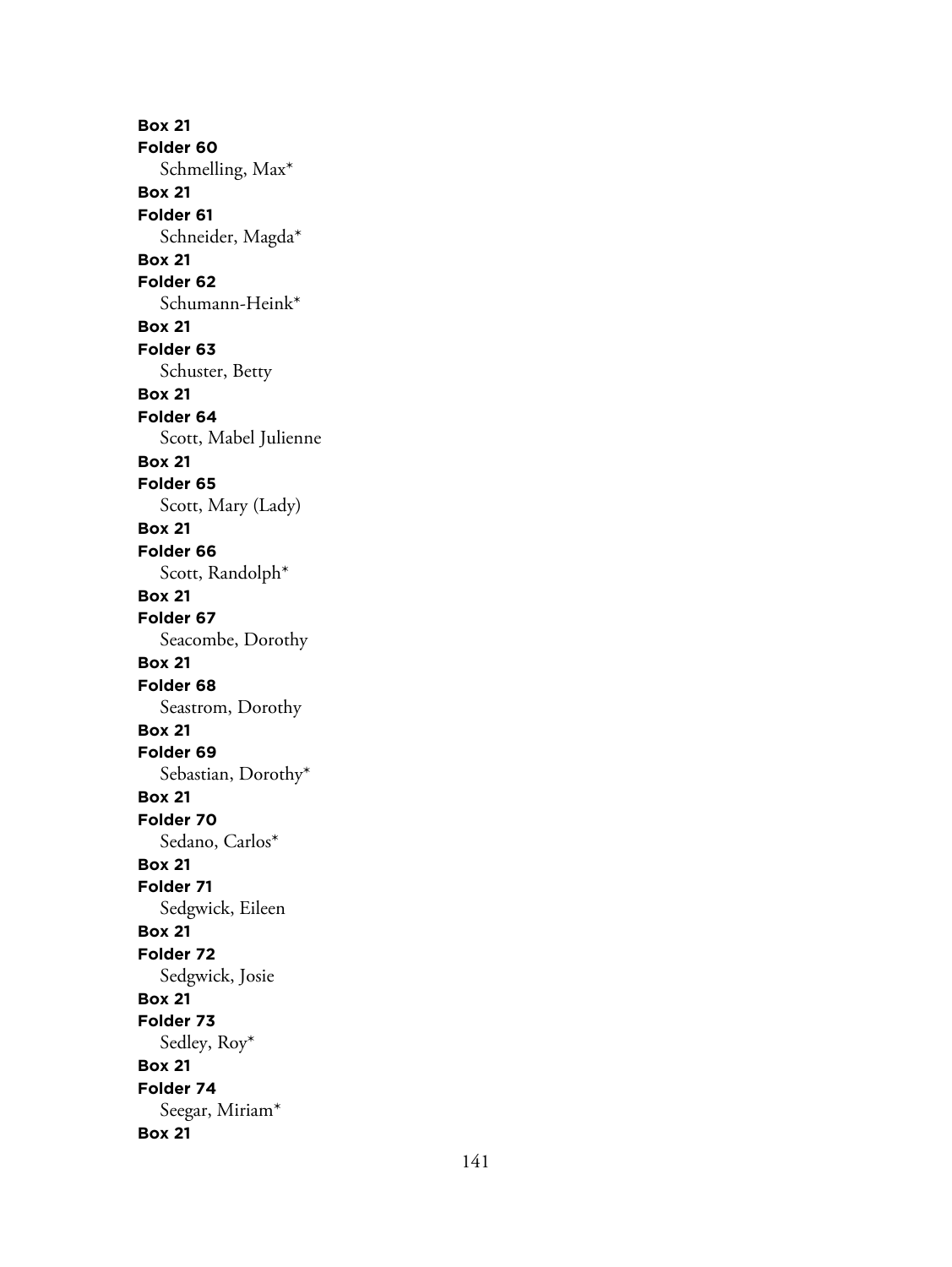**Folder 75** Seeley, B.\* **Box 21 Folder 76** Seeley and Fields\* **Box 21 Folder 77** Segal, Vivienne\* **Box 21 Folder 78** Seiden, Mickey **Box 21 Folder 79** Selby-Lowndes, Selby **Box 21 Folder 80** Sels, Jane **Box 21 Folder 81** Selwyn, Ruth\* **Box 21 Folder 82** Semon, Larry **Box 21 Folder 83** Sennett, Ruth **Box 21 Folder 84** Sevening, Nina **Box 21 Folder 85** Severn, Margaret **Box 21 Folder 86** Shackelford, Margaret **Box 21 Folder 87** Shannon, Ethel **Box 21 Folder 88** Shannon, Peggy\* **Box 21 Folder 89** Sharon, Ula **Box 21 Folder 90**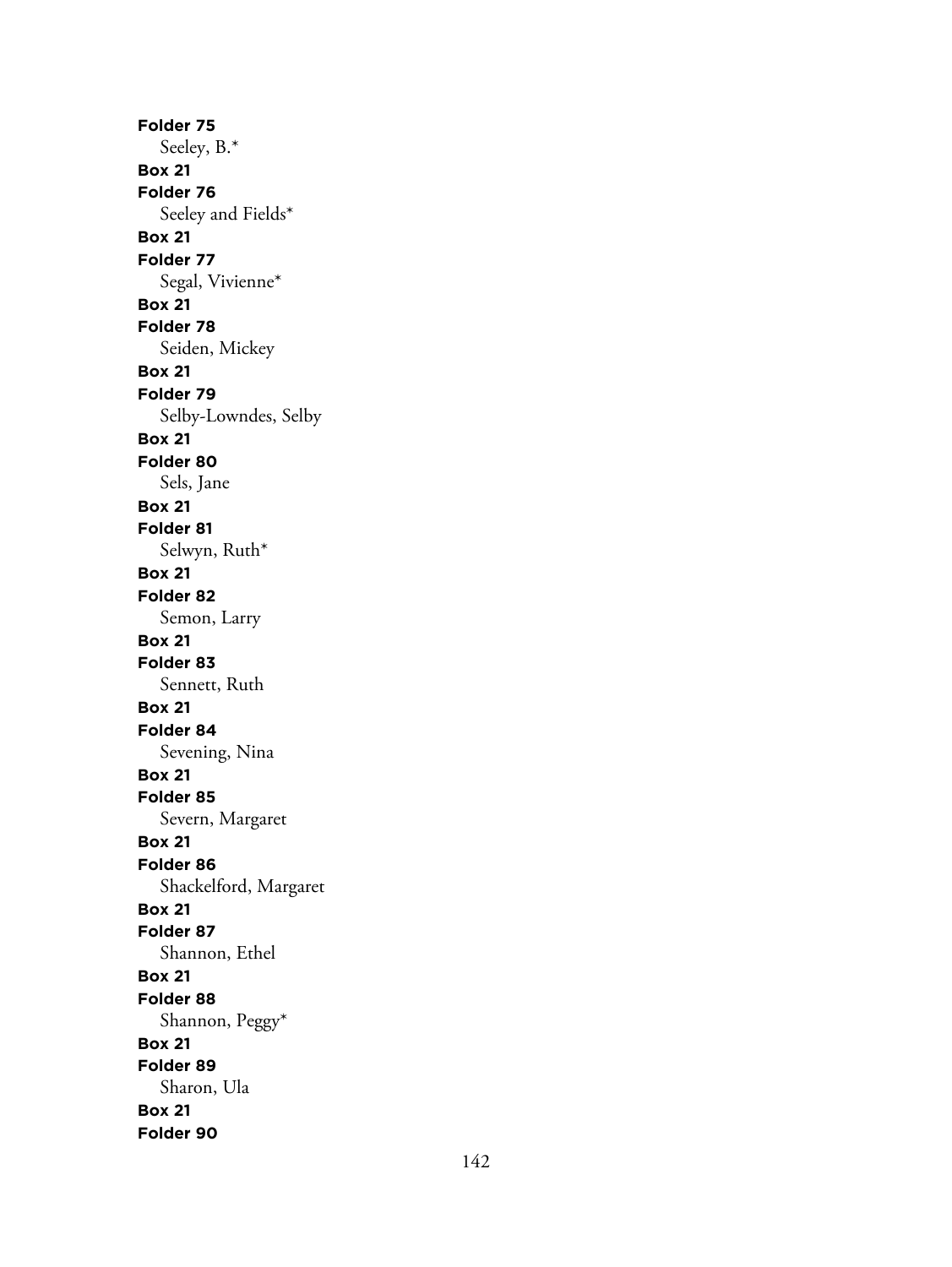Sharp, Eileen **Box 21 Folder 91** Shaver, Buster\* **Box 21 Folder 92** Shaw and Lee\* **Box 21 Folder 93** Shaw, Oscar **Box 21 Folder 94** Shaw, Peggy **Box 21 Folder 95** Shaw, Winifred **Box 21 Folder 96** Shawen, Innes **Box 21 Folder 97** Shearer, Norma\* **Box 21 Folder 98** Sheffield, Flora **Box 21 Folder 99** Sheldon, Madeline **Box 21 Folder 100** Shelley, Hazel **Box 21 Folder 101** Shelly, Frances\* **Box 21 Folder 102** Sherman, Lowell\* **Box 21 Folder 103** Shepard, Edith **Box 21 Folder 104** Shepard, Iva **Box 21 Folder 105** Sheppard, Heloise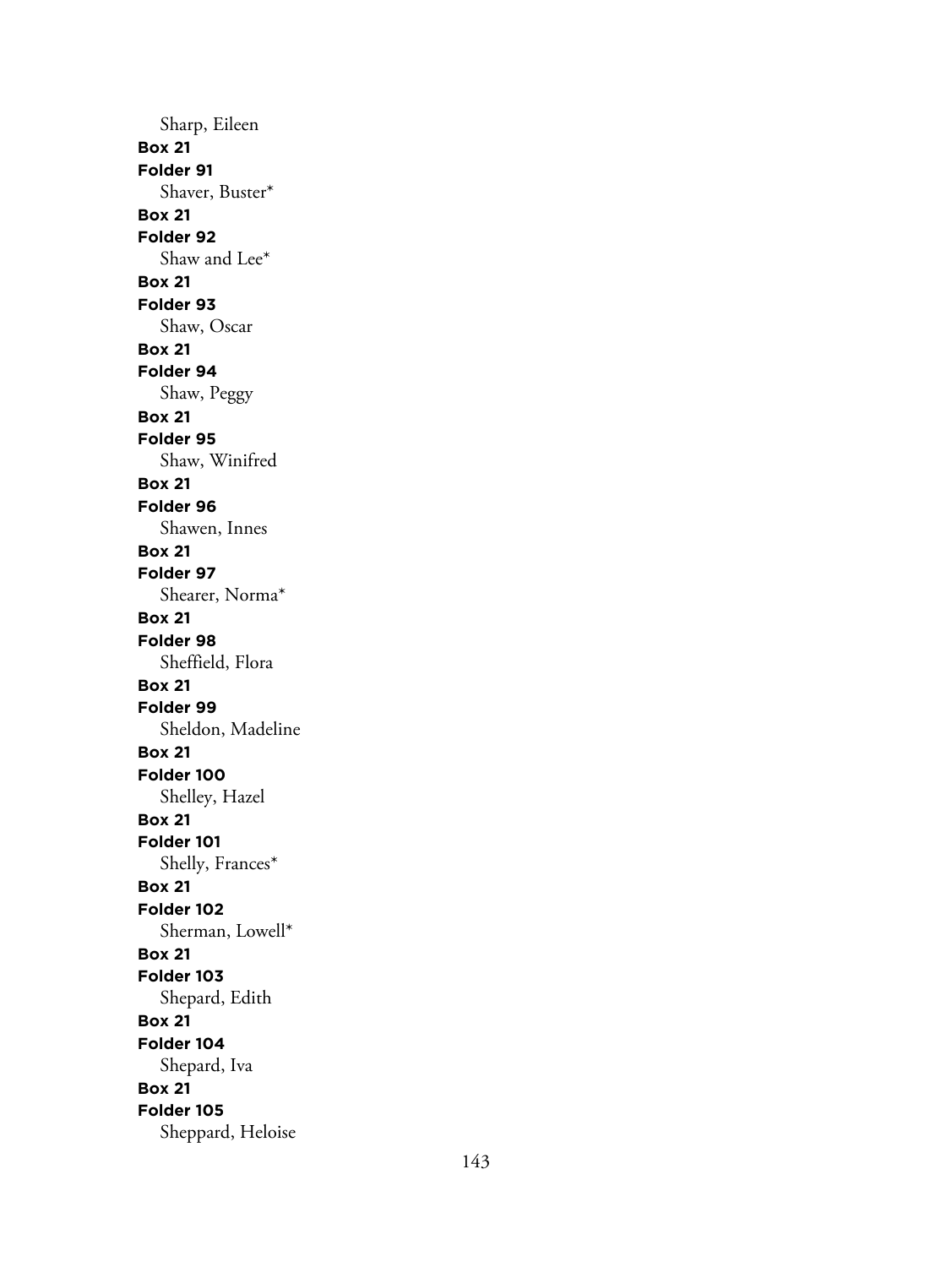**Box 21 Folder 106** Sheridan, Clare **Box 21 Folder 107** Sheridan, Gay **Box 21 Folder 108** Shermont, Viola **Box 21 Folder 109** Shilling, Marion\* **Box 21 Folder 110** Shipman, Nell **Box 21 Folder 111** Shirley, Phillida (Lady) **Box 21 Folder 112** Short, Gertrude **Box 21 Folder 113** Shotter, Billy **Box 21 Folder 114** Shotter, Winifred **Box 21 Folder 115** Shutta, Ethel **Box 21 Folder 116** Sidney, George\* **Box 21 Folder 117** Sidney, Sylvia\* **Box 22 Folder 1** Silk, Francis X.\* **Box 22 Folder 2** Sills, Milton **Box 22 Folder 3** Simone (Madame) **Box 22**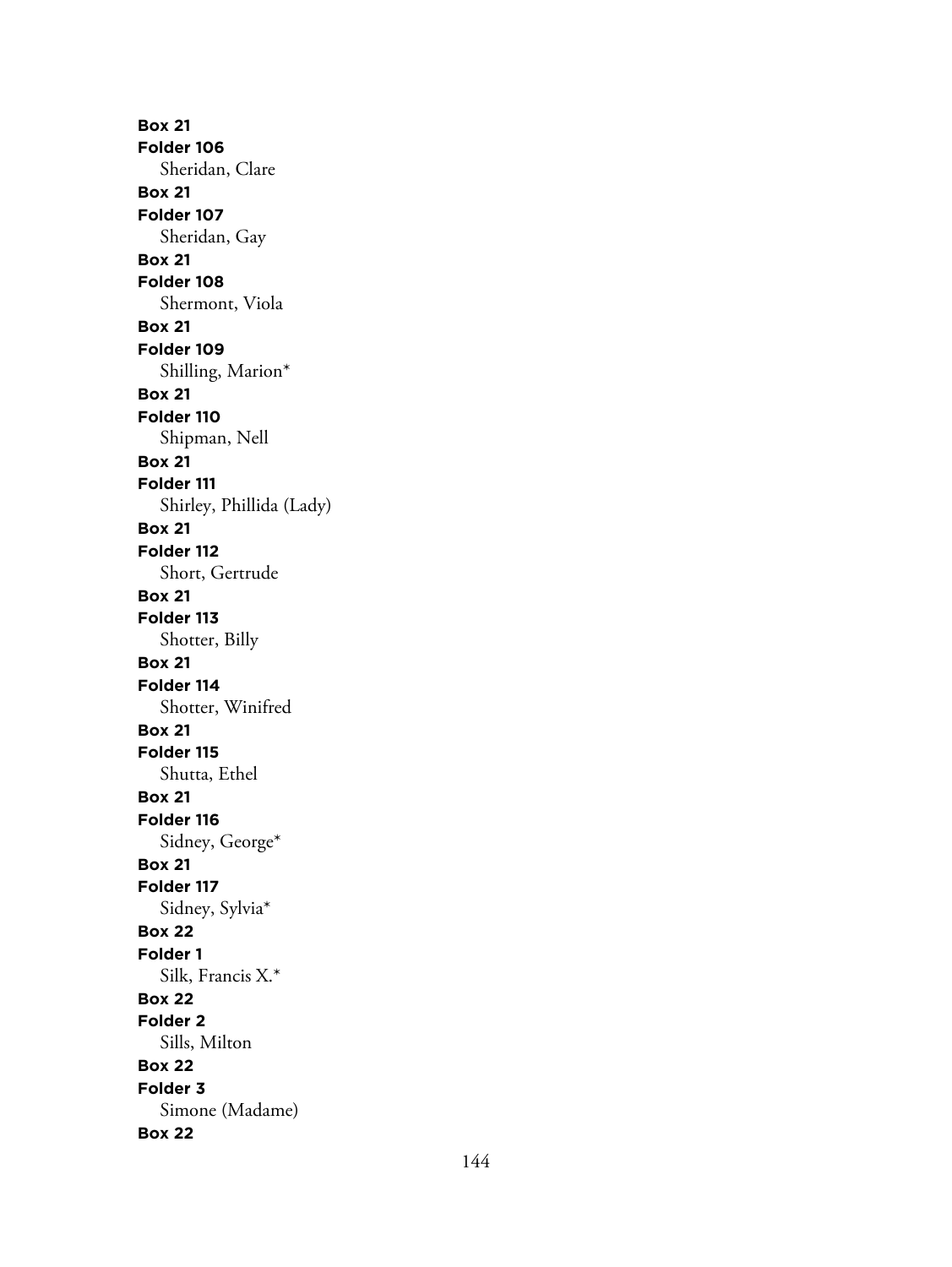**Folder 4** Simpson, Ivan\* **Box 22 Folder 5** Sinclair and LaMarr\* **Box 22 Folder 6** Sinclair, Diana\* **Box 22 Folder 7** Sisters "G"\* **Box 22 Folder 8** Skelly, Hal\* **Box 22 Folder 9** Skinner, Otis\* **Box 22 Folder 10** Skipworth, Alison\* **Box 22 Folder 11** Slattery, Mae **Box 22 Folder 12** Sleeper, Martha **Box 22 Folder 13** Sloan, Olive **Box 22 Folder 14** Smallwood, Norma **Box 22 Folder 15** Smart, Dorothy **Box 22 Folder 16** Smirnova, Olga **Box 22 Folder 17** Smith, Dorothy **Box 22 Folder 18** Smith, Gerald\* **Box 22 Folder 19**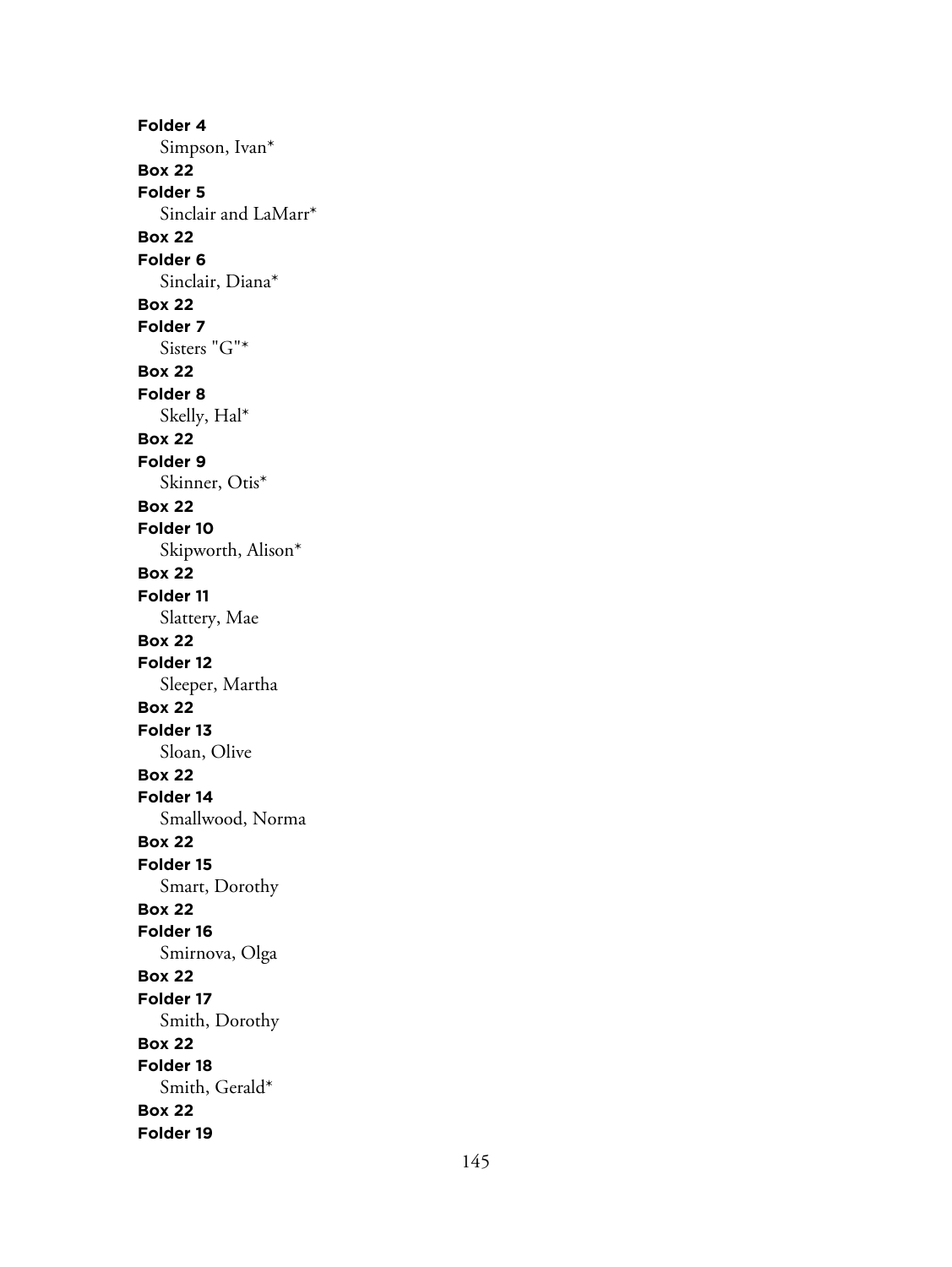Smith, Kate\* **Box 22 Folder 20** Smith, Margaret **Box 22 Folder 21** Smith, Stanley\* **Box 22 Folder 22** Smolinsky, Janina\* **Box 22 Folder 23** Snookums **Box 22 Folder 24** Snow, Marguerite **Box 22 Folder 25** Snoy (Baroness) **Box 22 Folder 26** Somerset, Biddy **Box 22 Folder 27** Sorel, Cecile **Box 22 Folder 28** Sorrell, Nina **Box 22 Folder 29** Soule, Phyllis **Box 22 Folder 30** Southern, Eve\* **Box 22 Folder 31** Southey, Joan **Box 22 Folder 32** Southwell, Eva **Box 22 Folder 33** Southwell, Evon **Box 22 Folder 34** Spalding, Albert\*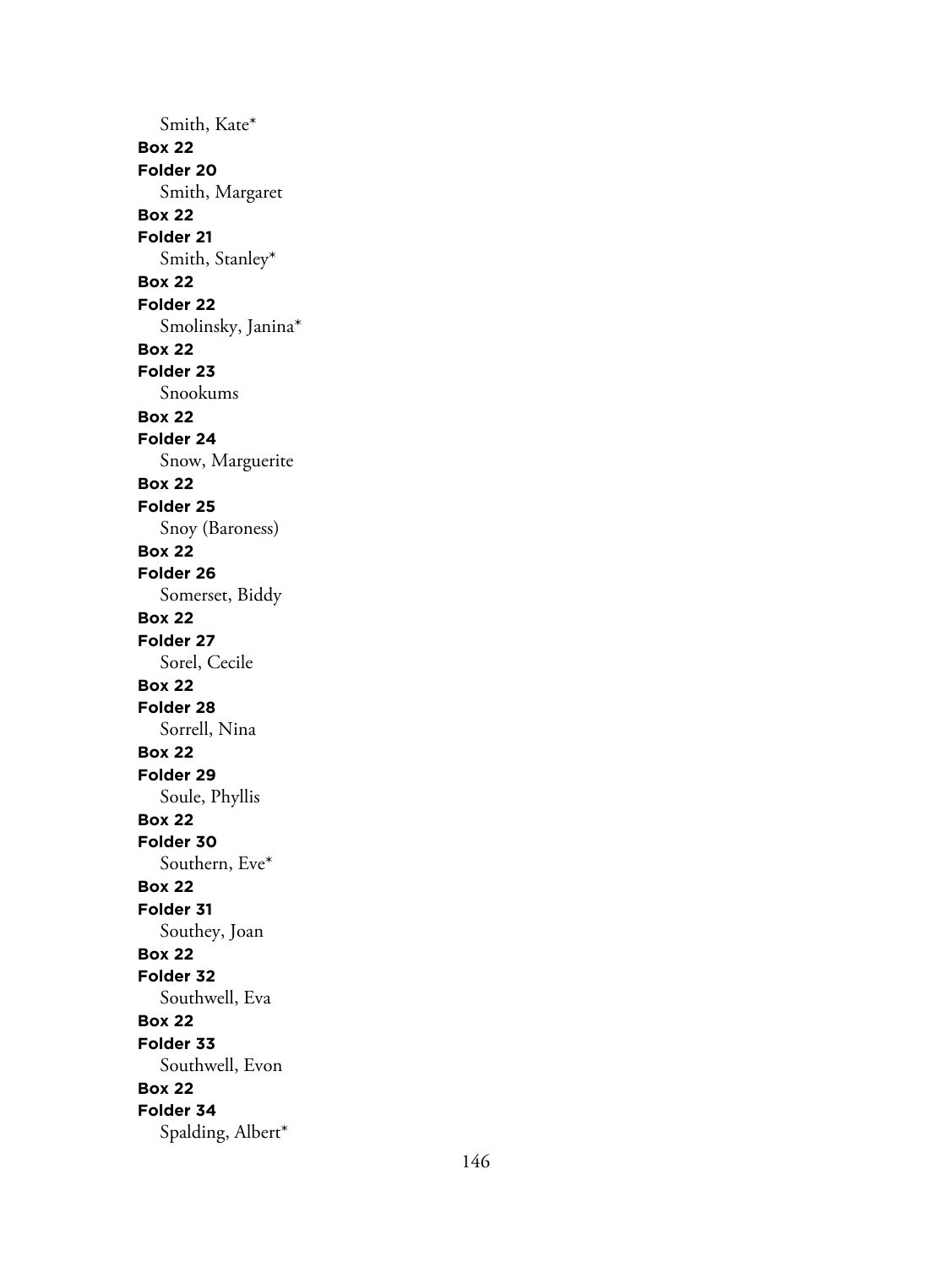**Box 22 Folder 35** Spencer, Bernadette **Box 22 Folder 36** Spencer, Katherine **Box 22 Folder 37** Spencer, Penelope **Box 22 Folder 38** Spiers, Marjorie **Box 22 Folder 39** Spinelly (Mile.) **Box 22 Folder 40** Spitalny, Phil, (and Orchestra)\* **Box 22 Folder 41** Spring, Helen **Box 22 Folder 42** Squires, Louise\* **Box 22 Folder 43** Stafford, Jesse, (and Orchestra)\* **Box 22 Folder 44** Stair, Rosamond **Box 22 Folder 45** Stamp-Taylor, Enid **Box 22 Folder 46** Stanbury, Douglas\* **Box 22 Folder 47** Stancioff, Helene **Box 22 Folder 48** Stanley, Forrest **Box 22 Folder 49** Stanley, Gwladys **Box 22**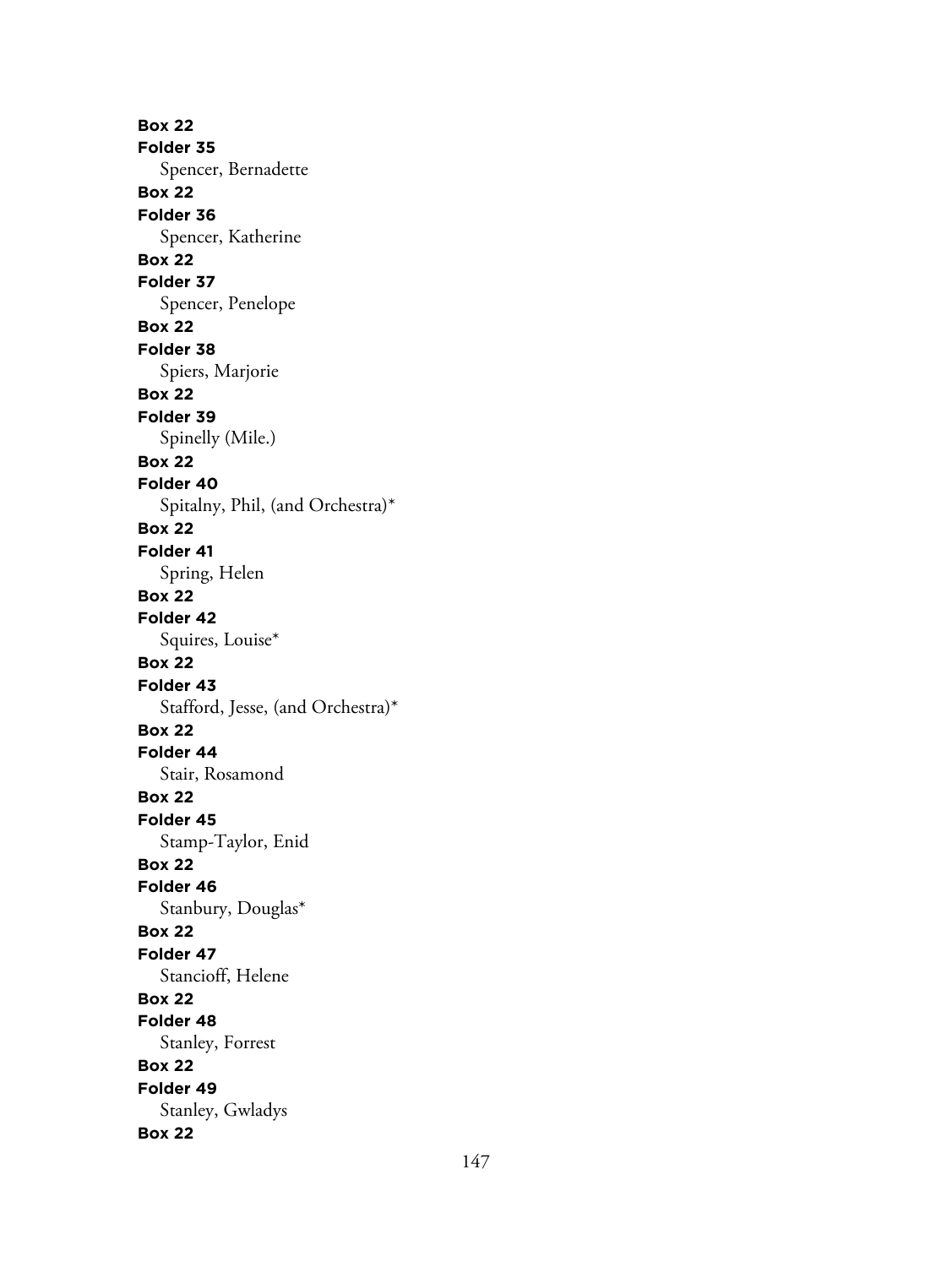**Folder 50** Stanley, Rosemary **Box 22 Folder 51** Stanley, Violet **Box 22 Folder 52** Stannard, Ethel **Box 22 Folder 53** Stanton, Val and Ernie\* **Box 22 Folder 54** Stanwyck, Barbara\* **Box 22 Folder 55** Starbuck, Betty **Box 22 Folder 56** Starke, Pauline **Box 22 Folder 57** Starr, Frances\* **Box 22 Folder 58** Starr, Sally\* **Box 22 Folder 59** Steadman, Vera **Box 22 Folder 60** Steadman, Myrtle **Box 22 Folder 61** Stedman, Lincoln **Box 22 Folder 62** Steel-Maitland, Mary **Box 22 Folder 63** Stein, Hilda **Box 22 Folder 64** Sten, Anna\* **Box 22 Folder 65**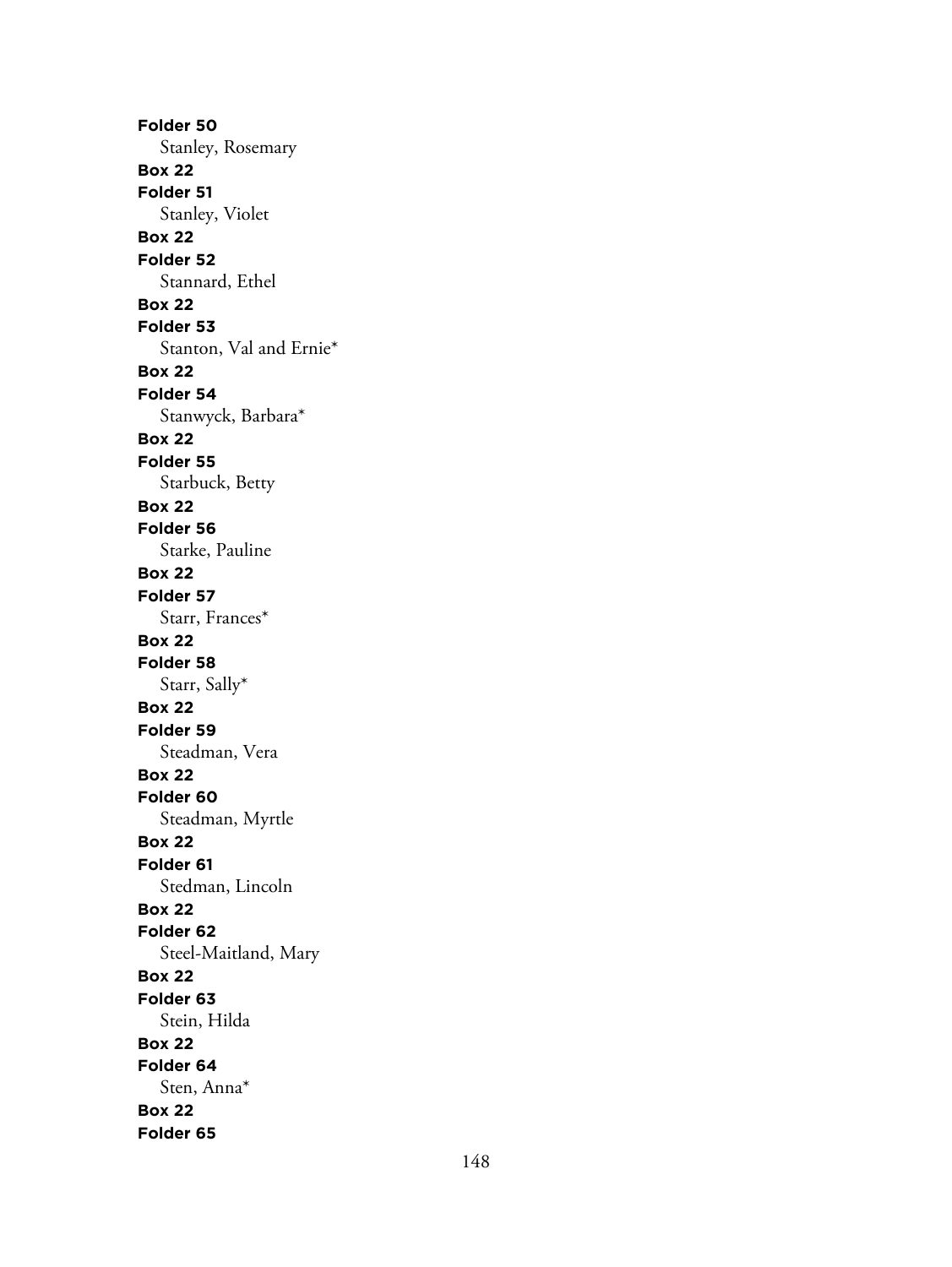Stepin Fetchit\* **Box 22 Folder 66** Sterling, Edythe **Box 22 Folder 67** Sterling, Ford\* **Box 22 Folder 68** Stevens, Charlotte **Box 22 Folder 69** Stevens, Edith **Box 22 Folder 70** Stevens, Emily **Box 22 Folder 71** Stevens, Rothmela\* **Box 22 Folder 72** Stevenson, Wanda **Box 22 Folder 73** Stewart, Anita **Box 22 Folder 74** Stewart, Lucille **Box 22 Folder 75** Stiles, Hallie **Box 22 Folder 76** Stockfield, Betty\* **Box 22 Folder 77** Stollberg, Lena **Box 22 Folder 78** Stone, Dorothy **Box 22 Folder 79** Stone, Fred **Box 22 Folder 80** Stone, George E.\*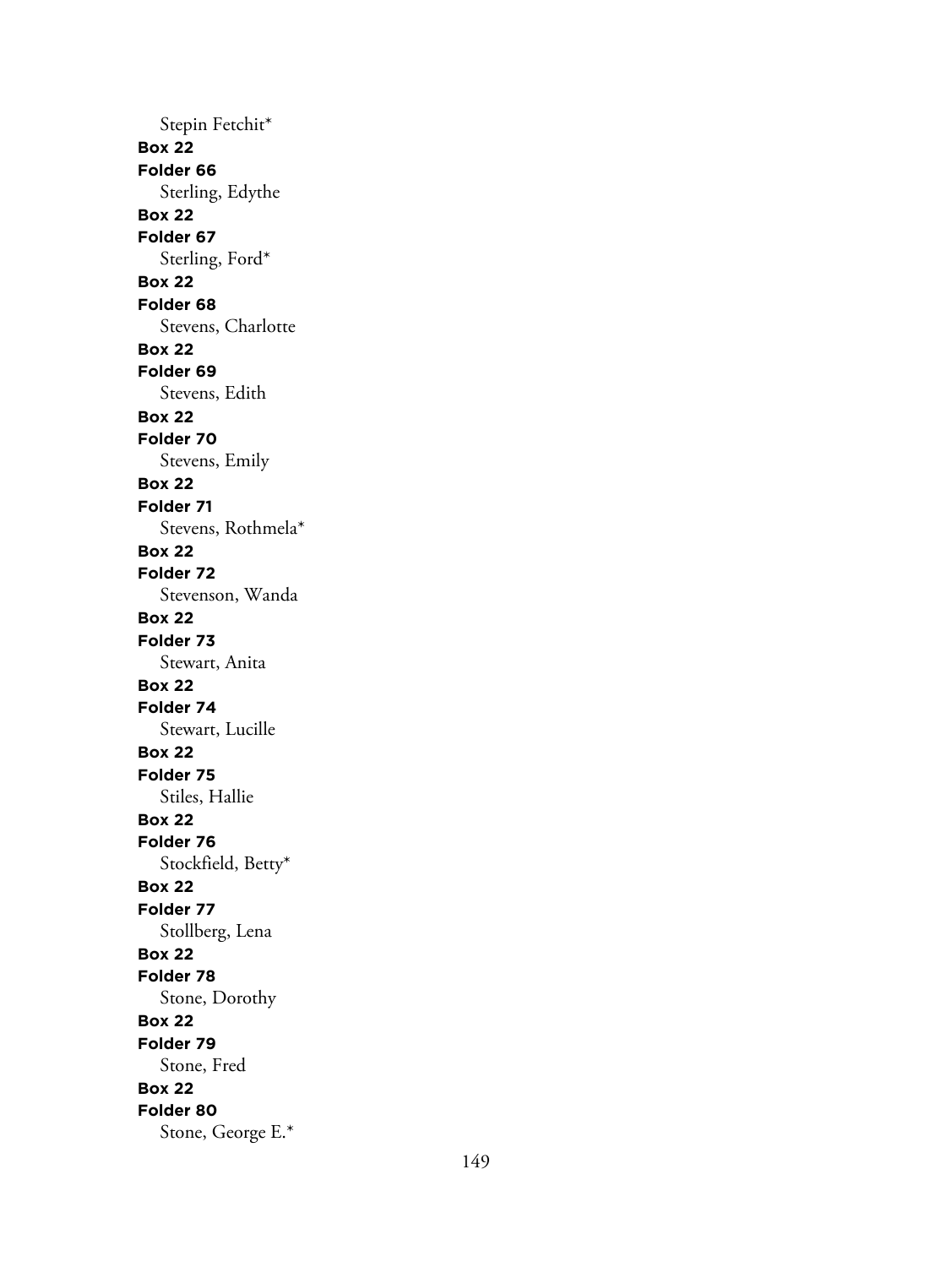**Box 22 Folder 81** Stone, Irene\* **Box 22 Folder 82** Stone, Lewis\* **Box 22 Folder 83** Stoneburn, Catherine **Box 22 Folder 84** Stonehouse, Ruth **Box 22 Folder 85** Stoopnagle (Colonel)\* **Box 22 Folder 86** Storey, Edith **Box 22 Folder 87** Strickland, Rosamond **Box 22 Folder 88** Strozzi, Kay\* **Box 22 Folder 89** Stryker, Muriel **Box 22 Folder 90** Stuart, Dorothy Delaplaine **Box 22 Folder 91** Stuart, Gloria\* **Box 22 Folder 92** Stuart, Nick **Box 22 Folder 93** Stuckou, Blanche **Box 22 Folder 94** Sturgis, Rachel (Lady) **Box 22 Folder 95** Suedo, Julie **Box 22**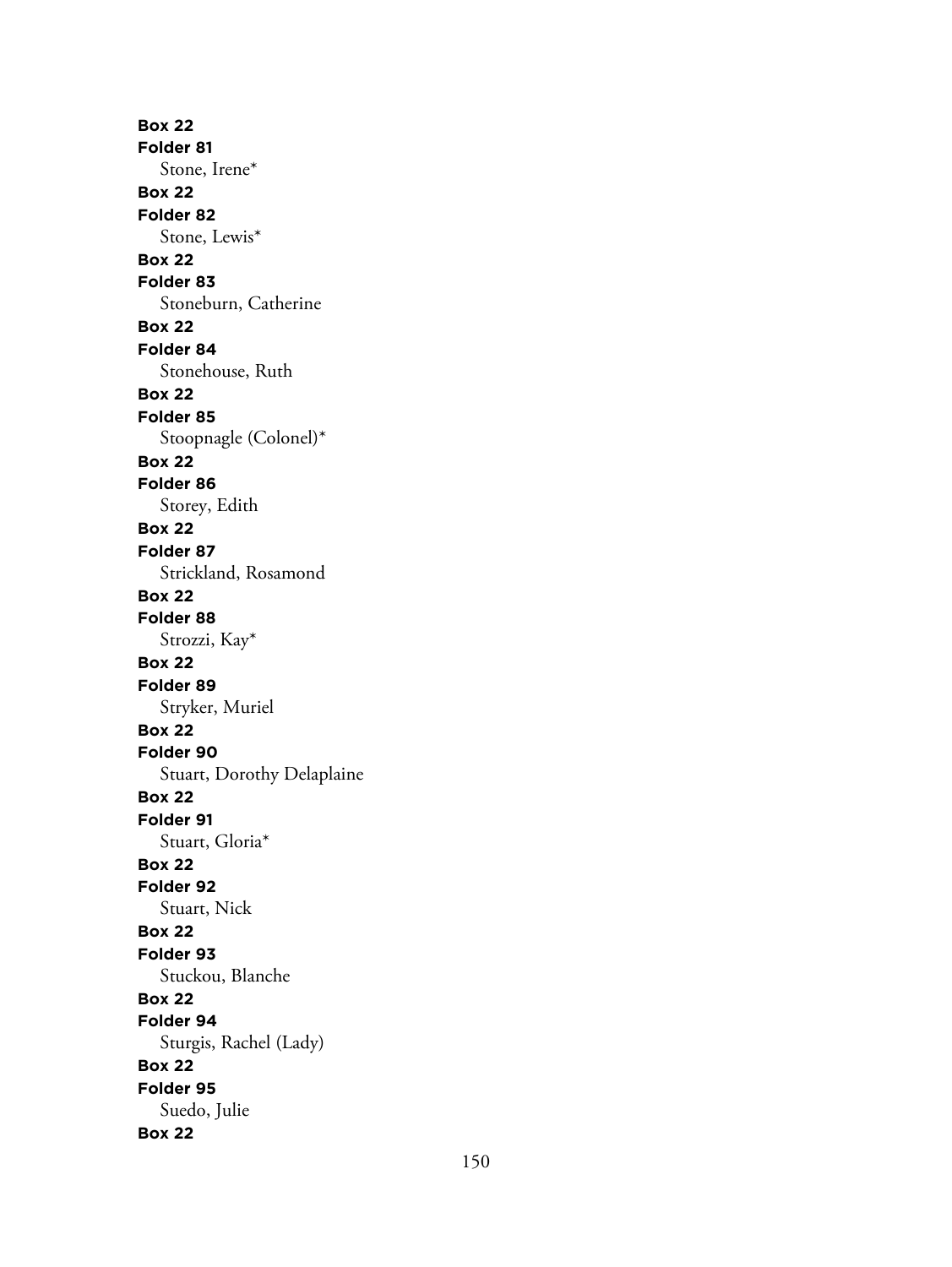**Folder 96** Summers, Sam\* **Box 22 Folder 97** Sunderland, Scott **Box 22 Folder 98** Suratt, Valeska **Box 22 Folder 99** Surtees, Bessie **Box 22 Folder 100** Svetislav, Petrovich **Box 22 Folder 101** Swanson, Beatrice **Box 22 Folder 102** Swanson, Gloria\* **Box 22 Folder 103** Sweet, Blanche\* **Box 22 Folder 104** Swinburne, Mercia **Box 22 Folder 105** Swinburne, Norah **Box 22 Folder 106** Swirskaya, Thamara **Box 22 Folder 107** Swor, Bert\* **Box 22 Folder 108** Swor, Mabelle **Box 22 Folder 109** Sylva, Vesta **Box 22 Folder 110** Symonds, Juanita **Box 22 Folder 111**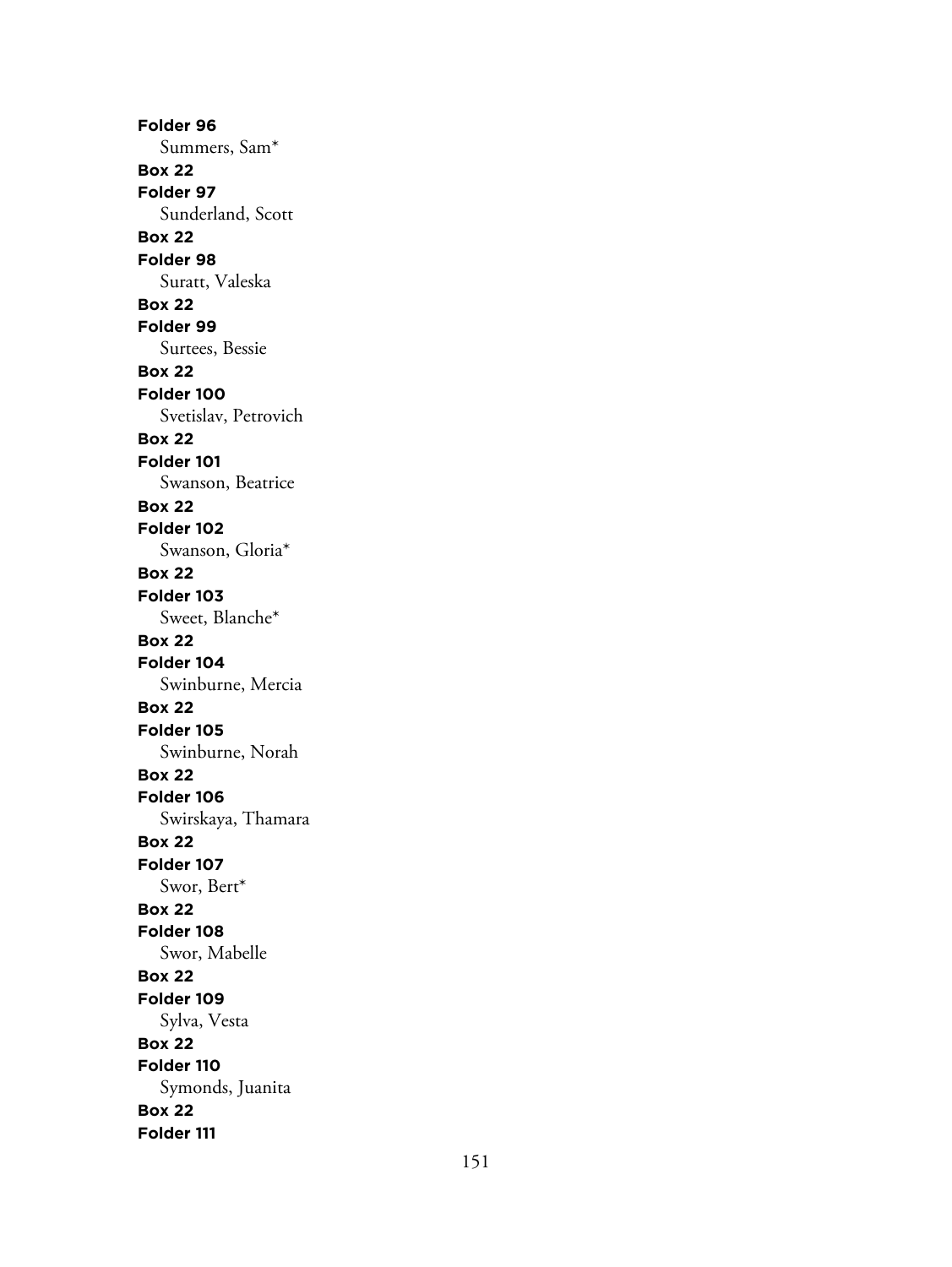Szelchenyi, Cornelia (Countess) **Box 22 Folder 112** Tabor, Desiree **Box 22 Folder 113** Tajado's Tipica Orchestra\* **Box 22 Folder 111** Takka Takka (Princess) **Box 22 Folder 112** Talma, Zola **Box 22 Folder 113** Talmadge, Constance\* **Box 22 Folder 114** Talmadge, Natalie **Box 22 Folder 115** Talmadge, Norma **Box 22 Folder 116** Talley, Marion **Box 22 Folder 117** Tamara, Florenz **Box 22 Folder 118** Tarron, Elsie **Box 22 Folder 119** Tashman, Lilyan\* **Box 22 Folder 120** Tate, Harry\* **Box 23 Folder 1** Taylor, Alma **Box 23 Folder 2** Taylor, Avonne **Box 23 Folder 3** Taylor, Dorothy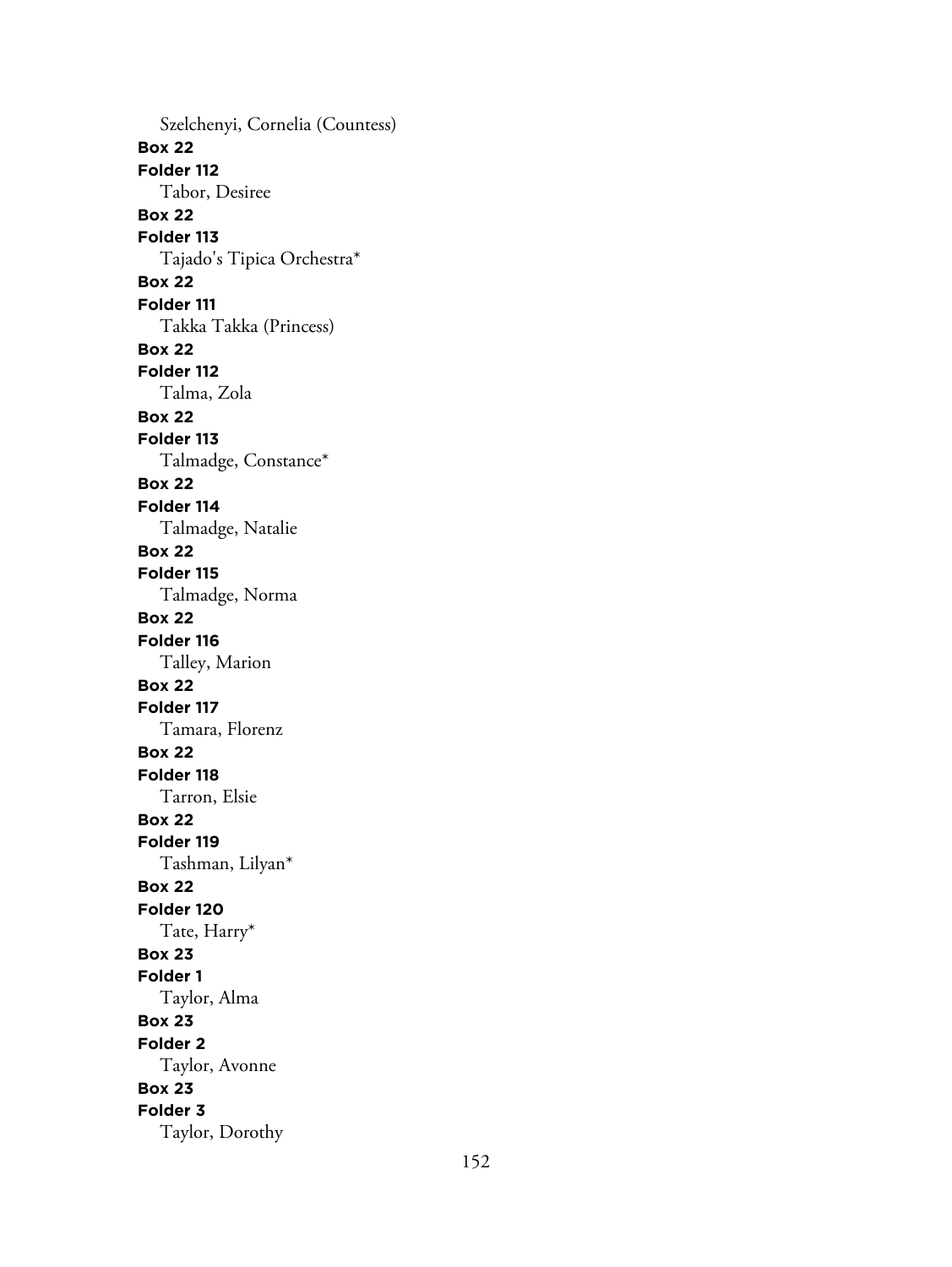**Box 23 Folder 4** Taylor, Enid Stamp **Box 23 Folder 5** Taylor, Estelle\* **Box 23 Folder 6** Taylor, Laurette **Box 23 Folder 7** Taylor, Ruth **Box 23 Folder 8** Taylor, Valerie **Box 23 Folder 9** Taylor, Venetia **Box 23 Folder 10** Teague, Frances **Box 23 Folder 11** Tearle, Conway **Box 23 Folder 12** Teasdale, Verree **Box 23 Folder 13** Tell, Alma **Box 23 Folder 14** Tell, Olive\* **Box 23 Folder 15** Tellegen, Lou **Box 23 Folder 16** Tempest, Marie **Box 23 Folder 17** Templeton, Marion **Box 23 Folder 18** Tennant, Kathleen **Box 23**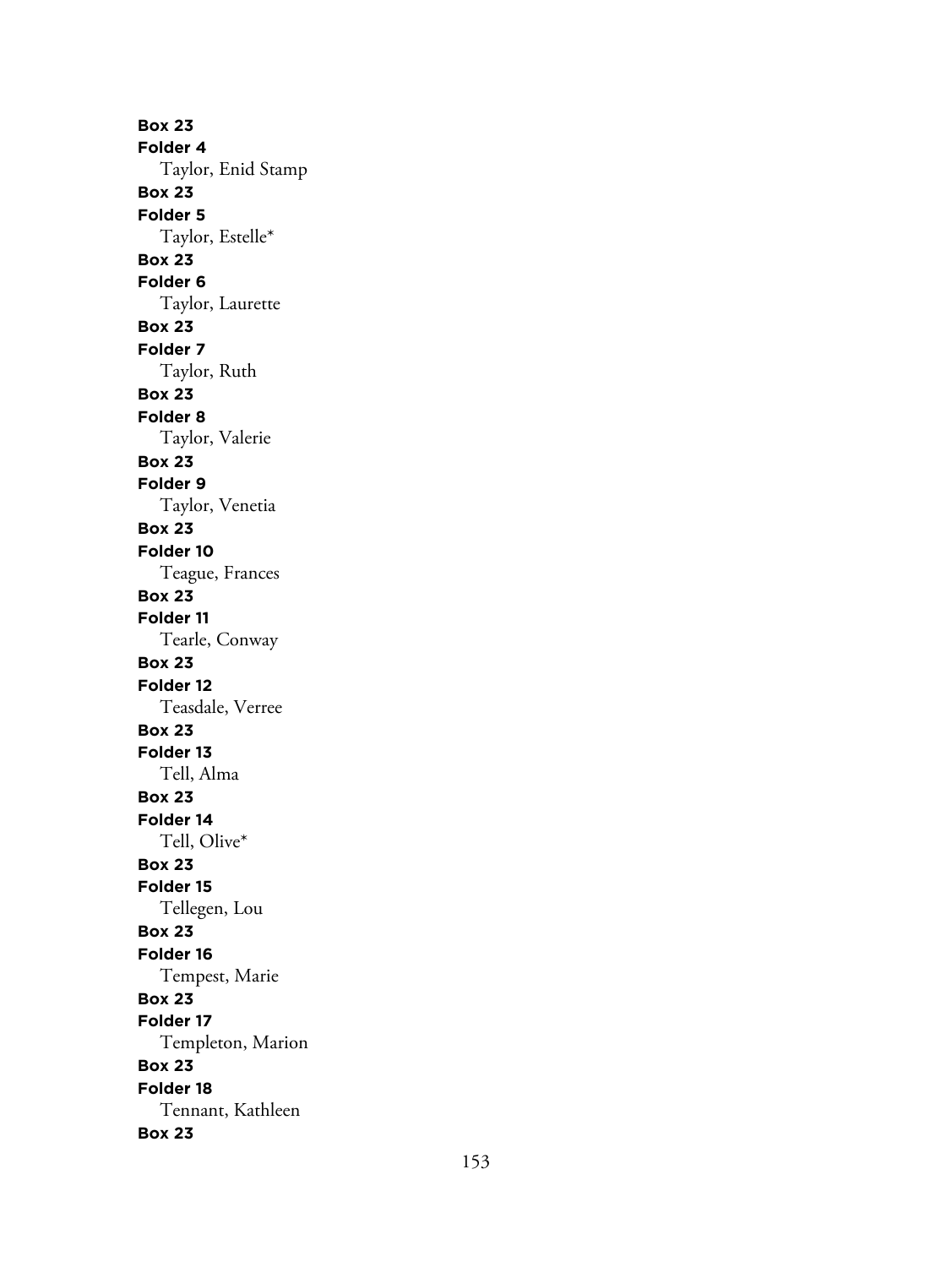**Folder 19** Tennyson, Gladys **Box 23 Folder 20** Tennyson, Jean **Box 23 Folder 21** Tennyson, Lionel (Honorable Mrs.) **Box 23 Folder 22** Tennyson-d'Eyncourt, Millicent **Box 23 Folder 23** Terris, Norma **Box 23 Folder 24** Terry, Alice **Box 23 Folder 25** Terry, Ethel Grey\* **Box 23 Folder 26** Terry, Ethelind\* **Box 23 Folder 27** Tessier, Valentine **Box 23 Folder 28** Thatcher, Heather **Box 23 Folder 29** Theby, Rosemary **Box 23 Folder 30** Thomas, Florence **Box 23 Folder 31** Thomas, Isobel **Box 23 Folder 32** Thomas, Jane **Box 23 Folder 33** Thomas, Joan Reid **Box 23 Folder 34**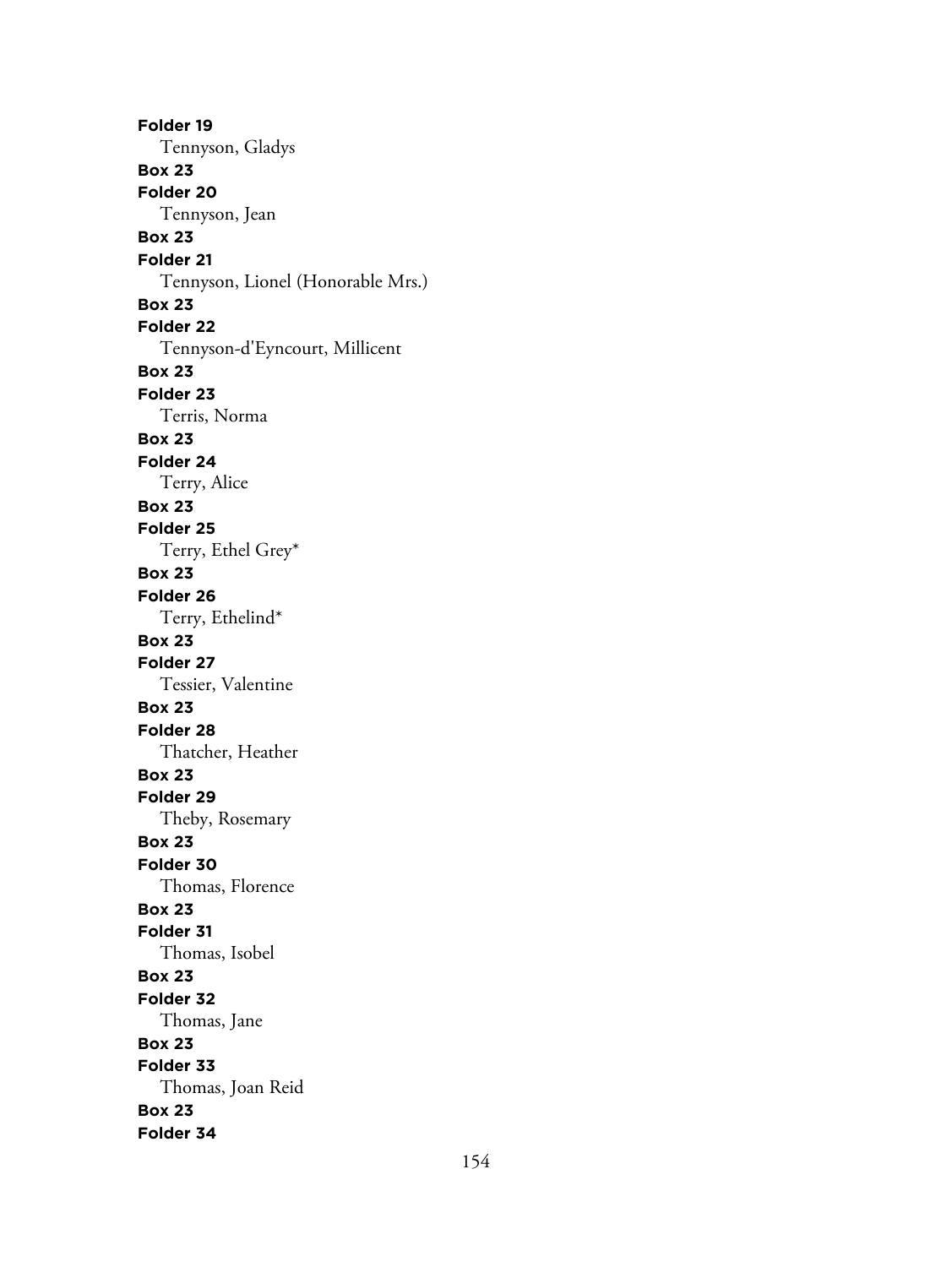Thomas, John Charles\* **Box 23 Folder 35** Thomas, Norman, (Orchestra)\* **Box 23 Folder 36** Thomas, Olive **Box 23 Folder 37** Thomas, Peg **Box 23 Folder 38** Thomas, Regina **Box 23 Folder 39** Thomas, Suzette **Box 23 Folder 40** Thompson, Duane **Box 23 Folder 41** Thompson, Lotus **Box 23 Folder 42** Thomson, Clare **Box 23 Folder 43** Thomson, Fred **Box 23 Folder 44** Thoresen, Great Dagbjört **Box 23 Folder 45** Thurman, Mary **Box 23 Folder 46** Tibbett, Lawrence **Box 23 Folder 47** Tichenor, Edna **Box 23 Folder 48** Tierney, Genevieve **Box 23 Folder 49** Tierney, Nessie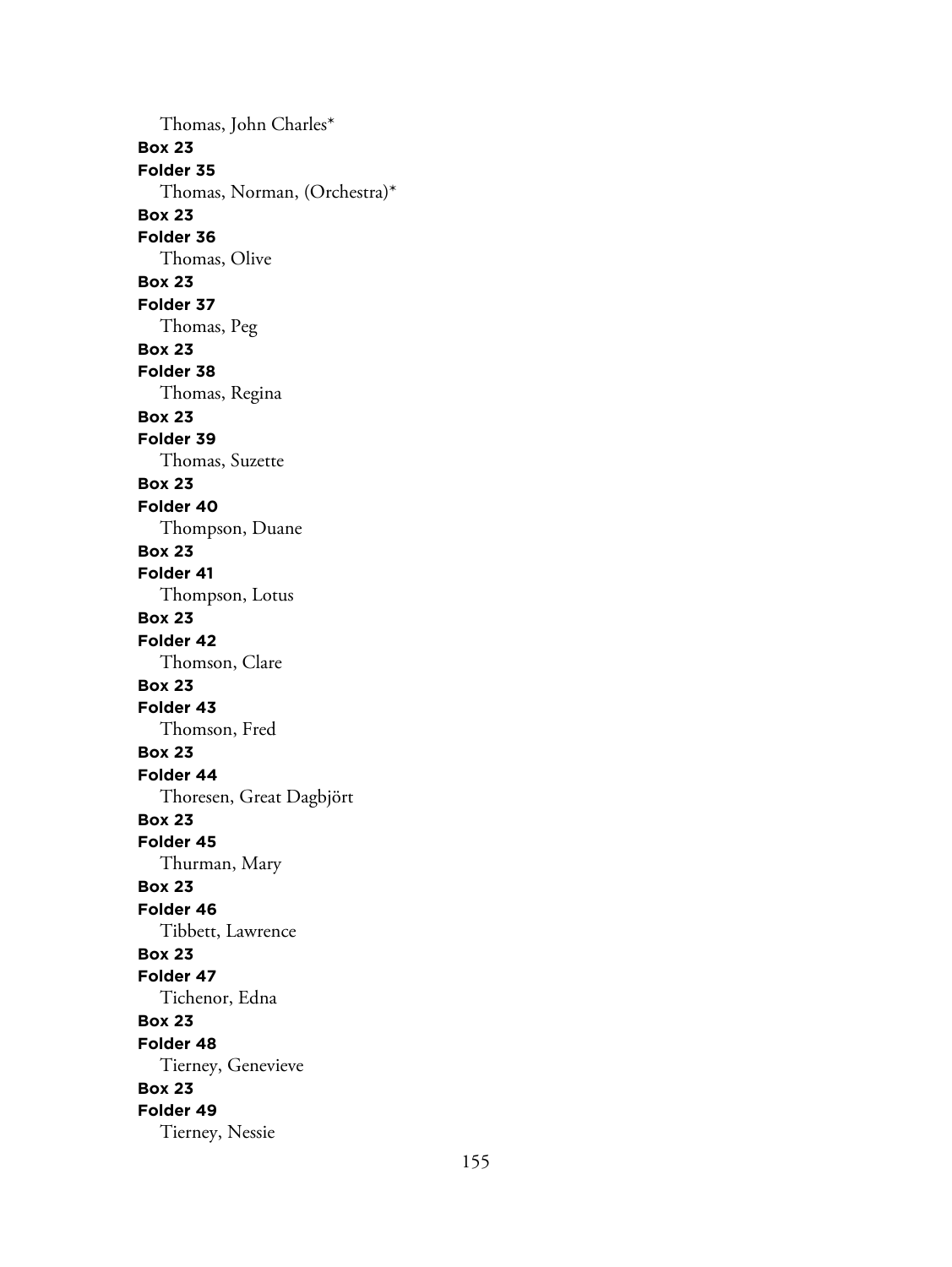**Box 23 Folder 50** Tighe, Harry\* **Box 23 Folder 51** Timblin and Raymond\* **Box 23 Folder 52** Tinee, Mae **Box 23 Folder 53** Tisdale, Clarence\* **Box 23 Folder 54** Titheradge, Madge **Box 23 Folder 55** Titmuss, Phyllis **Box 23 Folder 56** Tobin, Genevieve\* **Box 23 Folder 57** Tobin, Vivian **Box 23 Folder 58** Todd, Lola **Box 23 Folder 59** Todd, Thelma **Box 23 Folder 60** Toler, Sidney\* **Box 23 Folder 61** Tollaire, August **Box 23 Folder 62** Tolly, Jean **Box 23 Folder 63** Toomey, Regis\* **Box 23 Folder 64** Tora, Lia **Box 23**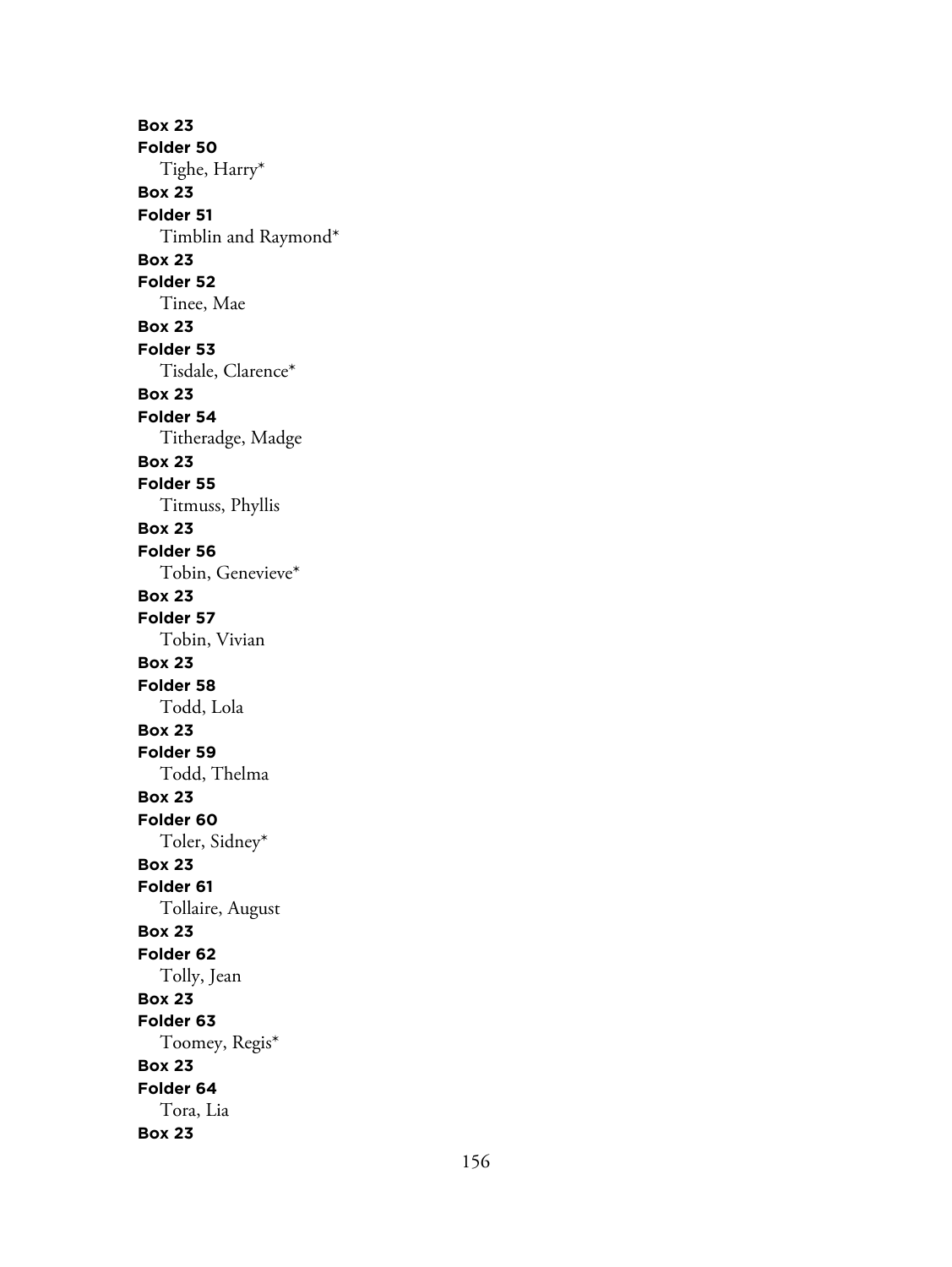**Folder 65** Torrance, Louise **Box 23 Folder 66** Torrence, Ernest\* **Box 23 Folder 67** Torres, Raquel\* **Box 23 Folder 68** Tortoni, Kayo **Box 23 Folder 69** Tourneur, Andre **Box 23 Folder 70** Tourneur, Maurice **Box 23 Folder 71** Tracy, Lee\* **Box 23 Folder 72** Tovar, Lupita\* **Box 23 Folder 73** Tracy, Spencer\* **Box 23 Folder 74** Trahan, Al\* **Box 23 Folder 75** Traverse, Madalaine **Box 23 Folder 76** Tree, Dolly **Box 23 Folder 77** Tree, Iris **Box 23 Folder 78** Tresmand, Ivy **Box 23 Folder 79** Tree, Viola **Box 23 Folder 80**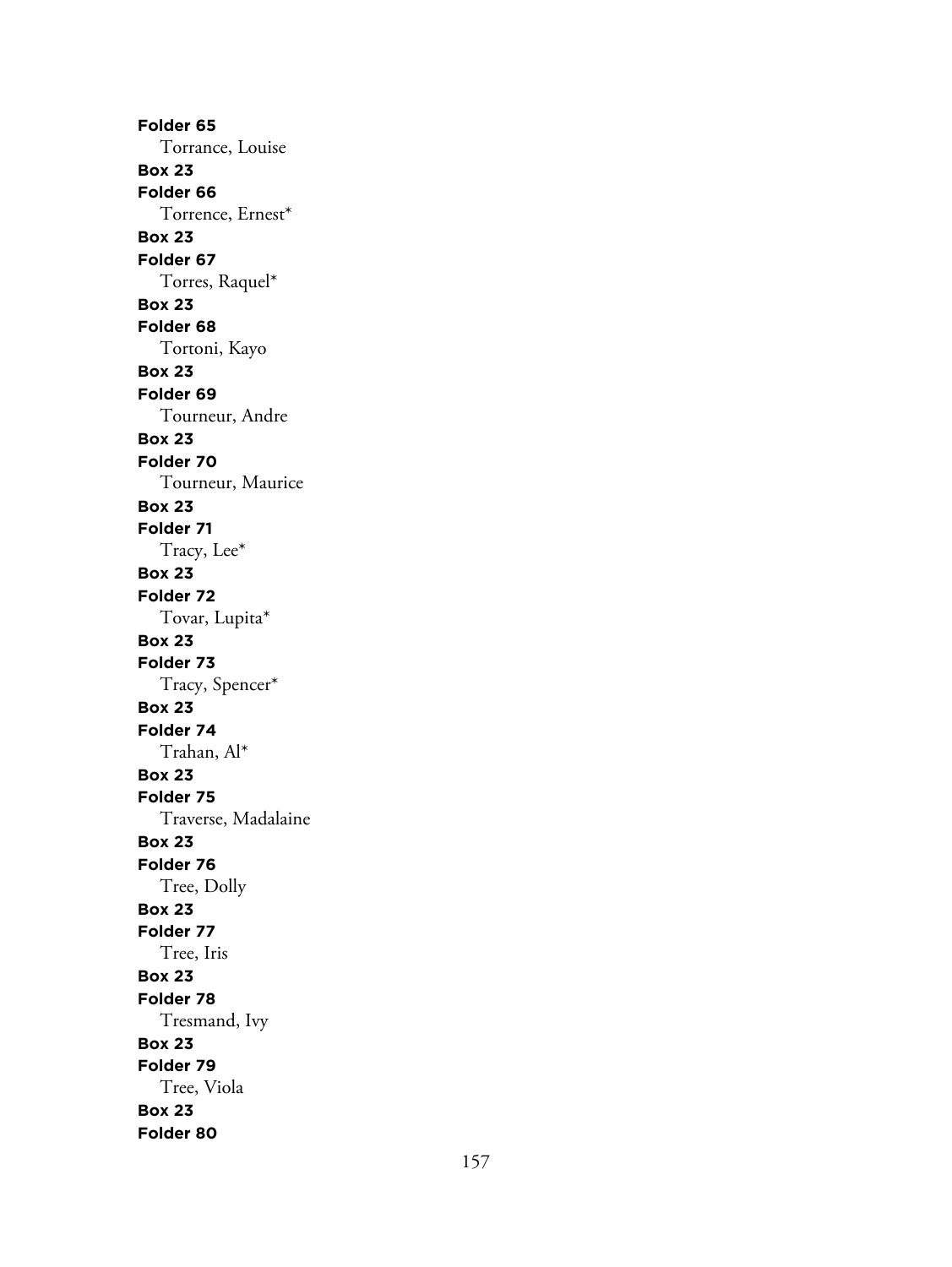Tevor, Norman\* **Box 23 Folder 81** Trigg, Jack and Johnny\* **Box 23 Folder 82** Trix Sisters **Box 23 Folder 83** Trueman, Paula\* **Box 23 Folder 84** Truex, Adrienne **Box 23 Folder 85** Tryon, Glenn **Box 23 Folder 86** Tucker, Richard\* **Box 23 Folder 87** Tucker, Sophie\* **Box 23 Folder 88** Tully, Jim\* **Box 23 Folder 89** Tumanova, Renee\* **Box 23 Folder 90** Turner, Eve **Box 23 Folder 91** Turner, Florence **Box 23 Folder 92** Twelvetrees, Helen\* **Box 23 Folder 93** Tyner, Irene **Box 23 Folder 94** Ulis, Herman\* **Box 23 Folder 95** Utica Jubilee Singers\*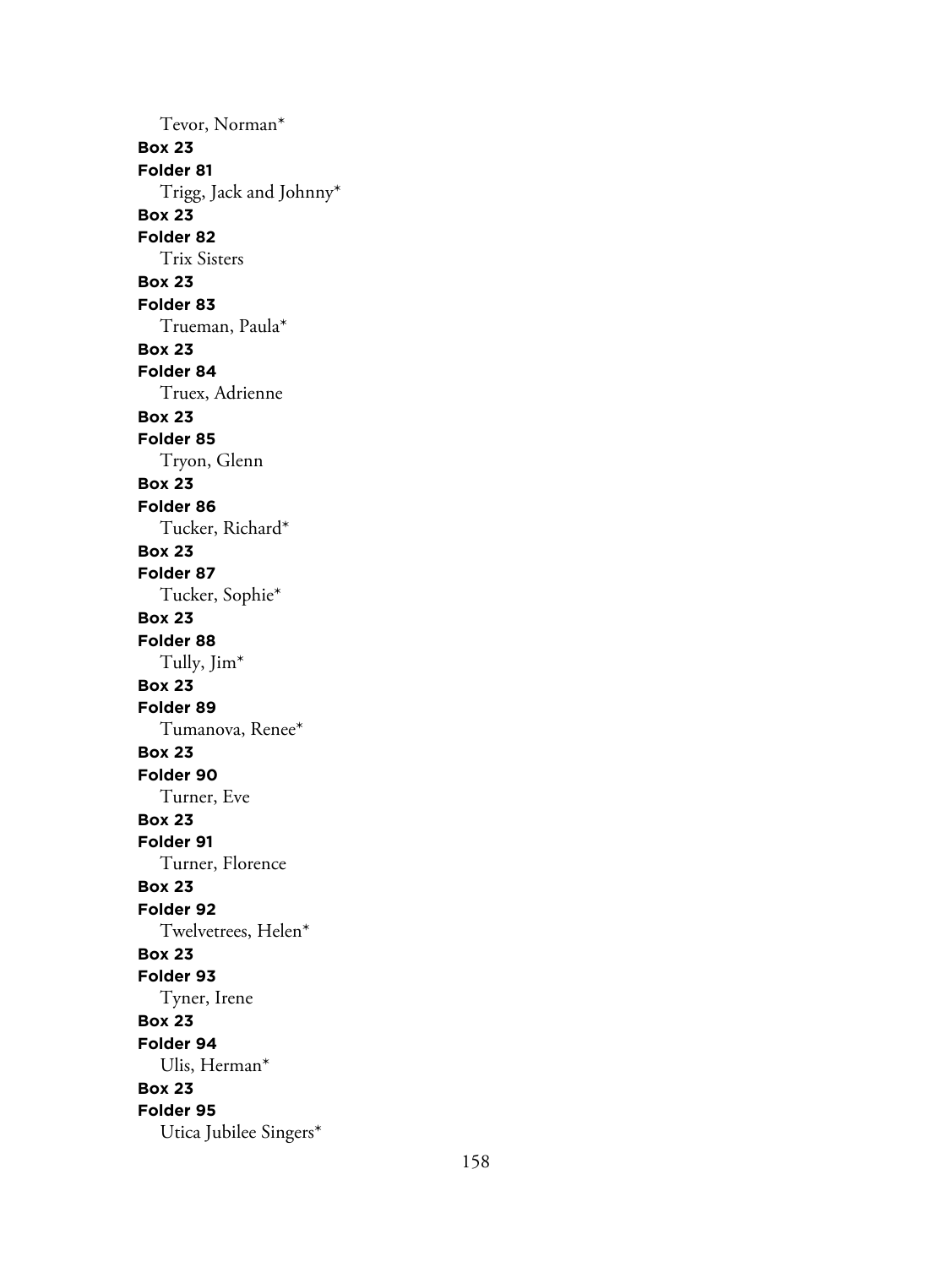**Box 23 Folder 96** Upton, Frances **Box 23 Folder 97** Usher, May\* **Box 24 Folder 1** Vadie, Maryon **Box 24 Folder 2** Vail, Lester\* **Box 24 Folder 3** Valentino, Rudolph **Box 24 Folder 4** Vallee, Rudy\* **Box 24 Folder 5** Valli, Virginia\* **Box 24 Folder 6** Van, Gus\* **Box 24 Folder 7** Vance, Viriginia **Box 24 Folder 8** Van Brunner, Beatrice **Box 24 Folder 9** Vanderbilt, William (Mrs.) **Box 24 Folder 10** Vandiver, Florence **Box 24 Folder 11** Vandusor, Pegeen **Box 24 Folder 12** Vanna, Nina **Box 24 Folder 13** Van Rensselaer, Cortlandt Schuyler, Jr. (Mrs.) **Box 24**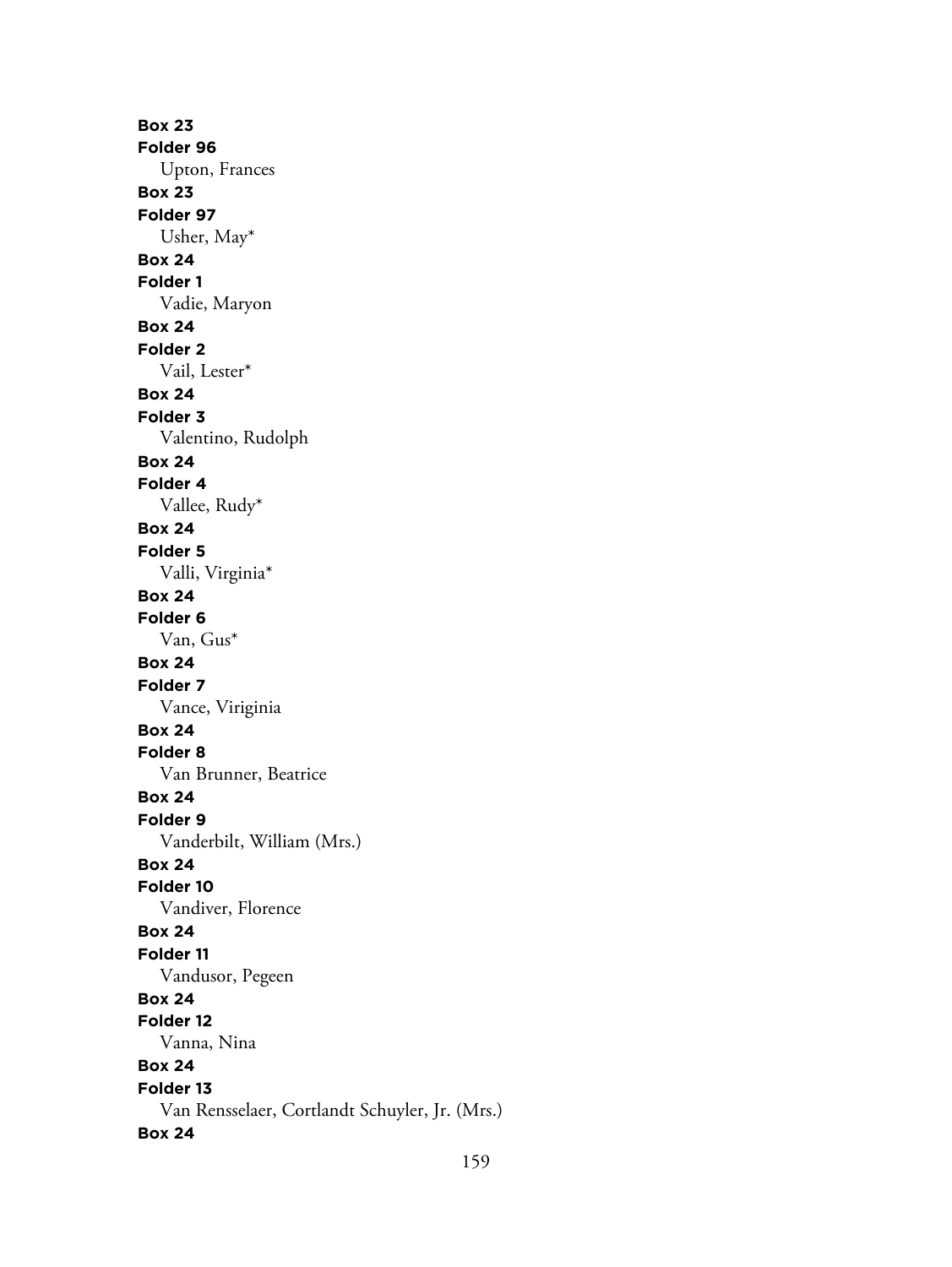**Folder 14** Van Vliet, Jean **Box 24 Folder 15** Varesi, Gilda **Box 24 Folder 16** Varies, Robenne **Box 24 Folder 17** Varsity Three\* **Box 24 Folder 18** Vaughn, Alberta **Box 24 Folder 19** Vautres, Elmira **Box 24 Folder 20** Vavara, Leon\* **Box 24 Folder 21** Velie, Janet **Box 24 Folder 22** Velie, Jay\* **Box 24 Folder 23** Velez, Lupe\* **Box 24 Folder 24** Vercelle, Louise **Box 24 Folder 25** Vernon, Bobby\* **Box 24 Folder 26** Vernon, Hope\* **Box 24 Folder 27** Vernon, Shirley **Box 24 Folder 28** Vernon, Suzanne **Box 24 Folder 29**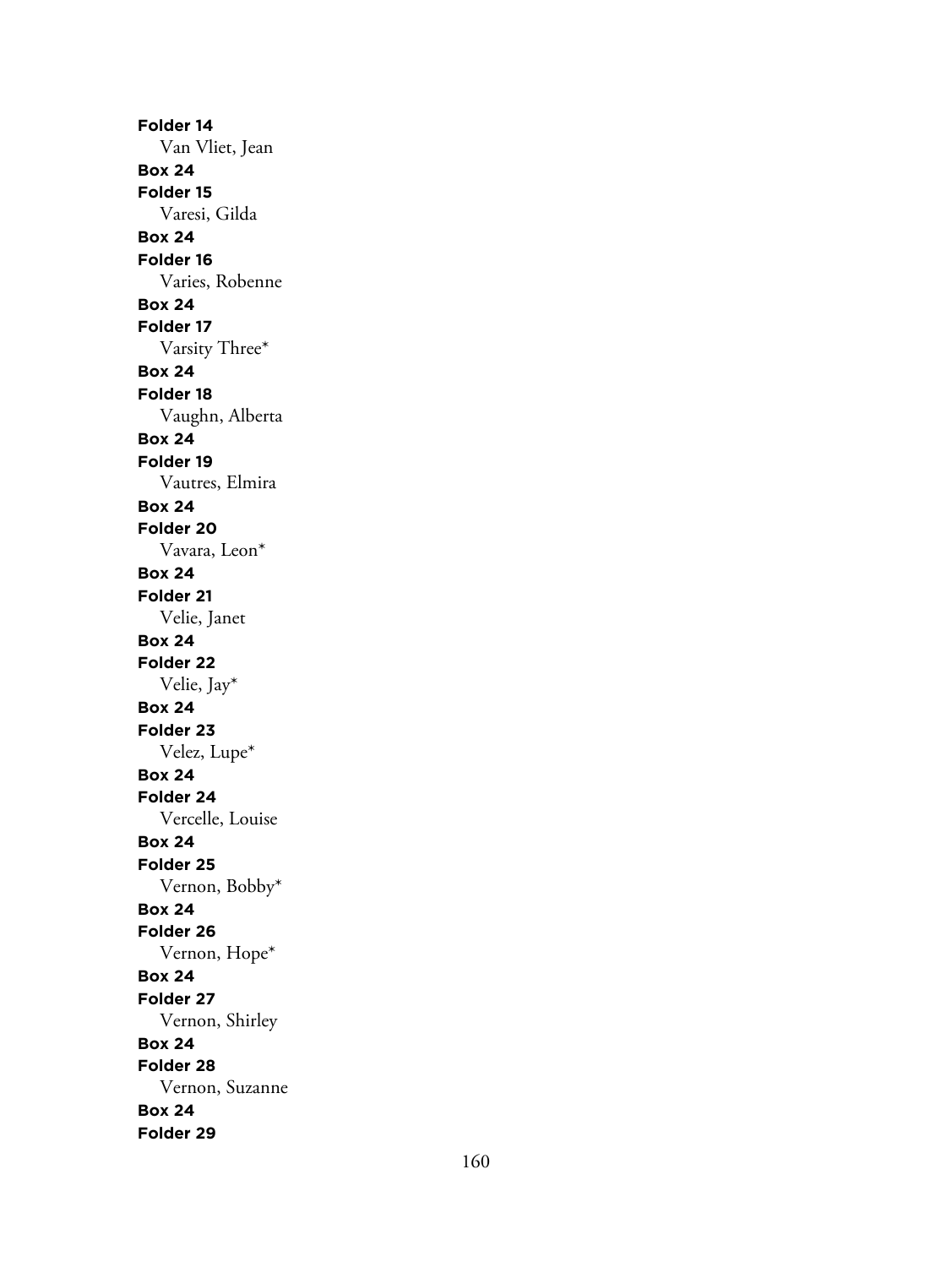Vickers, May **Box 24 Folder 30** Victoria, Vesta **Box 24 Folder 31** Vidor, Florence\* **Box 24 Folder 32** Vinson, Helen\* **Box 24 Folder 33** Vinton, Doris **Box 24 Folder 34** Violinsky, Sol\* **Box 24 Folder 35** Vitak, Albertina **Box 24 Folder 36** Vivian, Daphne **Box 24 Folder 37** Vlasto, Didi **Box 24 Folder 38** Von Berne, Eva **Box 24 Folder 39** Von Grona, Eugene **Box 24 Folder 40** Von Hart, Erna **Box 24 Folder 41** Von Stronheim, Eric **Box 24 Folder 42** Von Seyfferitz, Gustav\* **Box 24 Folder 43** Voronina, Vera **Box 24 Folder 44** Vosselli, Judith\*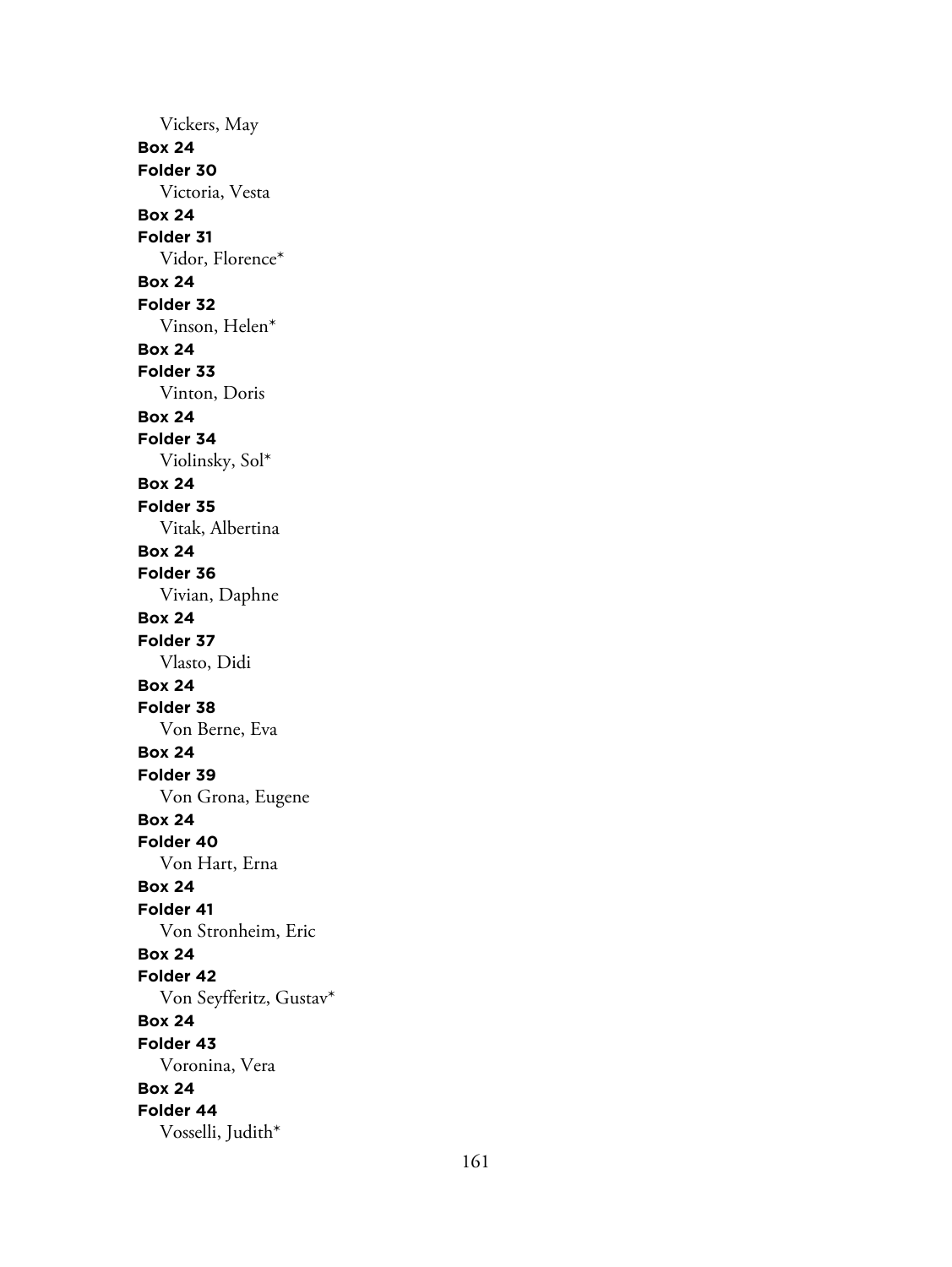**Box 24 Folder 45** Wagner, Myrtle **Box 24 Folder 46** Waldron, Jack\* **Box 24 Folder 47** Wales, Ethel **Box 24 Folder 48** Walker, Doris\* **Box 24 Folder 49** Walker, June\* **Box 24 Folder 50** Walker, Polly\* **Box 24 Folder 51** Walska, Ganna **Box 24 Folder 52** Walthall, Henry B.\* **Box 24 Folder 53** Walton, Florence **Box 24 Folder 54** Walton, Gladys **Box 24 Folder 55** Ward, Dorothy **Box 24 Folder 56** Ward, Fanny\* **Box 24 Folder 57** Ware, Irene\* **Box 24 Folder 58** Waring, Tom\* **Box 24 Folder 59** Warren, Julia **Box 24**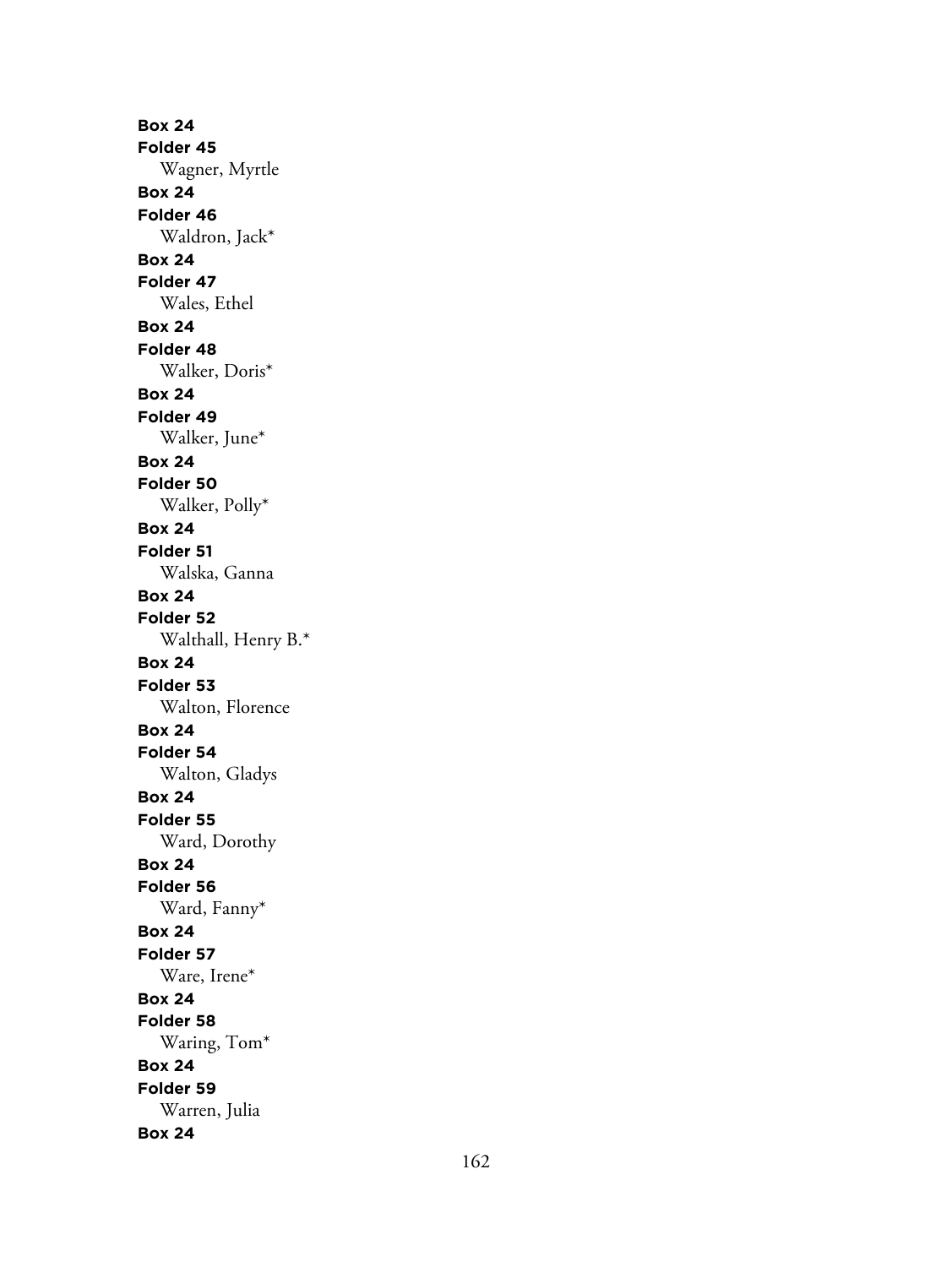**Folder 60** Warrender (Lady) **Box 24 Folder 61** Washburn, Bryant\* **Box 24 Folder 62** Washington, George Dewey\* **Box 24 Folder 63** Watkins, Linda\* **Box 24 Folder 64** Watson, Bobby\* **Box 24 Folder 65** Watson, Daphne **Box 24 Folder 66** Watson, Fanny and Kitty\* **Box 24 Folder 67** Watson, Lucille **Box 24 Folder 68** Watson, Spencer (Mrs. and Miss) **Box 24 Folder 69** Watts, Peggy **Box 24 Folder 70** Wayne, Billy\* **Box 24 Folder 71** Wayne, John\* **Box 24 Folder 72** Wayne, Mildred **Box 24 Folder 73** Wayne, Nondes **Box 24 Folder 74** Weaver, Alice **Box 24 Folder 75**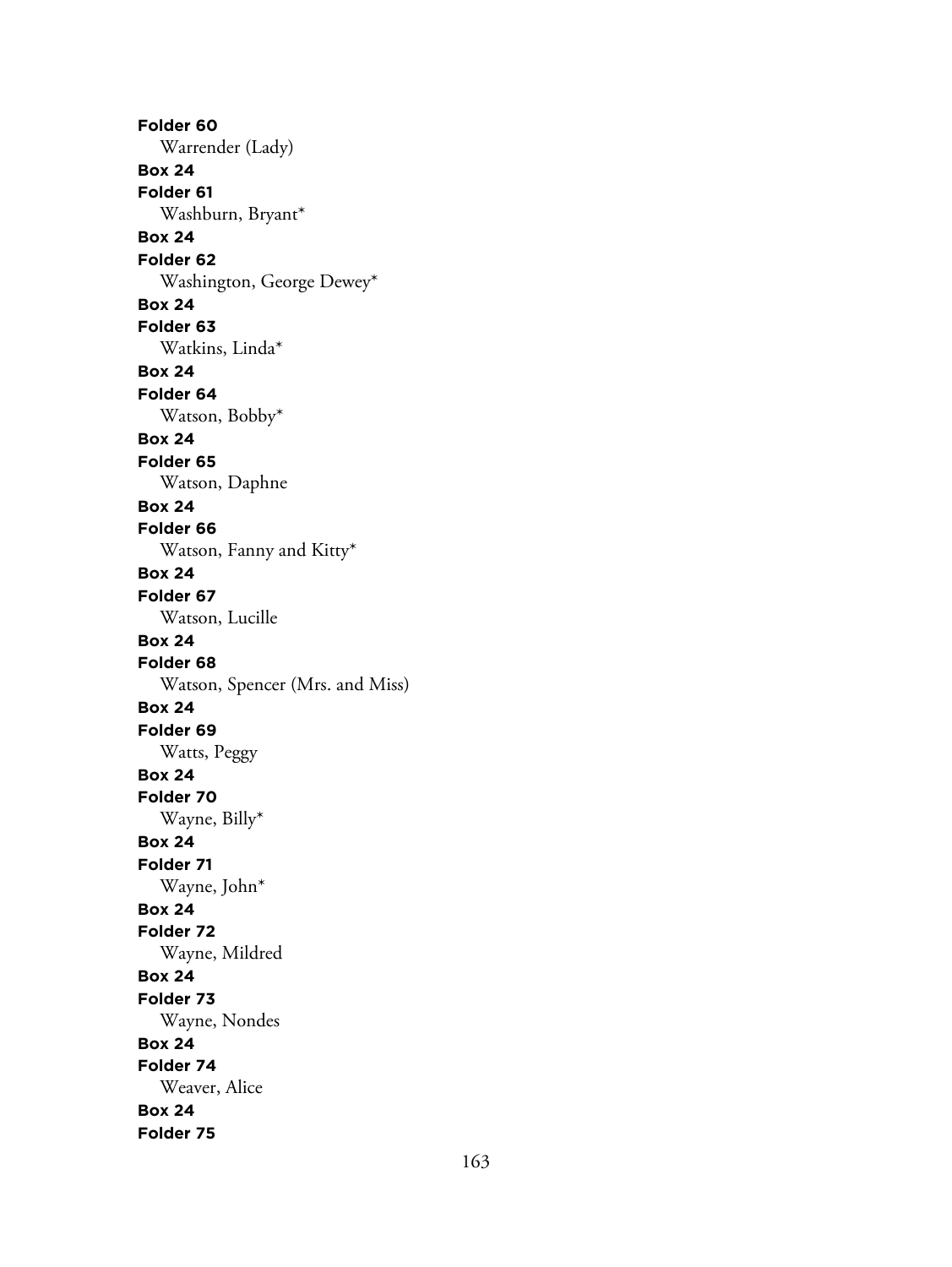Weber, Dorothy **Box 24 Folder 76** Weber and Fields\* **Box 24 Folder 77** Webb, Fay **Box 24 Folder 78** Weeks, Barbara\* **Box 24 Folder 79** Weer, Helen **Box 24 Folder 80** Wegman, Dorothy **Box 24 Folder 81** Wegner, Paul\* **Box 25 Folder 1** Weems, Walter\* **Box 25 Folder 2** Wehrle, Helen **Box 25 Folder 3** Welford, Nancy\* **Box 25 Folder 4** Wellesley, Anne (Lady) **Box 25 Folder 5** Wellman, Alice **Box 25 Folder 6** Wells, Ada **Box 25 Folder 7** Wells, Gil\* **Box 25 Folder 8** Wendell, Philippa **Box 25 Folder 9** Wenzel, Eileen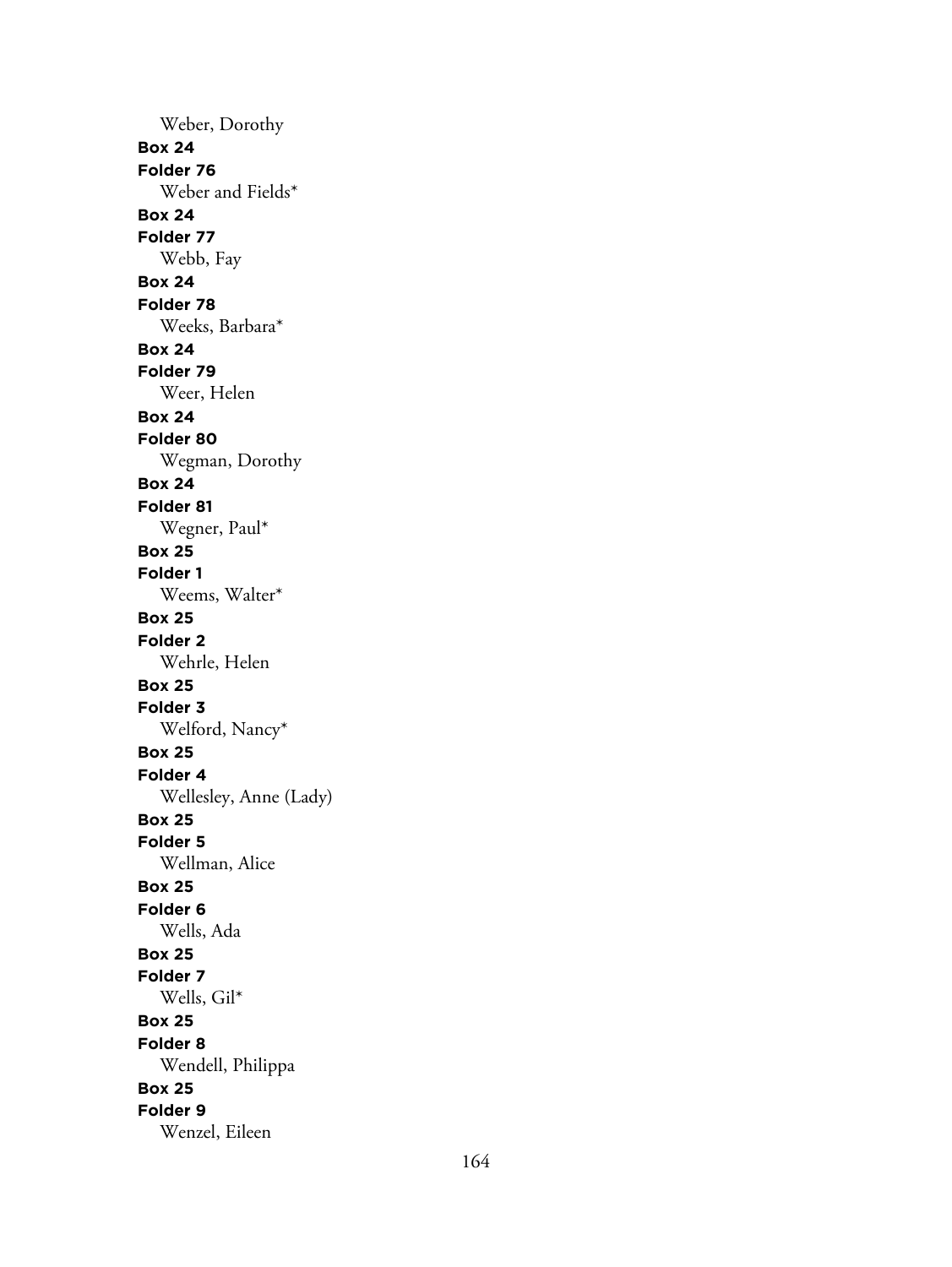**Box 25 Folder 10** Wenzel, Rose **Box 25 Folder 11** Werrenrath, Reinald\* **Box 25 Folder 12** West, Arthur Pat\* **Box 25 Folder 13** West, Regina **Box 25 Folder 14** Wells, Marion **Box 25 Folder 15** Westminster (Duchess of) **Box 25 Folder 16** Westmoreland, Catherine (Countess of) **Box 25 Folder 17** Weston, Betty **Box 25 Folder 18** Westover, Winifred\* **Box 25 Folder 19** Wethered, Joyce **Box 25 Folder 20** Wheeler, Bert\* **Box 25 Folder 21** Whitaker [of Brown and Whitaker]\* **Box 25 Folder 22** White, Alice\* **Box 25 Folder 23** White, Claire **Box 25 Folder 24** White, Eddie\* **Box 25**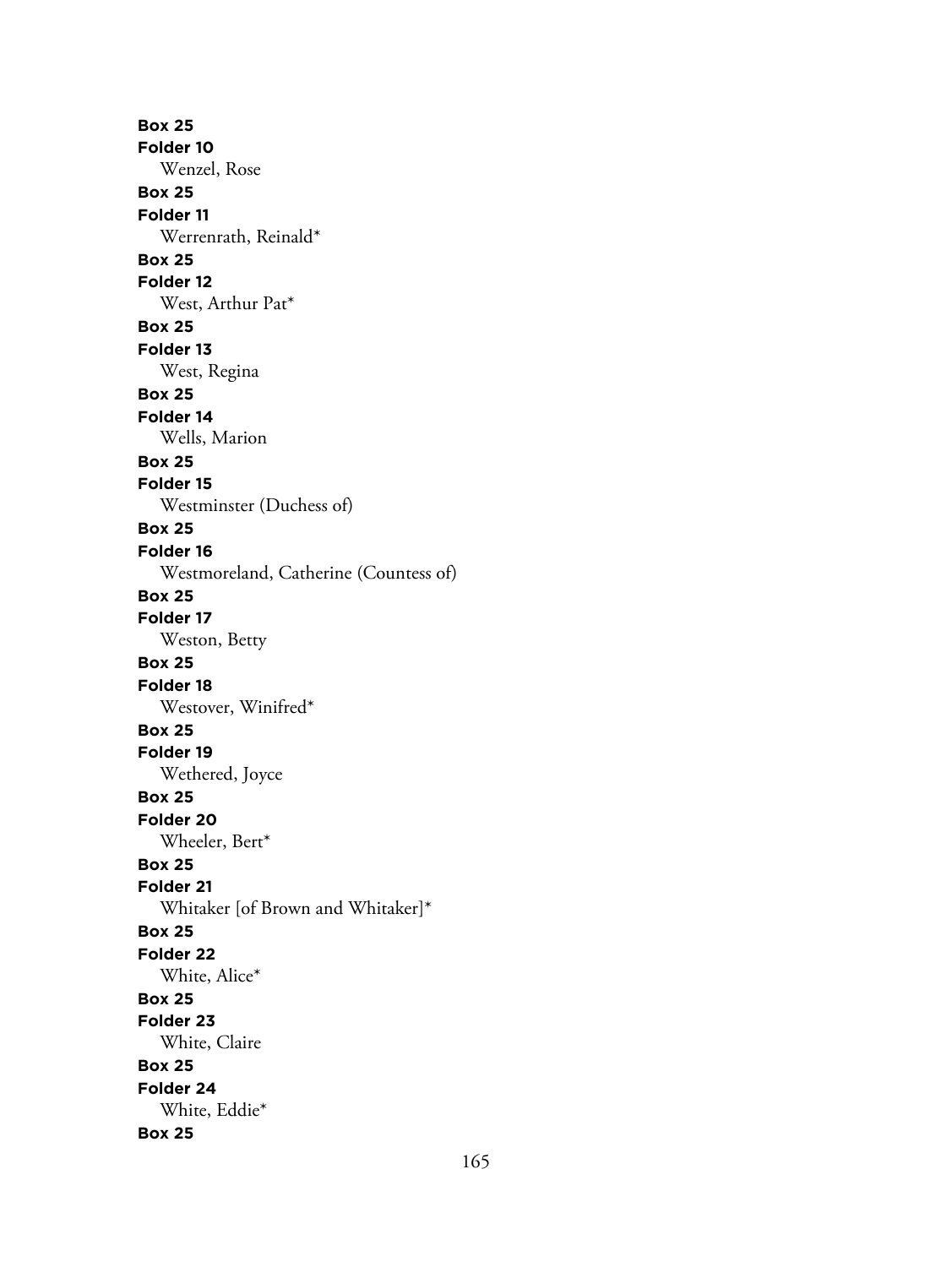**Folder 25** White, Frances **Box 25 Folder 26** White, George **Box 25 Folder 27** White, Jack\* **Box 25 Folder 28** White, Lee **Box 25 Folder 29** White, Lilyan **Box 25 Folder 30** White, Marjorie\* **Box 25 Folder 31** White, Pearl **Box 25 Folder 32** White, Victoria **Box 25 Folder 33** Whiteman, Paul\* **Box 25 Folder 34** Whiting and Burt\* **Box 25 Folder 35** Whiting, Jack\* **Box 25 Folder 36** Whiting, Virginia **Box 25 Folder 37** Whitman, Frank\* **Box 25 Folder 38** Whitney, Claire **Box 25 Folder 39** Wiasemsky (Princess) **Box 25 Folder 40**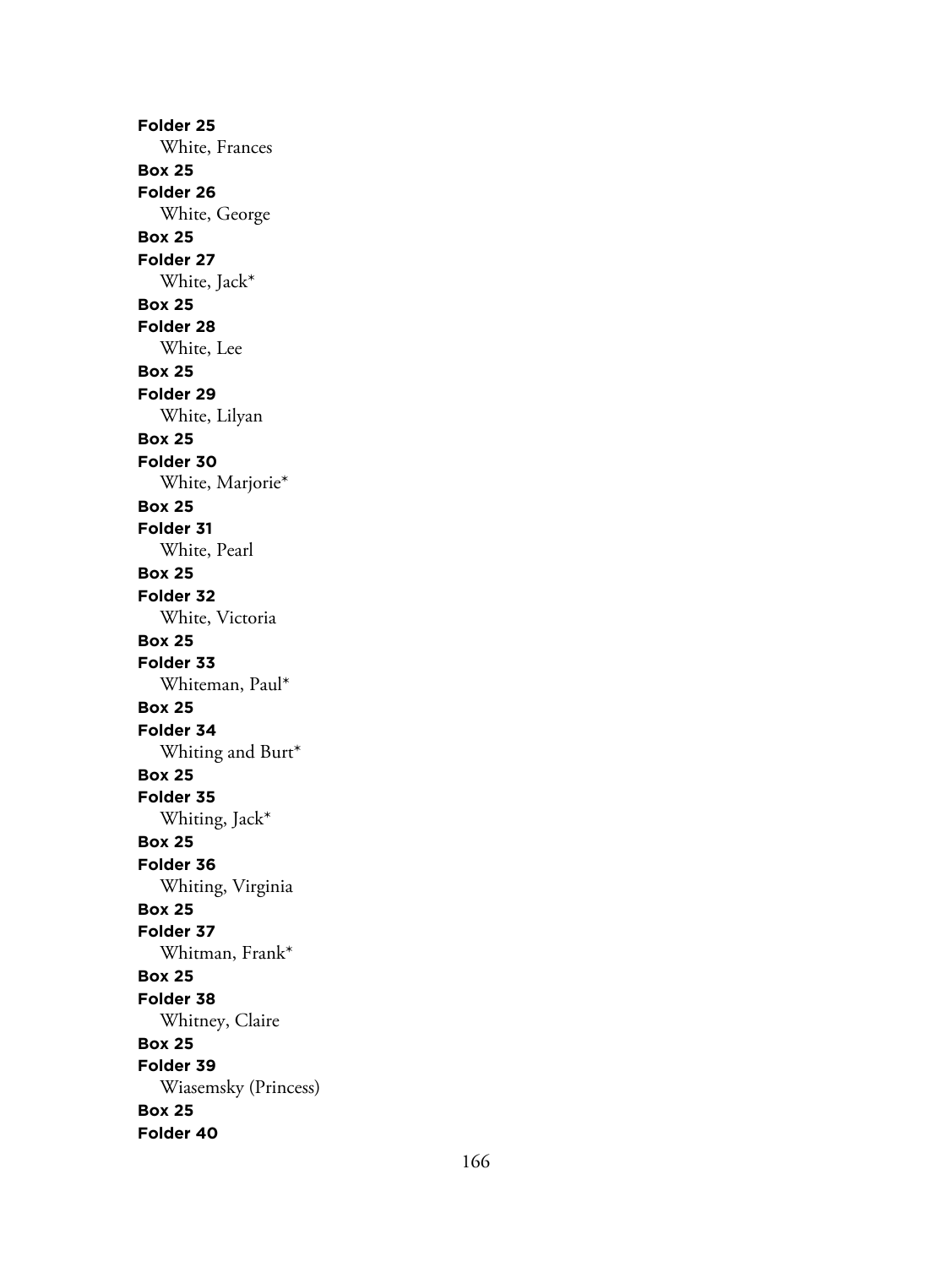Wigram, Ralph (Mrs.) **Box 25 Folder 41** Wild, Nan **Box 25 Folder 42** Wiley, Wanda **Box 25 Folder 43** Wilkie, Alice **Box 25 Folder 44** Wilkinson, W. Tudor (Mrs.) **Box 25 Folder 45** William, Warren **Box 25 Folder 46** Williams, Beryl **Box 25 Folder 47** Williams, Billy **Box 25 Folder 48** Williams, Derek **Box 25 Folder 49** Williams, Earle **Box 25 Folder 50** Williams, Guinn ("Big Boy")\* **Box 25 Folder 51** Williams, Jean-**Box 25 Folder 52** Williams, Jeanne **Box 25 Folder 53** Williams, Kathlyn **Box 25 Folder 54** Williams, Kathleen **Box 25 Folder 55** Williams, Lucille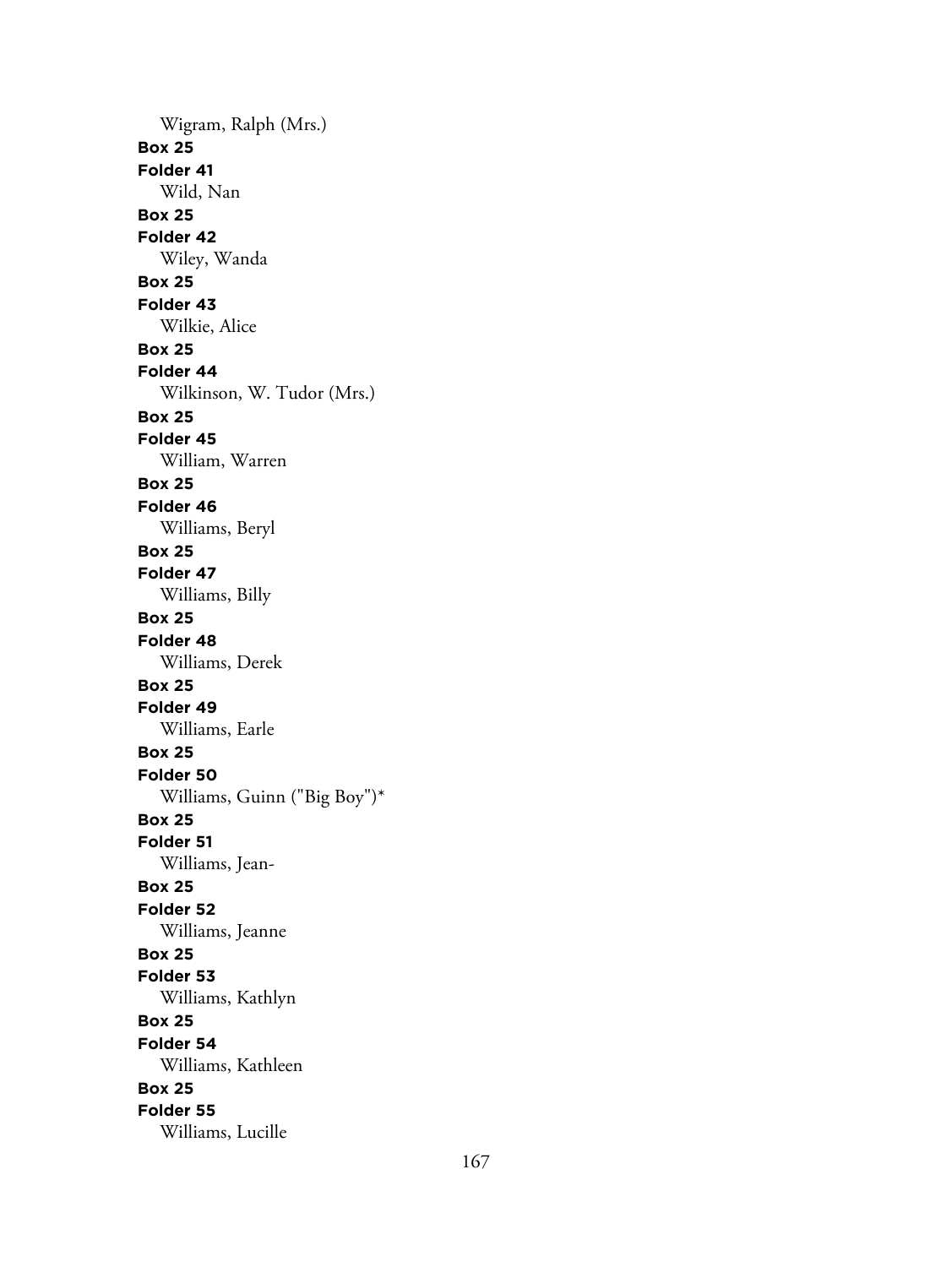**Box 25 Folder 56** Williams, Roger\* **Box 25 Folder 57** Williamson, Marjorie **Box 25 Folder 58** Willis, Marjorie **Box 25 Folder 59** Willoughby, Rosalie **Box 25 Folder 60** Wilson, Constance **Box 25 Folder 61** Wilson, Dorothy\* **Box 25 Folder 62** Wilson, Katherine **Box 25 Folder 63** Wilson, Lois\* **Box 25 Folder 64** Wilson, Muriel **Box 25 Folder 65** Winchell, Walter\* **Box 25 Folder 66** Window, Muriel **Box 25 Folder 67** Windsor, Claire\* **Box 25 Folder 68** Winston, Vivian **Box 25 Folder 69** Winter, Jessie **Box 25 Folder 70** Winton, Jane\* **Box 25**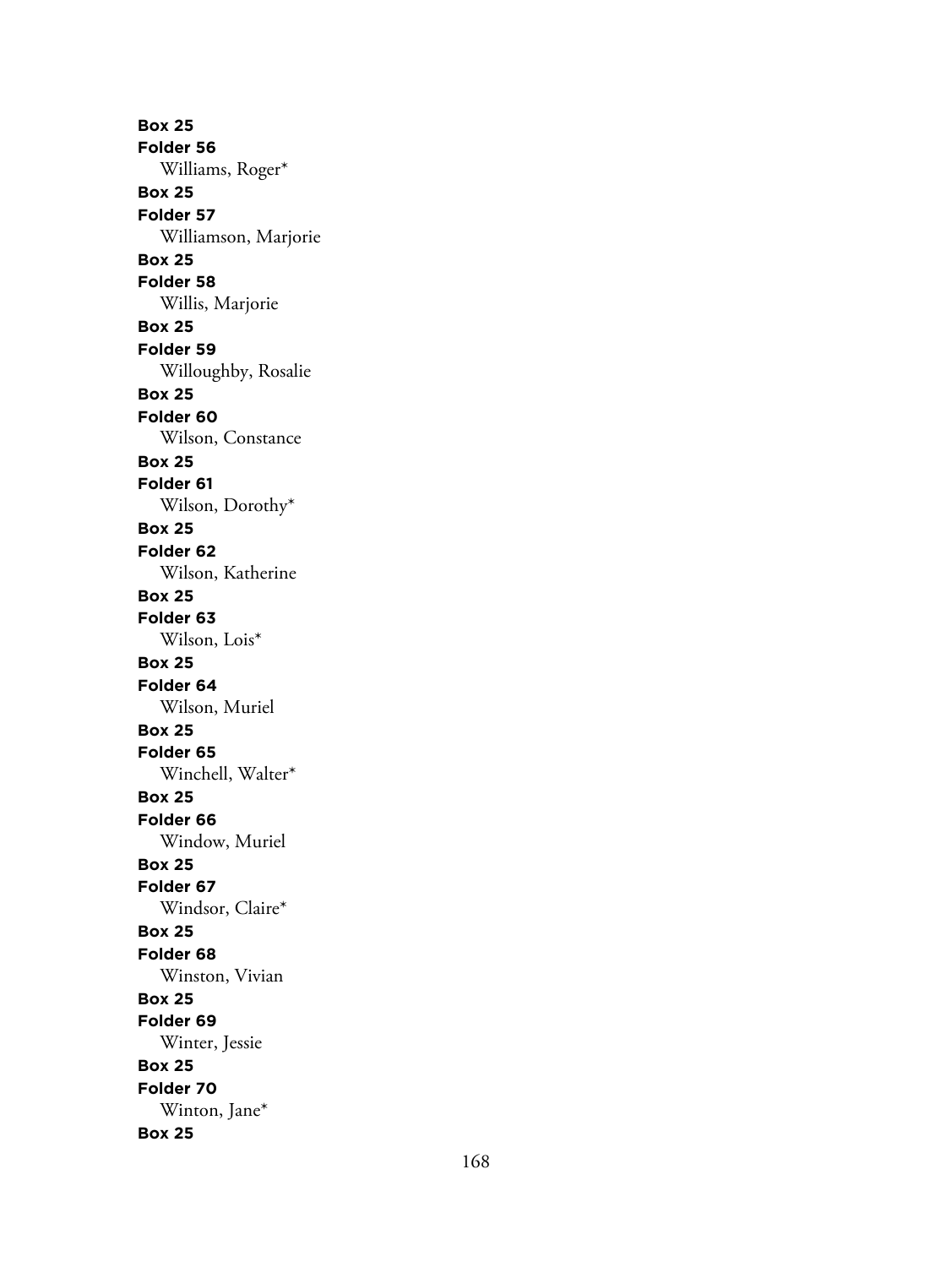**Folder 71** Winwood, Estelle **Box 25 Folder 72** Withee, Mabel **Box 25 Folder 73** Withers, Grant\* **Box 25 Folder 74** Withers, Isabel **Box 25 Folder 75** Wolf, Vee **Box 25 Folder 76** Wolhein, Louis\* **Box 25 Folder 77** Wohlman, Al\* **Box 25 Folder 78** Wolrath (Miss) **Box 25 Folder 79** Wong, Anna May **Box 25 Folder 80** Wood, Jean\* **Box 25 Folder 81** Wood, Judith\* **Box 25 Folder 82** Wood, Peggy\* **Box 25 Folder 83** Work, Billie and Roy **Box 25 Folder 84** Work, Milton C.\* **Box 25 Folder 85** Worth, Barbara **Box 25 Folder 86**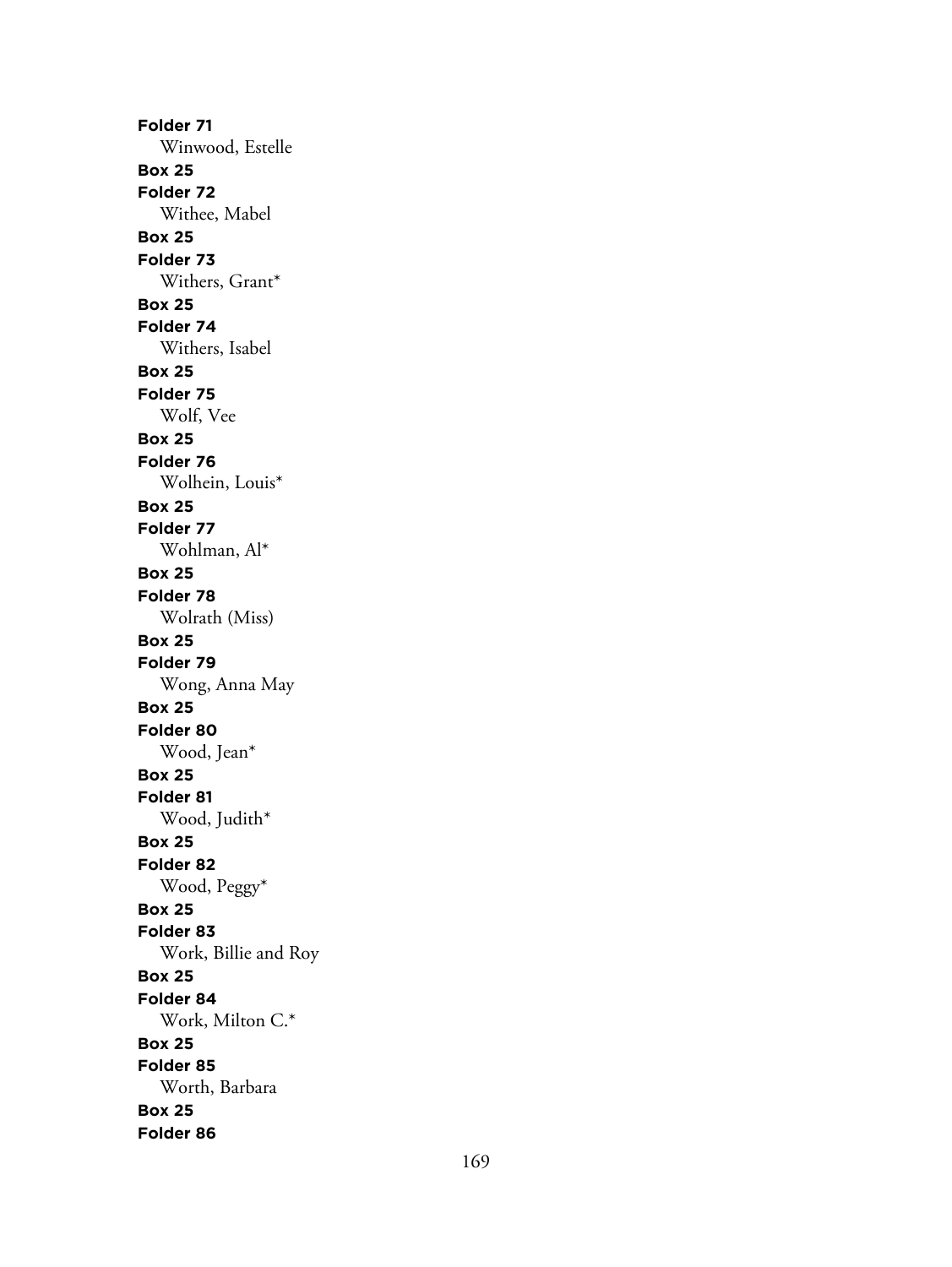Worthing, Helen Lee **Box 25 Folder 87** Wray, Fay\* **Box 25 Folder 88** Wright, Betty **Box 25 Folder 89** Wyatt, Marguerite **Box 25 Folder 90** Wycherly, Margaret\* **Box 25 Folder 91** Wynyard, Diana\* **Box 25 Folder 92** Yellman, Duke\* **Box 25 Folder 93** York, Helen\* **Box 25 Folder 94** Young, Clara Kimball **Box 25 Folder 95** Young, Loretta **Box 25 Folder 96** Young, Robert\* **Box 25 Folder 97** Young, Roland\* **Box 25 Folder 98** Yurka, Blanche **Box 25 Folder 99** Zardo, Eric\* **Box 25 Folder 100** Zier, Marjorie **Box 25 Folder 101** Zimbalist, Efrem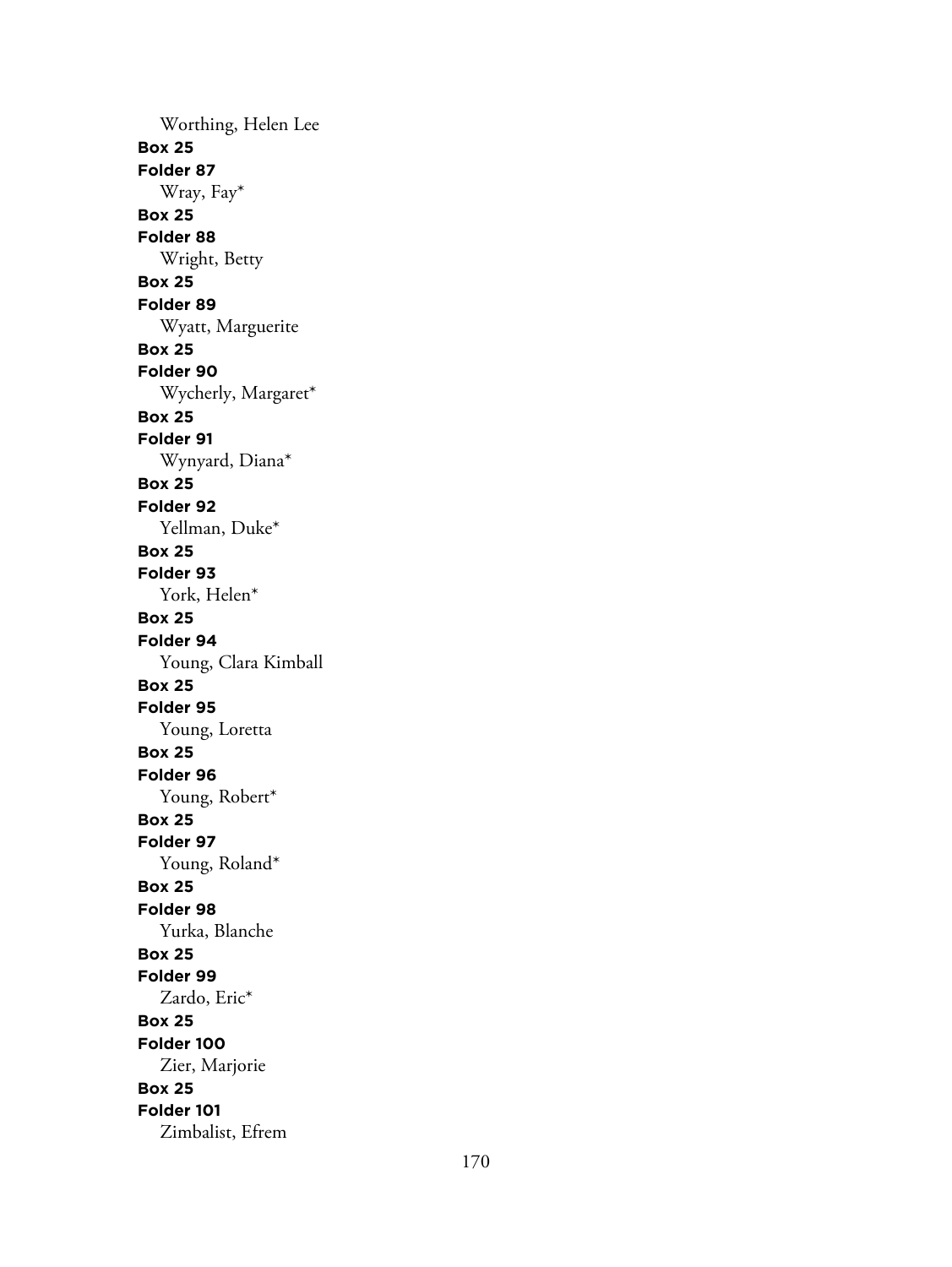**Box 25 Folder 102** Zinkeisen, Anne K.

## **Series II: Motion Picture Stills**

This section is comprised of 8 x 10 glossy photographs from the sets of various films made between 1924-1934. They are organized alphabetically according to film title. Most films are represented by multiple stills. Information written by the original collector on each folder indicates the cast, crew, and studio responsible for the film.

**Box 26 Folder 1** Acquitted **Box 26 Folder 2** Across the Pacific **Box 26 Folder 3** Across the World **Box 26 Folder 4** Adam and Evil **Box 26 Folder 5** Afraid to Talk **Box 26 Folder 6** After Business Hours **Box 26 Folder 7** After the Ball **Box 26 Folder 8** After the Storm **Box 26 Folder 9** After Tomorrow **Box 26 Folder 10** The Age for Love **Box 26 Folder 11** Age of Consent **Box 26 Folder 12** The Air Circus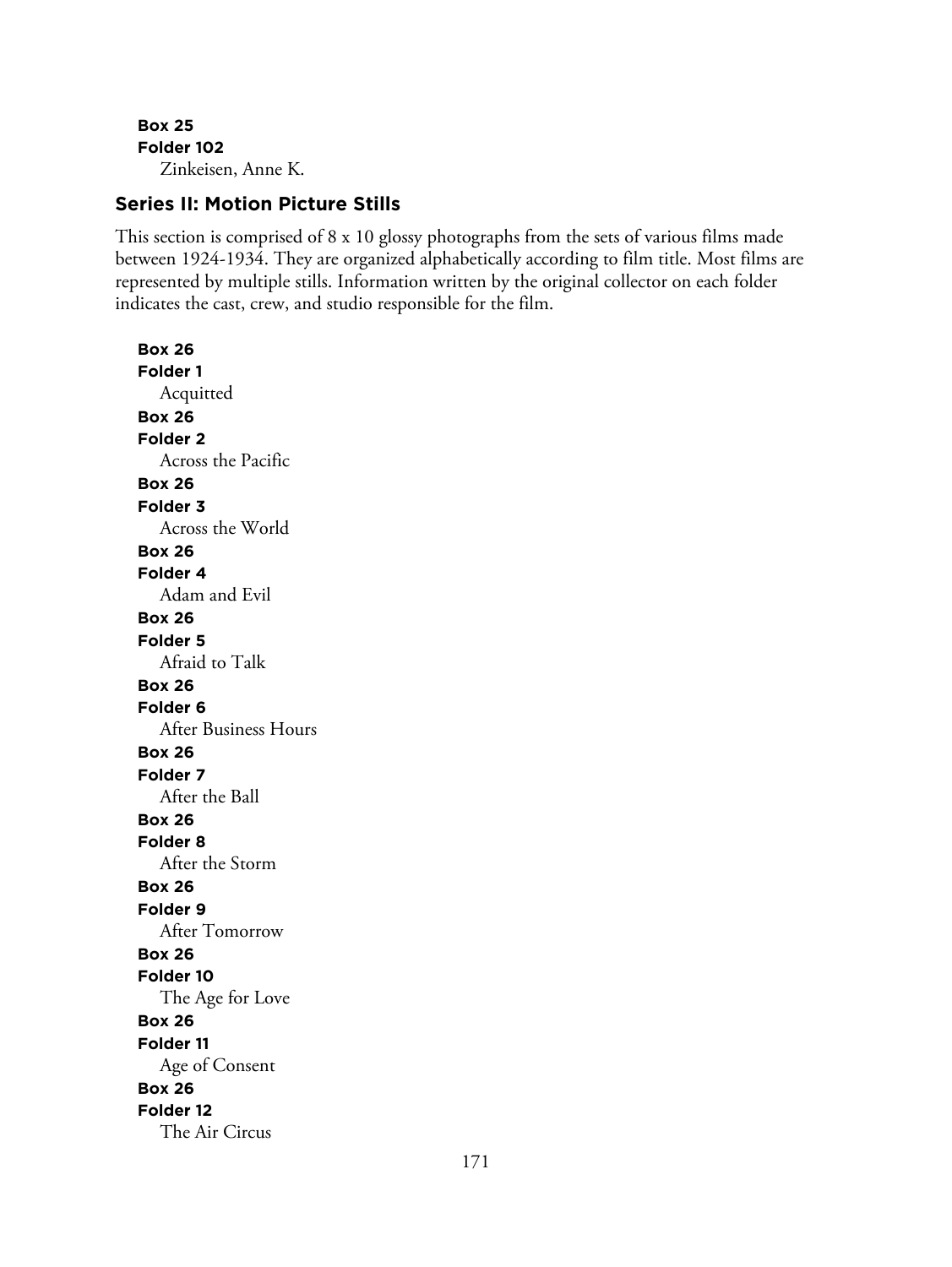**Box 26 Folder 13** Air Eagles **Box 26 Folder 14** Air Hostess **Box 26 Folder 15** Air Mail **Box 26 Folder 16** Air Police **Box 26 Folder 17** The Albany Night Boat **Box 26 Folder 18** Alex the Great **Box 26 Folder 19** Alexander Hamilton **Box 26 Folder 20** Alias Jimmy Valentine **Box 26 Folder 21** Alias the Doctor **Box 26 Folder 22** Alias the Lone Wolf **Box 26 Folder 23** Alibi **Box 26 Folder 24** The All-American **Box 26 Folder 25** All Quiet on the Western Front **Box 26 Folder 26** Almost a Lady **Box 26 Folder 27** Almost Human **Box 26**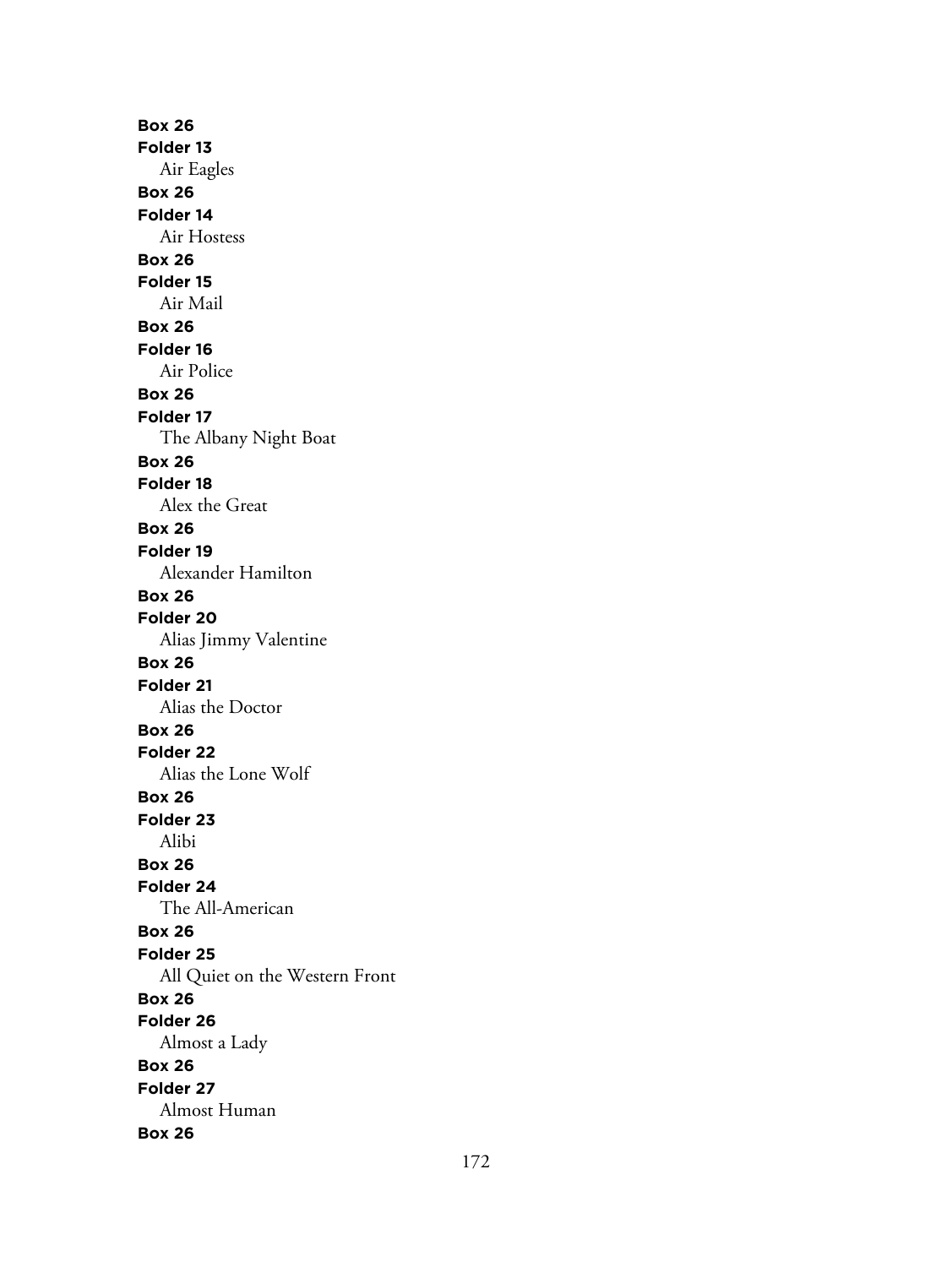**Folder 28** Almost Married **Box 26 Folder 29** Aloha **Box 26 Folder 30** Along Came Youth **Box 26 Folder 31** Altars of Desire **Box 26 Folder 32** Always Goodbye **Box 26 Folder 33** Amateur Daddy **Box 26 Folder 34** The Amateur Gentleman **Box 26 Folder 35** Ambassador Bill **Box 26 Folder 36** American Madness **Box 26 Folder 37** An American Tragedy **Box 26 Folder 38** Angel of Broadway **Box 26 Folder 39** Animal Crackers **Box 26 Folder 40** Animal Kingdom **Box 26 Folder 41** Annabelle's Affairs **Box 26 Folder 42** Annapolis **Box 26 Folder 43**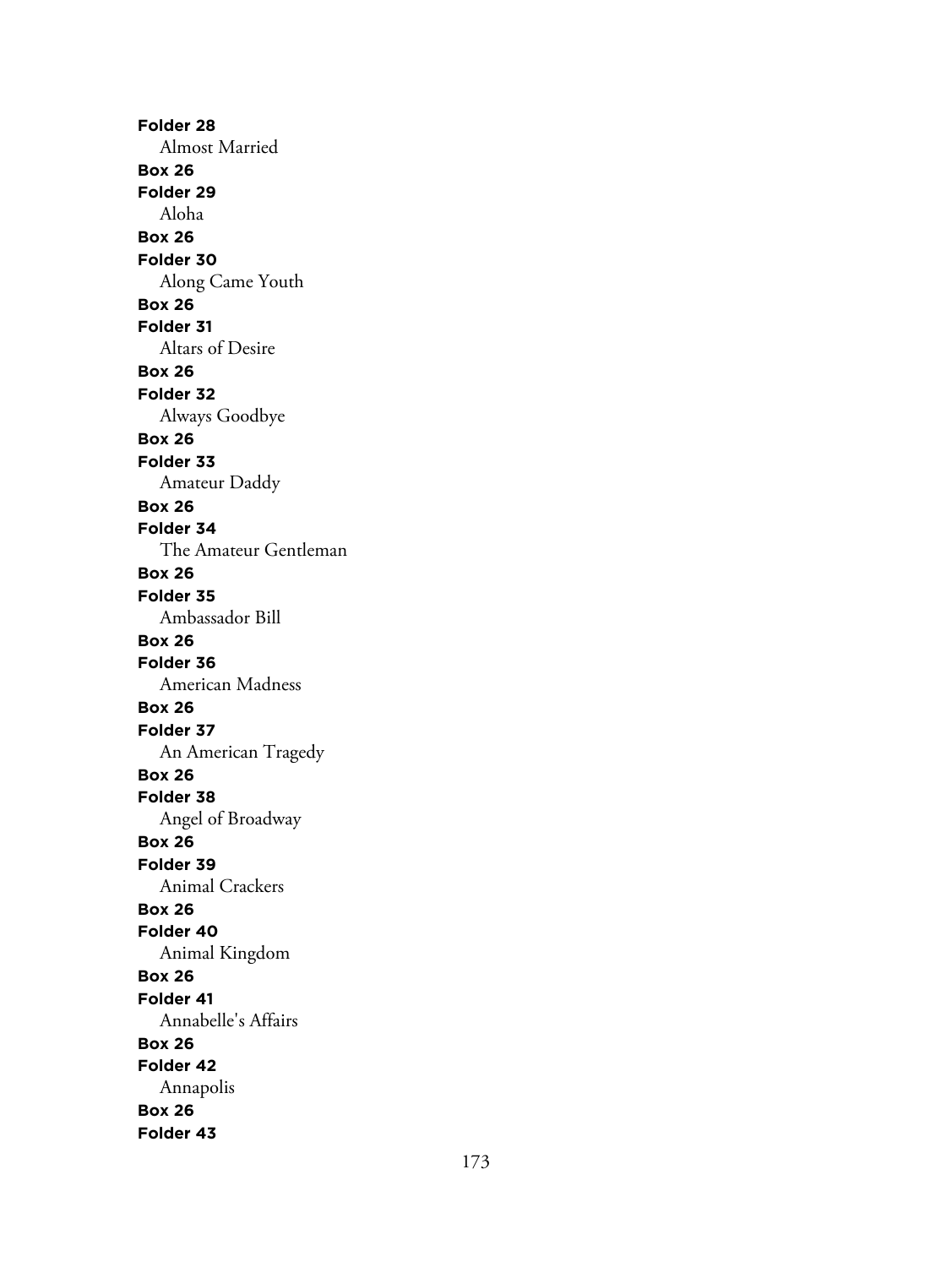Anne Against the World **Box 26 Folder 44** Anne Carver's Profession **Box 26 Folder 45** Annie Laurie **Box 26 Folder 46** Anybody's War **Box 26 Folder 47** Anybody's Woman **Box 26 Folder 48** Applause **Box 26 Folder 49** Are These Our Children? **Box 26 Folder 50** Are You Listening? **Box 26 Folder 51** Are You There? **Box 26 Folder 52** Aren't We All **Box 26 Folder 53** The Argyle Case **Box 26 Folder 54** Arizona **Box 26 Folder 55** The Arizona Kid **Box 26 Folder 56** Around the Corner **Box 26 Folder 57** Around the World with Burton Holmes **Box 26 Folder 58** Arrowsmith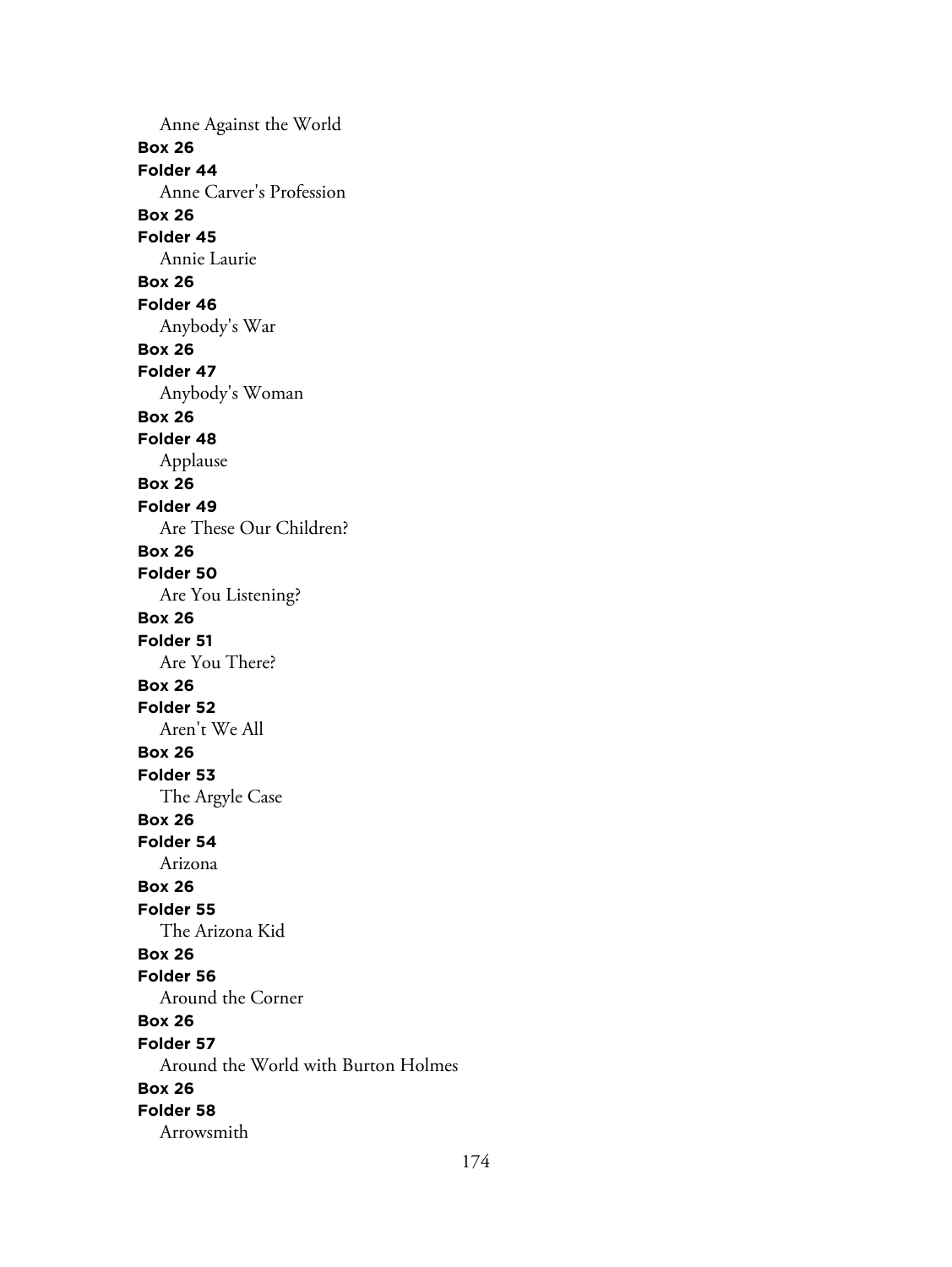**Box 27 Folder 1** Arsene Lupin **Box 27 Folder 2** As the Devil Commands **Box 27 Folder 3** As Husbands Go **Box 27 Folder 4** At Your Service **Box 27 Folder 5** Attorney For the Defense **Box 27 Folder 6** The Avenger **Box 27 Folder 7** The Aviator **Box 27 Folder 8** The Awakening **Box 27 Folder 9** The Awful Truth **Box 27 Folder 10** Babe Comes Home **Box 27 Folder 11** The Baby Cyclone **Box 27 Folder 12** Bachelor Apartment **Box 27 Folder 13** Bachelor Brides **Box 27 Folder 14** The Bachelor Father **Box 27 Folder 15** Bachelor's Affairs **Box 27**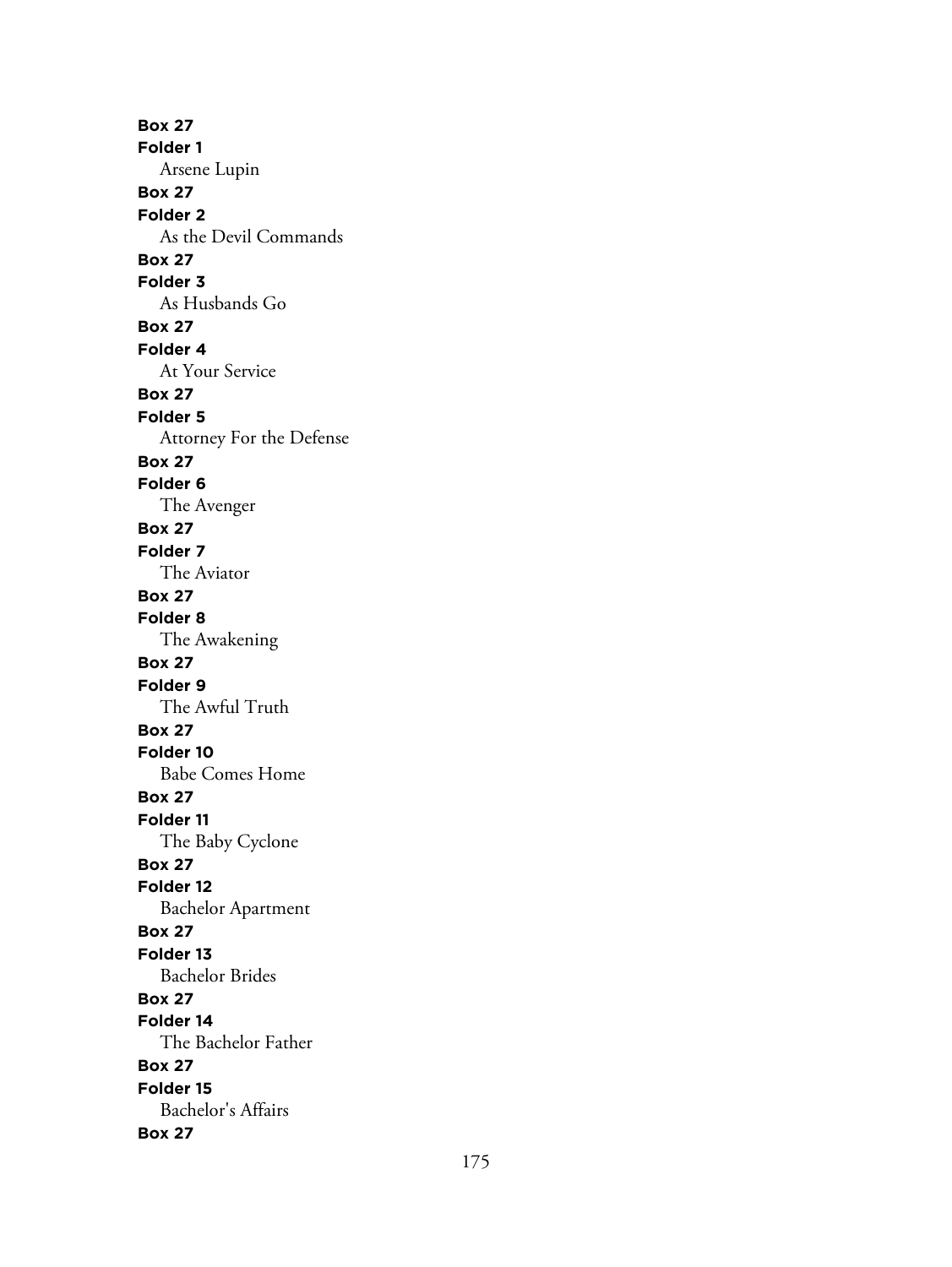**Folder 16** Bachelor's Folly **Box 27 Folder 17** Back Pay **Box 27 Folder 18** Back Stage **Box 27 Folder 19** Back Street **Box 27 Folder 20** Back to Life **Box 27 Folder 21** Bad Company (1925) **Box 27 Folder 22** Bad Company (1931) **Box 27 Folder 23** Bad Man **Box 27 Folder 24** The Bad One **Box 27 Folder 25** The Barbarian **Box 27 Folder 26** Baree, Son of Kazan **Box 27 Folder 27** The Bargain **Box 27 Folder 28** The Barker **Box 27 Folder 29** Barnum was Right **Box 27 Folder 30** Barriers Burned Away **Box 27 Folder 31**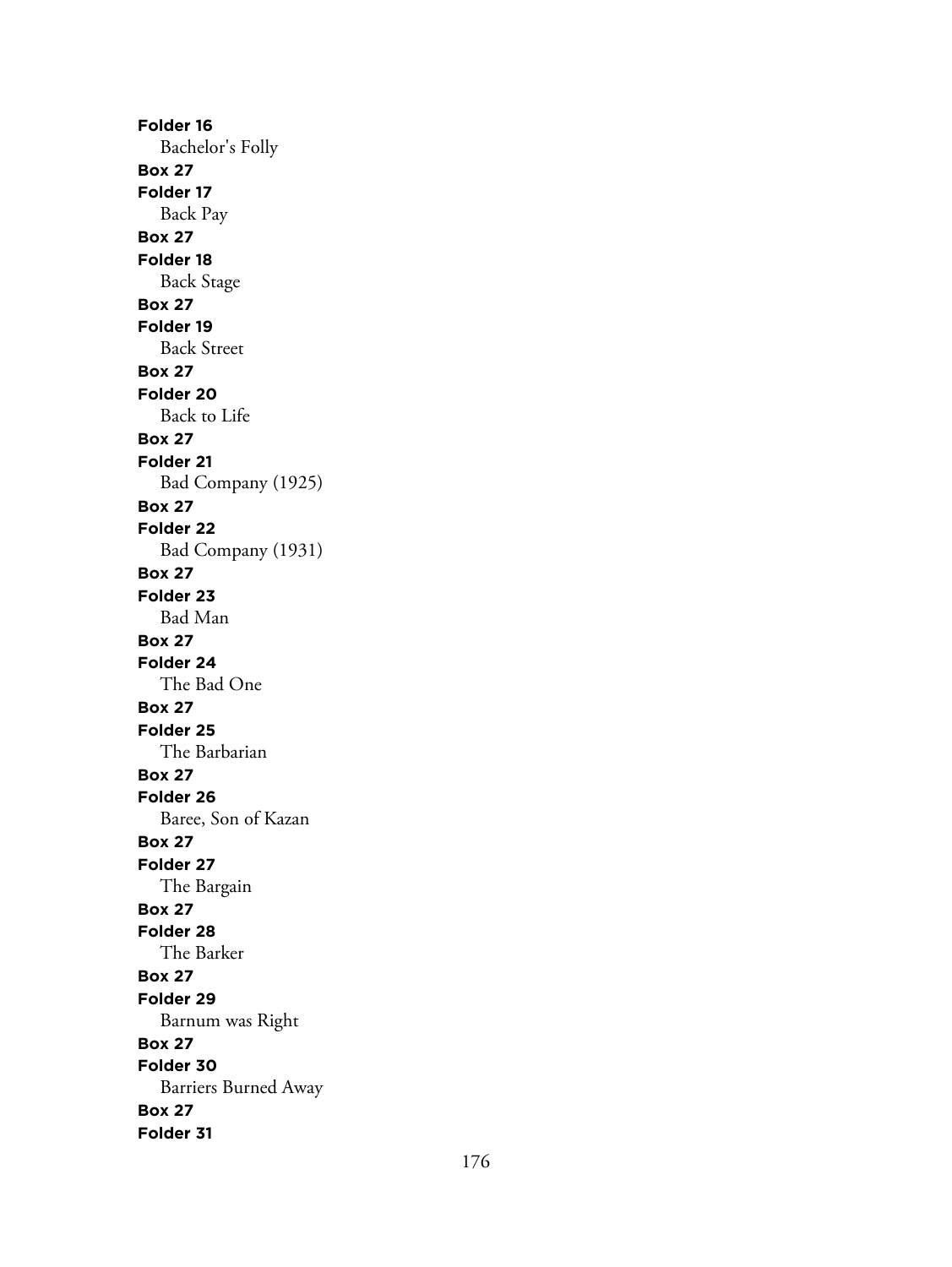The Battle of Paris **Box 27 Folder 32** The Battle of the Sexes **Box 27 Folder 33** Battling Bunyan **Box 27 Folder 34** Beach Babies **Box 27 Folder 35** Beast of the City **Box 27 Folder 36** Beau Bandit **Box 27 Folder 37** Beau Broadway **Box 27 Folder 38** Beau Geste **Box 27 Folder 39** Beau Ideal **Box 27 Folder 40** Beau Sabreur **Box 27 Folder 41** Beautiful but Dumb **Box 27 Folder 42** The Beauty Shoppers **Box 27 Folder 43** Beggars of Life **Box 27 Folder 44** Behind Office Doors **Box 27 Folder 45** Behind That Curtain **Box 27 Folder 46** Behind the Makeup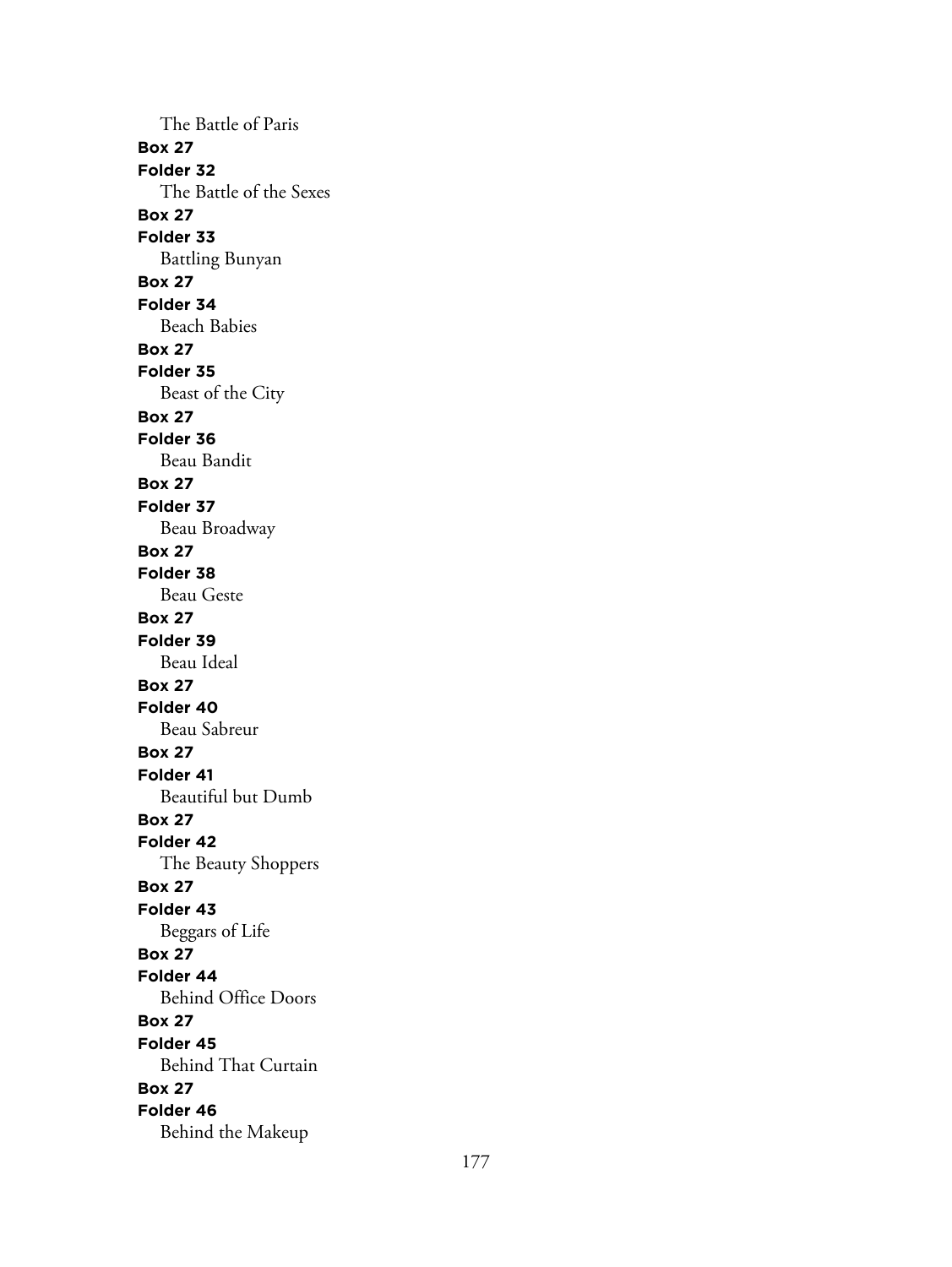**Box 27 Folder 47** Behold This Woman **Box 27 Folder 48** The Bellamy Trial **Box 27 Folder 49** Belle of Broadway **Box 27 Folder 50** The Beloved Bachelor **Box 27 Folder 51** The Beloved Brute **Box 27 Folder 52** Ben Hur **Box 27 Folder 53** The Benson Murder Case **Box 27 Folder 54** Betrayal **Box 27 Folder 55** Beware of Bachelors **Box 28 Folder 1** Beware of Married Men **Box 28 Folder 2** Beyond the Sierras **Box 28 Folder 3** Beyond Victory **Box 28 Folder 4** Be Yourself **Box 28 Folder 5** Big Boy **Box 28 Folder 6** Big Business Girl **Box 28**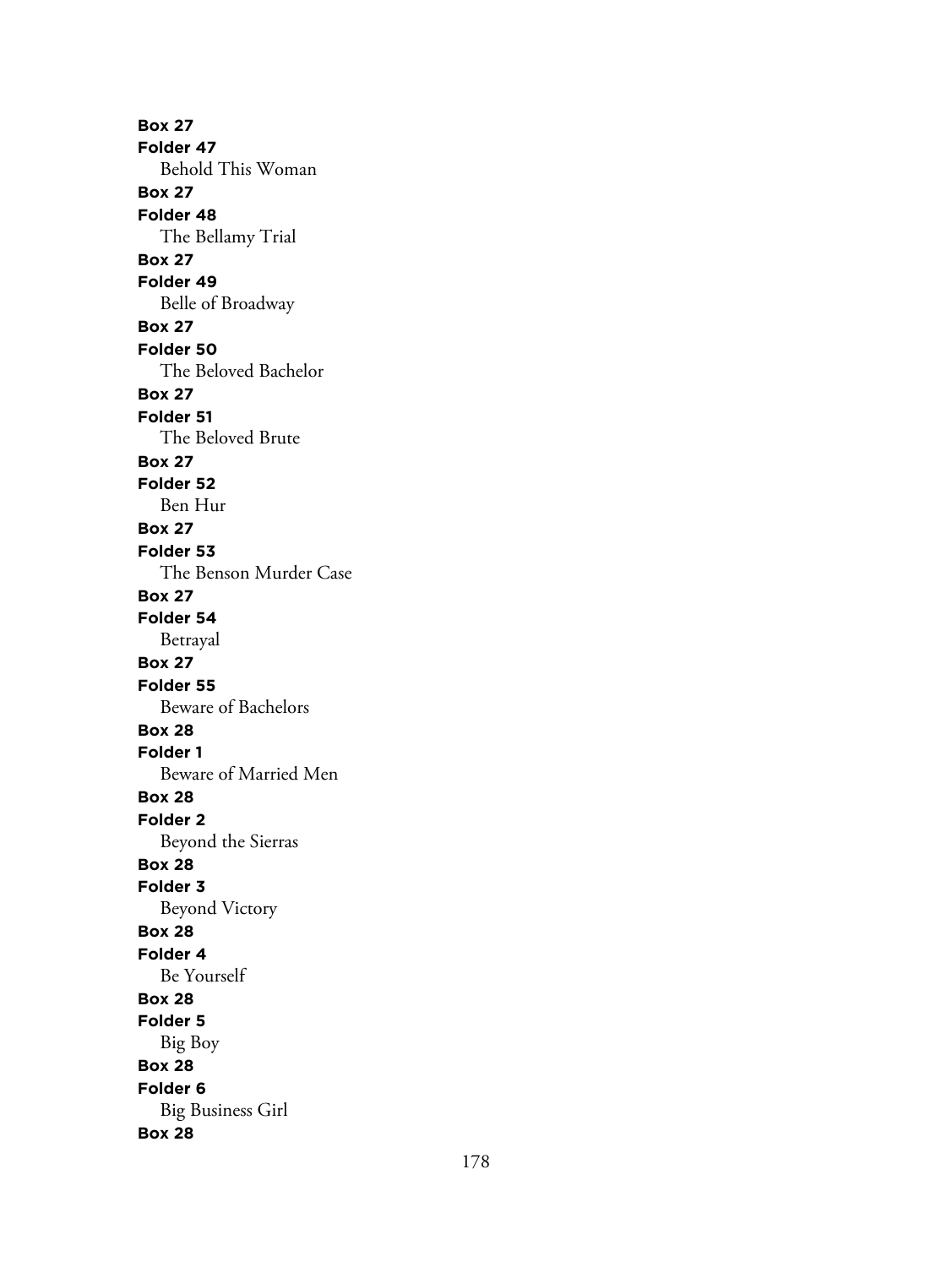**Folder 7** The Big Cage **Box 28 Folder 8** Big City Blues **Box 28 Folder 9** The Big Fight **Box 28 Folder 10** The Big Flash **Box 28 Folder 11** The Big House **Box 28 Folder 12** Big Money **Box 28 Folder 13** Big News **Box 28 Folder 14** The Big Parade **Box 28 Folder 15** The Big Party **Box 28 Folder 16** The Big Pond **Box 28 Folder 17** Big Time **Box 28 Folder 18** The Big Timer **Box 28 Folder 19** The Big Trail **Box 28 Folder 20** Bigger and Better **Box 28 Folder 21** Bill of Divorcement **Box 28 Folder 22**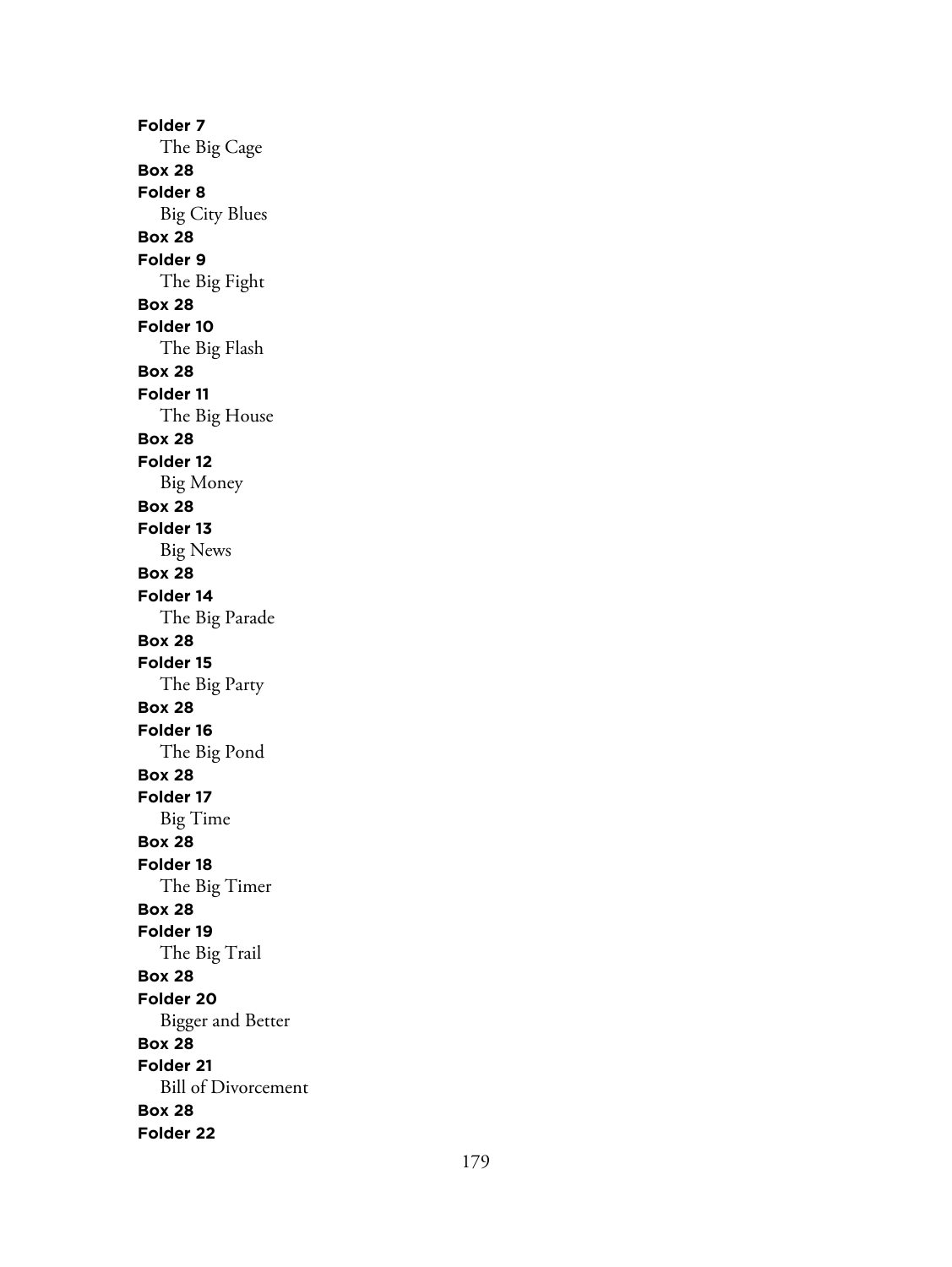Billy the Kid **Box 28 Folder 23** Bird of Paradise **Box 28 Folder 24** The Bishop Murder Case **Box 28 Folder 25** The Bitter Tea of General Yen **Box 28 Folder 26** The Black Camel **Box 28 Folder 27** Black Magic **Box 28 Folder 28** Blackmail **Box 28 Folder 29** The Black Watch **Box 28 Folder 30** Black Waters **Box 28 Folder 31** Blaze O'Glory **Box 28 Folder 32** Blessed Event **Box 28 Folder 33** The Blond Captive **Box 28 Folder 34** Blonde Crazy **Box 28 Folder 35** A Blonde for a Night **Box 28 Folder 36** The Blonde Saint **Box 28 Folder 37** Blonde Venus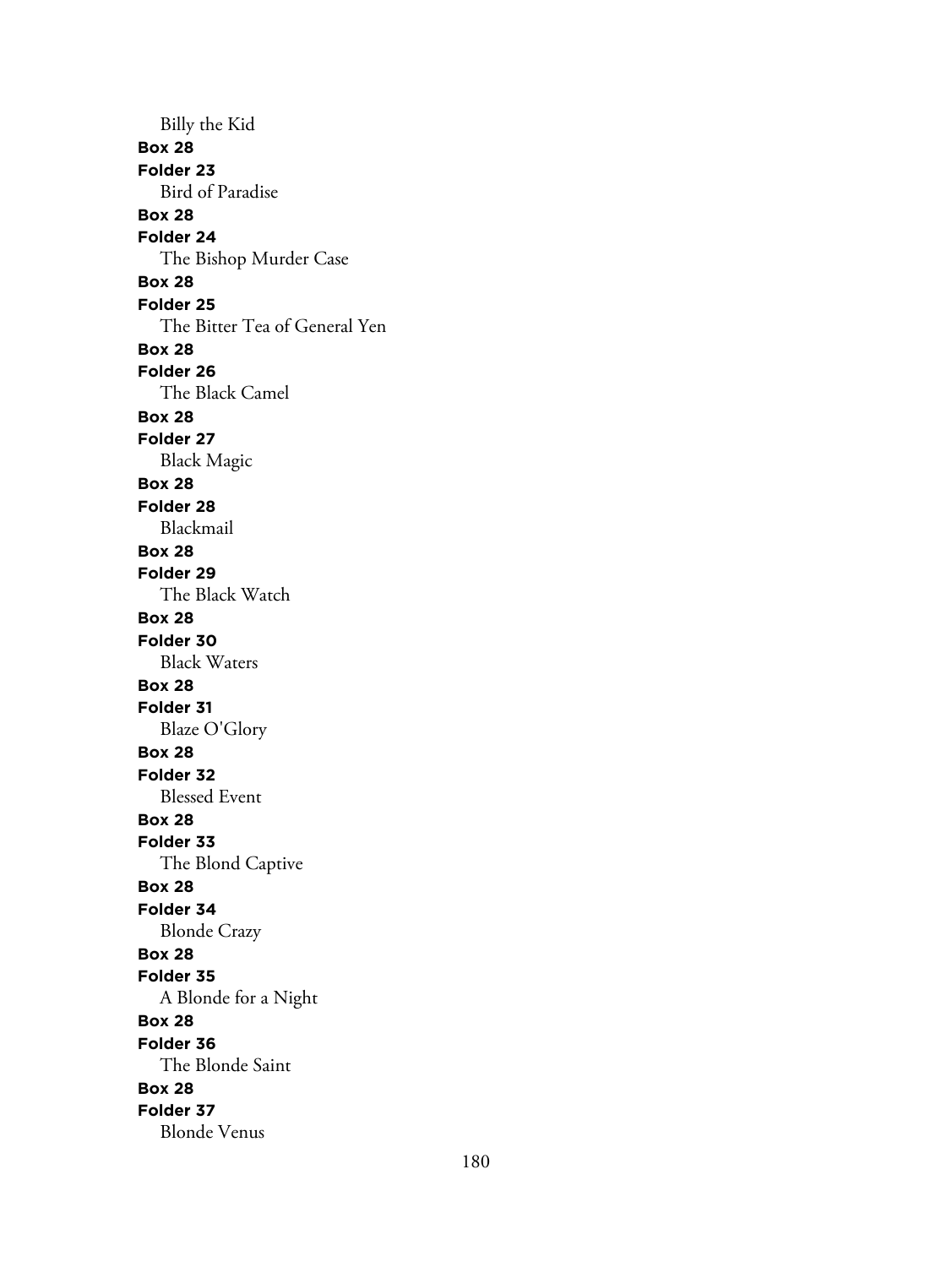**Box 28 Folder 38** Blondie of the Follies **Box 28 Folder 39** The Blue Angel **Box 28 Folder 40** Blue Blood **Box 28 Folder 41** The Blue Danube **Box 28 Folder 42** Blue Skies **Box 28 Folder 43** Bobbed Hair **Box 28 Folder 44** Body and Soul **Box 28 Folder 45** Body and Soul (1931) **Box 28 Folder 46** The Bondsman **Box 28 Folder 47** The Border Legion **Box 28 Folder 48** Border Romance **Box 28 Folder 49** Born Reckless **Box 28 Folder 50** Born to Love **Box 28 Folder 51** Borrowed Husbands **Box 28 Folder 52** Borrowed Wives **Box 28**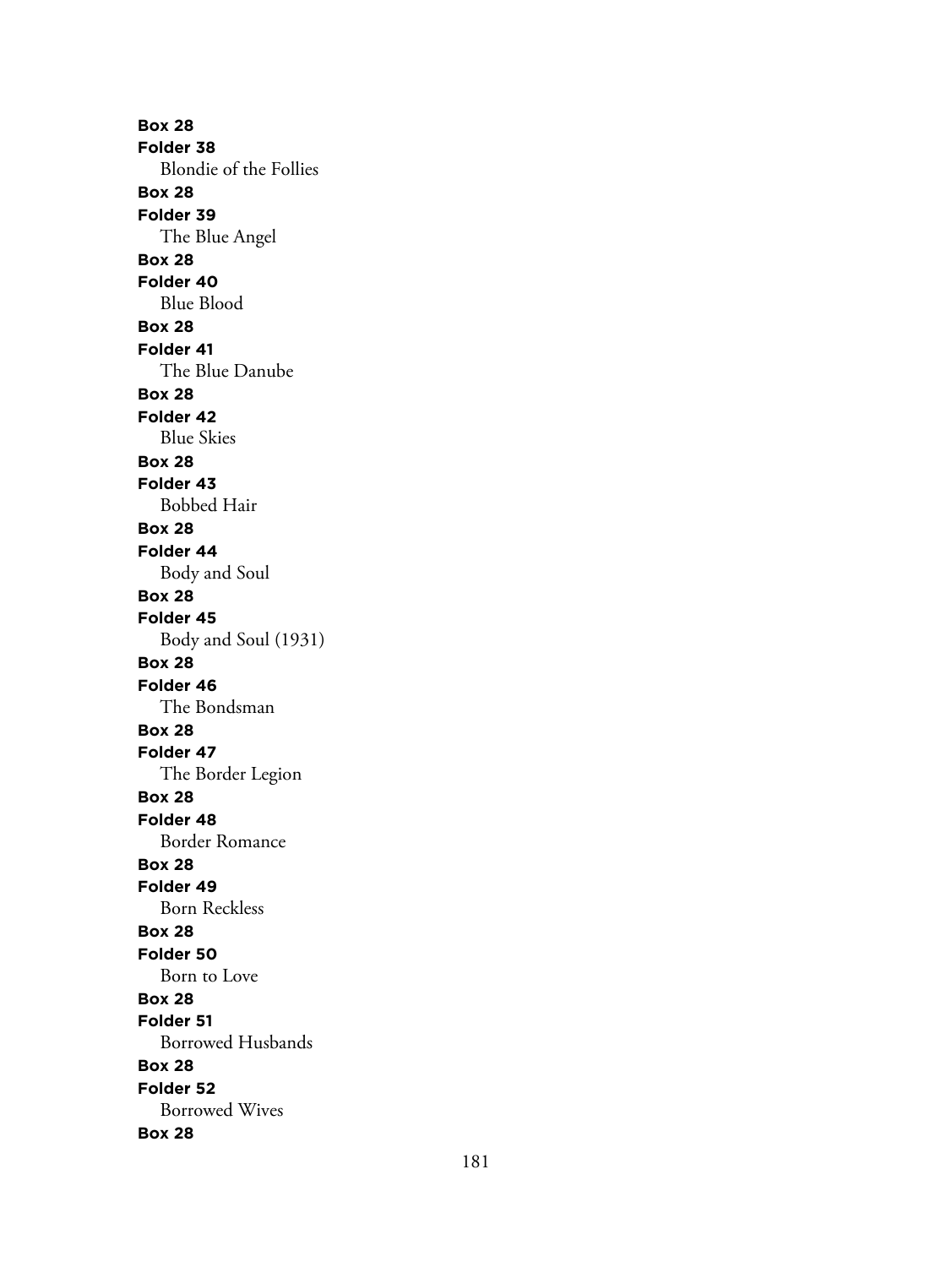**Folder 53** Boudoir Diplomat **Box 28 Folder 54** Bought **Box 28 Folder 55** Branded **Box 28 Folder 56** The Brass Bottle **Box 28 Folder 57** The Brat **Box 28 Folder 58** Braveheart **Box 28 Folder 59** Breach of Promise **Box 28 Folder 60** Breakfast at Sunrise **Box 28 Folder 61** Breed of the Sunsets **Box 28 Folder 62** Bride and Gloomy **Box 28 Folder 63** Bride of the Regiment **Box 28 Folder 64** Bride of the Storm **Box 28 Folder 65** The Bridge of San Luis Rey **Box 28 Folder 66** Bring 'Em Back Alive **Box 29 Folder 1** Broadminded **Box 29 Folder 2**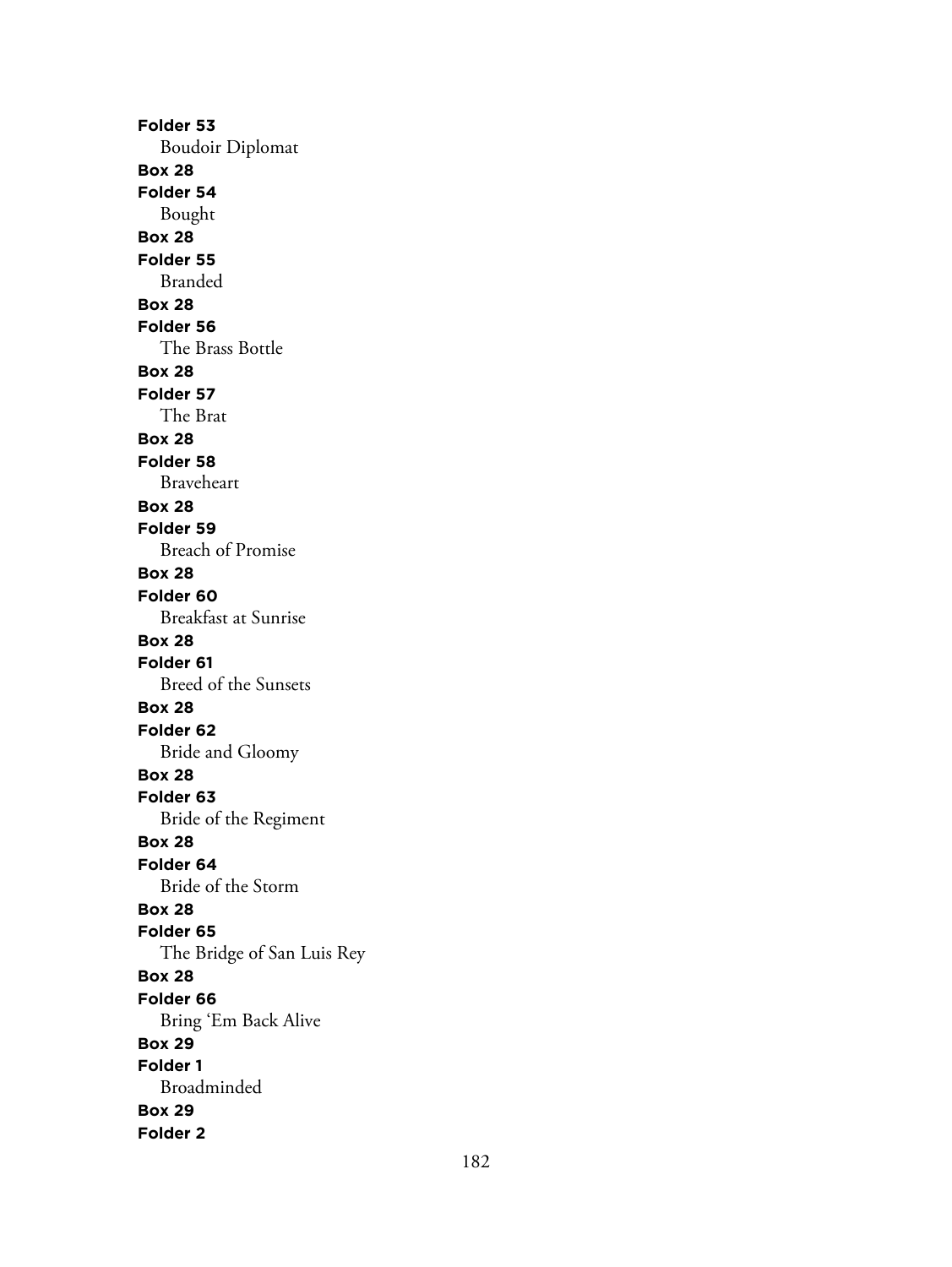Broadway **Box 29 Folder 3** Broadway Babies **Box 29 Folder 4** Broadway Bad **Box 29 Folder 5** Broadway Drifter **Box 29 Folder 6** Broadway Fever **Box 29 Folder 7** The Broadway Hoofer **Box 29 Folder 8** Broadway Nights **Box 29 Folder 9** Broadway Scandals **Box 29 Folder 10** The Broken Gate **Box 29 Folder 11** Broken Hearts of Hollywood **Box 29 Folder 12** The Broken Wing **Box 29 Folder 13** Brotherly Love **Box 29 Folder 14** Brothers **Box 29 Folder 15** Bulldog Drummond **Box 29 Folder 16** Burning Up **Box 29 Folder 17** Burning Daylight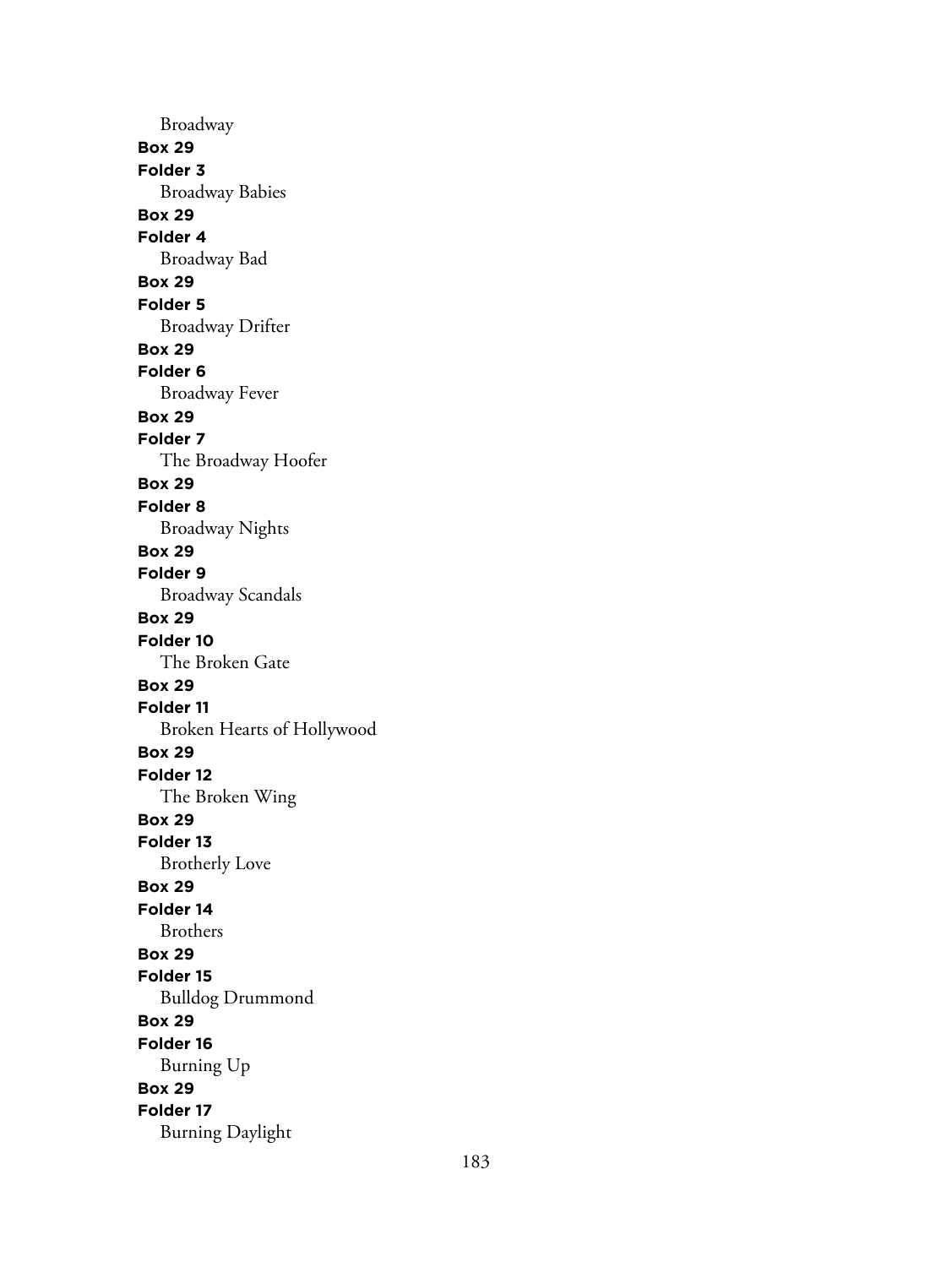**Box 29 Folder 18** The Bushranger **Box 29 Folder 19** Business and Pleasure **Box 29 Folder 20** But the Flesh is Weak **Box 29 Folder 21** Busy Barcelona **Box 29 Folder 22** By Whose Hand? (1927) **Box 29 Folder 23** By Whose Hand? (1932) **Box 29 Folder 24** The Cabin in the Cotton **Box 29 Folder 25** The California Mail **Box 29 Folder 26** Call Her Savage **Box 29 Folder 27** Call of the Flesh **Box 29 Folder 28** Call of the West **Box 29 Folder 29** Cameo Kirby **Box 29 Folder 30** Camille of the Barbary Coast **Box 29 Folder 31** The Campus Carmen **Box 29 Folder 32** The Canary Murder Case **Box 29**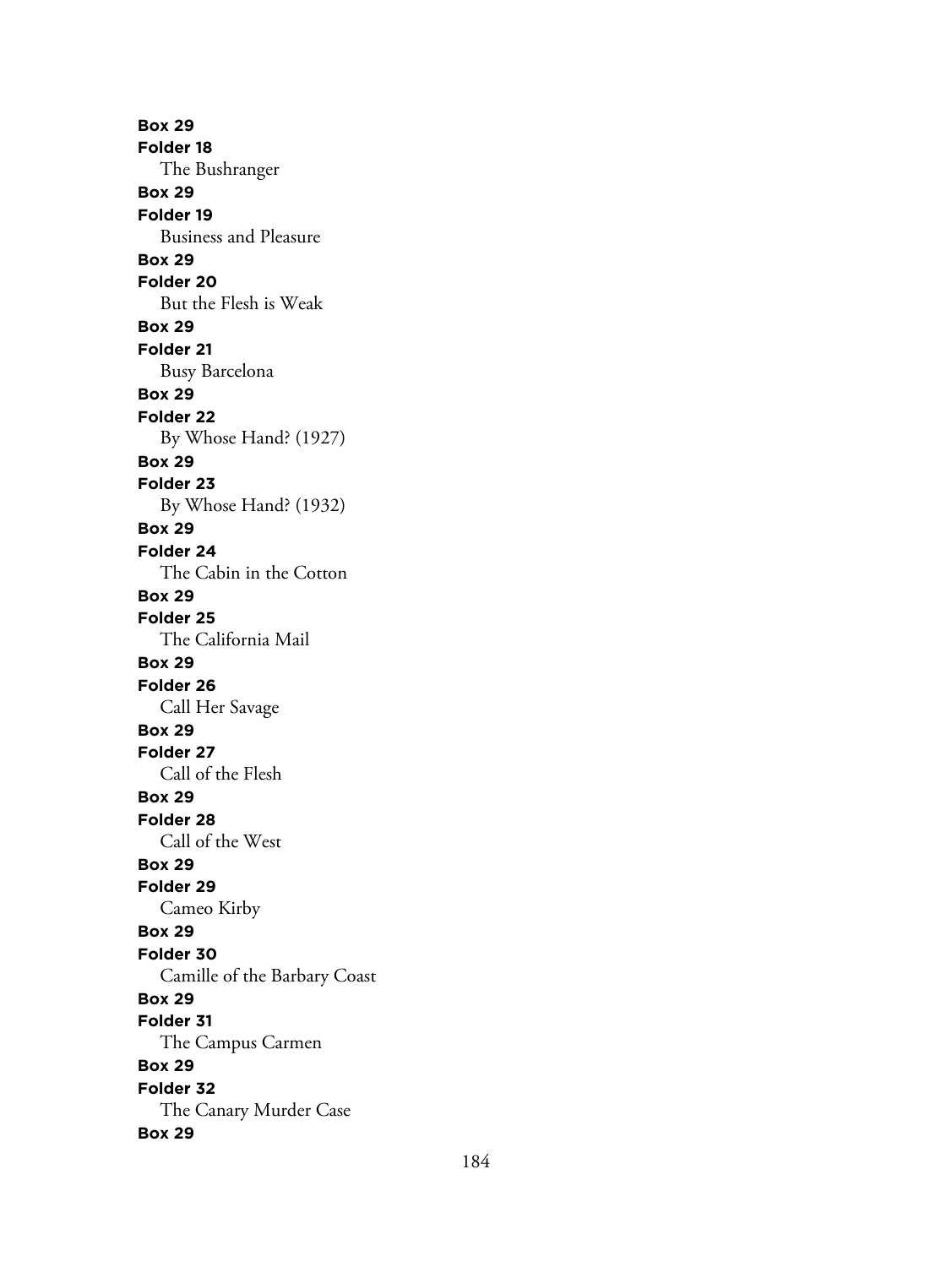**Folder 33** The Candid Camera **Box 29 Folder 34** The Cannon Ball Express **Box 29 Folder 35** Captain Apple Jack **Box 29 Folder 36** Captain of the Guard **Box 29 Folder 37** Captain Swagger **Box 29 Folder 38** Captivation **Box 29 Folder 39** The Cardboard Lover **Box 29 Folder 40** The Careless Age **Box 29 Folder 41** The Carnation Kid **Box 29 Folder 42** The Carnival Girl **Box 29 Folder 43** Carnival Boat **Box 29 Folder 44** Case of Sergeant Grischa **Box 29 Folder 45** The Cat Creeps **Box 29 Folder 46** Caught **Box 29 Folder 47** Caught Cheating **Box 29 Folder 48**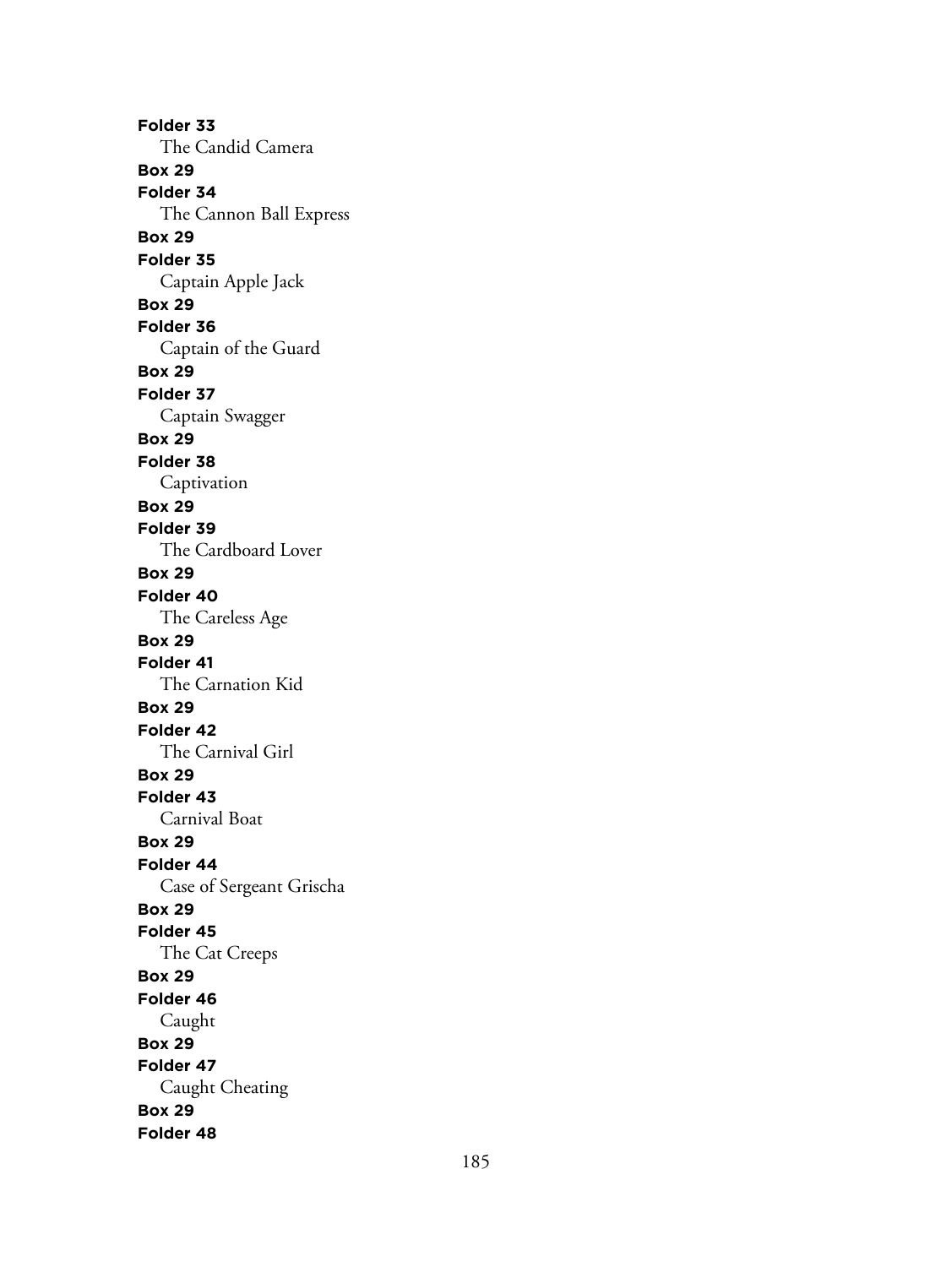Caught in the Fog **Box 29 Folder 49** Caught Plastered **Box 29 Folder 50** Caught Short **Box 29 Folder 51** The Cave Man **Box 29 Folder 52 Celebrity Box 30 Folder 1** A Certain Young Man **Box 30 Folder 2** The Champ **Box 30 Folder 3** Chances **Box 30 Folder 4** Chandu, the Magician **Box 30 Folder 5** Charley's Aunt **Box 30 Folder 6** Charlie Chan Carries On **Box 30 Folder 7** Charlie Chan's Chance **Box 30 Folder 8** Charming Sinners **Box 30 Folder 9** Chasing Rainbows **Box 30 Folder 10** Chasing Through Europe **Box 30 Folder 11** The Cheat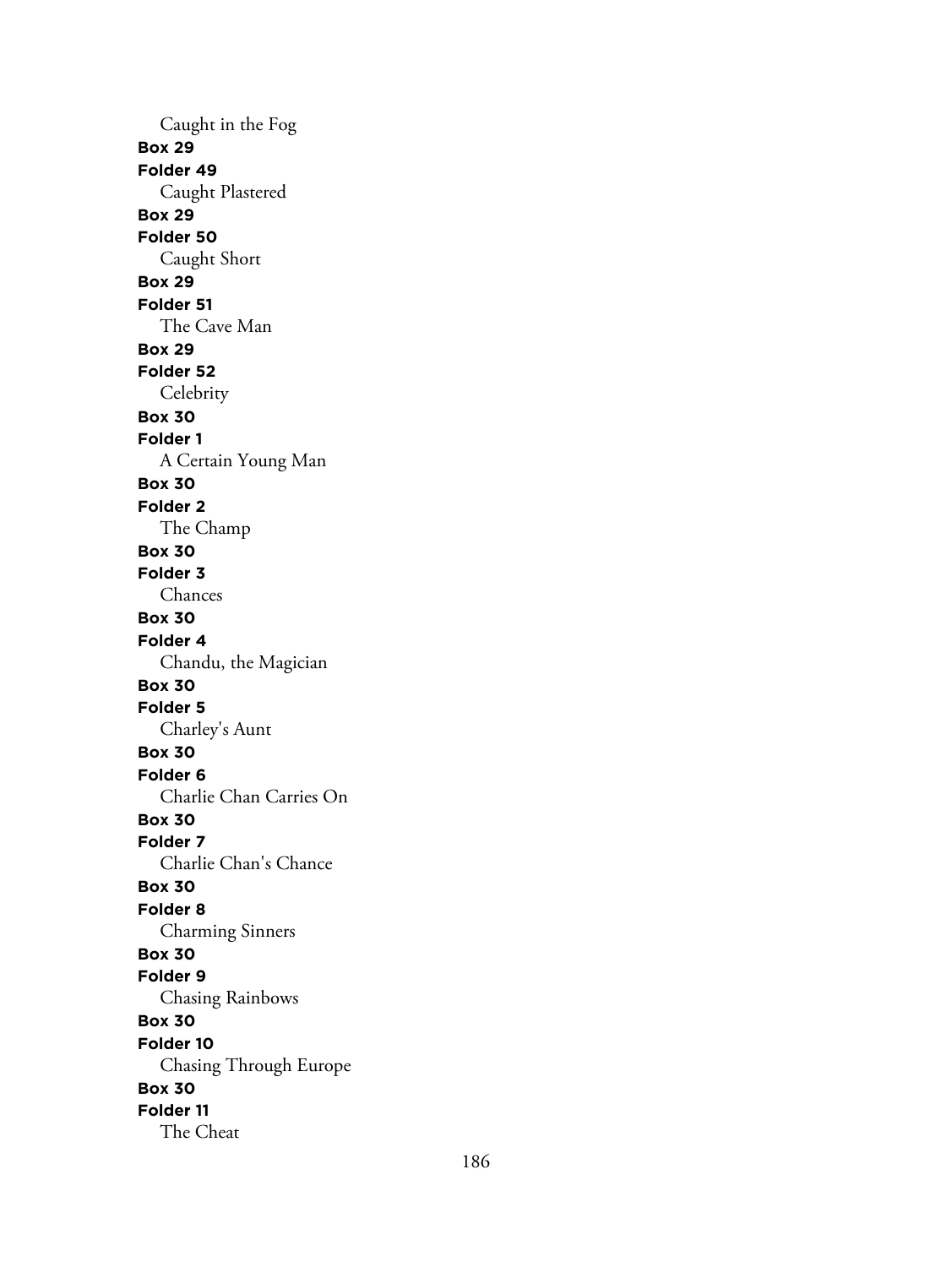**Box 30 Folder 12** Cheaters **Box 30 Folder 13** Cheaters at Play **Box 30 Folder 14** Cheer Up and Smile **Box 30 Folder 15** Cheyenne **Box 30 Folder 16** Chicago **Box 30 Folder 17** Chicago After Midnight **Box 30 Folder 18** Child of Manhattan **Box 30 Folder 19** Children of Chance **Box 30 Folder 20** Children of Pleasure **Box 30 Folder 21** China Bound **Box 30 Folder 22** Chinatown Nights **Box 30 Folder 23** Christina **Box 30 Folder 24** City Girl **Box 30 Folder 25** Cheri-Bibi **Box 30 Folder 26** Cimarron **Box 30**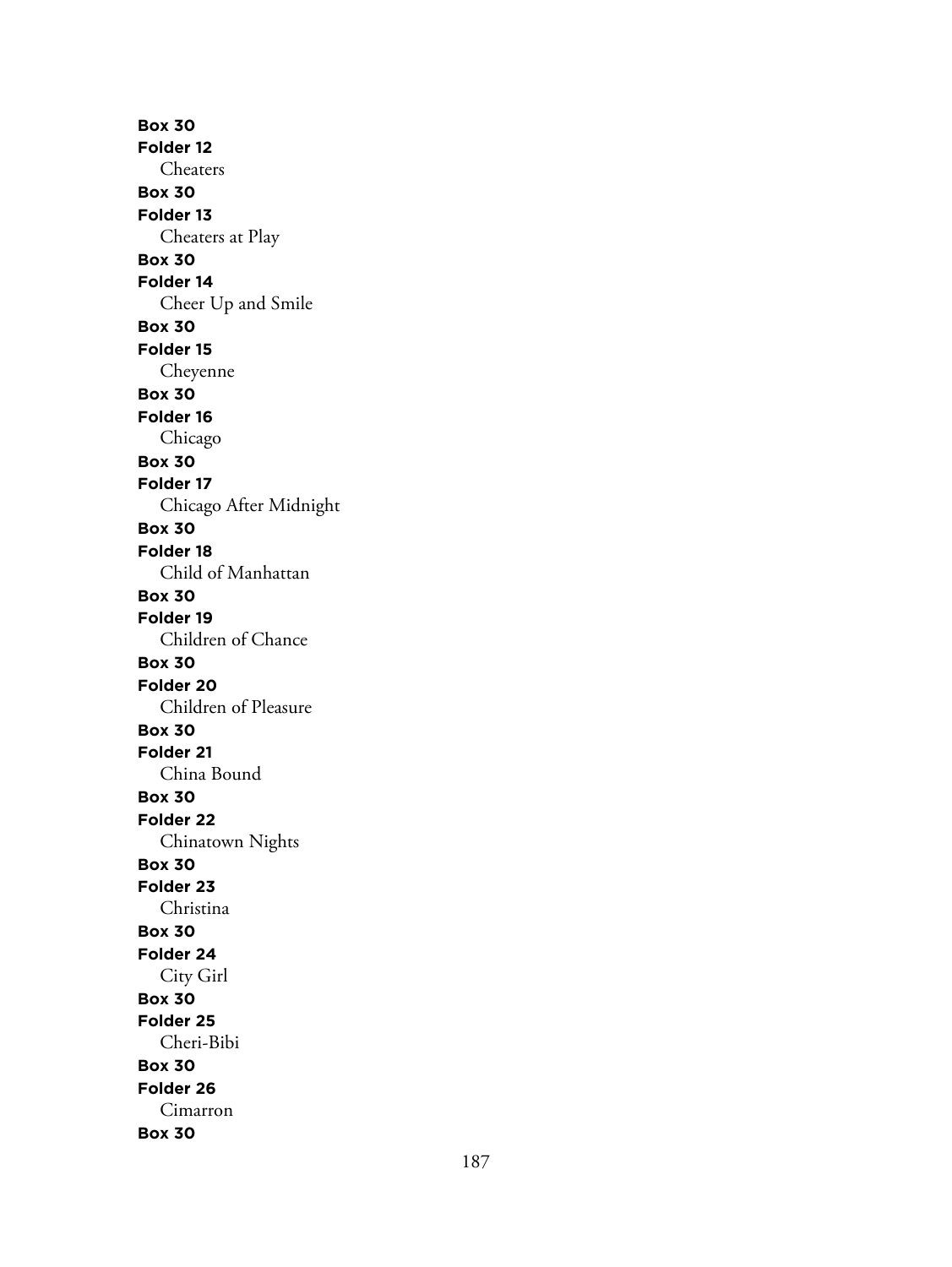**Folder 27** The Circus **Box 30 Folder 28** City Lights **Box 30 Folder 29** City Streets **Box 30 Folder 30** Circus Queen Murder **Box 30 Folder 31** Cisco Kid **Box 30 Folder 32** Clancy in Wall Street **Box 30 Folder 33** The Clash of the Wolves **Box 30 Folder 34** Clearing the Trail **Box 30 Folder 35** The Clinging Vine **Box 30 Folder 36** The Clock Shop **Box 30 Folder 37** Close Harmony **Box 30 Folder 38** The Clown **Box 30 Folder 39** Cock O' The Walk **Box 30 Folder 40** Cock of the Air **Box 30 Folder 41** The Cock-Eyed World **Box 30 Folder 42**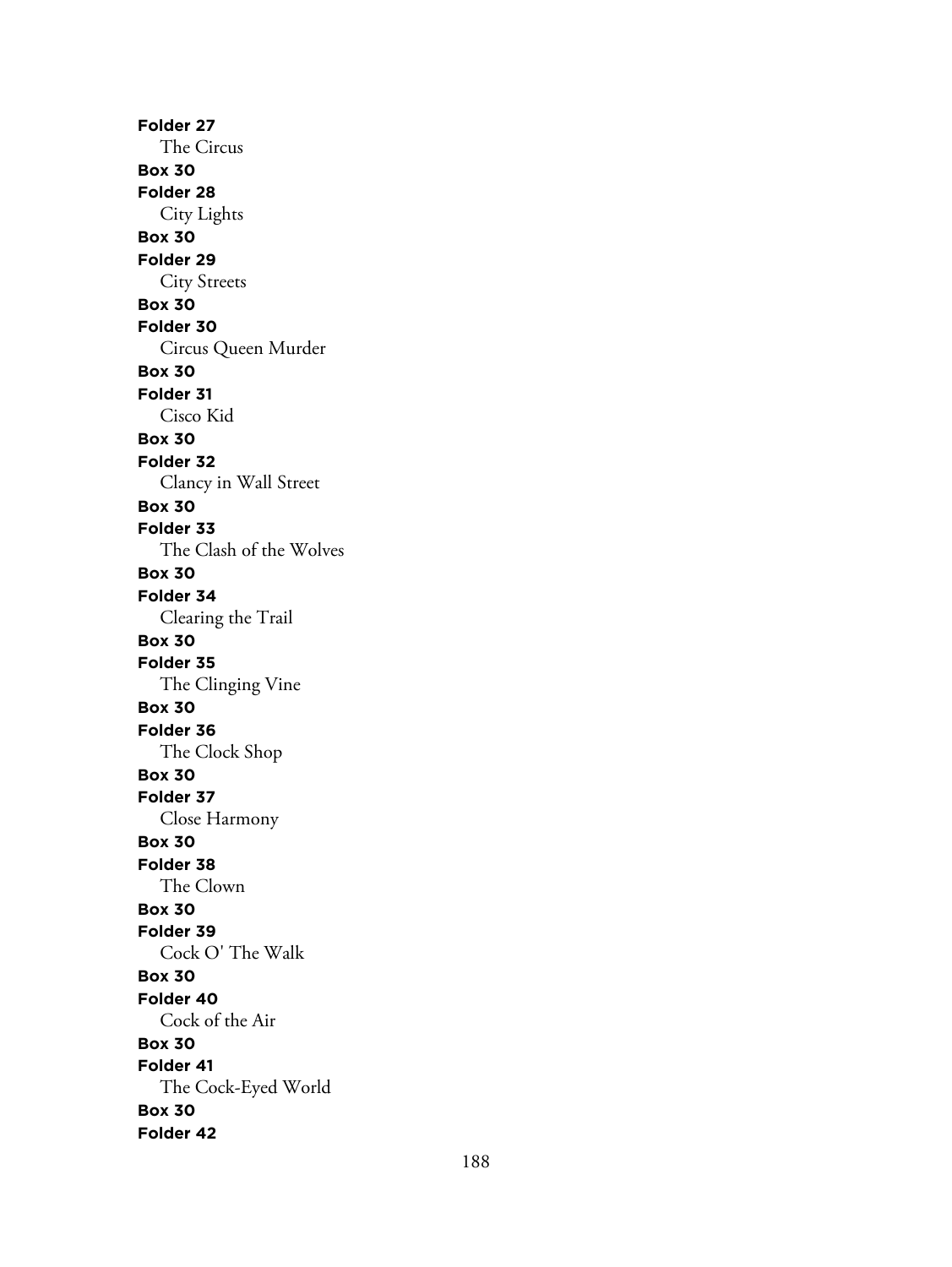Cocktail Hour **Box 31 Folder 1** The Cocoanuts **Box 31 Folder 2** The Code of the Wilderness **Box 31 Folder 3** Cohens and Kelly in Atlantic City **Box 31 Folder 4** Cohen and Kelly in Hollywood **Box 31 Folder 5** Cohens and Kelly in Scotland **Box 31 Folder 6** Cohens and Kellys in Trouble **Box 31 Folder 7** The College Coquette **Box 31 Folder 8** College Love **Box 31 Folder 9** College Lovers **Box 31 Folder 10** A College Racket **Box 31 Folder 11** The College Vamp **Box 31 Folder 12** The Coming of Amos **Box 31 Folder 13** Common Clay **Box 31 Folder 14** The Common Law **Box 31 Folder 15** Compromise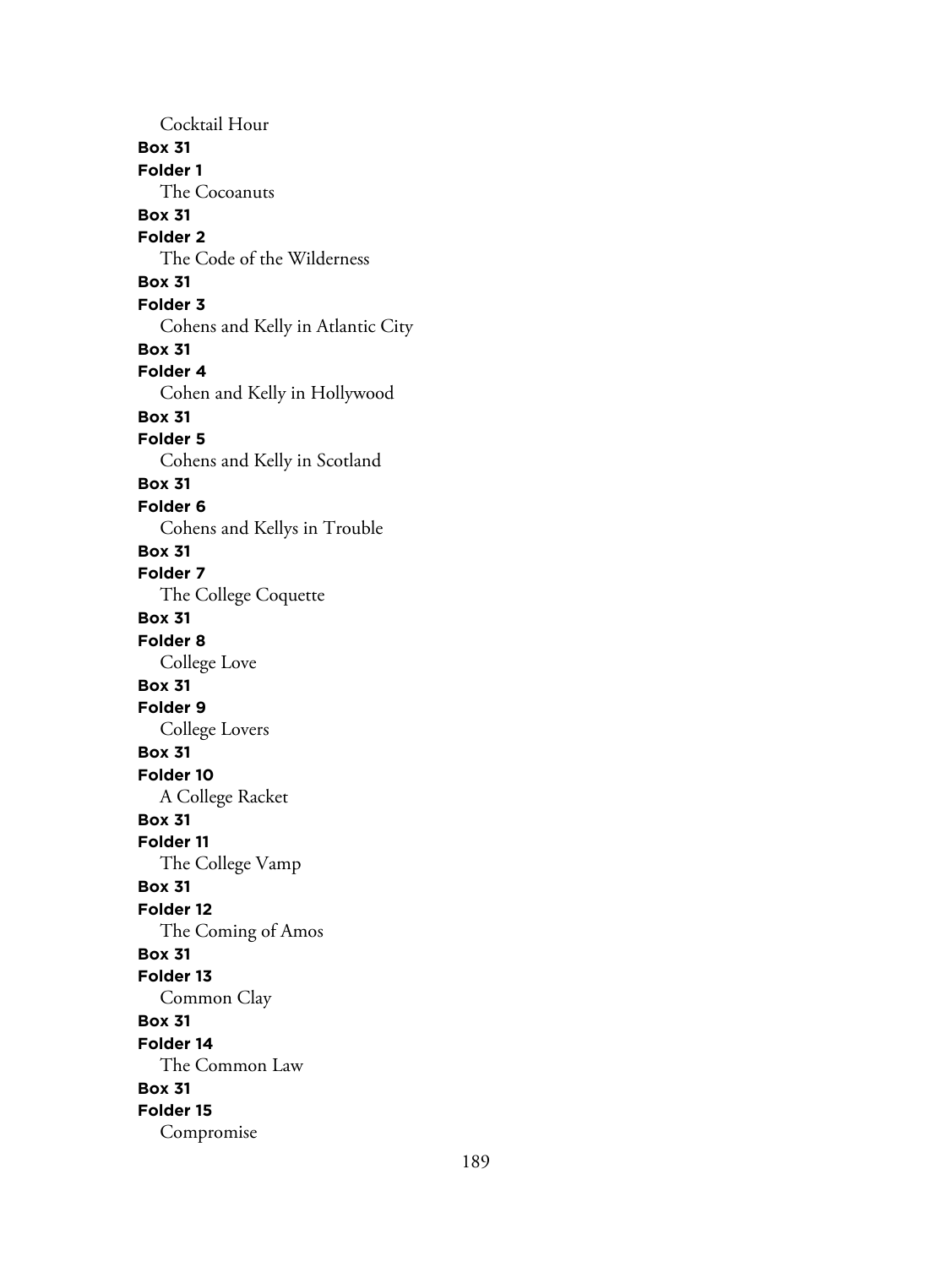**Box 31 Folder 16** Compromised **Box 31 Folder 17** Condemned **Box 31 Folder 18** Confession **Box 31 Folder 19** Confessions of a Coed **Box 31 Folder 20** Congorilla **Box 31 Folder 21** Congress Dances **Box 31 Folder 22** A Connecticut Yankee **Box 31 Folder 23** Conquest **Box 31 Folder 24** Conspiracy **Box 31 Folder 25** The Constant Woman **Box 31 Folder 26** A Continental Evening **Box 31 Folder 27** Convoy **Box 31 Folder 28** Coquette **Box 31 Folder 29** Corporal Kate **Box 31 Folder 30** Corsair **Box 31**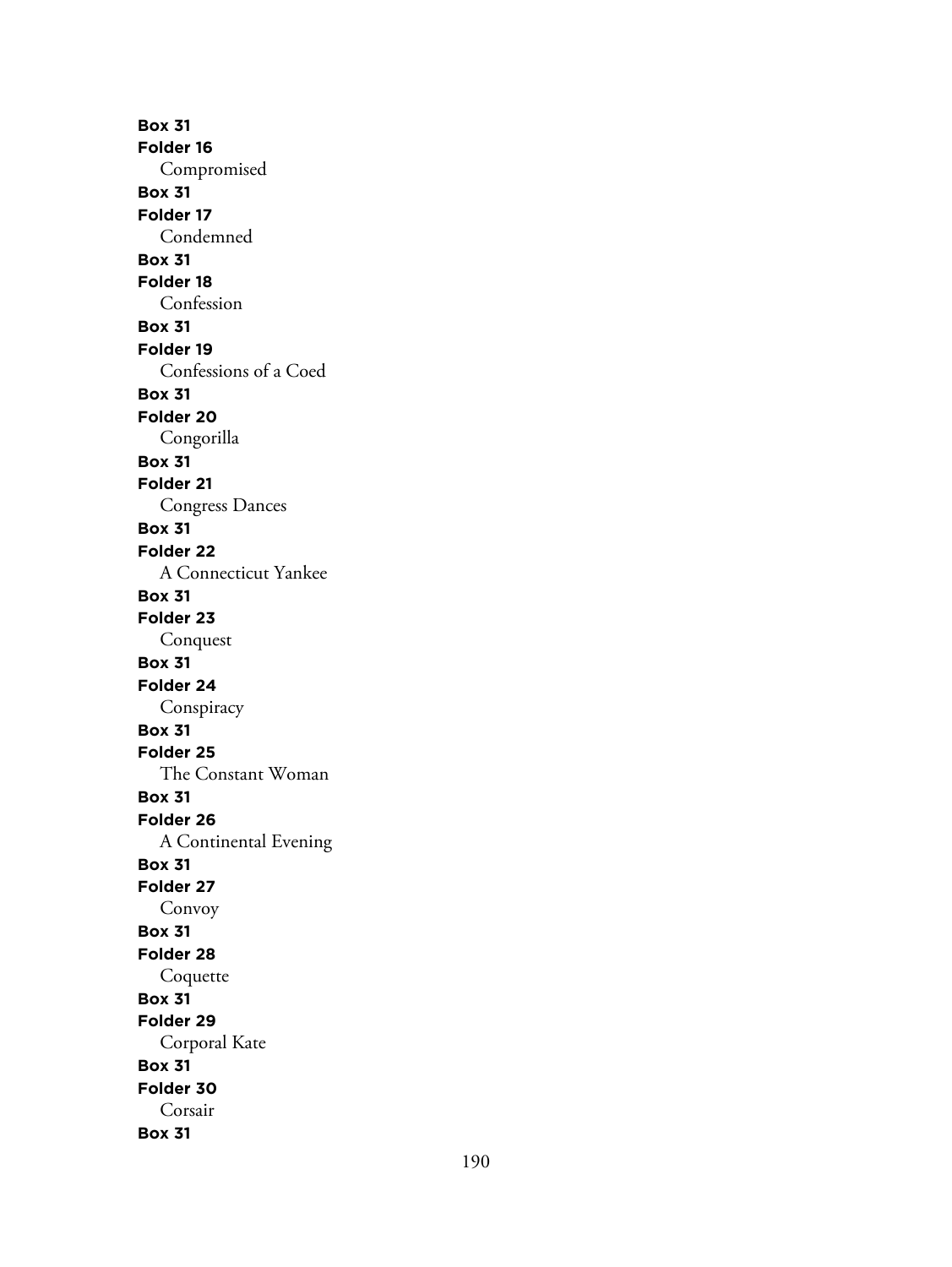**Folder 31** Costello Case **Box 31 Folder 32** Courage **Box 31 Folder 33** Cracked Nuts **Box 31 Folder 34** Craig's Wife **Box 31 Folder 35** The Crash **Box 31 Folder 36** Crazy House **Box 31 Folder 37** Crazy that Way **Box 31 Folder 38** The Criminal Code **Box 31 Folder 39** The Crimson City **Box 31 Folder 40** Crooner **Box 31 Folder 41** The Crowd Roars **Box 31 Folder 42** The Cry of the World **Box 31 Folder 43** The Cuban Love Song **Box 31 Folder 44** The Cuckoos **Box 31 Folder 45** Cynara **Box 31 Folder 46**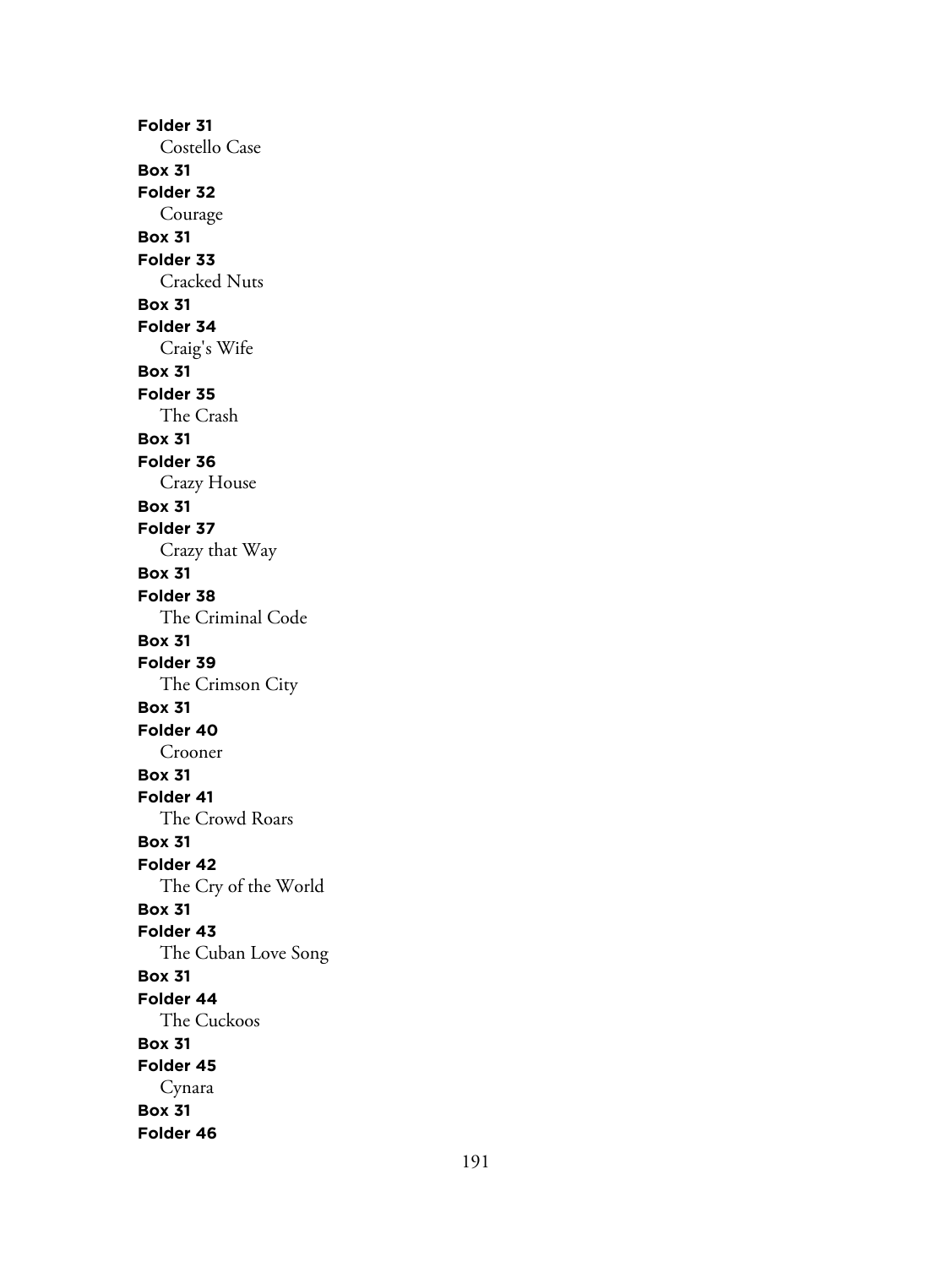Daddy Long Legs **Box 31 Folder 47** Damaged Love **Box 31 Folder 48** Dames Ahoy **Box 31 Folder 49** Dance Fools Dance **Box 31 Folder 50** Dance Hall **Box 31 Folder 51** Dance Magic **Box 31 Folder 52** The Dance of Life **Box 32 Folder 1** The Dancers **Box 32 Folder 2** Dancers in the Dark **Box 32 Folder 3** Dancing Sweeties **Box 32 Folder 4** Dancing Vienna **Box 32 Folder 5** Danger Island **Box 32 Folder 6** A Dangerous Affair **Box 32 Folder 7** Dangerous Curves **Box 32 Folder 8** Dangerous Nan McGrew **Box 32 Folder 9** Dangerous Paradise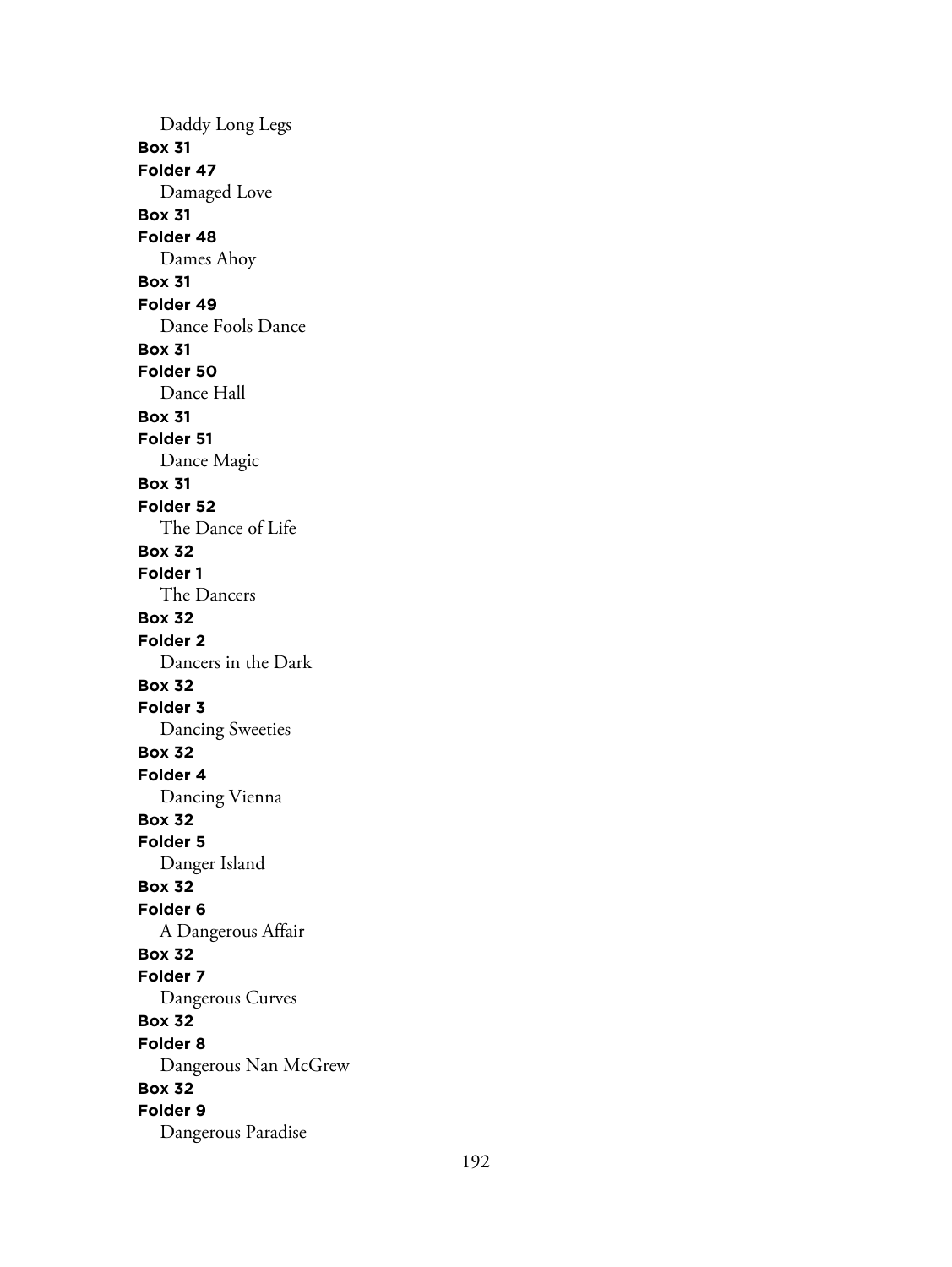**Box 32 Folder 10** The Dangerous Woman **Box 32 Folder 11** Dangerously Yours **Box 32 Folder 12** The Dark Horse **Box 32 Folder 13** Dark Streets **Box 32 Folder 14** Darkened Rooms **Box 32 Folder 15** Daughter of the Dragon **Box 32 Folder 16** Dawn Patrol **Box 32 Folder 17** Daybreak **Box 32 Folder 18** The Deceiver **Box 32 Folder 19** Delicious **Box 32 Folder 20** Delightful Rogue **Box 32 Folder 21** Derelict **Box 32 Folder 22** The Desert Rider **Box 32 Folder 23** The Desert Song **Box 32 Folder 24** Desert Vengeance **Box 32**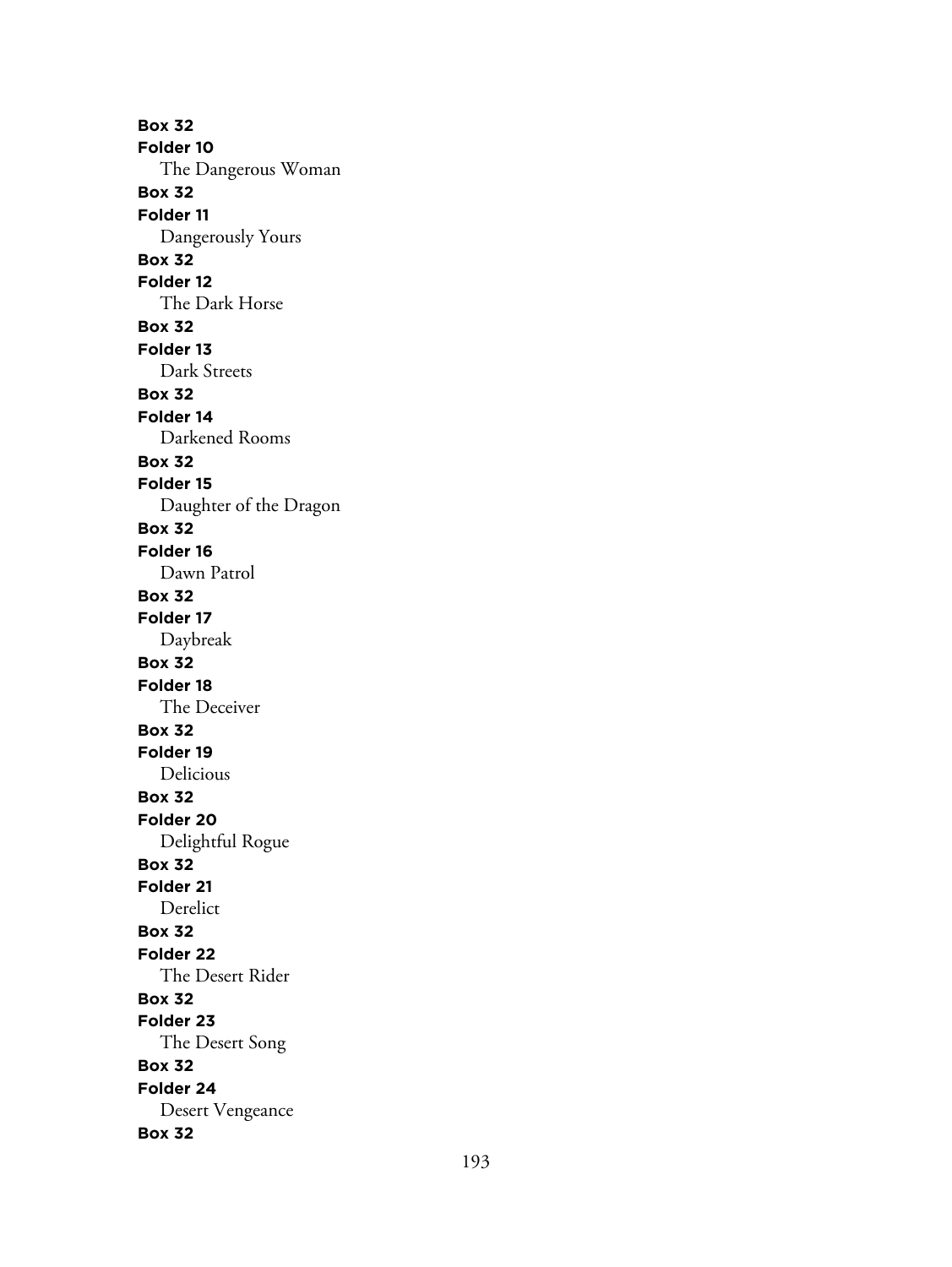**Folder 25** The Desert's Toll **Box 32 Folder 26** Destination Unknown **Box 32 Folder 27** Devil and the Deep **Box 32 Folder 28** The Devil Dancer **Box 32 Folder 29** Devil May Care **Box 32 Folder 30** Devil on Deck **Box 32 Folder 31** The Devil to Pay **Box 32 Folder 32** A Devil with Women **Box 32 Folder 33** The Devil's Brother **Box 32 Folder 34** The Devil's Chaplain **Box 32 Folder 35** The Devil's Holiday **Box 32 Folder 36** Devil's Lottery **Box 32 Folder 37** Devil's Pit **Box 32 Folder 38** The Devil's Saddle **Box 32 Folder 39** The Devil's Trade Mark **Box 32 Folder 40**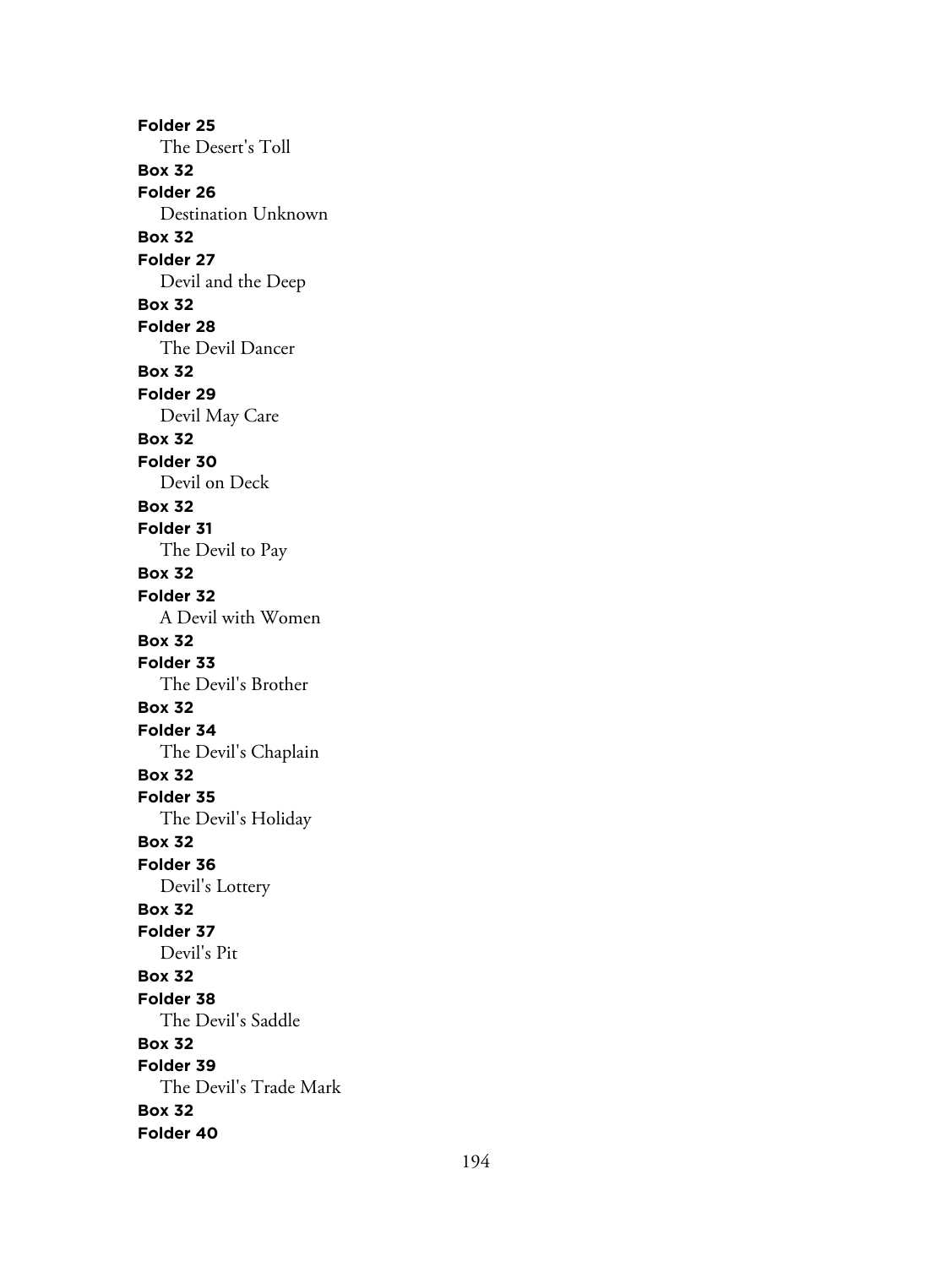The Devil's Twin **Box 32 Folder 41** Devotion **Box 32 Folder 42** Diamond Handcuffs **Box 32 Folder 43** The Dice Woman **Box 32 Folder 44** Dinner at Eight **Box 32 Folder 45** Discontented Husbands **Box 32 Folder 46** Dishonored **Box 32 Folder 47** Disraeli **Box 32 Folder 48** The Divine Lady **Box 32 Folder 49** The Divine Sinner **Box 32 Folder 50** Divorce a la Mode **Box 32 Folder 51** Divorce Among Friends **Box 33 Folder 1** Divorce Made Easy **Box 33 Folder 2** The Divorcee **Box 33 Folder 3** Dixiana **Box 33 Folder 4** Dr. Jekyll and Mr. Hyde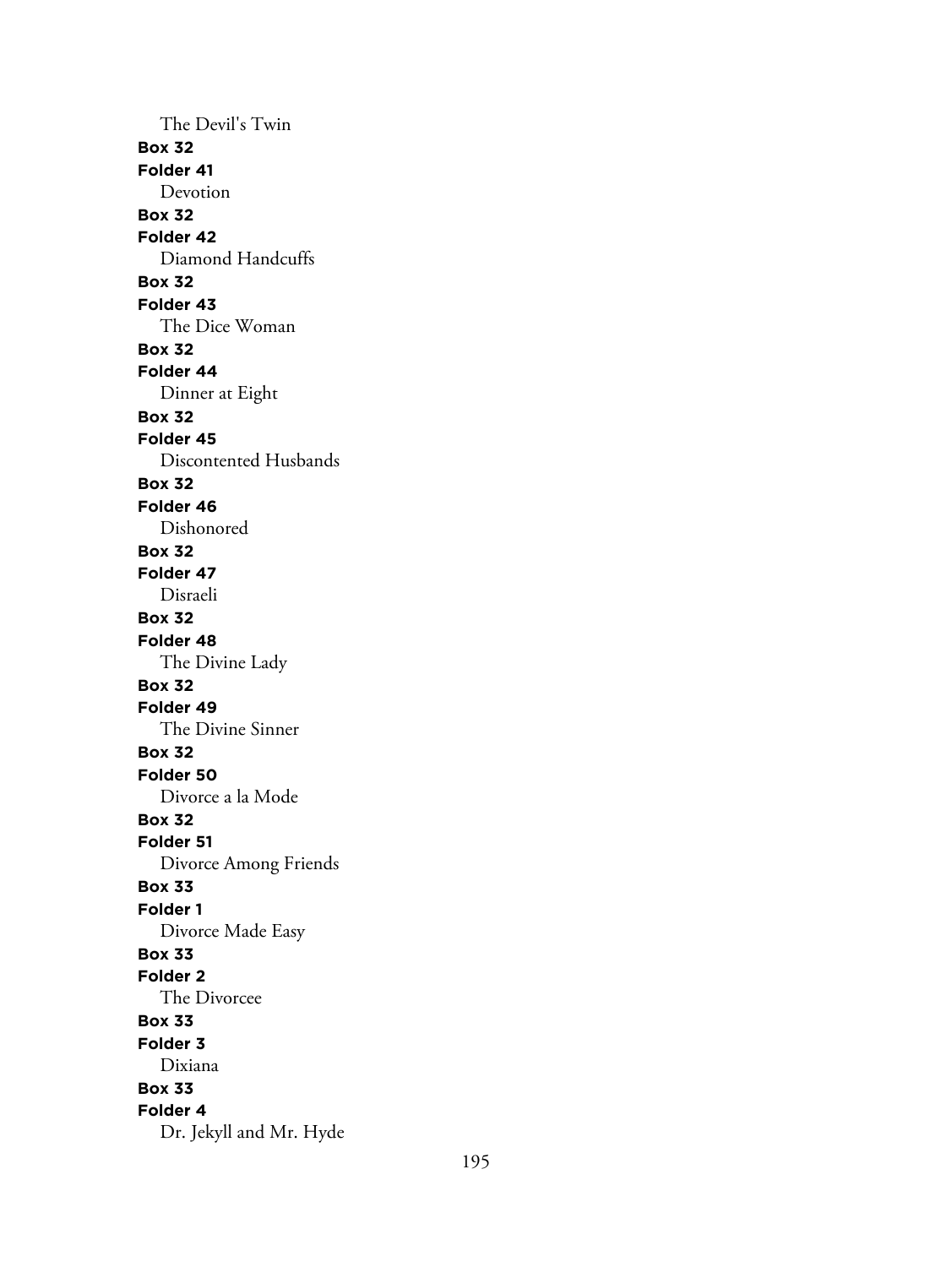**Box 33 Folder 5** The Docks of New York **Box 33 Folder 6** Doomsday **Box 33 Folder 7** The Doorway to Hell **Box 33 Folder 8** Double Crossroads **Box 33 Folder 9** Dough Boys **Box 33 Folder 10** The Dove **Box 33 Folder 11** Down to Earth **Box 33 Folder 12** Downstairs **Box 33 Folder 13** Dracula **Box 33 Folder 14** Drag **Box 33 Folder 15** The Drake Case **Box 33 Folder 16** Dressed to Kill **Box 33 Folder 17** The Drifter **Box 33 Folder 18** Driftin' Thru **Box 33 Folder 19** The Drop Kick **Box 33**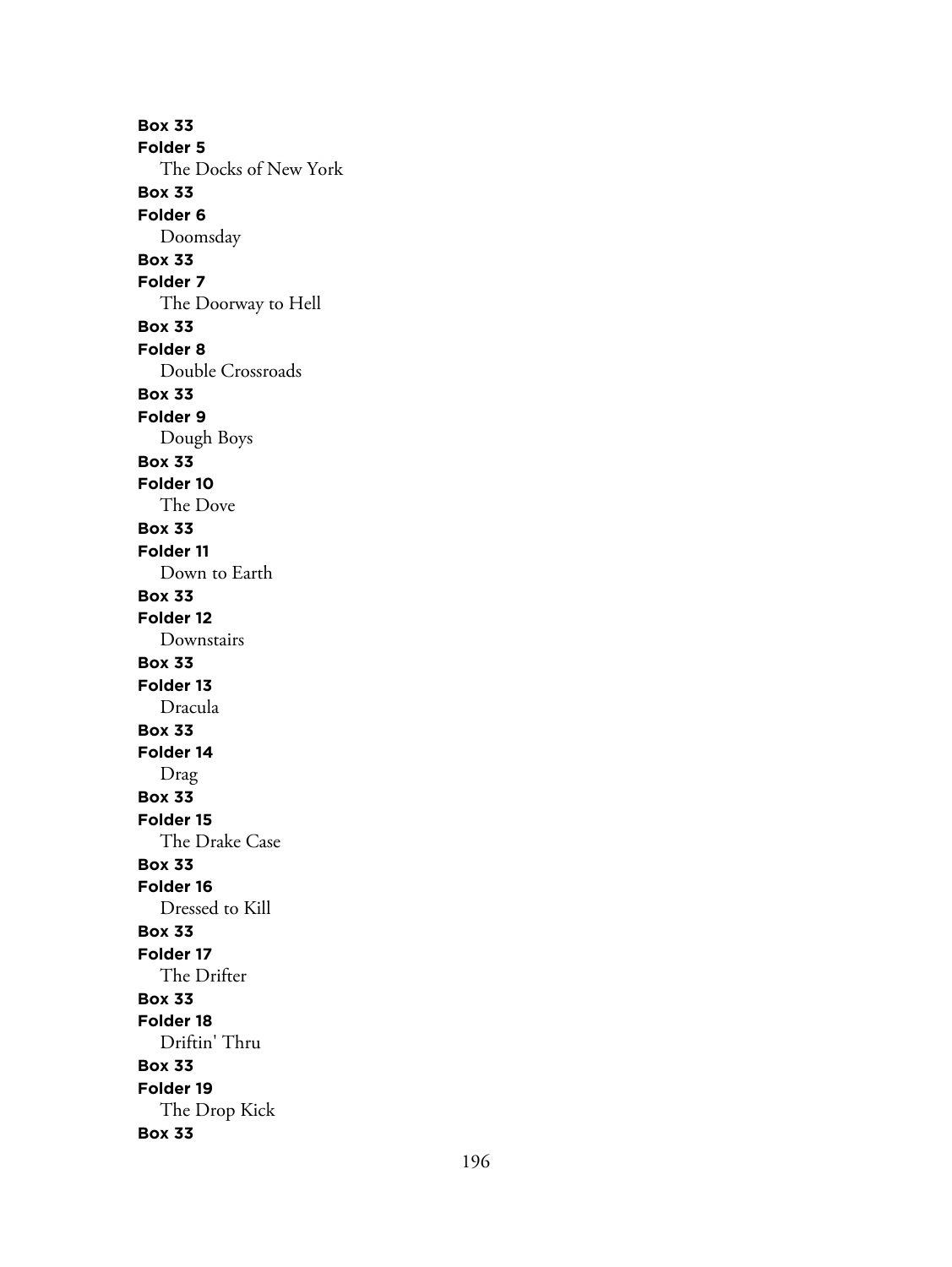**Folder 20** Drums of Jeopardy **Box 33 Folder 21** Doctor X **Box 33 Folder 22** The Doctor's Secret **Box 33 Folder 23** Doctor's Wives **Box 33 Folder 24** Domestic Meddlers **Box 33 Folder 25** The Donovan Affair **Box 33 Folder 26** Don't Bet on Women **Box 33 Folder 27** Don't Leave Home **Box 33 Folder 28** Drums of Love **Box 33 Folder 29** The Duchess of Buffalo **Box 33 Folder 30** Dude Ranch **Box 33 Folder 31** The Dude Wrangler **Box 33 Folder 32** The Duke Steps Out **Box 33 Folder 33** Dumbelles in Ermine **Box 33 Folder 34** The Dummy **Box 33 Folder 35**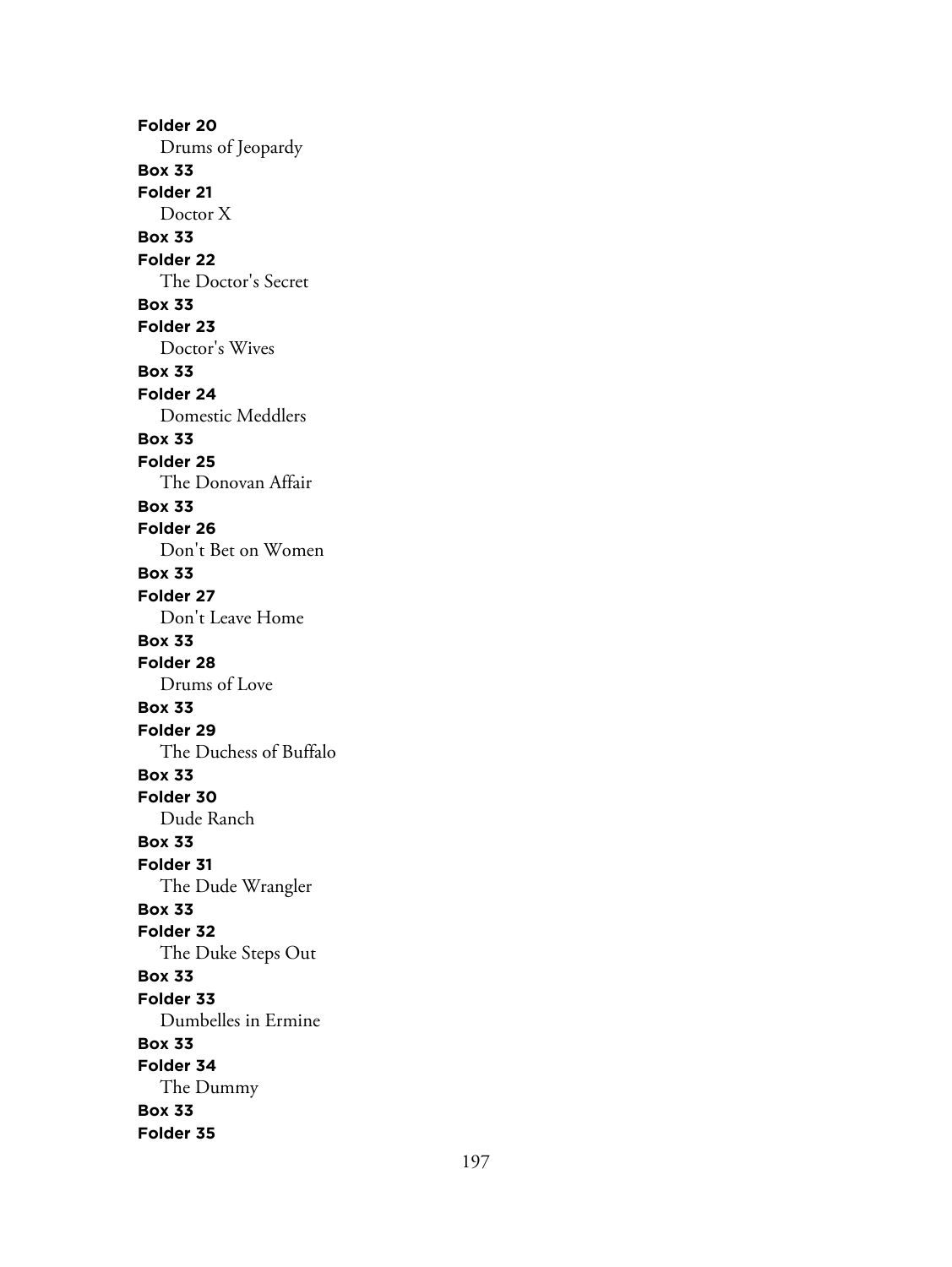Dynamite **Box 33 Folder 36** East is West **Box 33 Folder 37** East Lynn **Box 33 Folder 38** East of Borneo **Box 33 Folder 39** East of Broadway (1931) **Box 33 Folder 40** East of Broadway (1924) **Box 33 Folder 41** Easy Pickings **Box 33 Folder 42** Easiest Way **Box 33 Folder 43** Embarassing Moments **Box 33 Folder 44** Emma **Box 33 Folder 45** Employee's Entrance **Box 33 Folder 46** Enemies of the Law **Box 33 Folder 47** Enemy of Men **Box 33 Folder 48** Escape **Box 34 Folder 1** Eternal Love **Box 34 Folder 2** Evangeline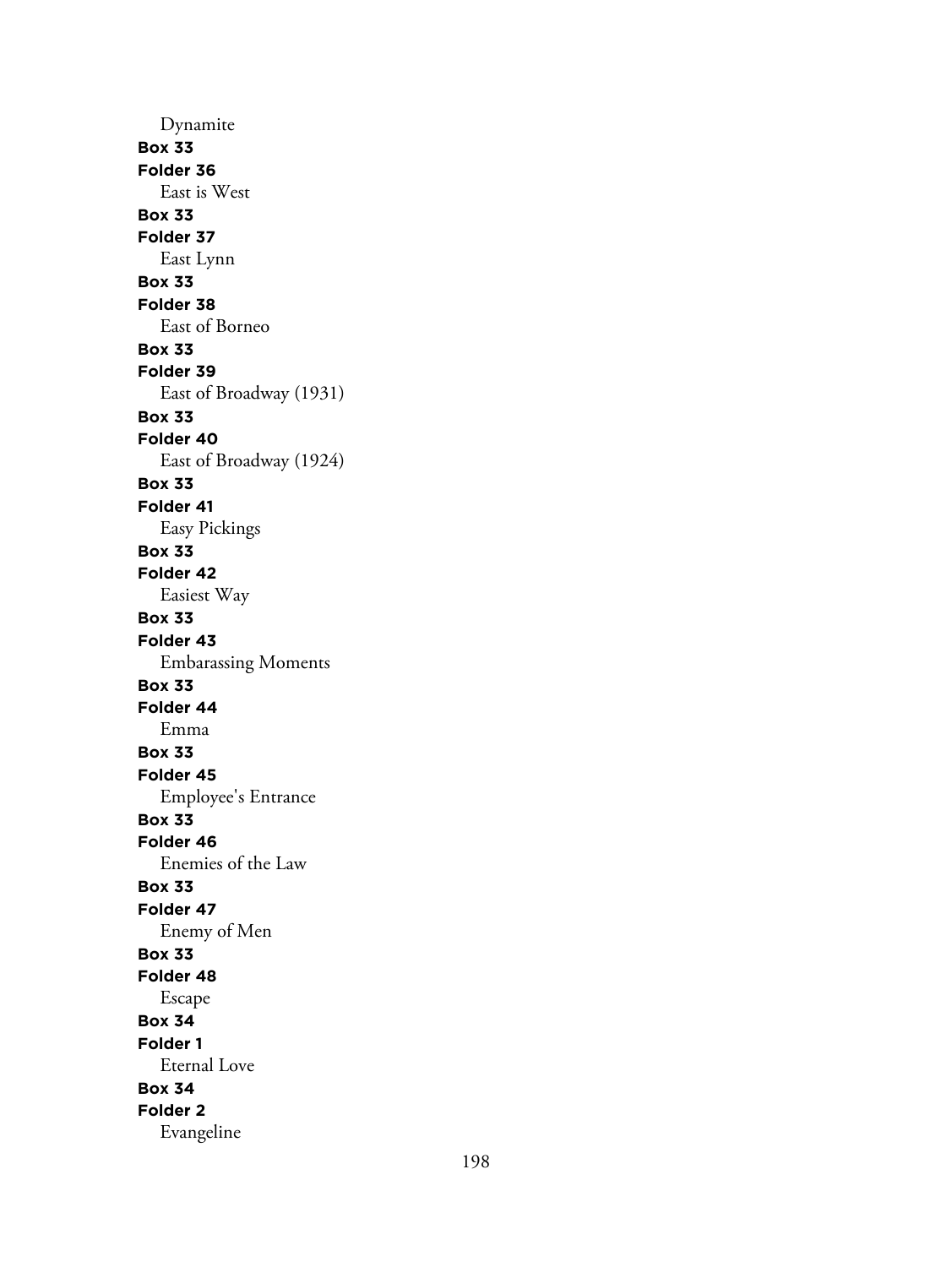**Box 34 Folder 3** Eve's Leaves **Box 34 Folder 4** Evenings for Sale **Box 34 Folder 5** Everything's Rosie **Box 34 Folder 6** Evidence **Box 34 Folder 7** Ex Bad Boy **Box 34 Folder 8** Ex Flame **Box 34 Folder 9** Ex Lady **Box 34 Folder 10** Ex-Mistress **Box 34 Folder 11** Ex-Plumber **Box 34 Folder 12** Expensive Women **Box 34 Folder 13** The Expert **Box 34 Folder 14** Extravagance **Box 34 Folder 15** The Eyes of the World **Box 34 Folder 16** Faithless **Box 34 Folder 17** The Faker **Box 34**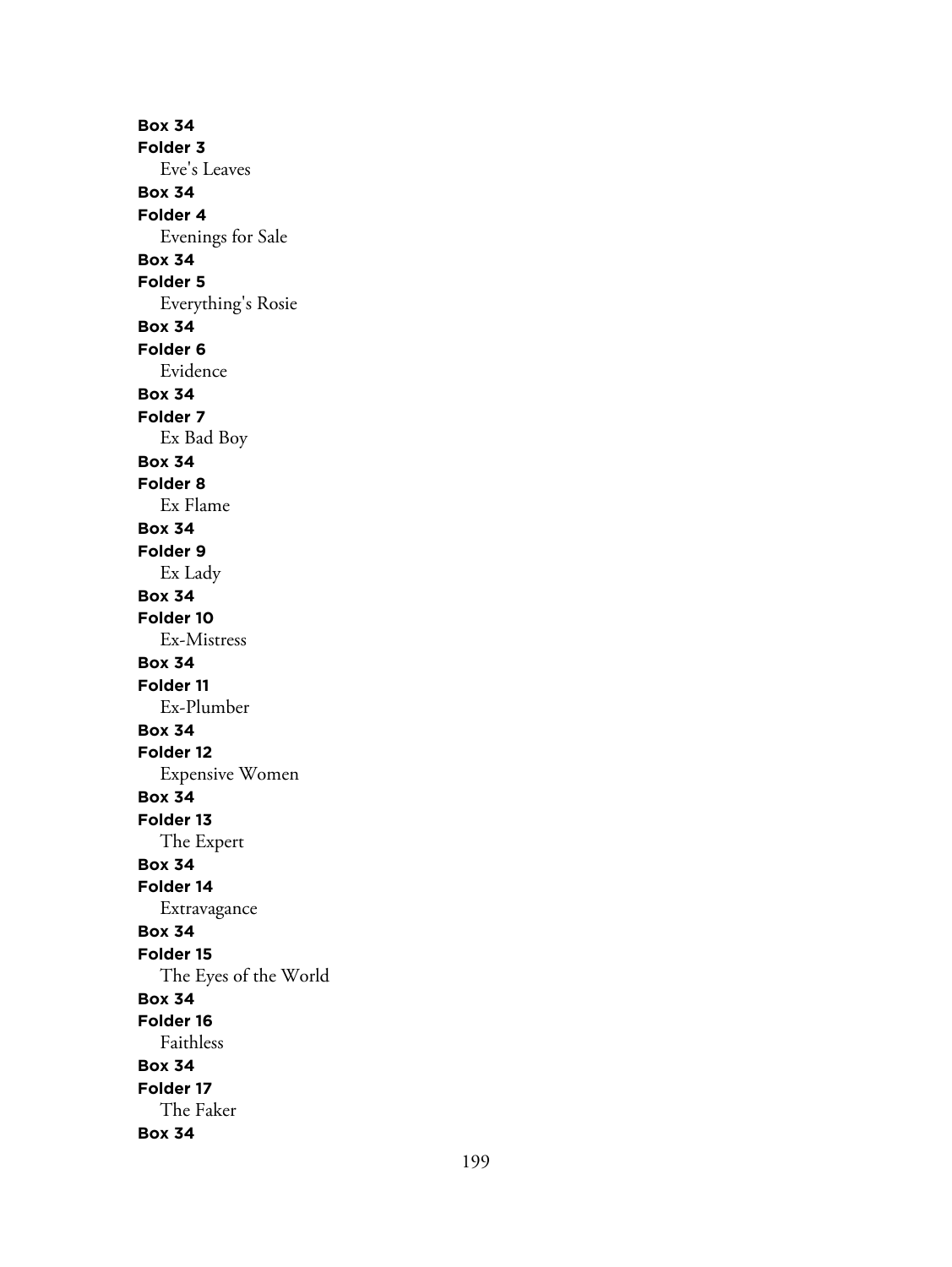**Folder 18** Fall Guy **Box 34 Folder 19** False Faces **Box 34 Folder 20** The False Madonna **Box 34 Folder 21** The Famous Ferguson Case **Box 34 Folder 22** Fancy Baggage **Box 34 Folder 23** The Far Call **Box 34 Folder 24** A Farewell to Arms **Box 34 Folder 25** Fashions in Love **Box 34 Folder 26** Fast and Loose **Box 34 Folder 27** Fast Companions **Box 34 Folder 28** Fast Company **Box 34 Folder 29** Fast Life (1929) **Box 34 Folder 30** Fast Life (1932) **Box 34 Folder 31** Father and Son **Box 34 Folder 32** Father's Son **Box 34 Folder 33**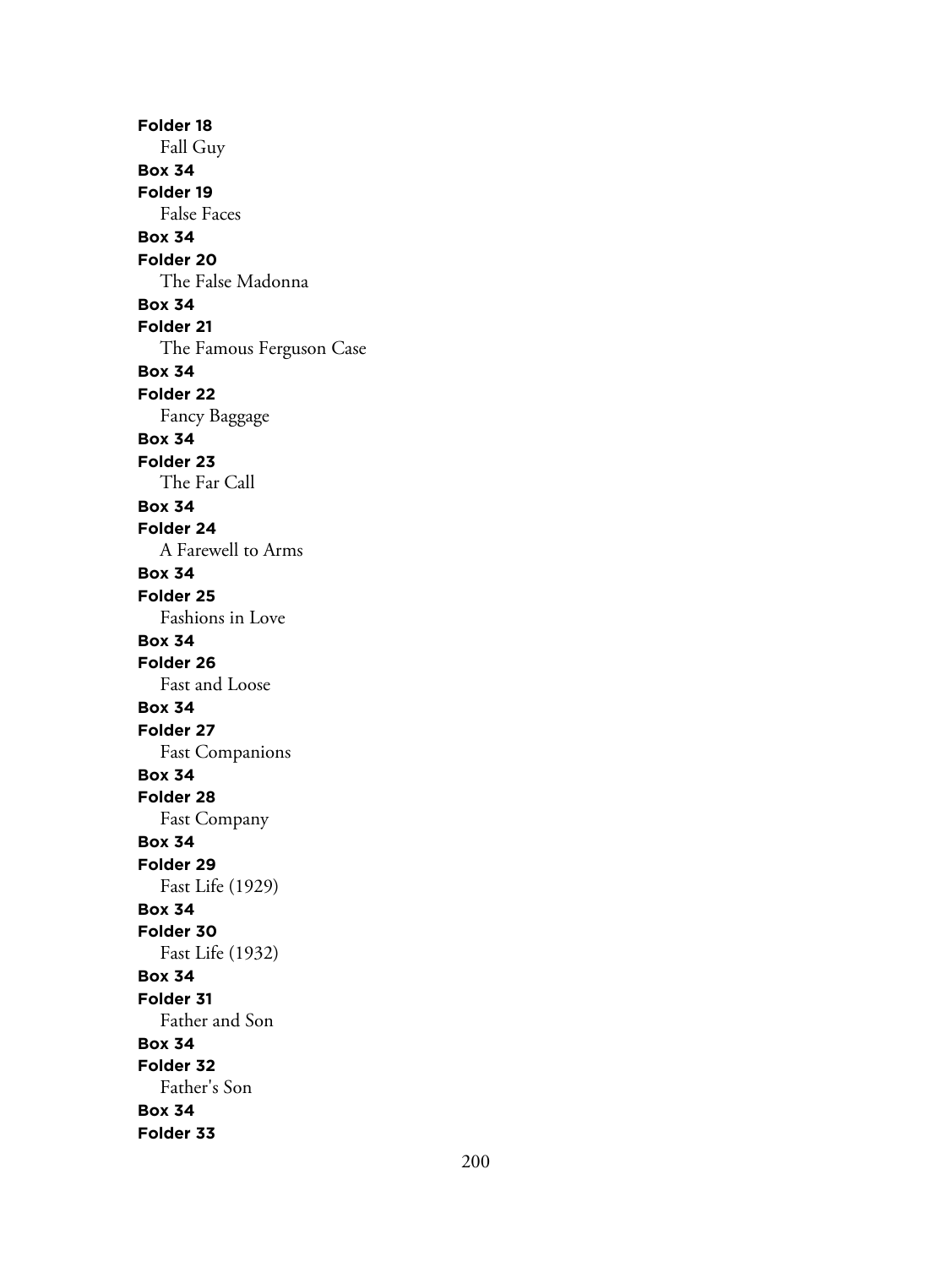Fazil **Box 34 Folder 34** Feet First **Box 34 Folder 35** Fighting Youth **Box 34 Folder 36** File 113 **Box 34 Folder 37** The Final Extra **Box 34 Folder 38** Finn and Hattie **Box 34 Folder 39** The Fire Brigade **Box 34 Folder 40** Fireman, Save My Child **Box 34 Folder 41** First Aid **Box 34 Folder 42** The First Kiss **Box 34 Folder 43** First to Fight **Box 34 Folder 44** The First Year **Box 34 Folder 45** Five and Ten **Box 34 Folder 46** Five Star Final **Box 34 Folder 47** A Flame in the Sky **Box 34 Folder 48** The Flaming Forest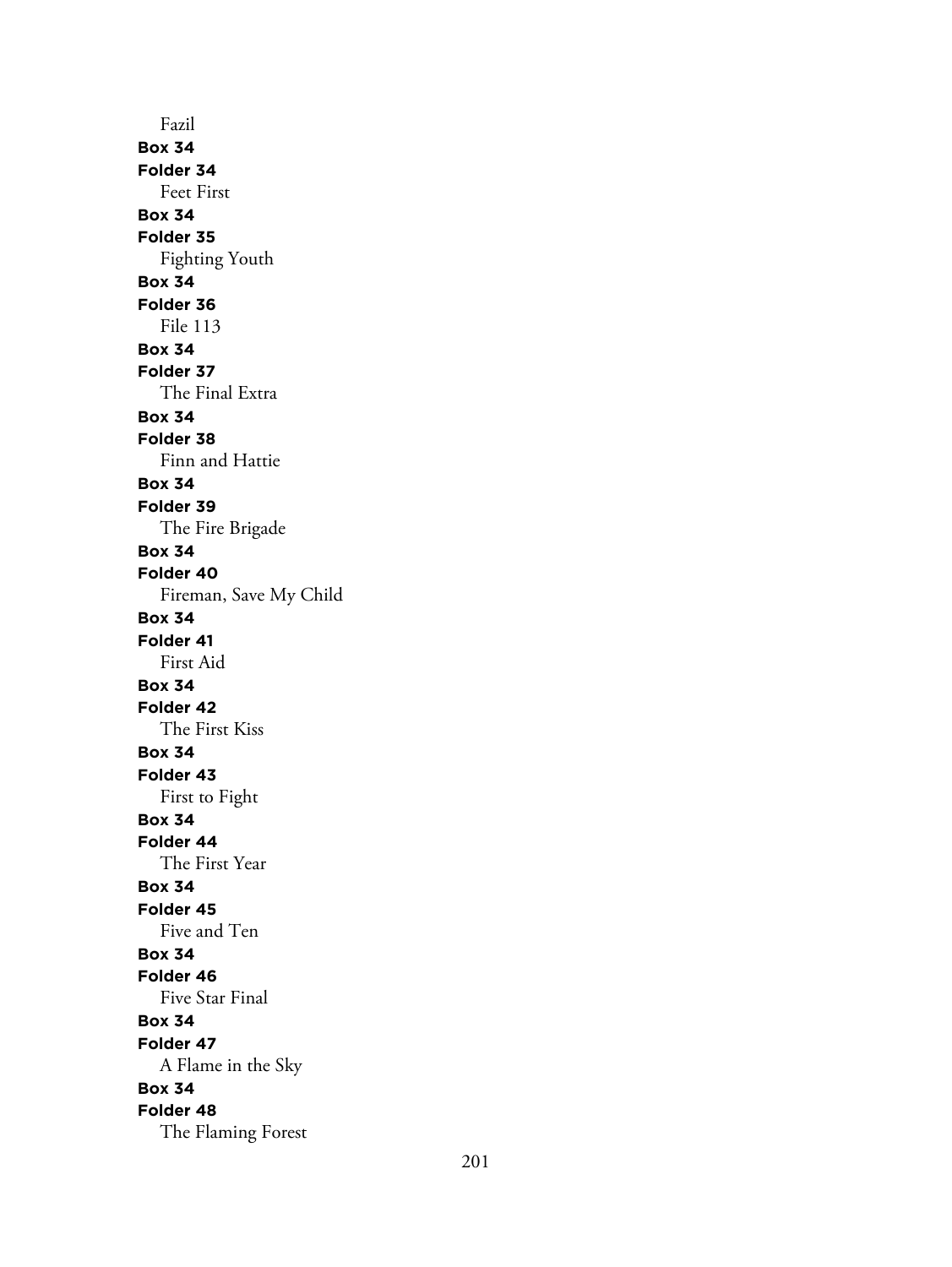**Box 34 Folder 49** The Fleet's In **Box 34 Folder 50** Flesh **Box 35 Folder 1** Flight **Box 35 Folder 2** Flirting Widow **Box 35 Folder 3** The Floating College **Box 35 Folder 4** The Flood **Box 35 Folder 5** Fifth Avenue **Box 35 Folder 6** Fifty Fathoms Deep **Box 35 Folder 7** Fifty-Fifty **Box 35 Folder 8** Fifty Million Frenchmen **Box 35 Folder 9** Fighting Caravans **Box 35 Folder 10** The Fighting Eagle **Box 35 Folder 11** The Fighting Edge **Box 35 Folder 12** Fighting Fathers **Box 35 Folder 13** Fighting For Justice **Box 35**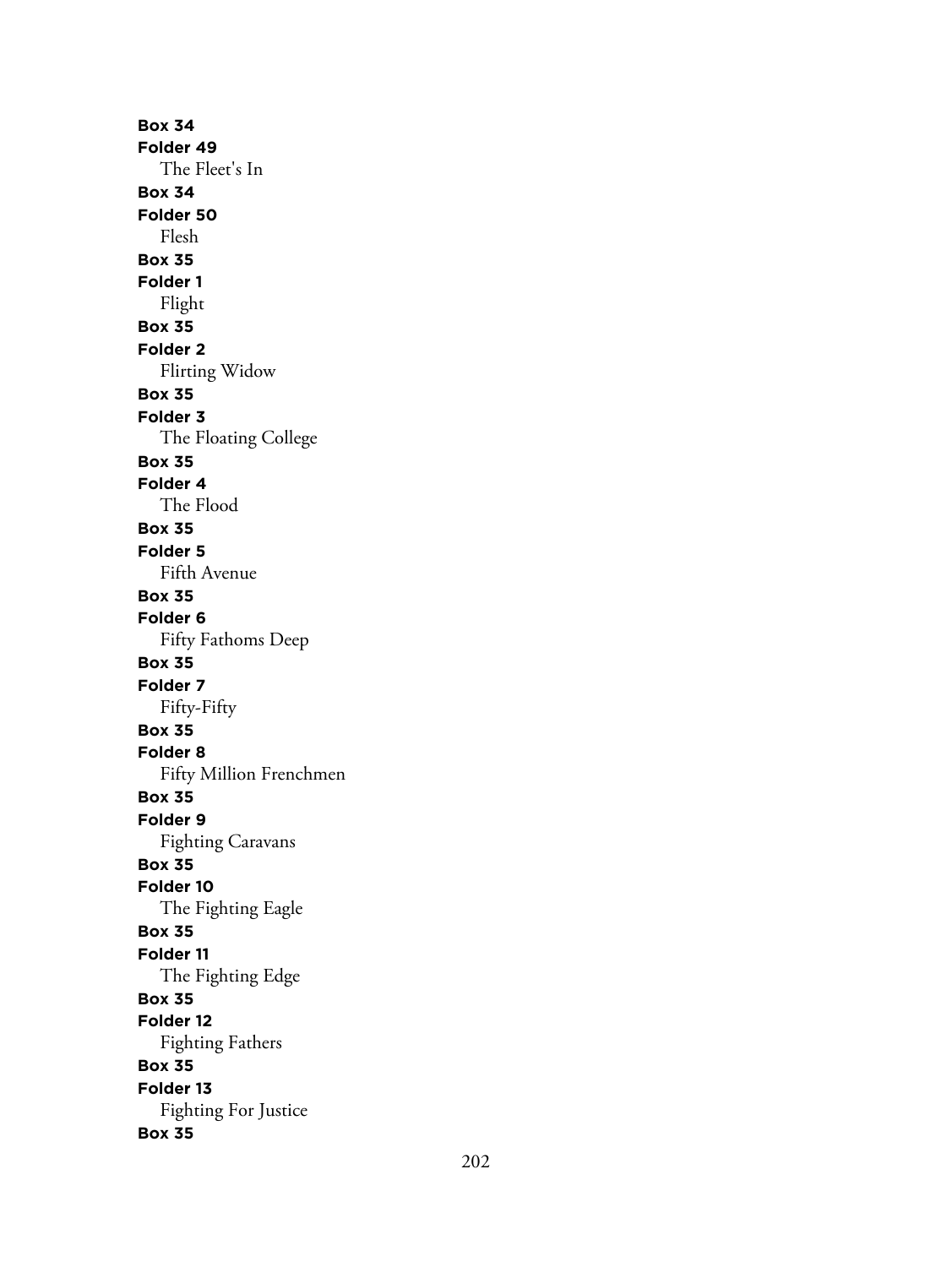**Folder 14** The Fighting Marshall **Box 35 Folder 15** The Fighting Parson **Box 35 Folder 16** The Fighting Redhead **Box 35 Folder 17** The Fighting Sheriff **Box 35 Folder 18** Fighting the Flames **Box 35 Folder 19** Fighting Throu **Box 35 Folder 20** The Floradora Girl **Box 35 Folder 21** The Flying Fleet **Box 35 Folder 22** The Flying Fool **Box 35 Folder 23** Flying High **Box 35 Folder 24** Follies of 1930 **Box 35 Folder 25** Follow the Leader **Box 35 Folder 26** Follow Thru **Box 35 Folder 27** Foolish Forties **Box 35 Folder 28** Fools of Fashion **Box 35 Folder 29**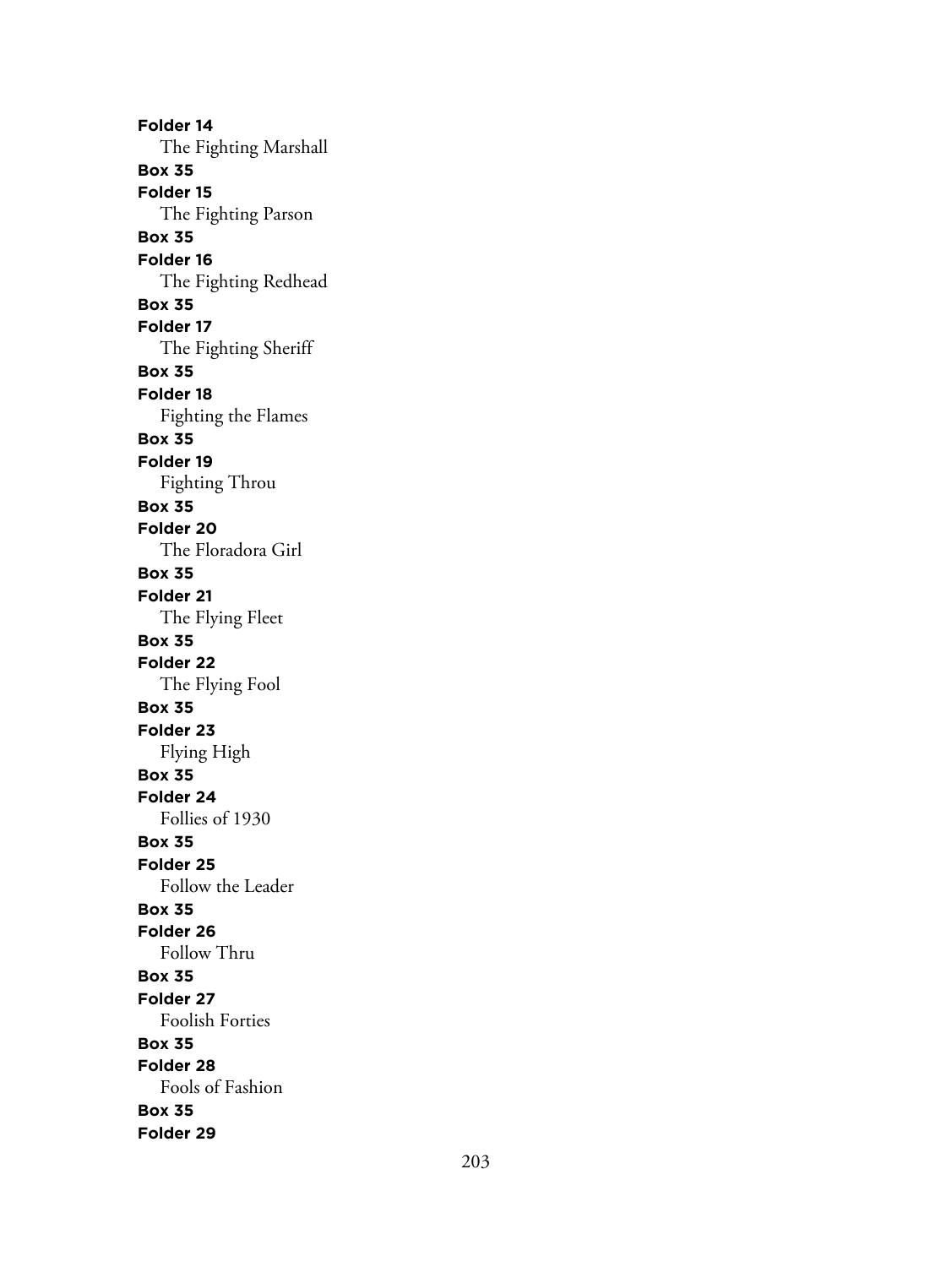Footlight and Fools **Box 35 Folder 30** Footloose Widows **Box 35 Folder 31** For Alimony Only **Box 35 Folder 32** For the Defense **Box 35 Folder 33** For the Love of Ludwig **Box 35 Folder 34** For the Love of Mike **Box 35 Folder 35** For the Love O'Lil **Box 35 Folder 36** For Wives Only **Box 35 Folder 37** Forbidden Adventure **Box 35 Folder 38** Forbidden Love **Box 35 Folder 39** Forbidden Paradise **Box 35 Folder 40** Forbidden Waters **Box 35 Folder 41** Foreign Devils **Box 35 Folder 42** Forgotten Commandments **Box 35 Folder 43** Forgotten Women **Box 35 Folder 44** The Forward Pass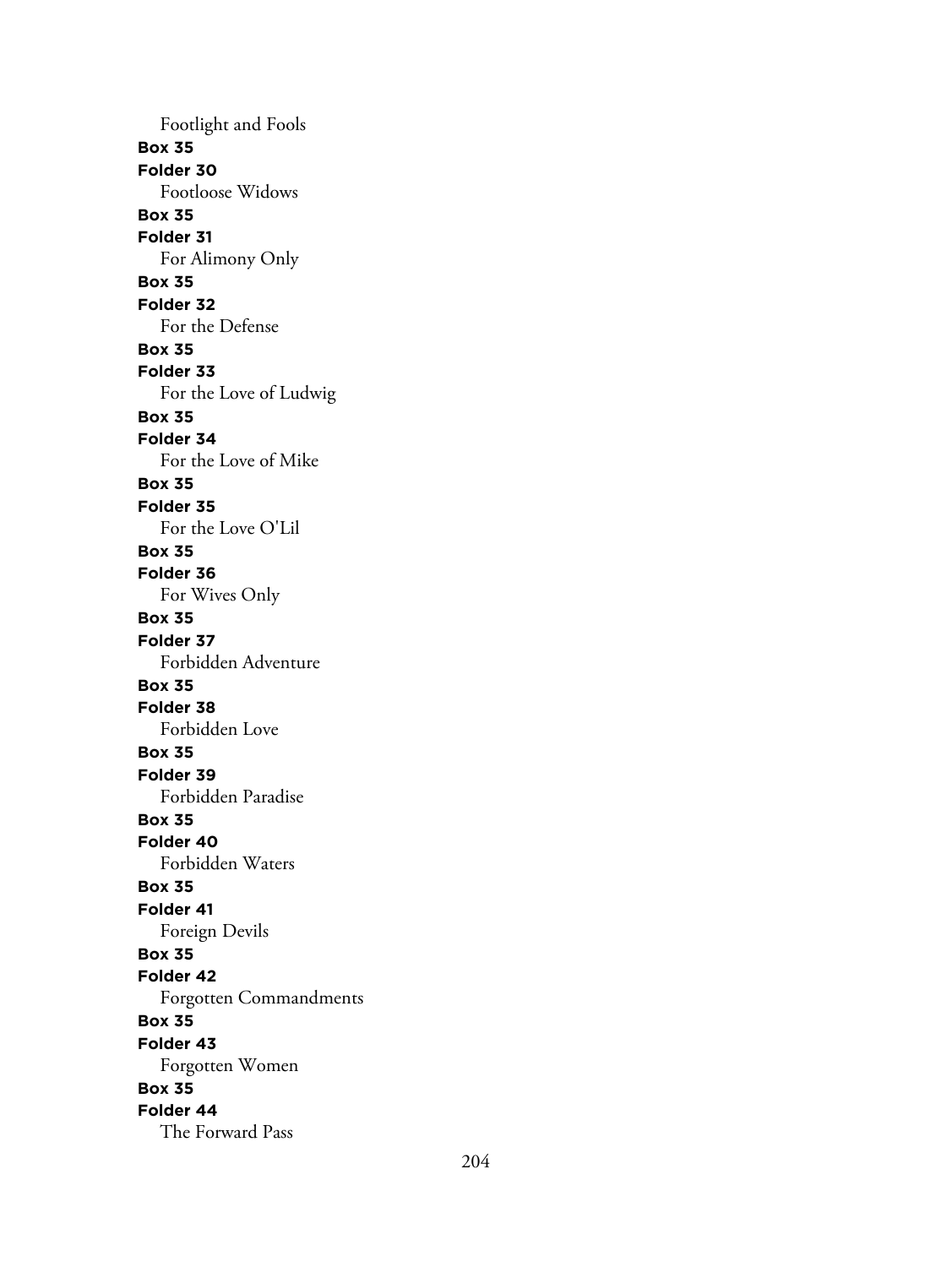**Box 35 Folder 45** Four Devils **Box 35 Folder 46** Four Feathers **Box 36 Folder 1** Fourth Horseman **Box 36 Folder 2** Fox Follies of 1929 **Box 36 Folder 3** Framed (1927) **Box 36 Folder 4** Framed (1930) **Box 36 Folder 5** Frankenstein **Box 36 Folder 6** Freaks **Box 36 Folder 7** Free and Easy **Box 36 Folder 8** Free Love **Box 36 Folder 9** A Free Soul **Box 36 Folder 10** French Dressing **Box 36 Folder 11** Friendship **Box 36 Folder 12** Friends and Lovers **Box 36 Folder 13** From Headquarters **Box 36**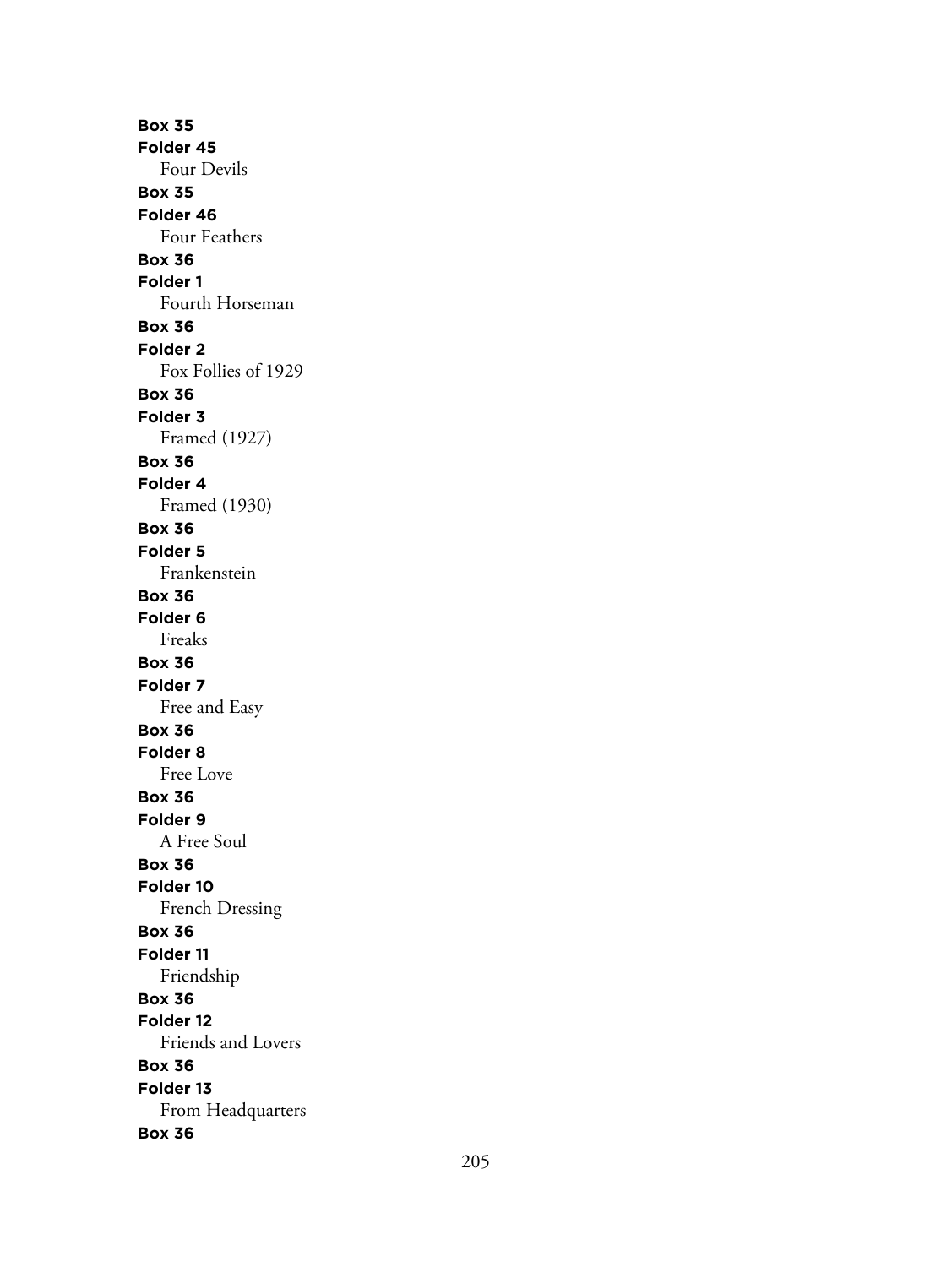**Folder 14** From Hell to Heaven **Box 36 Folder 15** The Front Page **Box 36 Folder 16** Frozen Justice **Box 36 Folder 17** Frozen River **Box 36 Folder 18** Furies **Box 36 Folder 19** Gabriel Over the White House **Box 36 Folder 20** The Gamblers **Box 36 Folder 21** The Gangbuster **Box 36 Folder 22** The Garden of Eden **Box 36 Folder 23** The Gaucho **Box 36 Folder 24** The Gay Caballero **Box 36 Folder 25** General Crack **Box 36 Folder 26** Gentleman's Fate **Box 36 Folder 27** Gentlemen of the Press **Box 36 Folder 28** Geraldine **Box 36 Folder 29**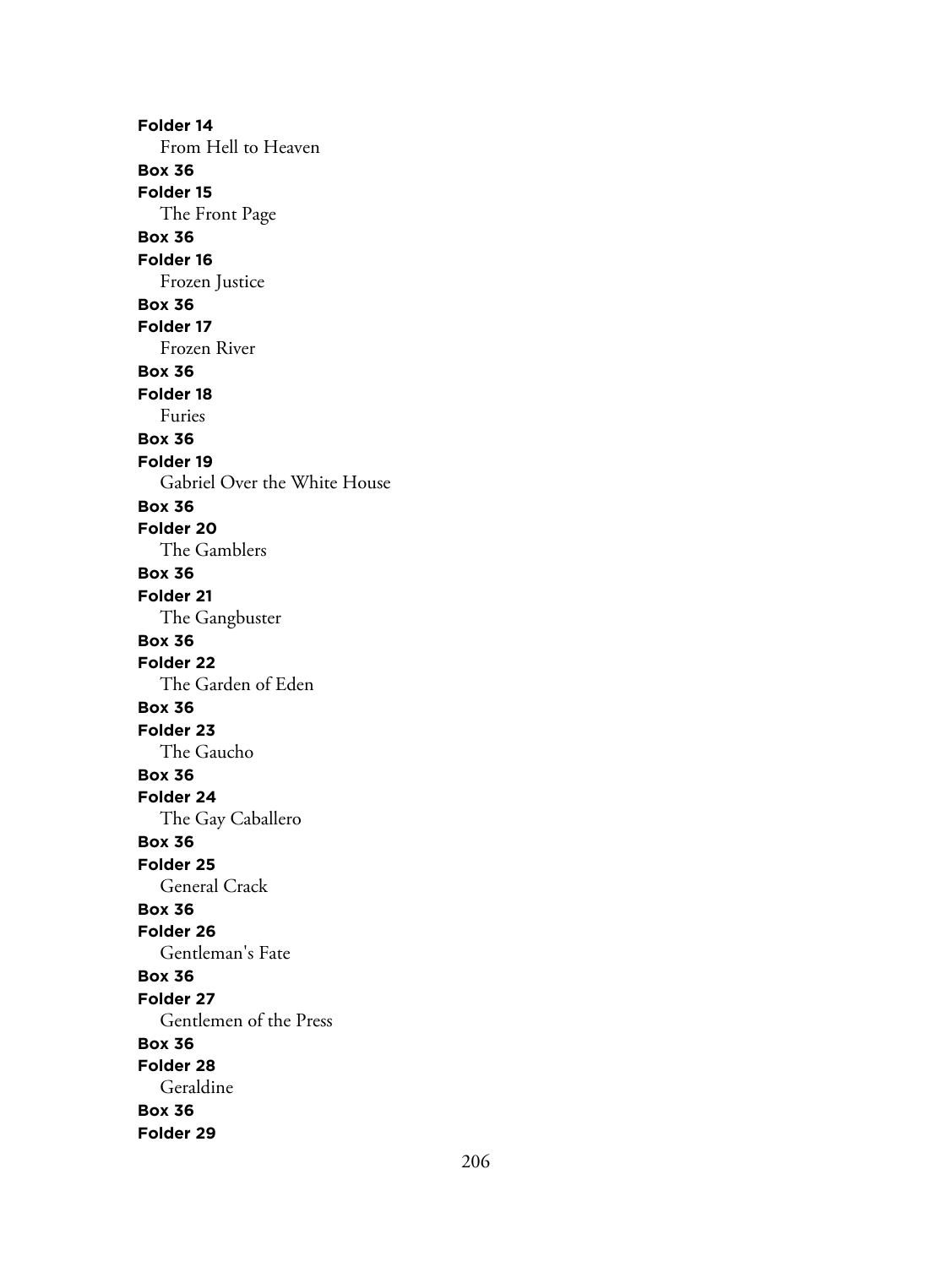Get Rich Quick Wallingford **Box 36 Folder 30** Getting Gertie's Garter **Box 36 Folder 31** The Ghost Talks **Box 36 Folder 32** Ginsberg the Great **Box 36 Folder 33** The Gingham Girl **Box 36 Folder 34** The Girl in the Show **Box 36 Folder 35** Girl Missing **Box 36 Folder 36** Girl of the Golden West **Box 36 Folder 37** Girl of the Port **Box 36 Folder 38** Girl of the Rio **Box 36 Folder 39** Girl on the Barge **Box 36 Folder 40** The Girl Said No **Box 37 Folder 1** Girls About Town **Box 37 Folder 2** Girls Demand Excitement **Box 37 Folder 3** Girls Gone Wild **Box 37 Folder 4** Girls Will Be Boys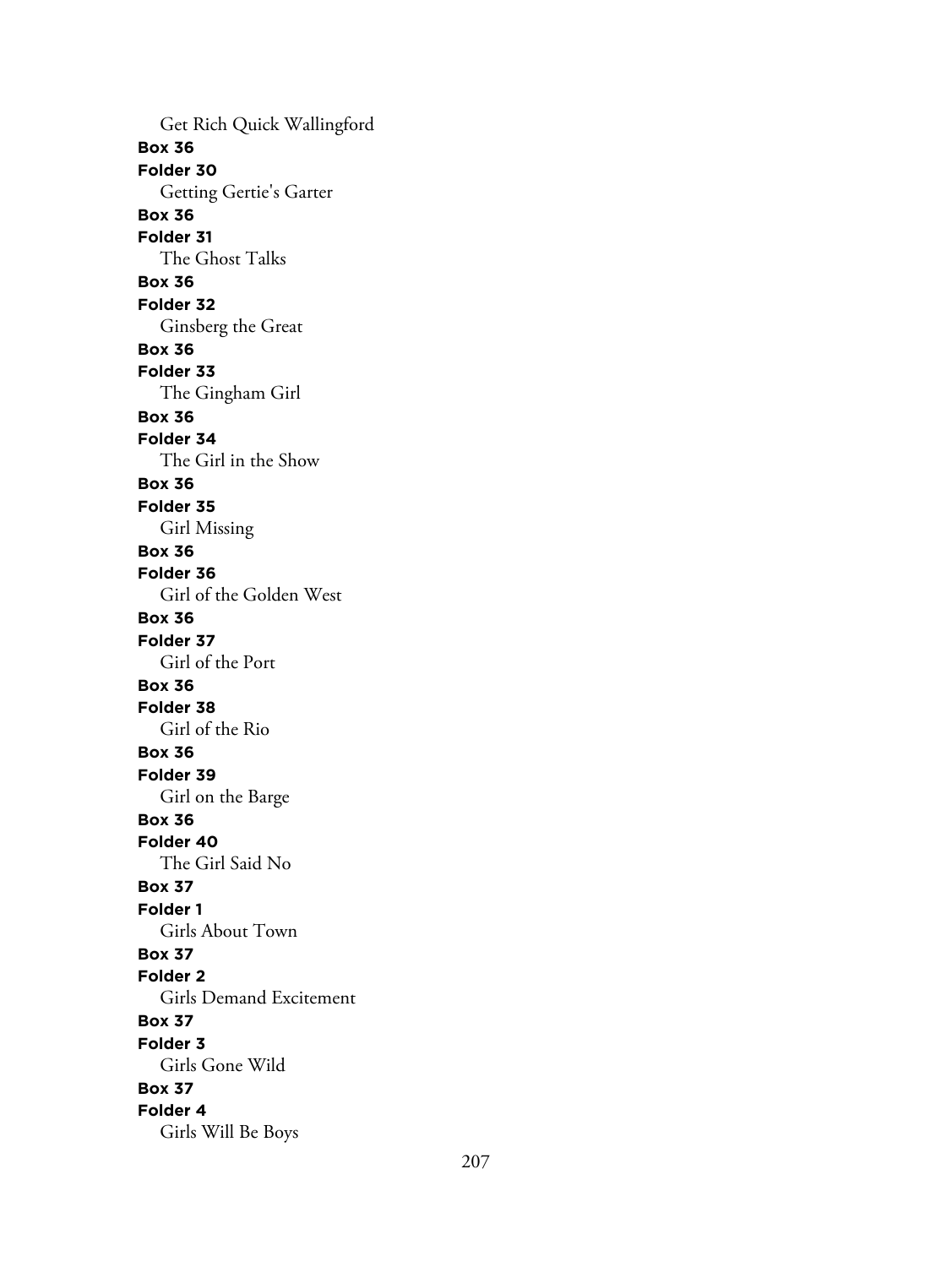**Box 37 Folder 5** God's Gift to Women **Box 37 Folder 6** Going Hollywood **Box 37 Folder 7** Going Wild **Box 37 Folder 8** The Godless Girl **Box 37 Folder 9** Girl Crazy **Box 37 Folder 10** The Girl From Calgary **Box 37 Folder 11** The Girl from Chicago **Box 37 Folder 12** The Girl from Gay Paree **Box 37 Folder 13** The Girl from Havana **Box 37 Folder 14** The Girl Habit **Box 37 Folder 15** The Girl in the Glass Cage **Box 37 Folder 16** Glorifying the American Girl **Box 37 Folder 17** The Golden Cocoon **Box 37 Folder 18** The Golden Calf **Box 37 Folder 19** Gold Diggers of Paris **Box 37**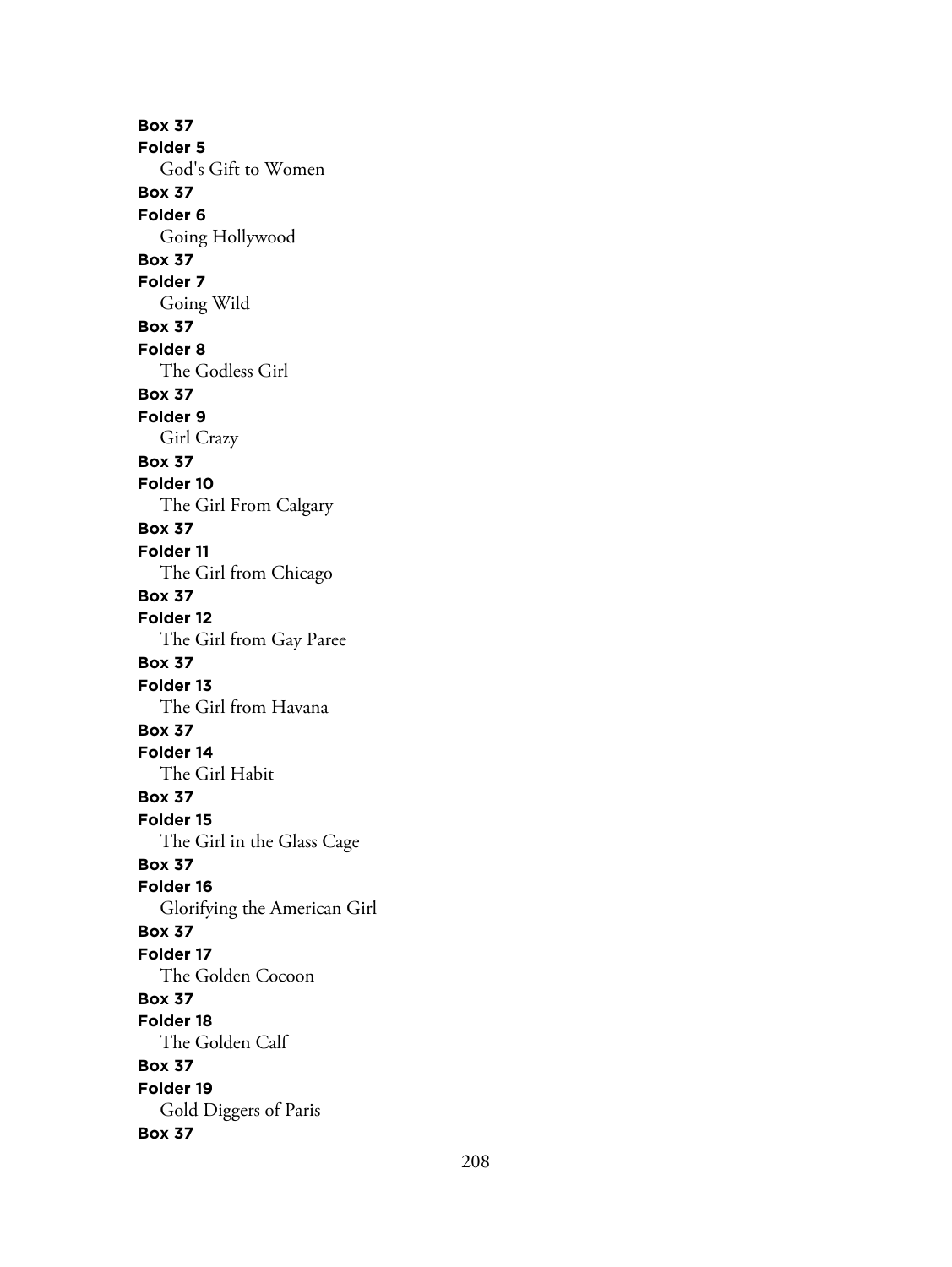**Folder 20** The Gold Diggers of Broadway **Box 37 Folder 21** Goldie **Box 37 Folder 22** Golden Dawn **Box 37 Folder 23** The Golden West **Box 37 Folder 24** The Good Bad Girl **Box 37 Folder 25** The Good-Bye Kiss **Box 37 Folder 26** Good Intentions **Box 37 Folder 27** Good News **Box 37 Folder 28** Good Sport **Box 37 Folder 29** The Gorilla **Box 37 Folder 30** Graft **Box 37 Folder 31** Grand Hotel **Box 37 Folder 32** The Grand Parade **Box 37 Folder 33** The Great Deception **Box 37 Folder 34** The Great Divide **Box 37 Folder 35**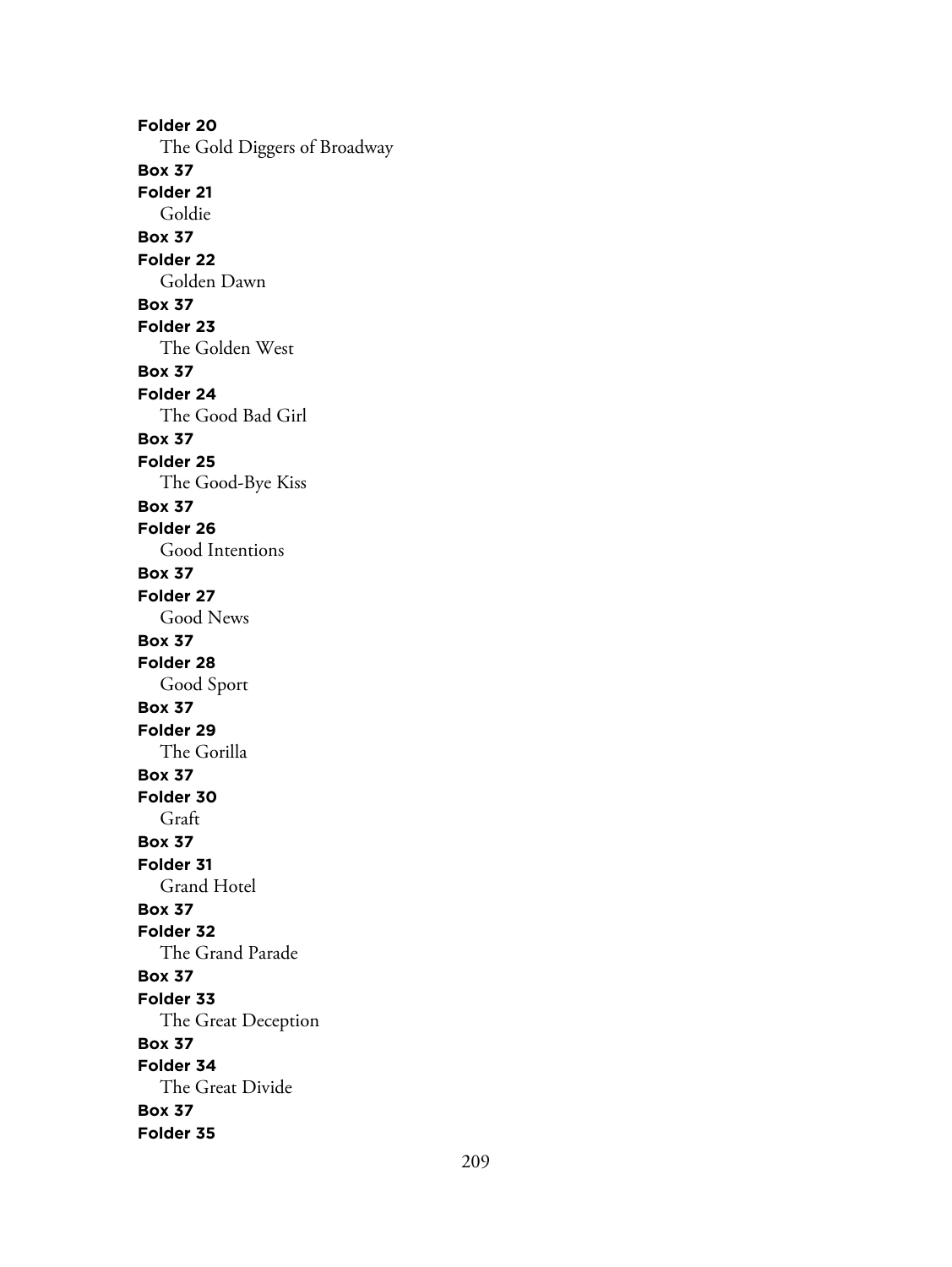The Great Gabbo **Box 37 Folder 36** The Great Lover **Box 37 Folder 37** The Great Meadow **Box 37 Folder 38** The Greater Glory **Box 37 Folder 39** Greater than Marriage **Box 37 Folder 40** The Greatest Love of All **Box 37 Folder 41** The Green Goddess **Box 37 Folder 42** The Greyhound Limited **Box 37 Folder 43** Grumpy **Box 37 Folder 44** The Guardsman **Box 37 Folder 45** Guilty **Box 37 Folder 46** Guilty Generation **Box 37 Folder 47** Gun Smoke **Box 38 Folder 1** Half Marriage **Box 38 Folder 2** Half Shot at Sunrise **Box 38 Folder 3** Half Way to Heaven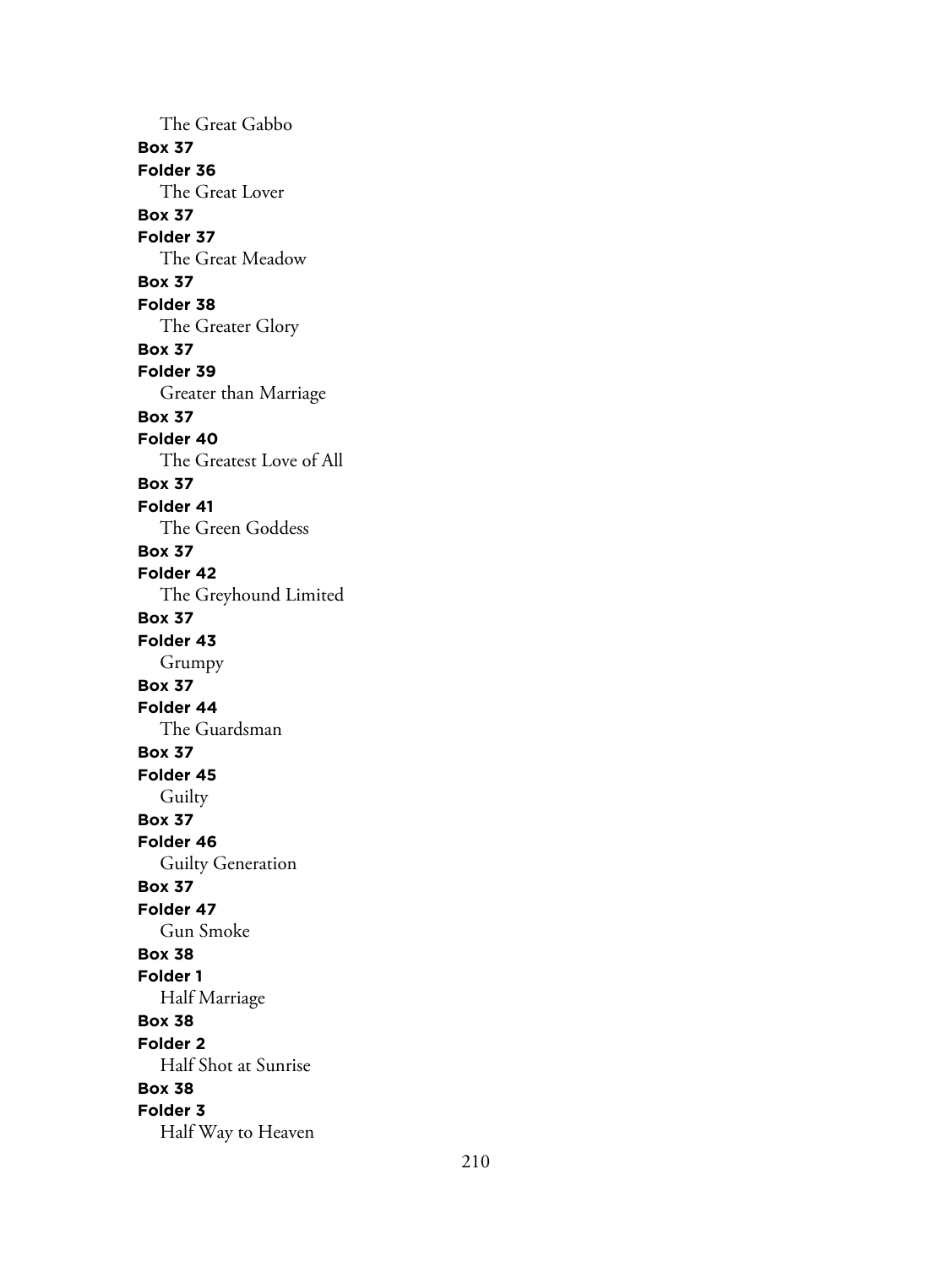**Box 38 Folder 4** Hallelujah **Box 38 Folder 5** Hallelujah, I'm a Bum **Box 38 Folder 6** Ham and Eggs at the Front **Box 38 Folder 7** Handle With Care **Box 38 Folder 8** Happy Days **Box 38 Folder 9** Hard Boiled Haggerty **Box 38 Folder 10** Hard to Get **Box 38 Folder 11** Hard to Handle **Box 38 Folder 12** Hardboiled Rose **Box 38 Folder 13** Harmony at Home **Box 38 Folder 14** Hatcheck Girl **Box 38 Folder 15** The Hatchet Man **Box 38 Folder 16** Hatta Mari **Box 38 Folder 17** Havoc **Box 38 Folder 18** Hawk of the Hills **Box 38**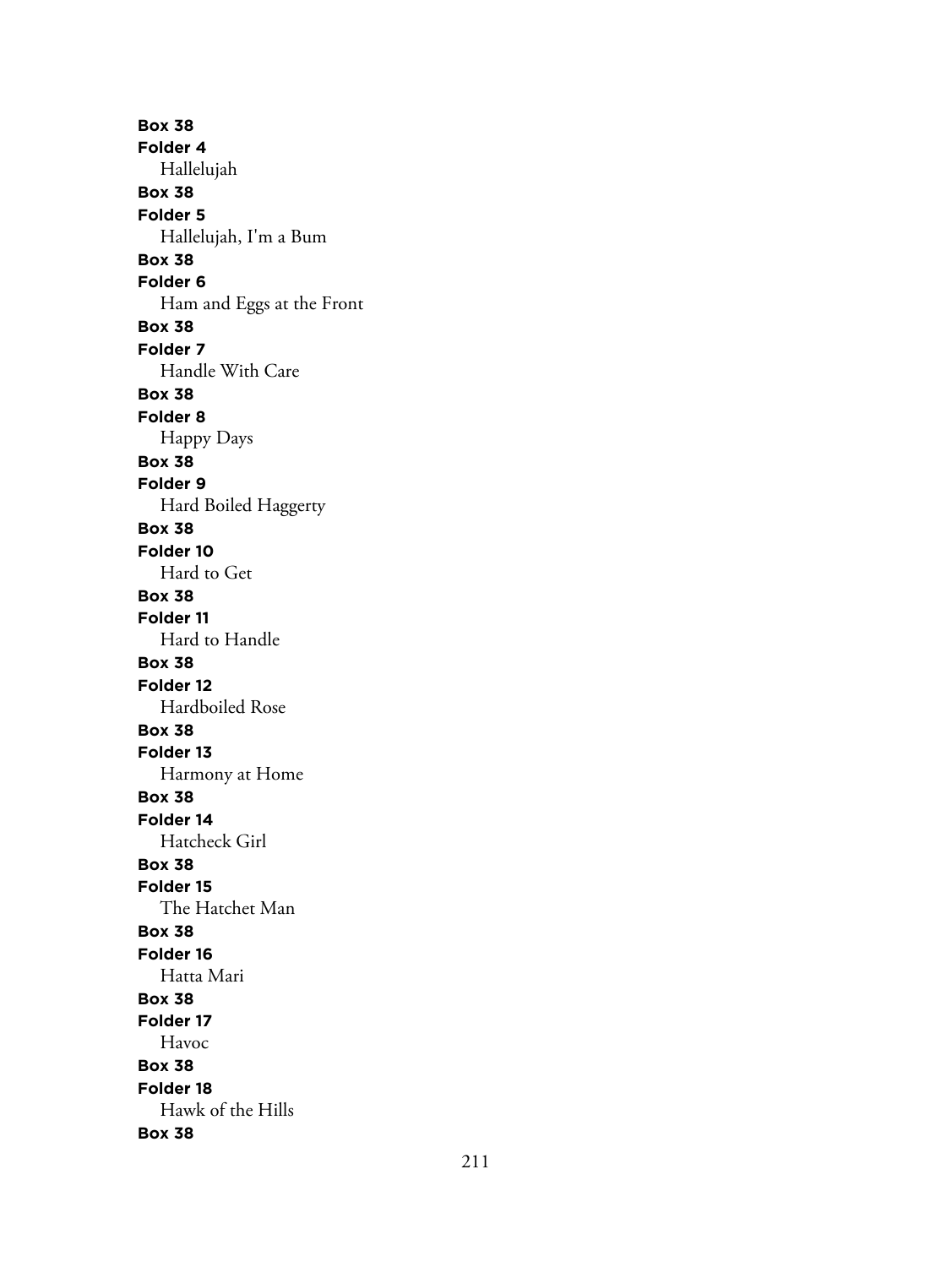**Folder 19** Hawks Island **Box 38 Folder 20** Hawk's Nest **Box 38 Folder 21** He Knew Women **Box 38 Folder 22** He Learned About Women **Box 38 Folder 23** The Head Guy **Box 38 Folder 24** The Headman **Box 38 Folder 25** Headin' North **Box 38 Folder 26** Heads Up **Box 38 Folder 27** The Heart of New York **Box 38 Folder 28** Heart Trouble **Box 38 Folder 29** Hearts in Dixie **Box 38 Folder 30** Hearts in Exile **Box 38 Folder 31** Hearts of Humanity **Box 38 Folder 32** Heaven on Earth **Box 38 Folder 33** Hell Bent for 'Frisco **Box 38 Folder 34**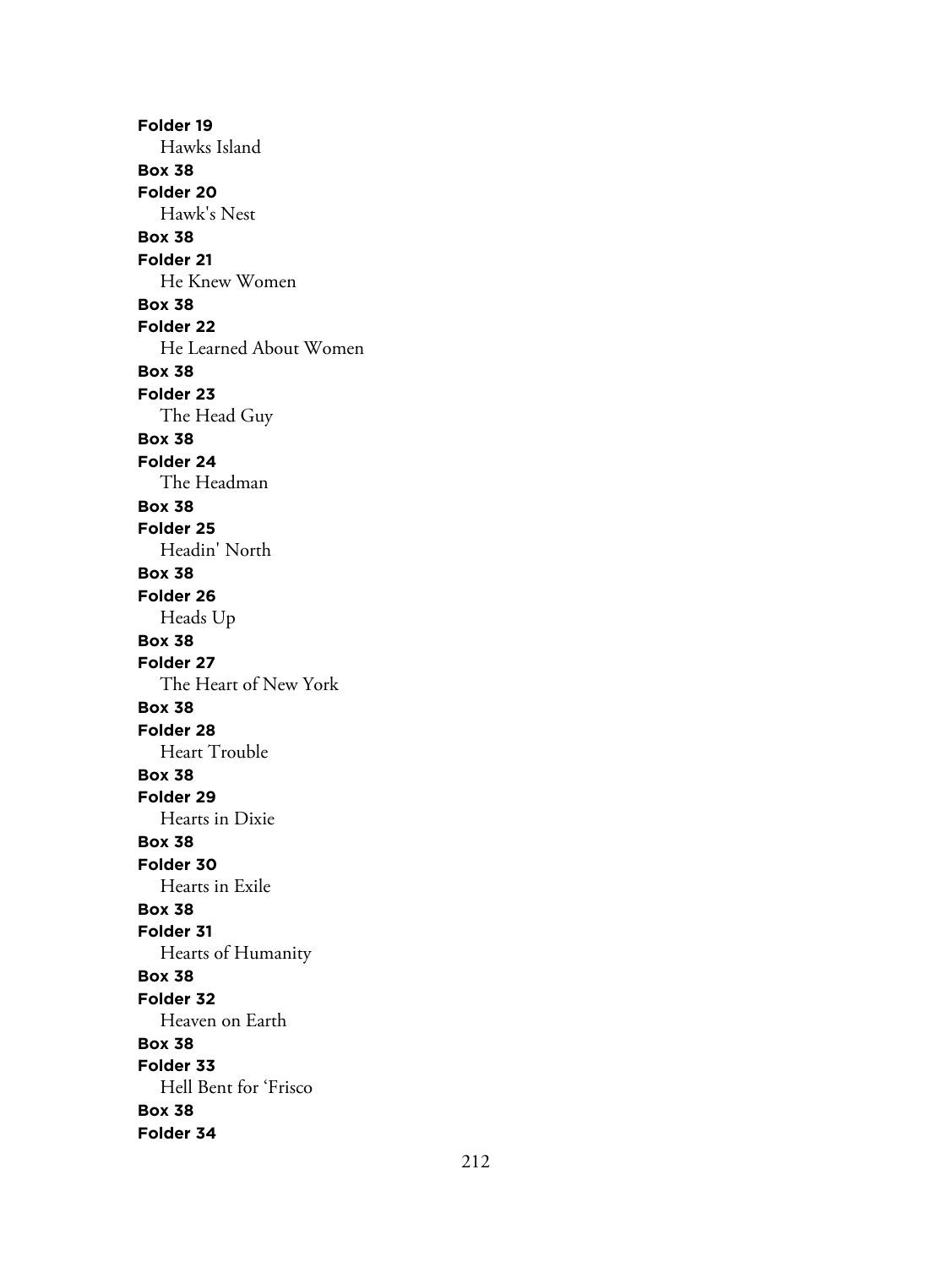Hell Bound **Box 38 Folder 35** Hell Divers **Box 38 Folder 36** Hell Harbor **Box 38 Folder 37** Hello Cheyenne **Box 38 Folder 38** Hello Sister **Box 38 Folder 39** Hell's Angels **Box 38 Folder 40** Hell's Island **Box 38 Folder 41** Her Majesty, Love **Box 38 Folder 42** Her Man **Box 38 Folder 43** Her Man O'War **Box 38 Folder 44** Her Private Affair **Box 38 Folder 45** Her Private Life **Box 39 Folder 1** Her Summer Hero **Box 39 Folder 2** Her Unborn Child **Box 39 Folder 3** Her Wild Oat **Box 39 Folder 4** Hero of the Big Snows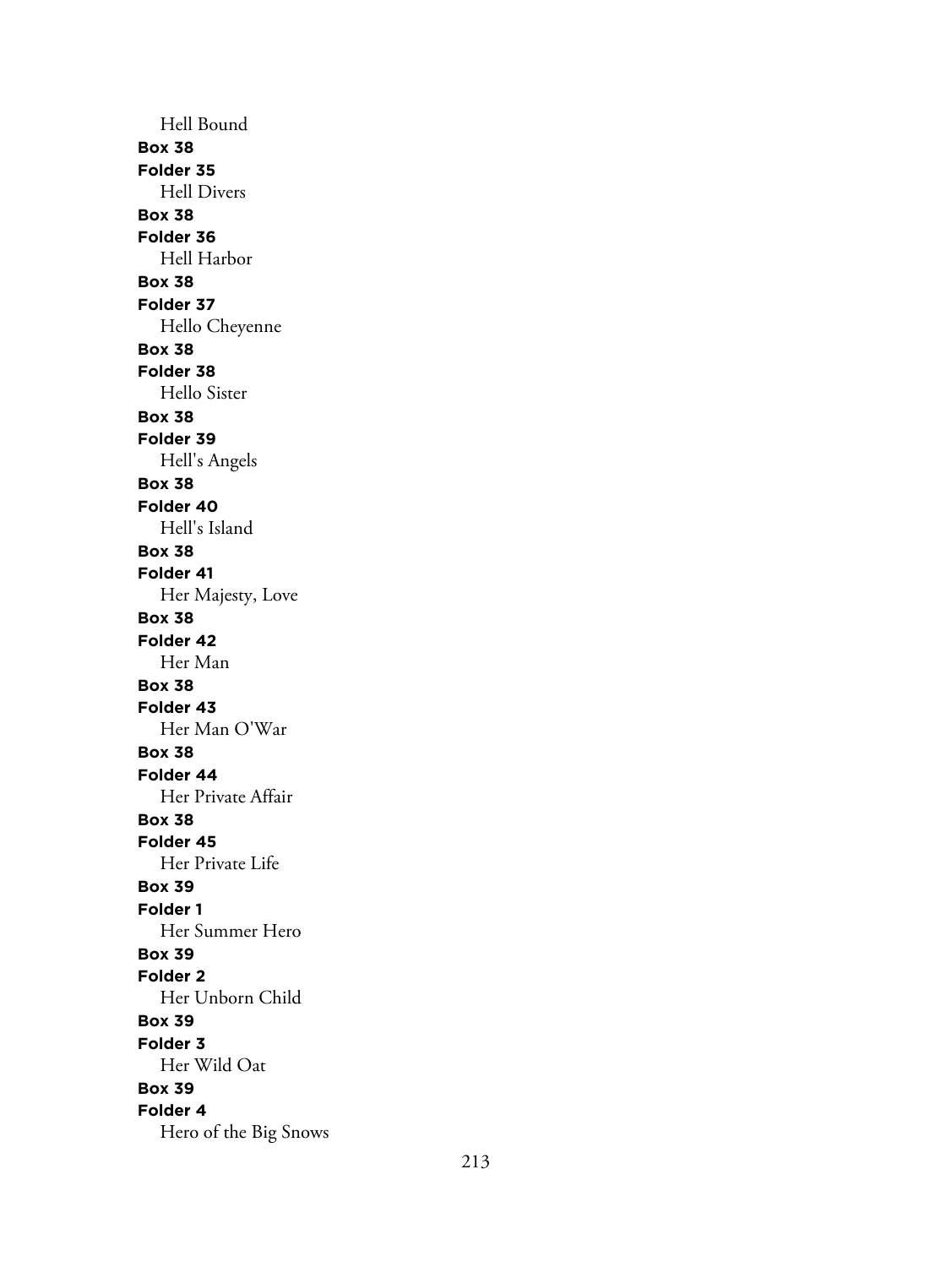**Box 39 Folder 5** Heroes in Blue **Box 39 Folder 6** Heroes of the Flames **Box 39 Folder 7** Heroes of the Night **Box 39 Folder 8** Hidden Gold **Box 39 Folder 9** The Hidden Way **Box 39 Folder 10** Hide Out **Box 39 Folder 11** The High Binders **Box 39 Folder 12** High Pressure **Box 39 Folder 13** High Society Blues **Box 39 Folder 14** High Speed **Box 39 Folder 15** High Treason **Box 39 Folder 16** High Voltage **Box 39 Folder 17** His Buddy's Wife **Box 39 Folder 18** His Dog **Box 39 Folder 19** His Error **Box 39**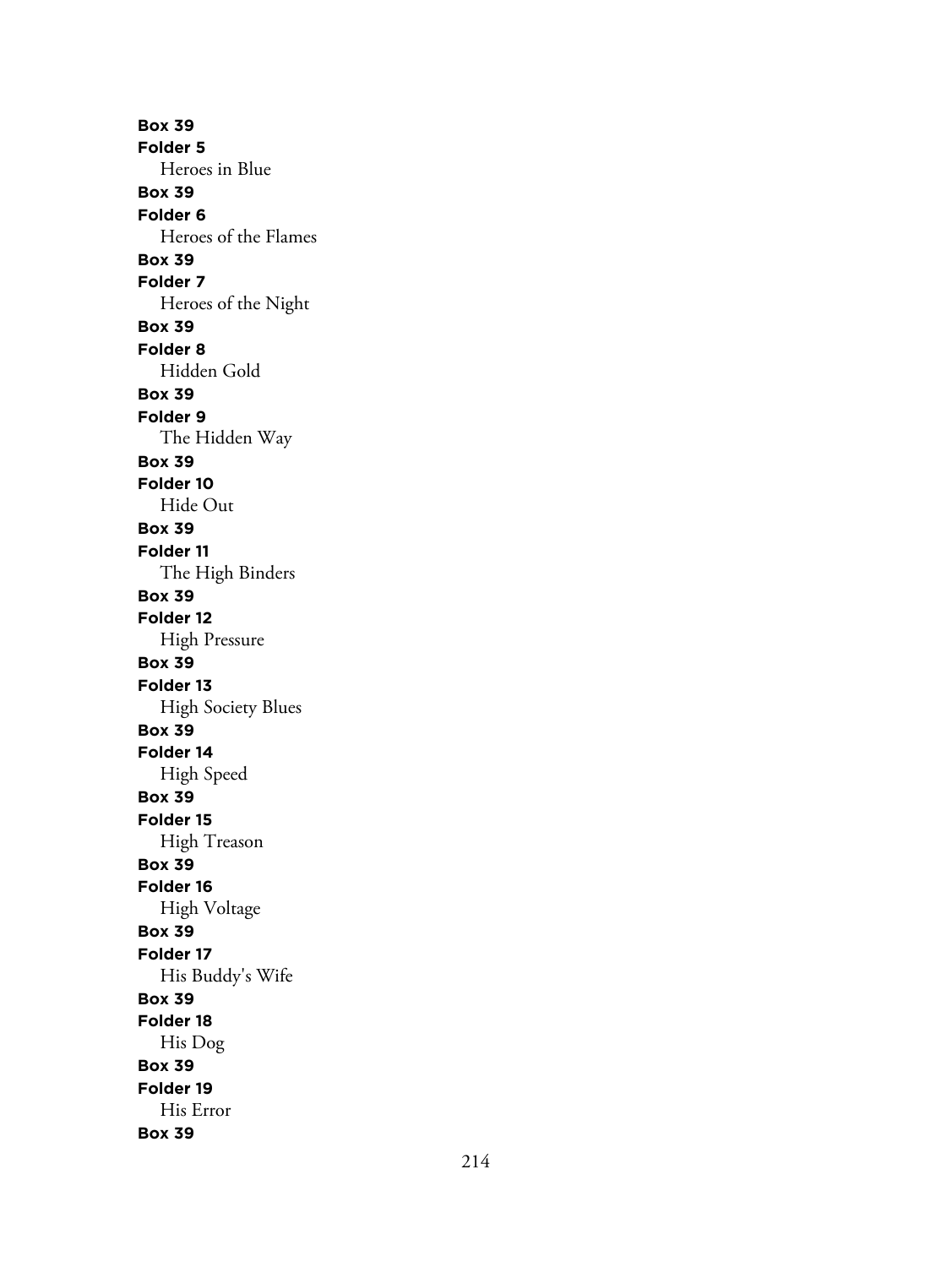**Folder 20** His First Command **Box 39 Folder 21** His Glorious Night **Box 39 Folder 22** His Private Life **Box 39 Folder 23** His Royal Shyness **Box 39 Folder 24** His Royal Slyness **Box 39 Folder 25** His Vacation **Box 39 Folder 26** His Woman **Box 39 Folder 27** Hit the Deck **Box 39 Folder 28** Hogan's Alley **Box 39 Folder 29** Hold'er Sheriff **Box 39 Folder 30** Hold Everything **Box 39 Folder 31** Hold Your Man **Box 39 Folder 32** The Hole in the Wall **Box 39 Folder 33** Holiday **Box 39 Folder 34** Hollywood Lights **Box 39 Folder 35**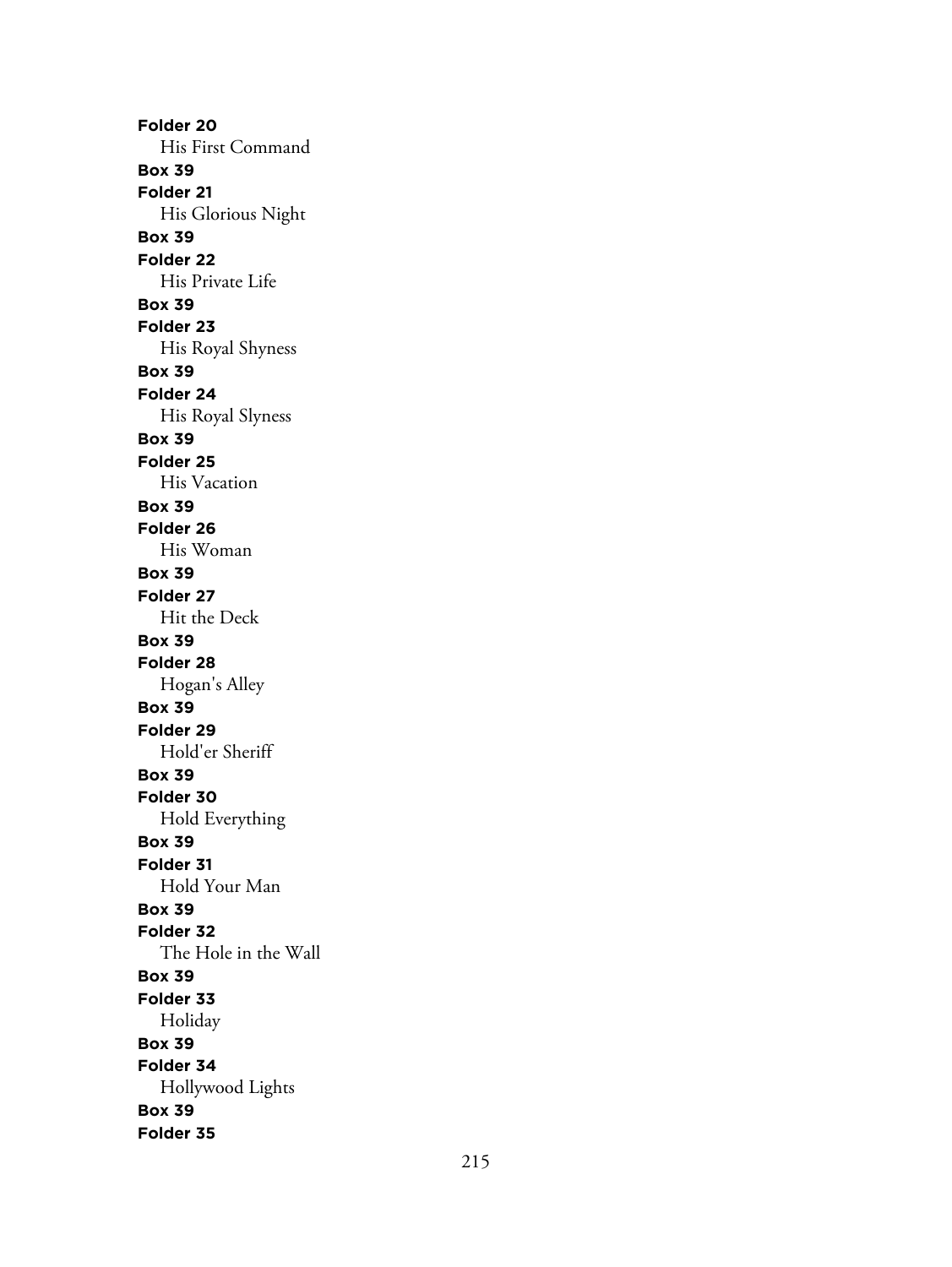The Hollywood Revue **Box 39 Folder 36** Hollywood Speaks **Box 39 Folder 37** A Hollywood Theme Song **Box 39 Folder 38** The Home Towners **Box 39 Folder 39** Homicide Squad **Box 39 Folder 40** Honey **Box 39 Folder 41** A Honeymoon Abroad **Box 39 Folder 42** The Honeymoon Express **Box 39 Folder 43** Honeymoon Lane **Box 39 Folder 44** Honky-Tonk **Box 39 Folder 45** Honor Among Lovers **Box 39 Folder 46** Honor of the Family **Box 39 Folder 47** Hook and Ladder no. 9 **Box 40 Folder 1** Hook, Line, and Sinker **Box 40 Folder 2** Hoopla **Box 40 Folder 3** The Hoose-Gow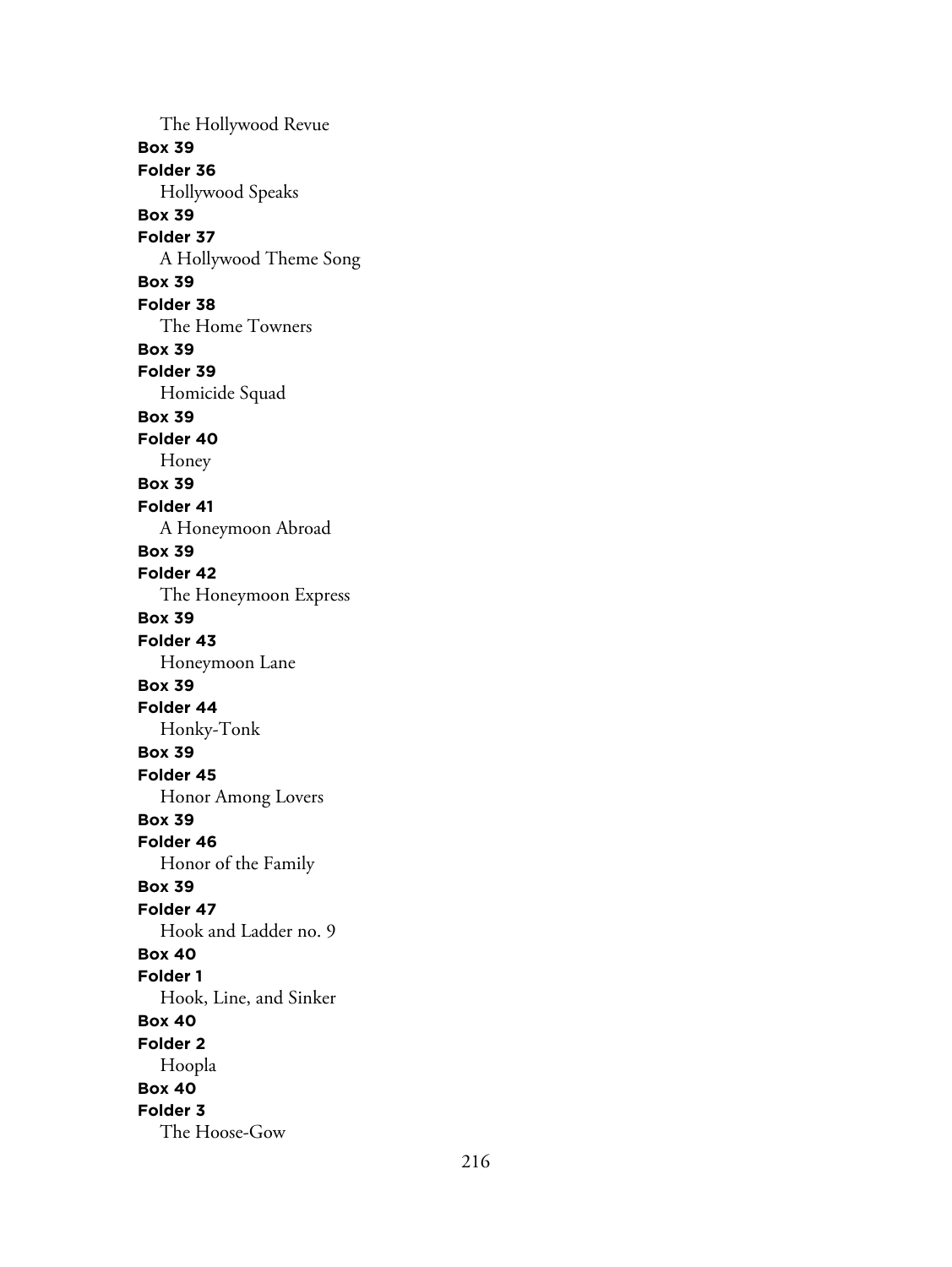**Box 40 Folder 4** The Hoosier Schoolmaster **Box 40 Folder 5** Hot Curves **Box 40 Folder 6** Hot Heels **Box 40 Folder 7** The Hot Heiress **Box 40 Folder 8** Hot News **Box 40 Folder 9** Hot Pepper **Box 40 Folder 10** Hot Saturday **Box 40 Folder 11** Hot Stuff **Box 40 Folder 12** Hotel Continental **Box 40 Folder 13** The Hottentot **Box 40 Folder 14** Hound of the Baskervilles **Box 40 Folder 15** The House of Horror **Box 40 Folder 16** House of Scandal **Box 40 Folder 17** The House of Secrets **Box 40 Folder 18** The House on 56th Street **Box 40**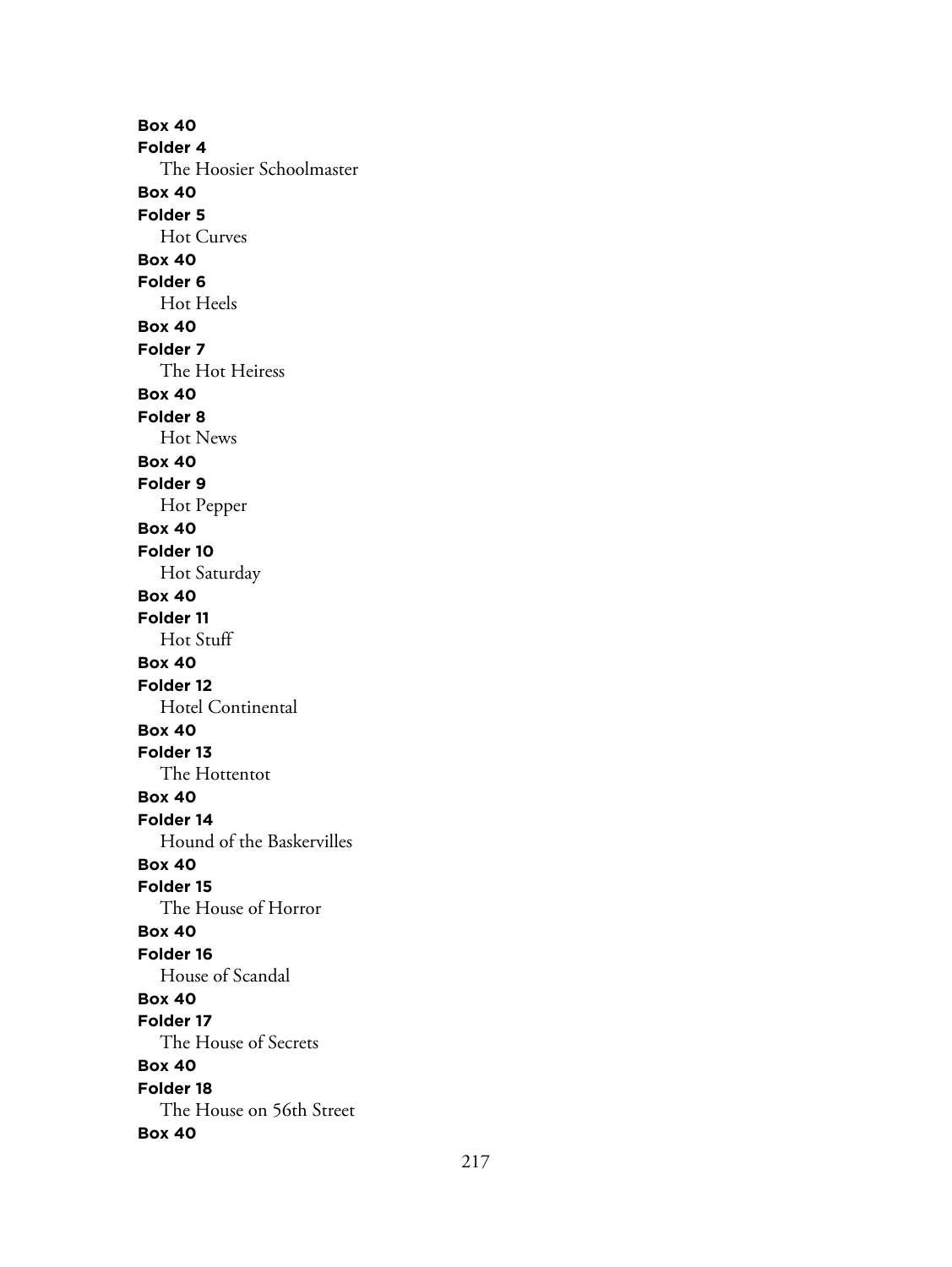**Folder 19** How to Handle Women **Box 40 Folder 20** Huckleberry Finn **Box 40 Folder 21** Huddle **Box 40 Folder 22** Humanity **Box 40 Folder 23** Hungarian Rhapsody **Box 40 Folder 24** Hurricane **Box 40 Folder 25** Husband Hunters **Box 40 Folder 26** Husbands' Holiday **Box 40 Folder 27** Husbands for Rent **Box 40 Folder 28** Hush Money **Box 40 Folder 29** Hypnotized **Box 40 Folder 30** I Am Suzanne **Box 40 Folder 31** I Cover the Waterfront **Box 40 Folder 32** The Idle Rich **Box 40 Folder 33** I Like It That Way **Box 40 Folder 34**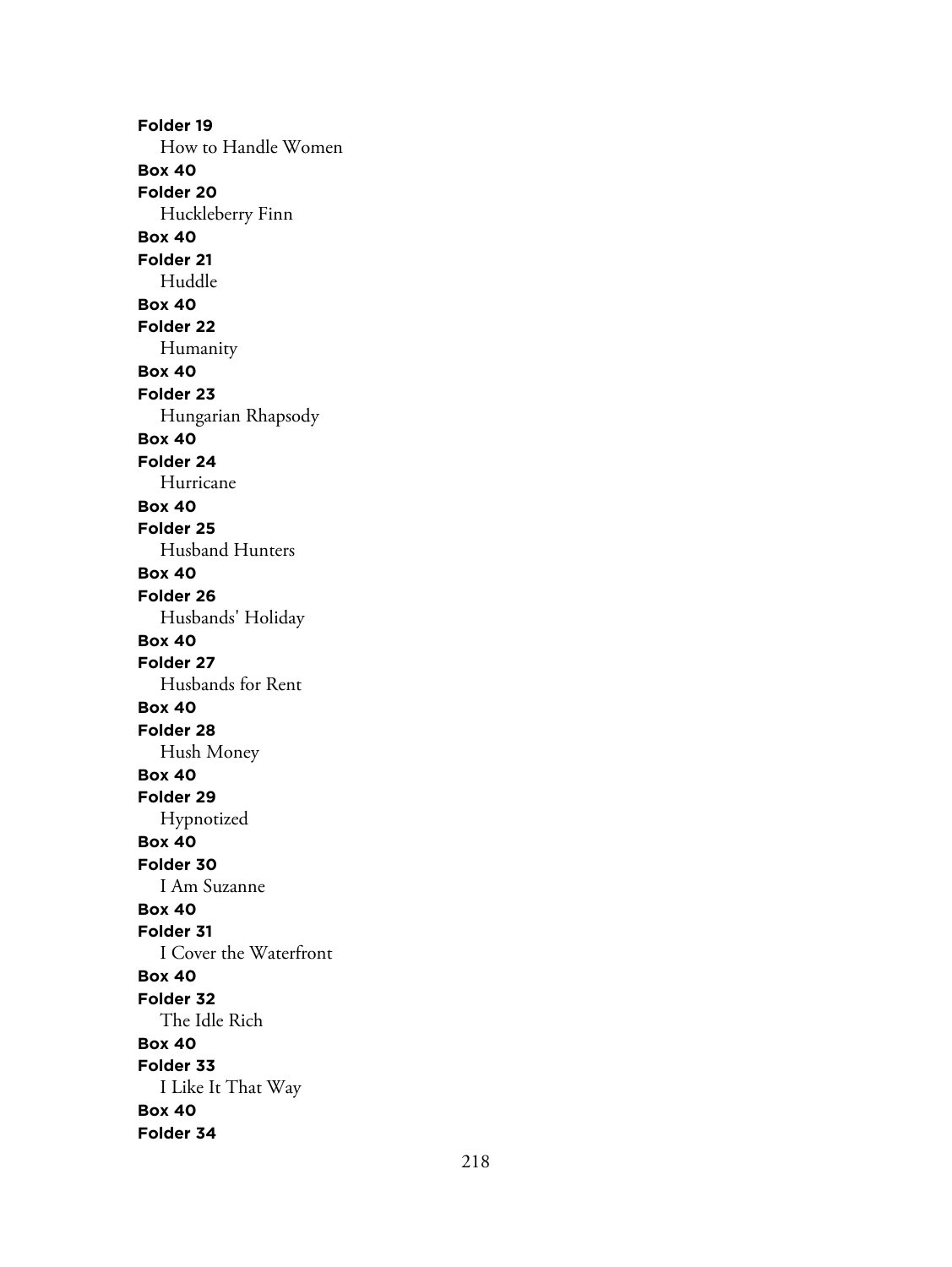I Like Your Nerve **Box 40 Folder 35** Illegal **Box 40 Folder 36** Illicit **Box 40 Folder 37** Illusion **Box 40 Folder 38** I Loved You Wednesday **Box 40 Folder 39** In Gay Madrid **Box 40 Folder 40** In a Moment of Temptation **Box 40 Folder 41** In Old Arizona **Box 40 Folder 42** Innocents of Paris **Box 40 Folder 43** Inside the Lines **Box 40 Folder 44** Inspiration **Box 40 Folder 45** Interference **Box 40 Folder 46** International Revue **Box 40 Folder 47** In the Headlines **Box 40 Folder 48** In the Next Room **Box 40 Folder 49** Intimate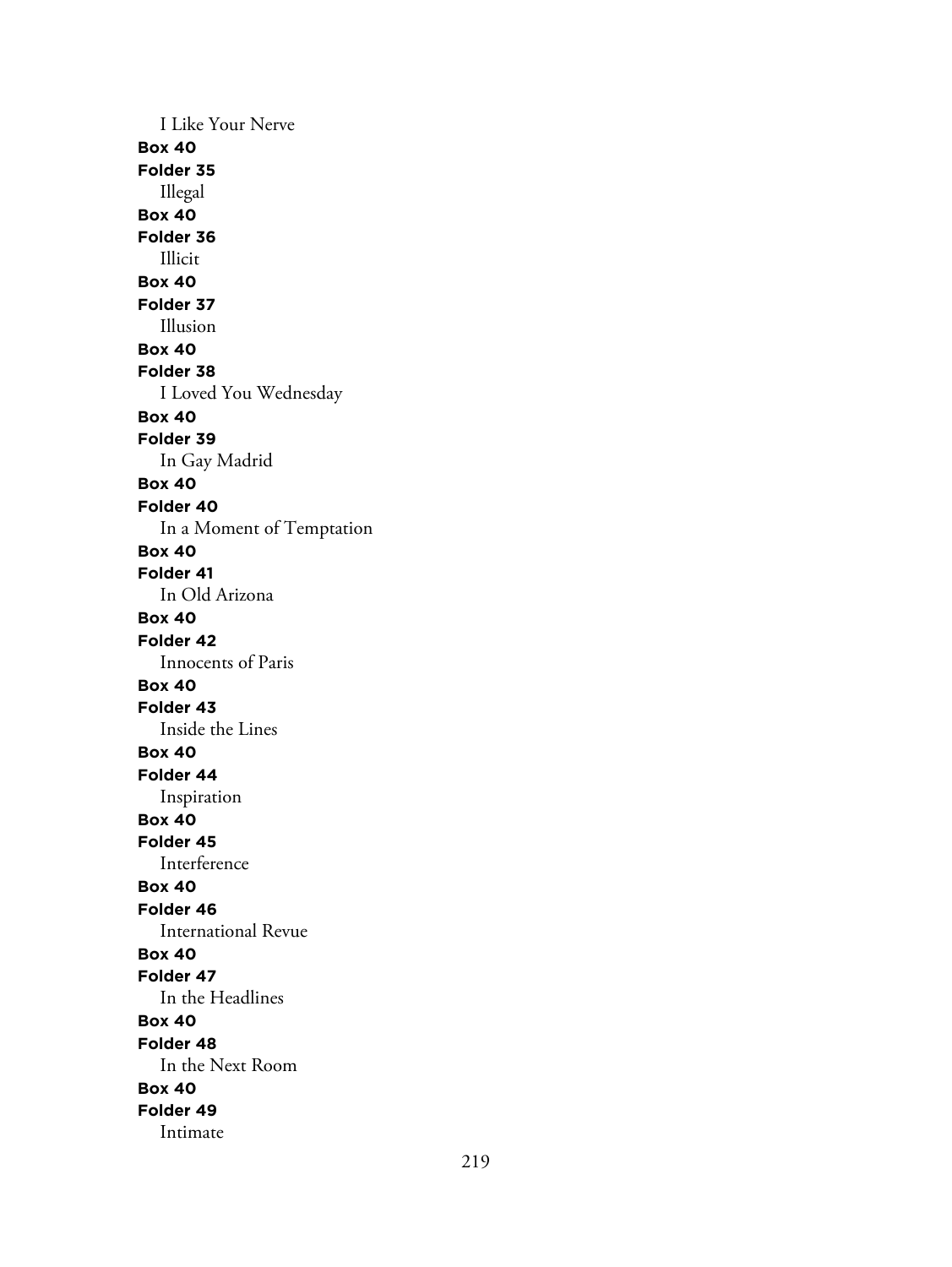**Box 40 Folder 50** Introduce Me **Box 40 Folder 51** The Iron Horse **Box 40 Folder 52** The Iron Mask **Box 40 Folder 53** Is Everybody Happy **Box 40 Folder 54** Island of Lost Souls **Box 40 Folder 55** Isle of Escape **Box 40 Folder 56** Isle of Forgotten Women **Box 40 Folder 57** Isle of Lost Men **Box 41 Folder 1** Isle of Lost Ships **Box 41 Folder 2** Is Love Everything? **Box 41 Folder 3** Is My Face Red? **Box 41 Folder 4** It Must Be Love **Box 41 Folder 5** It Pays to Advertise **Box 41 Folder 6** It's a Great Life **Box 41 Folder 7** It's a Wise Child **Box 41**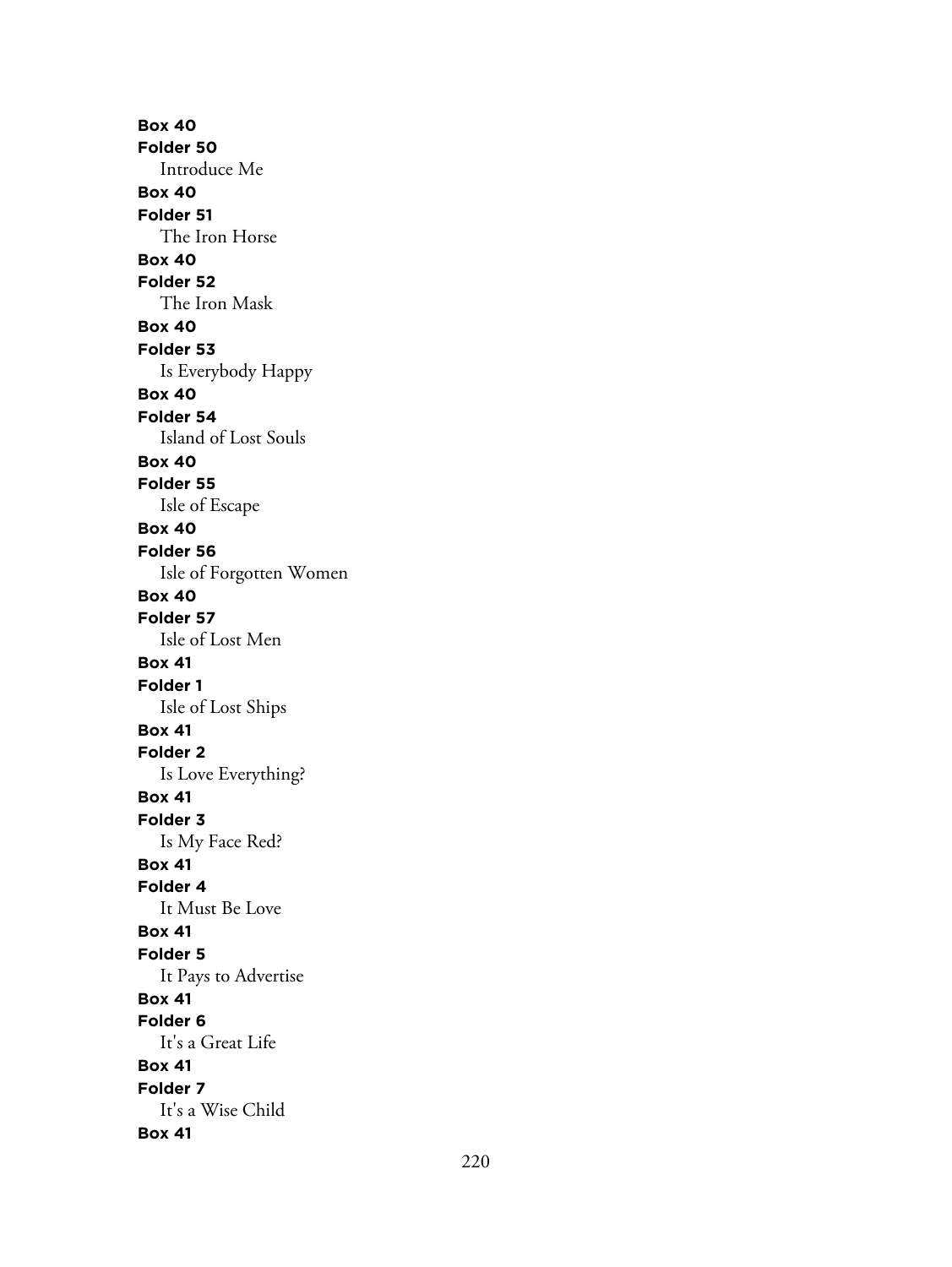**Folder 8** It's Tough to Be Famous **Box 41 Folder 9** Jake the Plumber **Box 41 Folder 10** Jaws of Hell **Box 41 Folder 11** Jazz Heaven **Box 41 Folder 12** Jazzland **Box 41 Folder 13** The Jazz Singer **Box 41 Folder 14** Jealousy **Box 41 Folder 15** Jewel Robbery **Box 41 Folder 16** Jewels of Desire **Box 41 Folder 17** Joy Street **Box 41 Folder 18** Judgement of the Hills **Box 41 Folder 19** June Moon **Box 41 Folder 20** Just a Gigolo **Box 41 Folder 21** Just Another Blonde **Box 41 Folder 22** Just For a Song **Box 41 Folder 23**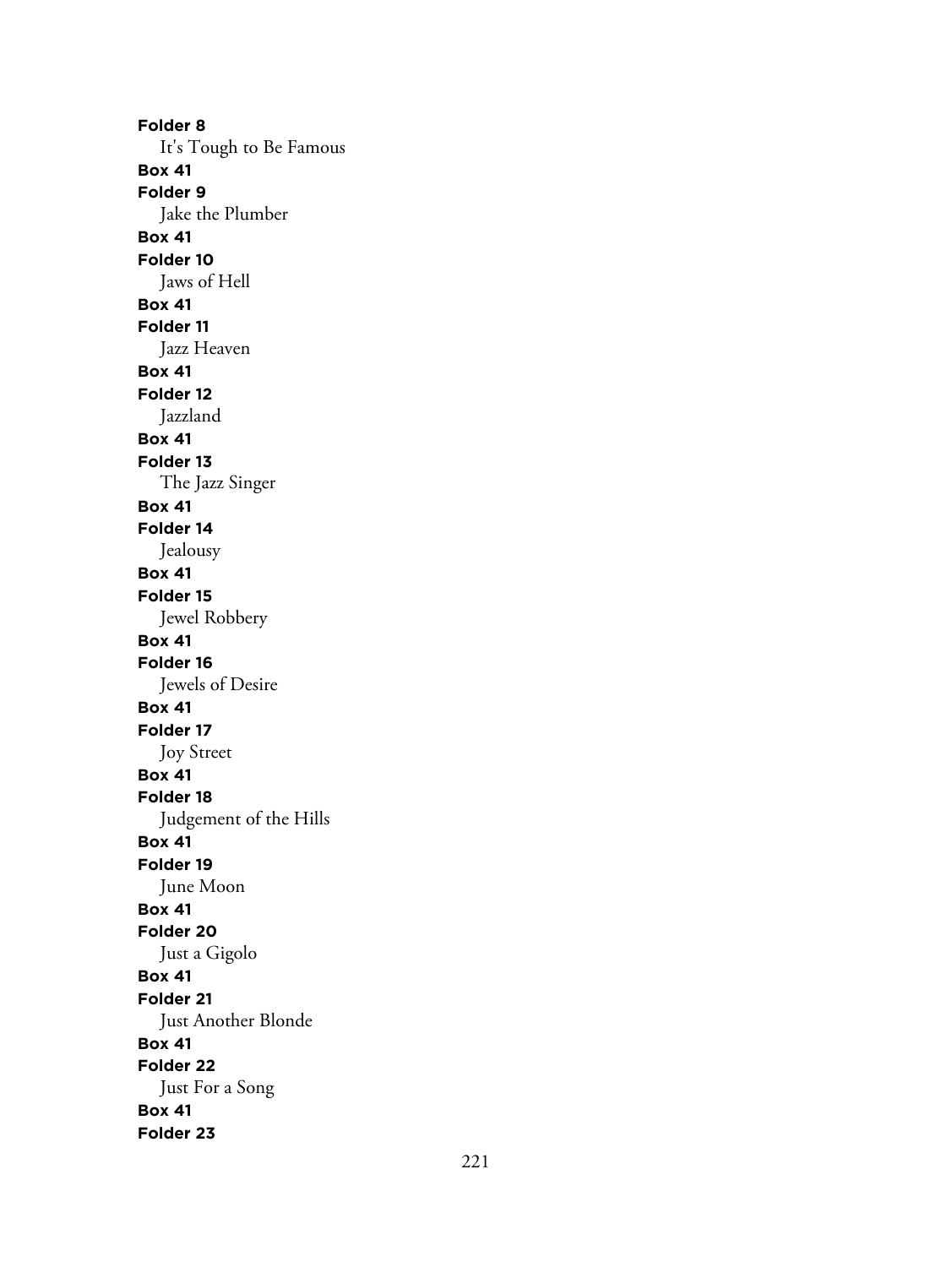Just Imagine **Box 41 Folder 24** Just Like Heaven **Box 41 Folder 25** Kathleen Mavoureen **Box 41 Folder 26** The Kibitzer **Box 41 Folder 27** Kiddie Review **Box 41 Folder 28** The Kid from Spain **Box 41 Folder 29** Kid Gloves **Box 41 Folder 30** The Kickoff **Box 41 Folder 31** Kiki **Box 41 Folder 32** King Cowboy **Box 41 Folder 33** King of Jazz **Box 41 Folder 34** King of the Jungle **Box 41 Folder 35** King of Kings **Box 41 Folder 36** Kismet **Box 41 Folder 37** The Kiss **Box 41 Folder 38** Kiss Before the Mirror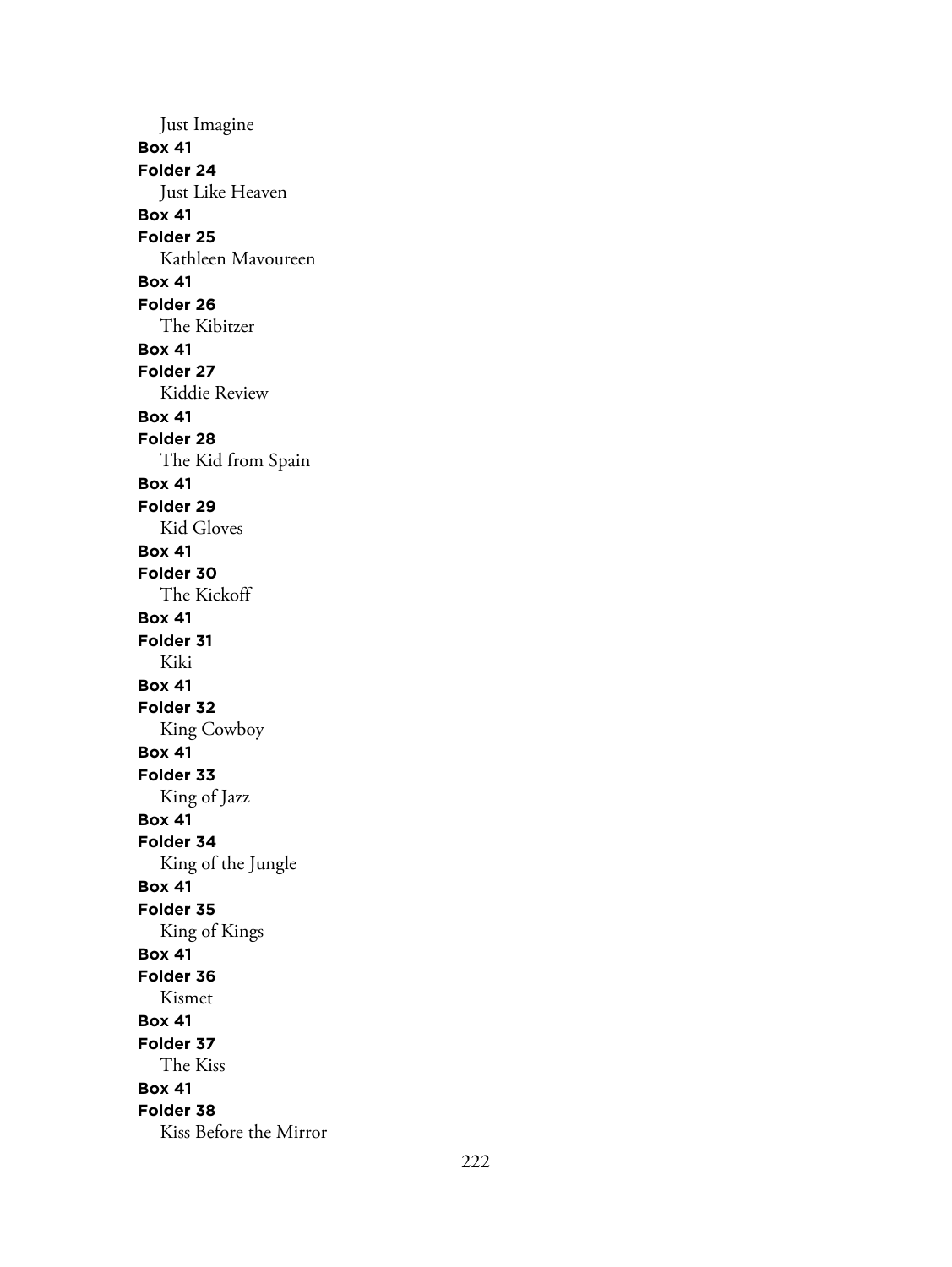**Box 41 Folder 39** Kiss Me Again **Box 41 Folder 40** Kit Carson **Box 42 Folder 1** Kongo **Box 42 Folder 2** Ladies At Play **Box 42 Folder 3** Ladies in Love **Box 42 Folder 4** Ladies Love Brutes **Box 42 Folder 5** Ladies Must Play **Box 42 Folder 6** Ladies Not Allowed **Box 42 Folder 7** Ladies of Leisure **Box 42 Folder 8** Ladies of the Big House **Box 42 Folder 9** Ladies of the Night Club **Box 42 Folder 10** Ladies They Talk About **Box 42 Folder 11** Lady and Gent **Box 42 Folder 12** Lady Be Good **Box 42 Folder 13** The Lady Lies **Box 42**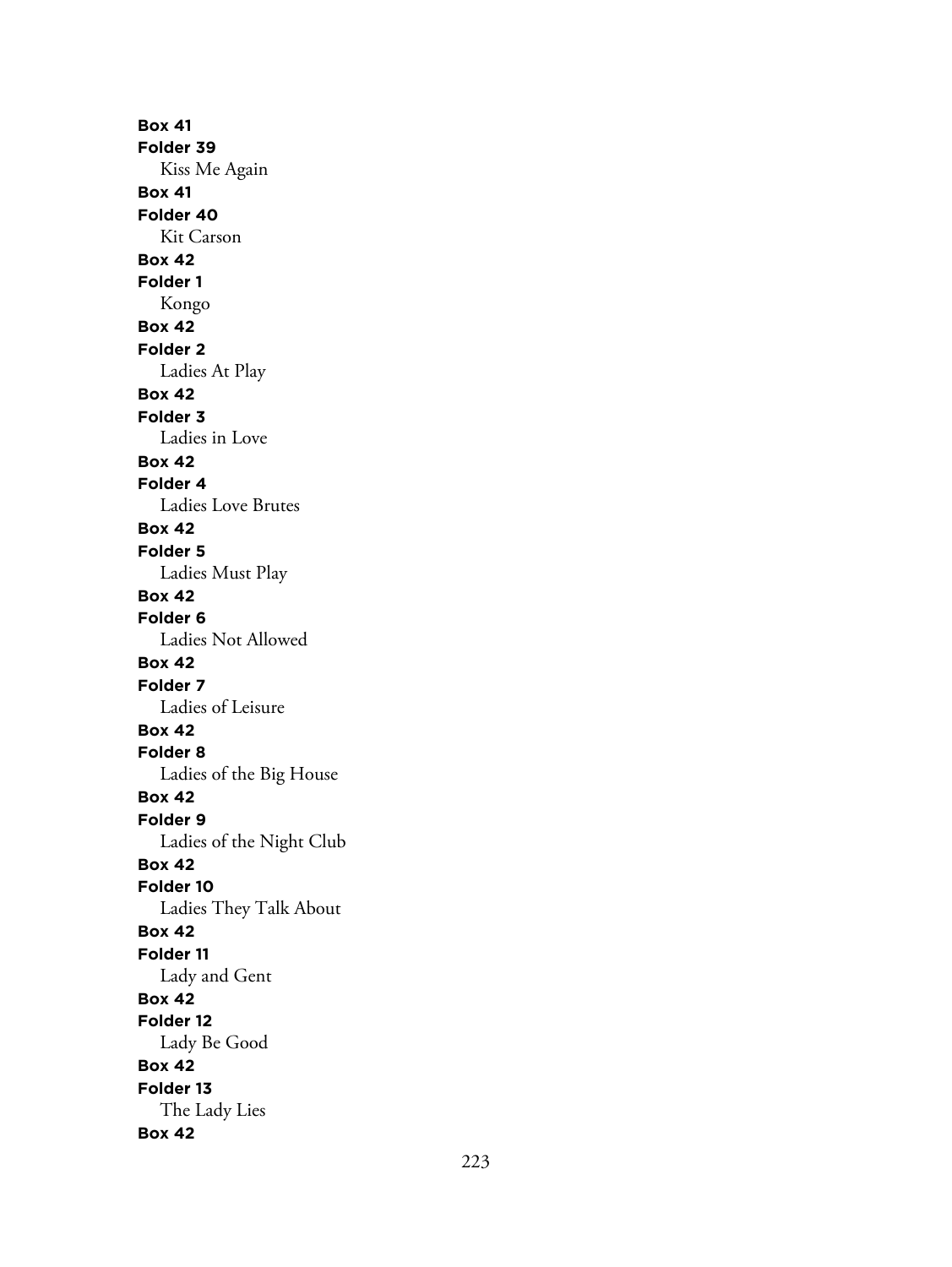**Folder 14** A Lady of Scandal **Box 42 Folder 15** Lady of the Pavements **Box 42 Folder 16** The Lady Refuses **Box 42 Folder 17** A Lady Surrenders **Box 42 Folder 18** A Lady to Love **Box 42 Folder 19** Lady Windemere's Fan **Box 42 Folder 20** Lady With a Past **Box 42 Folder 21** A Lady's Morals **Box 42 Folder 22** A Lady's Profession **Box 42 Folder 23** Lamb's All Star **Box 42 Folder 24** The Land Beyond Law **Box 42 Folder 25** Land of Missing Men **Box 42 Folder 26** Land of the Silver Fox **Box 42 Folder 27** Larceny Lane **Box 42 Folder 28** Lasca of the Rio Grande **Box 42 Folder 29**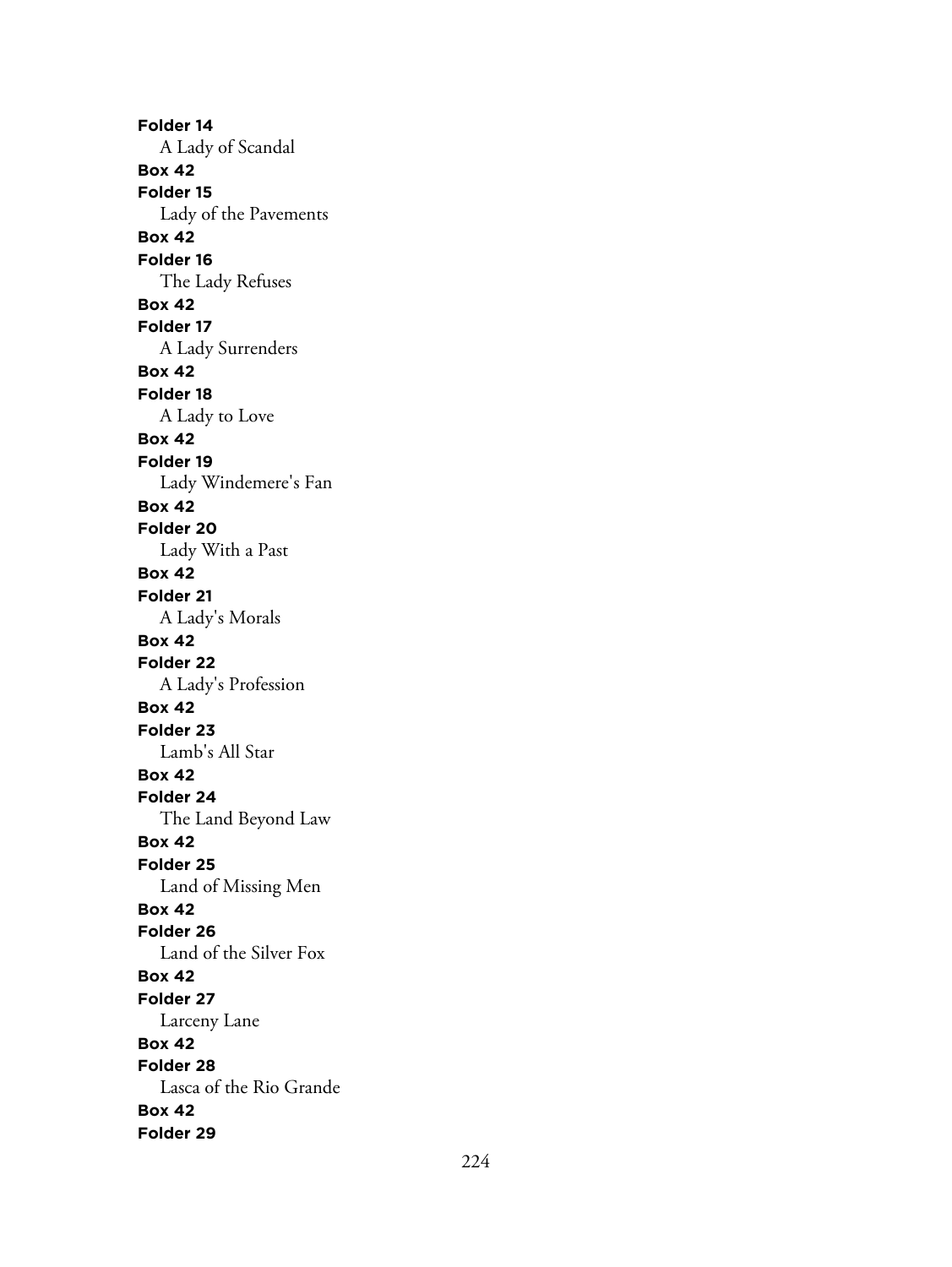The Lash **Box 42 Folder 30** The Last Flight **Box 42 Folder 31** The Last Frontier **Box 42 Folder 32** The Last Man **Box 42 Folder 33** The Last of Mrs. Cheyney **Box 42 Folder 34** Last of the Duanes **Box 42 Folder 35** The Last of the Lone Wolf **Box 42 Folder 36** Last Performance **Box 42 Folder 37** The Last Parade **Box 42 Folder 38** The Last Command **Box 42 Folder 39** The Laughing Lady **Box 42 Folder 40** Laugh and Get Rich **Box 42 Folder 41** Laughing Sinners **Box 42 Folder 42** Laughter **Box 42 Folder 43** Laughter in Hell **Box 42 Folder 44** Law and Order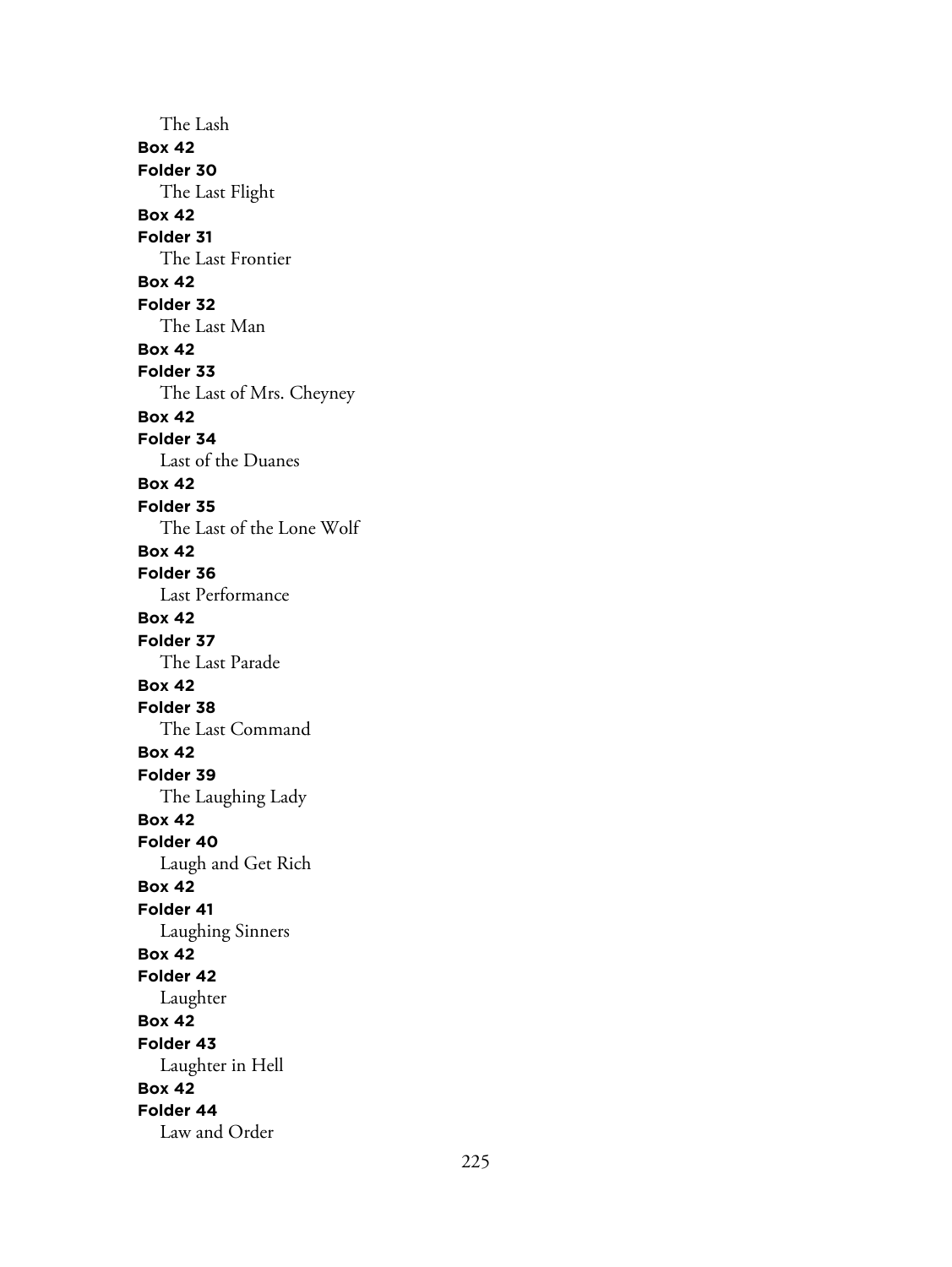**Box 42 Folder 45** Law of the Sea **Box 42 Folder 46** The Lawless Legion **Box 42 Folder 47** The Leavenworth Case **Box 42 Folder 48** Left Over Ladies **Box 42 Folder 49** The Legion of the Condemned **Box 42 Folder 50** Legionnaires in Paris **Box 42 Folder 51** Lena Rivers **Box 42 Folder 52** Let Not Man Put Asunder **Box 42 Folder 53** Let's Go Native **Box 42 Folder 54** The Letter **Box 43 Folder 1** Letty Lynton **Box 43 Folder 2** Let Us Be Gay **Box 43 Folder 3** Let's Go Places **Box 43 Folder 4** Life Begins **Box 43 Folder 5** The Life of the Party **Box 43**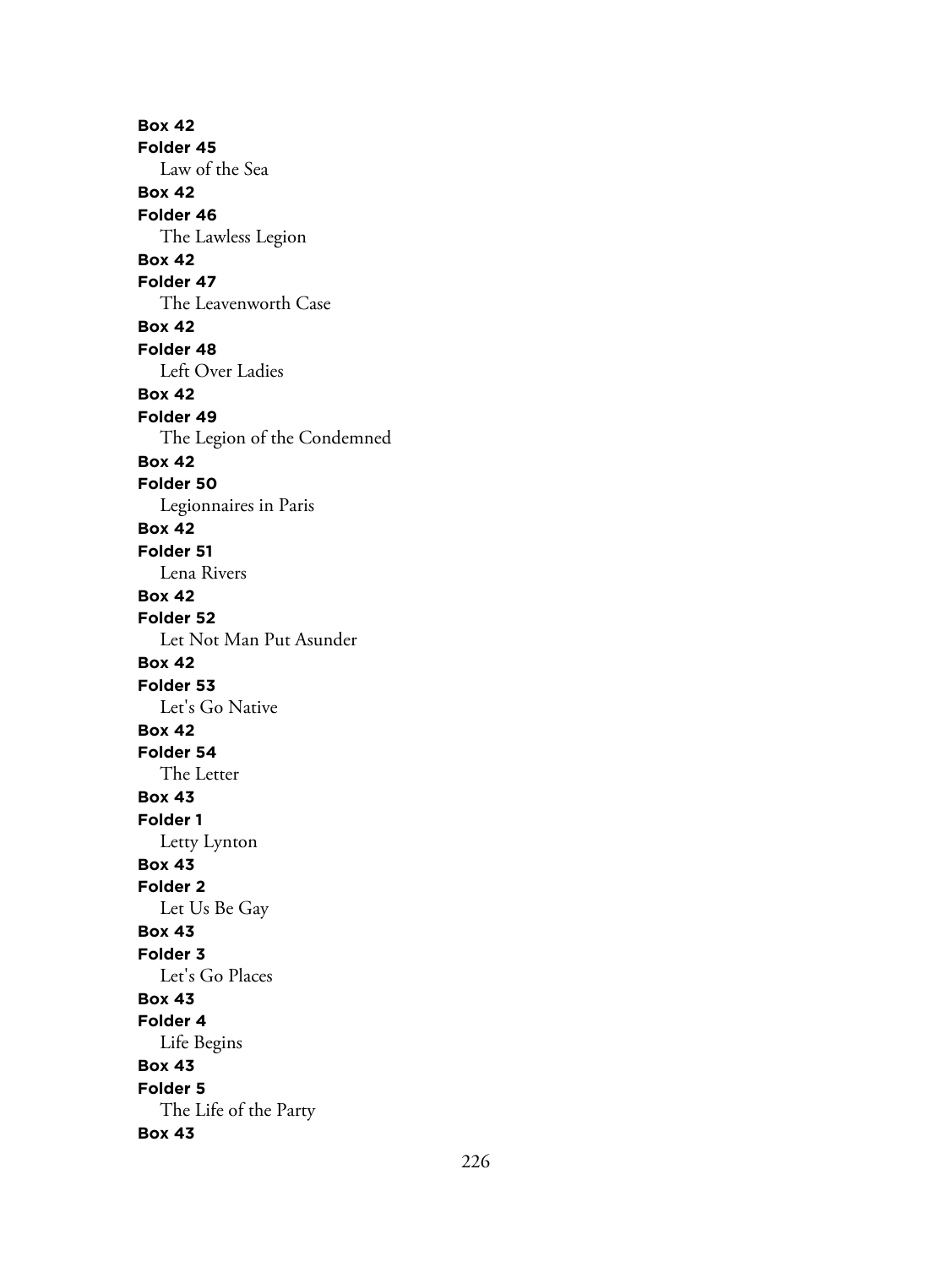**Folder 6** Light Fingers **Box 43 Folder 7** Lightnin' **Box 43 Folder 8** The Lighting Flyer **Box 43 Folder 9** The Light of Western Stars **Box 43 Folder 10** Lights of New York **Box 43 Folder 11** Liliom **Box 43 Folder 12** Lily Christine **Box 43 Folder 13** The Lion and the Lamb **Box 43 Folder 14** Little Accident **Box 43 Folder 15** The Little Adventures **Box 43 Folder 16** The Little Firebrand **Box 43 Folder 17** The Little Irish Girl **Box 43 Folder 18** Little Johnny Jones **Box 43 Folder 19** A Little Journey **Box 43 Folder 20** Little Mickey Grogan **Box 43 Folder 21**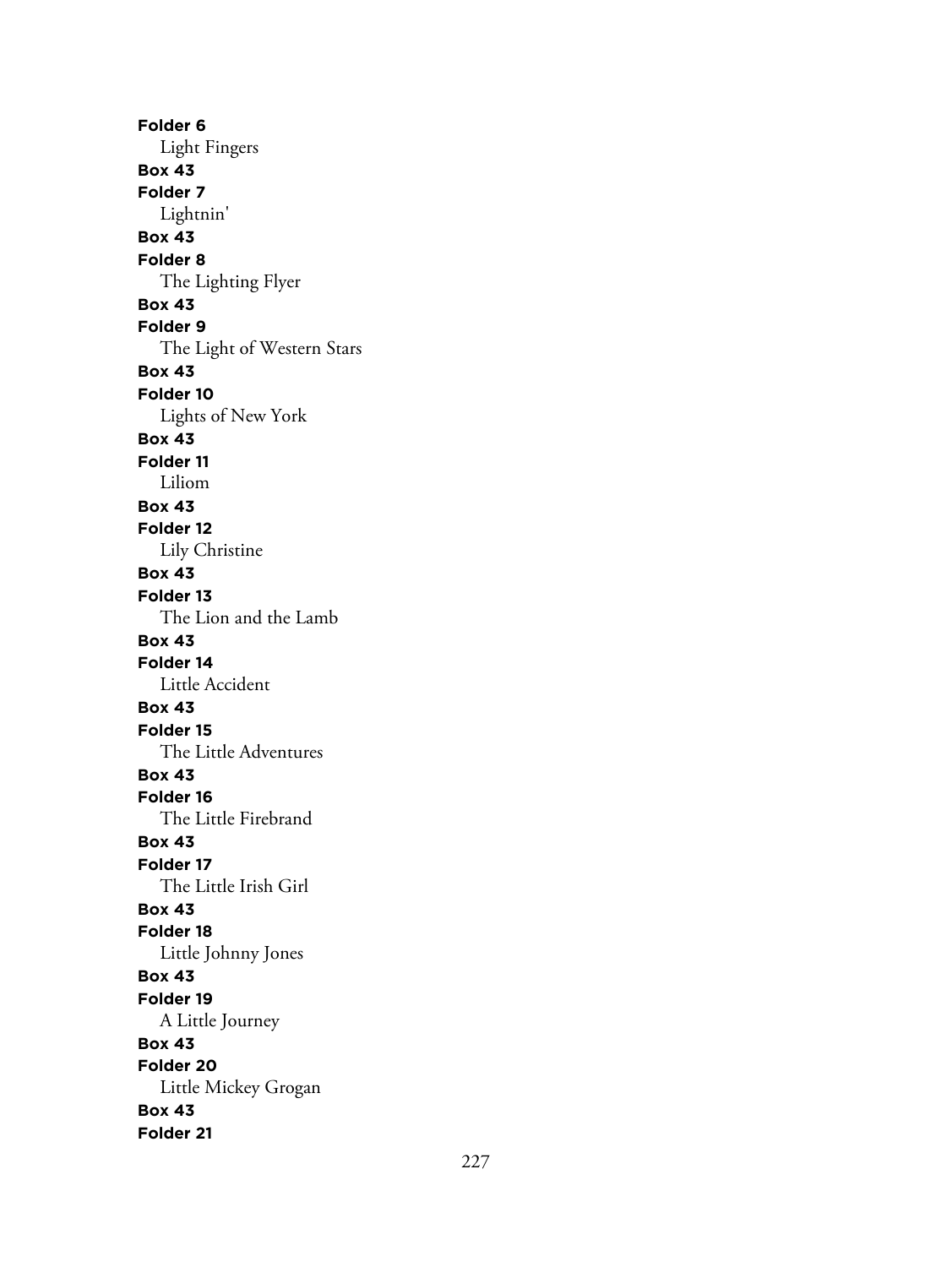The Little Wildcat **Box 43 Folder 22** Living For Love **Box 43 Folder 23** Local Boy Makes Good **Box 43 Folder 24** The Locked Door **Box 43 Folder 25** Lonely Wives **Box 43 Folder 26** The Lone Rider **Box 43 Folder 27** Lonesome Ladies **Box 43 Folder 28** The Lone Star Ranger **Box 43 Folder 29** The Lone Star Ranger (1930) **Box 43 Folder 30** Long Pants **Box 43 Folder 31** Looping the Loop **Box 43 Folder 32** Lord Byron of Broadway **Box 43 Folder 33** Lost at the Front **Box 43 Folder 34** The Lost World **Box 43 Folder 35** The Lost Zeppelin **Box 43 Folder 36** Lottery Bride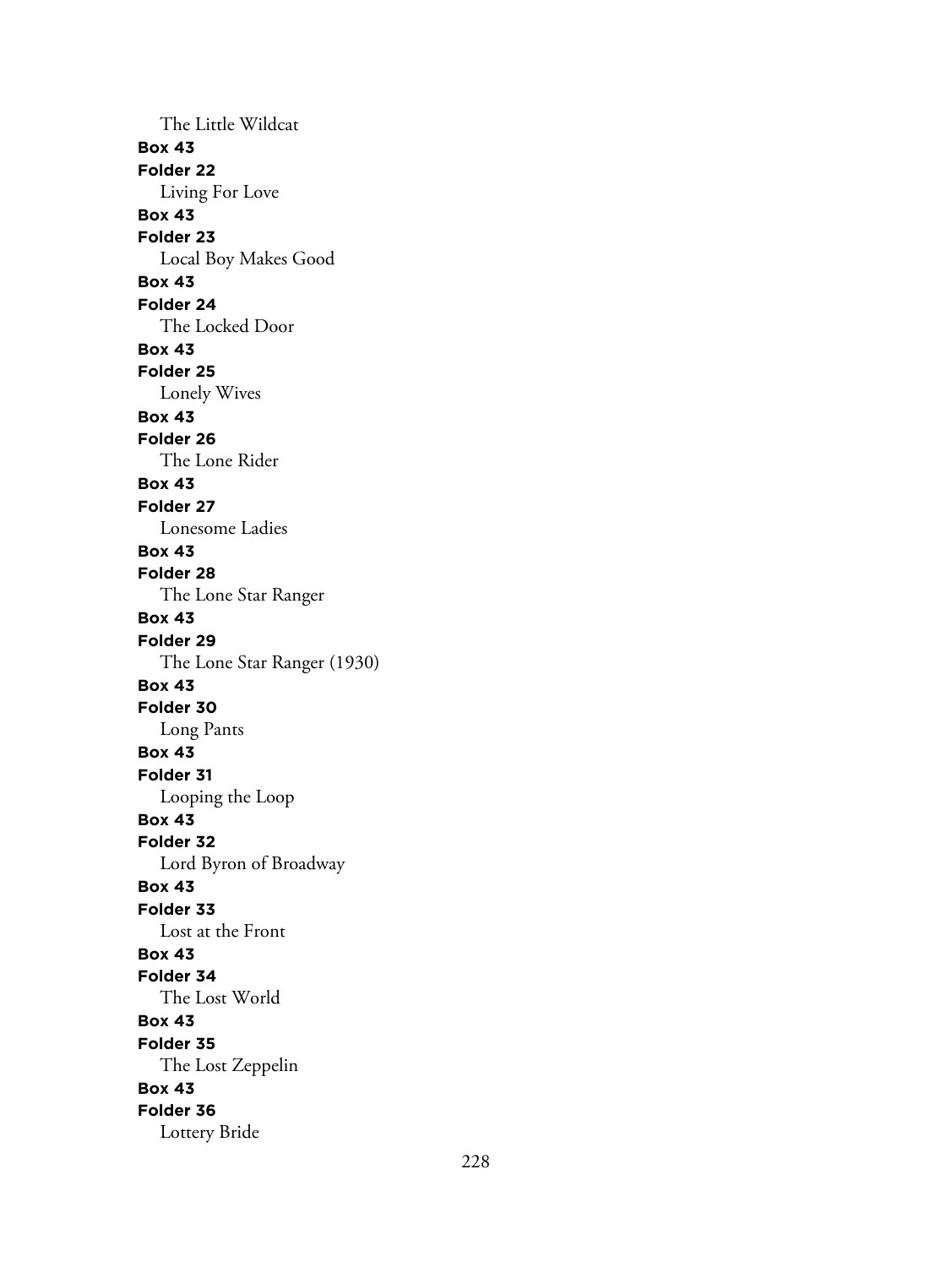**Box 43 Folder 37** Love Among the Millionaires **Box 43 Folder 38** Love and the Devil **Box 43 Folder 39** The Love Bandit **Box 43 Folder 40** The Love Bargain **Box 43 Folder 41** The Love Doctor **Box 43 Folder 42** The Love Hour **Box 43 Folder 43** Love in the Rough **Box 43 Folder 44** Love is a Racket **Box 43 Folder 45** The Love Light **Box 43 Folder 46** Love, Live, and Laugh **Box 44 Folder 1** Love Me Tonight **Box 44 Folder 2** Love Over Night **Box 44 Folder 3** The Love Parade **Box 44 Folder 4** The Love Toy **Box 44 Folder 5** The Love Trader **Box 44**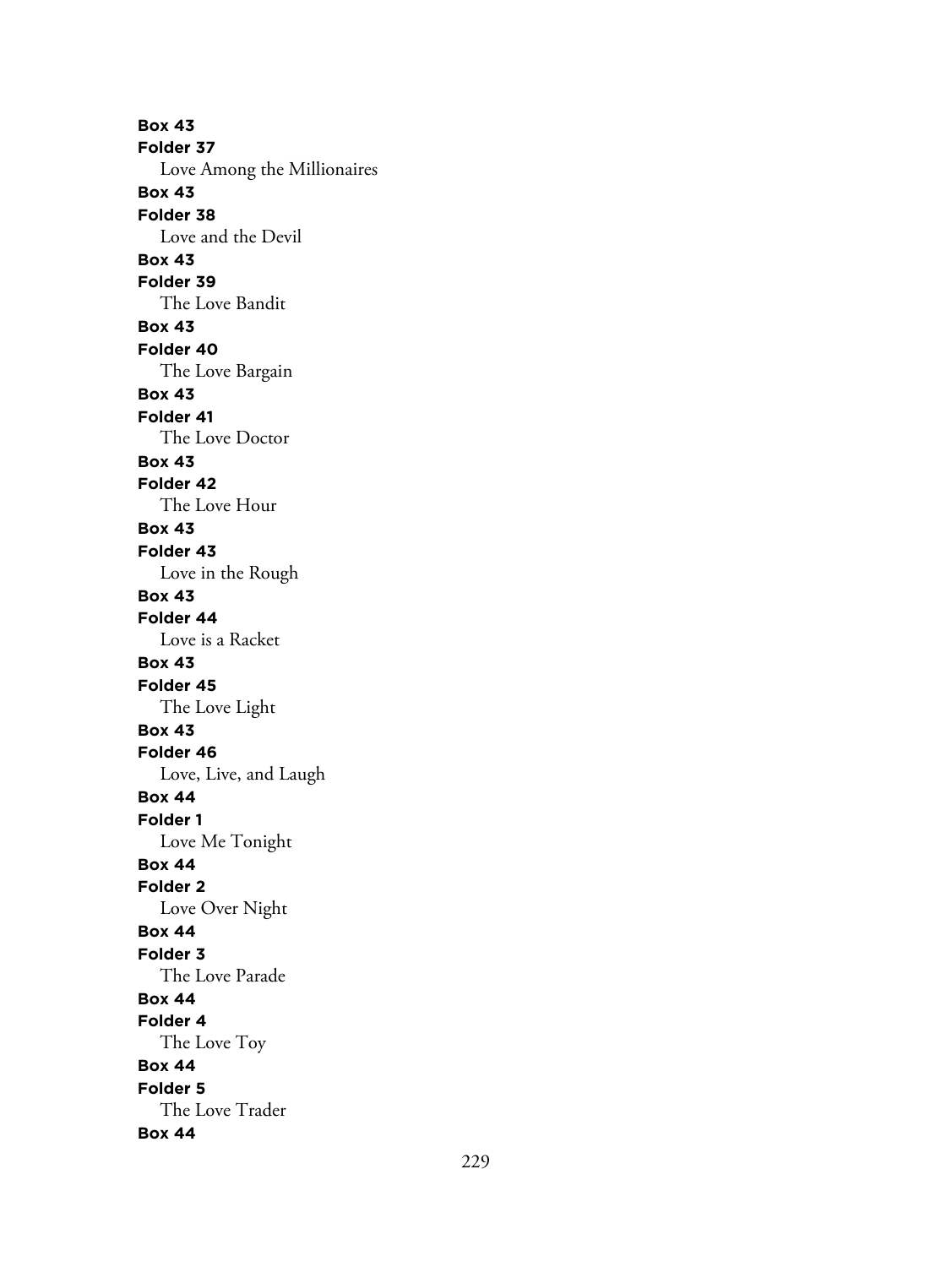**Folder 6** Lover Come Back **Box 44 Folder 7** Lovers Courageous **Box 44 Folder 8** Loves of Casanova **Box 44 Folder 9** Loves of Ricardo **Box 44 Folder 10** Love Trap **Box 44 Folder 11** Lovin' the Ladies **Box 44 Folder 12** Lucky Boy **Box 44 Folder 13** Lucky Carson **Box 44 Folder 14** Lucky in Love **Box 44 Folder 15** Lucky Larkin **Box 44 Folder 16** Lucky Star **Box 44 Folder 17** Lummox **Box 44 Folder 18** The Lunatic at Large **Box 44 Folder 19** Luxury Liner **Box 44 Folder 20** The Mad Parade **Box 44 Folder 21**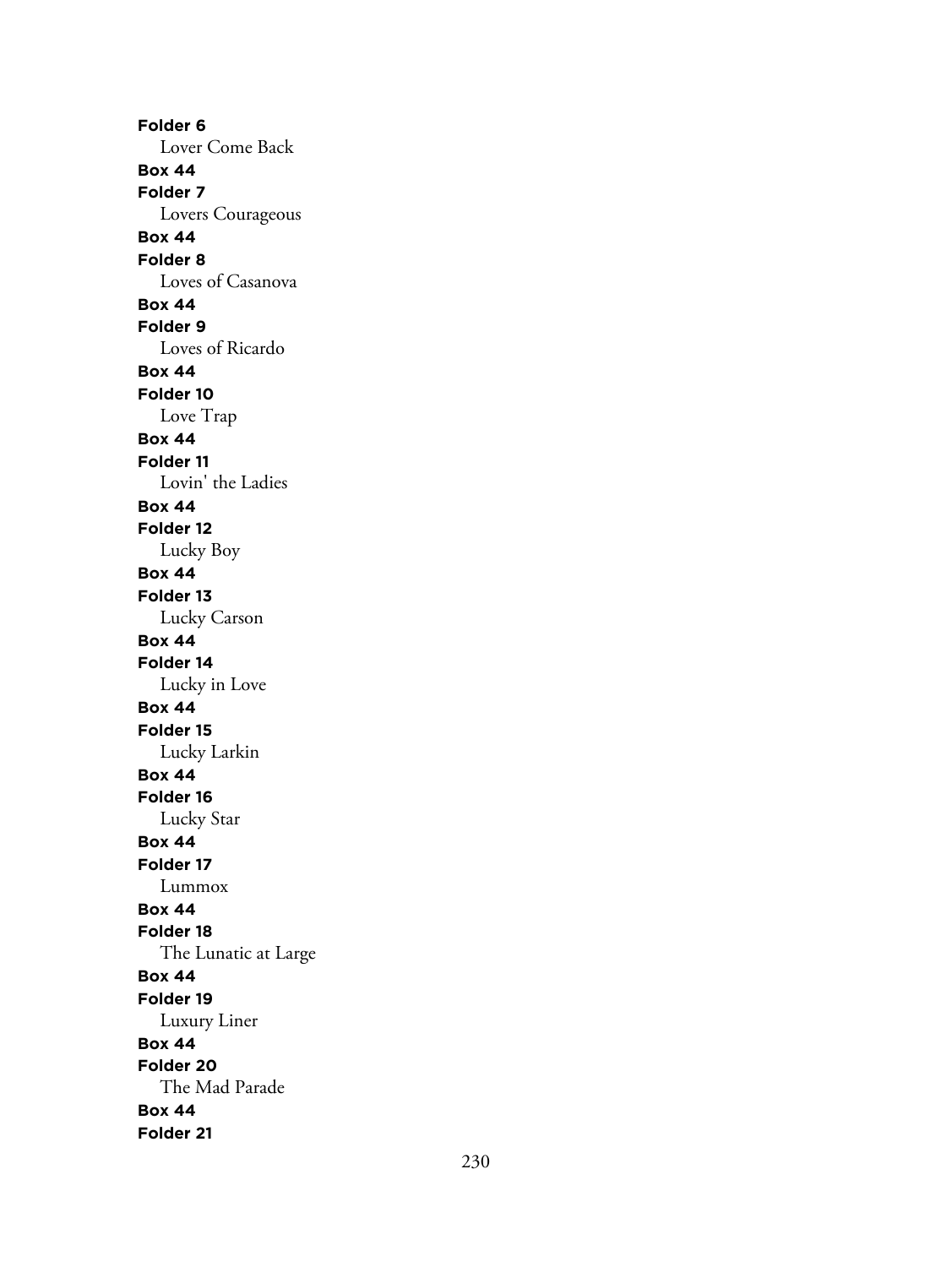Madam Behave **Box 44 Folder 22** Madame Butterfly **Box 44 Folder 23** Madame Racketeer **Box 44 Folder 24** Madam Satan **Box 44 Folder 25** Madame X **Box 44 Folder 26** Made For Love **Box 44 Folder 27** Made on Broadway **Box 44 Folder 28** The Madonna of Avenue A **Box 44 Folder 29** Madonna of the Streets **Box 44 Folder 30** The Magic Flame **Box 44 Folder 31** The Magician **Box 44 Folder 32** Make Me a Star **Box 44 Folder 33** Maltese Falcon **Box 44 Folder 34** Mamba **Box 44 Folder 35** Man About Town **Box 44 Folder 36** Man Against Woman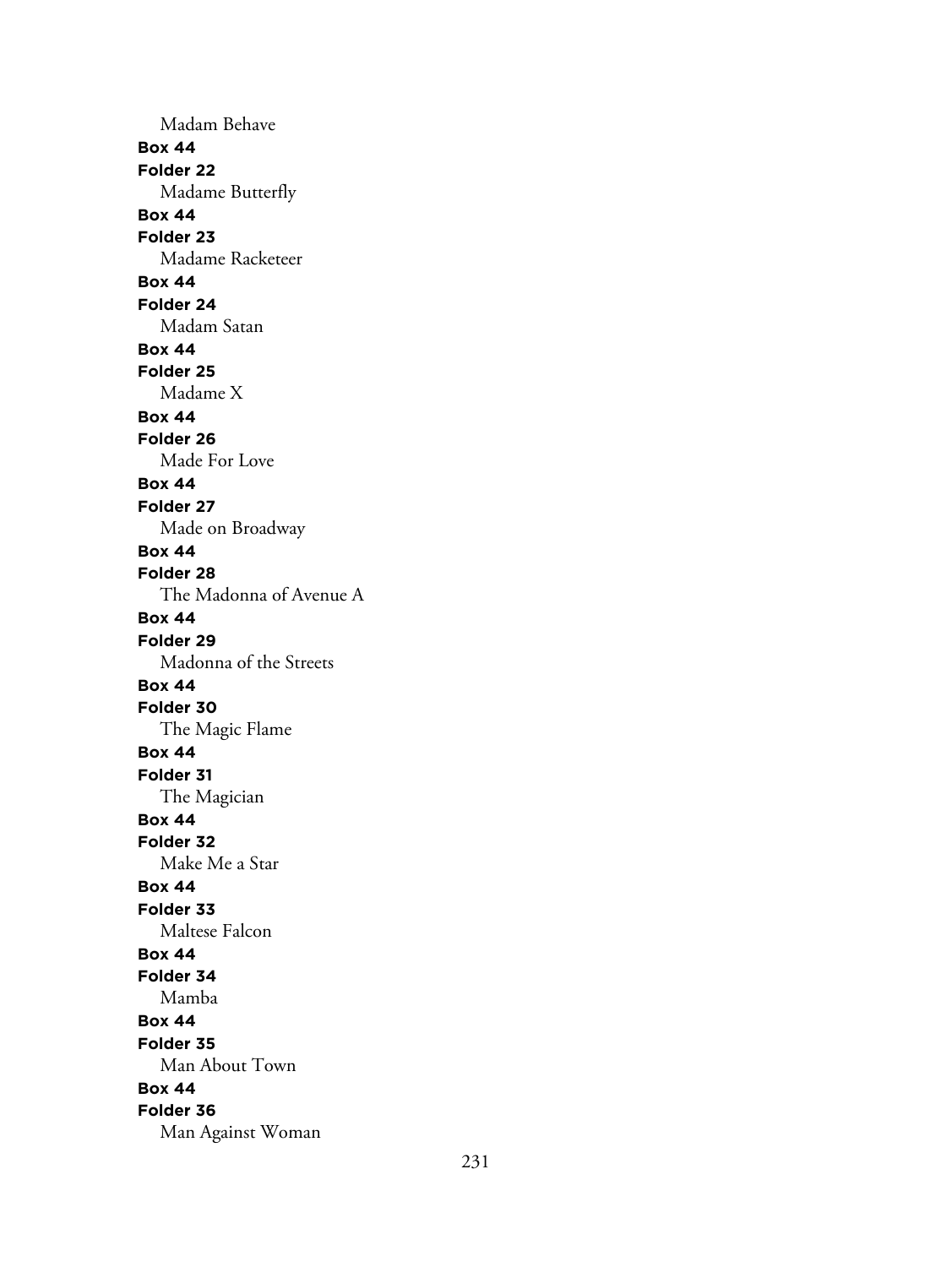**Box 44 Folder 37** The Man and the Moment **Box 44 Folder 38** Manbait **Box 44 Folder 39** The Man from Blankley's **Box 44 Folder 40** The Man from Brodney's **Box 44 Folder 41** The Man from Chicago **Box 44 Folder 42** The Man from Red Gulch **Box 44 Folder 43** A Man from Wyoming **Box 44 Folder 44** The Man from Yesterday **Box 44 Folder 45** The Man Higher Up **Box 44 Folder 46** The Man Hunter **Box 44 Folder 47** The Man I Killed **Box 44 Folder 48** The Man in Hobbles **Box 44 Folder 49** The Man in Possession **Box 44 Folder 50** Man in the Rough **Box 44 Folder 51** Man-Made Women **Box 44**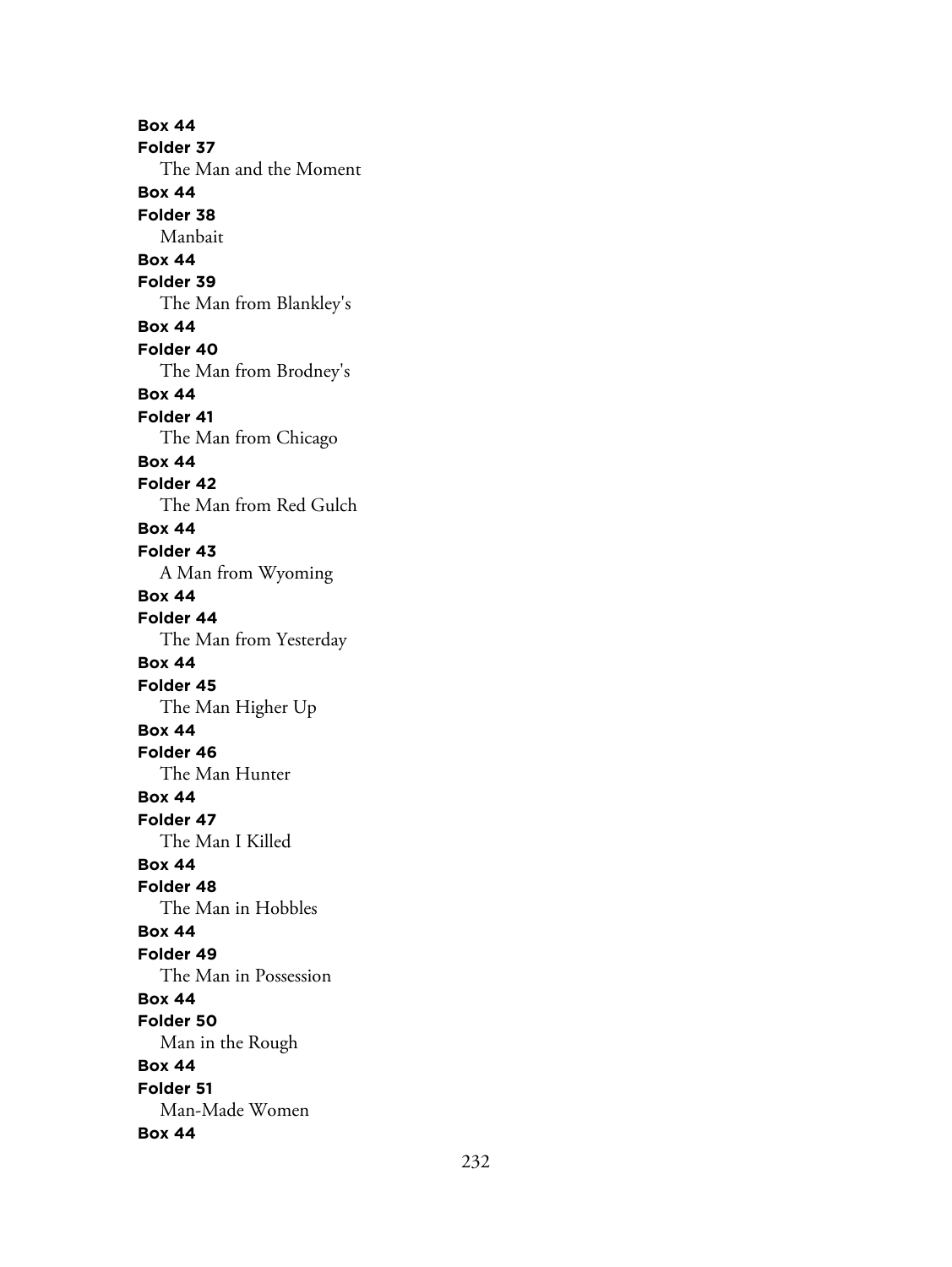**Folder 52** Man of the World **Box 44 Folder 53** The Man on the Box **Box 44 Folder 54** Man to Man **Box 45 Folder 1** Man Trouble **Box 45 Folder 2** The Man Upstairs **Box 45 Folder 3** The Man Who Came Back **Box 45 Folder 4** The Man Who Dared **Box 45 Folder 5** The Man Who Played God **Box 45 Folder 6** The Man Without a Face **Box 45 Folder 7** Manhattan Cocktail **Box 45 Folder 8** Manhattan Madness **Box 45 Folder 9** Manhattan Parade **Box 45 Folder 10** Manhattan Serenade **Box 45 Folder 11** Manslaughter **Box 45 Folder 12** A Man's Man **Box 45 Folder 13**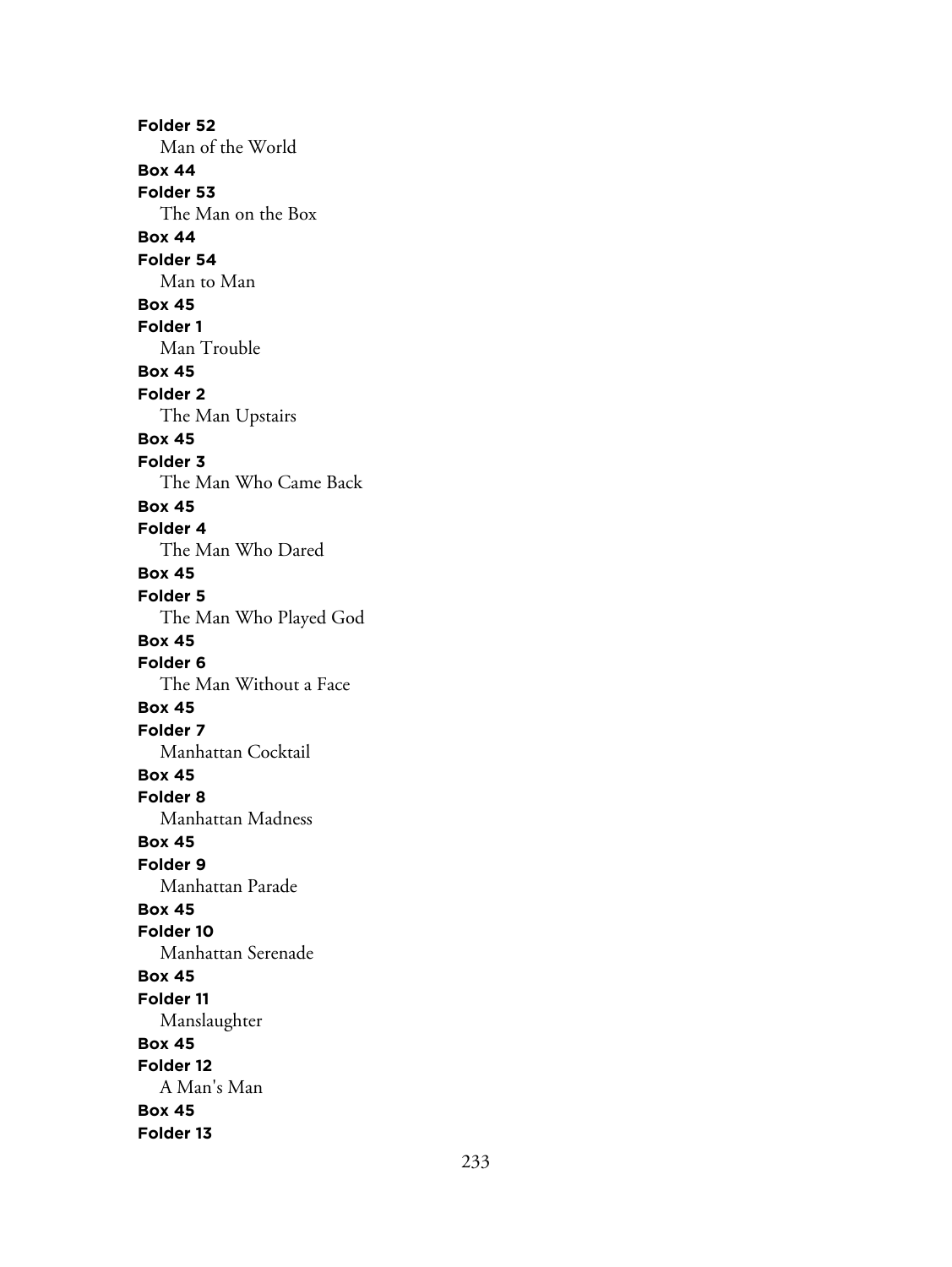Many a Slip **Box 45 Folder 14** Marianne **Box 45 Folder 15** Marriage Playground **Box 45 Folder 16** Marriage Rows **Box 45 Folder 17** Married in Hollywood **Box 45 Folder 18** The Mask of Fu Manchu **Box 45 Folder 19** The Masked Menace **Box 45 Folder 20** Masked Woman **Box 45 Folder 21** The Masks of the Devil **Box 45 Folder 22** Mata Hari **Box 45 Folder 23** The Match King **Box 45 Folder 24** The Matrimonial Bed **Box 45 Folder 25** Maybe It's Love **Box 45 Folder 26** Me and My Gal **Box 45 Folder 27** Medals **Box 45 Folder 28** Meddling Women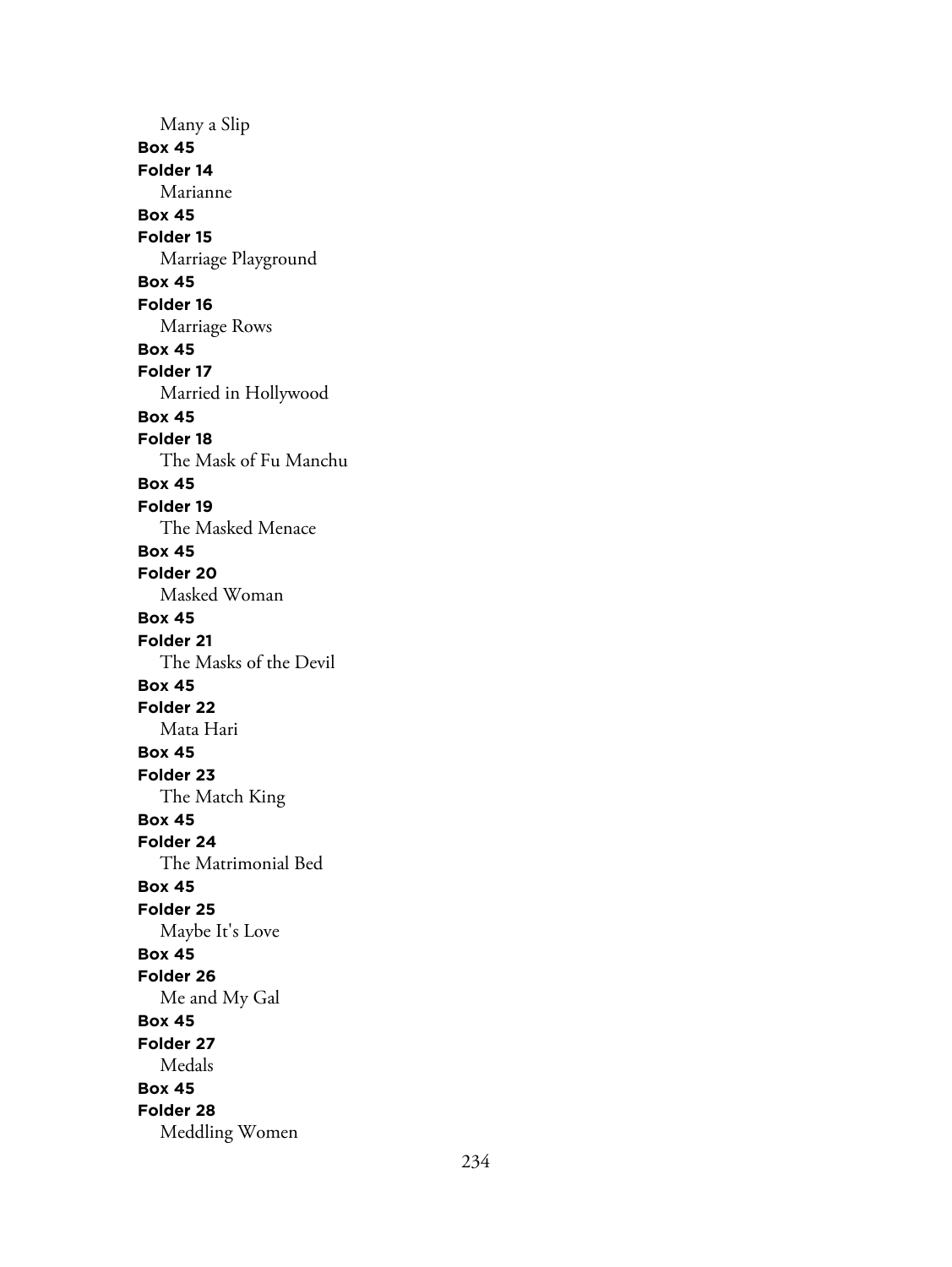**Box 45 Folder 29** The Medicine Man **Box 45 Folder 30** Melody Lane **Box 45 Folder 31** The Melody Man **Box 45 Folder 32** The Menace **Box 45 Folder 33** Men Are Like That **Box 45 Folder 34** Men Call It Love **Box 45 Folder 35** Men Must Fight **Box 45 Folder 36** The Men in Her Life **Box 45 Folder 37** Men of the North **Box 45 Folder 38** Men of Steel **Box 45 Folder 39** Men Without Law **Box 45 Folder 40** Men Without Women **Box 45 Folder 41** Merely Mary Ann **Box 45 Folder 42** Merrily We Go To Hell **Box 45 Folder 43** Michael and Mary **Box 45**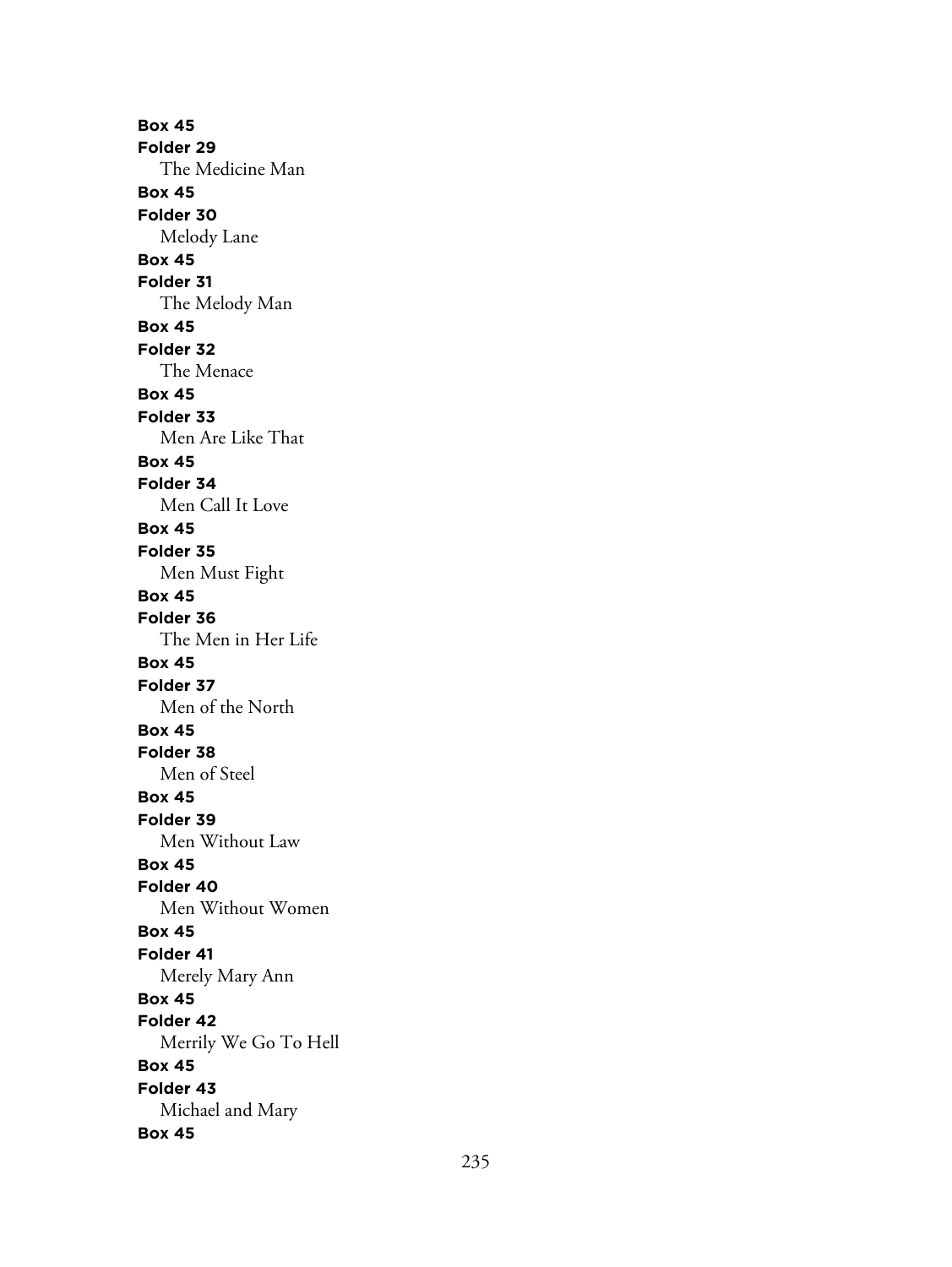**Folder 44** The Midnight Alarm **Box 45 Folder 45** Midnight Daddies **Box 45 Folder 46** Midnight Express **Box 46 Folder 1** Midnight Lovers **Box 46 Folder 2** Midnight Mary **Box 46 Folder 3** Midnight Rose **Box 46 Folder 4** The Midnight Taxi **Box 46 Folder 5** Midstream **Box 46 Folder 6** The Mighty **Box 46 Folder 7** The Mile-a-Minute Man **Box 46 Folder 8** Millie **Box 46 Folder 9** The Million Dollar Collar **Box 46 Folder 10** The Million Dollar Handicap **Box 46 Folder 11** Million Dollar Legs **Box 46 Folder 12** Millionaires **Box 46 Folder 13**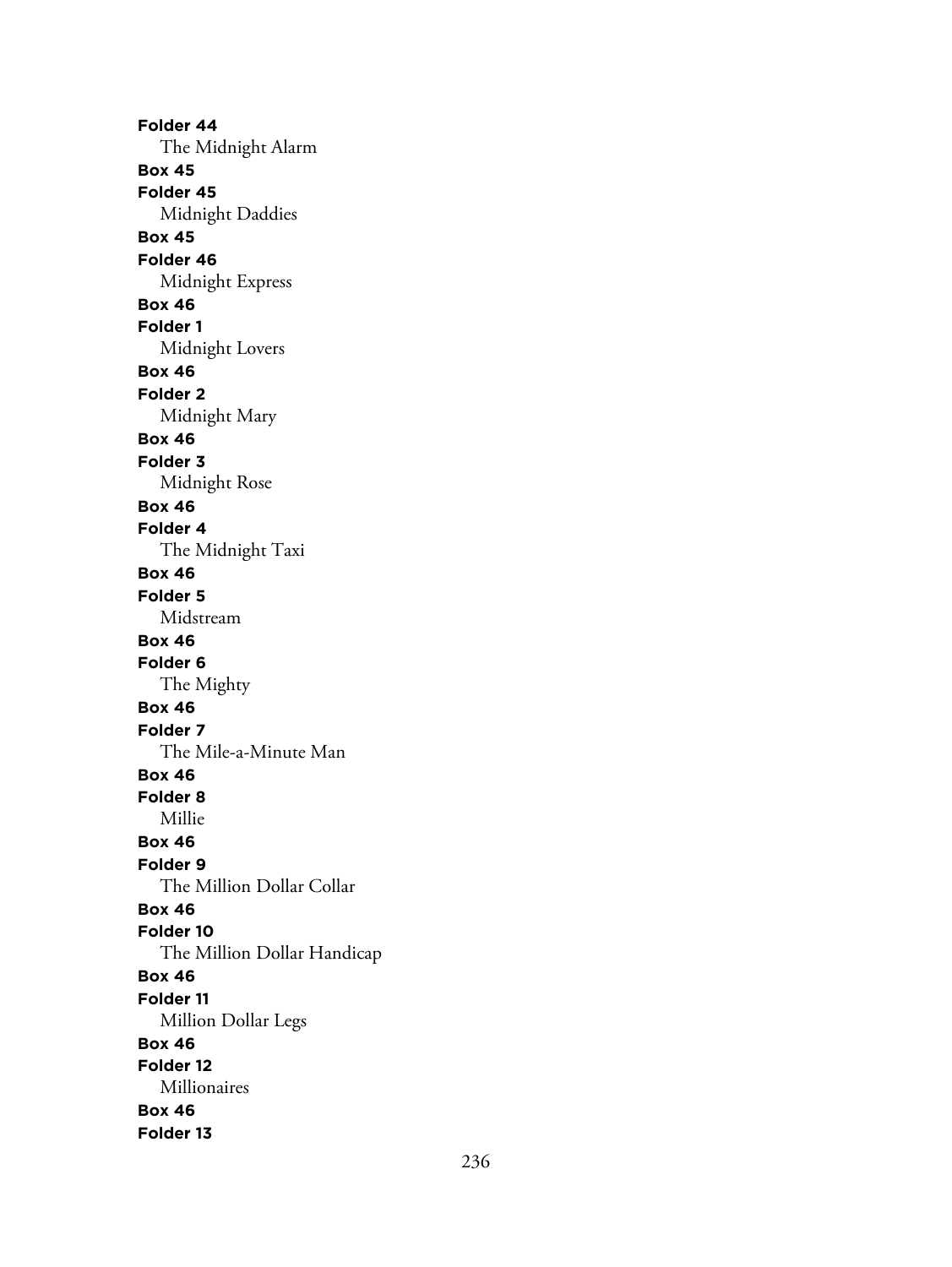Min and Bill **Box 46 Folder 14** The Miracle Man **Box 46 Folder 15** The Miracle Woman **Box 46 Folder 16** The Misleading Lady **Box 46 Folder 17** Mismates **Box 46 Folder 18** Mississippi Gambler **Box 46 Folder 19** Miss Pinkerton **Box 46 Folder 20** Model from Paris **Box 46 Folder 21** Modern Love **Box 46 Folder 22** Modern Mothers **Box 46 Folder 23** Molly and Me **Box 46 Folder 24** Monestary Cellar **Box 46 Folder 25** Montana Moon **Box 46 Folder 26** Monte Carlo **Box 46 Folder 27** Morals for Women **Box 46 Folder 28** Morgan's Last Raid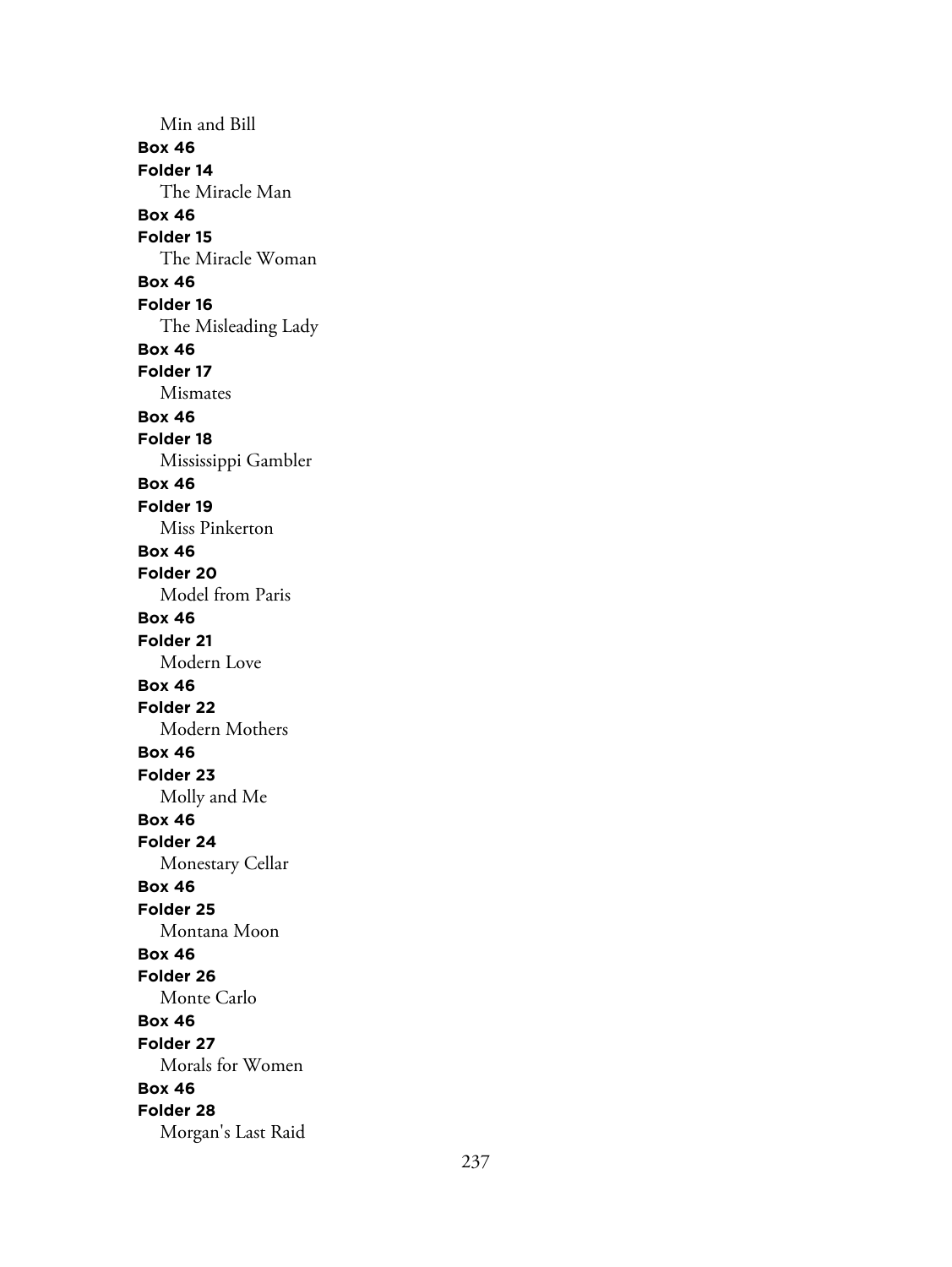**Box 46 Folder 29** Morocco **Box 46 Folder 30** Most Dangerous Game **Box 46 Folder 31** A Most Immoral Lady **Box 46 Folder 32** Mother Machree **Box 46 Folder 33** Mother's Boy **Box 46 Folder 34** Mother's Cry **Box 46 Folder 35** Mother Knows Best **Box 46 Folder 36** Moulin Rouge **Box 46 Folder 37** Mounted Fury **Box 46 Folder 38** The Mouthpiece **Box 46 Folder 39** Mr. Robinson Crusoe **Box 46 Folder 40** The Mummy **Box 46 Folder 41** Murder at Midnight **Box 46 Folder 42** Murder By the Clock **Box 46 Folder 43** Murder on the Roof **Box 46**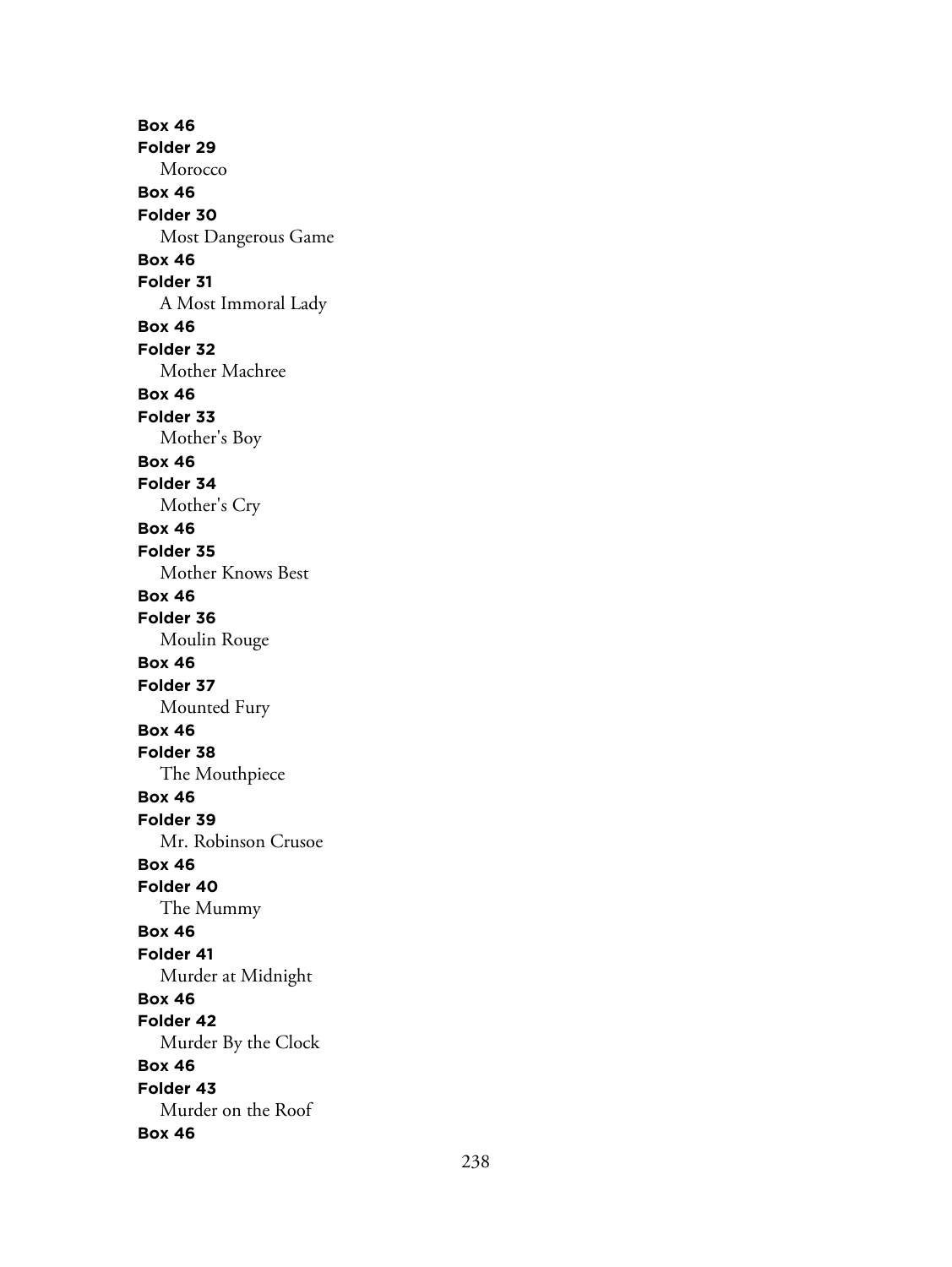**Folder 44** Murder Will Out **Box 46 Folder 45** My Best Girl **Box 46 Folder 46** My Friend from India **Box 46 Folder 47** Movie Crazy **Box 47 Folder 1** My Lips Betray **Box 47 Folder 2** My Man (1924) **Box 47 Folder 3** My Man (1929) **Box 47 Folder 4** My Pal the King **Box 47 Folder 5** My Past **Box 47 Folder 6** Myrt and Marge **Box 47 Folder 7** My Sin **Box 47 Folder 8** The Mysteries of Fu Manchu **Box 47 Folder 9** The Mysterious Island **Box 47 Folder 10** The Mystery of the Wax Museum **Box 47 Folder 11** Mystery Ranch **Box 47 Folder 12**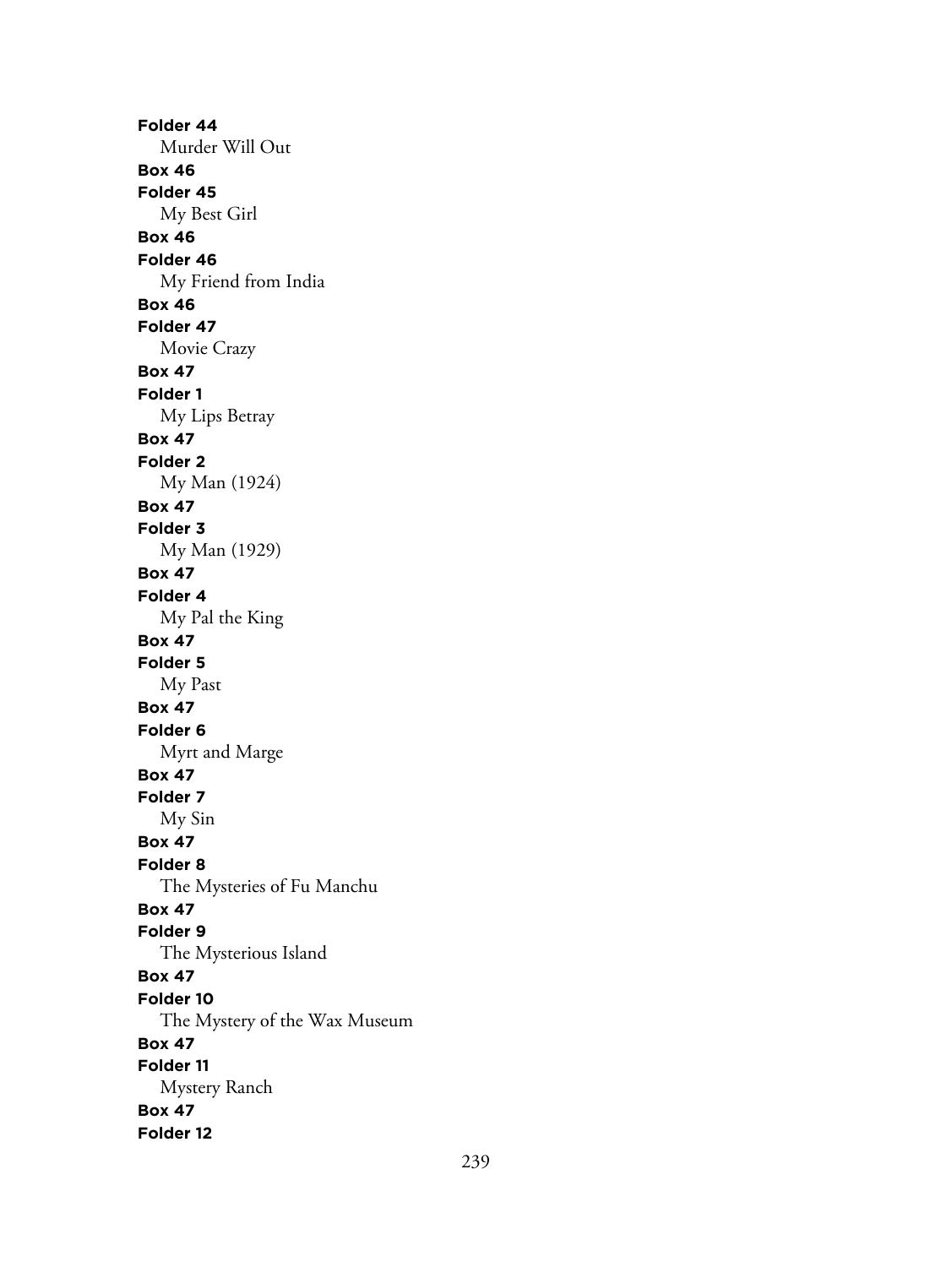Nagana **Box 47 Folder 13** Nana **Box 47 Folder 14** Naughty Baby **Box 47 Folder 15** Naughty But Nice **Box 47 Folder 16** Naughty Flirt **Box 47 Folder 17** Navy Blues **Box 47 Folder 18** Near the Rainbow's End **Box 47 Folder 19** Nearly Divorced **Box 47 Folder 20** Neck and Neck **Box 47 Folder 21** The Nervous Wreck **Box 47 Folder 22** Never the Twain Shall Meet **Box 47 Folder 23** New Moon **Box 47 Folder 24** New Morals for Old **Box 47 Folder 25** New York Nights **Box 47 Folder 26** Night after Night **Box 47 Folder 27** The Night Angel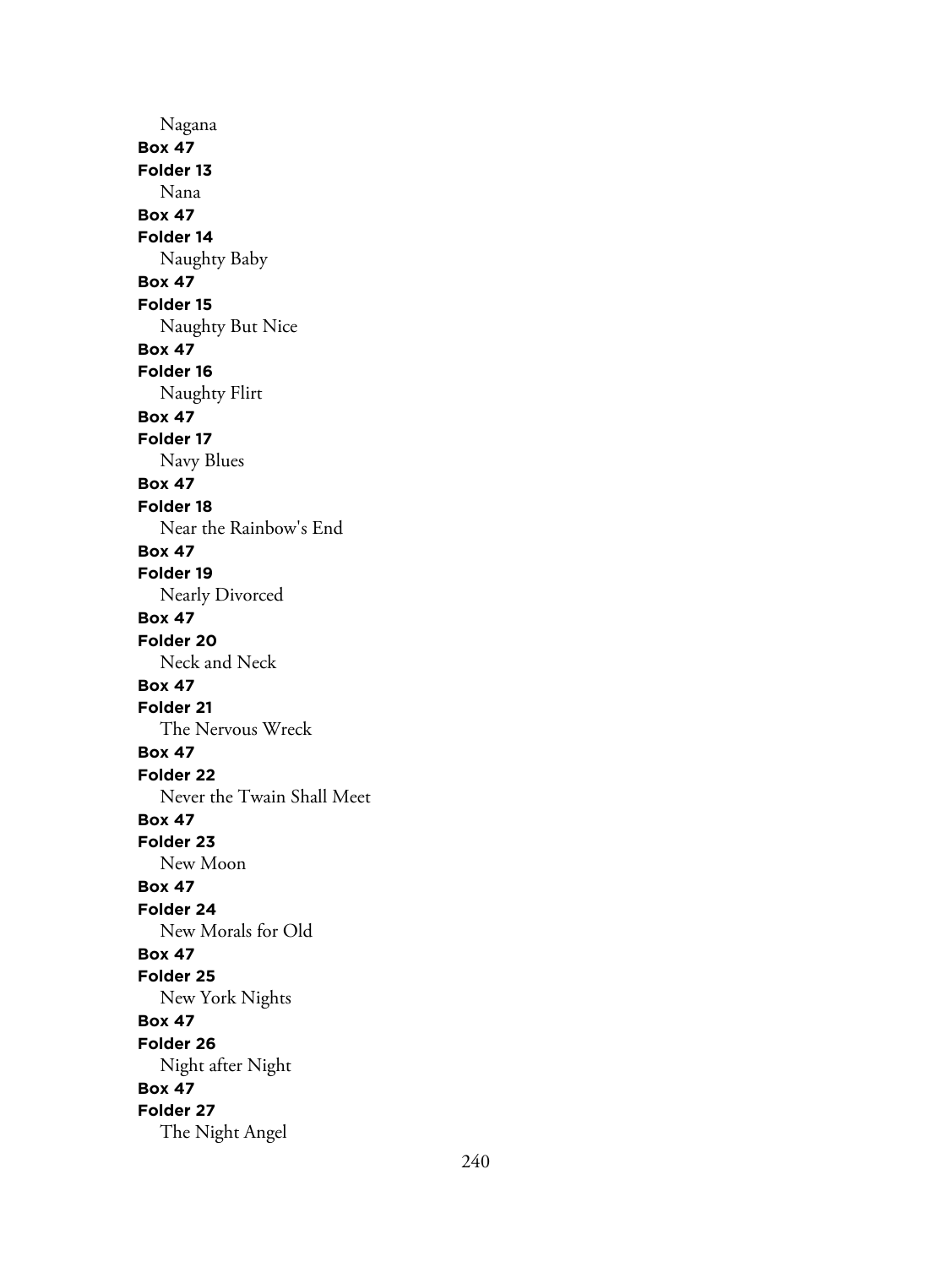**Box 47 Folder 28** Night Birds **Box 47 Folder 29** The Night Bride **Box 47 Folder 30** The Night Club Lady **Box 47 Folder 31** Night Court **Box 47 Folder 32** The Night Flower **Box 47 Folder 33** The Night Mayor **Box 47 Folder 34** The Night of June 13 **Box 47 Folder 35** Night of Terror **Box 47 Folder 36** Night Owls **Box 47 Folder 37** Night Parade **Box 47 Folder 38** The Night Ride **Box 47 Folder 39** The Night Watch **Box 47 Folder 40** Night Work **Box 47 Folder 41** Nix on Dames **Box 47 Folder 42** Noah's Ark **Box 47**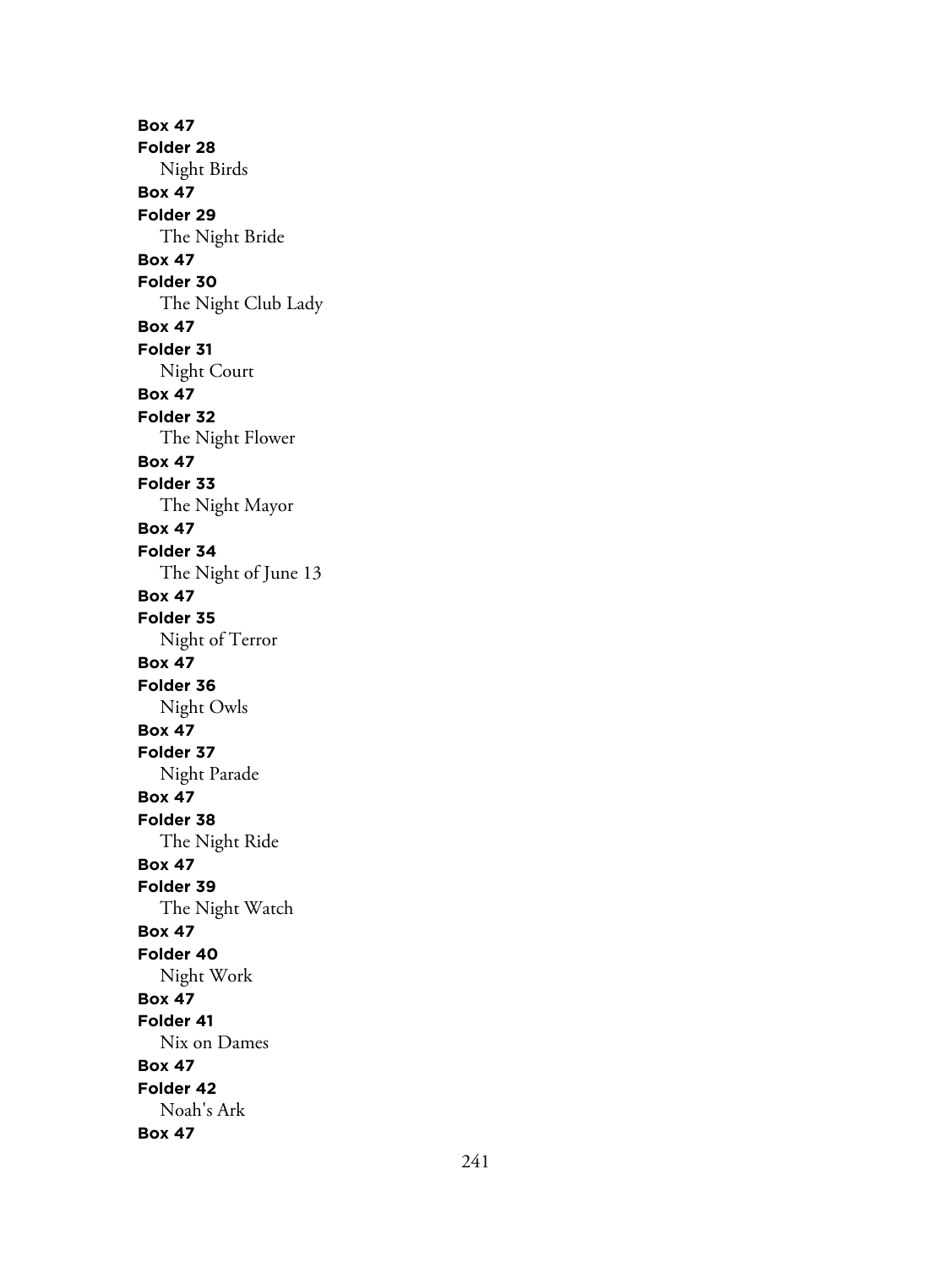**Folder 43** Nobody's Widow **Box 47 Folder 44** No More Orchids **Box 47 Folder 45** No No Nanette **Box 47 Folder 46** The Noose **Box 48 Folder 1** No Other Woman **Box 48 Folder 2** No Place to Go **Box 48 Folder 3** Not Damaged **Box 48 Folder 4** Not For Publication **Box 48 Folder 5** Not Quite Decent **Box 48 Folder 6** Nothing But the Truth **Box 48 Folder 7** The Notorious Lady **Box 48 Folder 8** Not So Dumb **Box 48 Folder 9** Numbered Men **Box 48 Folder 10** The Nutcracker **Box 48 Folder 11** The Office Wife **Box 48 Folder 12**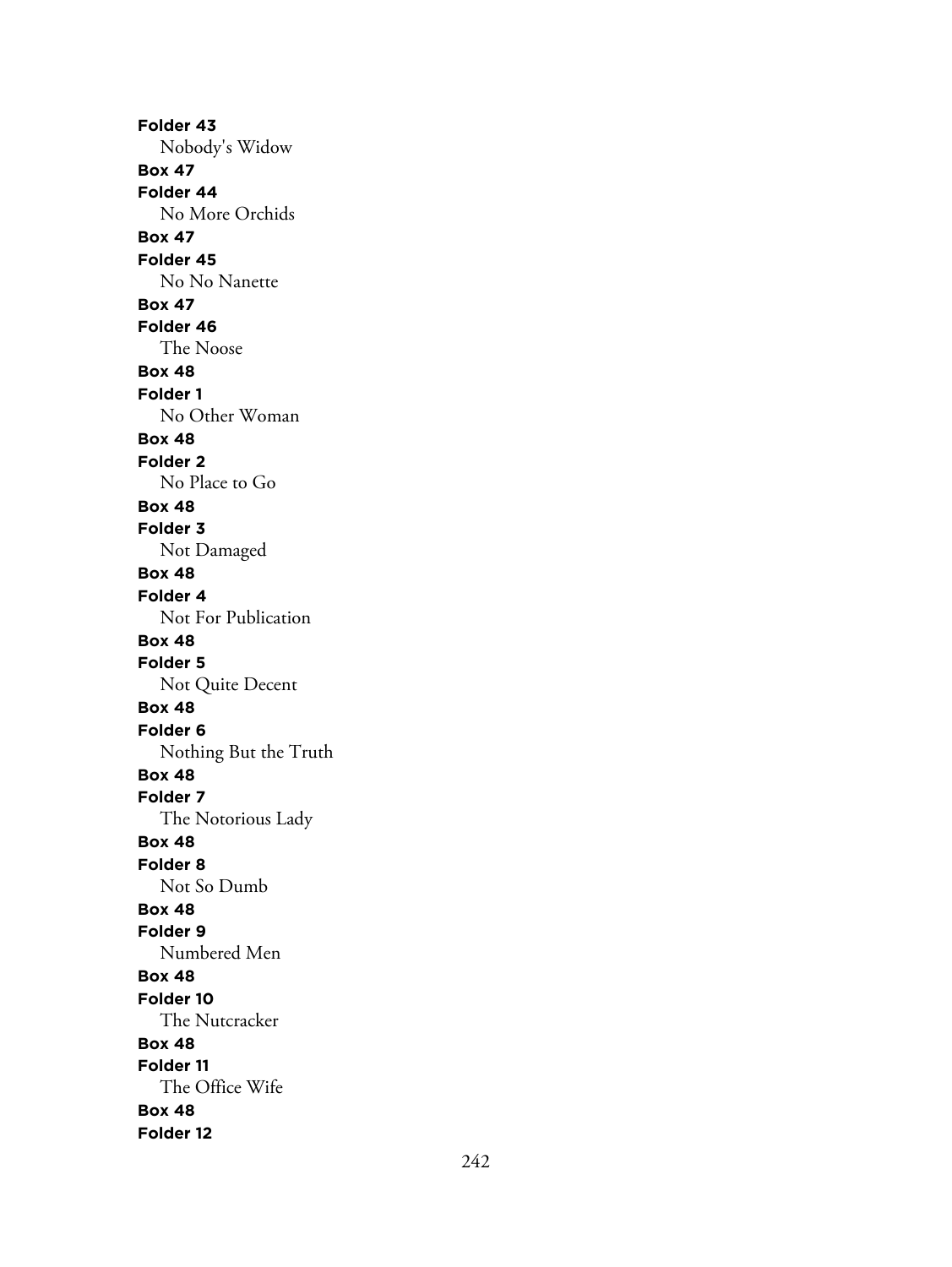The Office Scandal **Box 48 Folder 13** Oh, For a Man! **Box 48 Folder 14** Oh, Sailor Behave **Box 48 Folder 15** Oh! What a Nurse! **Box 48 Folder 16** Oh Yeah! **Box 48 Folder 17** Old Dark House **Box 48 Folder 18** Old Ironsides **Box 48 Folder 19** On the Level **Box 48 Folder 20** On to Reno **Box 48 Folder 21** On with the Show **Box 48 Folder 22** On Your Back **Box 48 Folder 23** Once a Gentleman **Box 48 Folder 24** Once a Lady **Box 48 Folder 25** Once and Forever **Box 48 Folder 26** Once in a Lifetime **Box 48 Folder 27** On Trial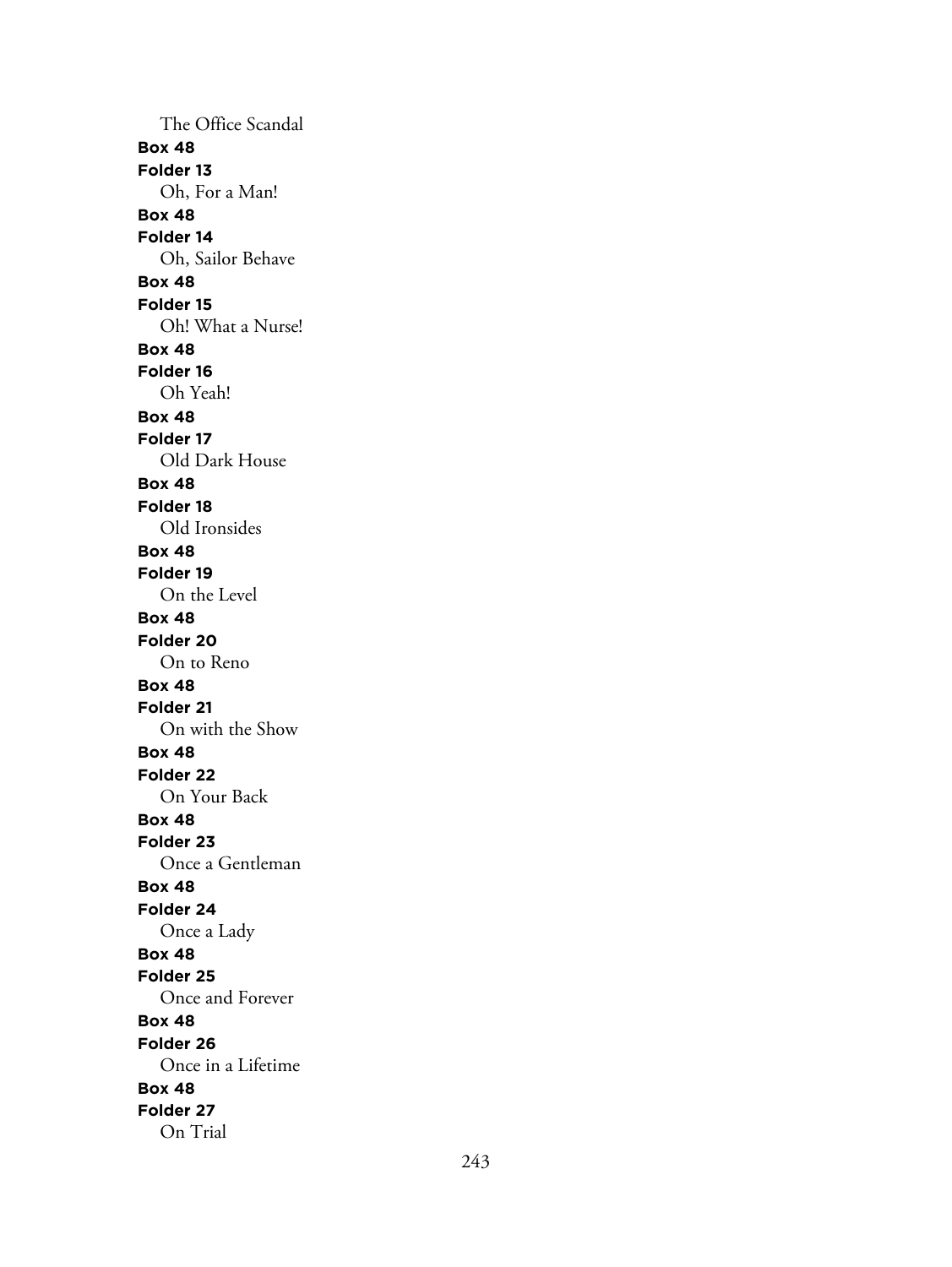**Box 48 Folder 28** One Embarrassing Night **Box 48 Folder 29** One Heavenly Night **Box 48 Folder 30** One Hour of Love **Box 48 Folder 31** One Hour with You **Box 48 Folder 32** One Hysterical Night **Box 48 Folder 33** One Law for the Woman **Box 48 Folder 34** One Mad Kiss **Box 48 Folder 35** One Romantic Night **Box 48 Folder 36** One Round Hogan **Box 48 Folder 37** One Stolen Night (1929) **Box 48 Folder 38** One Stolen Night (1923) **Box 48 Folder 39** One Way Passage **Box 48 Folder 40** The One Woman Idea **Box 48 Folder 41** Only Saps Work **Box 48 Folder 42** Only the Brave **Box 48**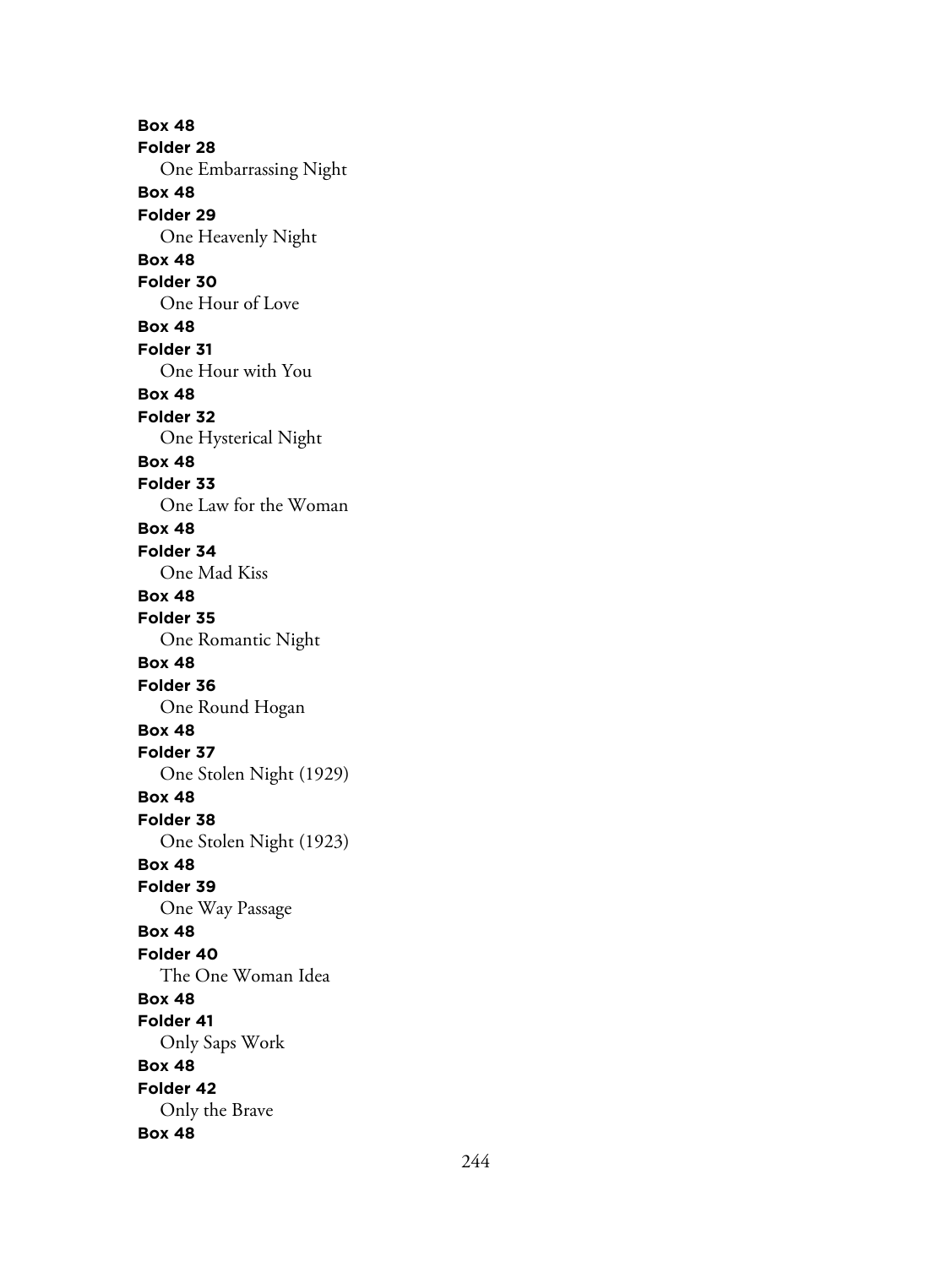**Folder 43** Orchids and Ermine **Box 48 Folder 44** Other Men's Women **Box 49 Folder 1** Other Women's Husbands **Box 49 Folder 2** Our Blushing Brides **Box 49 Folder 3** Our Modern Maidens **Box 49 Folder 4** Out All Night **Box 49 Folder 5** Outcast **Box 49 Folder 6** Outlawed **Box 49 Folder 7** Outside the Law **Box 49 Folder 8** Outward Bound **Box 49 Folder 9** The Overland Telegraph **Box 49 Folder 10** The Pagan **Box 49 Folder 11** The Pagan Lady **Box 49 Folder 12** Paid **Box 49 Folder 13** Painted Angel **Box 49 Folder 14**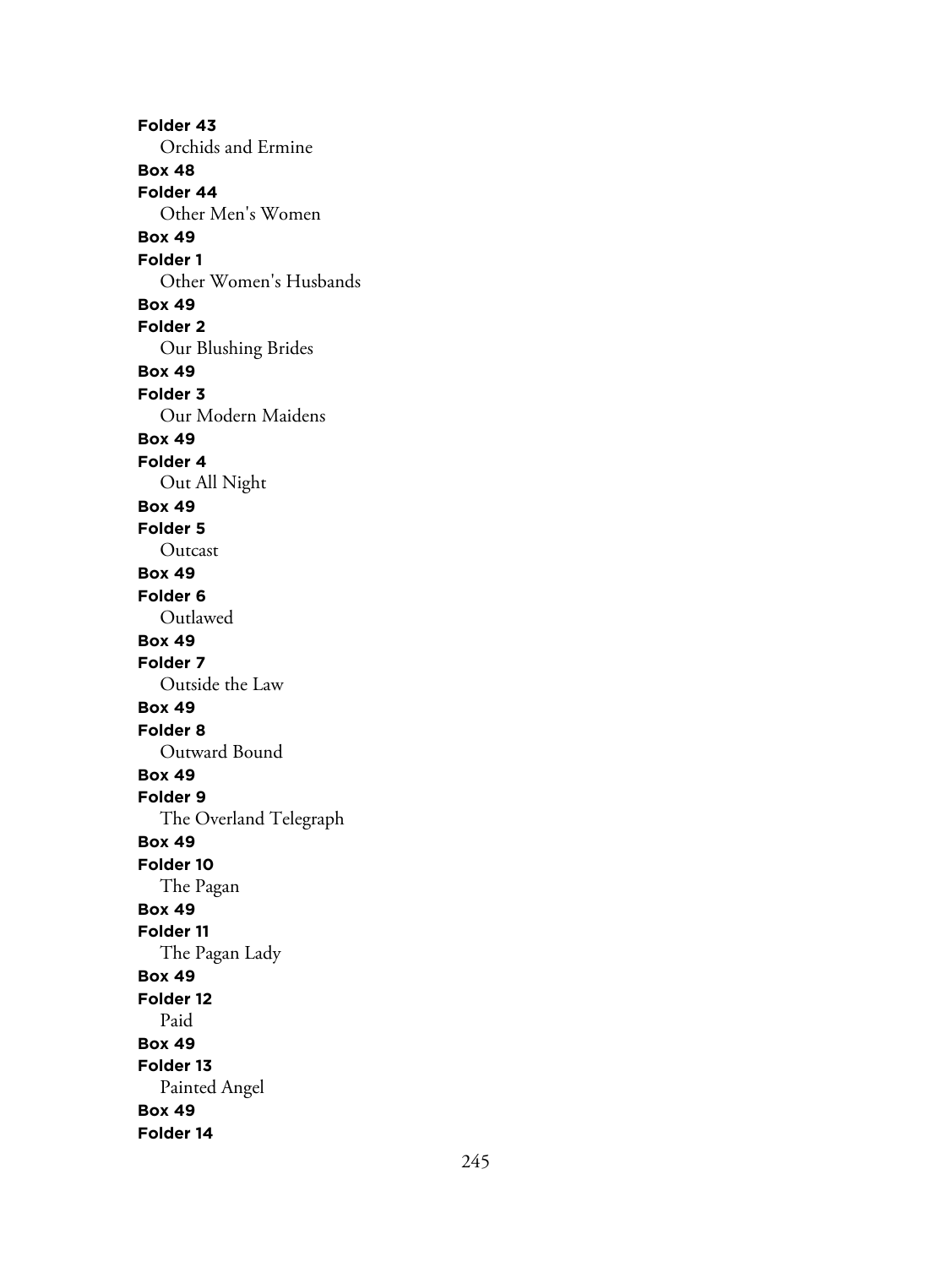The Painted Desert **Box 49 Folder 15** Painted Faces **Box 49 Folder 16** Painted Flapper **Box 49 Folder 17** The Painted Woman **Box 49 Folder 18** Palmy Days **Box 49 Folder 19** Pal O'Mine **Box 49 Folder 20** Palooka **Box 49 Folder 21** Pals in Paradise **Box 49 Folder 22** Pals Is Pals **Box 49 Folder 23** Pampered Youth **Box 49 Folder 24** Panama Flo **Box 49 Folder 25** Parachute Jumper **Box 49 Folder 26** Parade of the West **Box 49 Folder 27** Paradise **Box 49 Folder 28** Paradise Island **Box 49 Folder 29** Paramount On Parade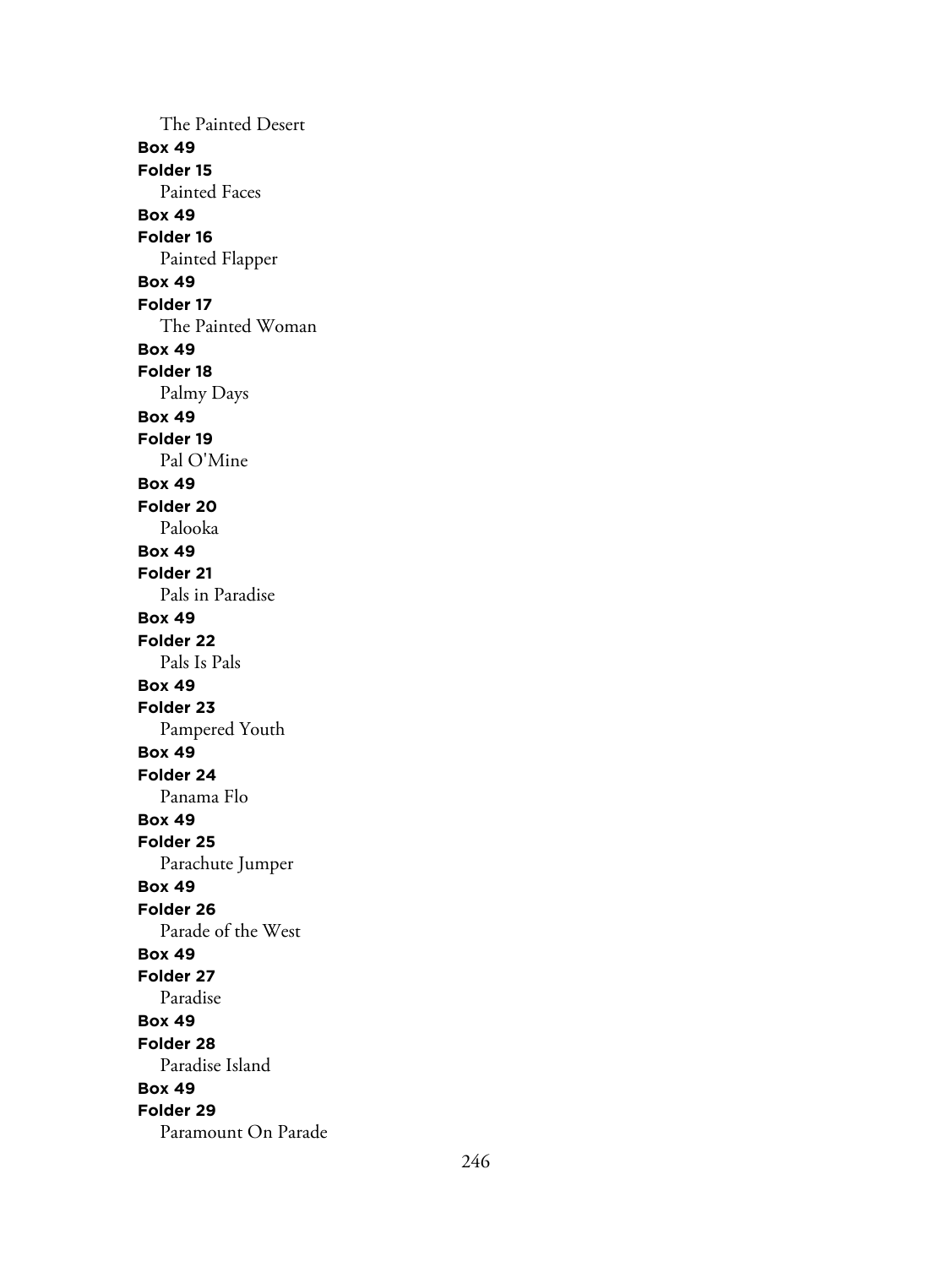**Box 49 Folder 30** Pardon My Gun **Box 49 Folder 31** Pardon Us **Box 49 Folder 32** Paris **Box 49 Folder 33** Paris At Midnight **Box 49 Folder 34** Paris Bound **Box 49 Folder 35** Parlor Bedroom and Bath **Box 49 Folder 36** Part-Time Wife **Box 49 Folder 37** Party Girl **Box 49 Folder 38** Party Husband **Box 49 Folder 39** Passion Flower **Box 49 Folder 40** A Passport to Hell **Box 49 Folder 41** The Patent Leather Kid **Box 49 Folder 42** The Patriot **Box 49 Folder 43** Pawns of Passion **Box 49 Folder 44** The Pay-Off **Box 50**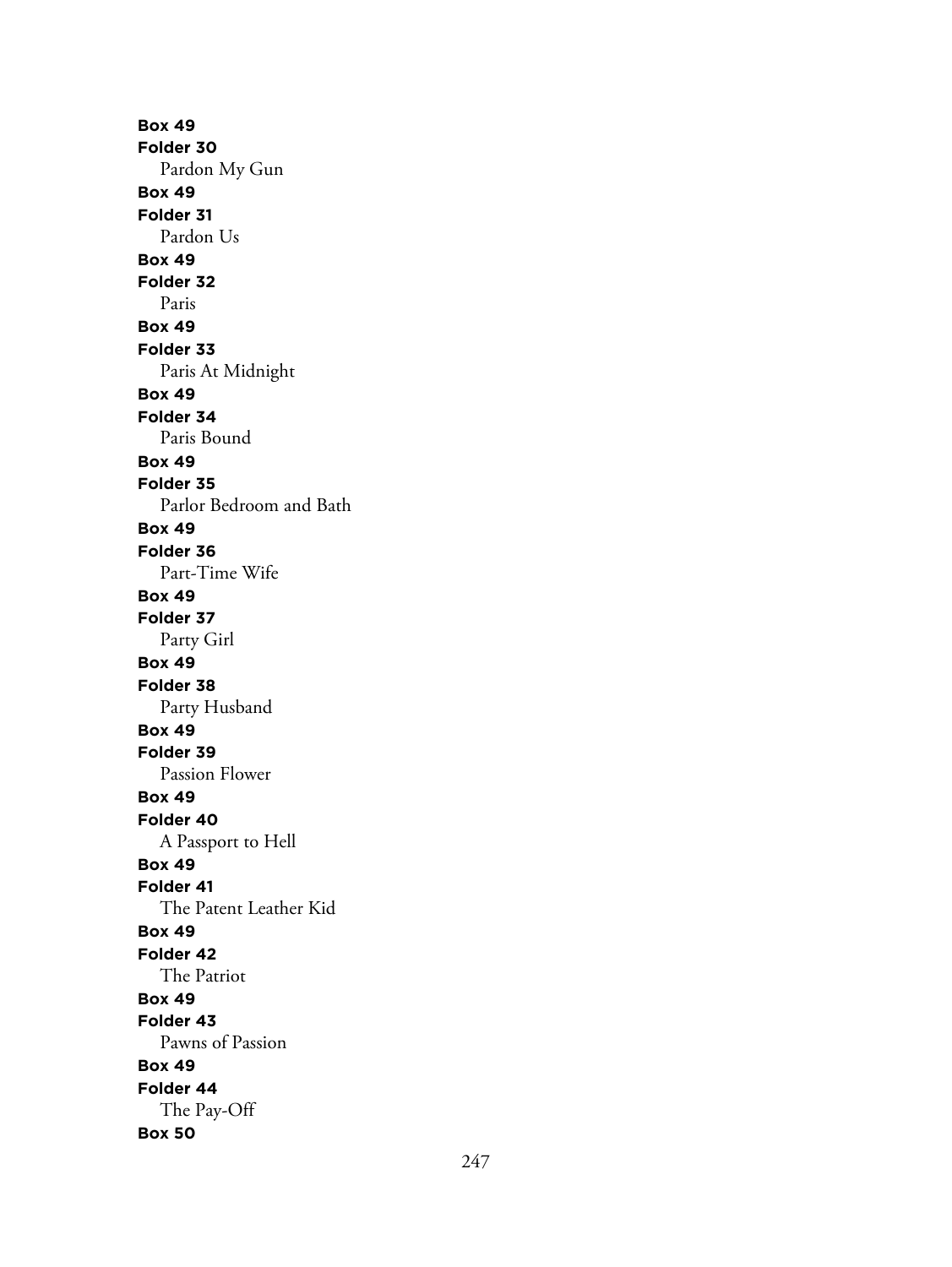**Folder 1** Peach O'Reno **Box 50 Folder 2** Percy **Box 50 Folder 3** Perfect Alibi **Box 50 Folder 4** A Perfect Gentleman **Box 50 Folder 5** The Perfect Sap **Box 50 Folder 6** Perfect Understanding **Box 50 Folder 7** Personal Maid **Box 50 Folder 8** Personality **Box 50 Folder 9** The Phantom City **Box 50 Folder 10** The Phantom Express **Box 50 Folder 11** Phantom Fame **Box 50 Folder 12** The Phantom of the Opera **Box 50 Folder 13** The Phantom President **Box 50 Folder 14** The Physician **Box 50 Folder 15** Pick-Up **Box 50 Folder 16**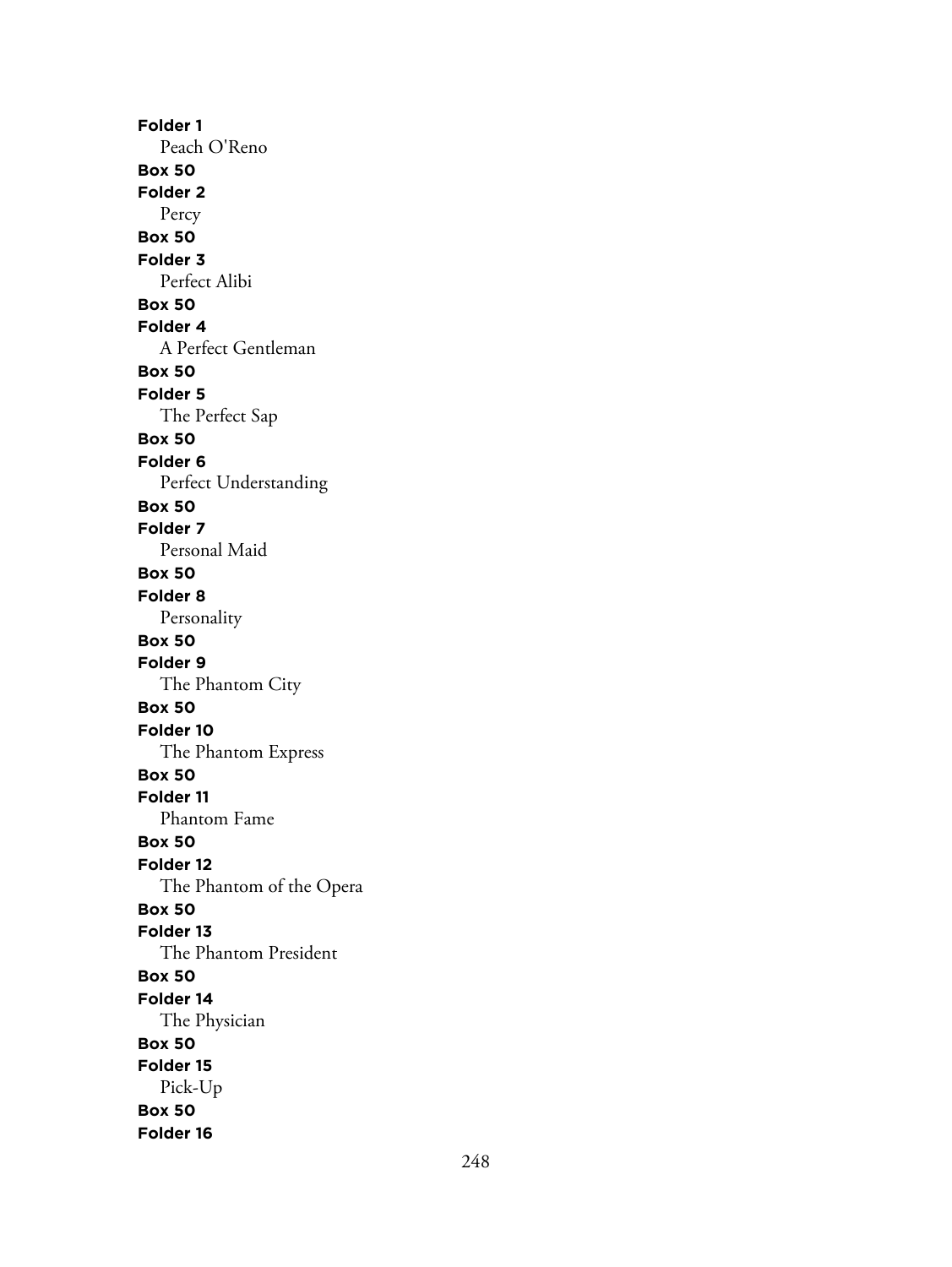Picture Snatcher **Box 50 Folder 17** Pirates **Box 50 Folder 18** Playboy of Paris **Box 50 Folder 19** Playgirl **Box 50 Folder 20** Playing Around **Box 50 Folder 21** Pleasure **Box 50 Folder 22** Pleasure Crazed **Box 50 Folder 23** Pointed Heels **Box 50 Folder 24** Politics **Box 50 Folder 25** Polly of the Circus **Box 50 Folder 26** Powder My Back **Box 50 Folder 27** Power **Box 50 Folder 28** Prestige **Box 50 Folder 29** The Price of a Party **Box 50 Folder 30** Price of Success **Box 50 Folder 31** The Prince of Broadway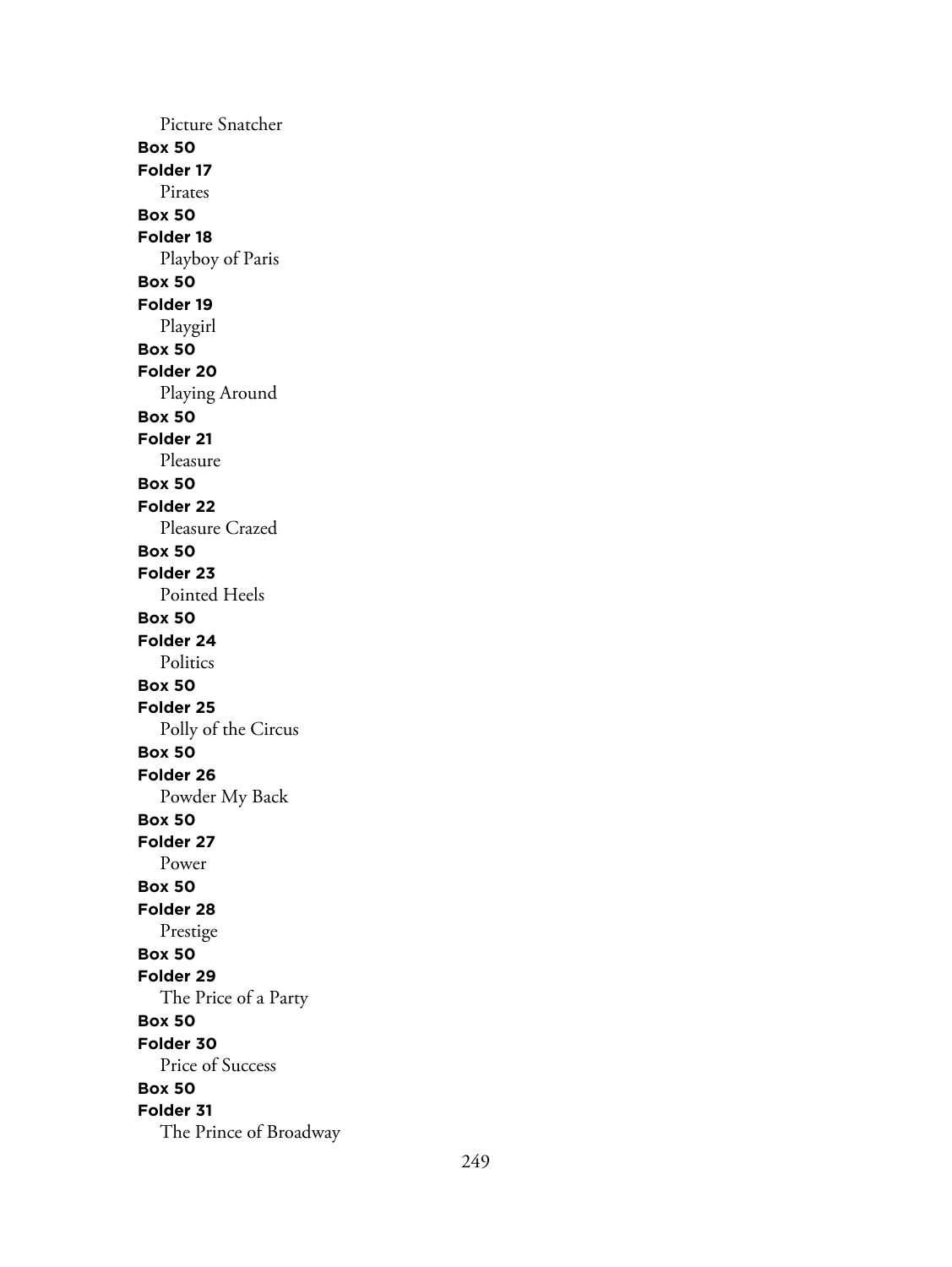**Box 50 Folder 32** Prince of Diamonds **Box 50 Folder 33** The Prince of Pilsen **Box 50 Folder 34** Prince of Tempters **Box 50 Folder 35** The Princess of Hoboken **Box 50 Folder 36** Private Lives **Box 50 Folder 37** A Private Scandal **Box 50 Folder 38** Prodigal **Box 50 Folder 39** Protection **Box 50 Folder 40** Public Defender **Box 51 Folder 1** The Purchase Price **Box 51 Folder 2** Putting on the Ritz **Box 51 Folder 3** Queen High **Box 51 Folder 4** Queen of the Night Clubs **Box 51 Folder 5** Quick Millions **Box 51 Folder 6** Race Track **Box 51**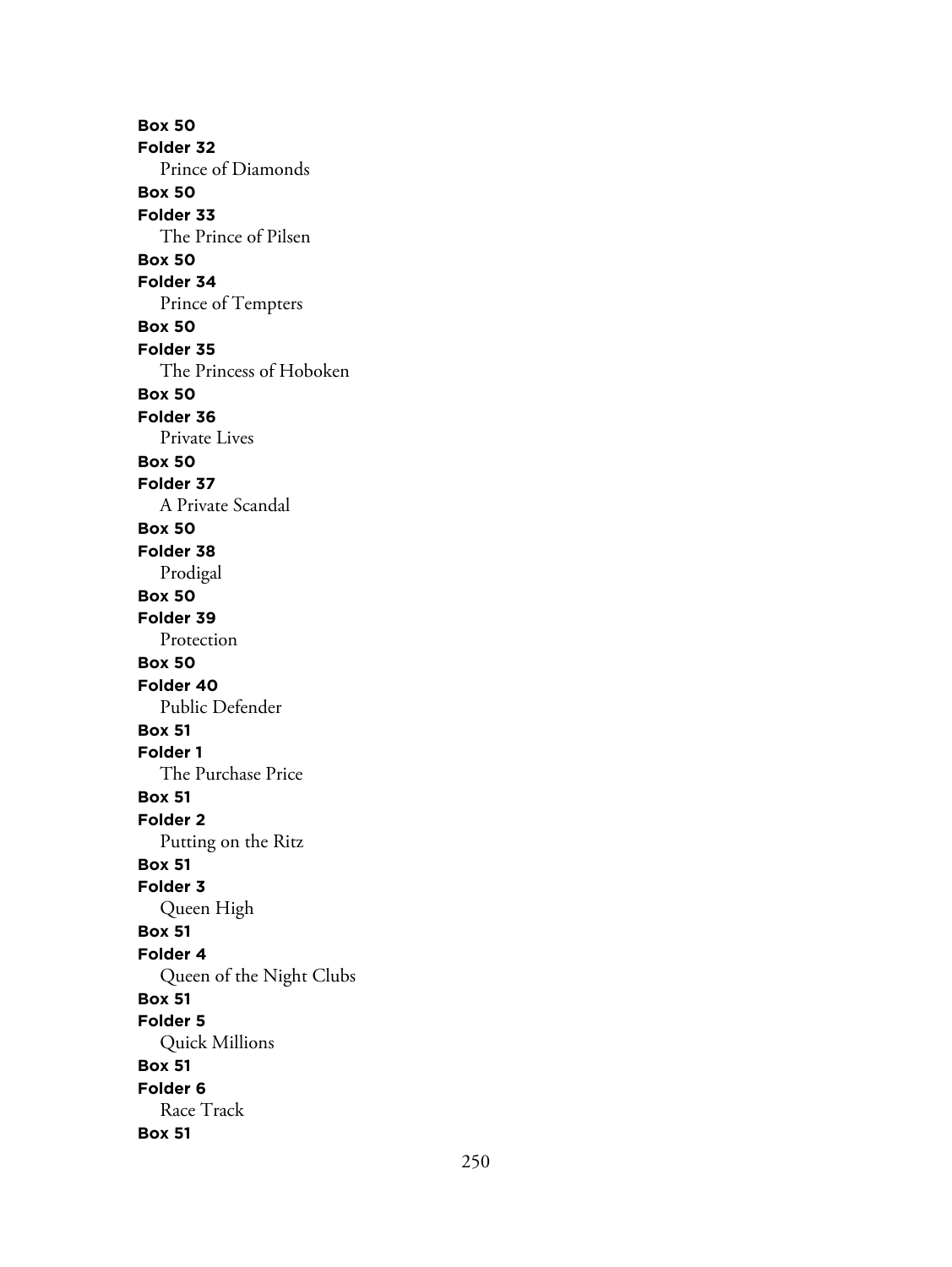**Folder 7** Racing Romeo **Box 51 Folder 8** Racing Youth **Box 51 Folder 9** Rackety Rax **Box 51 Folder 10** Radio Patrol **Box 51 Folder 11** Rain **Box 51 Folder 12** The Rainbow Man **Box 51 Folder 13** The Rainbow Trail **Box 51 Folder 14** Rain or Shine **Box 51 Folder 15** Ramona **Box 51 Folder 16** Ranger of the North **Box 51 Folder 17** Rasputin and the Empress **Box 51 Folder 18** Rebecca of Sunnybrook Farm **Box 51 Folder 19** Rebound **Box 51 Folder 20** Recaptured Love **Box 51 Folder 21** The Red Dance **Box 51 Folder 22**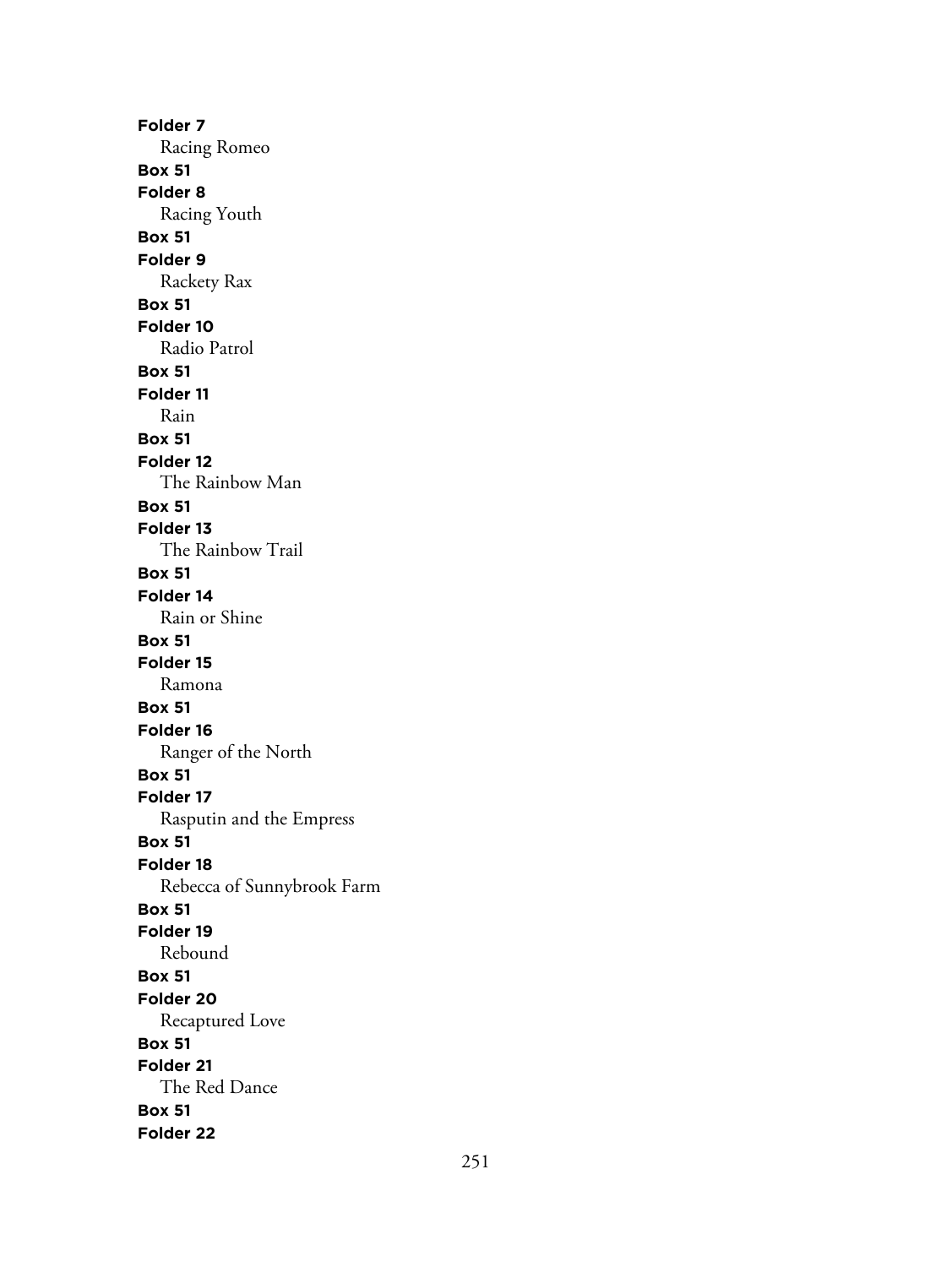Red Dice **Box 51 Folder 23** Red Dust **Box 51 Folder 24** Red Headed Woman **Box 51 Folder 25** Red Hot Rhythm **Box 51 Folder 26** Red Hot Tires **Box 51 Folder 27** Red Wine **Box 51 Folder 28** Redemption **Box 51 Folder 29** Redheads Preferred **Box 51 Folder 30** Redskin **Box 51 Folder 31** Remote Control **Box 51 Folder 32** Renegades **Box 51 Folder 33** Reno **Box 51 Folder 34** The Rescue **Box 51 Folder 35** The Return of Fu Manchu **Box 51 Folder 36** The Return of Sherlock Homes **Box 52 Folder 1** Revenge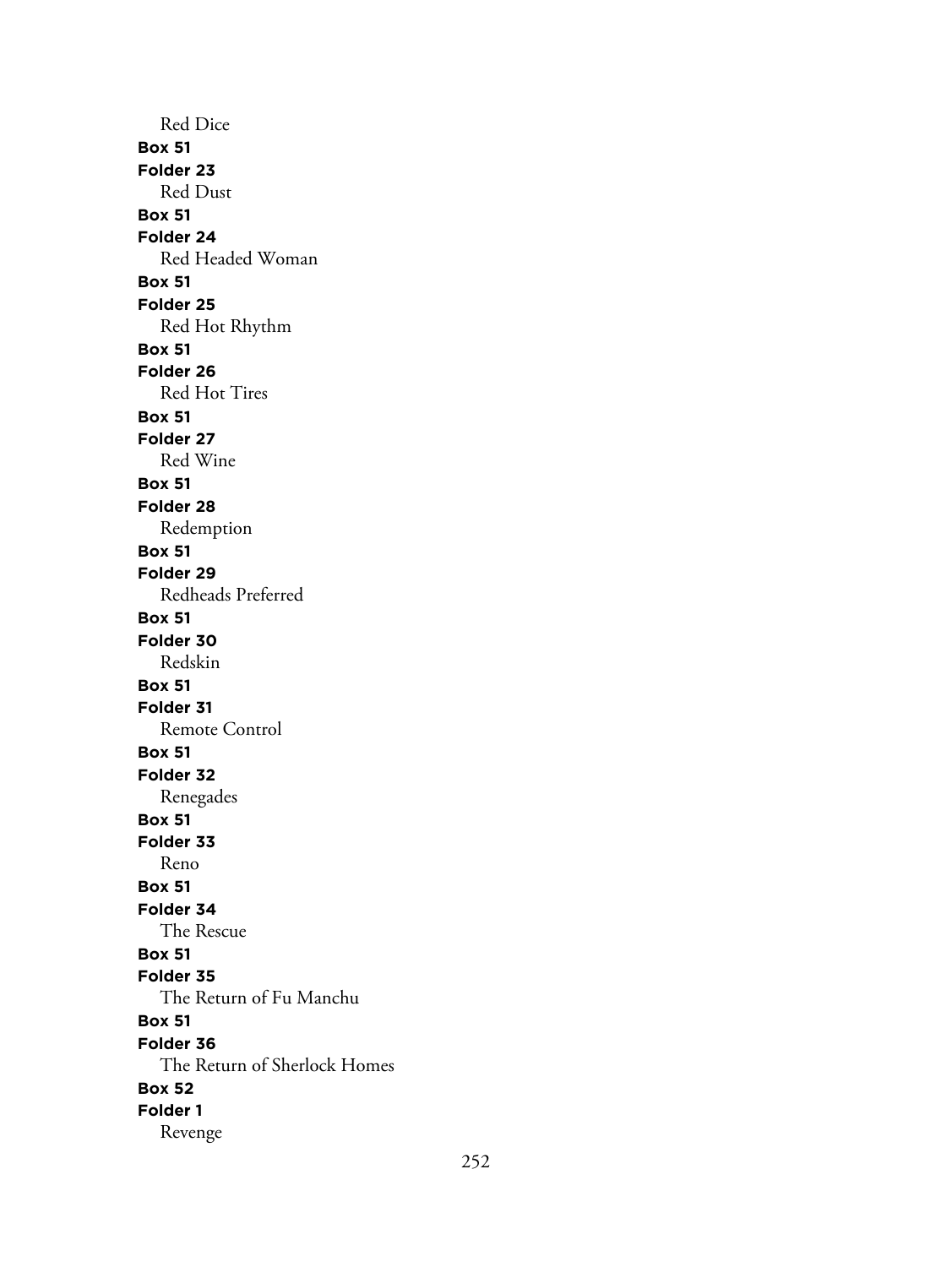**Box 52 Folder 2** The Rich are Always With Us **Box 52 Folder 3** Rich Man's Folly **Box 52 Folder 4** Rich People **Box 52 Folder 5** The Richest Man in the World **Box 52 Folder 6** Rider of Death Valley **Box 52 Folder 7** Riders of the Purple Sage **Box 52 Folder 8** Ridin' for Justice **Box 52 Folder 9** Right of Way **Box 52 Folder 10** Rio Rita **Box 52 Folder 11** Risky Business **Box 52 Folder 12** The River **Box 52 Folder 13** The River of Romance **Box 52 Folder 14** Roadhouse Nights **Box 52 Folder 15** The Road to Reno **Box 52 Folder 16** The Road to Singapore **Box 52**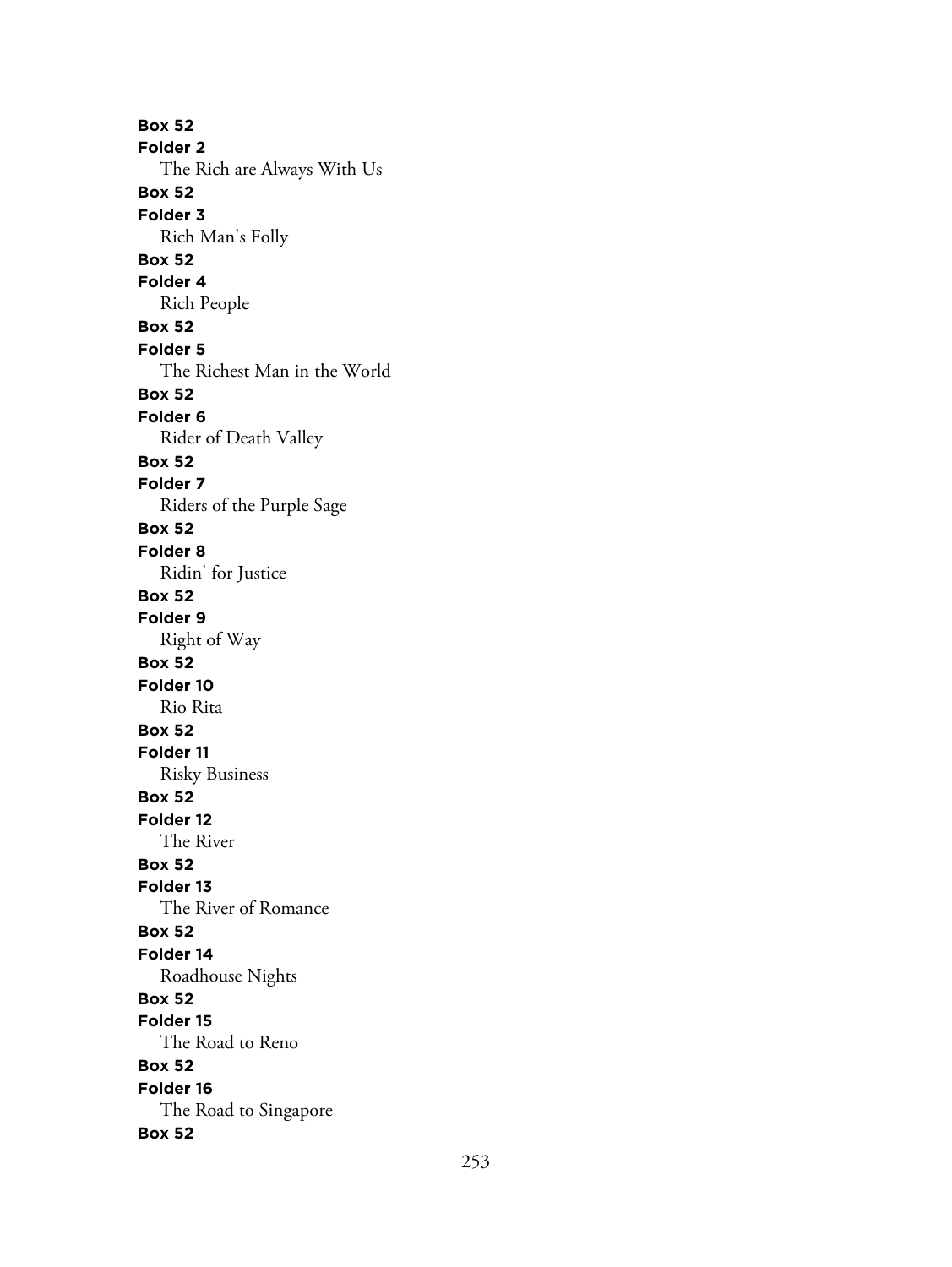**Folder 17** The Road to Yesterday **Box 52 Folder 18** Roar of the Dragon **Box 52 Folder 19** Rockabye **Box 52 Folder 20** Rocking Moon **Box 52 Folder 21** Rogue of the Rio Grande **Box 52 Folder 22** The Rogue Song **Box 52 Folder 23** Romance of the Rio Grande **Box 52 Folder 24** Rome Express **Box 52 Folder 25** Rose of the Golden West **Box 52 Folder 26** Rough Romance **Box 52 Folder 27** Rough Waters **Box 52 Folder 28** The Royal Bed **Box 52 Folder 29** The Royal Family of Broadway **Box 52 Folder 30** Royal Romance **Box 52 Folder 31** Rubber Tires **Box 52 Folder 32**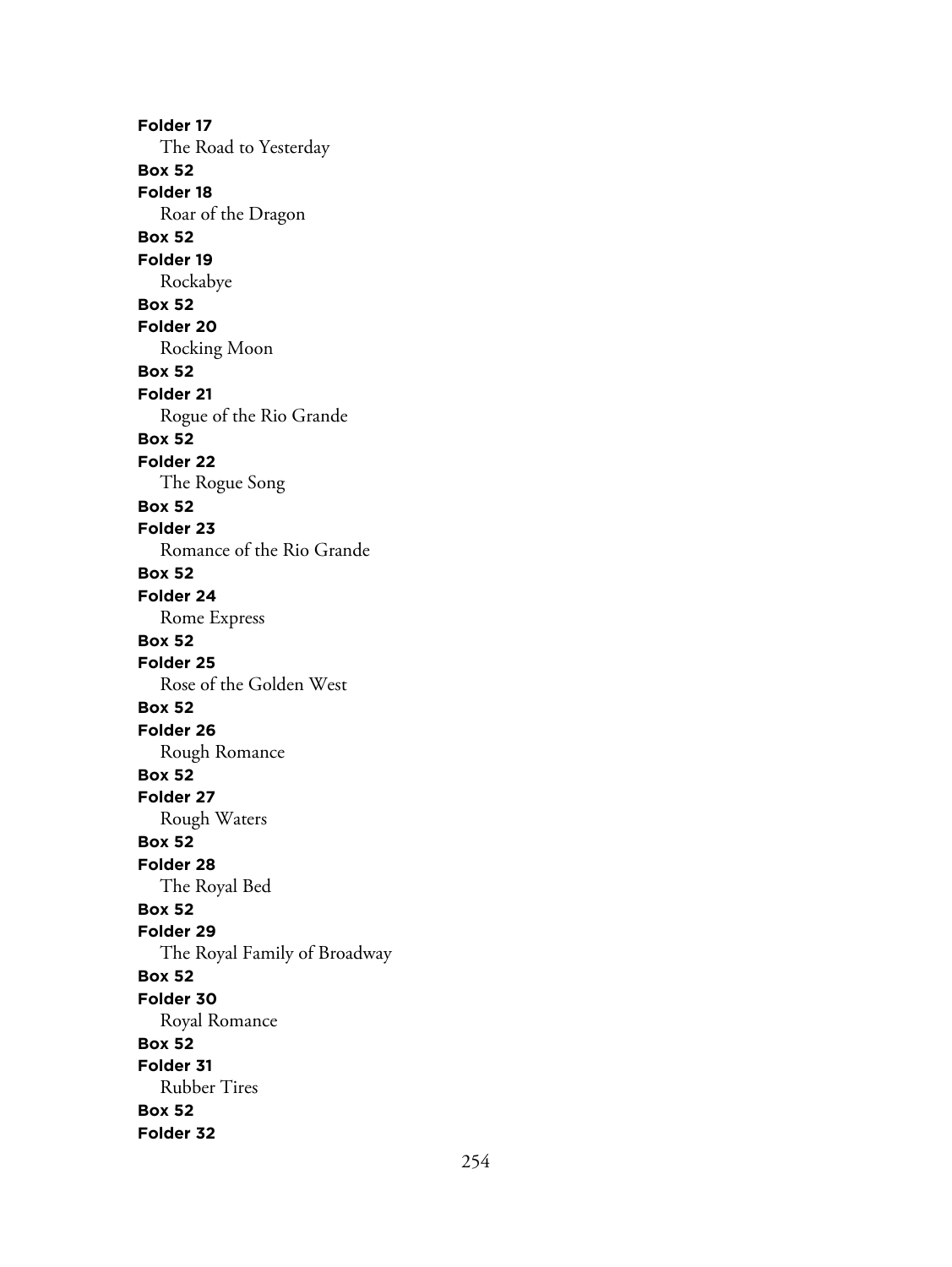The Ruling Voice **Box 52 Folder 33** Run a Round **Box 52 Folder 34** Runaway Bride **Box 52 Folder 35** Safe in Hell **Box 52 Folder 36** The Sacred Flame **Box 52 Folder 37** Safety in Numbers **Box 53 Folder 1** Sailor's Holiday **Box 53 Folder 2** Sailor's Luck **Box 53 Folder 3** Sal of Singapore **Box 53 Folder 4** Sally **Box 53 Folder 5** Salute **Box 53 Folder 6** Salvation Nell **Box 53 Folder 7** Samarang **Box 53 Folder 8** The Santa Fe Trail **Box 53 Folder 9** The Sap **Box 53 Folder 10** The Sap from Syracuse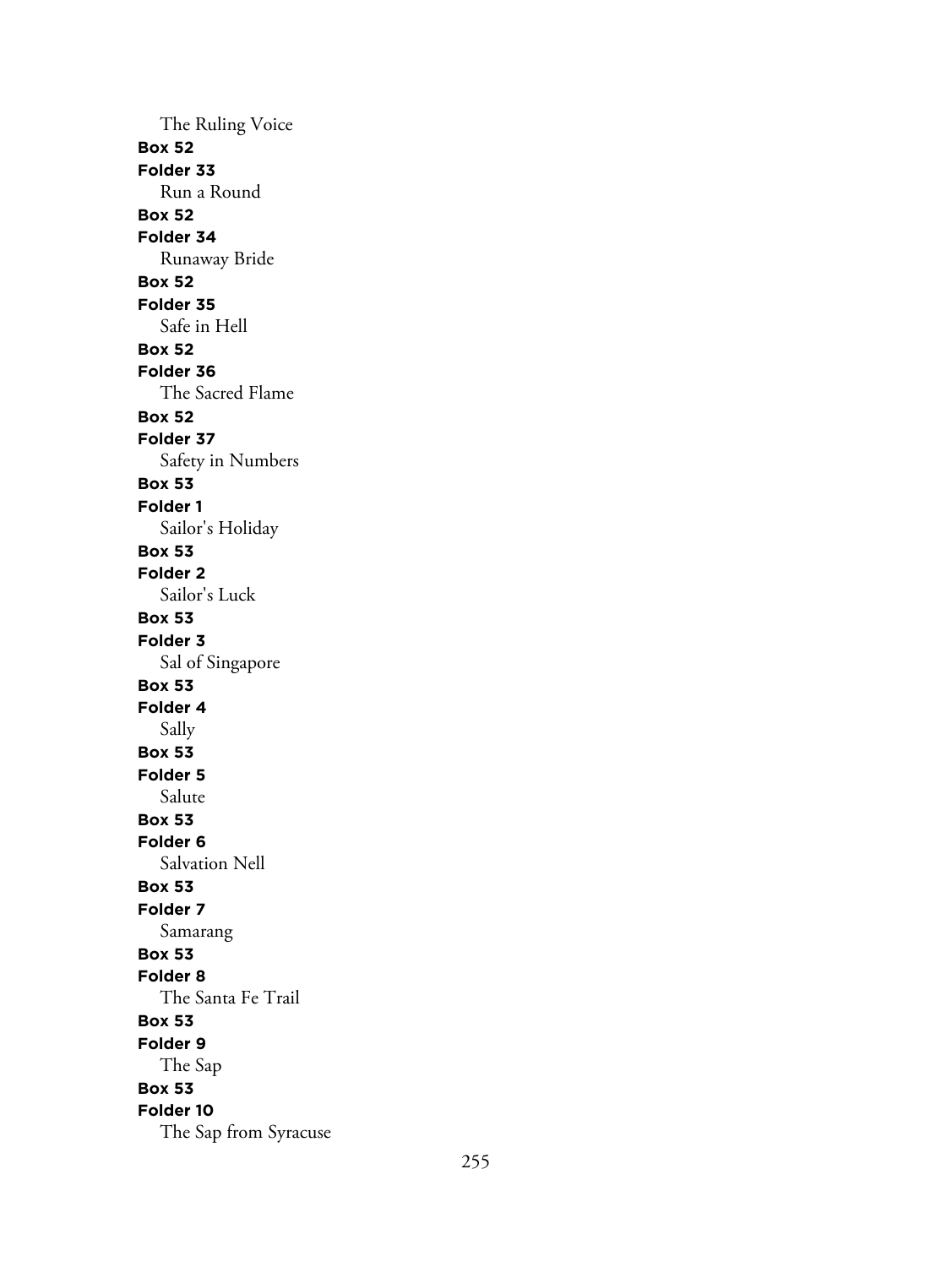**Box 53 Folder 11** Sarah and Son **Box 53 Folder 12** The Saturday Night Kid **Box 53 Folder 13** Say It With Sables **Box 53 Folder 14** Say It With Songs **Box 53 Folder 15** Scarface **Box 53 Folder 16** The Scarlet Daredevil **Box 53 Folder 17** The Scarlet Dawn **Box 53 Folder 18** The Scarlet Lady **Box 53 Folder 19** Scarlet Pages **Box 53 Folder 20** Scarlet Seas **Box 53 Folder 21** School For Wives **Box 53 Folder 22** Scotland Yard **Box 53 Folder 23** The Sea Bat **Box 53 Folder 24** The Sea Beast **Box 53 Folder 25** The Sea God **Box 53**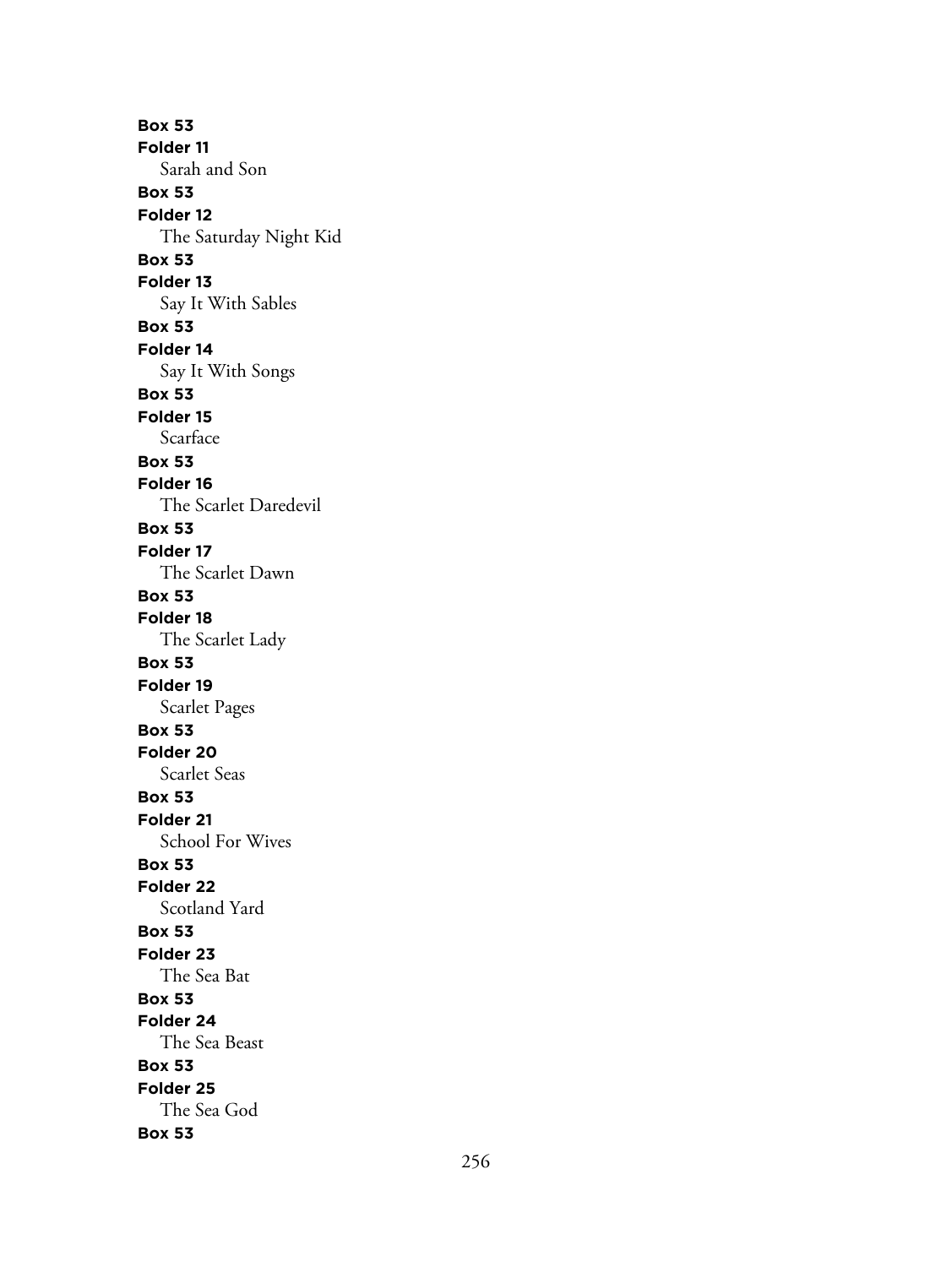**Folder 26** Sea Legs **Box 53 Folder 27** The Sea Wolf (1930) **Box 53 Folder 28** The Sea Wolf (1925) **Box 53 Folder 29** The Seas Beneath **Box 53 Folder 30** Second Choice **Box 53 Folder 31** Second Hand Wife **Box 53 Folder 32** The Second Honeymoon **Box 53 Folder 33** The Secret Call **Box 53 Folder 34** The Secret of Madame Blanche **Box 53 Folder 35** The Secret Six **Box 53 Folder 36** Secrets **Box 53 Folder 37** Secrets of a Secretary **Box 53 Folder 38** See You in Jail **Box 53 Folder 39** Seven Days **Box 53 Folder 40** Seven Faces **Box 54 Folder 1**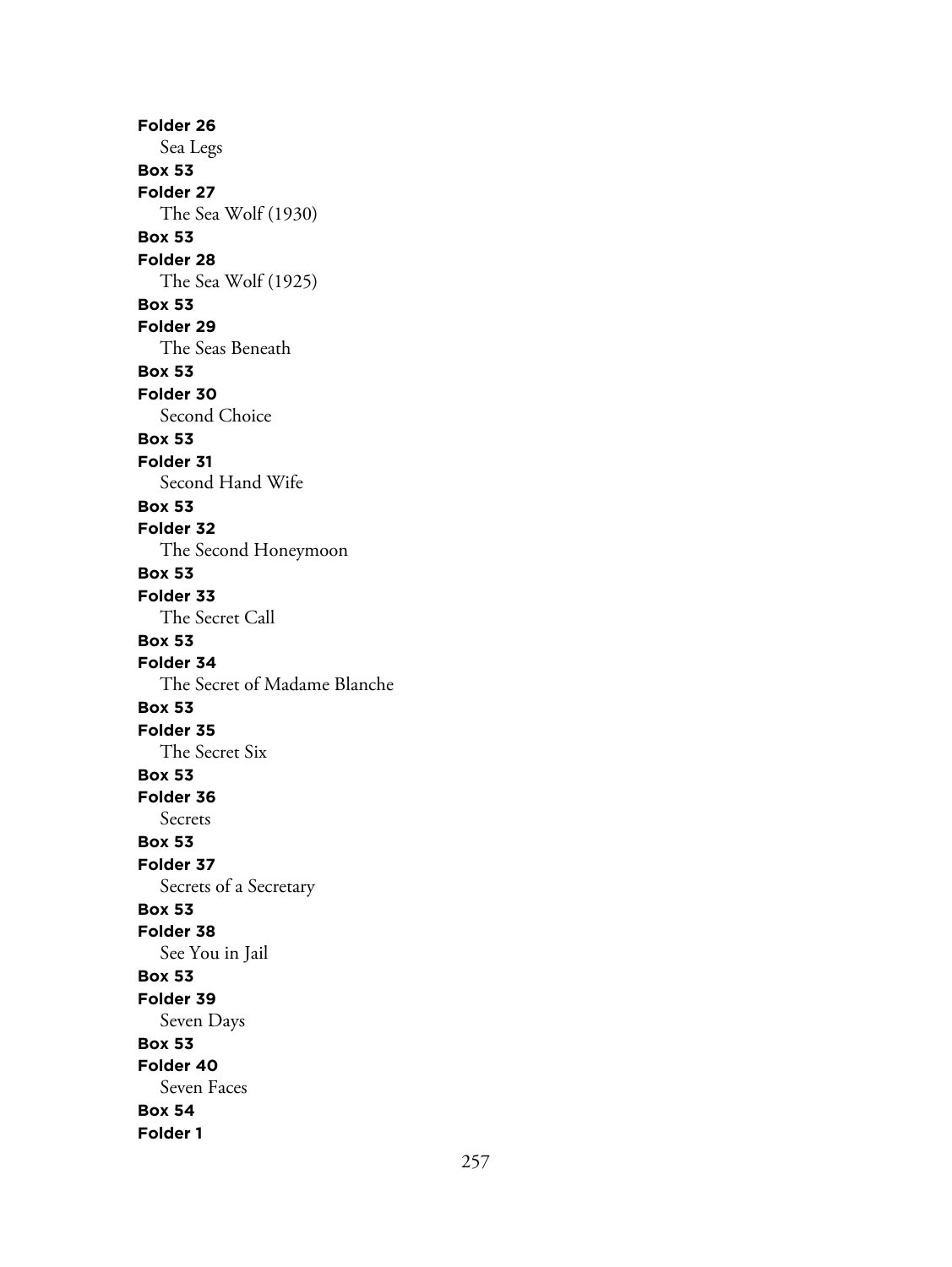Seven Keys to Baldpate **Box 54 Folder 2** Seven Sinners **Box 54 Folder 3** Seventy-Thousand Witnesses **Box 54 Folder 4** Shadow of the Law **Box 54 Folder 5** The Shady Lady **Box 54 Folder 6** Shanghai Express **Box 54 Folder 7** Shanghai Rose **Box 54 Folder 8** Shanghaied **Box 54 Folder 9** Shanghaied Love **Box 54 Folder 10** Shannons of Broadway **Box 54 Folder 11** Shave It With Music **Box 54 Folder 12** She Couldn't Say No **Box 54 Folder 13** She Done Him Wrong **Box 54 Folder 14** She's My Weakness **Box 54 Folder 15** Sherlock Holmes **Box 54 Folder 16** The Shield of Honor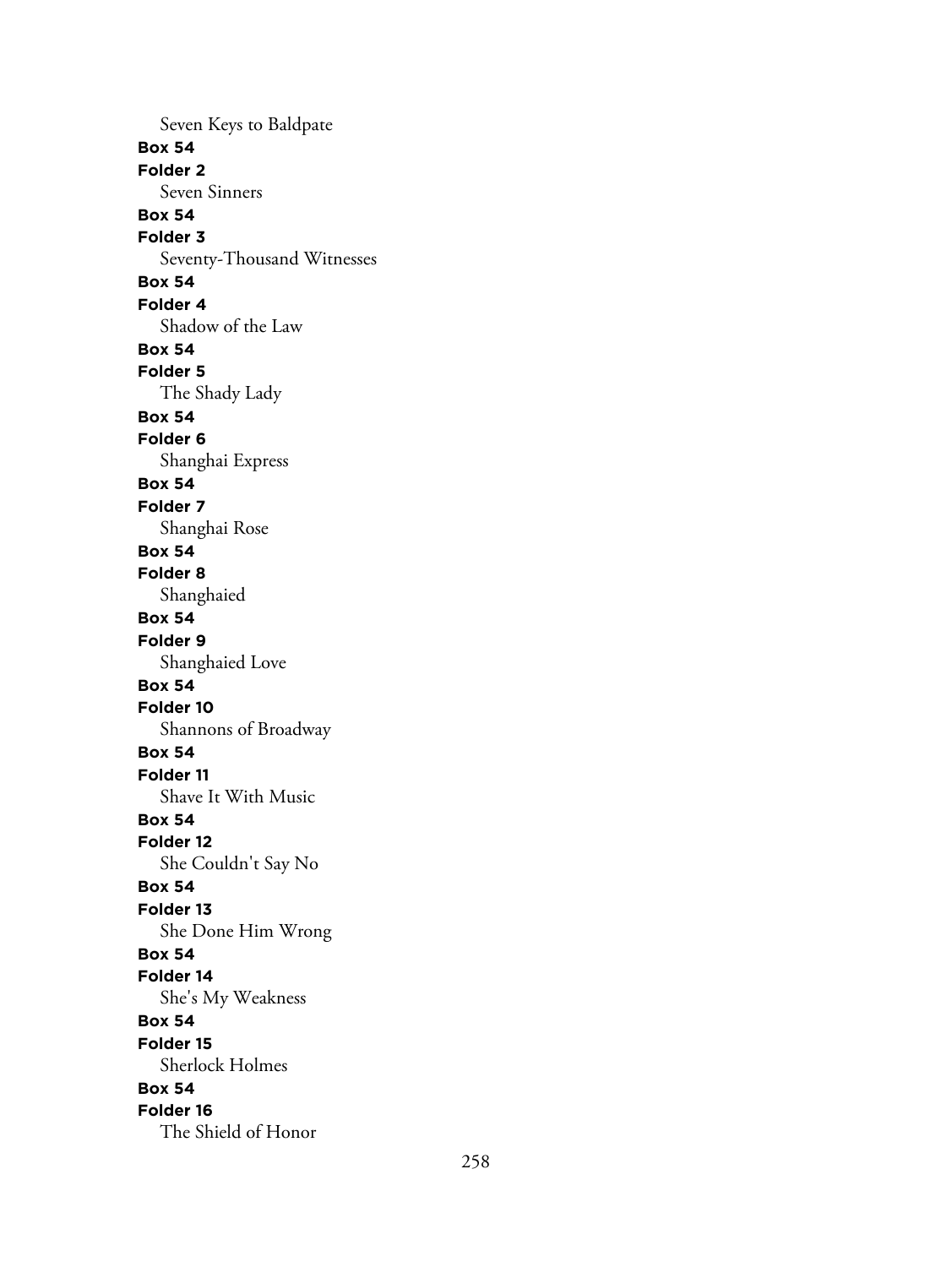**Box 54 Folder 17** The Ship from Shanghai **Box 54 Folder 18** Shipwrecked **Box 54 Folder 19** Shooting Straight **Box 54 Folder 20** The Shopworn Angel **Box 54 Folder 21** Should a Girl Marry? **Box 54 Folder 22** Show Boat **Box 54 Folder 23** Show Business **Box 54 Folder 24** Show Folks **Box 54 Folder 25** Show of Shows **Box 54 Folder 26** Show People **Box 54 Folder 27** Side Show **Box 54 Folder 28** Side Street **Box 54 Folder 29** Sidewalks of New York **Box 54 Folder 30** Silence (1931) **Box 54 Folder 31** Silence (1926) **Box 54**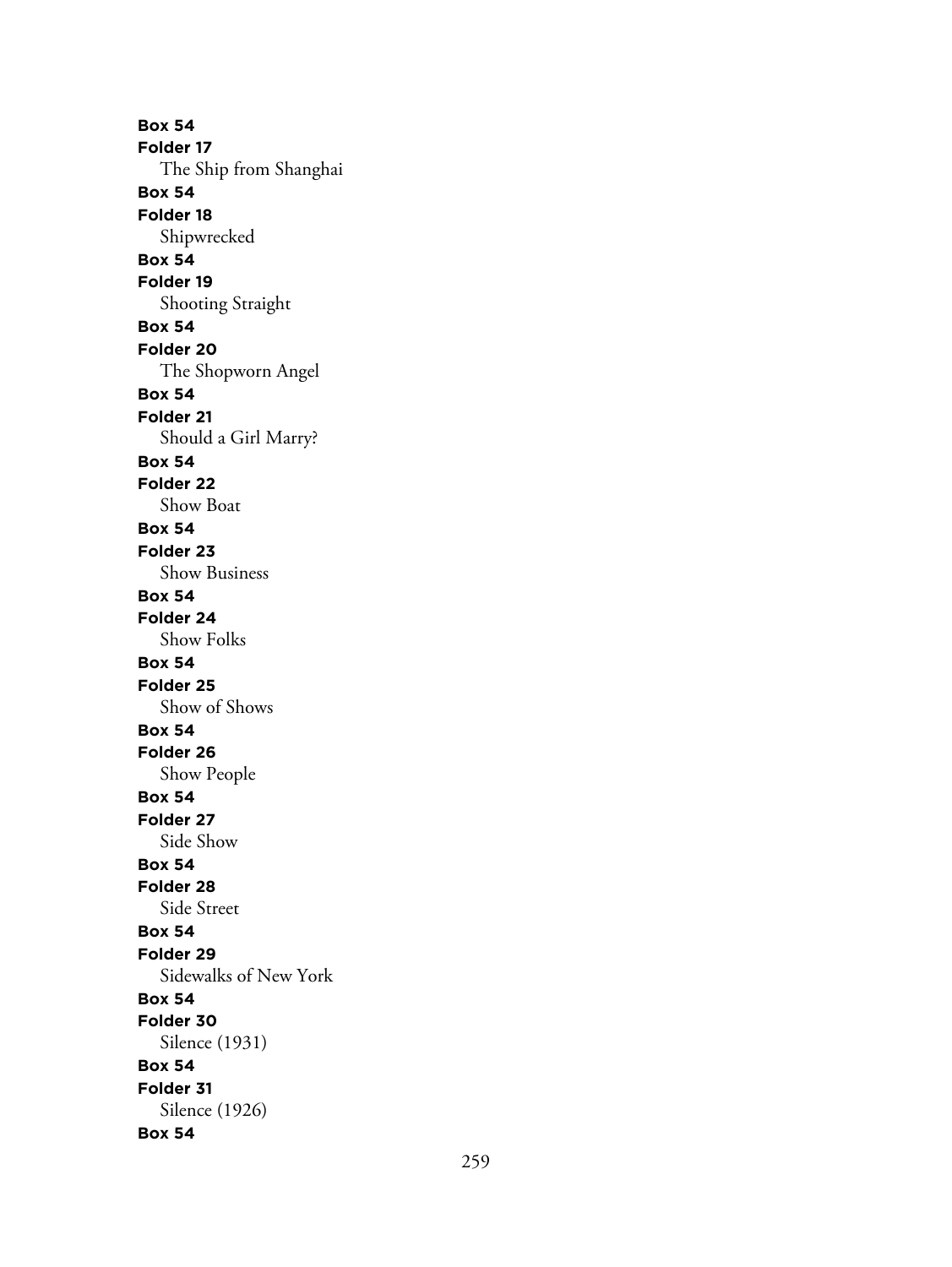**Folder 32** The Silent Power **Box 54 Folder 33** Silken Shackles **Box 54 Folder 34** Silver Dollar **Box 54 Folder 35** The Silver Horde **Box 54 Folder 36** The Silver Lining **Box 54 Folder 37** The Silver Slave **Box 54 Folder 38** Simba **Box 54 Folder 39** Simon the Jester **Box 54 Folder 40** Sin Ship **Box 54 Folder 41** Singapore Mutiny **Box 54 Folder 42** A Single Man **Box 54 Folder 43** The Single Sin **Box 54 Folder 44** The Singing Fool **Box 54 Folder 45** Sinners Holiday **Box 54 Folder 46** Sinners in the Sun **Box 54 Folder 47**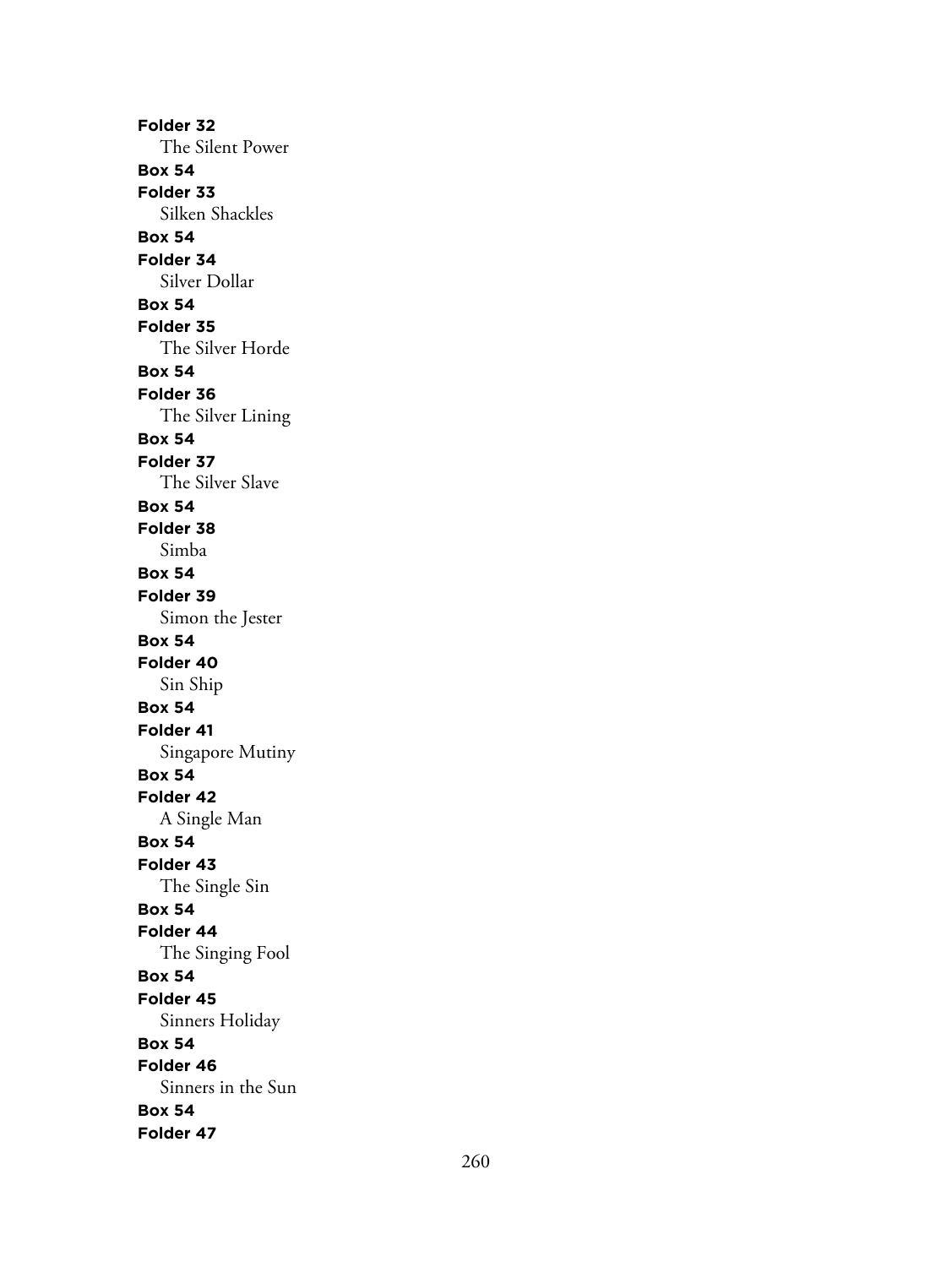The Sin of Madelon Claudet **Box 54 Folder 48** Sins of the Children **Box 54 Folder 49** Sins of the Fathers **Box 54 Folder 50** Sin Takes a Holiday **Box 55 Folder 1** Sisters **Box 55 Folder 2** Sit Tight **Box 55 Folder 3** Six Hours to Live **Box 55 Folder 4** The Sixth Commandment **Box 55 Folder 5** Skin Deep **Box 55 Folder 6** Skinner's Big Idea **Box 55 Folder 7** Skinner Steps Out **Box 55 Folder 8** Skippy **Box 55 Folder 9** Sky Bride **Box 55 Folder 10** The Sky Hawk **Box 55 Folder 11** Skyline **Box 55 Folder 12** The Sky Raiders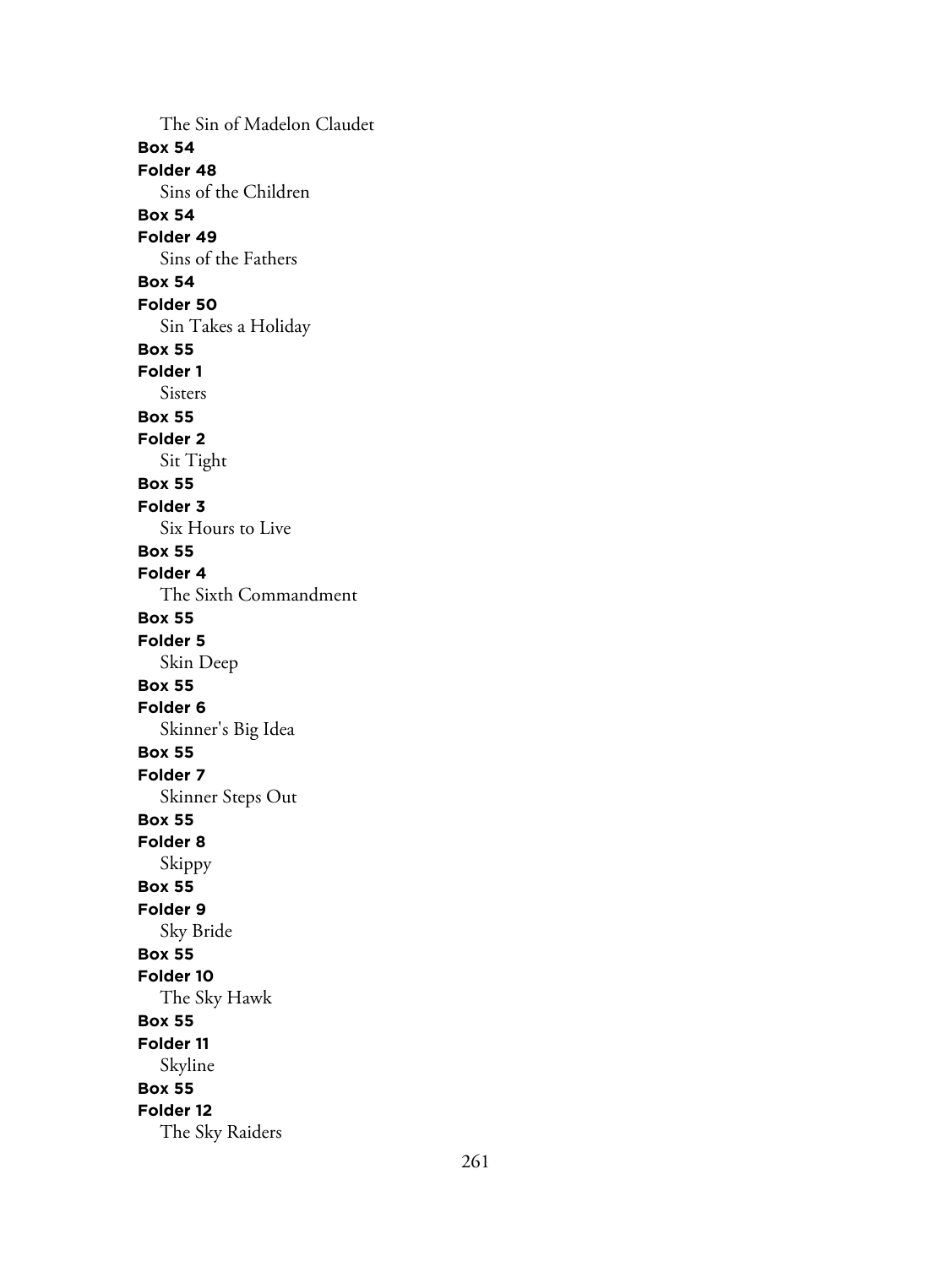**Box 55 Folder 13** Skyscraper Souls **Box 55 Folder 14** Slightly Scarlet **Box 55 Folder 15** Smart Money **Box 55 Folder 16** Smile Brother Smile **Box 55 Folder 17** The Smiling Lieutenant **Box 55 Folder 18** Smiling Irish Eyes **Box 55 Folder 19** Smiling Through **Box 55 Folder 20** So Big **Box 55 Folder 21** Sob Sister **Box 55 Folder 22** The Social Highwayman **Box 55 Folder 23** The Social Lion **Box 55 Folder 24** Society Girl **Box 55 Folder 25** The Soilers **Box 55 Folder 26** Soldiers and Women **Box 55 Folder 27** A Soldier's Plaything **Box 55**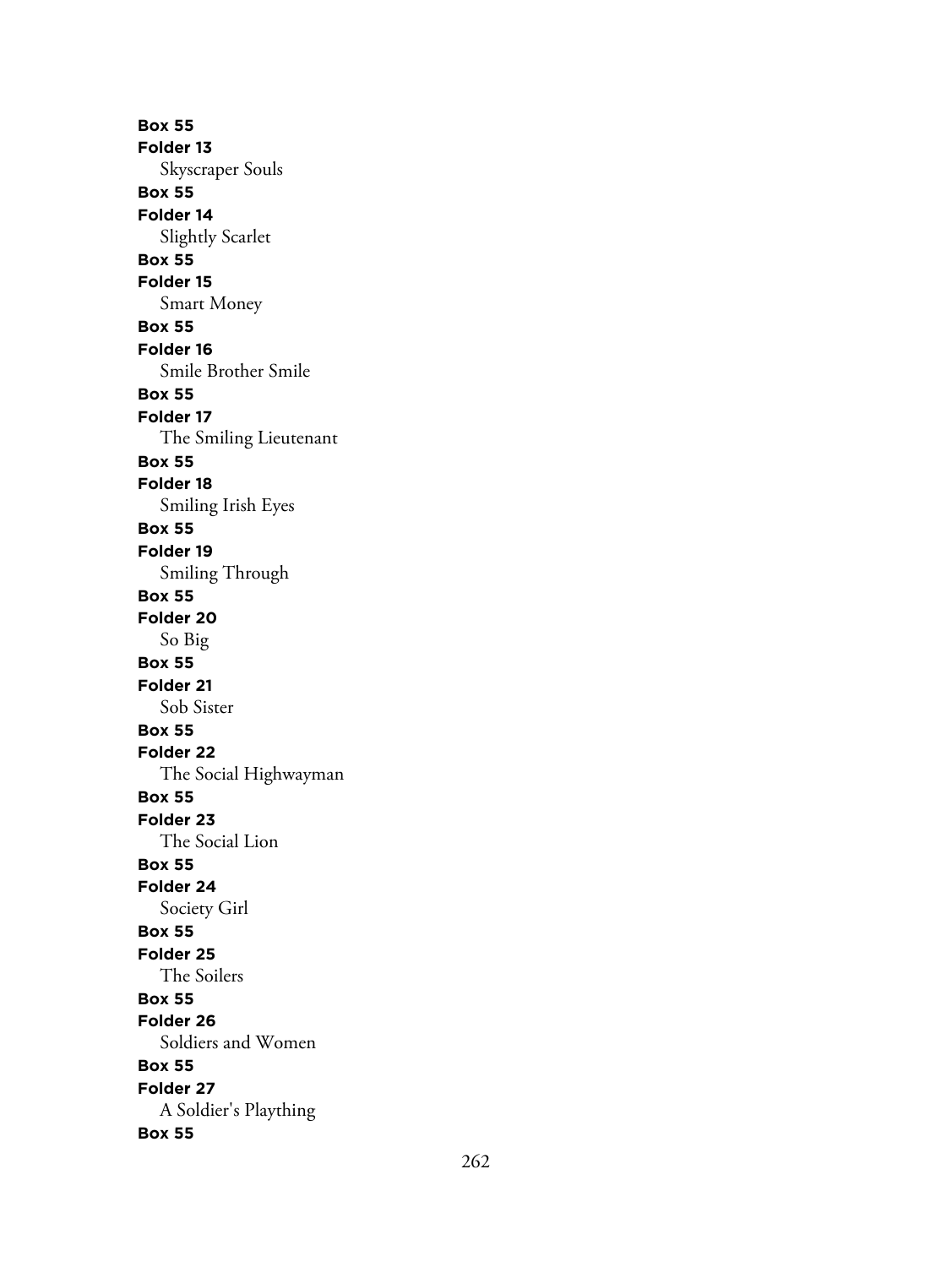**Folder 28** So Long Letty **Box 55 Folder 29** Some Mother's Boy **Box 55 Folder 30** Some Punkins **Box 55 Folder 31** Son Daughter **Box 55 Folder 32** Son of India **Box 55 Folder 33** Son of the Golden West **Box 55 Folder 34** A Song of Kentucky **Box 55 Folder 35** Song O'My Heart **Box 55 Folder 36** Song of Love **Box 55 Folder 37** Song of the Flame **Box 55 Folder 38** Song of the Roses **Box 55 Folder 39** Song of the West **Box 55 Folder 40** Sonny Boy **Box 55 Folder 41** The Sophomore **Box 55 Folder 42** Sorrell and Son **Box 55 Folder 43**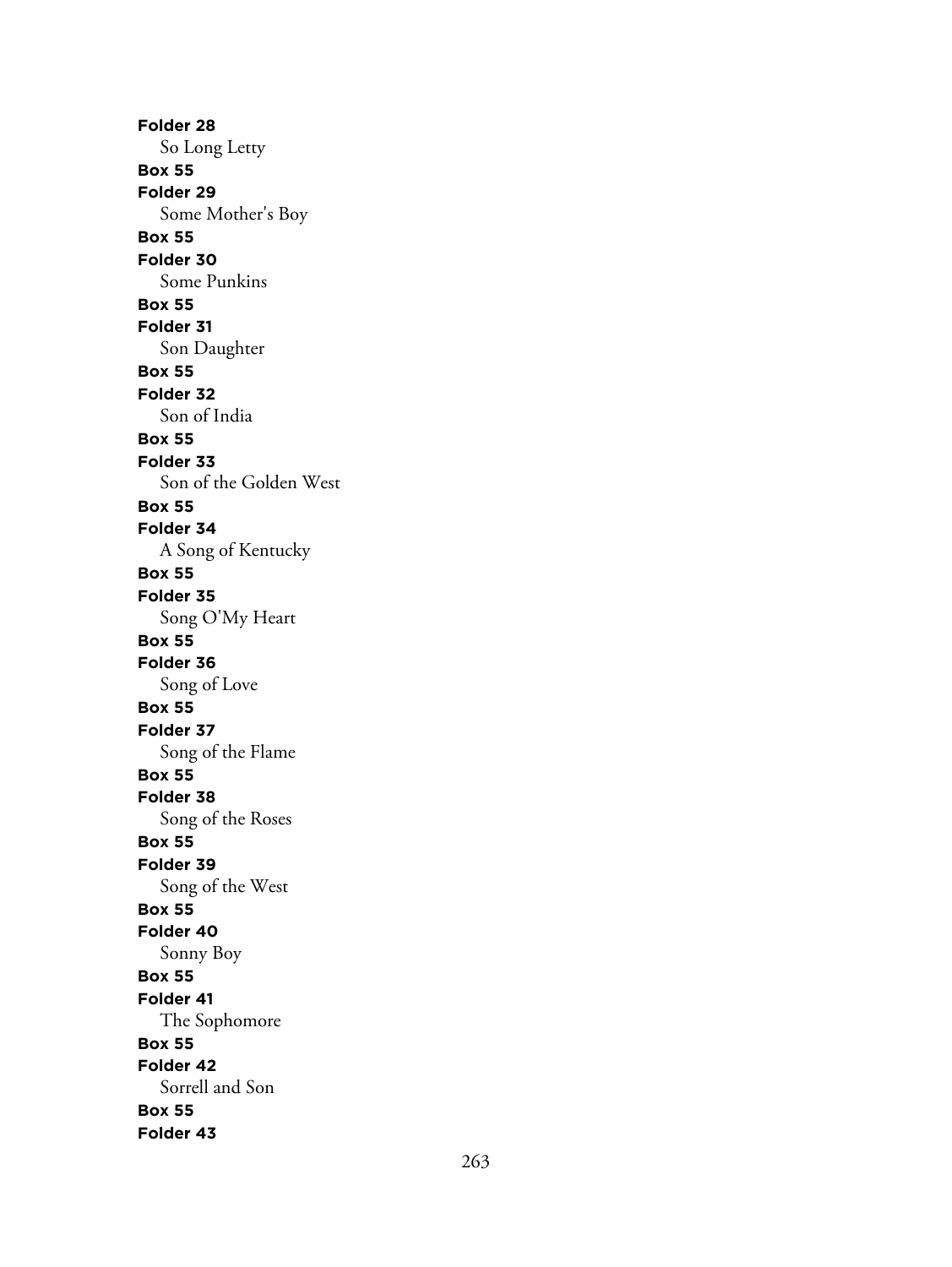So This Is Africa **Box 55 Folder 44** So This Is College **Box 55 Folder 45** So This Is London **Box 55 Folder 46** So This Is Paris **Box 56 Folder 1** The Soul of France **Box 56 Folder 2** Soup to Nuts **Box 56 Folder 3** The Southerner **Box 56 Folder 4** South of France **Box 56 Folder 5** South Sea Rose **Box 56 Folder 6** Speak Easily **Box 56 Folder 7** Speakeasy **Box 56 Folder 8** The Speckled Band **Box 56 Folder 9** Speed Demon **Box 56 Folder 10** The Speeding Venus **Box 56 Folder 11** Speedway **Box 56 Folder 12** Speedy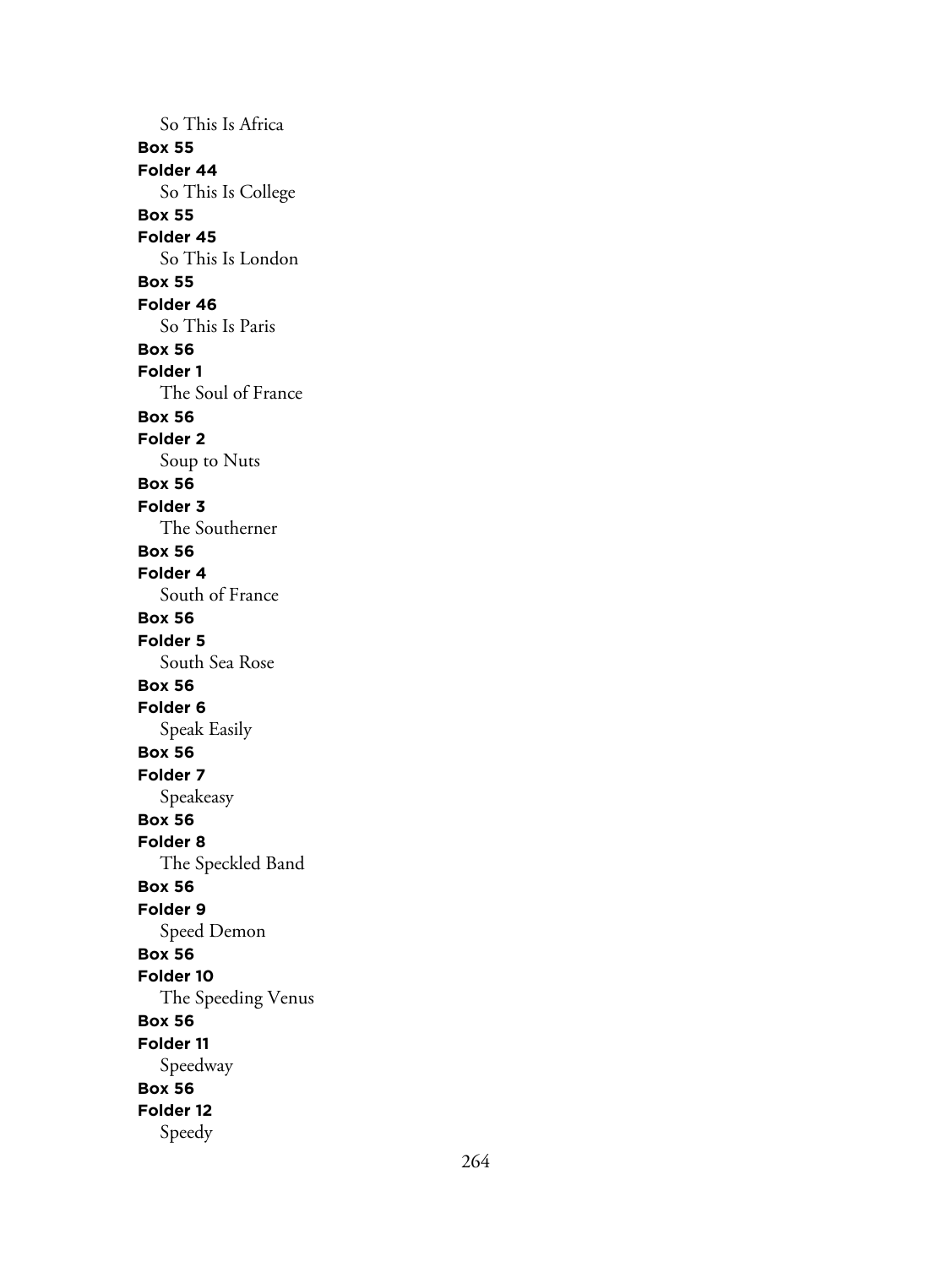**Box 56 Folder 13** The Spider **Box 56 Folder 14** The Spieler **Box 56 Folder 15** Spies **Box 56 Folder 16** The Spirit of Notre Dame **Box 56 Folder 17** Spirit of Youth **Box 56 Folder 18** Spite Marriage **Box 56 Folder 19** The Spoilers **Box 56 Folder 20** Spring Is Here **Box 56 Folder 21** Spurs **Box 56 Folder 22** The Squall **Box 56 Folder 23** Square Shoulders **Box 56 Folder 24** Squawman **Box 56 Folder 25** The Squealer **Box 56 Folder 26** Stark Mad **Box 56 Folder 27** States Attorney **Box 56**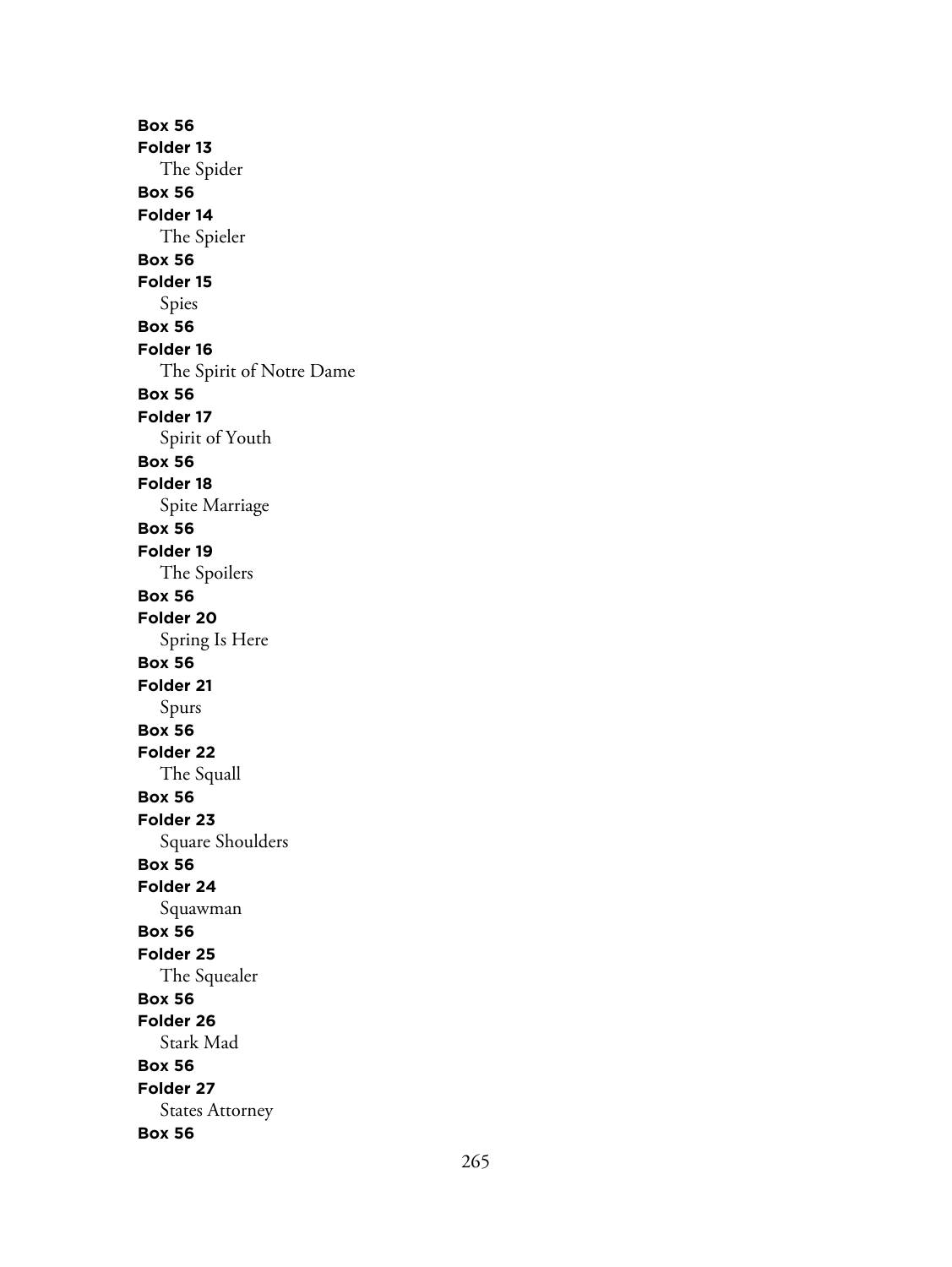**Folder 28** State Street Sadie **Box 56 Folder 29** Steamboat Bill Jr. **Box 56 Folder 30** Steel Preferred **Box 56 Folder 31** Stepping Along **Box 56 Folder 32** Stepping Out **Box 56 Folder 33** Stepping Sisters **Box 56 Folder 34** Stolen Heaven **Box 56 Folder 35** Stolen Kisses **Box 56 Folder 36** Stool Pigeon **Box 56 Folder 37** Stop That Man **Box 56 Folder 38** The Storm **Box 56 Folder 39** Stormy Waters **Box 56 Folder 40** Strange Cargo **Box 56 Folder 41** The Strange Case of Captain Ramper **Box 56 Folder 42** The Strange Case of Clara Dean **Box 56 Folder 43**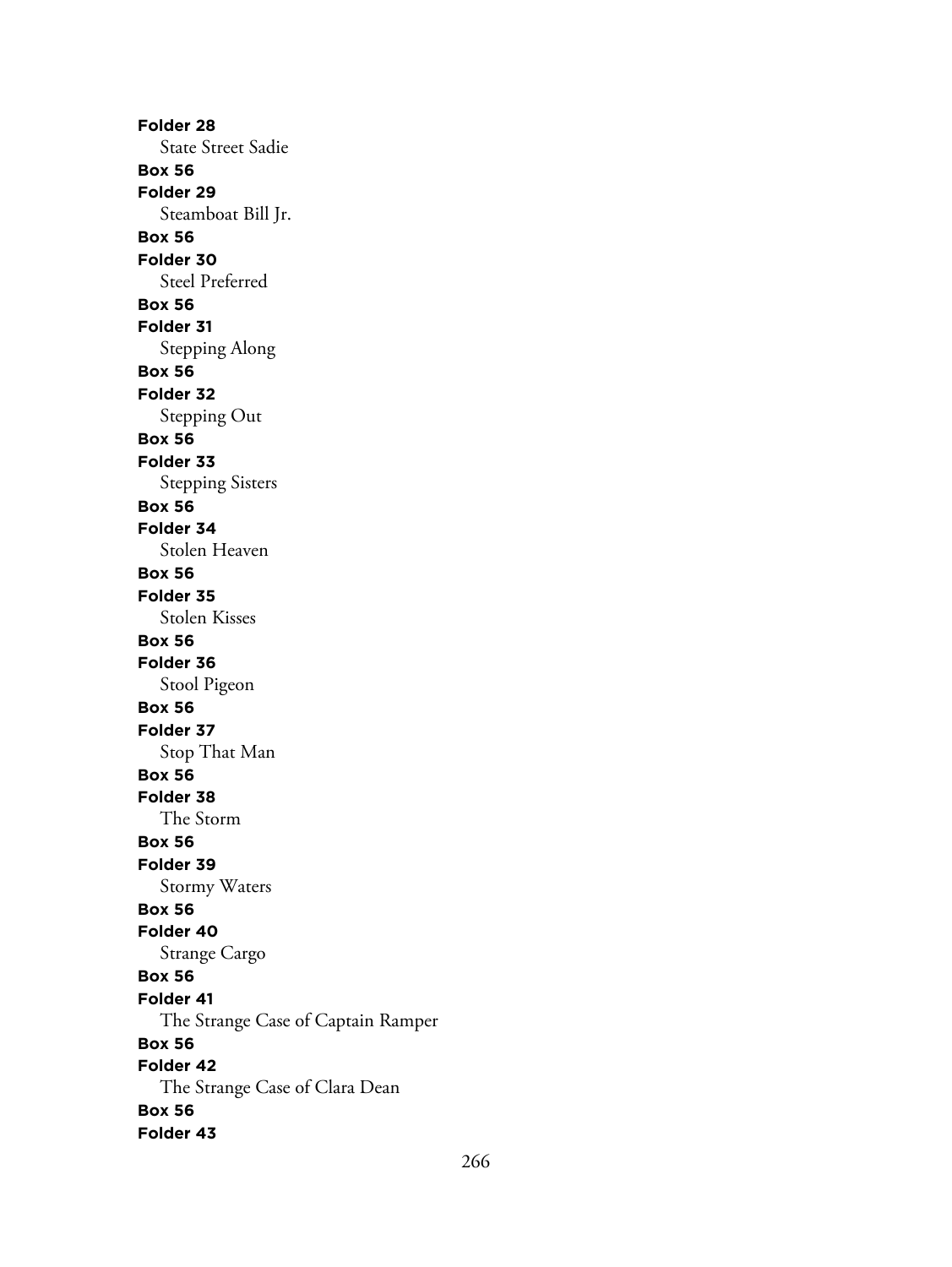Strange Interlude **Box 56 Folder 44** The Strange Case of Molly Louvain **Box 56 Folder 45** Stranger in Town **Box 56 Folder 46** Strangers of the Evening **Box 56 Folder 47** Strangers May Kiss **Box 56 Folder 48** Street Angel **Box 56 Folder 49** Street Girl **Box 56 Folder 50** Street of Change **Box 56 Folder 51** The Street of Sin **Box 57 Folder 1** Street Scene **Box 57 Folder 2** Streets of Shanghai **Box 57 Folder 3** Street of Women **Box 57 Folder 4** Strictly Personal **Box 57 Folder 5** Stricly Unconventional **Box 57 Folder 6** The Struggle **Box 57 Folder 7** Subway Express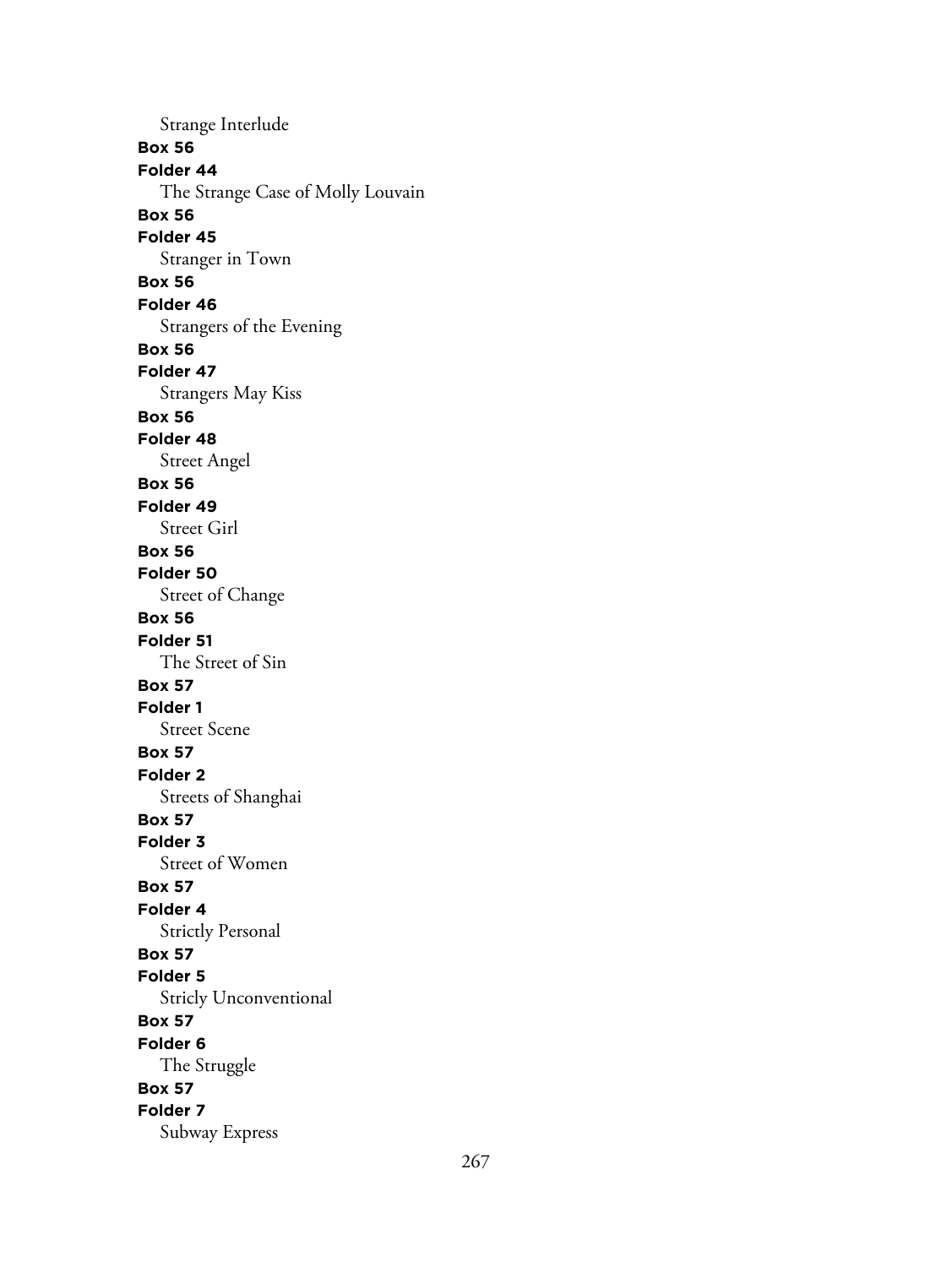**Box 57 Folder 8** A Successful Calamity **Box 57 Folder 9** Such Men Are Dangerous **Box 57 Folder 10** Suicide Fleet **Box 57 Folder 11** Sunkissed Sweeties **Box 57 Folder 12** Sunny **Box 57 Folder 13** Sunny Side Up (1926) **Box 57 Folder 14** Sunny Side Up (1929) **Box 57 Folder 15** Sunny Skies **Box 57 Folder 16** Sunrise **Box 57 Folder 17** The Sunset Derby **Box 57 Folder 18** Sunset Pass **Box 57 Folder 19** Surrender (1927) **Box 57 Folder 20** Surrender (1931) **Box 57 Folder 21** Svengali **Box 57 Folder 22** Sweet Kitty Belairs **Box 57**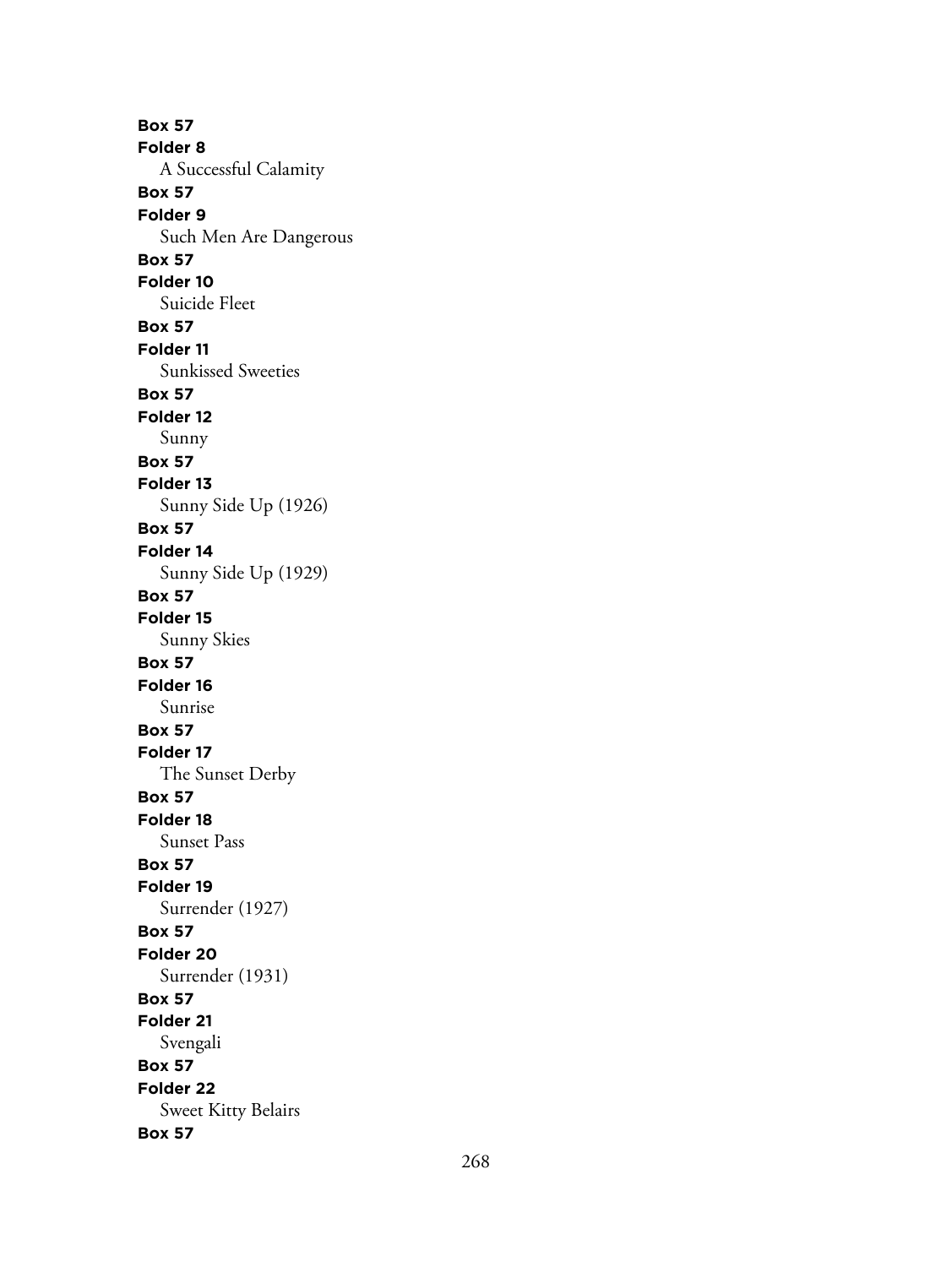**Folder 23** Sweet Mama **Box 57 Folder 24** Swell Head **Box 57 Folder 25** Swing High **Box 57 Folder 26** Symphony in Two Flats **Box 57 Folder 27** Symphony of Six Million **Box 57 Folder 28** Sweepstakes **Box 57 Folder 29** Sweet Adeline **Box 57 Folder 30** Sweethearts and Wives **Box 57 Folder 31** Sweethearts on Parade **Box 57 Folder 32** Sweetie **Box 57 Folder 33** Tabu **Box 57 Folder 34** A Tailor Made Man **Box 57 Folder 35** The Talk of Hollywood **Box 57 Folder 36** The Taming of the Shrew **Box 57 Folder 37** Tanned Legs **Box 57 Folder 38**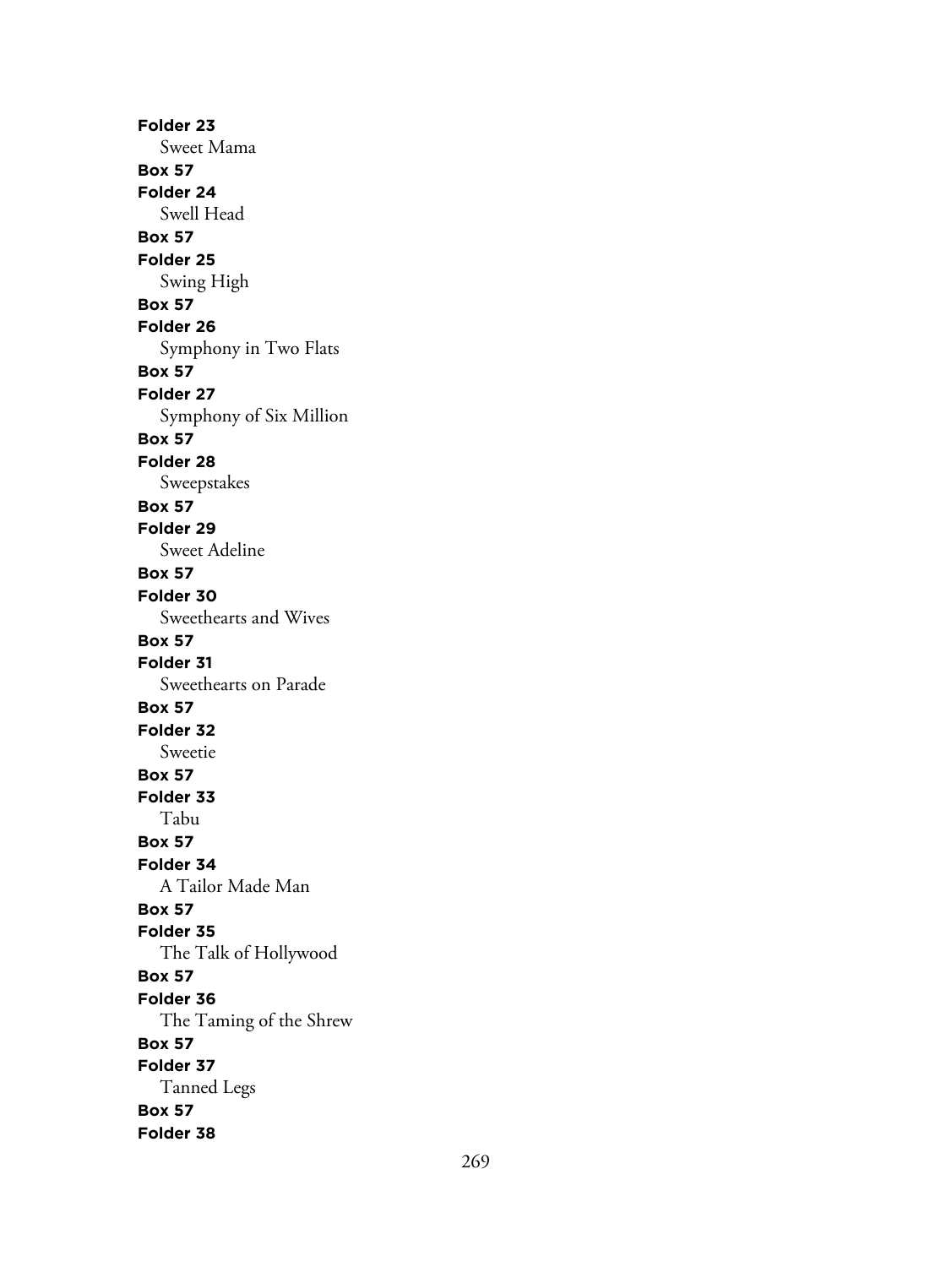Tarnished Lady **Box 57 Folder 39** Taxi **Box 57 Folder 40** Tea For Three **Box 57 Folder 41** Tempest **Box 58 Folder 1** Temple Tower **Box 58 Folder 2** Temptation **Box 58 Folder 3** The Tenderfoot **Box 58 Folder 4** Tenderloin **Box 58 Folder 5** The Terror **Box 58 Folder 6** Tess of the Storm Country **Box 58 Folder 7** The Texan **Box 58 Folder 8** Texas Buddies **Box 58 Folder 9** Texas Cyclone **Box 58 Folder 10** That Wild West **Box 58 Folder 11** That's My Boy **Box 58 Folder 12** Their Own Desire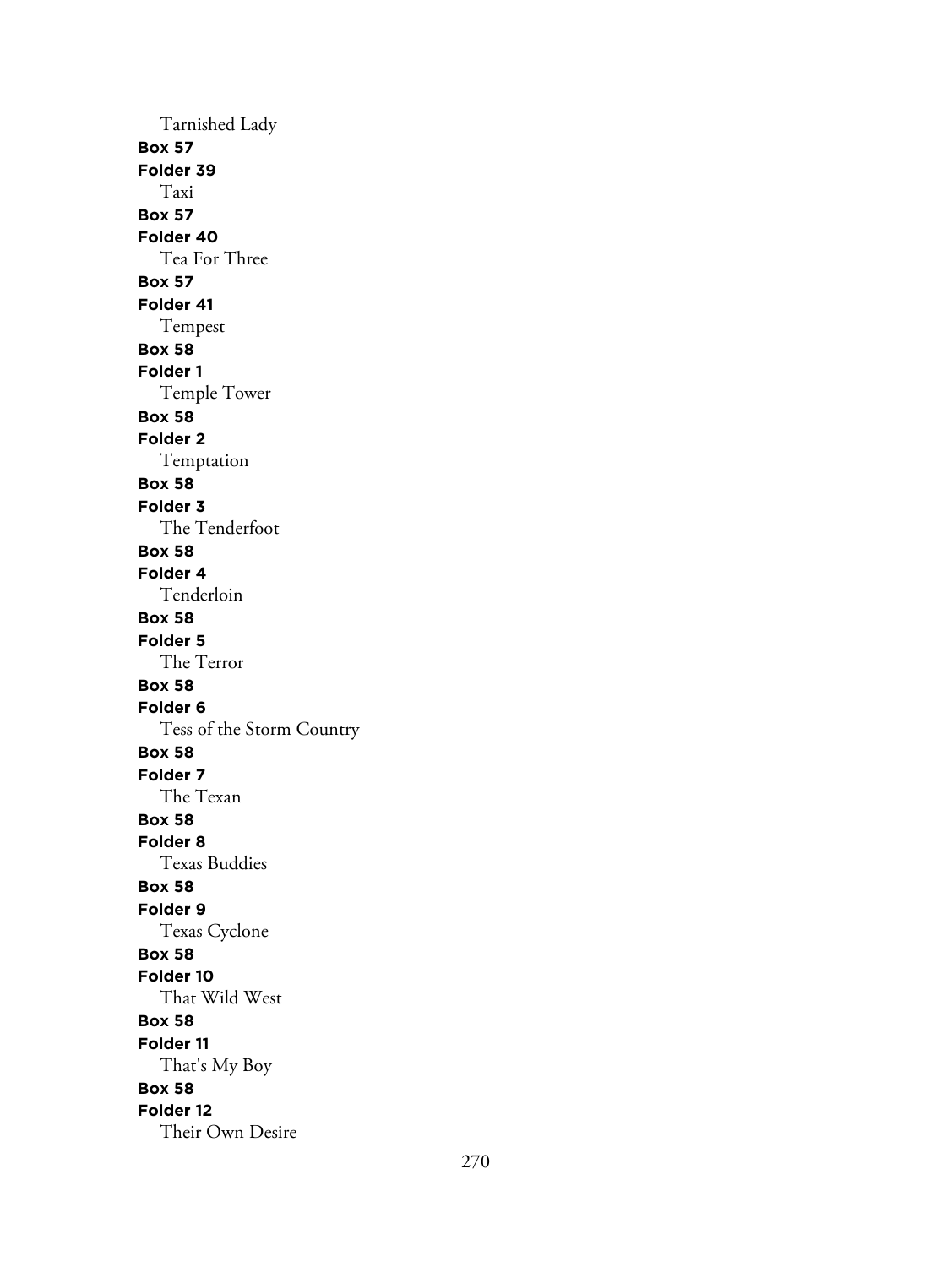**Box 58 Folder 13** Their Wives' Vacation **Box 58 Folder 14** They Call It Sin **Box 58 Folder 15** They Had To See, Paris **Box 58 Folder 16** They Just Had To Get Married **Box 58 Folder 17** They Learned About Women **Box 58 Folder 18** The Third Degree **Box 58 Folder 19** Thirteen Washington Square **Box 58 Folder 20** Thirteen Women **Box 58 Folder 21** The Thirteenth Chair **Box 58 Folder 22** This is Heaven **Box 58 Folder 23** This is the Night **Box 58 Folder 24** This Mad World **Box 58 Folder 25** This Reckless Age **Box 58 Folder 26** This Sporting Age **Box 58 Folder 27** This Thing Called Love **Box 58**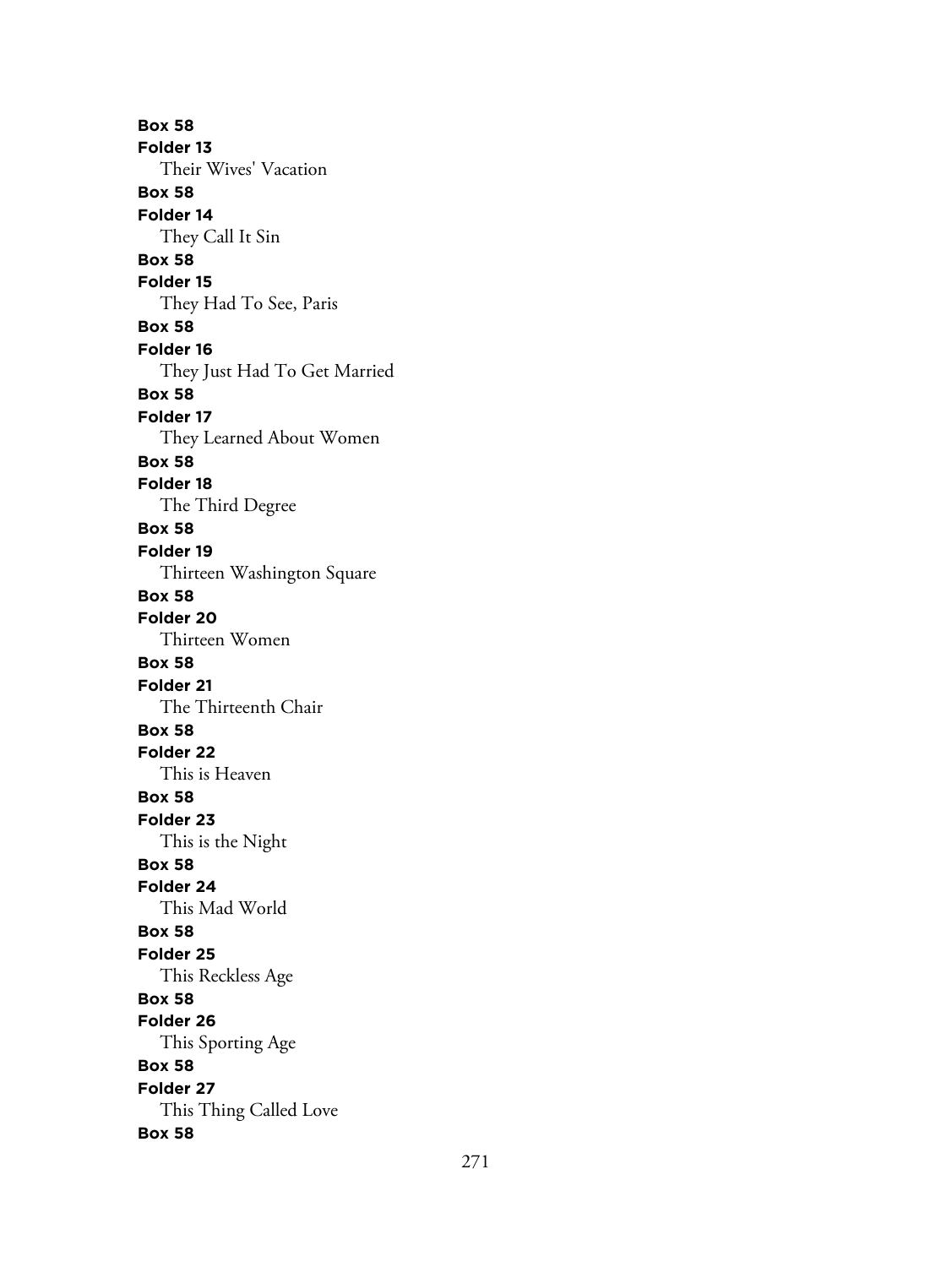**Folder 28** The Thoroughbred **Box 58 Folder 29** Those Three French Girls **Box 58 Folder 30** Those Who Dance **Box 58 Folder 31** Three Faces East (1930) **Box 58 Folder 32** Three Faces East (1926) **Box 58 Folder 33** Three Hours **Box 58 Folder 34** Three On a Match **Box 58 Folder 35** The Three Passions **Box 58 Folder 36** The Three Sisters **Box 58 Folder 37** Three Who Loved **Box 58 Folder 38** Through Thick and Thin **Box 58 Folder 39** Thru Different Eyes **Box 58 Folder 40** Thunder **Box 58 Folder 41** Thunder Below **Box 58 Folder 42** Thunderbolt **Box 58 Folder 43**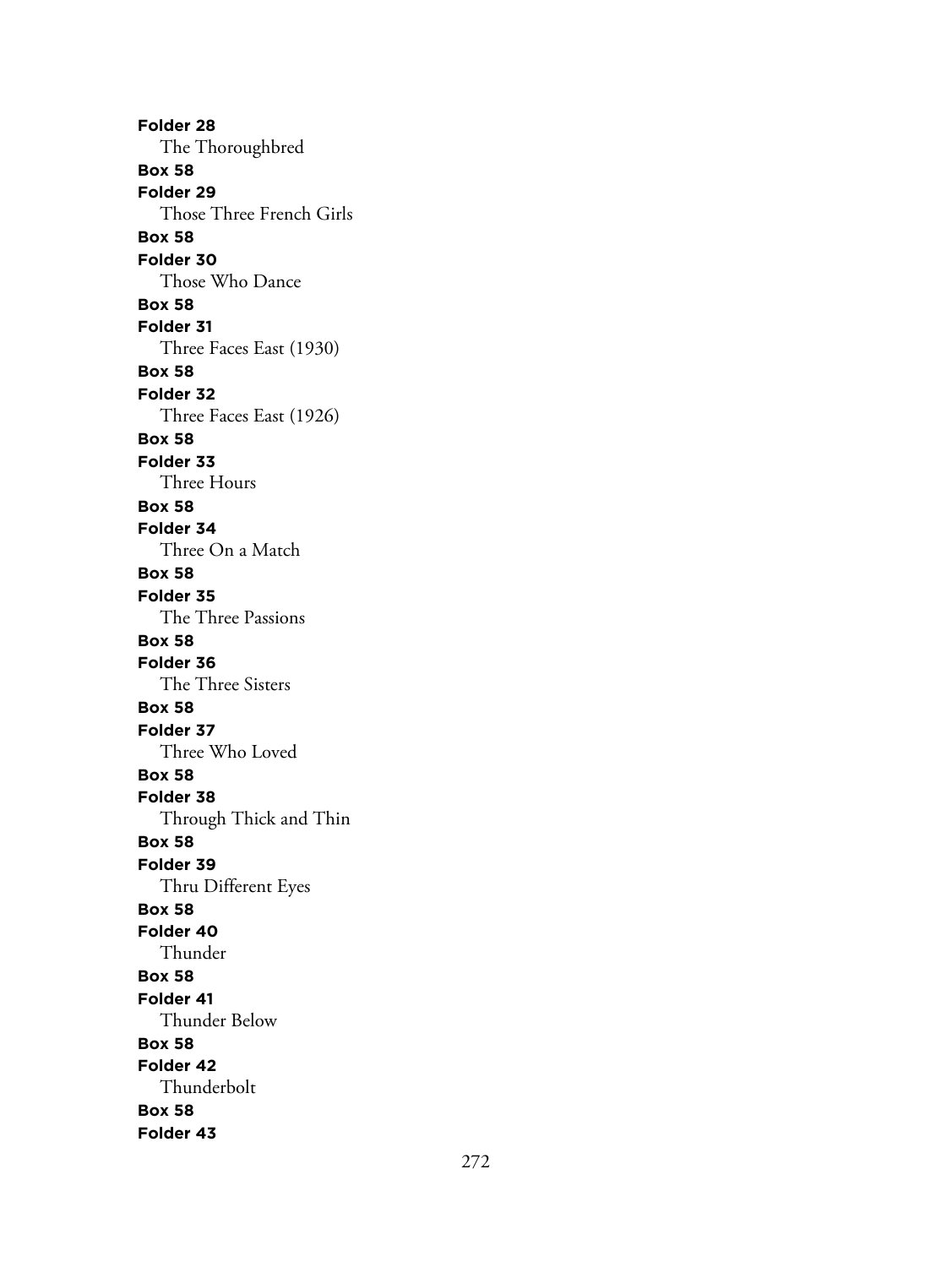Tide of Empire **Box 58 Folder 44** Tides of Passion **Box 58 Folder 45** Tiger Rose **Box 58 Folder 46** Tiger Shark **Box 58 Folder 47** The Time, The Place, and The Girl **Box 59 Folder 1** The Tipoff **Box 59 Folder 2** Today **Box 59 Folder 3** Today We Live **Box 59 Folder 4** Tol'able David **Box 59 Folder 5** Tomorrow and Tomorrow **Box 59 Folder 6** Tom Sawyer **Box 59 Folder 7** Tonight at Twelve **Box 59 Folder 8** Tonight Is Ours **Box 59 Folder 9** Topaze **Box 59 Folder 10** Top Speed **Box 59 Folder 11** Torchy Raises the Auntie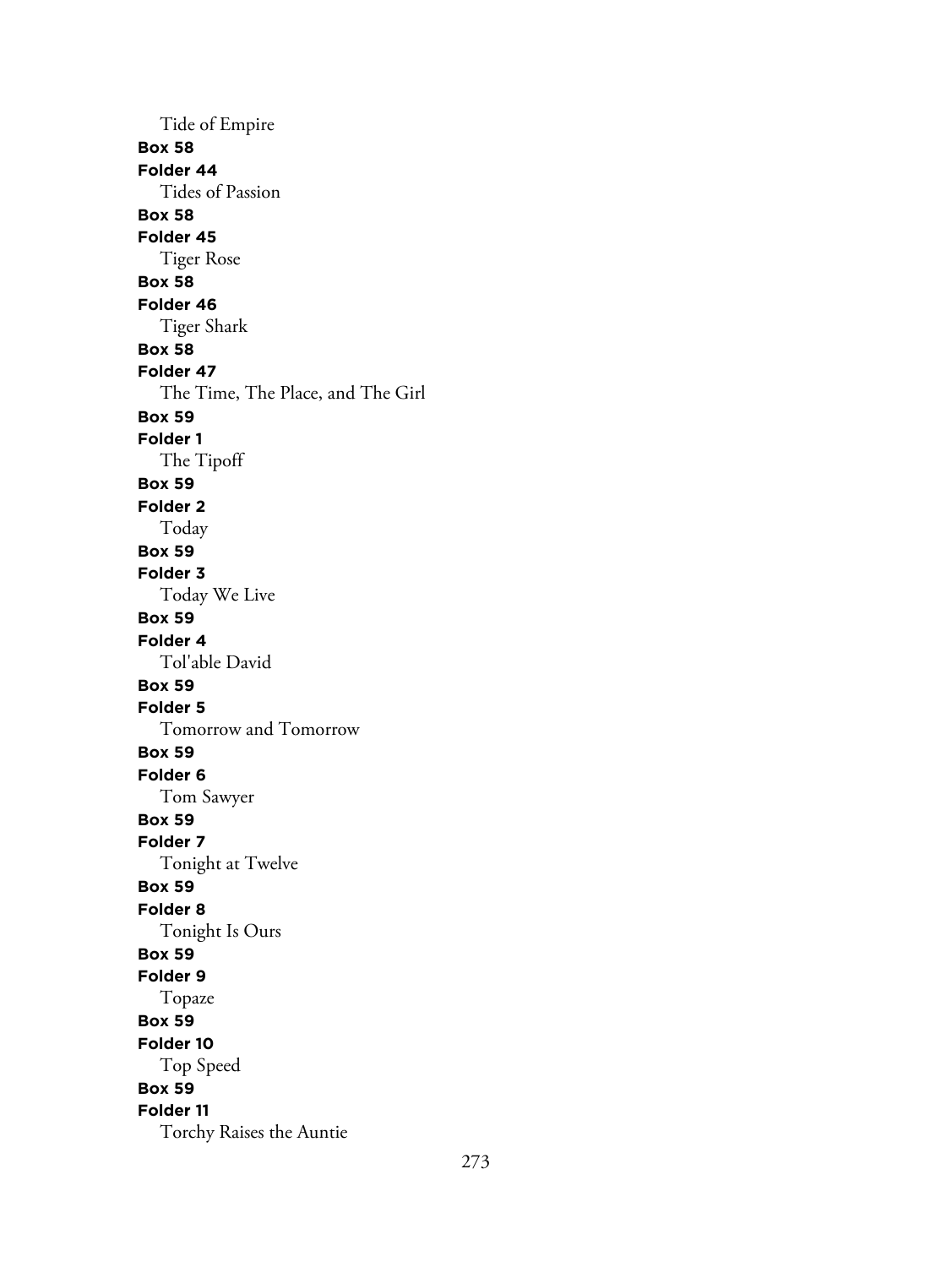**Box 59 Folder 12** Touchdown **Box 59 Folder 13** Trader Horn **Box 59 Folder 14** Transatlantic **Box 59 Folder 15** Trapped **Box 59 Folder 16** Traveling Husbands **Box 59 Folder 17** The Trial of Mary Dugan **Box 59 Folder 18** The Trail of Ninety-Eight **Box 59 Folder 19** The Trial of Vivenne Ware **Box 59 Folder 20** Trent's Last Case **Box 59 Folder 21** Trigger Tricks **Box 59 Folder 22** Troopers Three **Box 59 Folder 23** Trouble in Paradise **Box 59 Folder 24** True Heaven **Box 59 Folder 25** True to the Navy **Box 59 Folder 26** Turkish Delight **Box 59**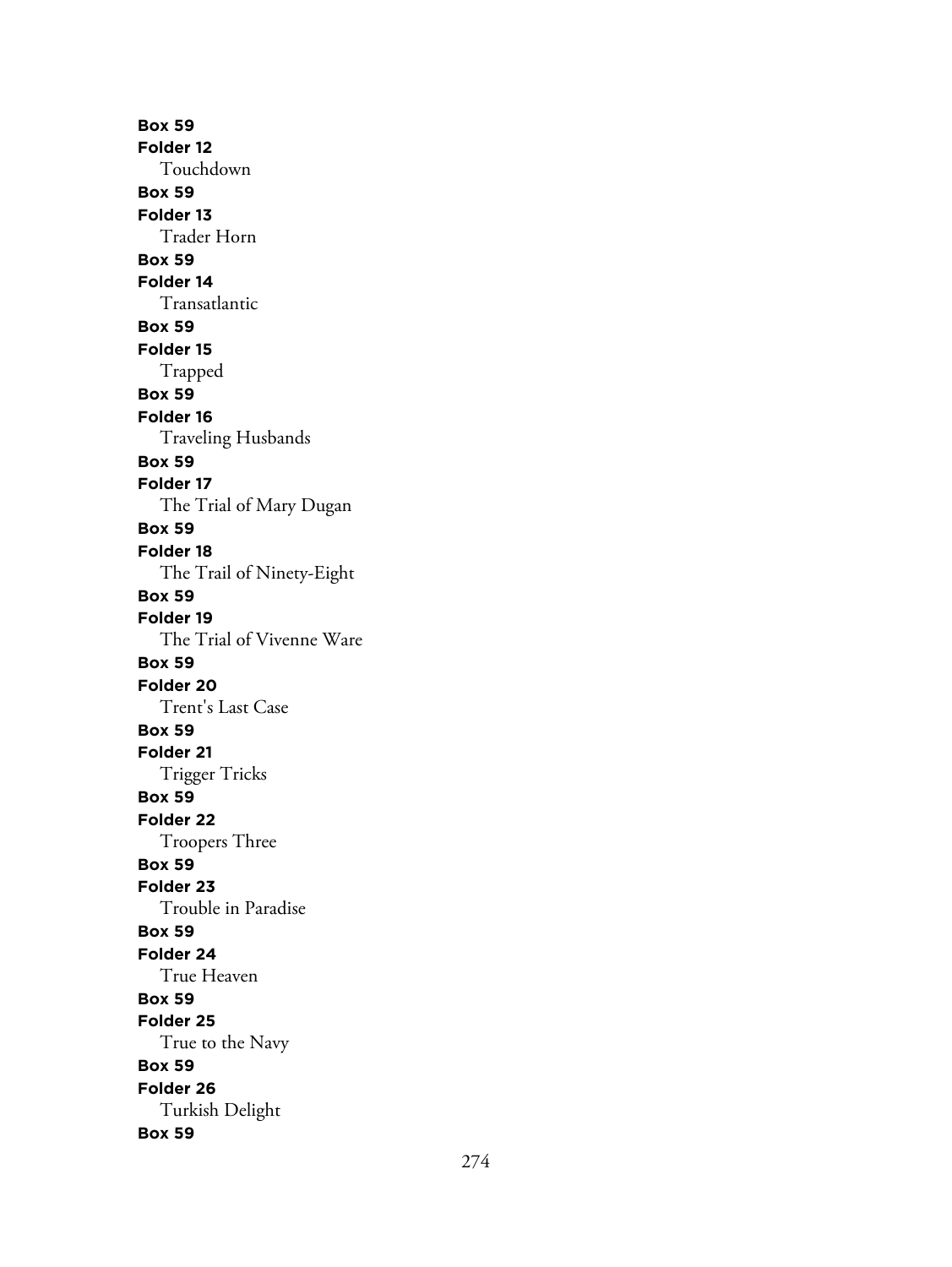**Folder 27** Twenty-Four Hours **Box 59 Folder 28** Twenty-Thousand Years in Sing-Sing **Box 59 Folder 29** Twin Beds **Box 59 Folder 30** Twinkletoes **Box 59 Folder 31** Two Against the World **Box 59 Folder 32** Two Arabian Knights **Box 59 Folder 33** Two Kinds of Women **Box 59 Folder 34** Two Lovers **Box 59 Folder 35** Two Men and a Maid **Box 59 Folder 36** Two Seconds **Box 59 Folder 37** The Unholy Three **Box 59 Folder 38** Union Depot **Box 59 Folder 39** Unmasked **Box 59 Folder 40** Untamed **Box 59 Folder 41** Up a Tree **Box 59 Folder 42**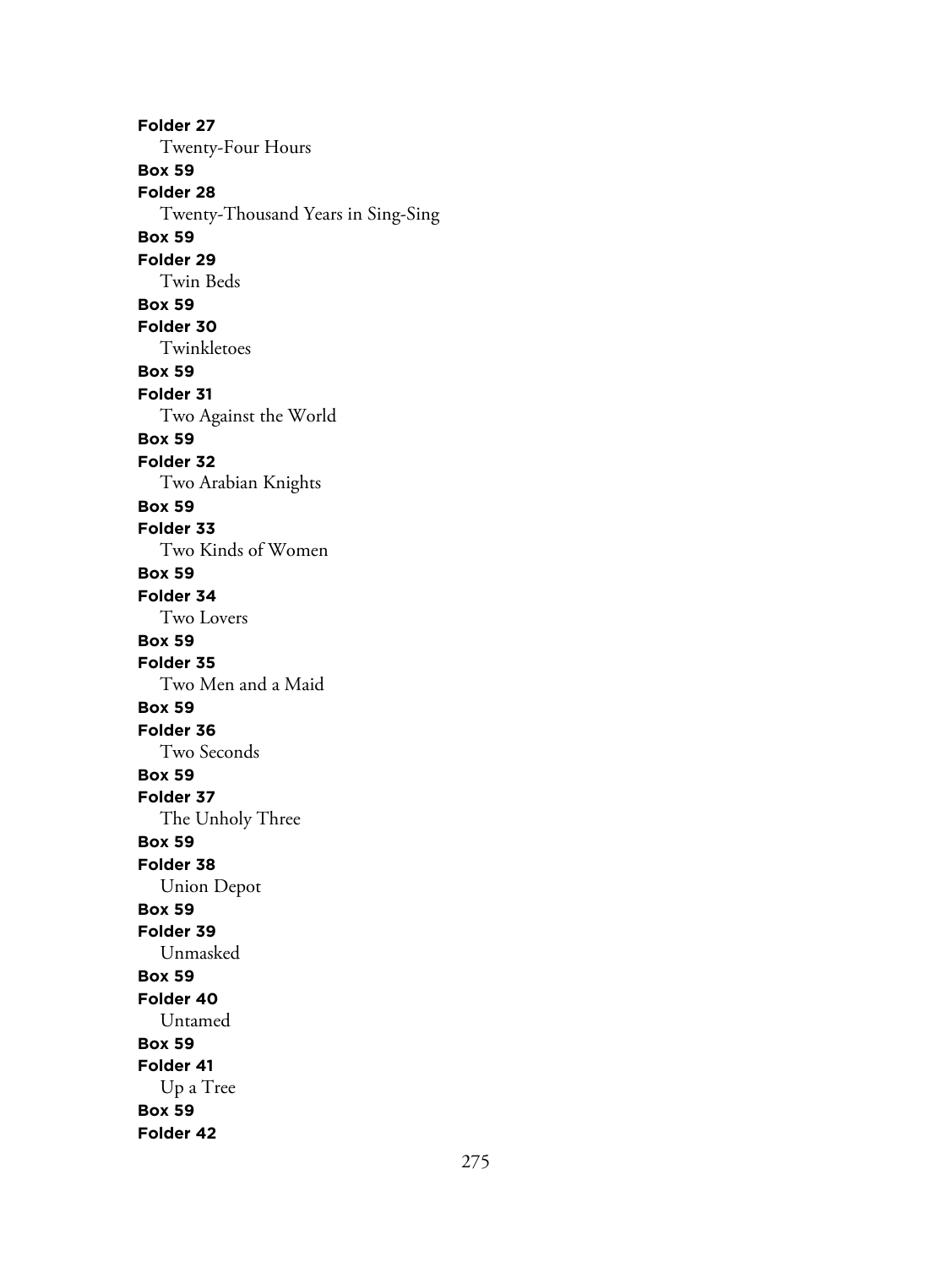Up for Murder **Box 59 Folder 43** Up in Mabel's Room **Box 59 Folder 44** Up Pops the Devil **Box 59 Folder 45** Up the River **Box 60 Folder 1** Upstage **Box 60 Folder 2** Unashamed **Box 60 Folder 3** Uncle Tom's Cabin **Box 60 Folder 4** Under a Texas Moon **Box 60 Folder 5** Under-Cover Man **Box 60 Folder 6** Under Montana Skies **Box 60 Folder 7** Under Suspicion **Box 60 Folder 8** The Unholy Garden **Box 60 Folder 9** Unholy Love **Box 60 Folder 10** The Unholy Night **Box 60 Folder 11** The Vagabond King **Box 60 Folder 12** Vagabond Lover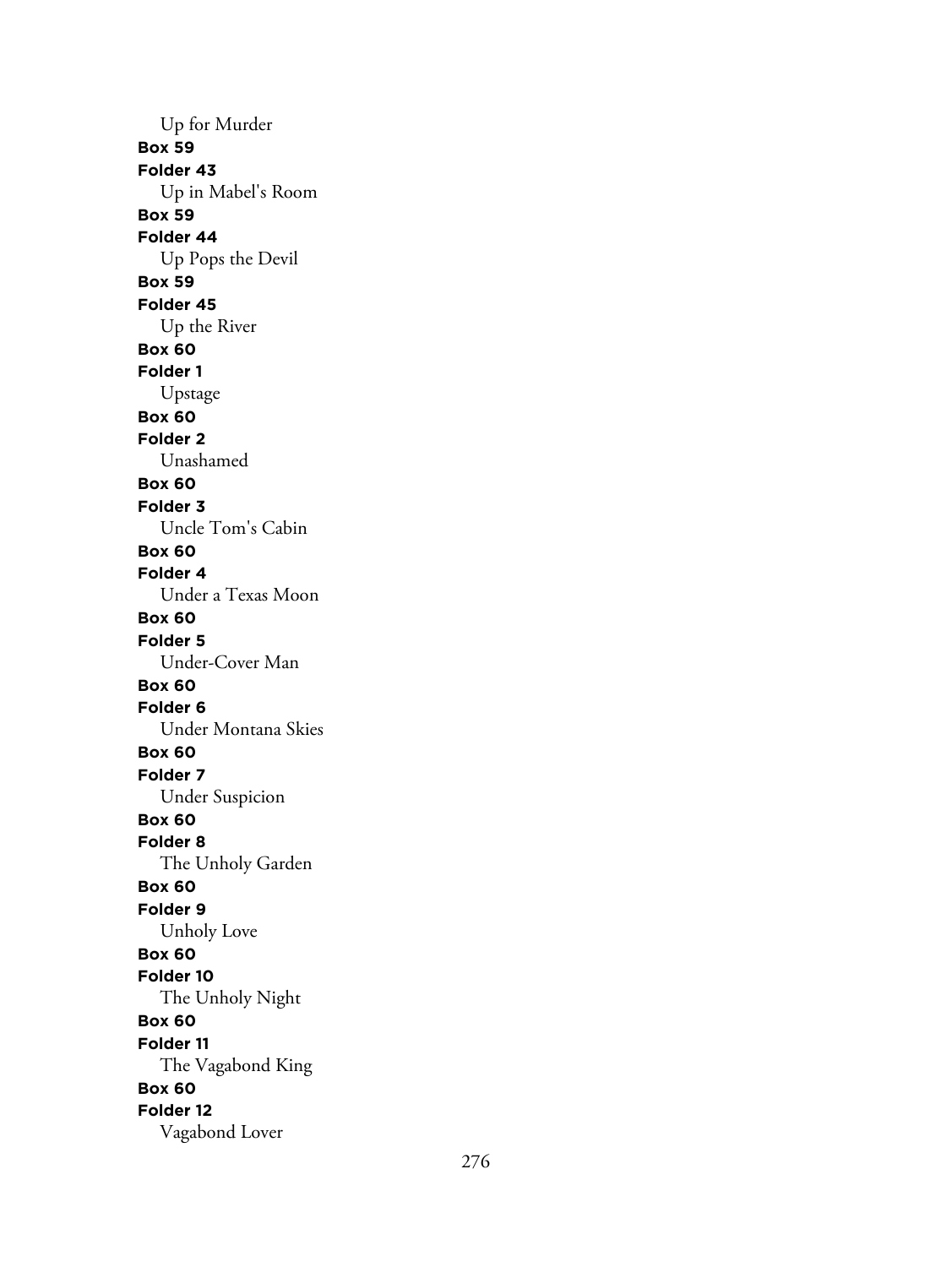**Box 60 Folder 13** Valencia **Box 60 Folder 14** The Valiant **Box 60 Folder 15** Vanity **Box 60 Folder 16** Vanity Fair **Box 60 Folder 17** Vanity Street **Box 60 Folder 18** Vengeance **Box 60 Folder 19** Venus **Box 60 Folder 20** Venus of Venice **Box 60 Folder 21** Very Idea **Box 60 Folder 22** The Vice Squad **Box 60 Folder 23** Viennese Nights **Box 60 Folder 24** The Virginian **Box 60 Folder 25** Virtue **Box 60 Folder 26** A Virtuous Husband **Box 60 Folder 27** Virtuous Liars **Box 60**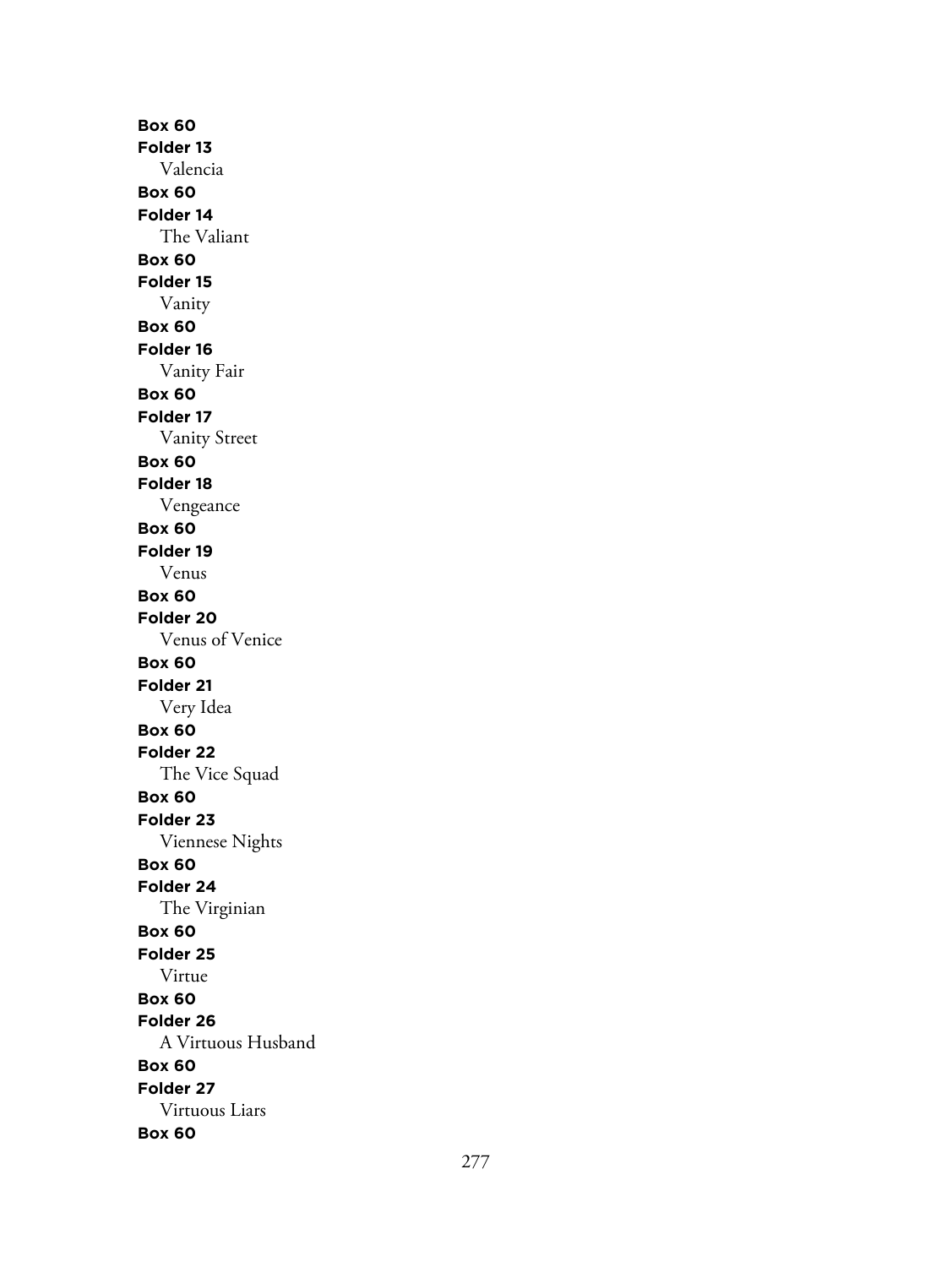**Folder 28** The Virtuous Sin **Box 60 Folder 29** The Voice of the City **Box 60 Folder 30** The Volga Boatman **Box 60 Folder 31** Walking Down Broadway **Box 60 Folder 32** Wall Street **Box 60 Folder 33** War Correspondent **Box 60 Folder 34** War Nurse **Box 60 Folder 35** War Paint **Box 60 Folder 36** Warming Up **Box 60 Folder 37** The Warrior's Husband **Box 60 Folder 38** Washington Masquerade **Box 60 Folder 39** The Water Hole **Box 60 Folder 40** Way for a Sailor **Box 60 Folder 41** Way of All Men **Box 60 Folder 42** Way Out West **Box 61 Folder 1**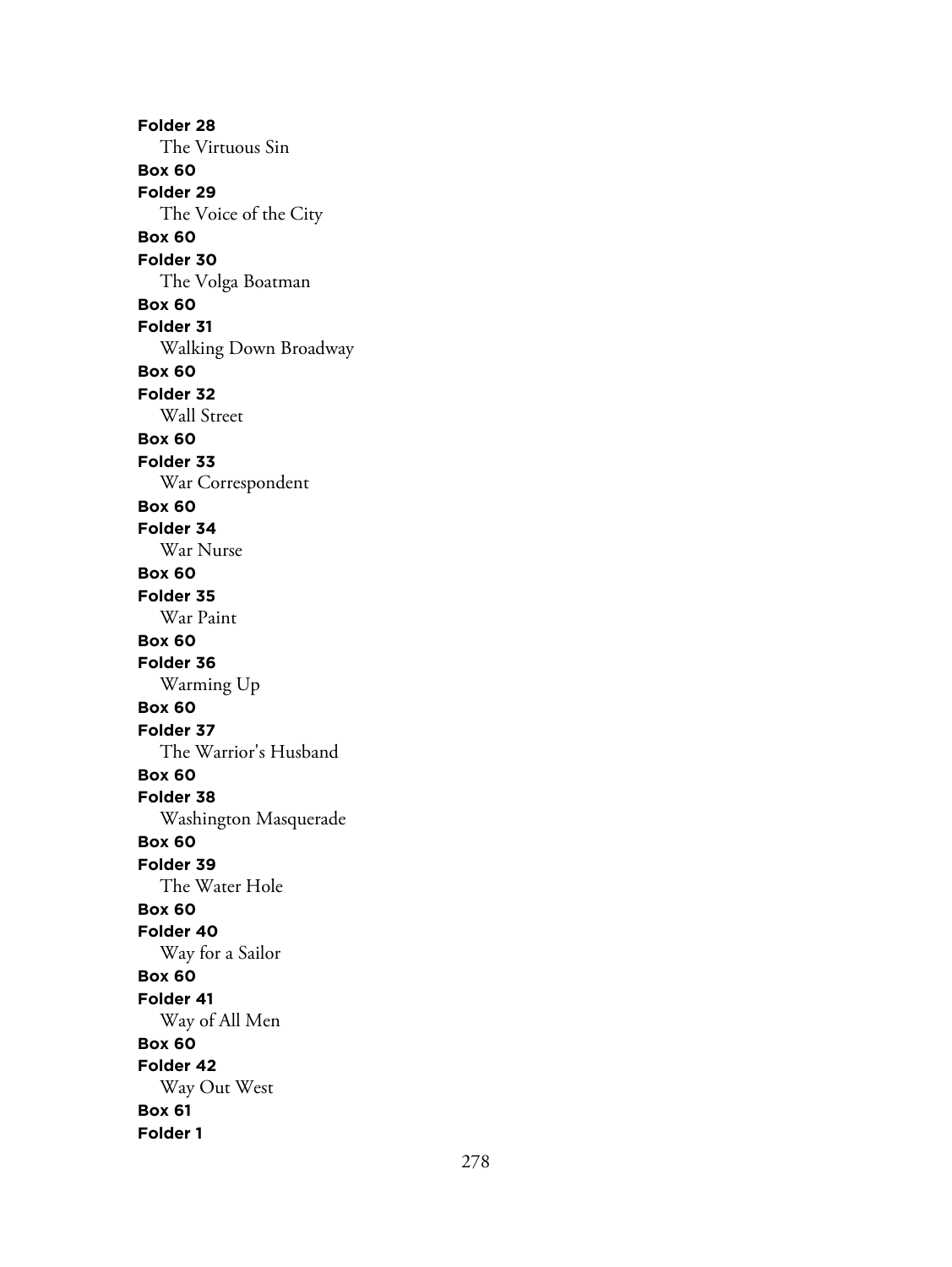Wayward **Box 61 Folder 2** Weary River **Box 61 Folder 3** Wedding Rings **Box 61 Folder 4** The Wedding Song **Box 61 Folder 5** Week-End Marriage **Box 61 Folder 6** Weekends Only **Box 61 Folder 7** Week-End Wives **Box 61 Folder 8** Welcome Danger **Box 61 Folder 9** West of Broadway **Box 61 Folder 10** West of Broadway **Box 61 Folder 11** West of Zanzibar **Box 61 Folder 12** Westward Passage **Box 61 Folder 13** Wet Parade **Box 61 Folder 14** What a Man **Box 61 Folder 15** What Every Girl Should Know **Box 61 Folder 16** What Men What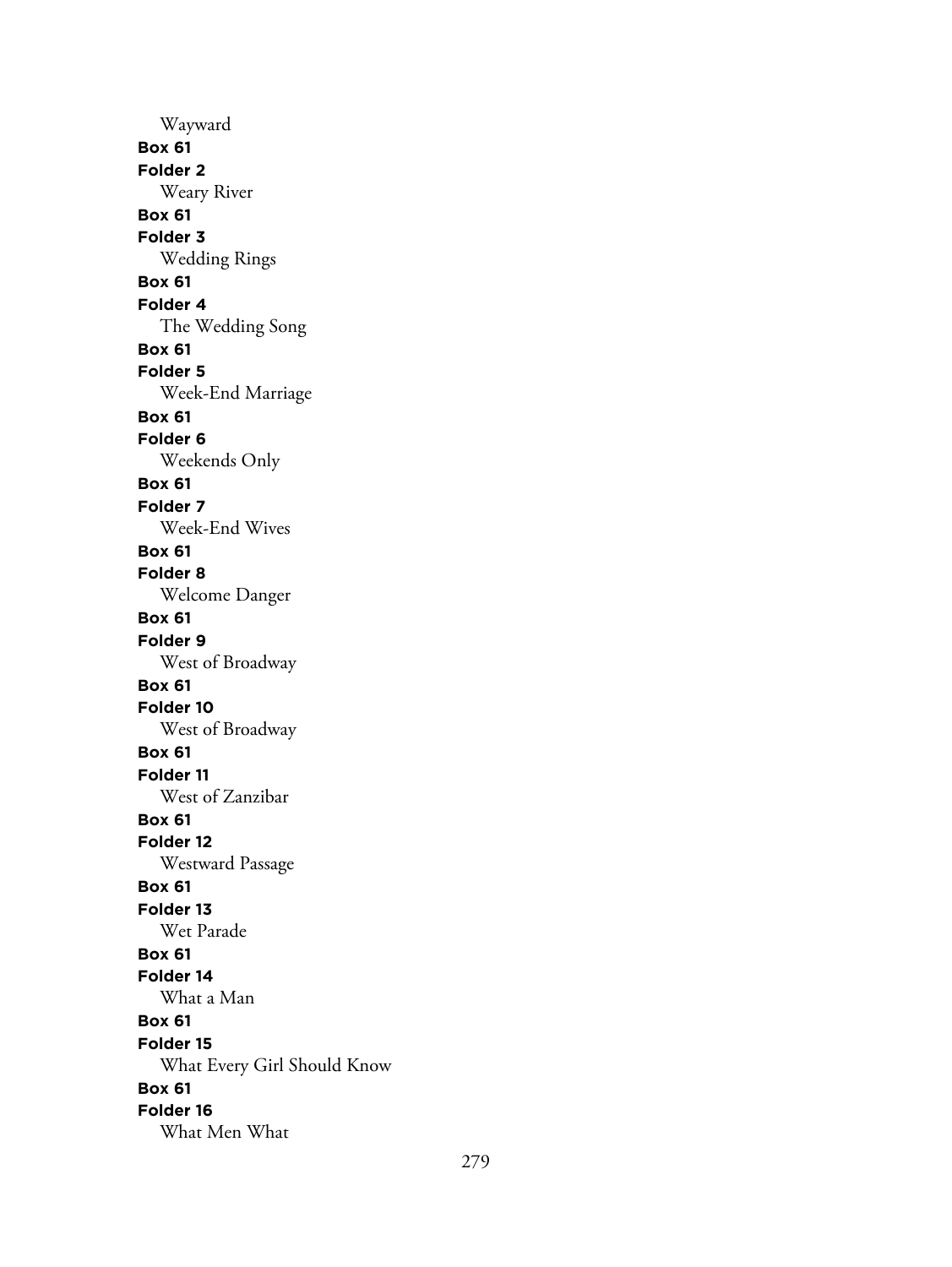**Box 61 Folder 17** What Price Hollywood **Box 61 Folder 18** The Wheel of Chance **Box 61 Folder 19** Wheel of Life **Box 61 Folder 20** When Ladies Meet **Box 61 Folder 21** When Strangers Marry **Box 61 Folder 22** Where East is East **Box 61 Folder 23** While Paris Sleeps **Box 61 Folder 24** While the City Sleeps **Box 61 Folder 25** The Whipwoman **Box 61 Folder 26** The Whirl of Life **Box 61 Folder 27** Whistling in the Dark **Box 61 Folder 28** White Gold **Box 61 Folder 29** White Pants Willie **Box 61 Folder 30** The White Sister **Box 61 Folder 31** White Zombie **Box 61**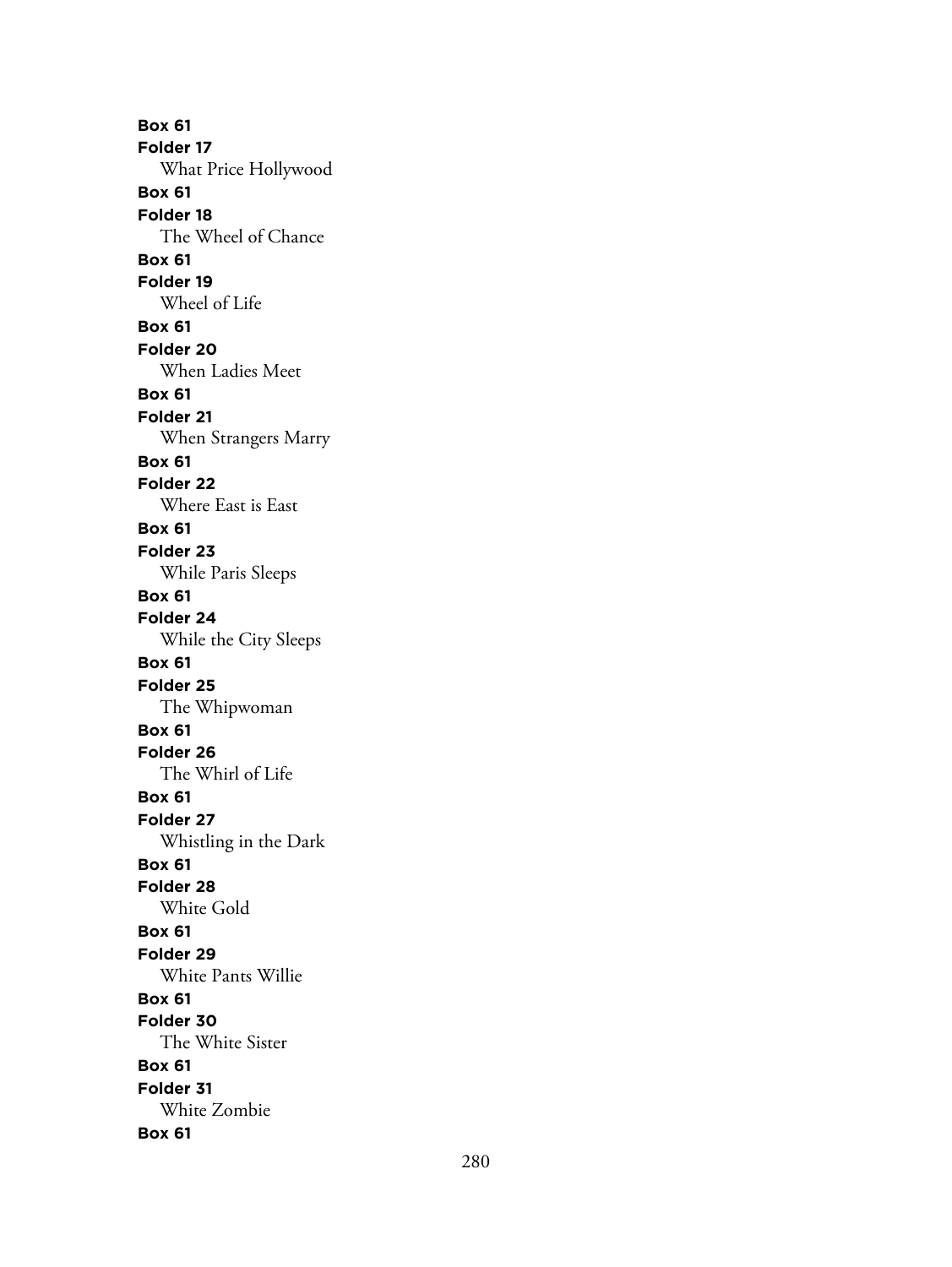**Folder 32** White Shadows in the South Seas **Box 61 Folder 33** The White Sheep **Box 61 Folder 34** White Shoulders **Box 61 Folder 35** Whoopee **Box 62 Folder 1** Why Bring That Up? **Box 62 Folder 2** Why Leave Home? **Box 62 Folder 3** Wicked **Box 62 Folder 4** Wide Open **Box 62 Folder 5** The Wife Who Wasn't Wanted **Box 62 Folder 6** The Wife's Relations **Box 62 Folder 7** Wild Company **Box 62 Folder 8** Wild Girl **Box 62 Folder 9** Wild Horse Mesa **Box 62 Folder 10** Wild Oats Lane **Box 62 Folder 11** The Wilderness Woman **Box 62 Folder 12**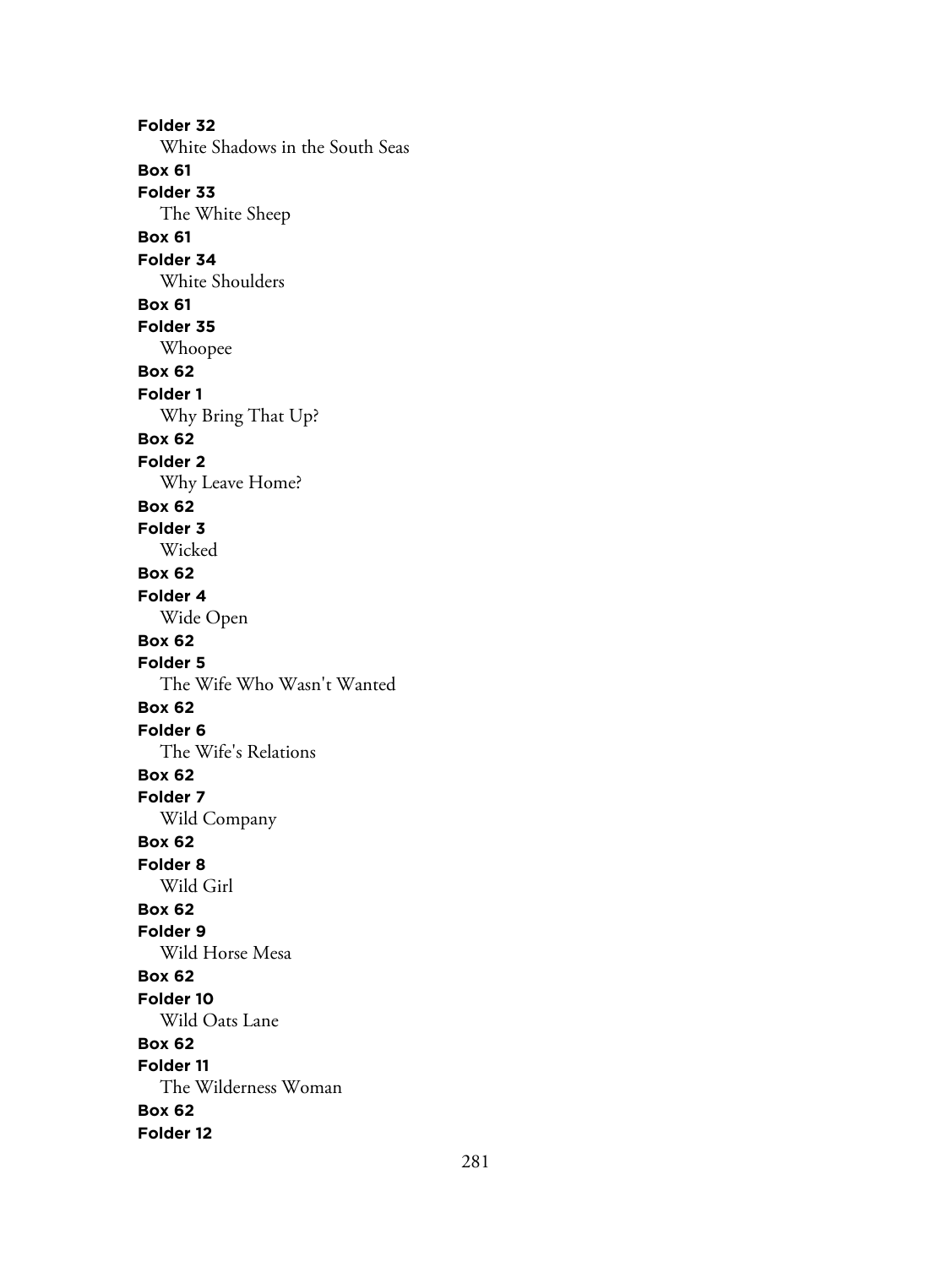Wings **Box 62 Folder 13** Winner Take All **Box 62 Folder 14** The Winning of Barbara Worth **Box 62 Folder 15** Wise Girls **Box 62 Folder 16** The Wiser Sex **Box 62 Folder 17** Without Mercy **Box 62 Folder 18** Wolf Song **Box 62 Folder 19** The Woman Accused **Box 62 Folder 20** The Woman Between **Box 62 Folder 21** A Woman Commands **Box 62 Folder 22** The Woman Disputed **Box 62 Folder 23** The Woman From Hell **Box 62 Folder 24** The Woman from Hell **Box 62 Folder 25** The Woman from Monte Carlo **Box 62 Folder 26** Woman Hungry **Box 62 Folder 27** The Woman I Stole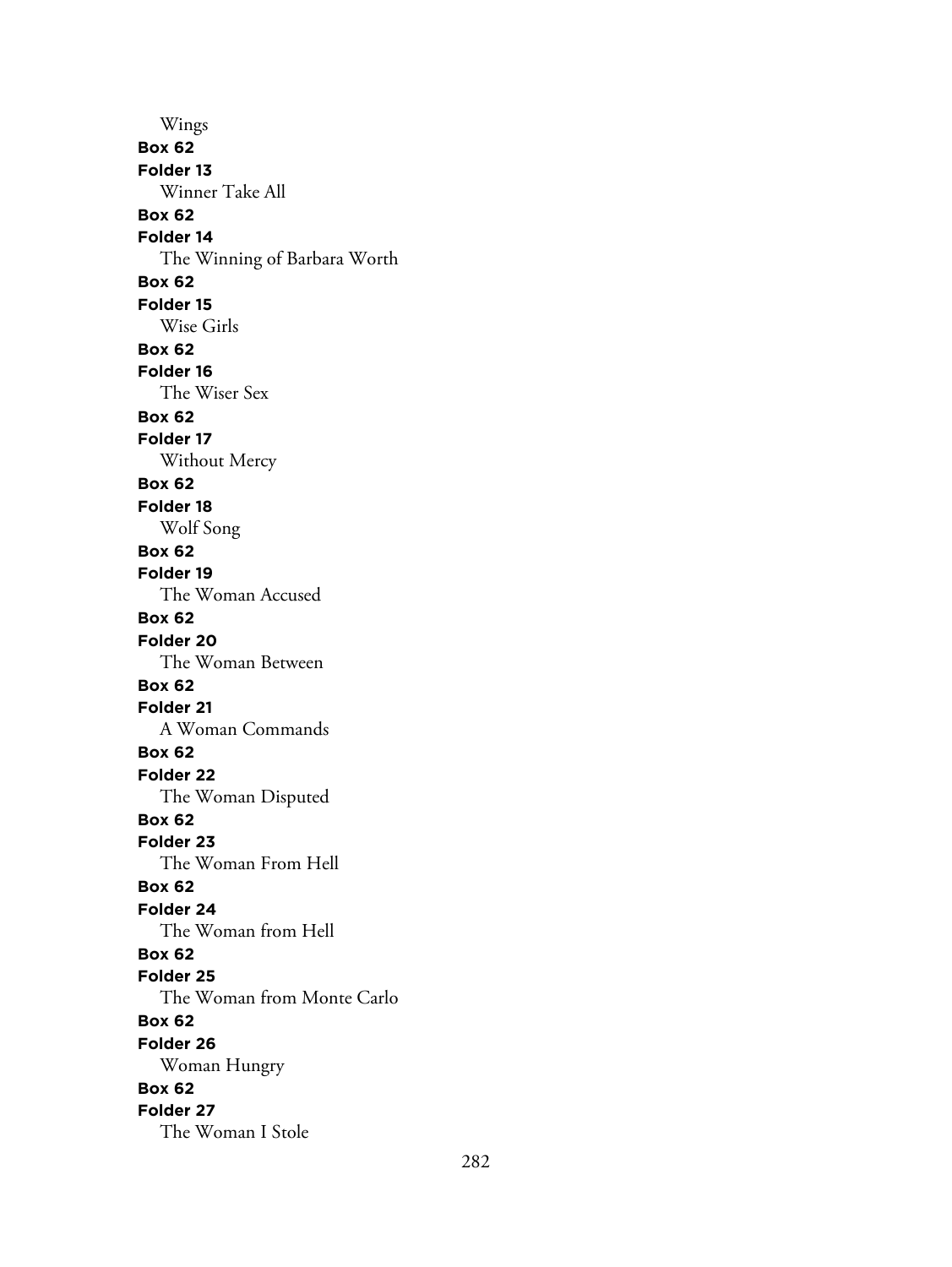**Box 62 Folder 28** The Woman in Room 13 **Box 62 Folder 29** A Woman In the Night **Box 62 Folder 30** The Woman in White **Box 62 Folder 31** A Woman Of Affairs **Box 62 Folder 32** A Woman of Experience **Box 62 Folder 33** The Woman Racket **Box 62 Folder 34** Woman Trap **Box 62 Folder 35** Women Love Once **Box 62 Folder 36** Women of All Nations **Box 62 Folder 37** Women's Wares **Box 62 Folder 38** Won By a Neck **Box 62 Folder 39** Wonder of Women **Box 62 Folder 40** Words and Music **Box 62 Folder 41** Working Girls **Box 62 Folder 42** The World and the Flesh **Box 62**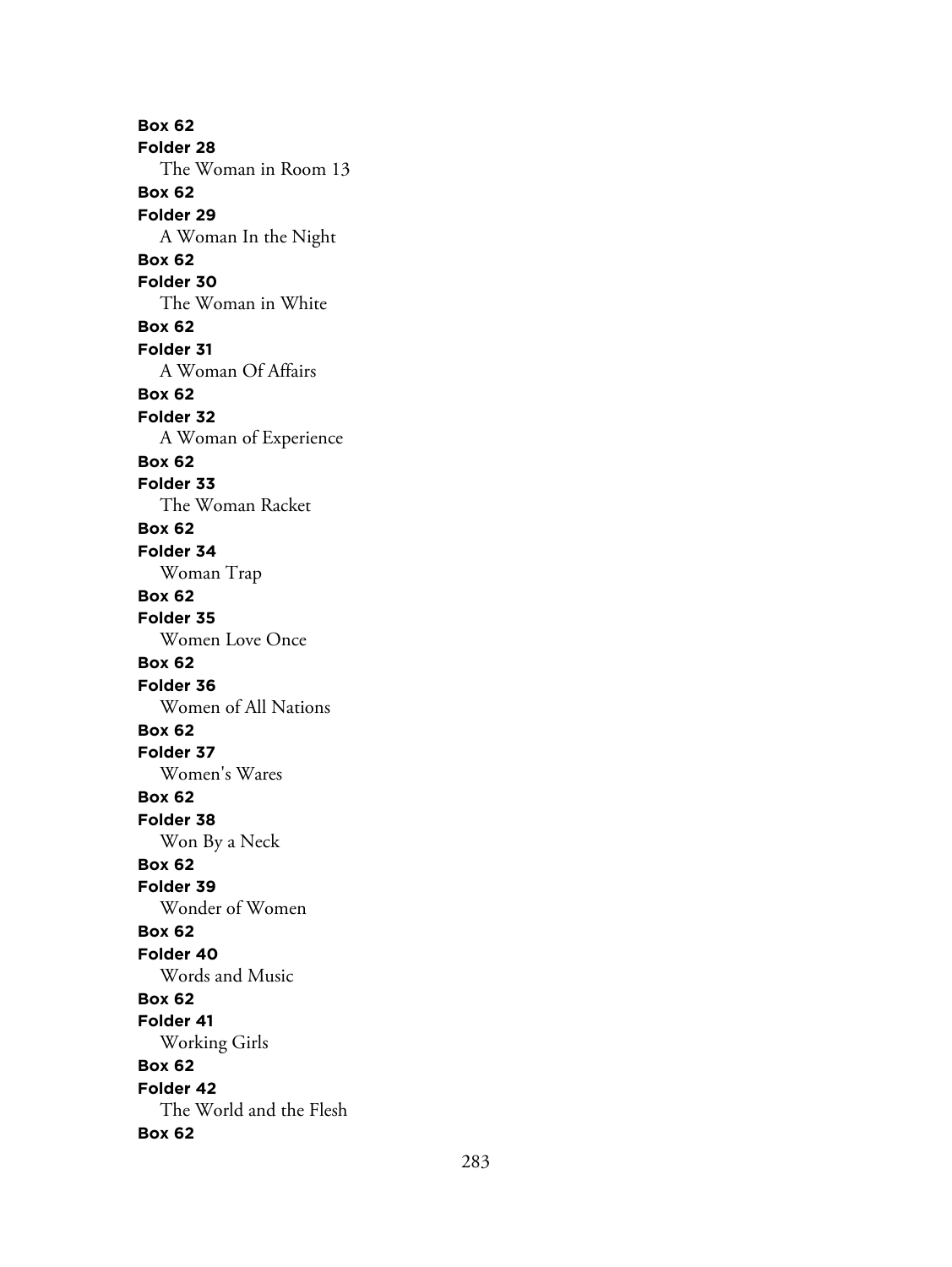**Folder 43** The Wreck of the Hesperus **Box 63 Folder 1** The Wright Idea **Box 63 Folder 2** X Marks the Spot **Box 63 Folder 3** The Yankee Clipper **Box 63 Folder 4** The Yellow Cameo **Box 63 Folder 5** The Yellow Ticket **Box 63 Folder 6** You Never Know **Box 63 Folder 7** You Said a Mouthful **Box 63 Folder 8** Young America **Box 63 Folder 9** Young April **Box 63 Folder 10** Young Bride **Box 63 Folder 11** Young Eagles **Box 63 Folder 12** Young Man of Manhattan **Box 63 Folder 13** Young Nowheres **Box 63 Folder 14** The Younger Generation **Box 63 Folder 15**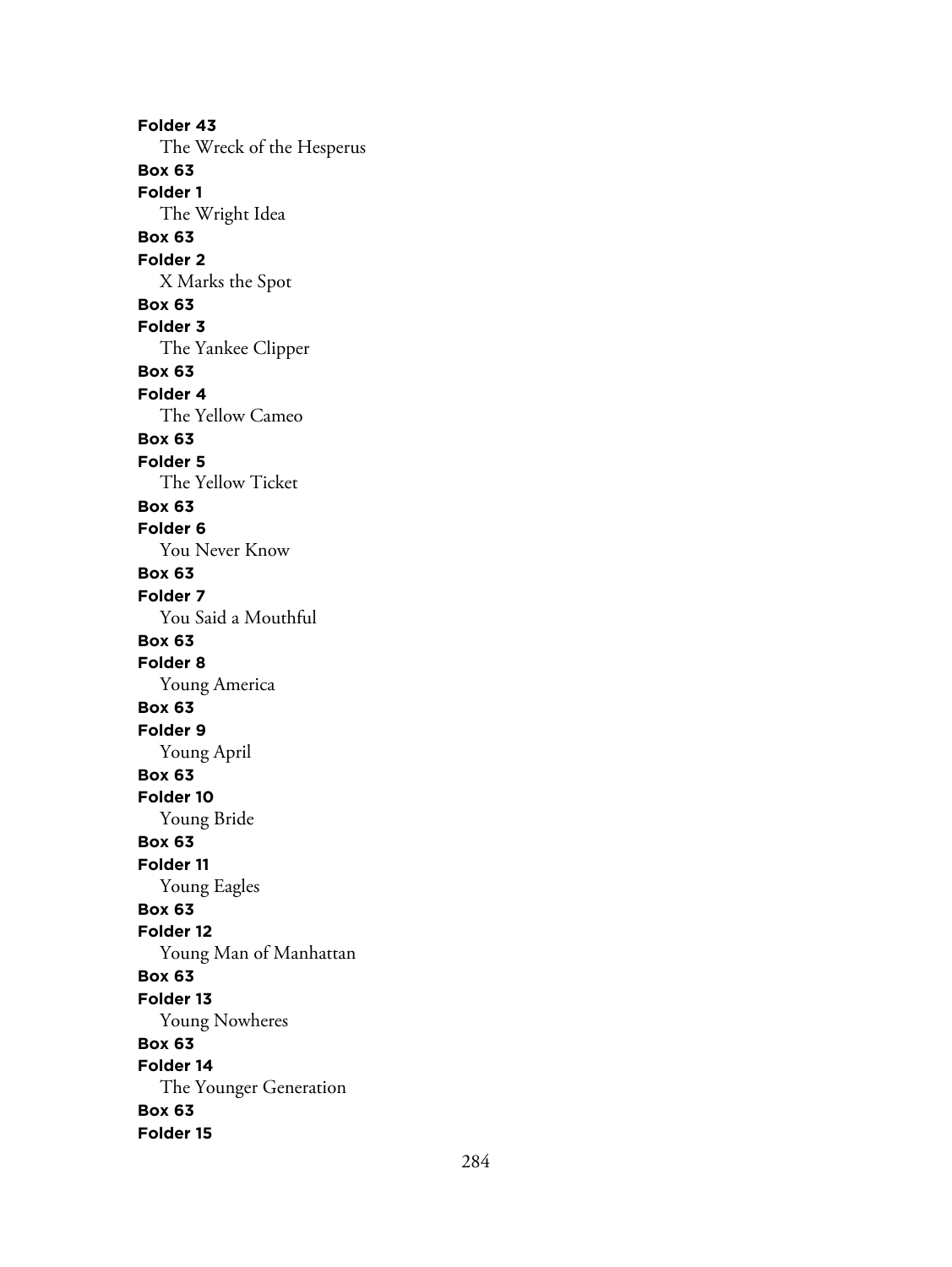```
Young Sinners
Box 63
Folder 16
  Young Woodley
```
## **Series III: Scrapbooks**

This section consists of scrapbooks, apparently assembled by the same individual. Each scrapbook contains 8" x 10" glossy portrait photography and film stills, as well as magazine and newspaper clippings, pasted in. This section is divided into two subseries. Subseries 1 includes scrapbooks dedicated to individual actors. These are arranged alphabetically by last name. Subseries 2 contains scrapbooks which include multiple actors and films.

## **Subseries 1: Scrapbooks; Individual Actors and Actresses**

**Box 64 Folder 1** Adorée, René **Box 64 Folder 2** Allison, May **Box 64 Folder 3** Armida **Box 64 Folder 4** Astor, Mary **Box 64 Folder 5** Ayres, Agnes **Box 65 Folder 1** Banky, Vilma **Box 65 Folder 2** Bellamy, Madge **Box 65 Folder 3** Bennett, Constance **Box 66 Folder 1** Bennett, Joan **Box 66 Folder 2** Bennett, Joan **Box 66 Folder 3**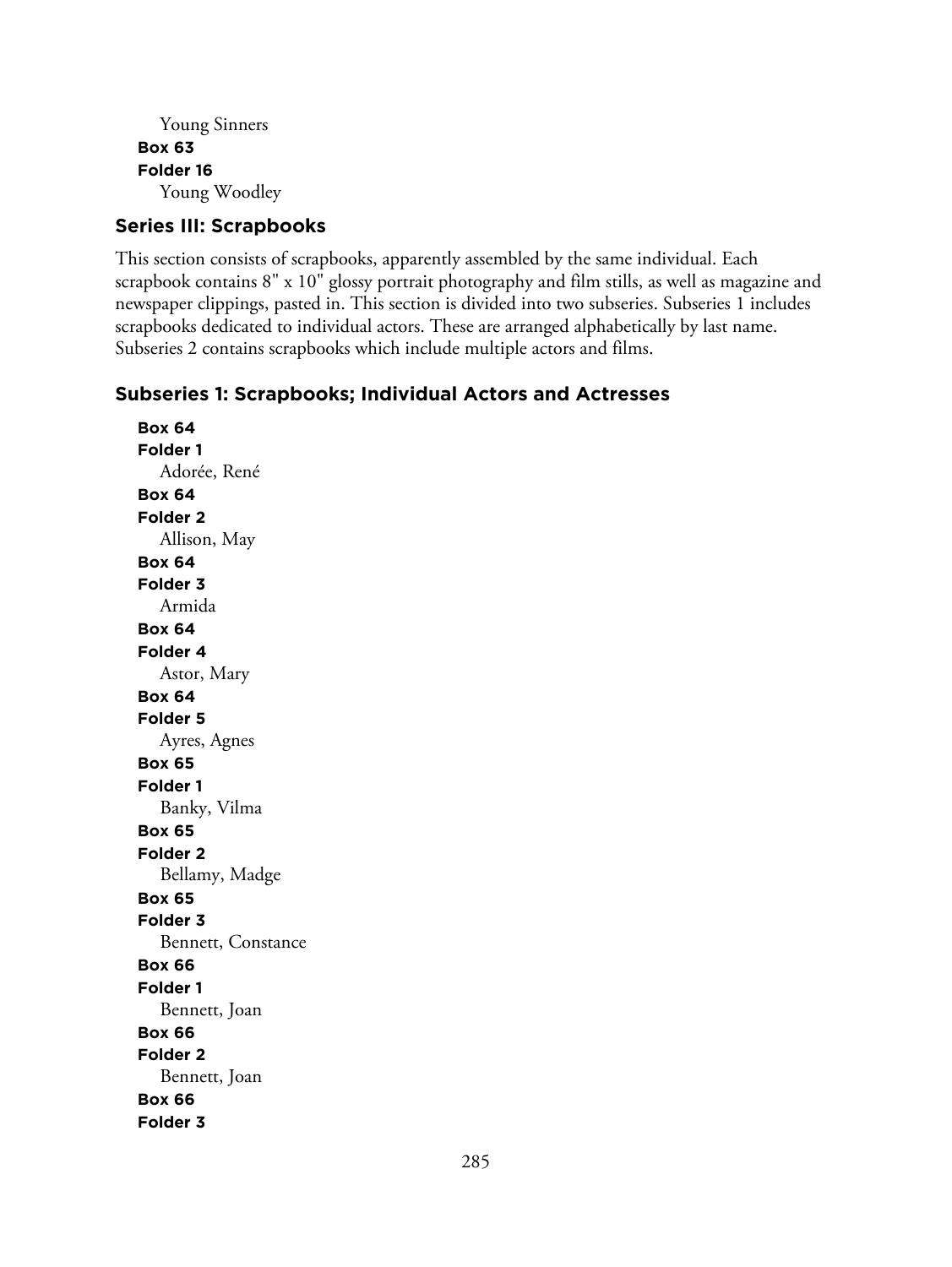Blythe, Betty **Box 67 Folder 1** Boardman, Eleanor **Box 67 Folder 2** Bond, Lillian **Box 67 Folder 3** Borden, Olive **Box 67 Folder 4** Bow, Clara **Box 67 Folder 5** Bow, Clara **Box 68 Folder 1** Bow, Clara **Box 68 Folder 2** Breamaer, Sylvia **Box 68 Folder 3** Brent, Evelyn **Box 68 Folder 4** Bronson, Betty **Box 68 Folder 5** Busch, Mae **Box 68 Folder 6** Brian, Mary **Box 69 Folder 1** Carol, Sue **Box 69 Folder 2** Carroll, Nancy **Box 69 Folder 3** Chatterton, Ruth **Box 70 Folder 1** Chatterton, Ruth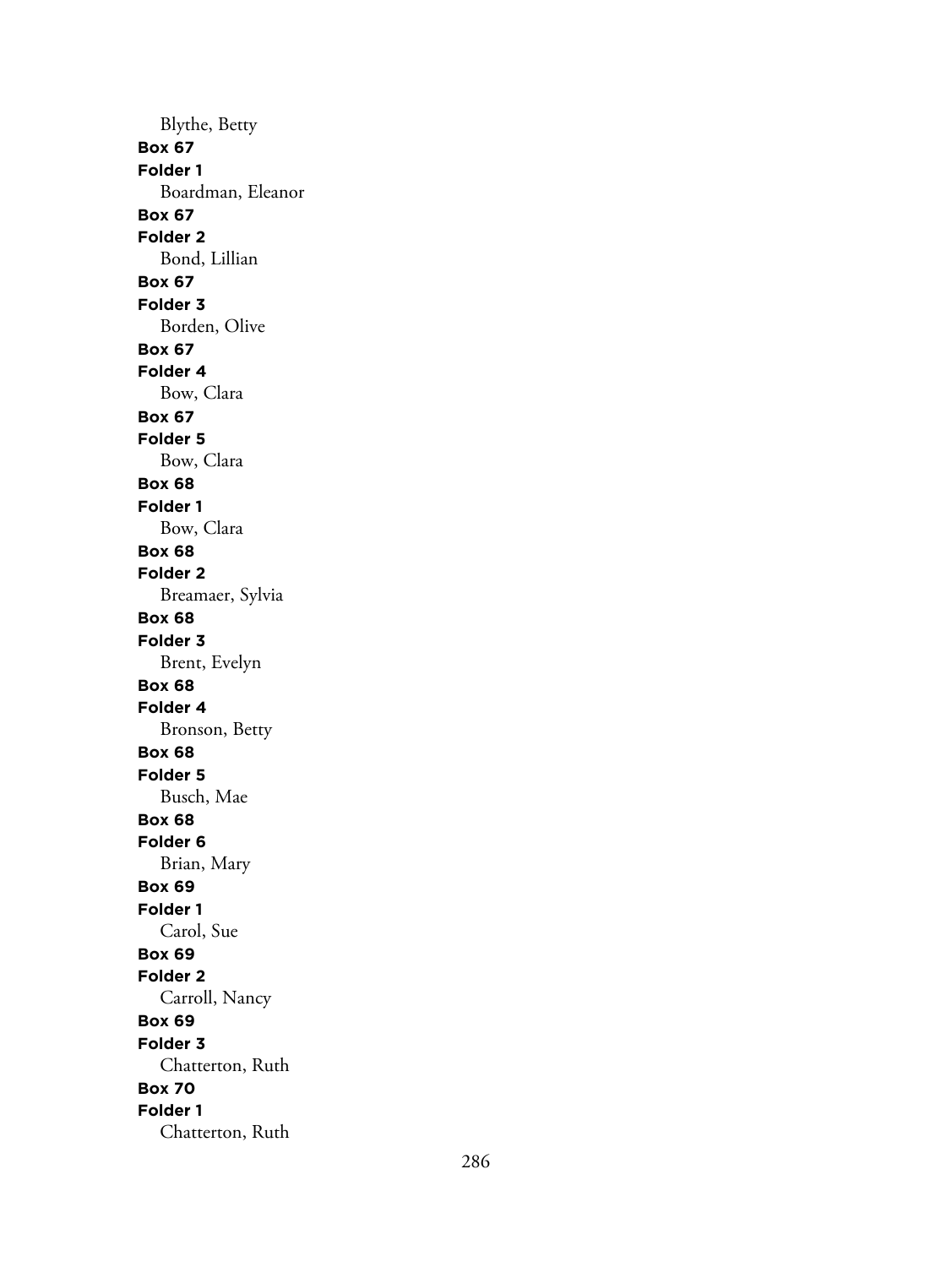**Box 70 Folder 2** Claire, Ina **Box 70 Folder 3** Claire, Ina **Box 71 Folder 1** Claire, Mae **Box 71 Folder 2** Compson, Betty **Box 71 Folder 3** Compson, Betty **Box 71 Folder 4** Compson, Betty **Box 72 Folder 1** Compson, Betty **Box 72 Folder 2** Compton, Joyce **Box 72 Folder 3** Cohen, Virginia, Ann Cornwall, Ann Christie **Box 72 Folder 4** Costello, Dolores **Box 72 Folder 5** Costello, Dolores **Box 73 Folder 1** Crawford, Joan **Box 73 Folder 2** Crawford, Joan **Box 73 Folder 3** Crawford, Joan **Box 73 Folder 4** Crawford, Joan **Box 74**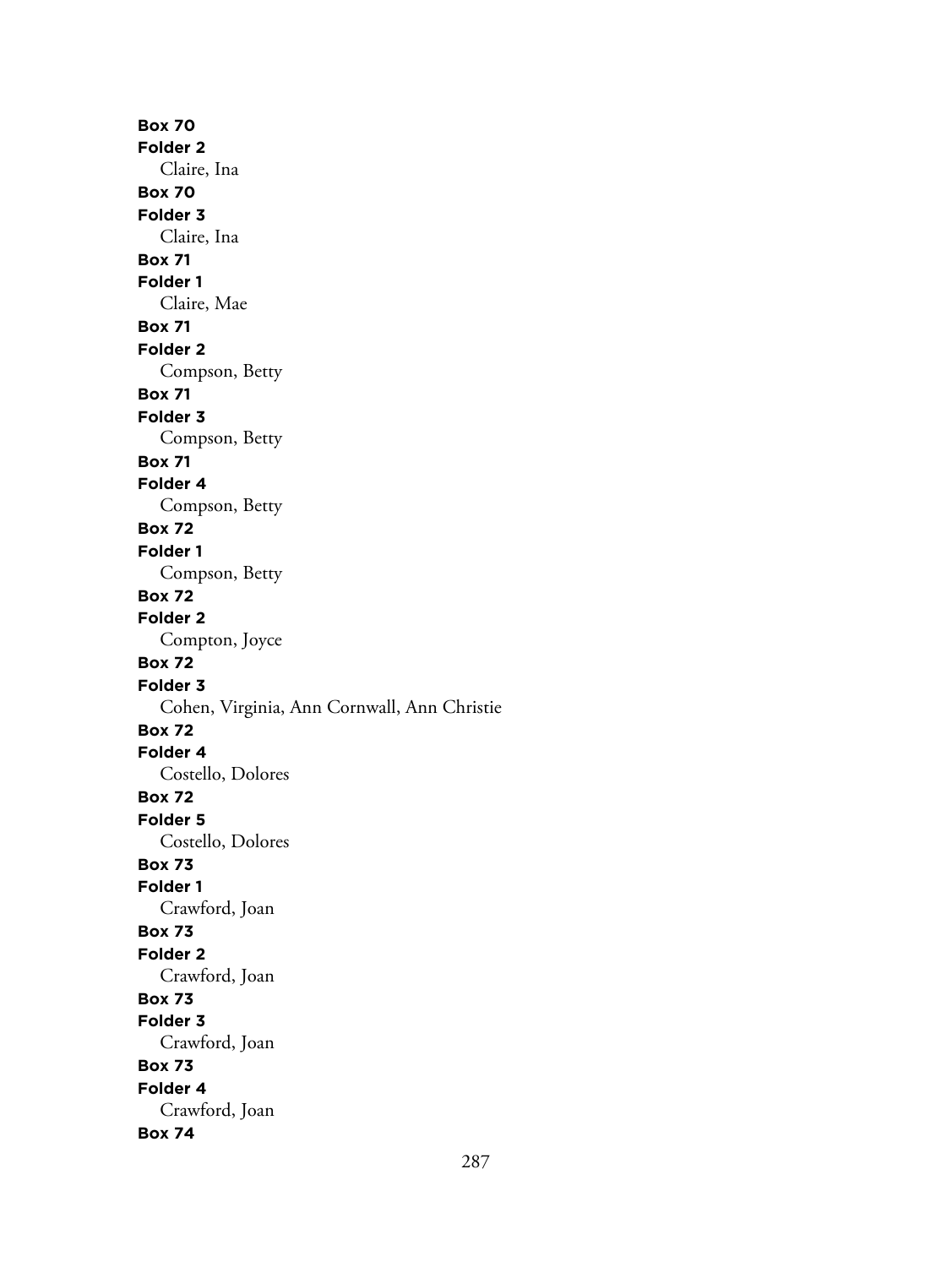**Folder 1** Damita, Lily **Box 74 Folder 2** Daniels, Bebe **Box 74 Folder 3** Davies, Marion **Box 74 Folder 4** Davies, Marion **Box 75 Folder 1** Davies, Marion **Box 75 Folder 2** Davies, Marion **Box 75 Folder 3** Davies, Marion **Box 76 Folder 1** Davies, Marion **Box 76 Folder 2** Day, Alice **Box 76 Folder 3** De Putti, Lyda **Box 76 Folder 4** Del Rio, Dolores **Box 77 Folder 1** Dorsay, Fifi **Box 77 Folder 2** Dorsay, Fifi **Box 77 Folder 3** Dorsay, Fifi **Box 78 Folder 1** Dorsay, Fifi **Box 78 Folder 2**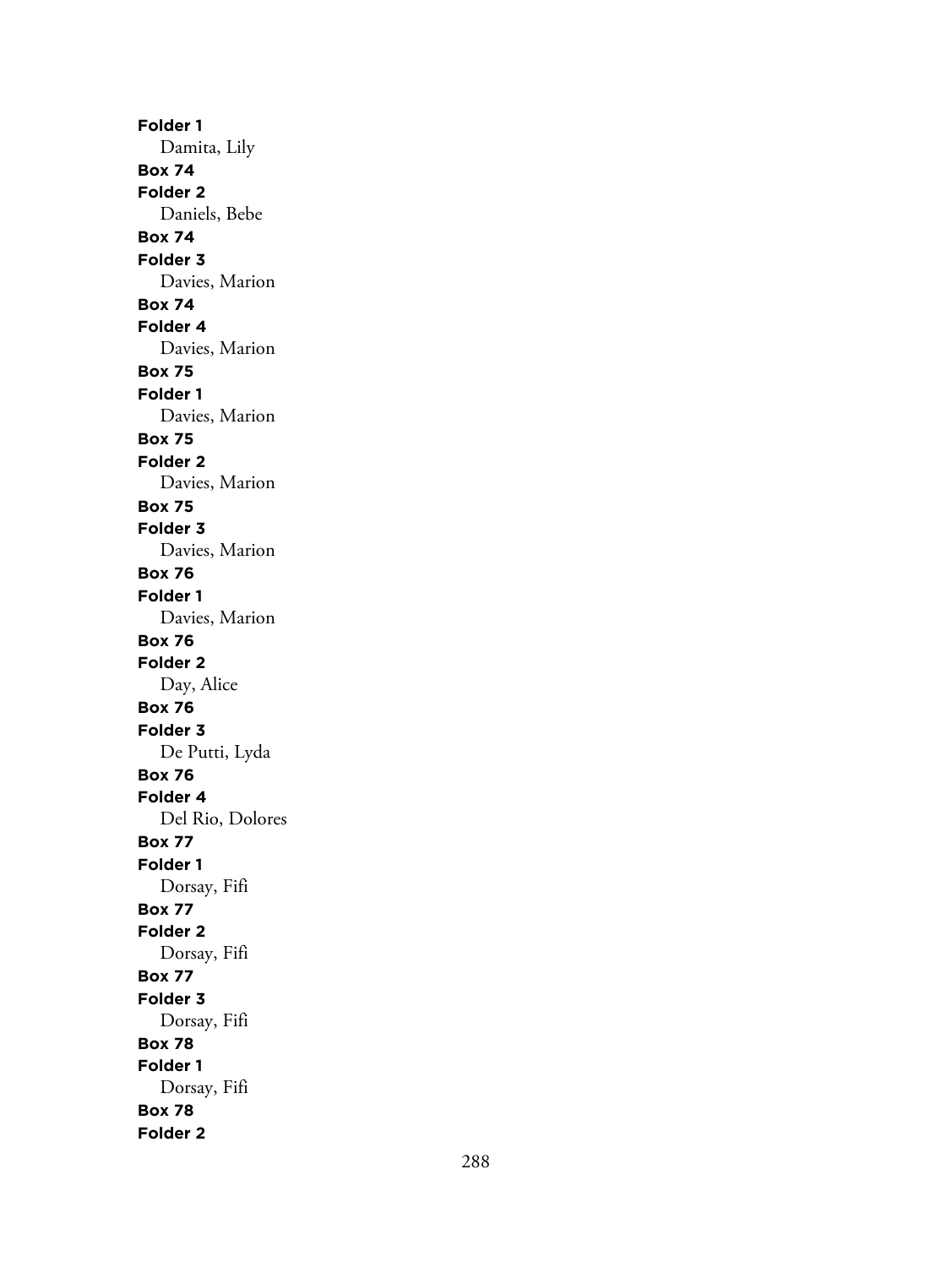Dove, Billie **Box 78 Folder 3** Dove, Billie **Box 79 Folder 1** Dove, Billie **Box 79 Folder 2** Dove, Billie **Box 79 Folder 3** Dunn, Josephine **Box 80 Folder 1** Eilers, Sally **Box 80 Folder 2** Eilers, Sally **Box 80 Folder 3** Evans, Madge **Box 81 Folder 1** Evans, Madge **Box 81 Folder 2** Fox, Sidney **Box 81 Folder 3** Francis, Kay **Box 82 Folder 1** Francis, Kay **Box 82 Folder 2** Francis, Kay **Box 83 Folder 1** Garbo, Greta **Box 83 Folder 2** Garbo, Greta **Box 84 Folder 1** Gaynor, Janet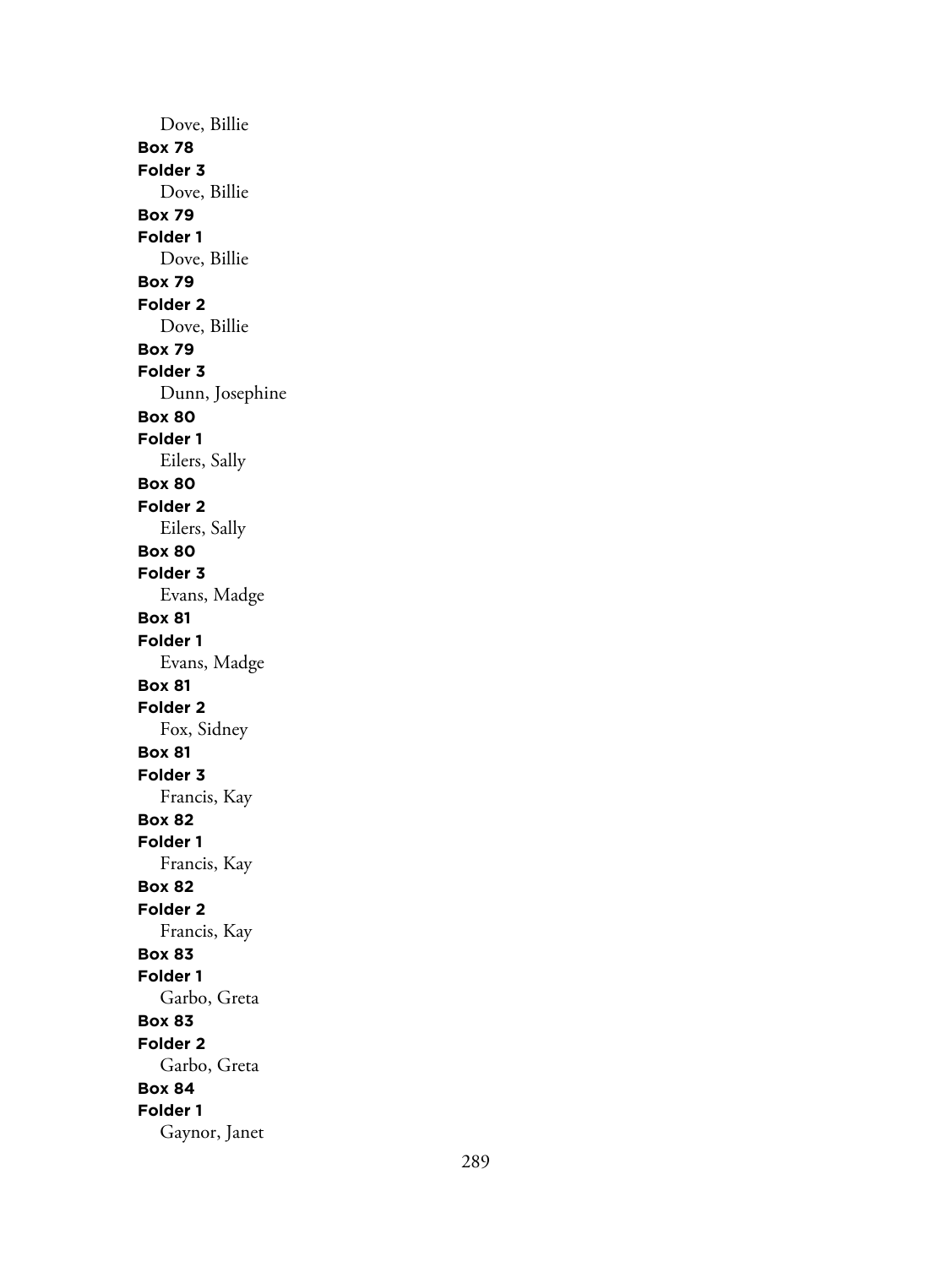**Box 84 Folder 2** Goudal, Jetta **Box 84 Folder 3** Griffith, Corinne **Box 84 Folder 4** Griffith, Corinne **Box 85 Folder 1** Griffith, Corinne **Box 85 Folder 2** Griffith, Corinne **Box 85 Folder 3** Griffith, Corinne **Box 86 Folder 1** Harlow, Jean **Box 86 Folder 2** Haver, Phyllis **Box 86 Folder 3** Haver, Phyllis **Box 87 Folder 1** Joyce, Alice **Box 87 Folder 2** Kenyon, Doris **Box 87 Folder 3** Kingston, Natalie, and Kathleen Key **Box 87 Folder 4** La Marr, Barbara **Box 88 Folder 1** La Plante, Laura **Box 88 Folder 2** La Plante, Laura **Box 88**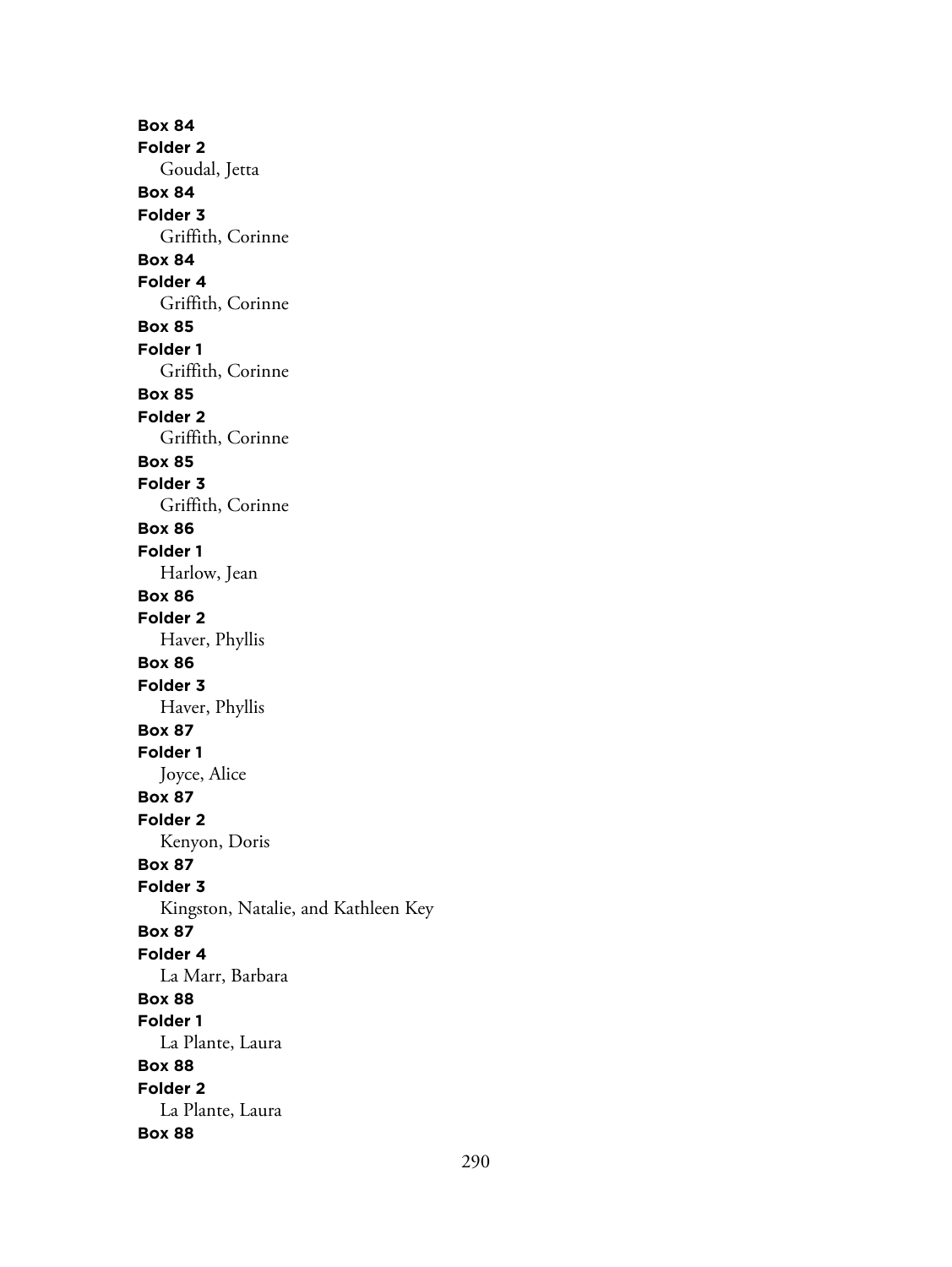**Folder 3** La Plante, Laura **Box 89 Folder 1** Lee, Lila **Box 89 Folder 2** Lightner, Winnie **Box 89 Folder 3** Loff, Jeanette **Box 90 Folder 1** Lombard, Carole **Box 90 Folder 2** Love, Bessie **Box 90 Folder 3** Love, Bessie **Box 91 Folder 1** Love, Bessie **Box 91 Folder 2** Loy, Myrna **Box 91 Folder 3** Loy, Myrna **Box 92 Folder 1** Mackail, Dorothy **Box 92 Folder 2** Mackail, Dorothy **Box 92 Folder 3** Mackail, Dorothy **Box 92 Folder 4** Mackail, Dorothy **Box 93 Folder 1** Mackail, Dorothy **Box 93 Folder 2**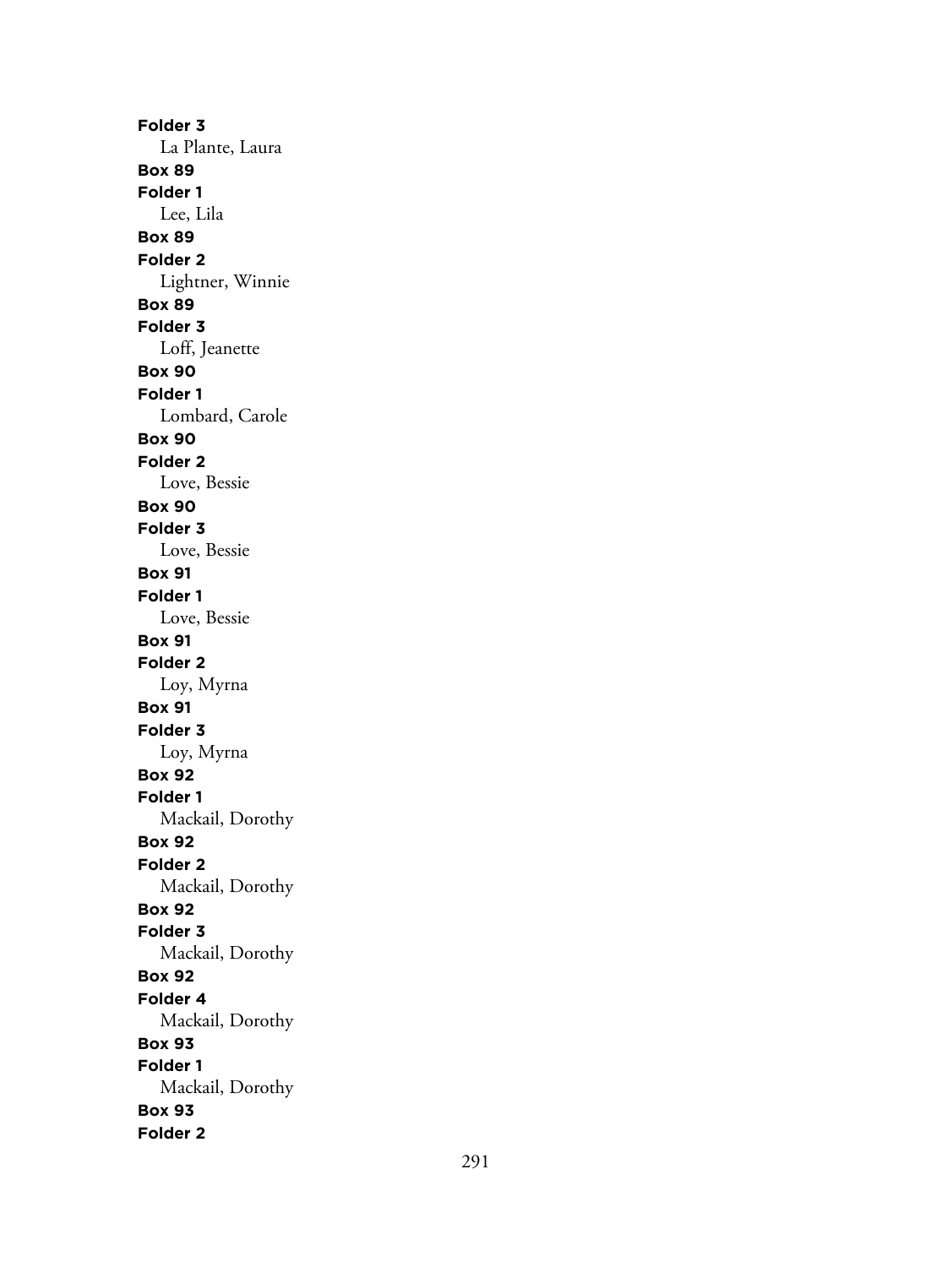Mackail, Dorothy **Box 93 Folder 3** Mackail, Dorothy **Box 94 Folder 1** Mackail, Dorothy **Box 94 Folder 2** Marsh, Marion **Box 94 Folder 3** Marsh, Marion **Box 95 Folder 1** McAvoy, May **Box 95 Folder 2** Merkel, Una **Box 95 Folder 3** Miller, Patsy Ruth **Box 96 Folder 1** Moore, Colleen **Box 96 Folder 2** Moran, Lois **Box 96 Folder 3** Morris, Chester **Box 96 Folder 4** Murray, Mae **Box 97 Folder 1** Nilsson, Anna Q. **Box 97 Folder 2** Nazimova, Alla **Box 97 Folder 3** Naldi, Nita **Box 97 Folder 4** Nisson, Greta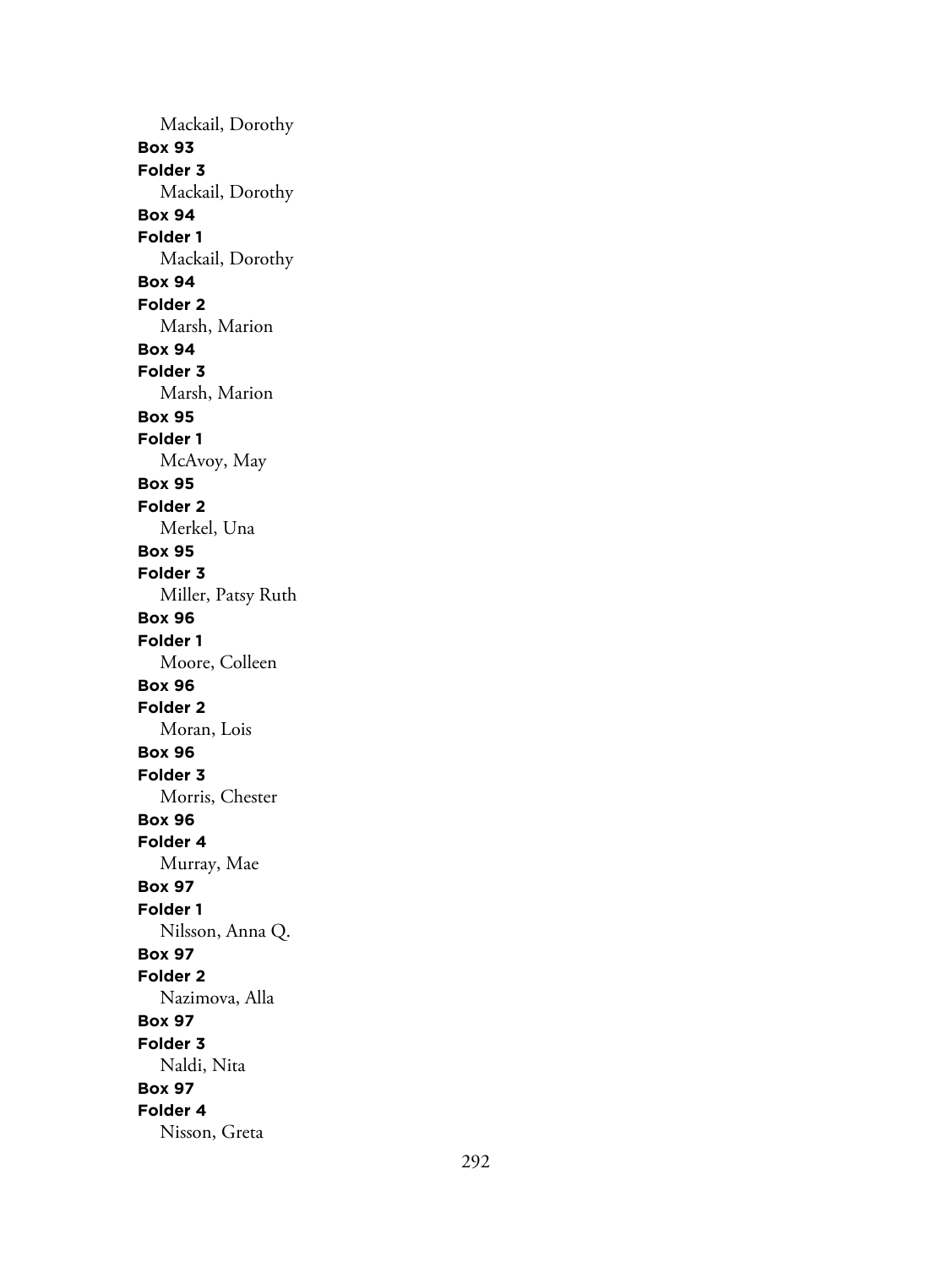**Box 98 Folder 1** Nisson, Greta **Box 98 Folder 2** Nisson, Greta **Box 98 Folder 3** Nixon, Marian **Box 98 Folder 4** Olmstead, Gertrude **Box 98 Folder 5** O'Neil, Sally **Box 99 Folder 1** O'Sullivan, Maureen **Box 99 Folder 2** Page, Anita **Box 100 Folder 1** Pennington, Ann **Box 100 Folder 2** Pennington, Ann **Box 100 Folder 3** Philbin, Mary **Box 101 Folder 1** Pickford, Mary **Box 101 Folder 2** Prevost, Marie **Box 101 Folder 3** Prevost, Marie **Box 101 Folder 4** Pringle, Aileen **Box 102 Folder 1** Ralston, Esther **Box 102**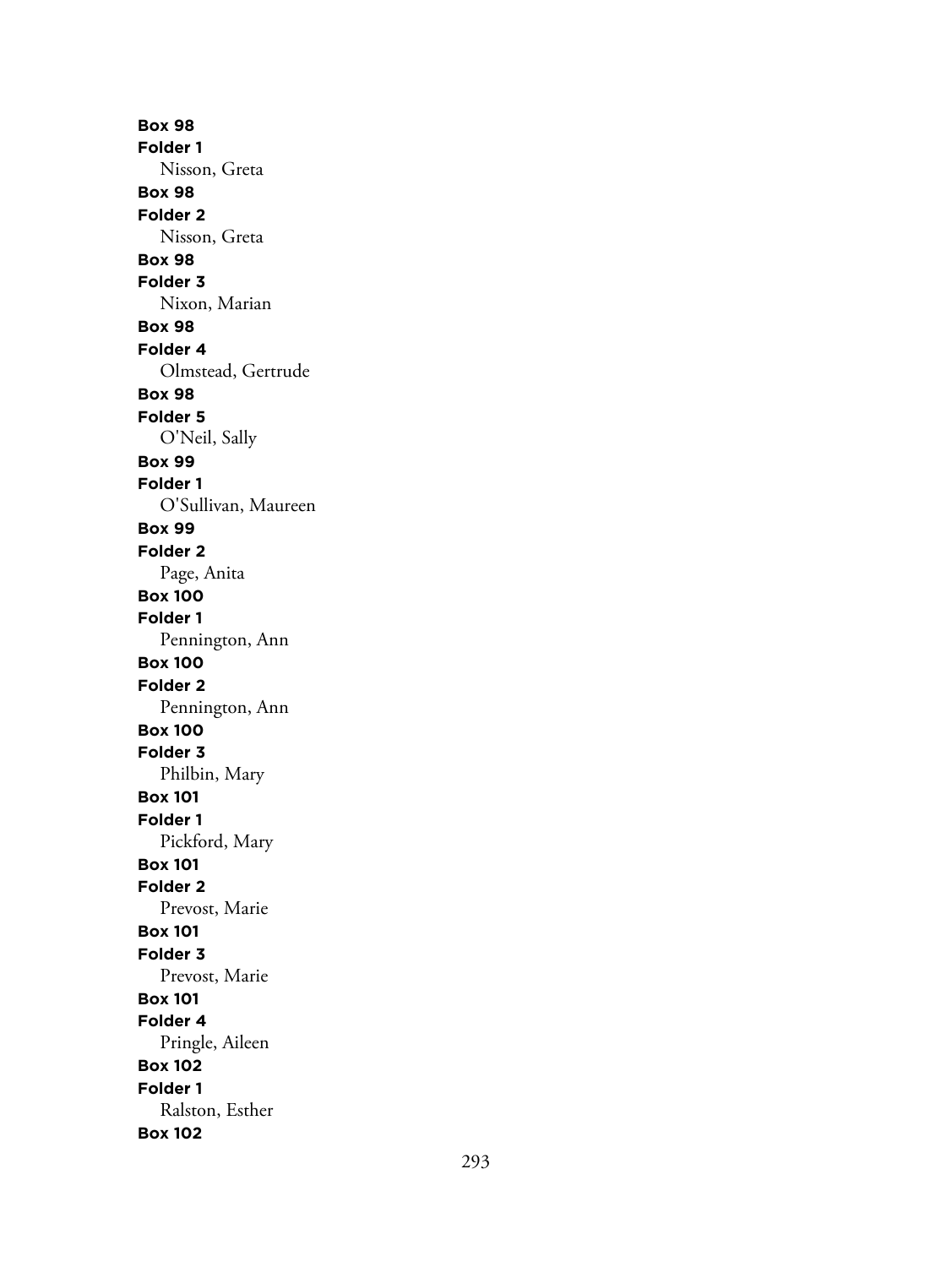**Folder 2** Rich, Irene **Box 102 Folder 3** Sebastian, Dorothy **Box 102 Folder 4** Shearer, Norma **Box 102 Folder 5** Shearer, Norma **Box 103 Folder 1** Swanson, Gloria **Box 103 Folder 2** Swanson, Gloria **Box 103 Folder 3** Swanson, Gloria **Box 104 Folder 1** Swanson, Gloria **Box 104 Folder 2** Swanson, Gloria **Box 104 Folder 3** Sweet, Blanche **Box 105 Folder 1** Stanwyck, Barbara **Box 105 Folder 2** Stanwyck, Barbara **Box 105 Folder 3** Starke, Pauline **Box 106 Folder 1** Talmadge, Norma **Box 106 Folder 2** Talmadge, Norma **Box 106 Folder 3**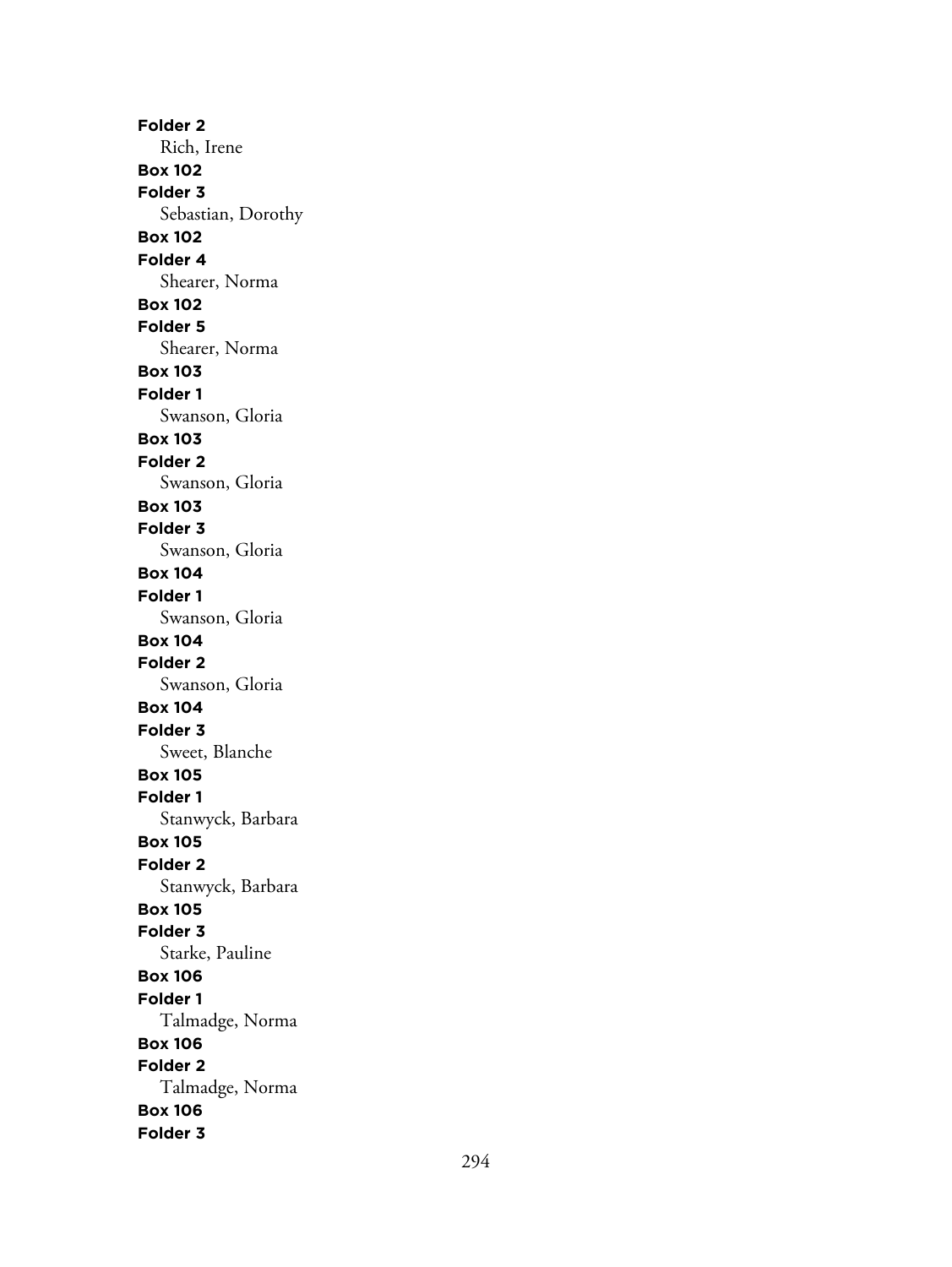Talmadge, Norma **Box 107 Folder 1** Todd, Thelma **Box 107 Folder 2** Todd, Thelma **Box 107 Folder 3** Velez, Lupe **Box 108 Folder 1** Velez , Lupe **Box 108 Folder 2** Velez, Lupe **Box 108 Folder 3** White, Alice **Box 109 Folder 1** White, Alice **Box 109 Folder 2** White, Alice **Box 109 Folder 3** White, Marjorie **Box 109 Folder 4** White, Marjorie **Box 110 Folder 1** Windsor, Claire **Box 110 Folder 2** Wilson, Lois **Box 110 Folder 3** Winton, Jane **Box 110 Folder 4** Wong, Anna May **Box 110 Folder 5** Wray, Fay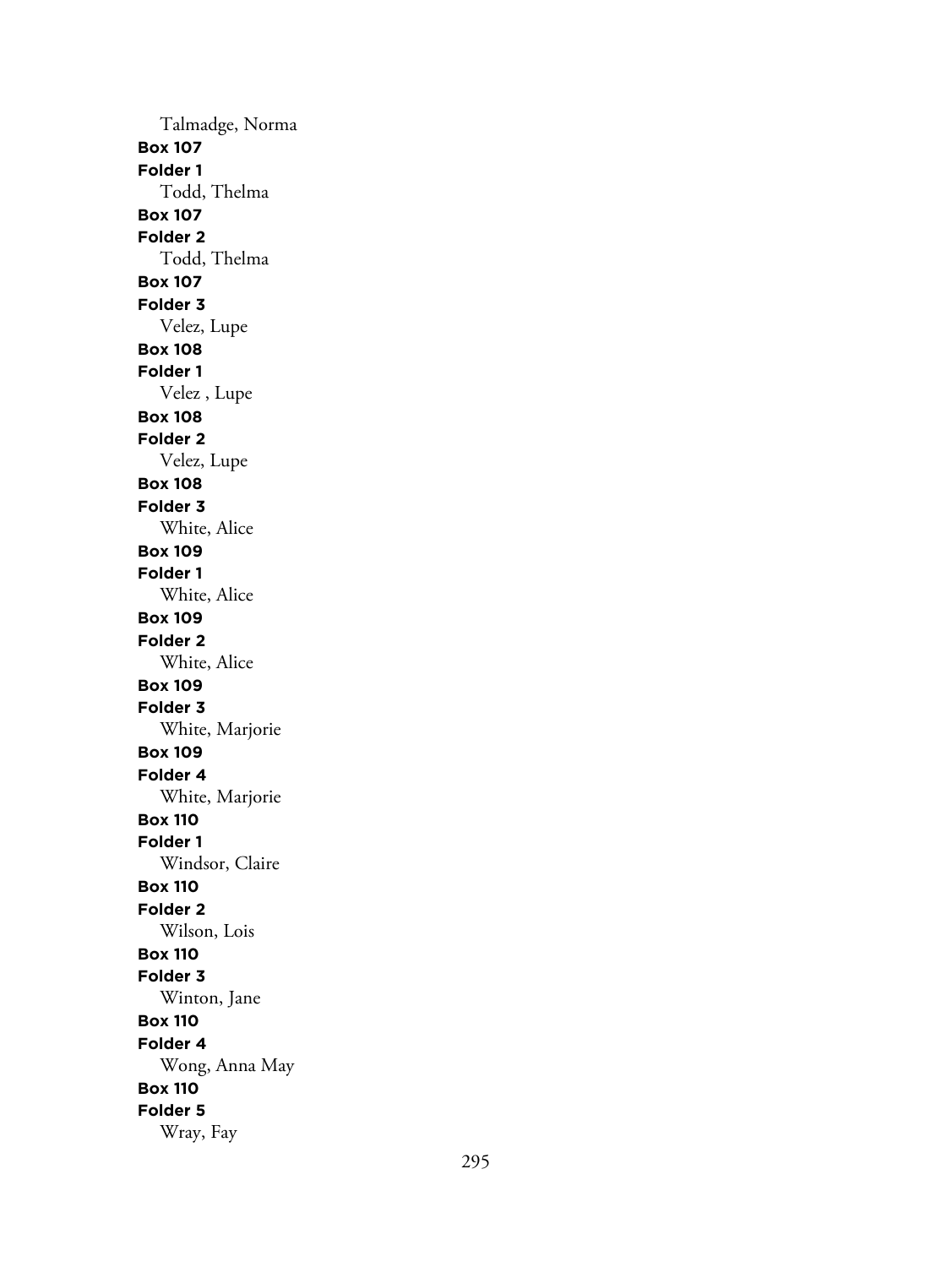**Box 110 Folder 6** Wray, Fay **Box 111 Folder 1** Young, Loretta **Box 111 Folder 2** Young, Loretta **Box 111 Folder 3** Young, Loretta

# **Subseries 2: Miscellaneous Scrapbooks**

**Box 112 Folder 1** Miscellaneous Actresses **Box 112 Folder 2** Miscellaneous Actresses **Box 112 Folder 3** Miscellaneous Actresses **Box 112 Folder 4** Miscellaneous Actresses **Box 112 Folder 5** Miscellaneous Actresses **Box 113 Folder 1** Miscellaneous Actresses **Box 113 Folder 2** Miscellaneous Actresses **Box 113 Folder 3** Miscellaneous Actresses **Box 113 Folder 4** Miscellaneous Actresses **Box 113 Folder 5** Miscellaneous Actresses **Box 114 Folder 1**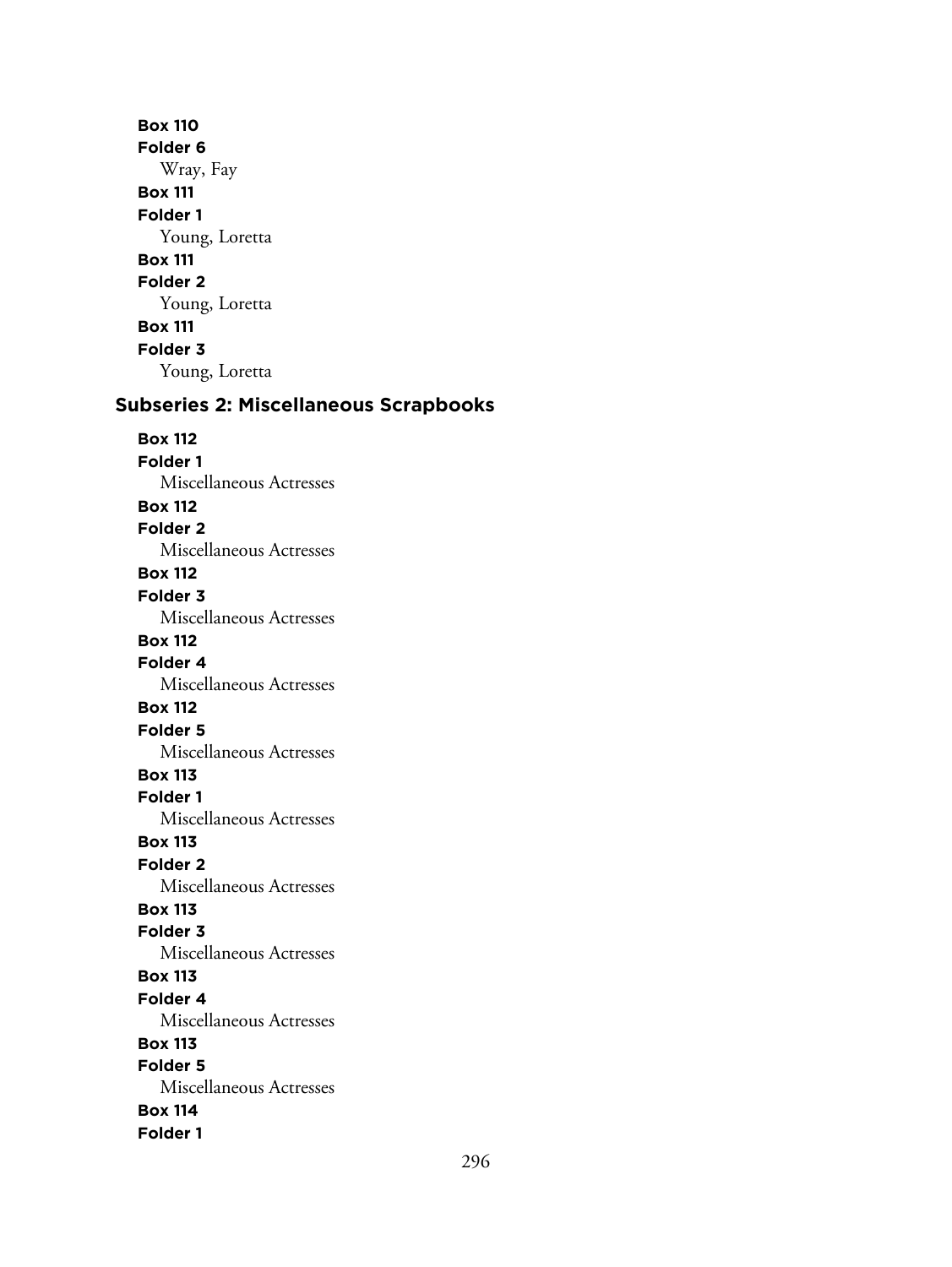Miscellaneous Stills **Box 114 Folder 2** Miscellaneous Stills **Box 114 Folder 3** Miscellaneous Stills **Box 115 Folder 1** Miscellaneous Stills, Comedies **Box 115 Folder 2** Miscellaneous Stills, Comedies **Box 115 Folder 3** Miscellaneous Stills, Comedies **Box 116 Folder 1** Miscellaneous Stills, Comedies **Box 116 Folder 2** "Gentlemen Prefer Blondes" **Box 116 Folder 3** "The Sign of the Cross" **Series IV: Vitaphone Stills Box 117 Folder 1** The All-Girl Review **Box 117 Folder 2** All Square **Box 117 Folder 3** - And Wife **Box 117 Folder 4** Barefoot Days **Box 117 Folder 5** Christmas Knight **Box 117 Folder 6** The Cowboy and the Girl **Box 117**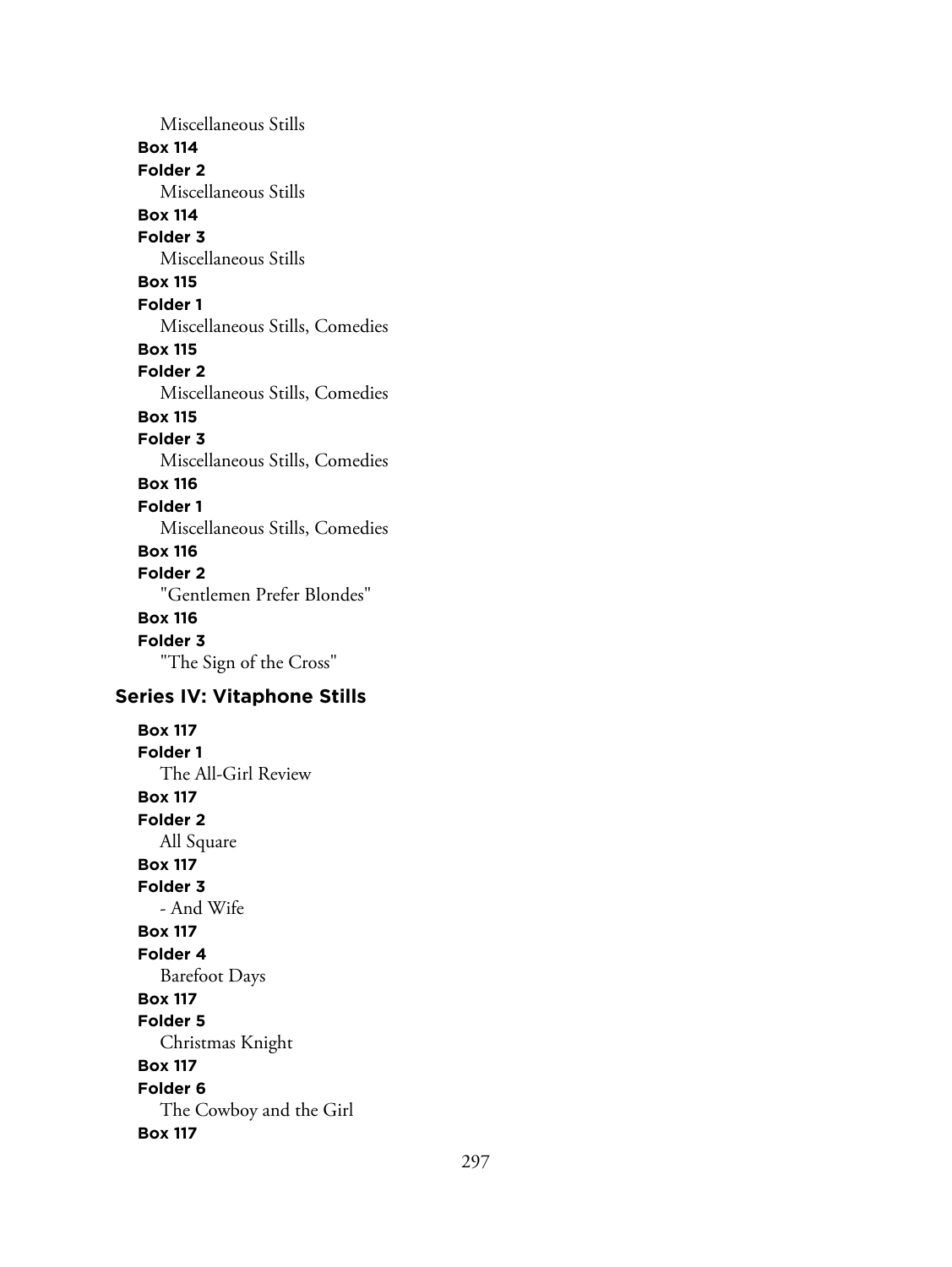**Folder 7** Danger **Box 117 Folder 8** The Deadline **Box 117 Folder 9** The Death Ship **Box 117 Folder 10** Desert Thrills **Box 117 Folder 11** Dixie Days **Box 117 Folder 12** The Eternal Triangle **Box 117 Folder 13** The Familiar Face **Box 117 Folder 14** The Fowl Triangle **Box 117 Folder 15** The Frame **Box 117 Folder 16** The Gay Nineties **Box 117 Folder 17** Grounds for Murder **Box 117 Folder 18** The Ingénues **Box 117 Folder 19** In the Mines **Box 117 Folder 20** June **Box 117 Folder 21** Low Down **Box 117 Folder 22**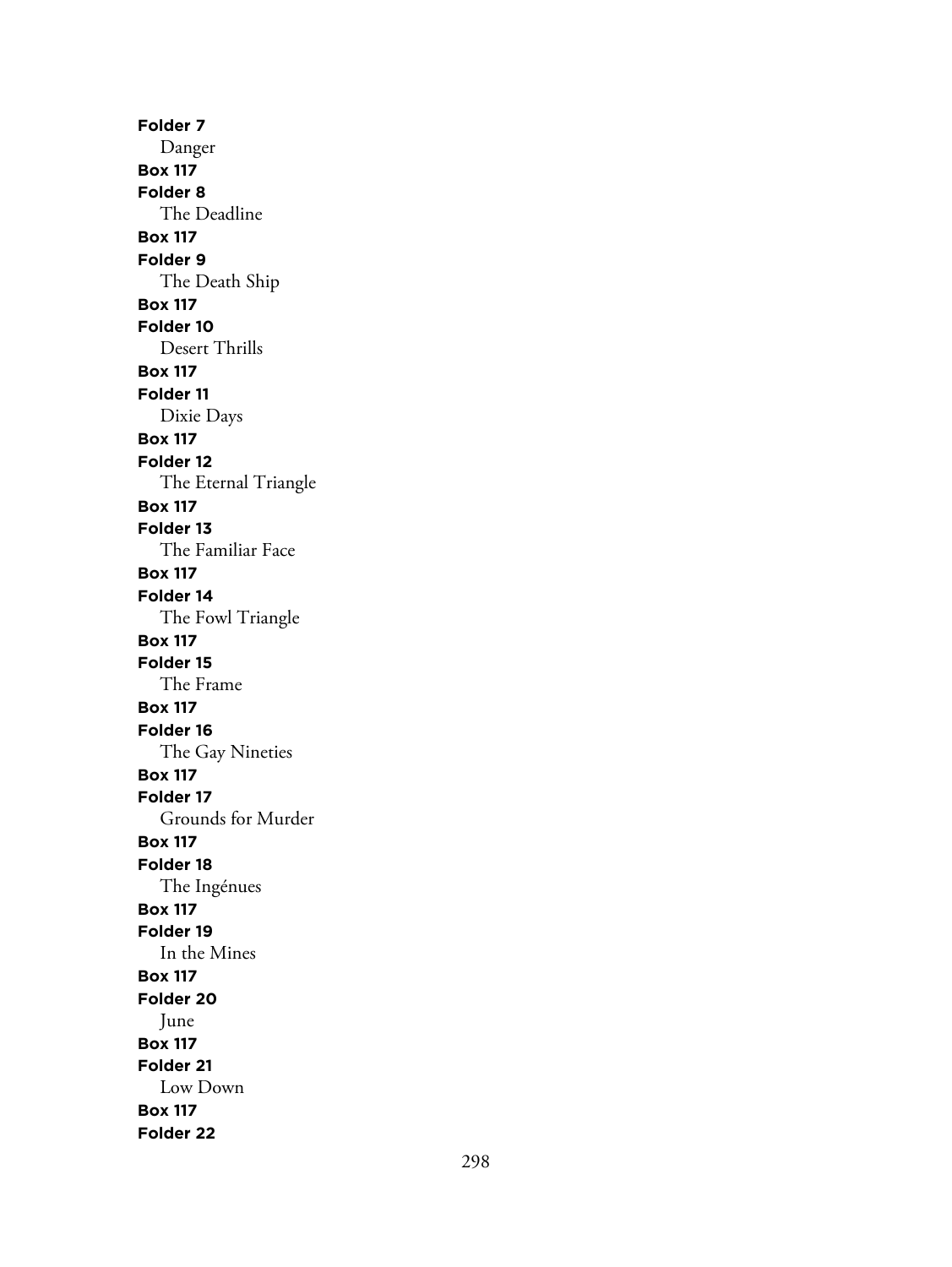Married **Box 117 Folder 23** A Matter of Ethics **Box 117 Folder 24** More Sinned Against Than Usual **Box 117 Folder 25** The New Racket **Box 117 Folder 26** The Night Court **Box 117 Folder 27** The Ninety-Ninth Amendment **Box 117 Folder 28** On the Air **Box 117 Folder 29** The Outlaw In-Law **Box 117 Folder 30** Overtones **Box 117 Folder 31** Paperhanging **Box 117 Folder 32** The Paragons **Box 117 Folder 33** The Russian Singers **Box 117 Folder 34** The Season's Greetings **Box 117 Folder 35** The Serenaders **Box 117 Folder 36** Serpentine **Box 117 Folder 37** Solomon's Children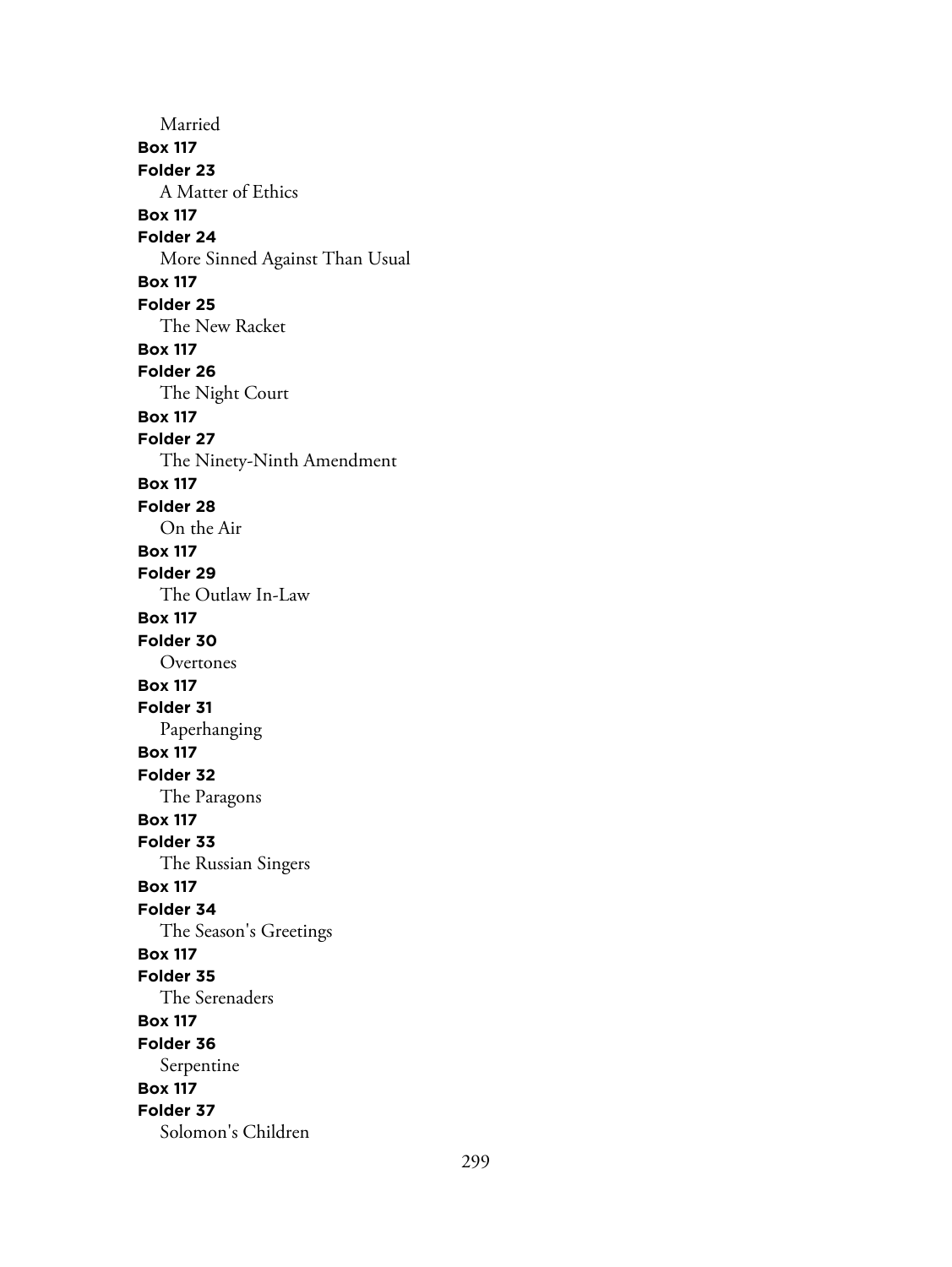**Box 117 Folder 38** The Substitute **Box 117 Folder 39** Sympathy **Box 117 Folder 40** Tuning In **Box 117 Folder 41** Two Doves **Box 117 Folder 42** Vanity **Box 117 Folder 43** The Varsity Show **Box 117 Folder 44** Visions of Spain **Box 117 Folder 45** White Lies **Box 117 Folder 46** Yamerkraw **Series V: Large Film Stills and Marquee Cards**

# 300 **Box 118 Folder 1** Portrait Still (autographed) **Box 118 Folder 2** Portrait Stills (various French actresses) **Box 118 Folder 3** Film Stills, French films ("Une Femme a Menti," "Le Secret du Docteur," and "Toute Sa Vie") **Box 118 Folder 4** Scrapbook, "The Desert Song" **Box 118 Folder 4** Smiling Irish Eyes **Box 118**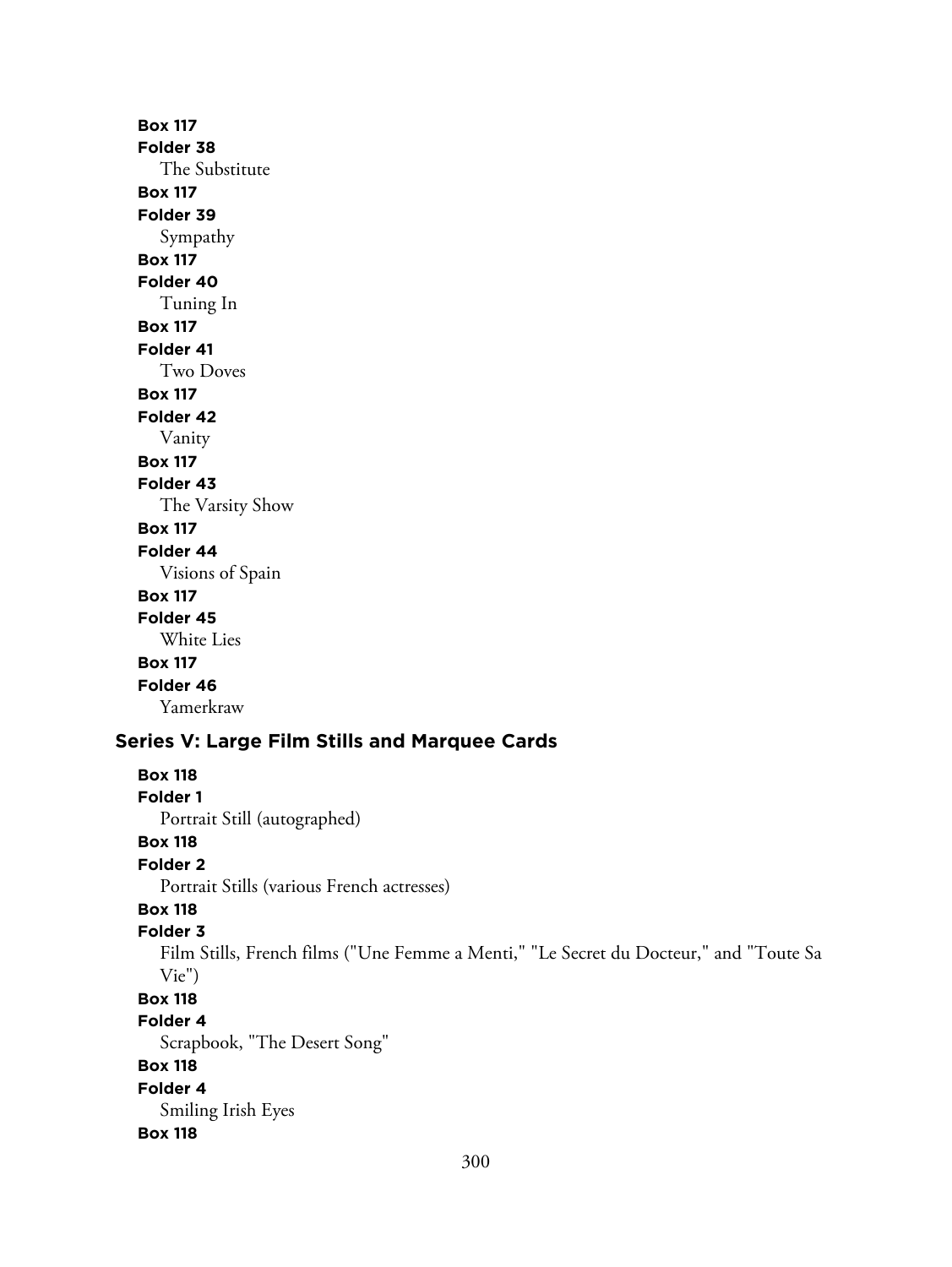#### **Folder 5**

Smiling Irish Eyes

## **Box 118**

**Folder 6**

Smiling Irish Eyes

# **Box 118**

**Folder 7**

Smiling Irish Eyes

#### **Box 118**

## **Folder 8**

The Wright Idea

# **Box 118**

#### **Folder 9**

Film Stills (unidentified)

## **Box 119**

#### **Folder 1**

A (Ambassador Bill, Anybody's Woman)

#### **Box 119**

## **Folder 2**

B-C (Burning Daylight, Cameo Kirby, Careers, The Careless Age, Common Clay)

# **Box 119**

## **Folder 3**

D-F (Drag, Fast Life, Fazil, Forever After, 4 Devils, French Dressing, Frozen Justice)

# **Box 119**

# **Folder 4**

G-H (The Girl from Woolworths, The Great Divide, Hard-Boiled Haggerty, Hell's Island, Her Private Life, High Hat, Hoopla)

## **Box 119**

## **Folder 5**

I-J (Just Another Blonde, Just Imagine)

#### **Box 119**

#### **Folder 6**

K-L (Ladies at Play, The Lady in Ermine, Let's Go Native, Let's Go Places, Liliom, Little Johnny Jones, Love and the Devil, Love, Live and Laugh)

## **Box 119**

## **Folder 7**

M (Man Trouble)

## **Box 119**

#### **Folder 8**

N-O (Naughty Baby, On Your Back, Outcast, Out of the Ruins)

# **Box 119**

#### **Folder 9**

P-R (The Perfect Sap, Riley the Cop, The River)

## **Box 119**

## **Folder 10**